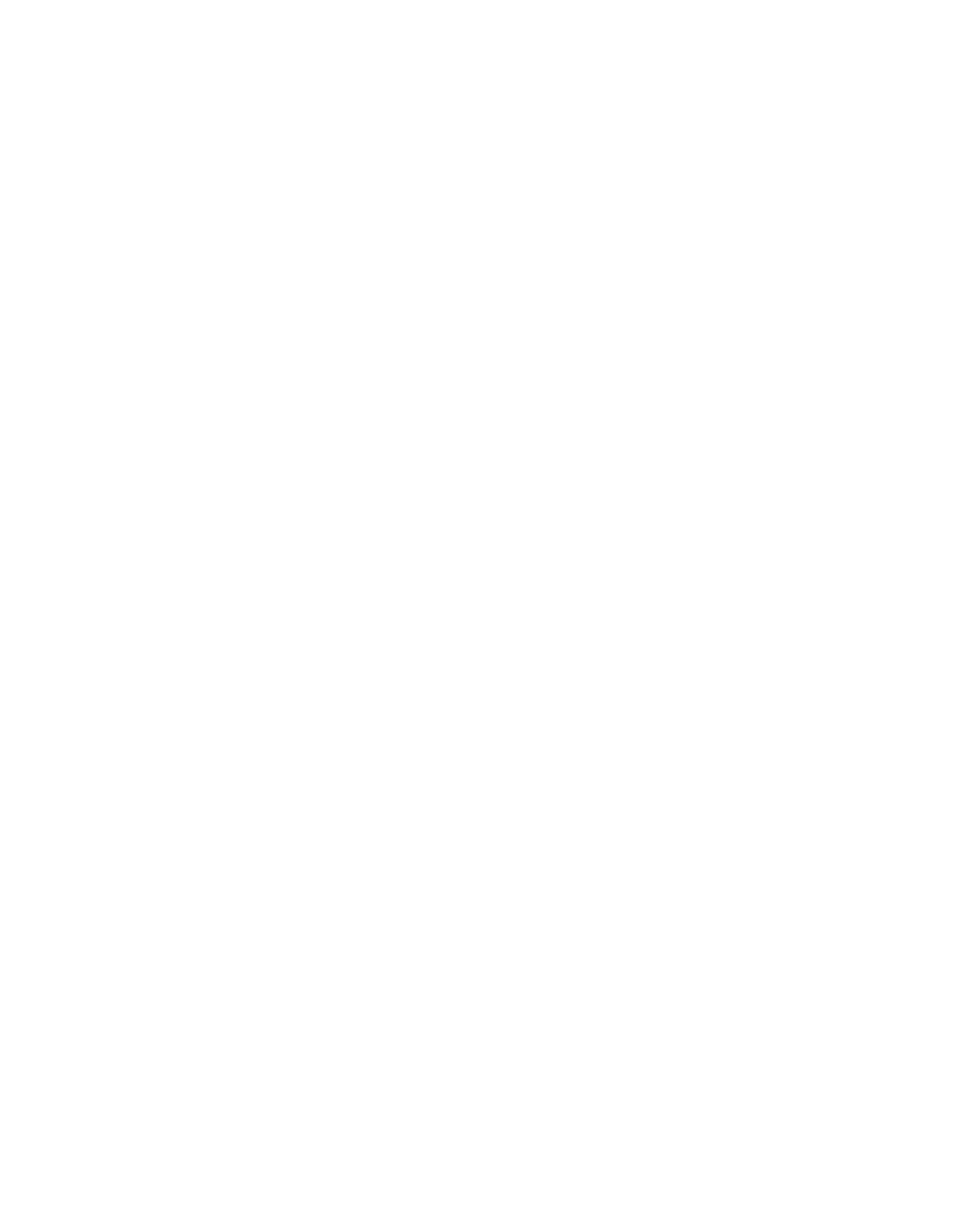Employment with Coastal is voluntarily entered into, and the employee is free to resign at any time, with or without cause. Similarly, Coastal may terminate the employment at will at any time, with or without cause.

Policies set forth in the handbook are not intend to create a contract, nor are they to be construed to constitute contractual obligations of any kind or contract of employment between Coastal and any of its employees. The provisions of the handbook have been developed at the discretion of management and may be amended or canceled at any time, at Coastal's sole discretion.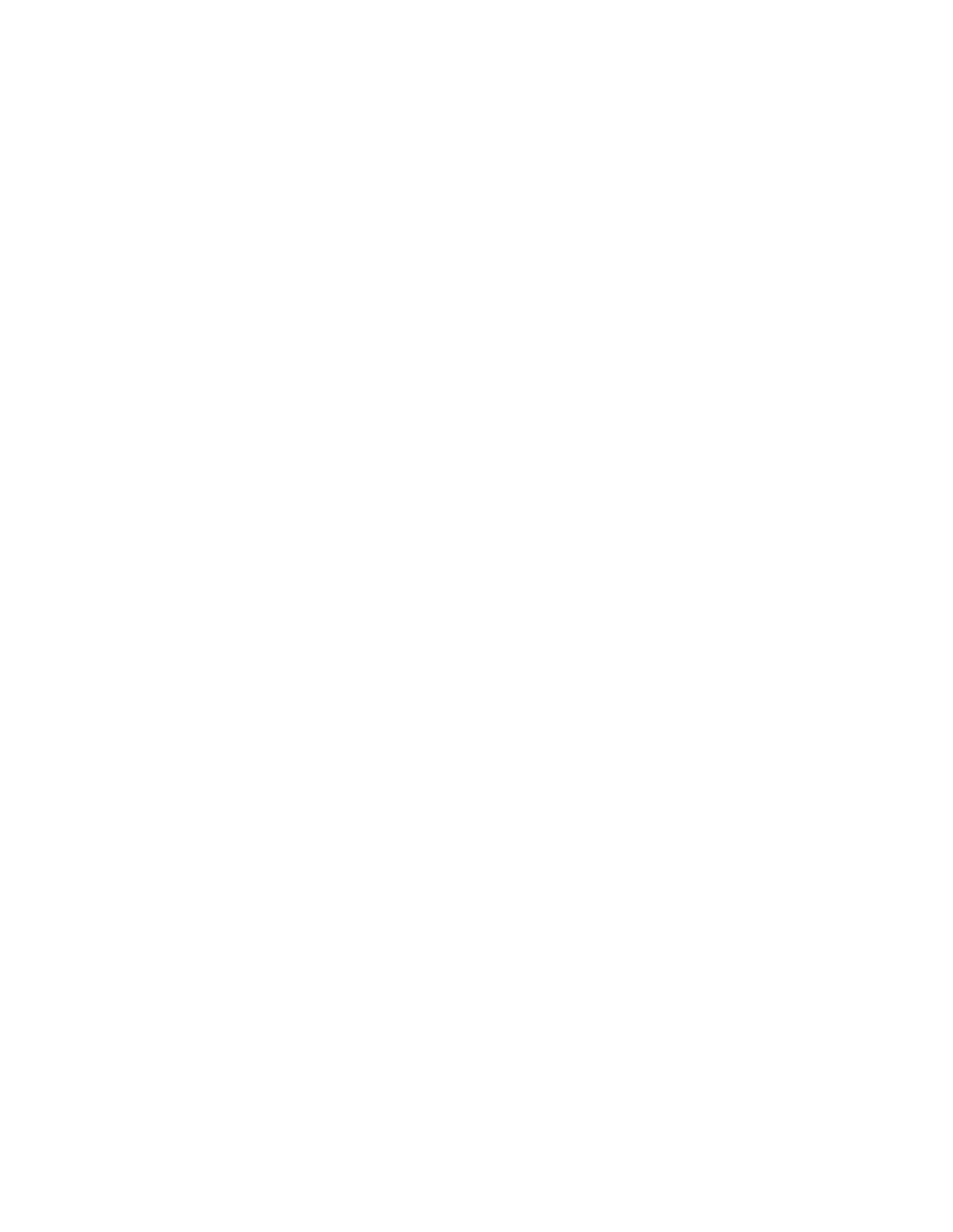### **Employee Handbook TABLE OF CONTENTS**

#### **1000 INTRODUCTION**

1001 Introductory Statement

#### **2000 EMPLOYMENT**

- 2001 Employment Policies
- 2002 Employment Status and Records
- 2003 Employment Benefits
- 2004 Timekeeping and Payroll
- 2005 Work Conditions and Hours
- 2006 Business Travel
- 2007 Family Leave
- 2008 Employee Conduct & Work Rules
- 2009 Life Threatening Illness in the Workplace
- 2010 Computer Safety and Use
- 2011 Smoking Policy
- 2012 Drug and Alcohol Policy
- 2013 Children in the Workplace
- 2014 Disability Accommodation
- 2015 Concealed Carry Policy
- 2016 Cell Phone Policy
- 2017 Social Media Policy

#### **3000 (RESERVED)**

- **4000 SAFETY** 
	- 4001 Personal Safety Policy
	- 4002 PPE
	- 4003 Respiratory Protection
	- 4004 Hearing Conservation
	- 4005 Blood Borne Pathogens

#### **5000 OPERATIONS**

- 5001 Housekeeping
- 5002 Hot Work Permit
- 5003 Forklift Operations
- 5004 Lockout/Tagout
- 5005 Confined Space
- 5006 Machine Equipment Safety & Guarding
- 5007 Hopper Car Operations
- 5008 Tank Car Operations
- 5009 Pesticides
- 5010 Bulk Storage
- 5011 Material Handling
- 5012 All-Terrain Vehicle (ATV) Policy

#### **6000 HAZARDS IN THE WORKPLACE**

- 6001 Hazard Communications
- 6002 Hazard Assessment
- 6003 HazMat Security

#### **7000 FIRE SERVICES**

- 7001 Fire Prevention and Protection
- 7002 Fire System Impairment
- 7003 Emergency Action Plan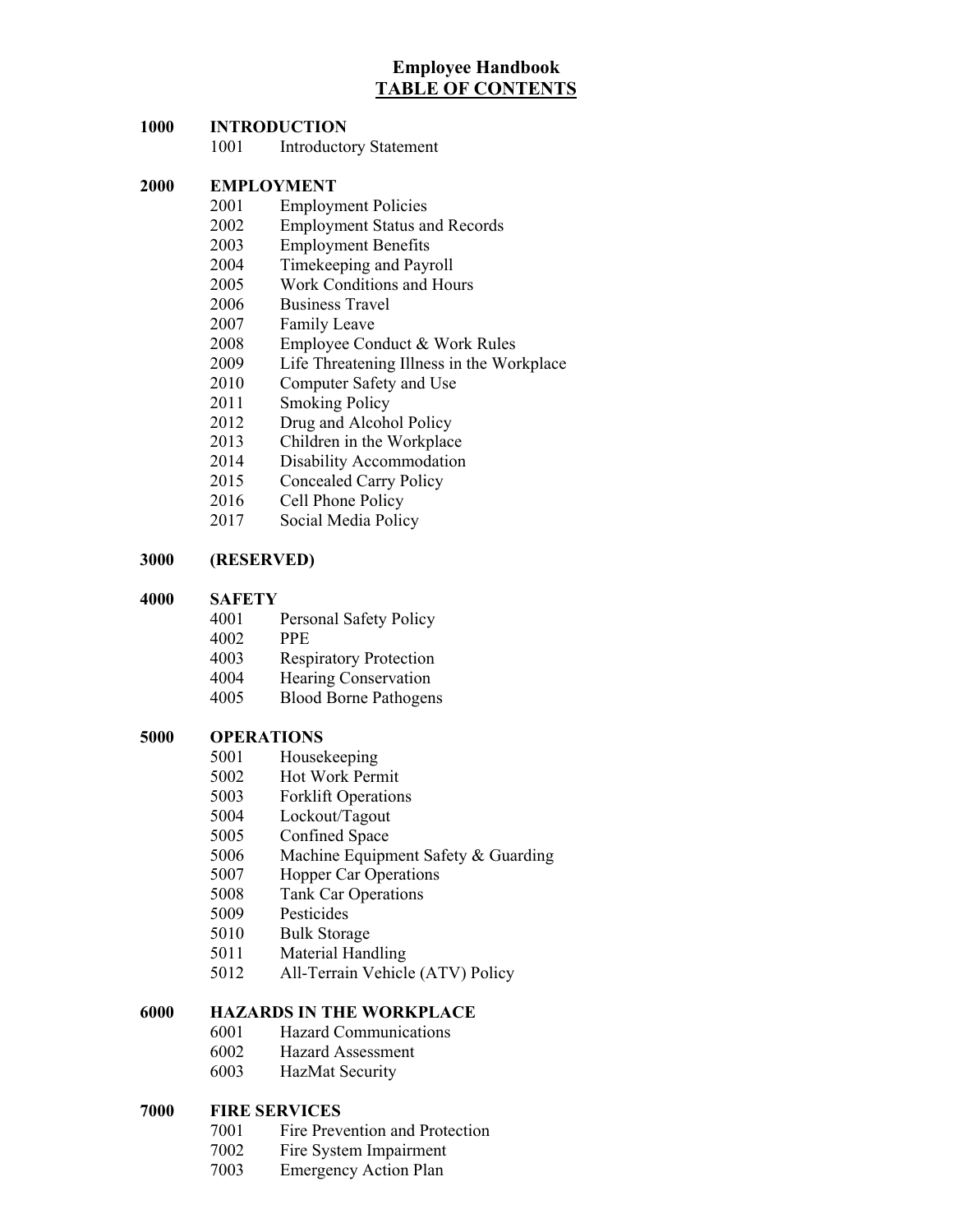## **8000 ACCIDENTS AND INJURIES**

- 8001 Accident Reporting & Investigation<br>8002 Recording Injuries & Illnesses
- Recording Injuries & Illnesses
- 8003 Return to Work

#### **9000 (RESERVED)**

#### **10000 TRANSPORTATION**

- 10001 Fleet Safety<br>10002 Driver Quali
- 10002 Driver Qualification<br>10003 Driver's Hours of Se
- Driver's Hours of Service
- 10004 Vehicle Inspection and Maintenance
- 10005 Driver's Daily Vehicle Inspection
- 10006 Annual Vehicle Inspection
- 10007 Cargo Handling
- 10008 Transporting Hazardous Materials<br>10009 Collision Investigation
- 10009 Collision Investigation<br>10010 Collision Review
- Collision Review
- 10011 Collision Tracking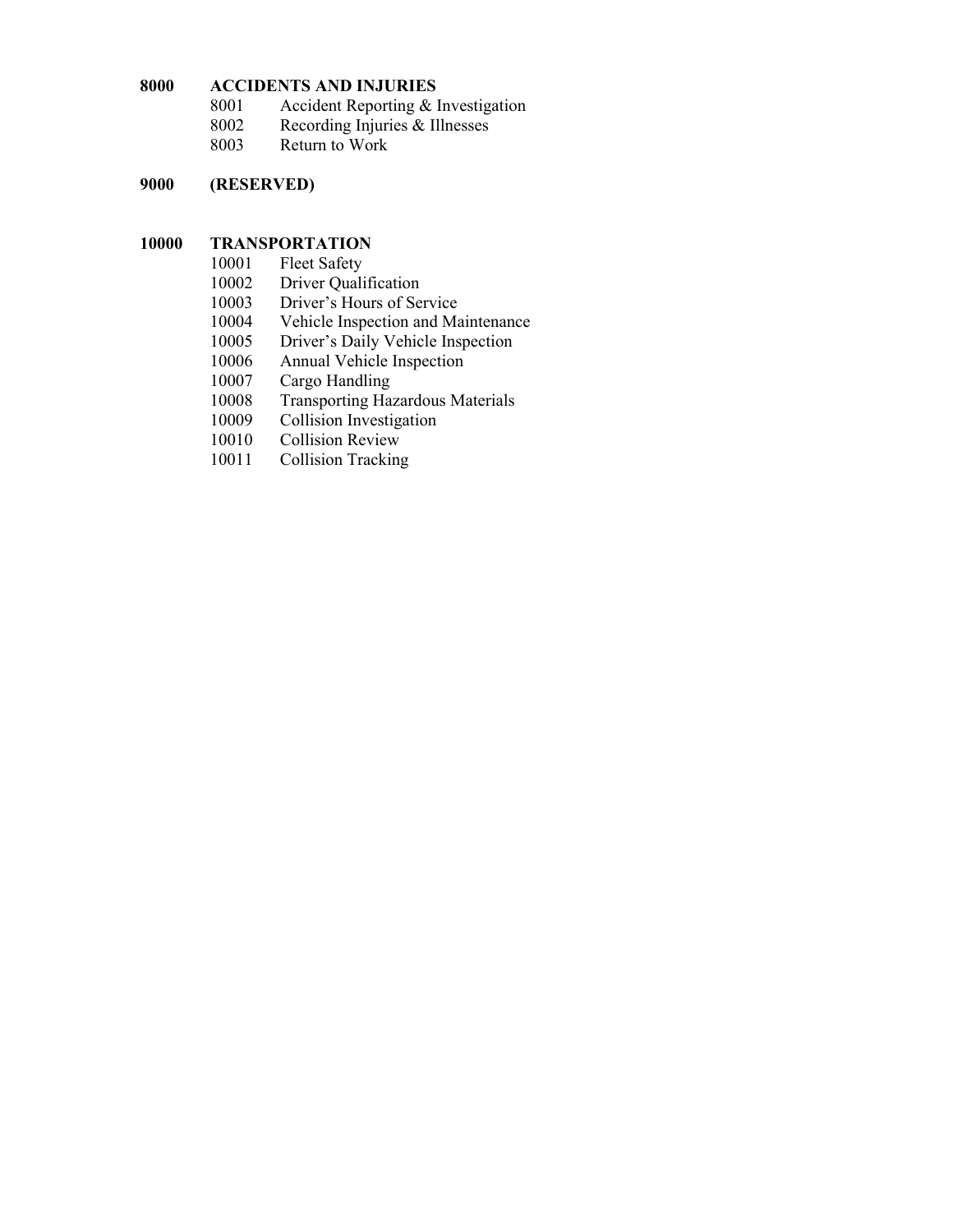

## **1001: Introductory Statement**

Approved: 01/01/1995 Revised: 12/15/2021

This manual is only a general guide to the company's current policies and to some of your benefits and responsibilities as an employee. It is informational only and not intended to be and should not be construed as a contract. From time to time, the company reviews its policies, procedures, and benefits and makes revisions based on the need for or desirability of changes. Thus, any policy, procedure, or benefit outlined in this manual may be modified, decreased, or increased at any time without advance notice. In addition, the company remains free to decide in all cases whether to apply the policies expressed here in to any particular set of circumstances.

This manual applies to all Coastal AgroBusiness Incorporated, from here after Coastal, employees and employees of its subsidiary, CAB Logistics, LLC. It is their responsibility to read and comply with the policies contained in this handbook and any revisions made to it. This will be documented on *1001.01: List of Policies and Procedures* before the end of the employee's probationary period.

## **Core Values**

The core values of Coastal AgroBusiness are those values which form the foundation on which we perform work and conduct ourselves. Core values are not descriptions of the work we do or the strategies we employ to accomplish our mission. The values underlie our work, how we interact with each other, and which strategies we employ to fulfill our mission. The core values are basic elements of how we go about our work. They are the practices we use every day in everything we do.

Coastal AgroBusiness' core values are: Coastal conducts business in a professional and safe manner. Coastal is progressive and highly adapted to business change. Coastal is financially sound and profit driven. Coastal has a diversified business strategy. Coastal portrays a family owned and employee oriented atmosphere. Coastal employs a strong relationship, value added sales approach.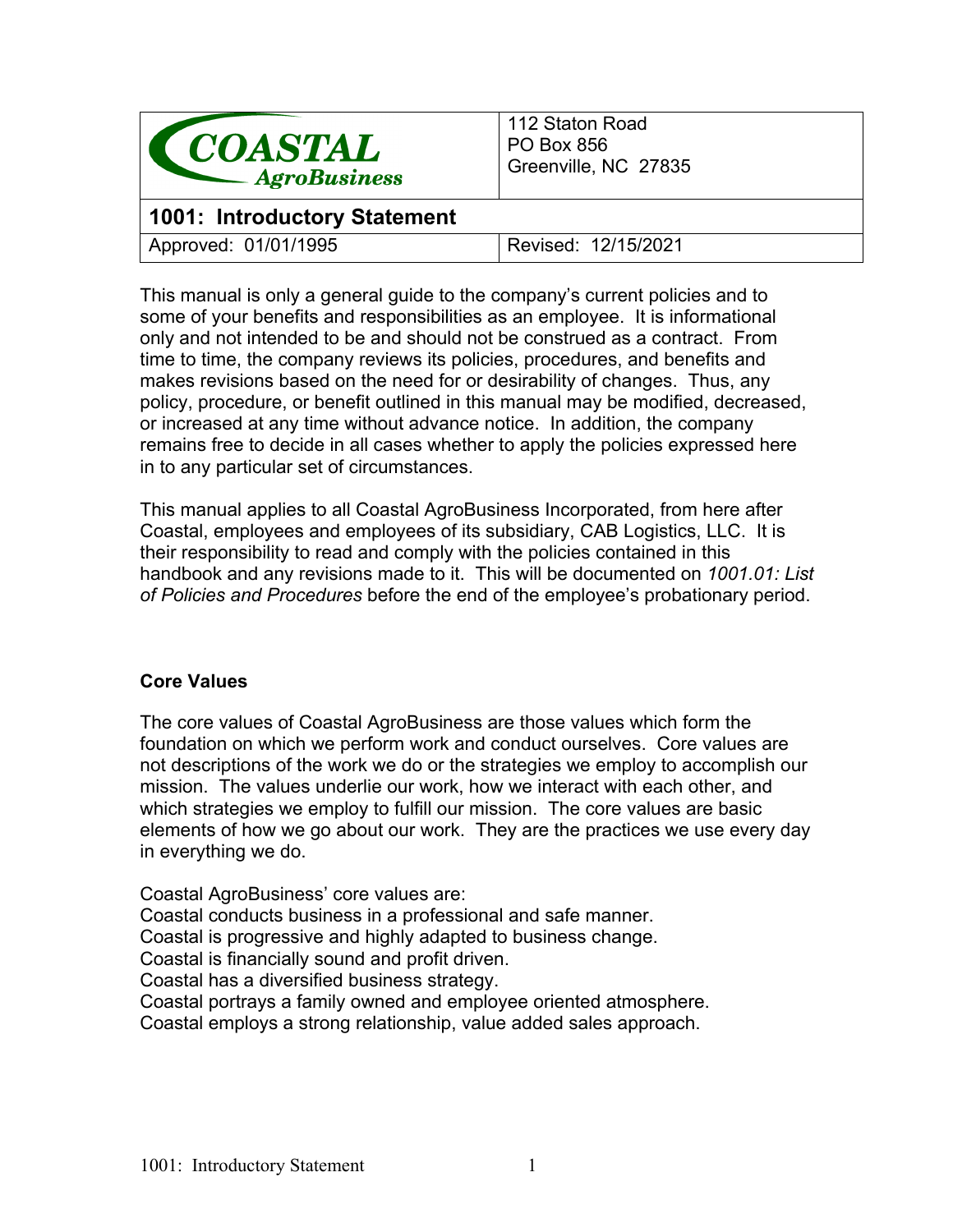

## **2001: Employment Policies**

Approved: 01/01/1995 Revised: 12/15/2021

## **NATURE OF EMPLOYMENT**

Employment with Coastal is voluntarily entered into, and the employee is free to resign at any time, with or without cause. Similarly, Coastal may terminate the employment at will at any time, with or without cause.

Policies set forth in this handbook are not intended to create a contract, nor are they to be construed to constitute contractual obligations of any kind or contract of employment between Coastal and any of its employees. The provisions of the handbook have been developed at the discretion of management and may be amended or canceled at any time, at Coastal's sole discretion.

These provisions supersede all existing verbal and written policies and practices and may not be amended or added to without the express written approval of the President of Coastal AgroBusiness. Every effort has been made to comply with federal, state and local laws. In the event of a conflict between Coastal's policies and federal, state or local laws, the law takes precedent.

## **EMPLOYEE RELATIONS**

Coastal believes that the work conditions, wages, and benefits it offers to its employees are competitive with those offered by other employers in this area and in this industry. If employees have concerns about work conditions or compensation, they are strongly encouraged to voice these concerns openly and directly to their supervisors or Human Resources.

Our experience has shown that when employees deal openly and directly with supervisors, the work environment can be excellent, communications can be clear, and attitudes can be positive. We believe that Coastal amply demonstrates its commitment to employees by responding effectively to employee concerns.

## **EQUAL EMPLOYMENT OPPORTUNITY**

In order to provide equal employment and advancement opportunities to all individuals, employment decisions at Coastal will be based on merit, qualifications and abilities. Except where required or permitted by law, employment practices will not be influenced or affected by an applicant's or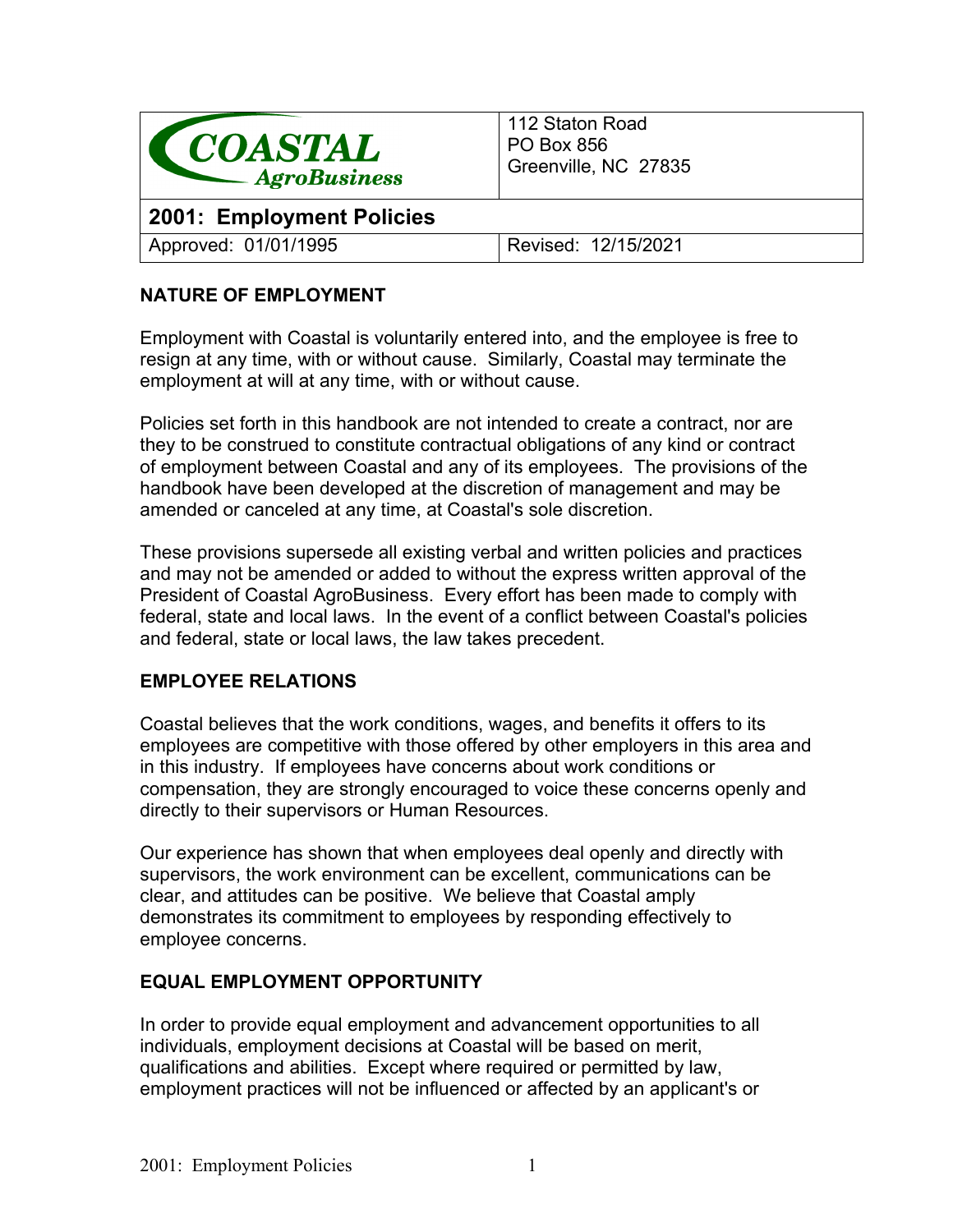employee's race, color, religion, sex, national origin, age, or any other characteristic protected by law.

This policy governs all aspects of employment, including selection, job assignment, compensation, discipline, termination, and access to benefits and training.

Any employees with questions or concerns about any type of discrimination in the workplace are encouraged to bring these issues to the attention of their immediate supervisor or Human Resources. Employees can raise concerns and make reports without fear of reprisal. Anyone found to be engaging in any type of impermissible or inappropriate actions will be subject to disciplinary procedures, up to and including termination of employment.

## **HIRING OF RELATIVES**

The employment of relatives in the same area of an organization may cause serious conflicts and problems with favoritism and employee morale. In addition to claims of partiality in treatment at work, personal conflicts from outside the work environment can be carried into day-to-day working relationships.

Coastal will not consider for employment any applicant applying for a position who is a close relative of a current employee if the current employee would directly or indirectly report to the applicant. If the relative relationship is established after employment, the individuals concerned will have 30 days to report the relationship to Human Resources. A determination will made at that time as to if an accommodation can be made or if a resignation will be required.

In all instances, management reserves the right to make a final determination when the case can be made that no conflicts or problems will arise.

For the purposes of this policy, close relatives are defined to include spouses, parents, grandparents, children, grandchildren, brothers, sisters, brothers- and sisters-in-law, fathers- and mothers-in law, stepparents, stepbrothers, stepsisters and stepchildren. This policy also applies to individuals who are not legally related but who reside with another employee, or are in a dating relationship.

## **EMPLOYEE MEDICAL EXAMINATIONS**

To help assure that employees are able to perform their duties safely, medical examinations may be required.

After an offer has been made to an applicant entering a designated job category, a medical examination may be performed at Coastal's expense by a health professional of Coastal's choice. The offer of employment and assignment of duties is contingent upon satisfactory completion of the exam.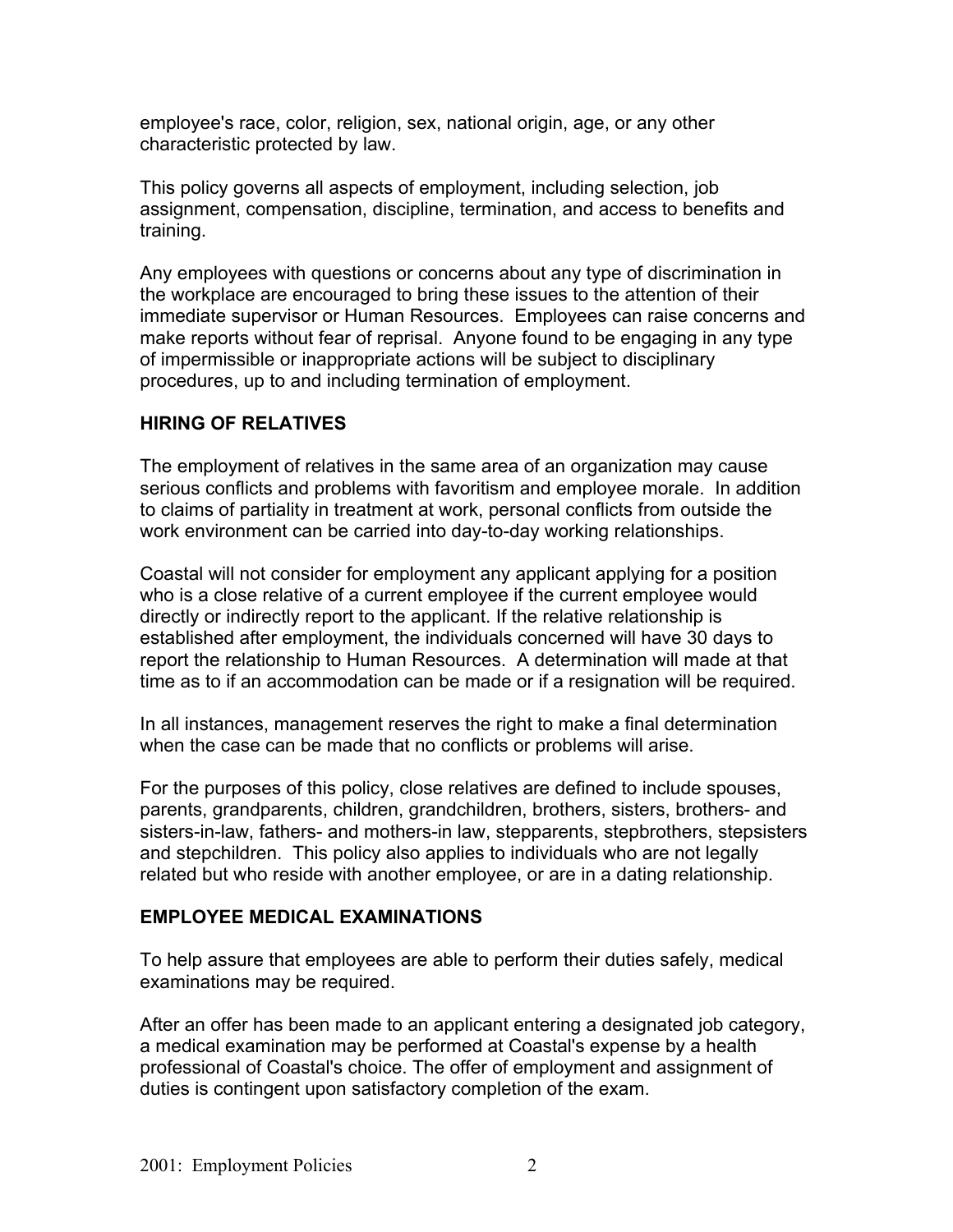Current employees may be required to take medical examinations to determine fitness for duty. Such examinations will be scheduled at reasonable times and intervals and performed at Coastal's expense.

Information on an employee's medical condition or history will be kept separate from other employee information and maintained confidentially.

## **IMMIGRATION LAW COMPLIANCE**

Coastal is committed to employing only United States citizens and aliens who are authorized to work in the United States and does not discriminate on the basis of citizenship or national origin in hiring, recruitment, assignment, compensation, or other terms and conditions of employment.

In compliance with the Immigration Reform and Control Act of 1986, each new employee, as a condition of employment, must complete the Employment Eligibility Verification Form 1-9 and present documentation establishing identity and employment eligibility. Former employees who are rehired must also complete the form if they have not completed an 1-9 with Coastal within the past three years, or if their previous 1-9 is no longer retained or valid.

Employees with questions or seeking more information on immigration law issues are encouraged to contact Human Resources. Employees may raise questions or complaints about immigration law compliance without fear of reprisal.

## **CONFLICTS OF INTEREST**

Employees have an obligation to conduct business within guidelines that prohibit actual or potential conflicts of interest. This policy establishes only the framework within which Coastal wishes the business to operate. The purpose of these guidelines is to provide general directions so that employees can seek further clarification on issues related to the subject of acceptable standards of operation.

Transactions with outside firms must be conducted within a framework established and controlled by the executive level of Coastal. Business dealings with outside firms should not result in unusual gains for those firms. Unusual gain refers to bribes, product bonuses, special fringe benefits, unusual price breaks, and other windfalls designed to ultimately benefit either the employer, the employee, or both. Promotional plans that could be interpreted to involve unusual gain require specific executive-level approval.

An actual or potential conflict of interest occurs when an employee is in a position to influence a decision that may result in a personal gain for the employee or for a relative as a result of Coastal's business dealings. For the purpose of this policy, a relative is any person who is related by blood or marriage, or whose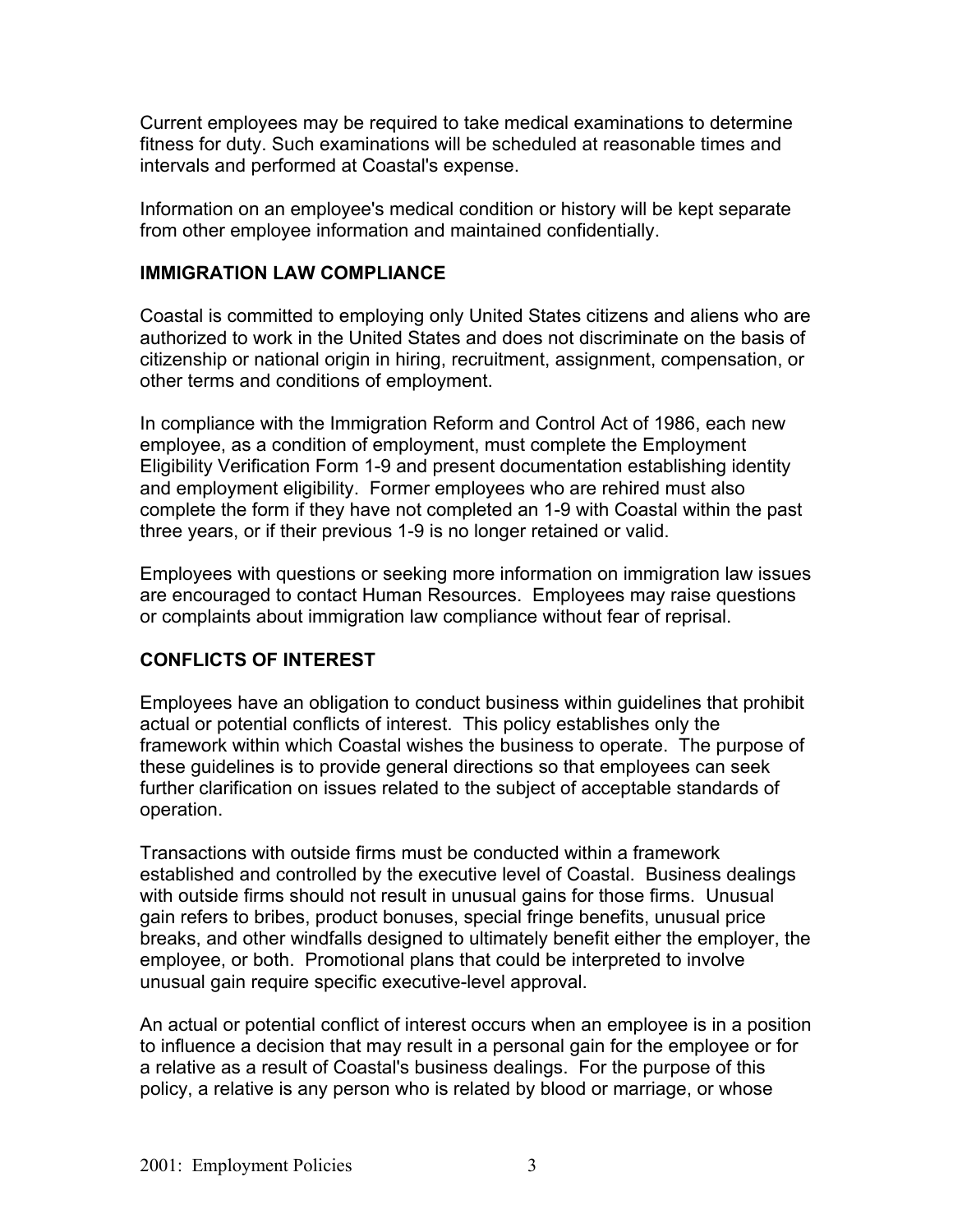relationship with the employee is similar to that of persons who are related by blood or marriage.

No "presumption of guilt' is created by the mere existence of a relationship with outside firms. However, if an employee has any influence on transactions involving purchases, contracts, or leases, it is imperative that they disclose to an officer of Coastal as soon as possible the existence of any actual or potential conflict of interest so that safeguards can be established to protect all parties.

Personal gain may result not only in cases where an employee or relative has a significant ownership in a firm with which Coastal does business but also when an employee or relative receives any kickback, bribe, substantial gift**,** or special consideration as a result of any transaction or business dealings involving Coastal.

The materials, products, designs, plans, ideas, and data of Coastal are the property of Coastal and should never be given to an outside firm or individual except through normal channels and with appropriate authorization. Any improper transfer of material or disclosure of information, even though it is not apparent that an employee has personally gained by such action, constitutes unacceptable conduct. Any employee who participates in such a practice will be subject to disciplinary action, up to and including possible termination of employment and legal action.

## **OUTSIDE EMPLOYMENT**

An employee may hold a job with another organization as long as they satisfactorily perform their job responsibilities with Coastal. Employees should consider the impact that outside employment may have on their health and physical endurance. All employees will be judged by the same performance standards and will be subject to Coastal's scheduling demands, regardless of any existing outside work requirements.

If Coastal determines that an employee's outside work interferes with performance or the ability to meet the requirements of Coastal as they are modified from time to time, the employee may be asked to terminate the outside employment if they wish to remain with Coastal.

Outside employment will present a conflict of interest if it has an actual or potential adverse impact on Coastal.

## **NON-DISCLOSURE**

The protection of confidential business information and trade secrets is vital to the interests and the success of Coastal. Such confidential information includes, but is not limited to, the following examples: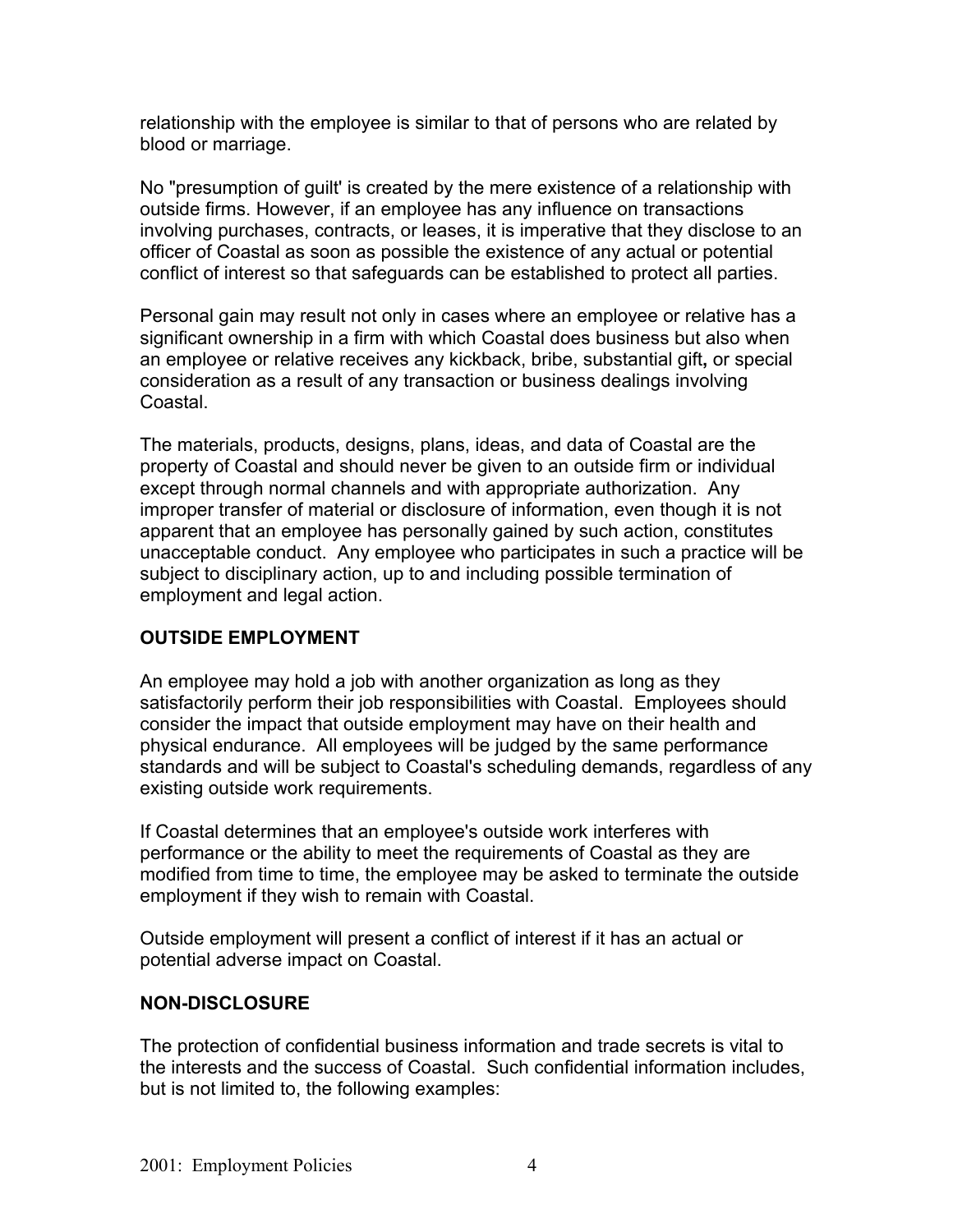- \* Compensation data
- \* Inventory Print Outs<br>\* Sales Analysis Peng
- \* Sales Analysis Reports<br>\* Customer lists
- \* Customer lists<br>\* Financial inform
- \* Financial information<br>\* Labor relations strates
- \* Labor relations strategies
- \* Marketing strategies
- \* New material research<br>\* Pending projects and p
- \* Pending projects and proposals
- \* Proprietary production processes
- \* Research and development strategies
- \* Scientific data<br>\* Scientific formul
- \* Scientific formulae<br>\* Scientific prototype
- \* Scientific prototypes<br>\* Technological data
- Technological data
- \* Technological prototypes

Employees who are exposed to confidential information may be required to sign a non-disclosure agreement as a condition of employment. Any employee who discloses trade secrets or confidential business information will be subject to disciplinary action, up to and including termination of employment and legal action, even if they do not actually benefit from the disclosed information.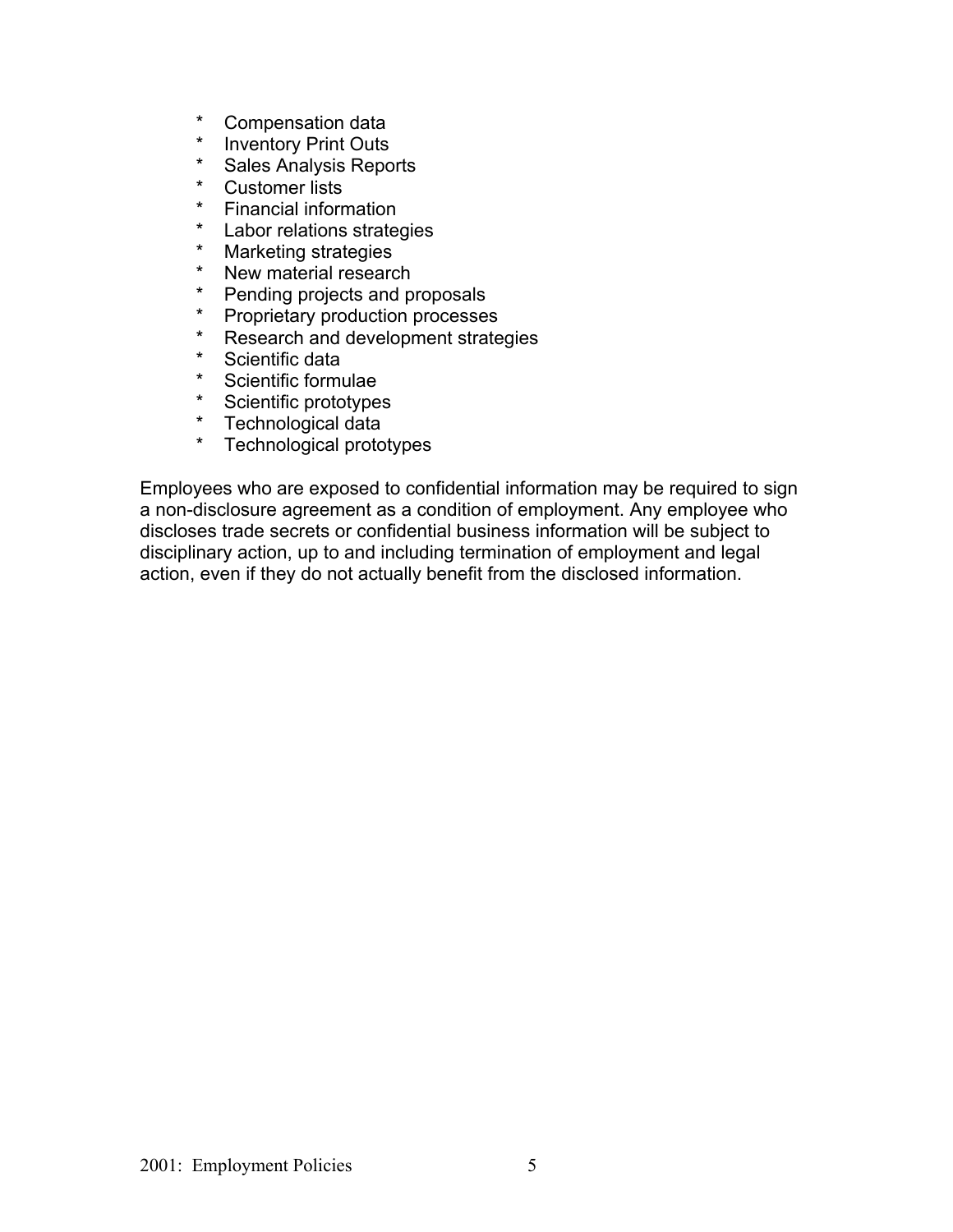

## **2002: Employment Status and Records**

Approved: 01/01/1995 Revised: 12/15/2021

## **EMPLOYMENT CATEGORIES**

It is the intent of Coastal to clarify the definitions of employment classifications so that employees understand their employment status and benefit eligibility. These classifications do not guarantee employment for any specific period of time. Accordingly, the right to terminate the employment relationship at will at any time is retained by both the employee and Coastal.

Each employee is designated as either NONEXEMPT or EXEMPT from federal and state wage and hour laws. NONEXEMPT employees are entitled to overtime pay under the specific provisions of federal and state laws. EXEMPT employees are excluded from specific provisions of federal and state wage and hour laws.

In addition to the above categories, each employee will belong to one other employment category:

**REGULAR FULL-TIME** employees are those who are not assigned to a temporary or probationary status and who are regularly scheduled to work Coastal's full-time schedule. Generally, they are eligible for Coastal's benefit package, subject to the terms, conditions and limitations of each benefit program.

**PART-TIME** employees are those who are not assigned to a temporary or probationary status and who are scheduled to work less than 32 hours per week. While they do receive all legally mandated benefits (such as Social Security and workers' compensation insurance), they are ineligible for all of Coastal's other benefit programs.

**PROBATIONARY** employees are those whose performance is being evaluated to determine whether further employment in a specific position or with Coastal is appropriate. While they do receive all legally mandated benefits (such as Social Security and workers' compensation insurance), they are ineligible for all of Coastal's other benefit programs. Employees who satisfactorily complete the 45 day probationary period will be notified of their new employment classification. The successful completion of this period should not be construed as creating a contract or guaranteeing employment for any specific duration, or establishing a "just cause" termination standard.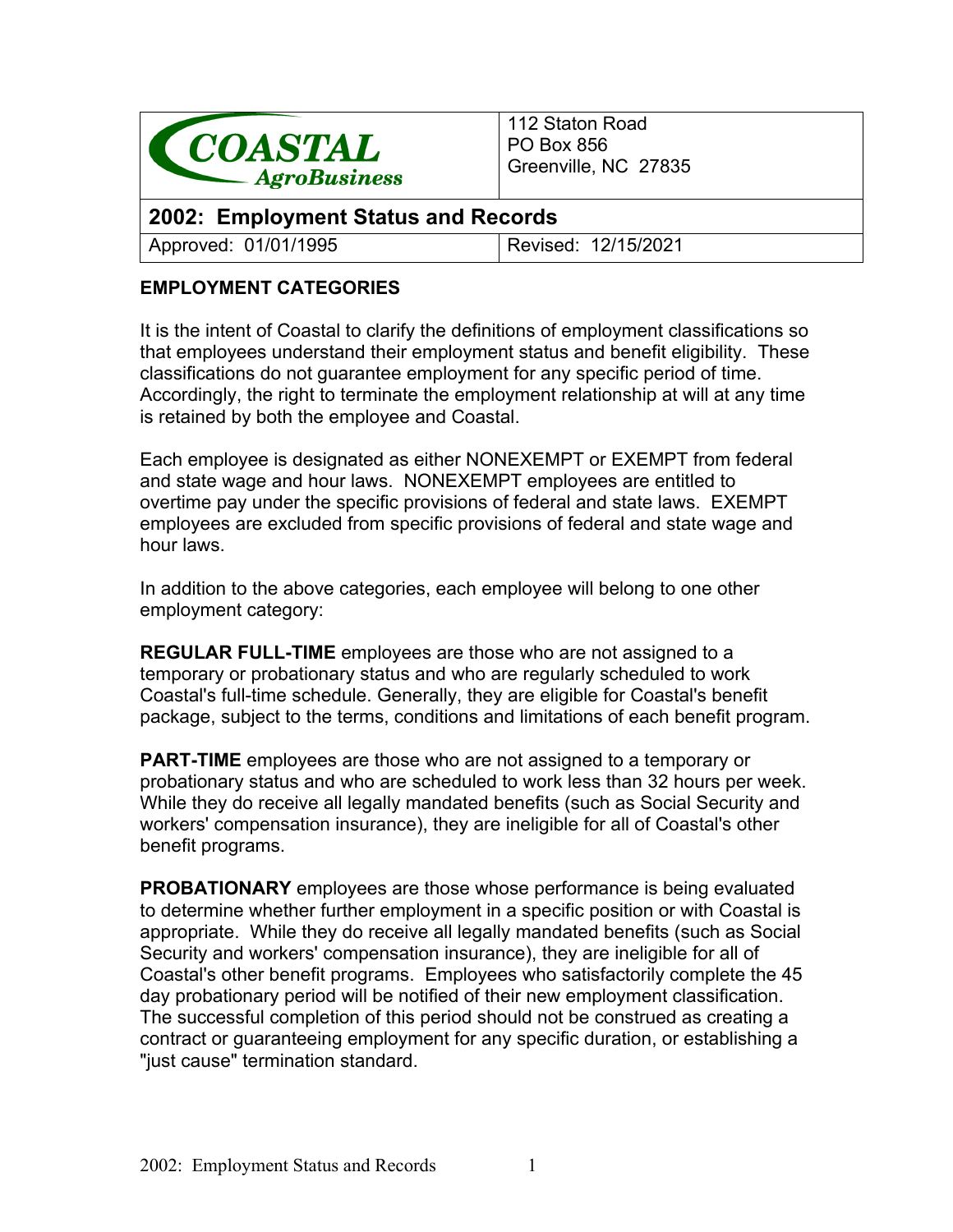**TEMPORARY** employees are those who are hired as interim replacements, to temporarily supplement the work force, or to assist in the completion of a specific project. Employment assignments in this category are of a limited duration. Employment beyond any initially stated period does not in any way imply a change in employment status. Temporary employees retain that status unless and until notified of a change. While temporary employees receive all legally mandated benefits (such as workers' compensation insurance and Social Security), they are ineligible for all of Coastal's other benefit programs.

## **ACCESS TO PERSONNEL FILES**

Coastal maintains a personnel file on each employee. The personnel file includes such information as the employee's job applications, resume, records of training, documentation of performance appraisals and salary increases, and other employment records.

Personnel files are the property of Coastal, and access to the information they contain is restricted. Generally, only supervisors and management personnel of Coastal who have a legitimate reason to review information in a file are allowed to do so.

Employees who wish to review their own file should contact Human Resources. With reasonable advance notice, employees may review their own personnel files in Coastal's offices and in the presence of an individual appointed by Coastal to maintain the files.

## **EMPLOYMENT REFERENCE CHECKS**

To ensure that individuals who join Coastal are well qualified and have a strong potential to be productive and successful, it is the policy of Coastal to check the employment references of all applicants.

Human Resources will respond in writing only to those reference check inquiries that are submitted in writing. Responses to such inquiries will be limited to factual information that can be substantiated by Coastal's records. No employment data will be released without a written authorization and release signed by the individual who is the subject of the inquiry.

## **PERSONNEL DATA CHECKS**

It is the responsibility of each employee to promptly notify Coastal of any changes in personnel data. Personal mailing addresses, telephone numbers, number and names of dependents, individuals to be contacted in the event of an emergency, educational accomplishments, and other such status reports should be accurate and current at all times.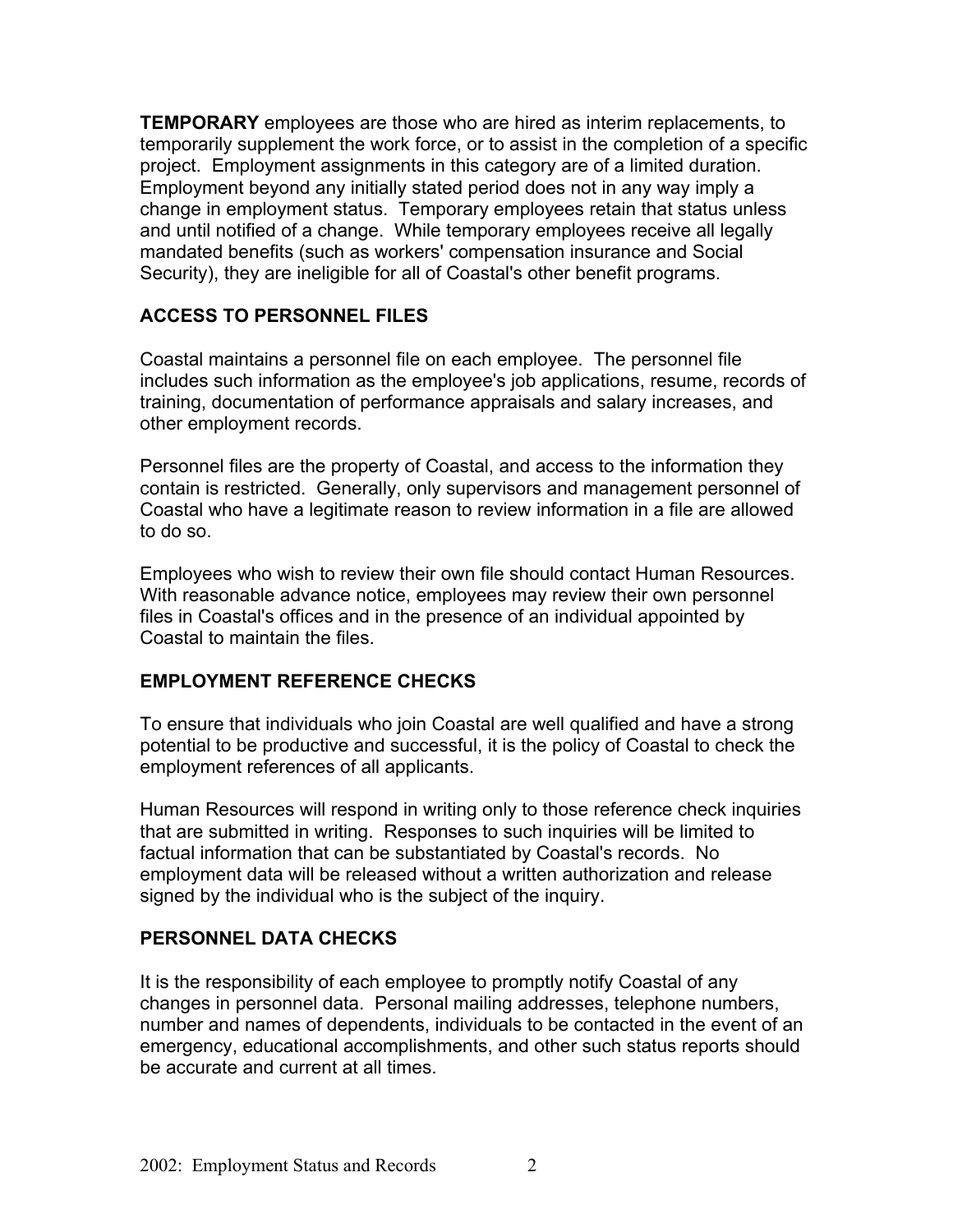## **EMPLOYMENT APPLICATIONS**

Coastal relies upon the accuracy of information contained in the employment application, as well as the accuracy of other data presented throughout the hiring process and employment. Any misrepresentations, falsifications, or material omissions in any of this information or data may result in Coastal's exclusion of the individual from further consideration for employment or, if the person has been hired, termination of employment.

## **PERFORMANCE EVALUATION**

Supervisors and employees are strongly encouraged to discuss job performance and goals on an informal, day-to-day basis. Additional formal performance reviews are conducted to provide both supervisors and employees the opportunity to discuss job tasks, identify and correct weaknesses, encourage and recognize strengths, and discuss positive, purposeful approaches for meeting goals.

The performance of all employees is generally evaluated according to an ongoing 12-month cycle, beginning at the calendar year-end.

Merit-based pay adjustments are awarded by Coastal in an effort to recognize truly superior employee performance. The decision to award such an adjustment is dependent upon numerous factors but is not guaranteed. Factors may include the information documented by this formal performance review process.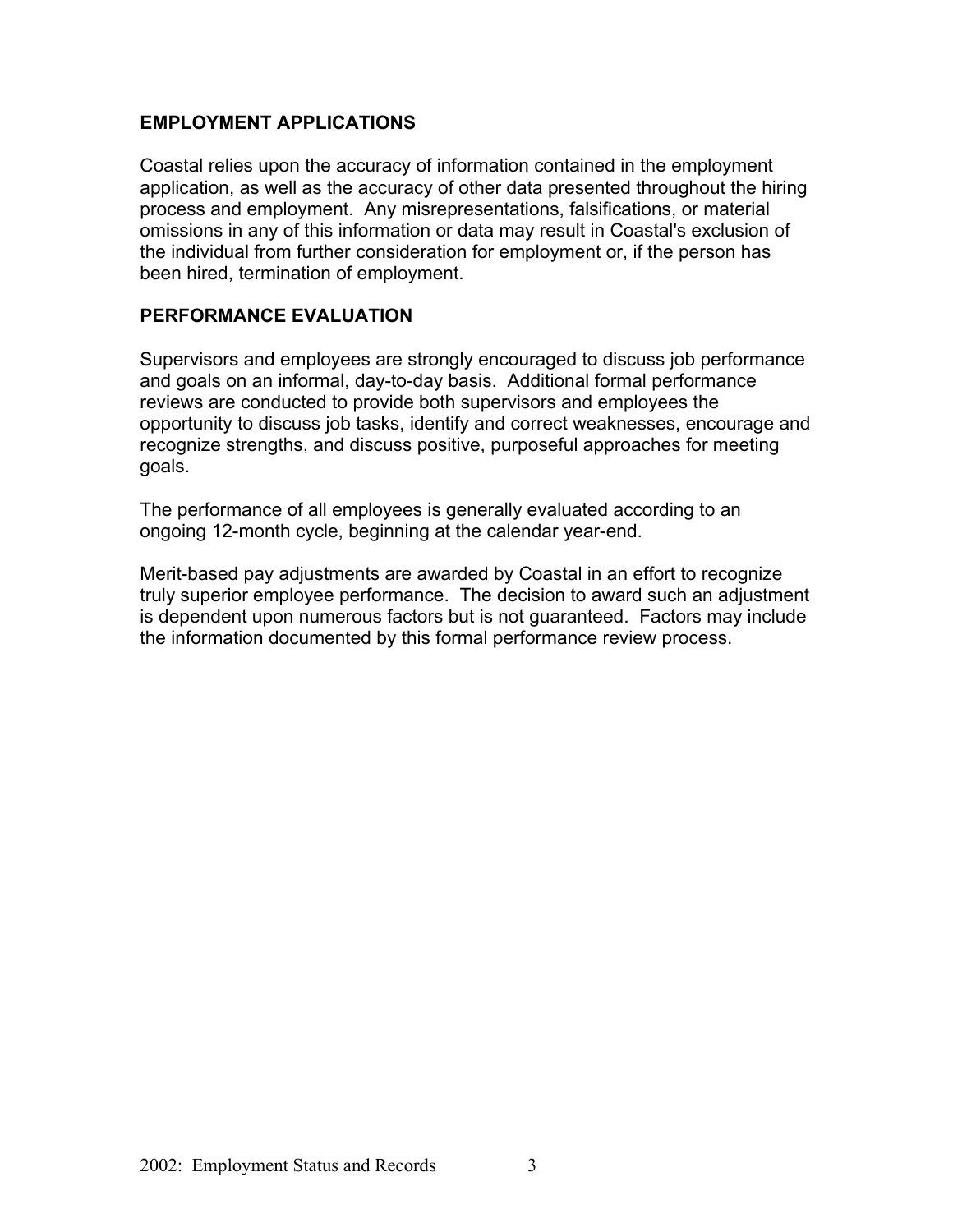

## **2003: Employment Benefits**

Approved: 01/01/1995 Revised: 12/15/2021

## **EMPLOYEE BENEFITS**

Eligible employees at Coastal are provided a wide range of benefits. A number of the programs (such as Social Security, workers' compensation, state disability, and unemployment insurance) cover all employees in the manner prescribed by law.

Benefits eligibility is dependent upon a variety of factors, including employee classification, and your supervisor can identify the programs for which you are eligible. Details of many of these programs can be found elsewhere in the employee manual.

The following benefit programs are available to eligible employees:

- \* Employer-owned vehicle
- \* Auto Mileage<br>\* Benefit Conve
- \* Benefit Conversion at Termination<br>\* Holidavs
- **Holidays**
- \* Jury Duty Leave<br>\* Disability Insuran
- \* Disability Insurance Program
- \* Health Insurance
- \* Profit Sharing<br>\* Personal Time
- \* Personal Time Off<br>\* Extended Sick Lea
- \* Extended Sick Leave
- \* Safety Equipment
- \* Travel Allowances<br>\* Uniforms and Uniform
- \* Uniforms and Uniform Maintenance<br>\* Vecation Benefits
- **Vacation Benefits**

Some benefit programs require contributions from employees. The benefit package for regular full-time employees represents an additional cost to Coastal of approximately 30 percent of wages.

Previous terms of service will be considered in benefit accrual for a former employee returning to Coastal with less than a one year break in service.

#### Example:

Prior service will be considered in accrual of benefits for an employee who terminated 6/01/19 and returned 5/30/20. However, if the same employee had returned on 6/02/20 previous terms of service would not be considered in accrual of benefits.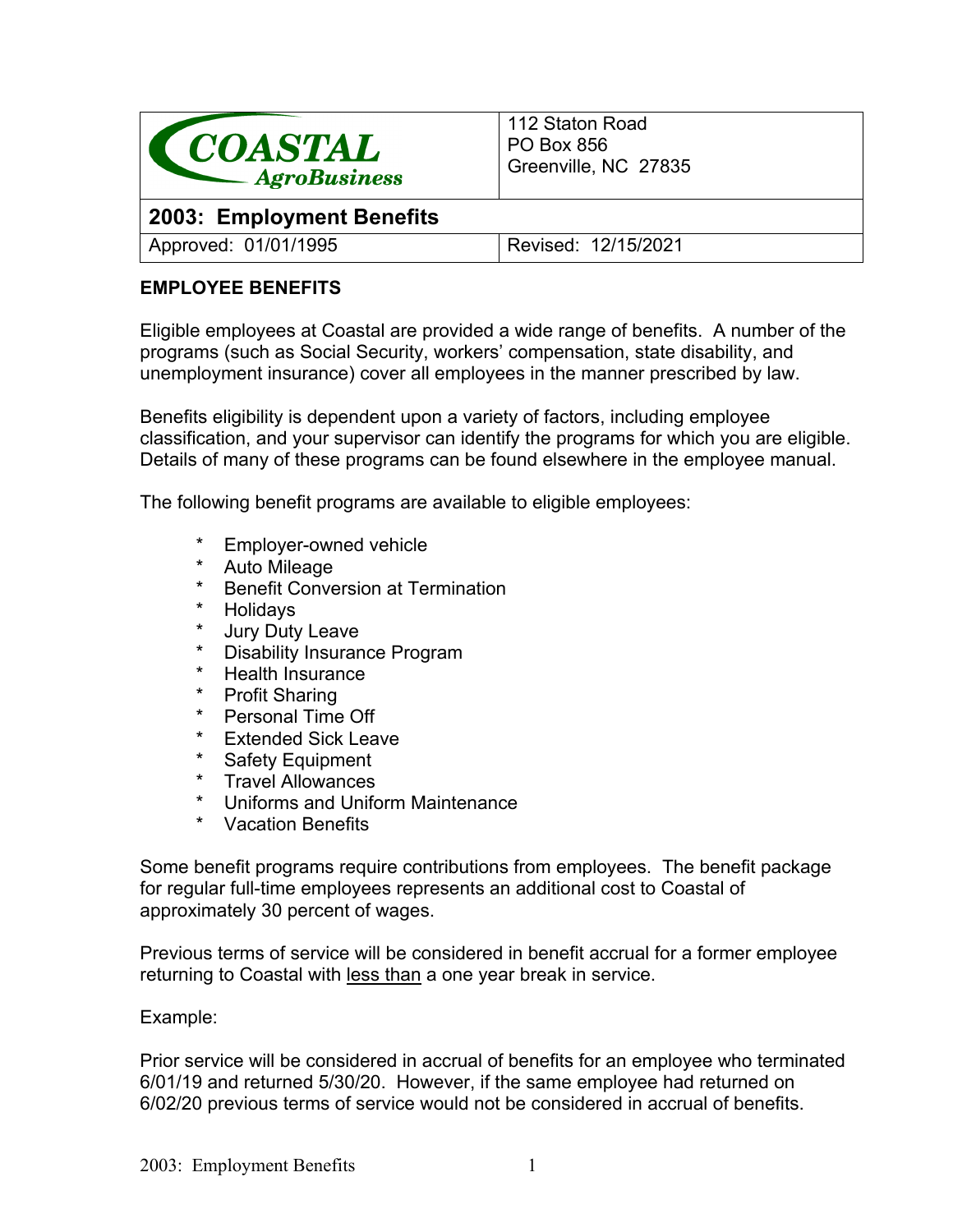## **VACATION BENEFITS**

Vacation time off with pay is available to eligible employees to provide opportunities for rest, relaxation, and personal pursuits. Regular full-time employees are eligible to earn and use vacation time as described in this policy:

The amount of paid vacation time employees receive each year increases with the length of their employment as shown in the following schedule.

## **VACATION EARNING SCHEDULE**

An employee hired in January- March will have 5 days of vacation to use before January 1<sup>st</sup> An employee hired in April – June will have 4 days of vacation to use before January  $1<sup>st</sup>$ An employee hired in July – September will have 3 days of vacation to use before January <sup>1st</sup> An employee hired in October – November will have 2 days of vacation to use before January 1<sup>st</sup>

- An employee that is on the payroll as of January  $1<sup>st</sup>$  will have 10 days of vacation each year until their  $5<sup>th</sup>$  year.
- An employee that is here 5 years as of January  $1<sup>st</sup>$  will have 15 days of vacation each year until their  $17<sup>th</sup>$  year.

An employee that is here 17 years as of January  $1<sup>st</sup>$  will have 20 days of vacation each year for the remainder of their employment.

Because of the seasonal nature of our business, employees are restricted to no more than 5 consecutive days of vacation between March  $1<sup>st</sup>$  and July  $15<sup>th</sup>$  of each year.

Vacation can only be used in increments of one-half day (4 hours), one full day (8 hours), several days, etc.

All vacation must be used before January 1<sup>st</sup> of each year. Vacation cannot be carried over to the following year.

To take vacation, employees should request approval from their manager. Whenever possible, vacation requests should be made a minimum of 30 days in advance. Requests will be reviewed based on a number of factors, including business needs, staffing requirements and years of service.

Employees with 10 or more vacation days are required to take 5 consecutive days of vacation each year. Other vacation time may be taken in increments of one-half day (4 hours), one full day (8 hours), several days, etc.

Vacation time off is paid at the employee's base pay rate at the time of vacation. It does not include overtime or any special forms of compensation such as incentives, commissions, bonuses, or shift differentials.

When recruiting management level employees, management reserves the right to offer a competitive vacation benefit package.

2003: Employment Benefits 2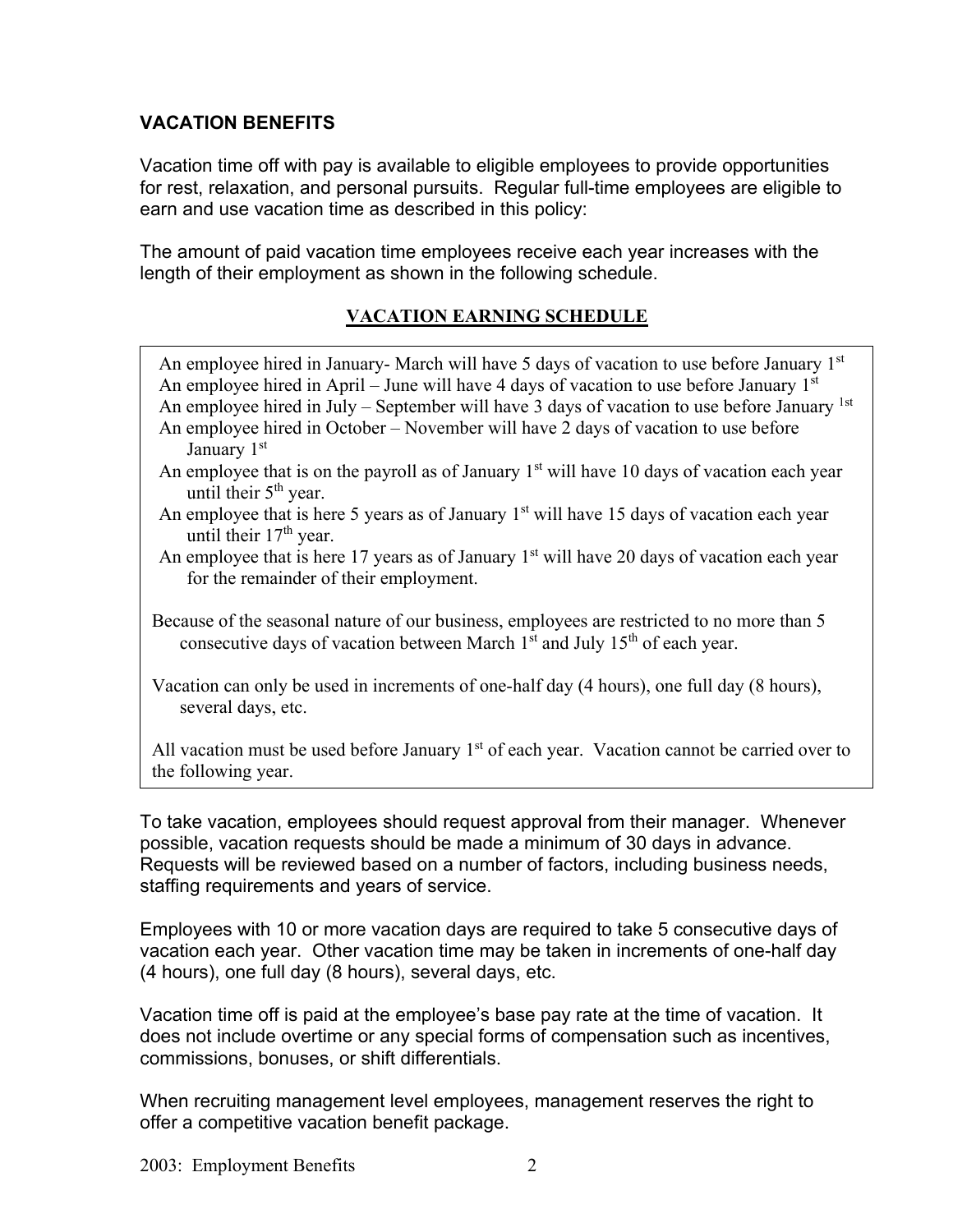Upon termination of employment, employees will be paid for unused vacation time that has been earned if sufficient notice is given. Sufficient notice will be two weeks for all employees except Director/Manager level or above who will be required to give a four week notice. However, if Coastal, in its sole discretion, terminated employment for cause, or if insufficient notice of resignation is given, forfeiture of unused vacation time may result.

As stated above, employees are encouraged to use available paid vacation time for rest, relaxation and personal pursuits.

## **HOLIDAYS**

Coastal will grant holiday time off to all eligible nonexempt employees on the holidays listed:

> New Year's Day (January 1) Memorial Day (last Monday in May) Independence Day (July 4) Labor Day (first Monday in September) Thanksgiving Day (fourth Thursday in November) Day after Thanksgiving Christmas Eve (December 24) Christmas Day (December 25) Day after Christmas (December 26)

According to applicable restrictions, Coastal will grant paid holiday time off to all eligible employees who have completed their 45 day probationary period. Holiday pay will be calculated based on the employee's straight-time pay rate (as of the date of the holiday). Eligible employee classification(s):

## **Regular full-time employees**

To be eligible for holiday pay, employees must work the last scheduled day immediately preceding and the first scheduled day immediately following the holiday. With advance notice, an eligible employee may schedule vacation immediately preceding and/or immediately following a holiday as approved by their supervisor.

If an eligible employee works on a recognized holiday, they will receive holiday pay plus wages at their straight-time rate for the hours worked on the holiday.

Paid time off for holidays will be counted as hours worked for the purposes of determining whether overtime pay is owed.

## **Personal Time Off (PTO)**

Personal Time Off leave is provided to employees who are temporarily unable to work due to: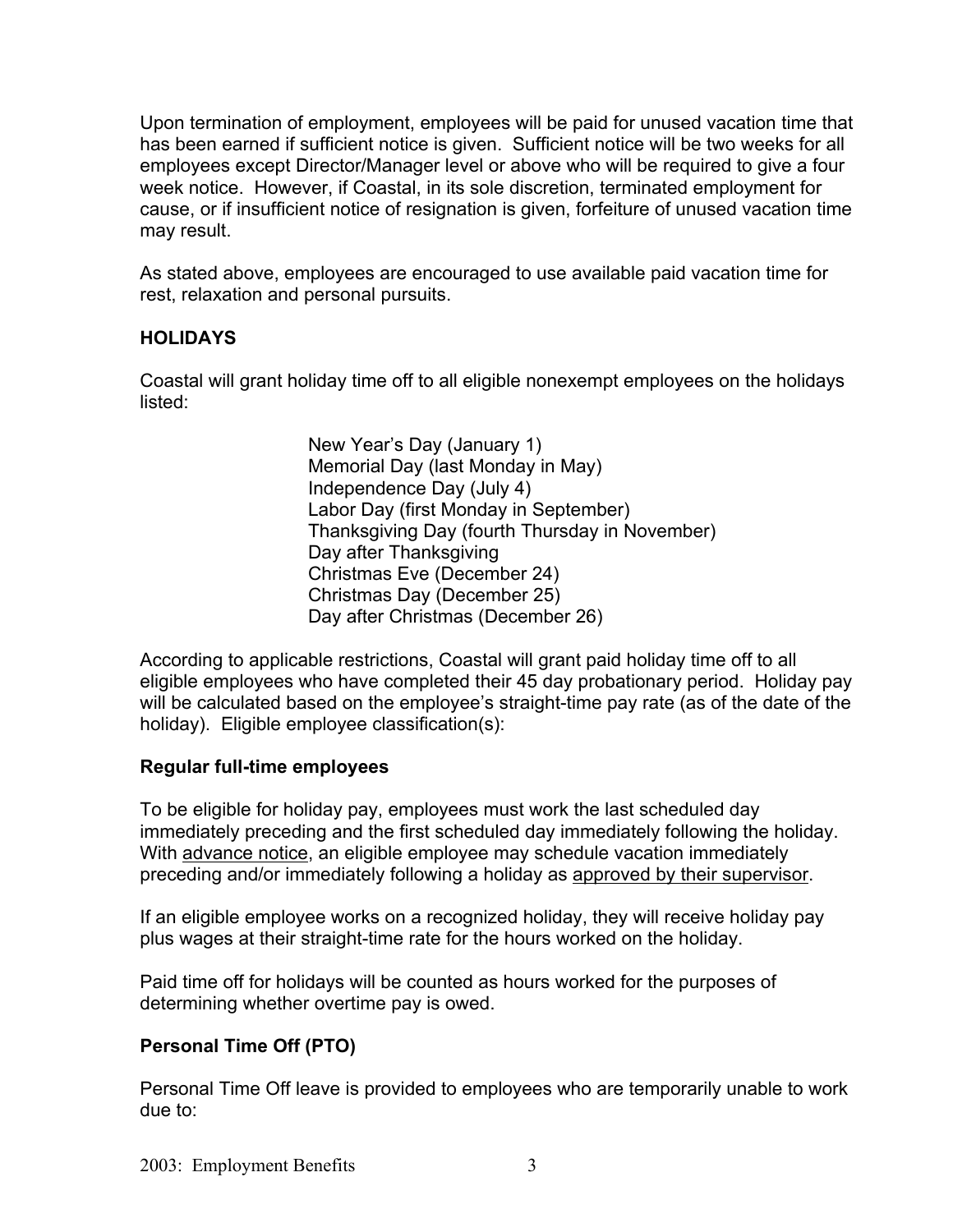**Sickness**  Doctor Visits Funeral other than immediate family Home Emergency Sick Family Member

Employees in the following classifications(s) are eligible for Personal Time Off (PTO):

#### **Regular full-time employees**

Eligible employees may request Personal Time Off (PTO) based on the following schedule:

| If, Before January 1,            | You Will Have    |
|----------------------------------|------------------|
| You Have Completed:              | This Much Leave: |
| At least 3 months service        | 16 hours         |
| At least 6 months service        | 24 hours         |
| At least 9 months service        | 32 hours         |
| At least 1 year, but less than 5 | 40 hours         |
| 5 or more years of service       | 48 hours         |

Employees who are unable to report to work due to illness or injury should notify their direct supervisor before scheduled start of their workday if possible. The direct supervisor must also be contacted on each additional day of absence.

If an employee is absent for three or more consecutive days due to illness or injury, a physician's statement must be provided verifying the disability and its beginning and expected ending dates. Such verification may be requested for other sick leave absences as well and may be required as a condition to receiving sick leave benefits.

Personal Time Off leave benefits will be calculated based on the employee's base pay rate at the time of absence and will not include any special forms of compensation, such as incentives, commissions, bonuses or shift differentials.

For the purposes of this program, time is based on the calendar year. Employees may not carry unused time forward to the next benefit year.

#### **ATTENDANCE BONUS**

As a reward for attendance, unused Personal Time Off (PTO) as of December 31<sup>st</sup> of each year, will be paid in January of the following year at the rate of each eligible employee's hourly base pay to regular full time hourly employees.

Example: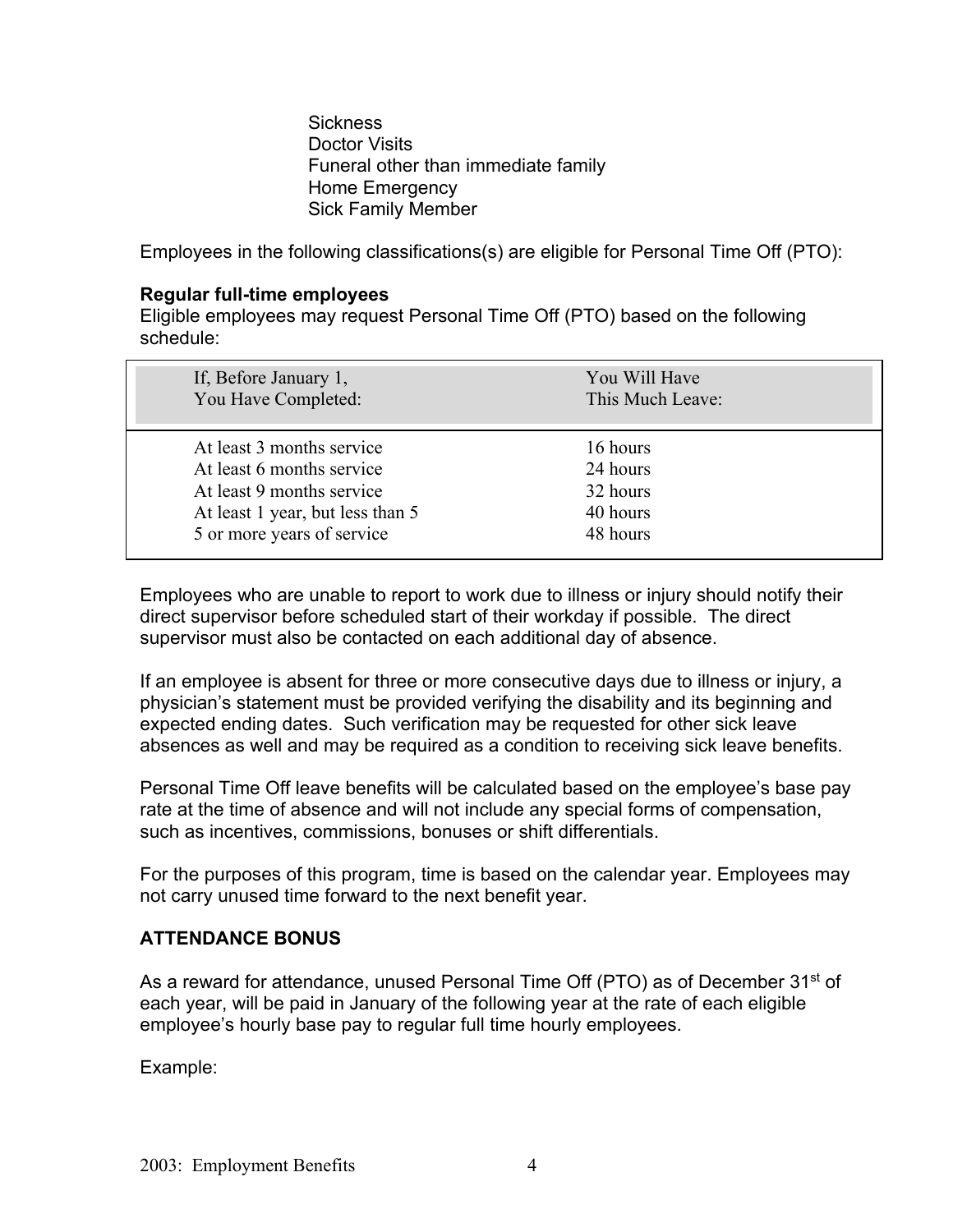If your hourly pay is \$7.00 and you have 10 hours unused Personal Time Off (PTO), you will receive a \$70.00 attendance bonus.

## **PAID EXTENDED SICK LEAVE**

For the purposes of this policy, extended sick leave is defined as a non-occupational illness or injury resulting in 10 or more consecutive lost work days. Paid extended sick leave cannot be used until Personal Time Off is exhausted.

Employees in the following classification(s) are eligible to request extended sick leave:

## **Regular full-time employees**

As soon as an eligible employee becomes aware of a need for extended sick leave, they should request a leave from their supervisor. A physician's statement must be provided verifying the medical disability and its beginning and expected ending dates. Any change in the information should be promptly reported to the employer. Employees returning from extended sick leave must provide a physician's verification of their fitness to return to work.

Extended sick leave is available based on the following schedule:

| If, Before January 1,               | You Will Have                 |
|-------------------------------------|-------------------------------|
| You Have Completed                  | This Much Extended Sick Leave |
| At least 1 year, but less than 5    | 10 working days per year      |
| At least 5 years, but less than 10  | 20 working days per year      |
| At least 10 years, but less than 15 | 30 working days per year      |
| 15 years or more                    | 40 working days per year      |

If an employee fails to report to work promptly at the end of the medical leave, Coastal will assume that the employee has resigned.

Extended sick leave benefits will be used to supplement any payments that an employee is eligible to receive from Coastal's disability insurance program. The combination of any such disability payments and sick leave benefits cannot exceed the employee's normal weekly earnings.

For the purpose of this policy, time is based on the calendar year.

## **BEREAVEMENT LEAVE**

Up to three days of paid bereavement leave due to the death of an immediate family member will be provided to eligible employees in the following classification(s):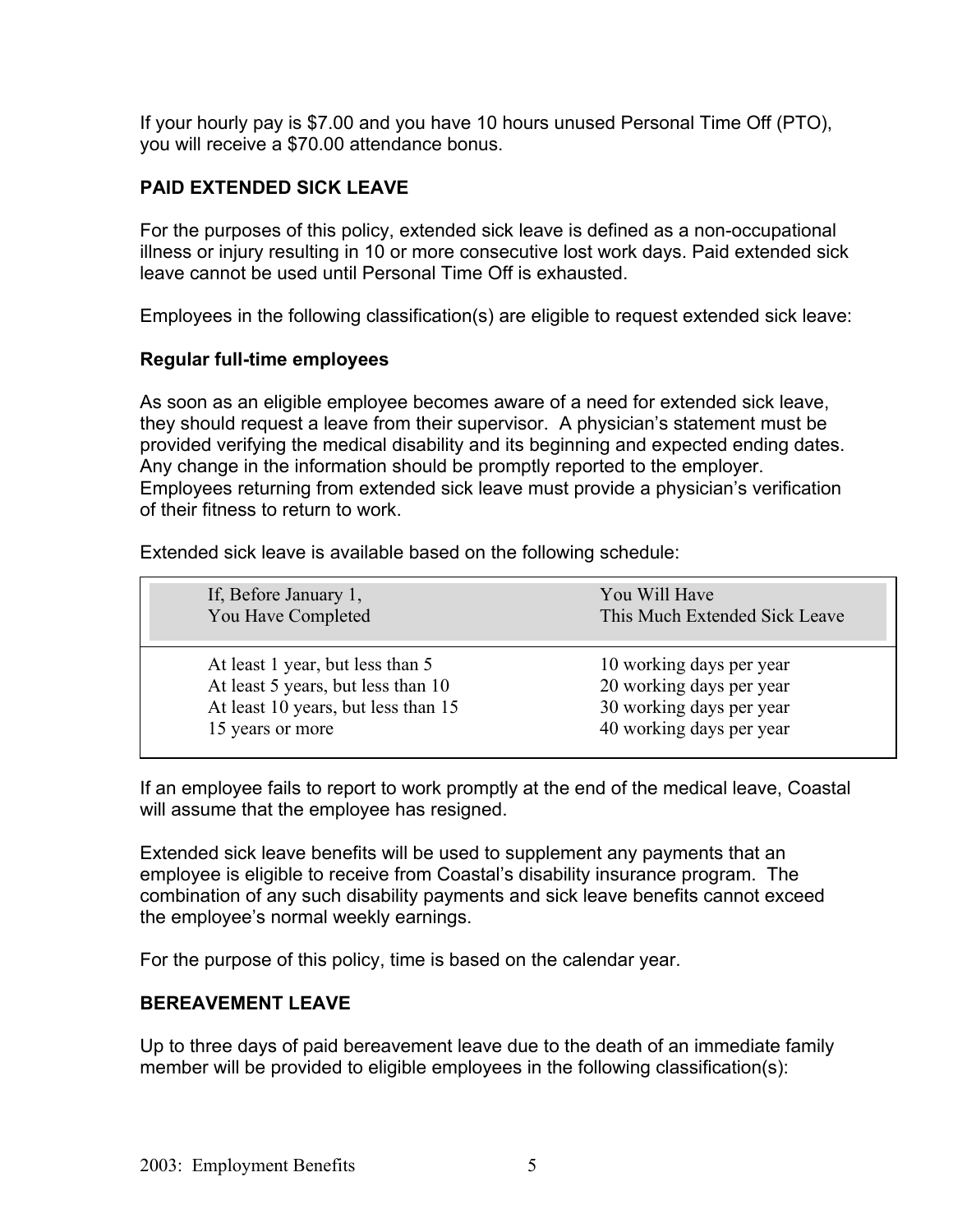## **Regular full-time employees**

If an employee wishes to take time off due to the death of an immediate family member, the employee should notify their supervisor immediately. Proof, such has an obituary or program from the service may be required to receive this leave.

Coastal defines immediate family as spouse, parents, grandparents, siblings, stepparents, child, grandchild, step-child, or step-grandchild.

Bereavement pay is calculated based on the base pay rate at the time of absence and will not include any special forms of compensation such as incentives, commissions, bonuses, or shift differentials.

Employees will also be granted a one day paid absence due to the death of parent-inlaws, brother-or sister-in-laws, or aunts/uncles.

PTO or unused vacation leave may be used for any other bereavement leave as approved by their supervisor.

## **WORKER'S COMPENSATION INSURANCE**

Coastal provides any eligible employee a comprehensive workers' compensation insurance program at no cost. This program covers injury or illness sustained in the course of employment that requires medical, surgical, or hospital treatment. Subject to applicable legal requirements, workers' compensation insurance provides benefits after a short waiting period or, if the employee is hospitalized, immediately.

Employees who sustain work-related injuries or illnesses should inform their supervisor immediately. *Form 8001.01, First Report of Injury* should be filled out immediately and sent to the Director of Health, Safety and Environmental Affairs. No matter how minor an on-the-job injury may appear, it is important that it be reported immediately. This will enable an eligible employee to qualify for coverage as quickly as possible.

Neither Coastal nor the insurance carrier will be liable for the payment of workers' compensation benefits for injuries that occur during an employee's voluntary participation in any off-duty recreational, social or athletic activity sponsored by Coastal.

## **TIME OFF TO VOTE**

Coastal encourages employees to fulfill their civic responsibilities by participating in elections. Generally, employees are able to find time to vote either before or after their regular work schedule. If employees are unable to vote in an election during their nonworking hours, Coastal will grant up to one hour of unpaid time off to vote.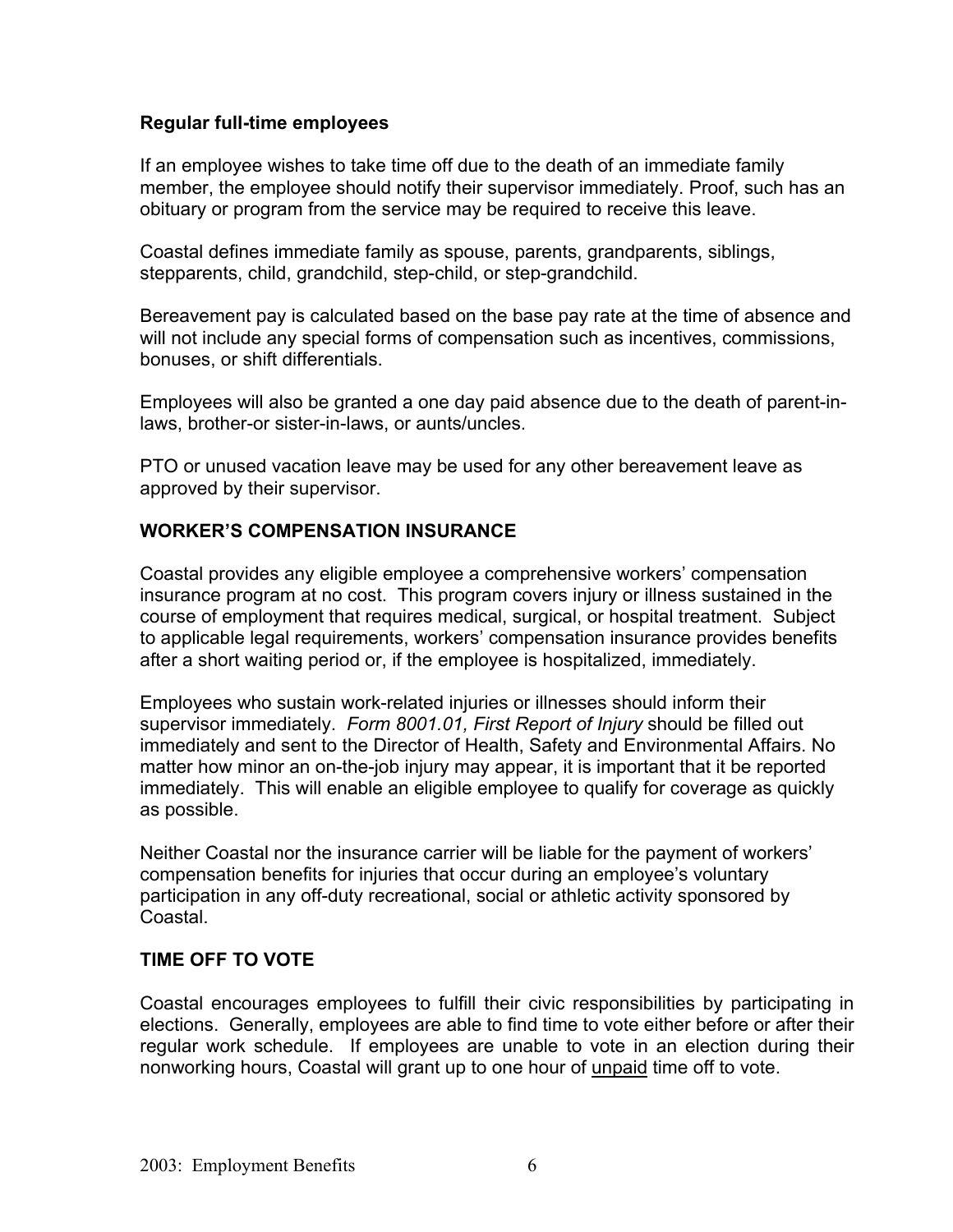Employees should request time off to vote from their supervisor at least two working days prior to the Election Day. Advance notice is required so that the necessary time off can be scheduled at the beginning or end of the work shift, whichever provides the least disruption to the normal work schedule.

## **JURY DUTY**

Coastal encourages employees to fulfill their civic responsibilities by serving jury duty when required. Employees will be paid for one week of Jury Duty pay and must discuss any extensions with their supervisor. Jury duty pay will be calculated on the employee's base pay rate times the number of hours the employee would otherwise have worked on the day of absence. Employee classifications that qualify for paid jury duty leaves are:

## **Regular full-time employees**

Employees must show the jury duty summons to their supervisor as soon as possible so that the supervisor may make arrangements to accommodate their absence. A copy of the notice will be placed in your personnel file. Of course, employees are expected to report for work whenever the court schedule permits.

Either Coastal or the employee may request an excuse from jury duty if, in Coastal's judgment, the employee's absence would create serious operational difficulties.

## **WITNESS DUTY**

Coastal encourages employees to appear in court for witness duty when subpoenaed to do so.

If employees have been subpoenaed as witnesses by Coastal, they will receive paid time off for the entire period of witness duty.

Employees will be granted unpaid time off to appear in court as a witness when requested by a party other than Coastal. Employees are free to use any available paid leave benefits (e.g., vacation leave) to receive compensation for the period of this absence.

The subpoena should be shown to the employees' supervisor immediately after it is received so that operating requirements can be adjusted, where necessary, to accommodate the employee's absence. The employee is expected to report for work whenever the court schedule permits.

## **BENEFITS CONTINUATION (COBRA)**

The Federal Consolidated Omnibus Budget Reconciliation Act (COBRA) gives employees and their qualified beneficiaries the opportunity to continue health insurance coverage under Coastal's health plan when a "qualifying event" would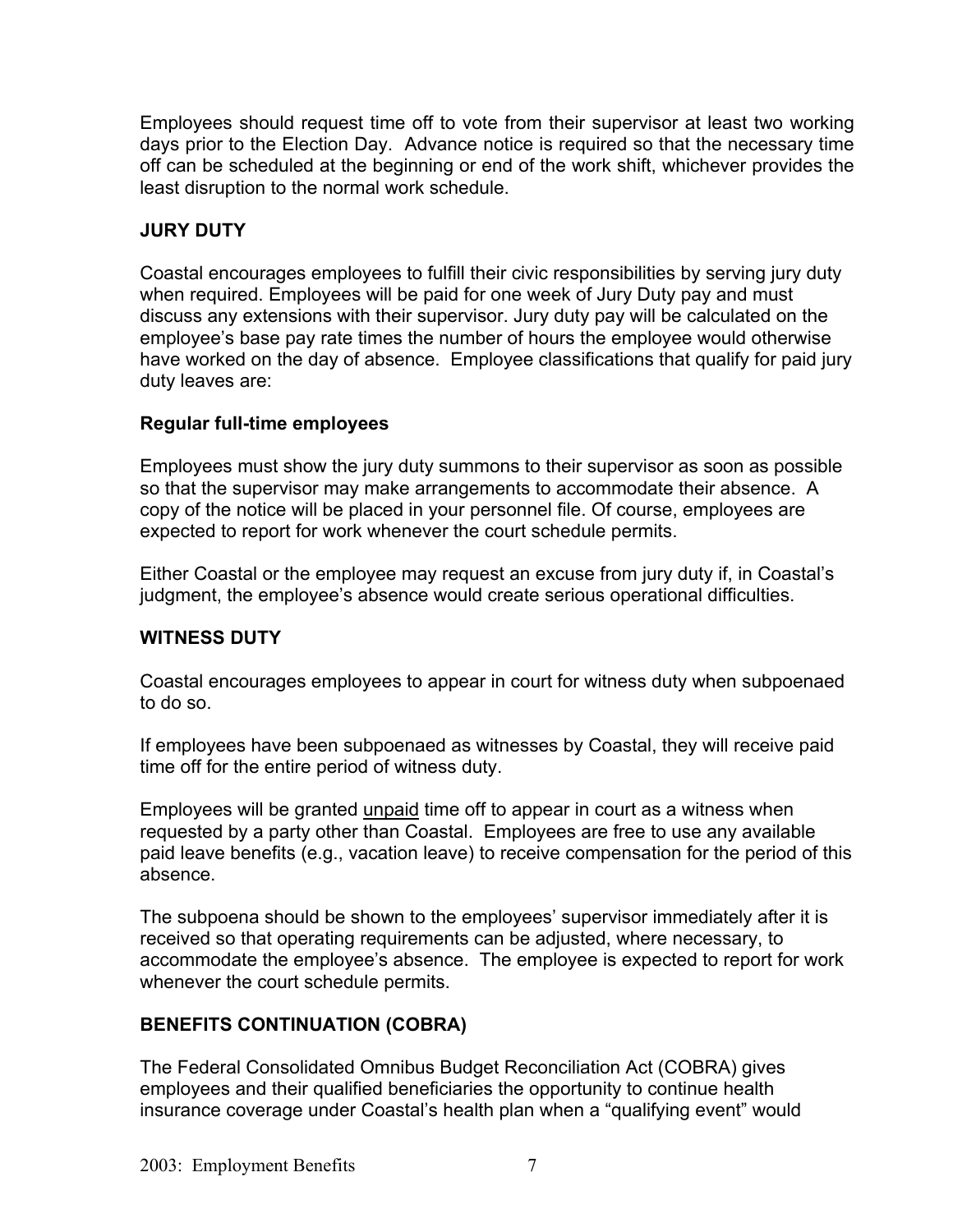normally result in the loss of eligibility. Some common qualifying events are resignation, termination of employment, or death of an employee; a reduction in an employee's hours or a leave of absence; an employee's divorce or legal separation; or a dependent child no longer meeting eligibility requirements.

Under COBRA, the employee or beneficiary pays the full cost of coverage at Coastal's group rate plus a two percent (2%) administration fee.

Coastal provides each eligible employee with a written notice describing rights granted under COBRA when the employee becomes eligible for coverage under Coastal's health insurance plan. The notice contains important information about the employee's rights and obligations.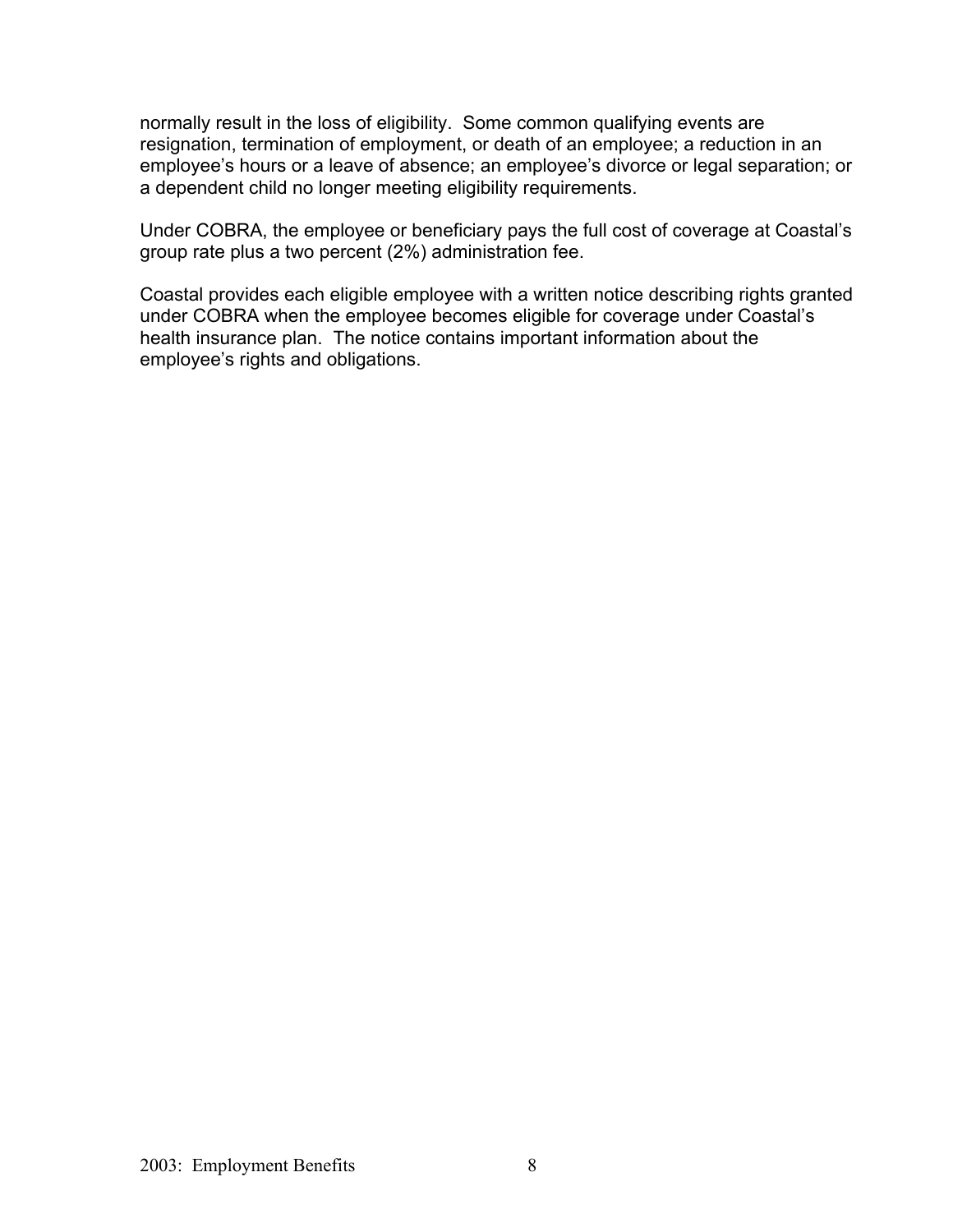

## **2004: Timekeeping and Payroll**

Approved: 01/01/1995 Revised: 12/15/2021

## **TIMEKEEPING**

Accurately recording time worked is the responsibility of every employee. Federal and state laws require Coastal to keep an accurate record of time worked in order to calculate employee pay and benefits. Time worked is all the time actually spent on the job performing assigned duties.

Employees should accurately record the time they begin and end their work, as well as the beginning and ending time of each meal period. They should also record the beginning and ending time of any split shift or departure from work for personal reasons. Overtime work must be approved before it is performed.

Altering, falsifying, tampering with time records, or recording time on another employee's time record may result in disciplinary action, up to and including termination of employment.

## **PAYDAYS**

All employees are paid biweekly on Wednesday for the previous two weeks. Each paycheck will include earnings for all work performed through the end of the previous payroll period.

## **ADMINISTRATIVE PAY CORRECTIONS**

Coastal takes all reasonable steps to assure that employees receive the correct amount of pay in each paycheck and that employees are paid promptly on the scheduled payday.

In the unlikely event that there is an error in the amount of pay, the employee should promptly bring the discrepancy to the attention of their supervisor so that corrections can be made as quickly as possible.

Once underpayments are identified, they will be corrected in the next regular paycheck.

Overpayments will also be corrected in the next regular paycheck unless this presents a burden to the employee (where there is a substantial amount owed). In that case, Coastal will attempt to arrange a schedule of repayment with the employee to minimize the inconvenience to all involved.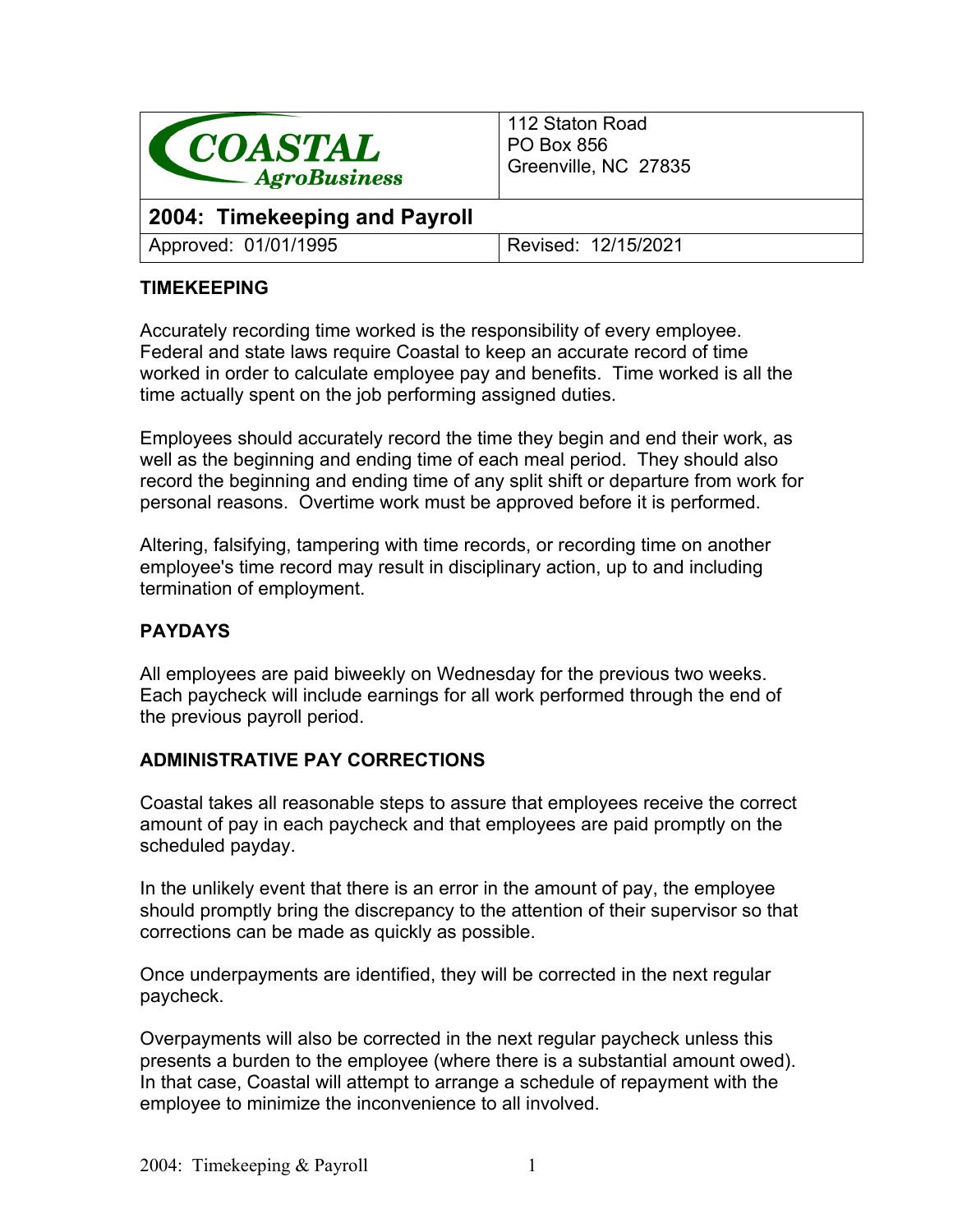## **PAYROLL DEDUCTIONS**

The law requires that Coastal make certain deductions from every employee's compensation. Among these are applicable federal, state, and local income taxes. Coastal must also deduct Social Security taxes on each employee's earnings up to a specified limit that is called the Social Security "wage base". Coastal matches the amount of Social Security taxes paid by each employee.

## **EMPLOYMENT TERMINATION**

Termination of employment is an inevitable part of personnel activity within any organization, and many of the reasons for termination are routine. Below are examples of some of the most common circumstances under which employment is terminated:

**RESIGNATION** - employment termination initiated by an employee who chooses to leave the organization voluntarily.

**DISCHARGE** - employment termination initiated by the organization.

**LAYOFF** - involuntary employment termination initiated by the organization for non-disciplinary reasons.

**MEDICAL TERMINATION** - employment termination initiated by the employee or by the organization when an employee is unable, for health reasons, to continue to work.

**RETIREMENT** - voluntary retirement from active employment status initiated by the employee.

**NO CALL/NO SHOW** – An employee who does not report to work or does not notify their supervisor of their absences for three consecutive days will have been considered to have quit.

Coastal will generally schedule exit interviews at the time of employment termination. The exit interview will afford an opportunity to discuss such issues as employee benefits, conversion privileges, repayment of outstanding debts to Coastal, or return of Coastal-owned property. Suggestions, complaints, and questions can also be voiced.

Since employment with Coastal is based on mutual consent, both the employee and Coastal have the right to terminate employment at will, with or without cause, at any time. The employee will be notified in writing of the benefits that may be continued and of the terms, conditions, and limitations of such continuance.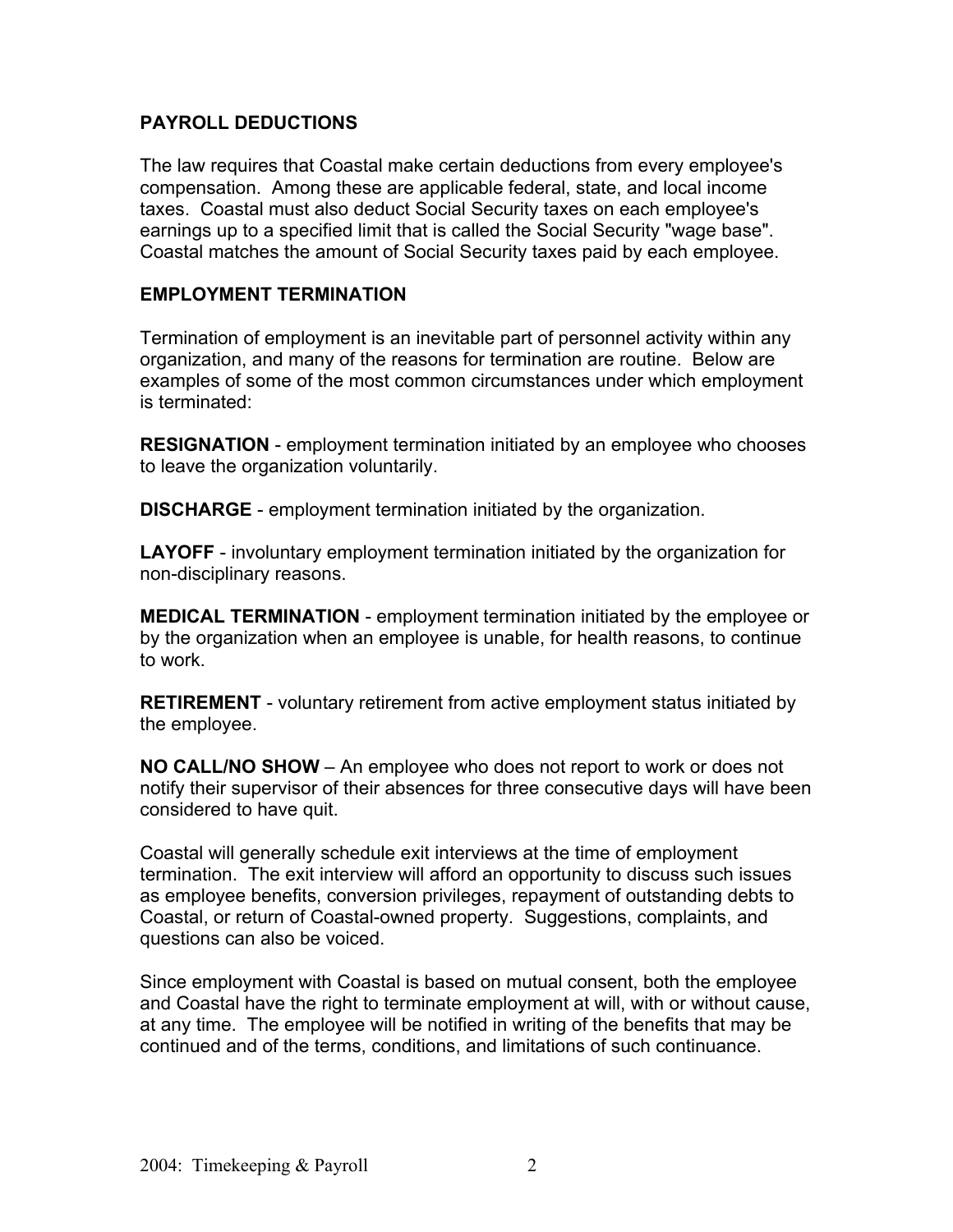

## **2005: Work Conditions and Hours**

Approved: 01/01/1995 Revised: 12/15/2021

## **SAFETY**

To provide a safe and healthful work environment for employees, customers, and visitors, Coastal has established workplace safety programs. These programs are discussed in greater detail later in this manual. Safety is a top priority for Coastal. The Director of Health, Safety and Environmental Affairs has responsibility for implementing, administering, monitoring, and evaluating the safety programs. Their success depends on the alertness and personal commitment of all.

Coastal provides information to employees about workplace safety and health issues through regular communication channels such as supervisor-employee meetings, bulletin board postings, memos, or other written communications. A safety advisory group shall be maintained to assist in support of these activities and to facilitate effective communication between employees and management about workplace safety and health issues.

Employees and supervisors receive periodic workplace safety training. The training covers potential safety and health hazards and safe work practices and procedures to eliminate or minimize hazards.

Some of the best safety improvement ideas come from employees. Those with ideas, concerns, or suggestions for improved safety in the workplace are encouraged to raise them with their supervisor, or with another supervisor or manager, or bring them to the attention of a member of the safety advisory group. Reports and concerns about workplace safety issues may be made without fear of reprisal.

Each employee is expected to obey safety rules and to exercise caution in all work activities. Employees must immediately report any unsafe condition to the appropriate supervisor. Employees who violate safety standards, who cause hazardous or dangerous situations, or who fail to report or, where appropriate, remedy such situations, may be subject to disciplinary action, up to and including termination of employment.

In the case of accidents that result in injury, regardless of how insignificant the injury may appear, employees should immediately notify their supervisor. Such reports are necessary to comply with laws and initiate insurance and workers compensation benefits procedures.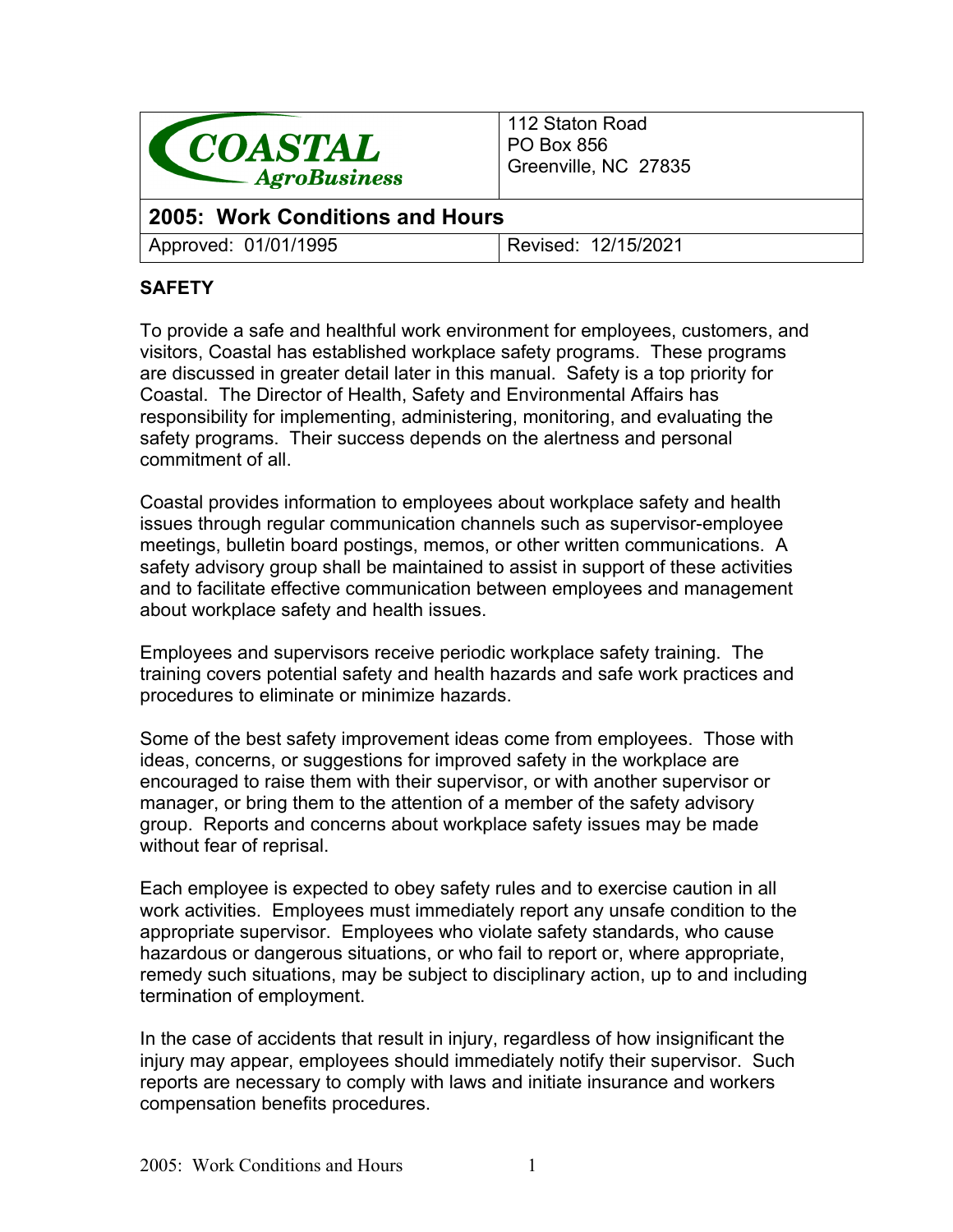## **WORK SCHEDULES**

The normal work schedule for all employees is eight hours a day, five days a week. Supervisors will advise employees of the times their schedules will normally begin and end. Staffing needs and operational demands may necessitate variations in starting and ending times, as well as variations in the total hours that may be scheduled each day and week.

## **USE OF PHONE AND MAIL SYSTEMS**

The telephones provided by Coastal AgroBusiness are primarily for business use to assist employees in the performance of their jobs. Limited, occasional, or incidental use of the phone system for personal, non-business purposes is understandable and acceptable, and all such use should be done in a manner that does not negatively affect the systems' use for their business purposes. Employees may be required to reimburse Coastal for any charges resulting from their personal use of the telephone.

The use of Coastal-paid postage for personal correspondence is not permitted.

To assure effective telephone communications, employees should always use the approved greeting and speak in a courteous and professional manner. The approved greeting is "Coastal AgroBusiness, This is…(Insert your name)". Please confirm information received from the caller, and hang up only after the caller has done so.

#### **REST AND MEAL PERIODS**

Each workday, full-time nonexempt employees are provided with two rest periods of 15 minutes in length. To the extent possible, rest periods will be provided in the middle of work periods. Since this time is counted and paid as time worked, employees must not be absent from their work stations beyond the allotted rest period time.

All employees are provided with one meal period of 60 minutes in length each workday. Supervisors will schedule meal periods to accommodate operating requirements. Employees will be relieved of all active responsibilities and restrictions during meal periods and will not be compensated for that time.

## **OVERTIME**

When operating requirements or other needs cannot be met during regular working hours, employees may be scheduled to work overtime hours. When possible, advance notification of these mandatory assignments will be provided. All overtime work must receive the supervisor's prior authorization. Overtime assignments will be distributed as equitably as practical to all employees qualified to perform the required work.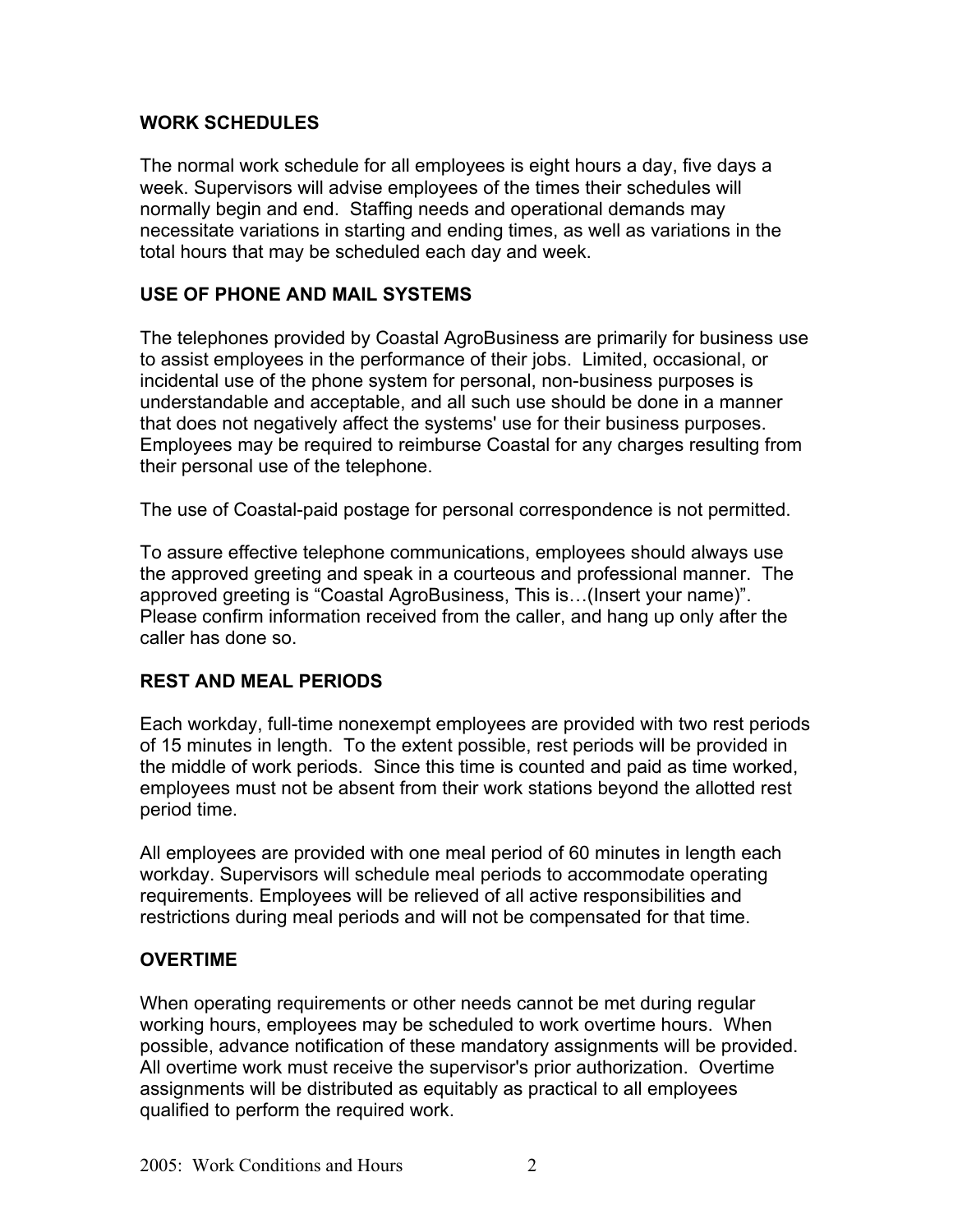Overtime compensation is paid to all nonexempt employees in accordance with federal and state laws at the following rate(s):

One and one-half times straight-time rate for all hours over 40 in a workweek.

As required by law, overtime pay is based on actual hours worked. Time off on sick leave, vacation leave, or any leave of absence will not be considered hours worked for purposes of performing overtime calculations.

Failure to work scheduled overtime and overtime worked without prior authorization from the supervisor may result in disciplinary action, up to and including possible termination of employment.

## **USE OF EQUIPMENT AND VEHICLES**

Equipment and vehicles essential in accomplishing job duties are expensive and may be difficult to replace. When using property, employees are expected to exercise care, perform required maintenance and follow all operating instructions, safety standards, and guidelines.

Please notify the supervisor if any equipment, machines, tools, or vehicles appear to be damaged, defective, or in need of repair. Prompt reporting of damages, defects, and the need for repairs could prevent deterioration of equipment and possible injury to employees or others. The supervisor can answer any questions about an employee's responsibility for maintenance and care of equipment or vehicles used on the job.

Non-employee riders are prohibited on employer-owned applicator and delivery vehicles. Non-employees are not allowed to operate a Coastal vehicle.

The improper, careless, negligent, or unsafe use or operation of equipment or vehicles, as well as excessive or avoidable traffic and parking violations, can result in disciplinary action, up to and including termination of employment.

## **EMERGENCY CLOSINGS**

At times, emergencies such as severe weather, fires, power failures, or earthquakes, can disrupt company operations. In extreme cases, these circumstances may require the closing of a work facility. In the event of ice, snow, or other inclement weather, tune to your local radio or TV station and listen for closings or delays issued by your local municipality. If they are observing a two hour delay, then Coastal will observe a two hour delay. If the municipality's offices are closed due to the weather, then we will be closed. It is the responsibility of each facility manager to determine and administer the policy for their location and to contact the Director of Operations before closing.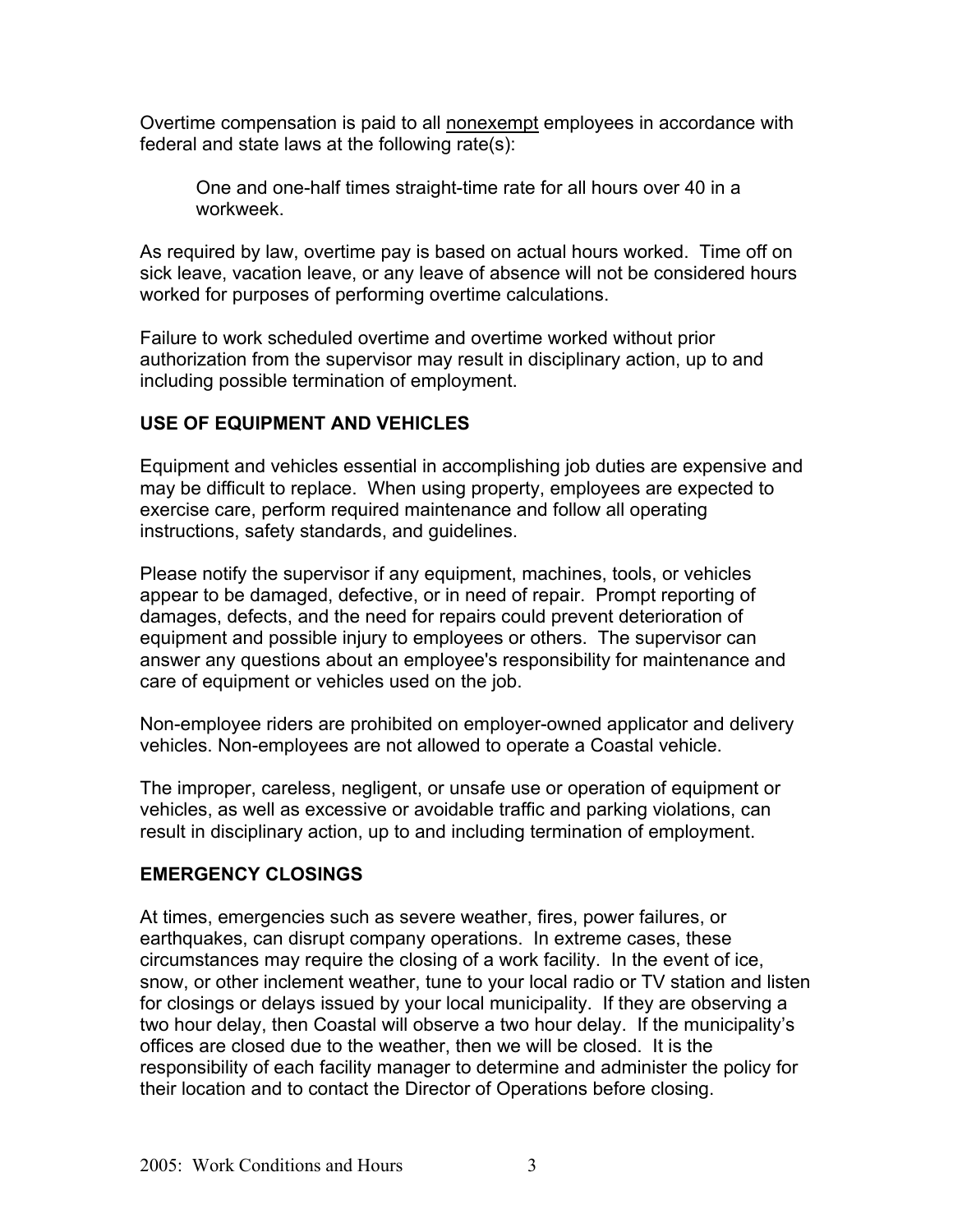When operations are delayed or officially closed due to emergency conditions, the time off from scheduled work will be paid. Employees that are unable to adhere to the adjusted work schedule may use emergency or vacation time. If all emergency and/or vacation time has been exhausted, then the employee will not be paid for the missed time. It is the responsibility of the employee to listen for municipality weather updates and notify their supervisor of their intentions. The supervisor should always be notified when an employee will be absent from work.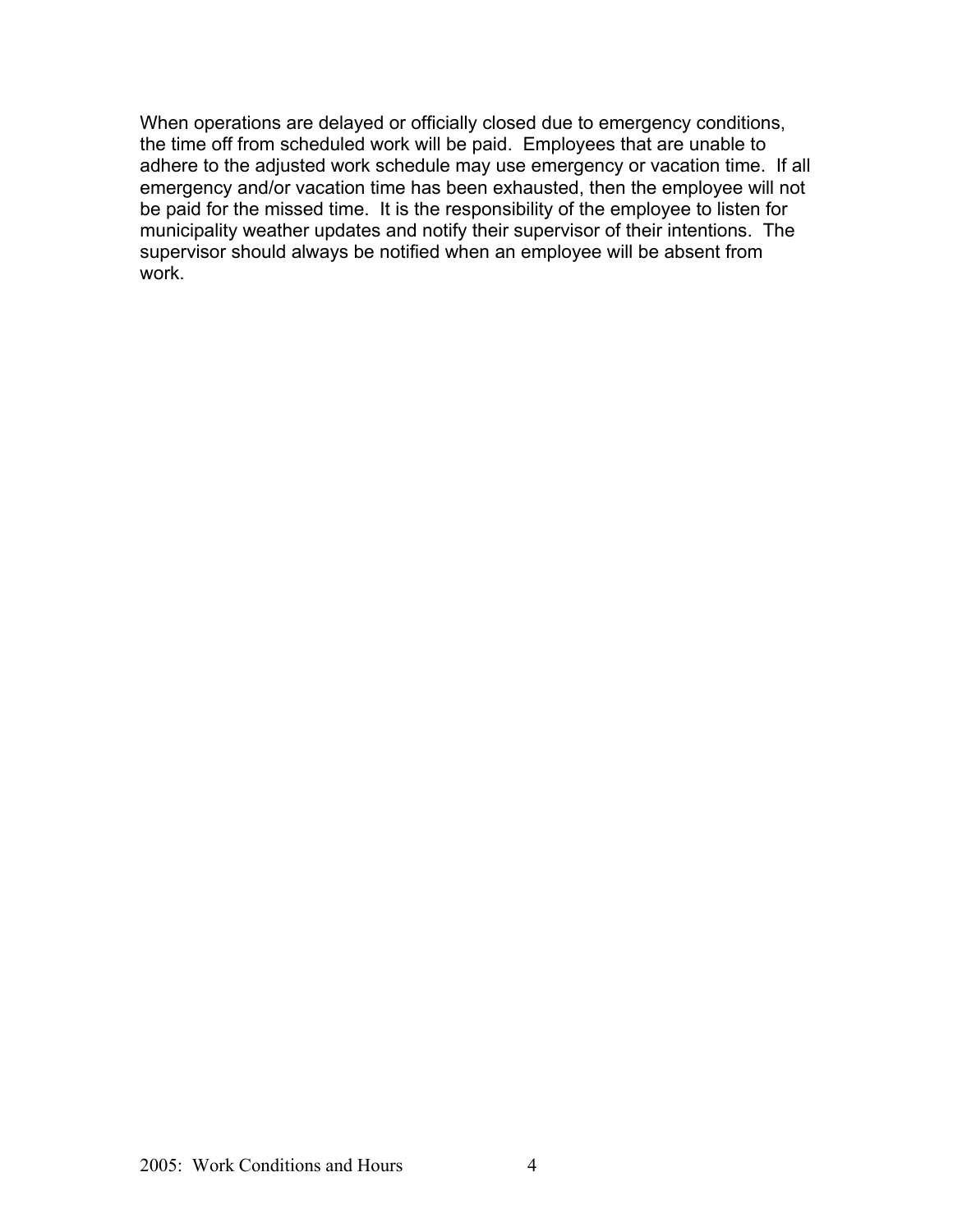

## **2006: Business Travel Expenses**

Approved: 01/01/1995 Revised: 12/15/2021

Coastal will reimburse employees for reasonable business travel expenses incurred while on assignments away from the normal work location. All business travel must be approved by your supervisor.

When travel is completed, employees should submit completed travel expense reports *within 30 days* using a form *2006.01 Expense Report*. Reports should be accompanied by receipts for all individual expenses.

Employees should contact their supervisor for guidance and assistance on procedures related to travel arrangements, expense reports, reimbursement for specific expenses, and any other business travel issues.

Abuse of this Business Travel Expense policy, including falsifying expense reports to reflect costs not incurred by the employee, can be grounds for disciplinary action, up to and including termination of employment.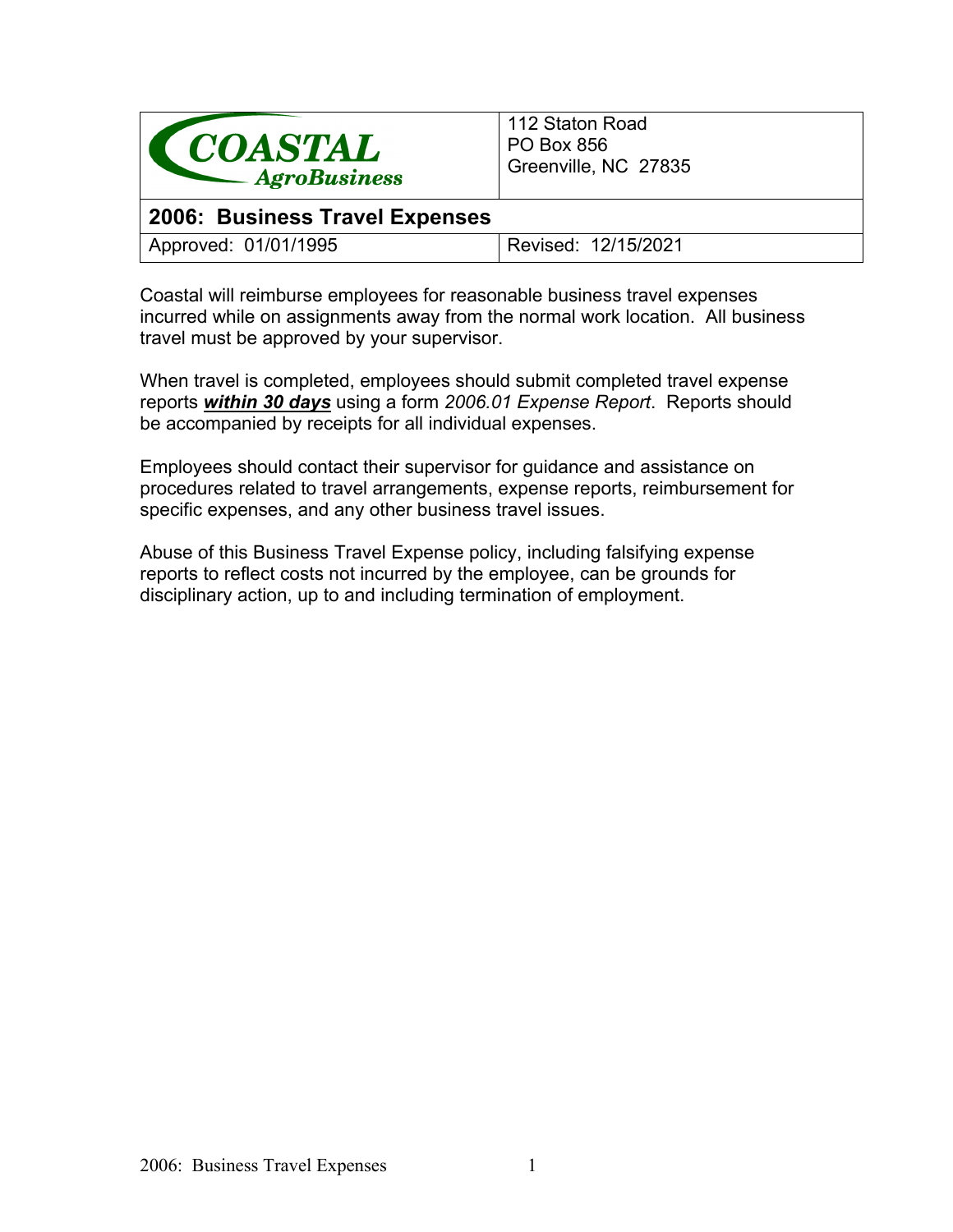

## **2007: Family Leave**

Approved: 01/01/1995 Revised: 12/15/2021

Under the Family Leave & Medical Leave Act of 1993, Coastal provides unpaid family leaves of absence to eligible employees who wish to take time off from work duties to fulfill family obligations. Eligible employees are entitled to a total of twelve work weeks of leave, in a12-month period measured forward from the date of the employee's first family and medical leave began, for the following reasons:

- The birth of child and in order to care for such child;
- The adoption of a child or to care for a foster child;
- To care for a child, spouse, or parent who has a serious health condition;
- Because of the employee's own serious health condition which renders the employee unable to perform the functions of his or her position.
- Qualifying exigencies arising out of the fact that an employee's spouse, son, daughter, or parent is on active duty or called to active duty status as a member of the National Guard or Reserves in support of a contingency operation.

To be eligible for a leave under the company's family leave policy, an employee must be employed by the company for at least twelve months at the time the leave is requested and have completed at least 1,250 hours of service with the company during the twelve-month period preceding the leave request.

As soon as an eligible employee becomes aware of the need for a family leave of absence, they should submit a written request for leave to their supervisor. The request should contain the following:

- Reason
- Date of departure
- \* Anticipated duration<br>\* Expected date of reti
- Expected date of return

Leave conditions are as follows:

**Birth of a child; adoption; to care for foster child.** Leave for such purposes must be taken in consecutive workweeks and must be completed within the twelve-month period following the birth of the child or placement of the child with the employee for adoption or foster care.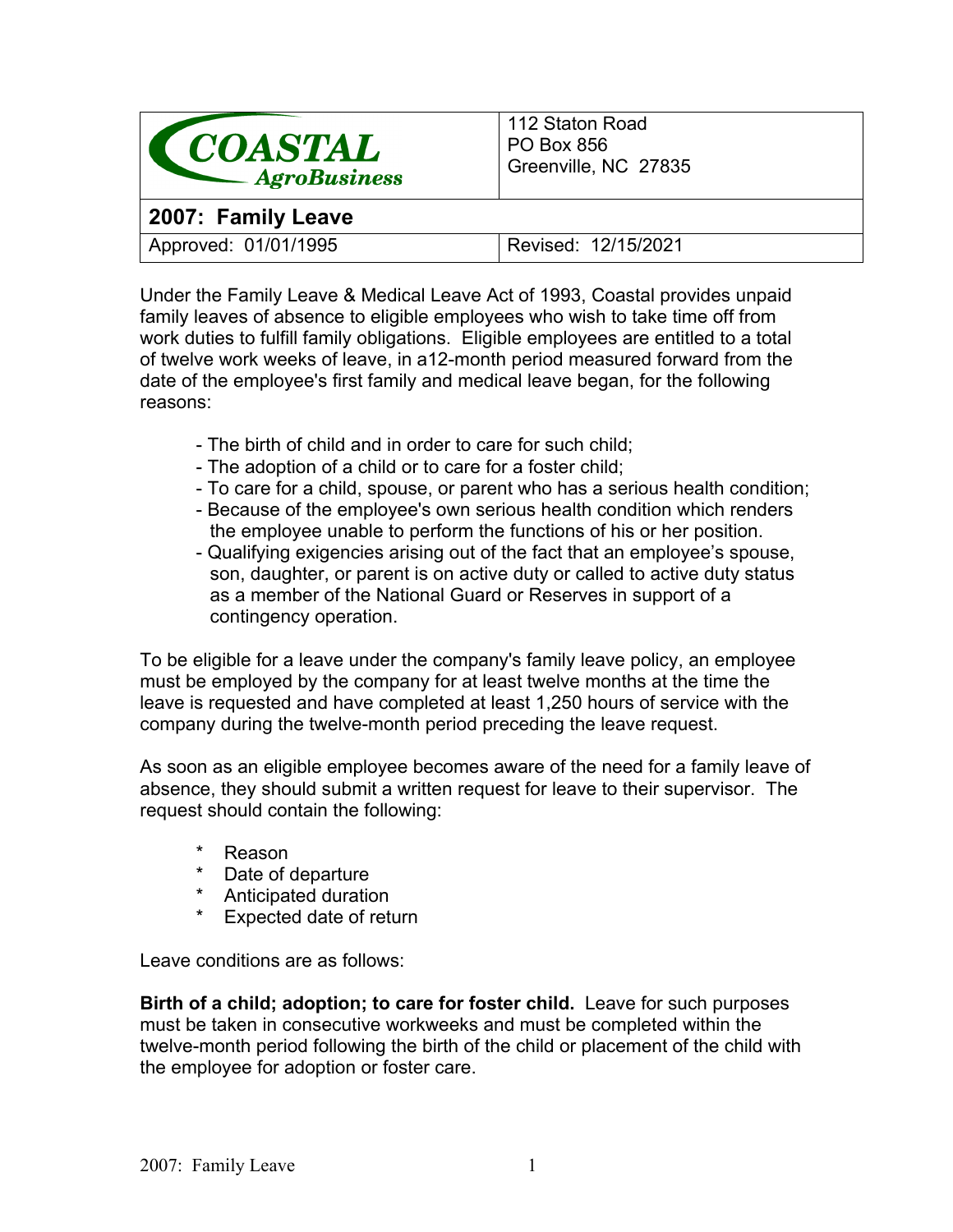**Leave to care for a child, spouse, parent, or for the employee's own serious health condition.** Employees may take leave for these purposes on a consecutive basis or intermittently, or the employee may request to be placed on a reduced workweek or reduced workdays.

**Military Family Leave.** Coastal will also grant an eligible employee who is a spouse, son, daughter, parent, or next of kin of a current member of the Armed Forces, including a member of the National Guard or Reserves, with a serious injury or illness up to a total of **26 workweeks of unpaid leave** during a "single 12 month period" to care for the service member.

Employees requesting leave for their own or a covered family member's serious health condition will be required to provide medical certification to substantiate their leave request. Such certification must be provided to the company thirty days in advance of the leave request or as far in advance of the leave as practicable. Certification provided by the employee must consist of the following:

- The date on which the serious health condition commenced;
- \* The probable duration of the condition;
- \* Where the leave is required because of the serious health condition of a son, daughter, parent, or spouse, a statement that the eligible employee is needed to care for the covered individual and the amount of time necessary for such care;
- \* If the leave is necessitated by the employee's own serious health condition, a statement that the employee is unable to perform the functions of his or her position;
- \* In the case of intermittent leave or leave on a reduced schedule for a son or daughter, spouse, or parent, a statement that the employee's leave is necessary for the care of such individual or will assist in the individual's recovery, and the expected duration and schedule of the intermittent leave or reduced-leave schedule.

The company reserves the right to have an employee or covered family member examined by a health care provider of its choice for a second opinion at any time at its discretion. Any such examination shall be paid for by the company.

In the event of a conflict between the medical opinion of the employee's or covered family member's health care provider and that of the company in the second opinion examination, a third examination will be required by a health care provider selected and paid for by the company. The opinion of the third health care provider shall be final and binding on the company and the employee.

Eligible employees are normally granted leave for the period of the disability, up to a maximum of 12 weeks within the 12-month period, measured forward from the date of the employee's first family and medical leave began. Employees will be required to first use any available paid leave time before taking unpaid family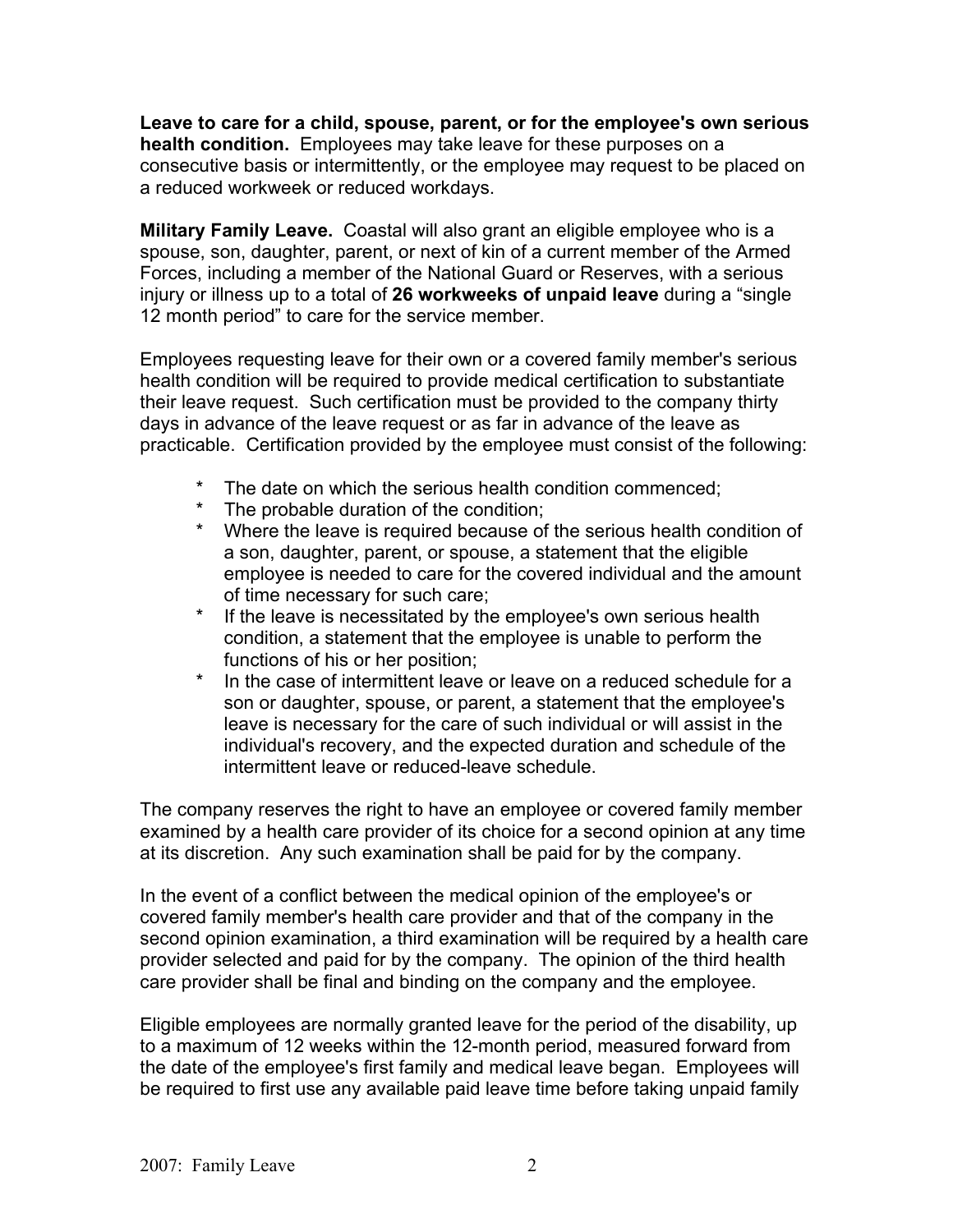or medical leave. Any combination of paid and unpaid leave may not exceed this maximum 12 week limit.

For leaves for the employee's own serious health condition, employees may also be eligible to receive benefits such as short-term disability or worker's compensation, in accordance with state law and the terms of each benefit plan.

At the end of the twelve weeks of leave, an employee who has been released to return to work without restrictions will be reinstated to the same position, if it is available, or to an open and available equivalent position for which the employee is qualified with equivalent benefits and other terms and conditions of employment. The right to reinstatement ends if the employee does not return to work after the end of the twelve weeks of leave.

No employee is entitled under this policy to any right, benefit, or position other than that to which the employee would have been entitled had they not taken leave. Thus, for example, if a layoff or some other extenuating circumstance or business condition arises which affects the employee's position, reinstatement may not be possible.

Employees returning from leave due to a serious health condition must provide a physician's verification of their fitness to return to work and perform all functions of their job.

Employees are required at least once every week while on leave to contact their supervisor to report on their status and intentions to return to work at the end of their leave period.

Subject to the terms, conditions and limitations of the applicable plan, Coastal will continue to provide health insurance benefits for the full period of the approved leave with no change in premium contribution levels. This means the employee is responsible for payment of premiums that would normally be payroll deductions. Payments should be sent to the Corporate Office monthly.

Benefit accrual, such as vacation, sick/emergency leave, or holiday benefits, will be suspended during the leave and will resume upon return to active employment.

If an employee fails to report to work promptly at the end of the approved leave period, Coastal will assume that the employee has resigned.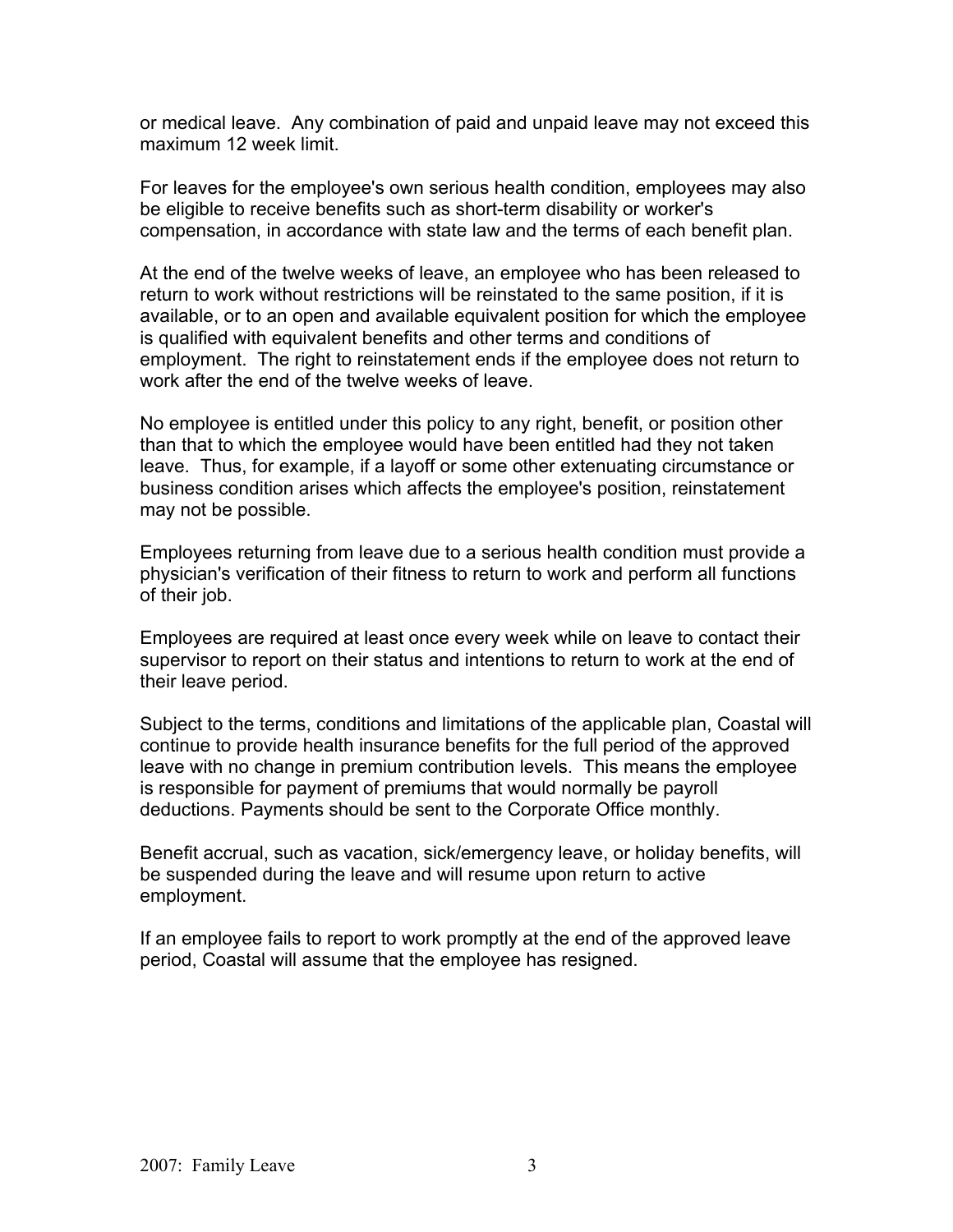

## **2008: Employee Conduct and Work Rules**

Approved: 01/01/1995 Revised: 12/15/2021

## **EMPLOYEE CONDUCT**

To assure orderly operations and provide the best possible work environment, Coastal expects employees to follow rules of conduct that will protect the interests and safety of all employees and the organization.

It is not possible to list all the forms of behavior that are considered unacceptable in the workplace. The following are examples of infractions of rules of conduct that may result in disciplinary action, up to and including termination of employment.

- \* Unfavorable attitude that has a detrimental effect on other employees<br>\* Permitting riders on annlicator and delivery vehicles
- Permitting riders on applicator and delivery vehicles
- \* Theft or inappropriate removal or possession of property<br>\* Ealsification of timekeening records
- \* Falsification of timekeeping records<br>\* Working under the influence of alcot
- \* Working under the influence of alcohol or illegal drugs<br>\* Possession distribution sale transfer or use of alcoh
- Possession, distribution, sale, transfer, or use of alcohol or illegal drugs in the workplace, while on duty, or while operating employerowned vehicles or equipment
- \* Fighting or threatening violence in the workplace
- \* Boisterous or disruptive activity in the workplace<br>\* Necligation or improper conduct leading to dama
- Negligence or improper conduct leading to damage of employer-owned or customer-owned property
- \* Insubordination or other disrespectful conduct<br>\* Violation of safety or health rules
- \* Violation of safety or health rules
- \* Sexual or other unlawful harassment<br>\* Possession of dangerous or unauthor
- Possession of dangerous or unauthorized materials, such as explosives or firearms, in the workplace
- \* Excessive absenteeism or any absence without notice<br>\* Unquitorized absence from work station during the wo
- \* Unauthorized absence from work station during the workday<br>\* Unauthorized use of telephones mail system email compute
- Unauthorized use of telephones, mail system, email, computers, or other employer-owned equipment
- \* Unauthorized disclosure of business "secrets" or confidential information
- \* Violation of personnel policies<br>\* Uneatisfactory performance or
- Unsatisfactory performance or conduct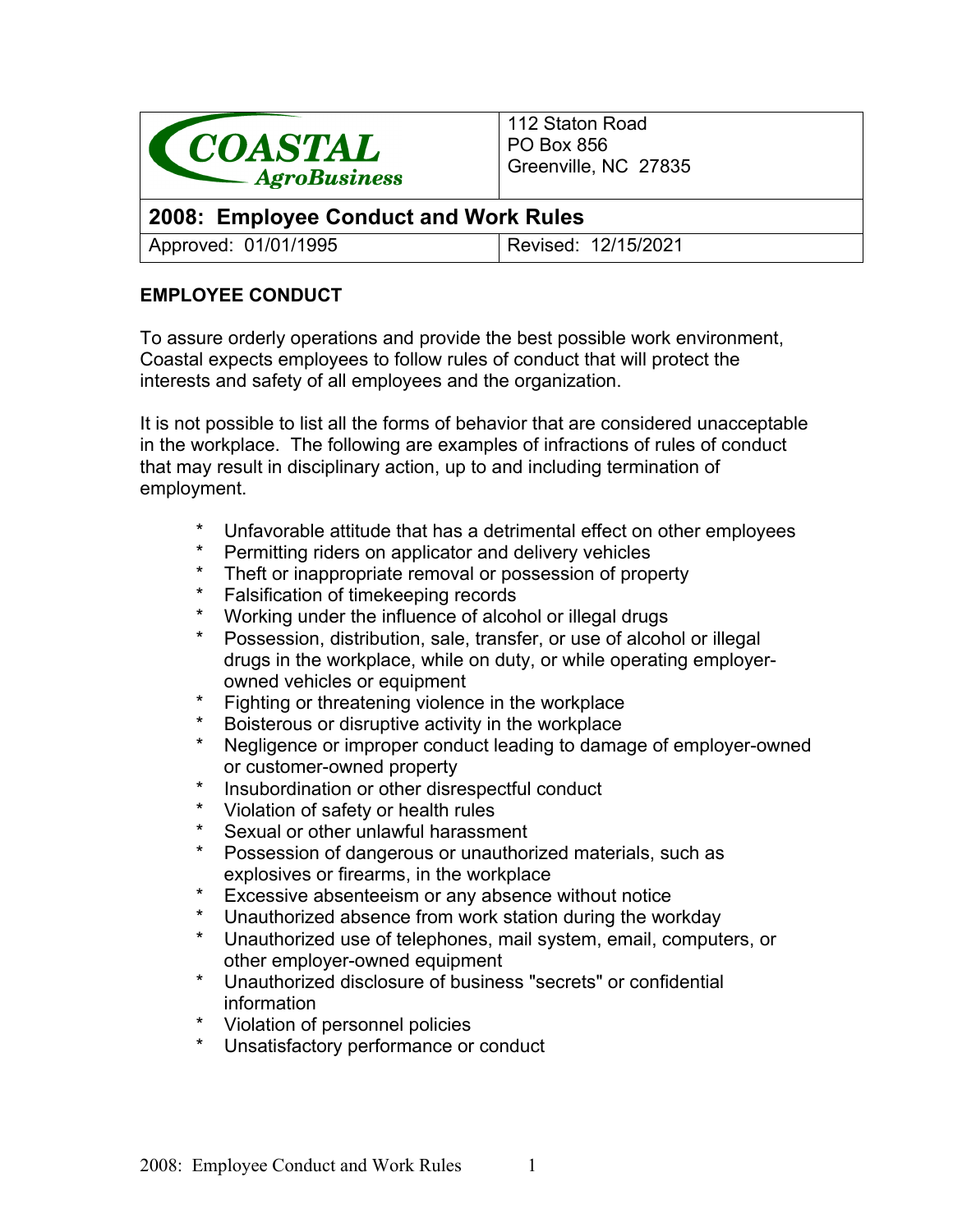Employment with Coastal is at the mutual consent of Coastal and the employee, and either party may terminate that relationship at any time, with or without cause, and with or without advance notice.

## **PROGRESSIVE DISCIPLINE**

Coastal's position is to administer equitable and consistent discipline for unsatisfactory conduct in the workplace. The best disciplinary measure is the one that does not have to be enforced and comes from good leadership and fair supervision at all employment levels.

Coastal's own best interest lies in ensuring fair treatment of all employees and in making certain that disciplinary actions are prompt, uniform, and impartial. The major purpose of any disciplinary action is to correct the problem, prevent recurrence, and prepare the employee for satisfactory service in the future.

Not every problem can be resolved to everyone's total satisfaction, but only through understanding and discussion of mutual problems can employees and management develop confidence in each other. This confidence is important to the operation of an efficient and harmonious work environment and helps to ensure everyone's job security.

Although Coastal may use progressive discipline to address inappropriate employee conduct, this policy is not intended to, nor will it affect, the at-will status of an employee.

Progressive discipline means that, with respect to most disciplinary problems, Coastal will follow these steps:

- \* First Offense: Verbal Warning
- \* Second Offense: Written Warning
- \* Third Offense: Suspension
- \* Fourth Offense: Termination of Employment

There may be circumstances when one or more steps are bypassed because of the severity of the offense. Moreover, particularly severe or inappropriate employee conduct may result in immediate suspension from or termination of employment.

While it is impossible to list every type of behavior that may be deemed a serious offense, the Employee Conduct and Work Rules policy includes examples of problems that may result in immediate suspension or termination of employment. However, the problems listed are not all necessarily serious offenses, and some may be examples of unsatisfactory conduct that will trigger progressive discipline. Coastal reserves the right, in its sole discretion, to determine the severity of any incident and the appropriate corrective or disciplinary response.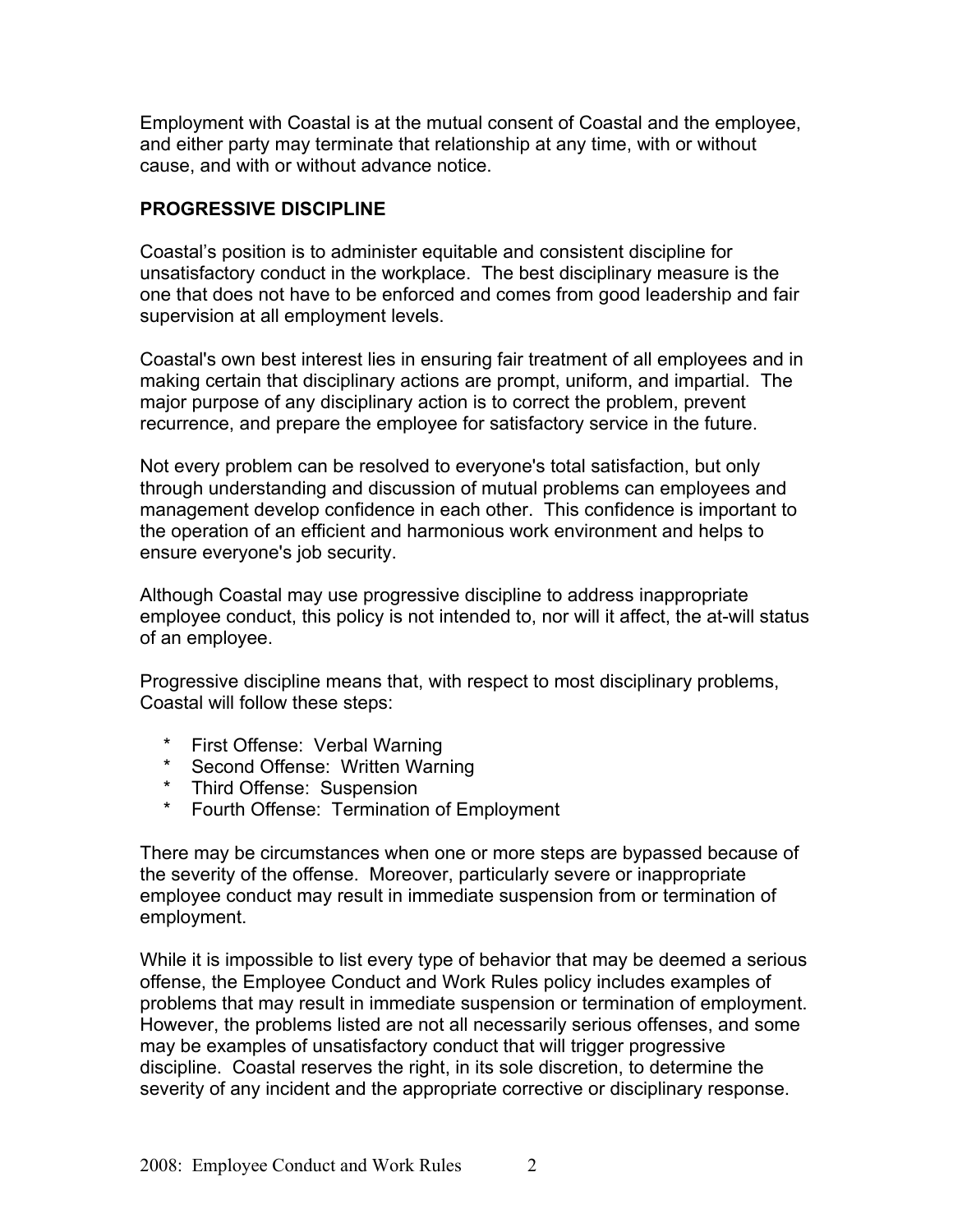By using progressive discipline, Coastal AgroBusiness hopes that most employee problems can be corrected at an early stage, benefiting both the employee and Coastal.

## **DRUG AND ALCOHOL USE**

It is Coastal's desire to provide a drug-free, healthful, and safe workplace. To promote this goal, employees are required to report to work in appropriate mental and physical condition to perform their jobs in a satisfactory manner.

While on Coastal premises no employee may use, possess, distribute, sell, or be under the influence of alcohol or engage in the unlawful manufacture, distribution, dispensation, possession, or use of illegal drugs. Violations of this policy may lead to disciplinary action, up to and including immediate termination of employment, and/or required participation in substance abuse rehabilitation or treatment program. Such violations may also have legal consequences.

The legal use of prescribed drugs is permitted on the job only if it does not impair an employee's ability to perform the essential functions of the job effectively and in a safe manner that does not endanger other individuals in the workplace.

Employees with questions or concerns about substance dependency or abuse are encouraged to discuss these matters with their supervisor or Human Resources to receive assistance or referrals to appropriate resources in the community.

Under the Drug-Free Workplace Act, an employee who performs work for a government contract or grant must notify Coastal of a criminal conviction for drug-related activity occurring in the workplace. The report must be made within five days of the conviction.

Employees with questions related to drug or alcohol use in the workplace should reference policy *2012 Drug and Alcohol Policy* or raise their concerns with their supervisor.

#### **PROHIBITED HARASSMENT AND DISCRIMINATION**

Coastal is committed to providing a work environment that is free from harassment and illegal discrimination. Coastal will not tolerate any form of harassment or discrimination in the workplace based on an individual's race, color, national origin, age, religion, marital status, disability, height, weight, or any other protected characteristic.

**Sexual Harassment:** Sexual harassment includes unwelcome sexual advances, requests for sexual favors or other verbal or physical conduct of a sexual nature by supervisors or others in the workplace where: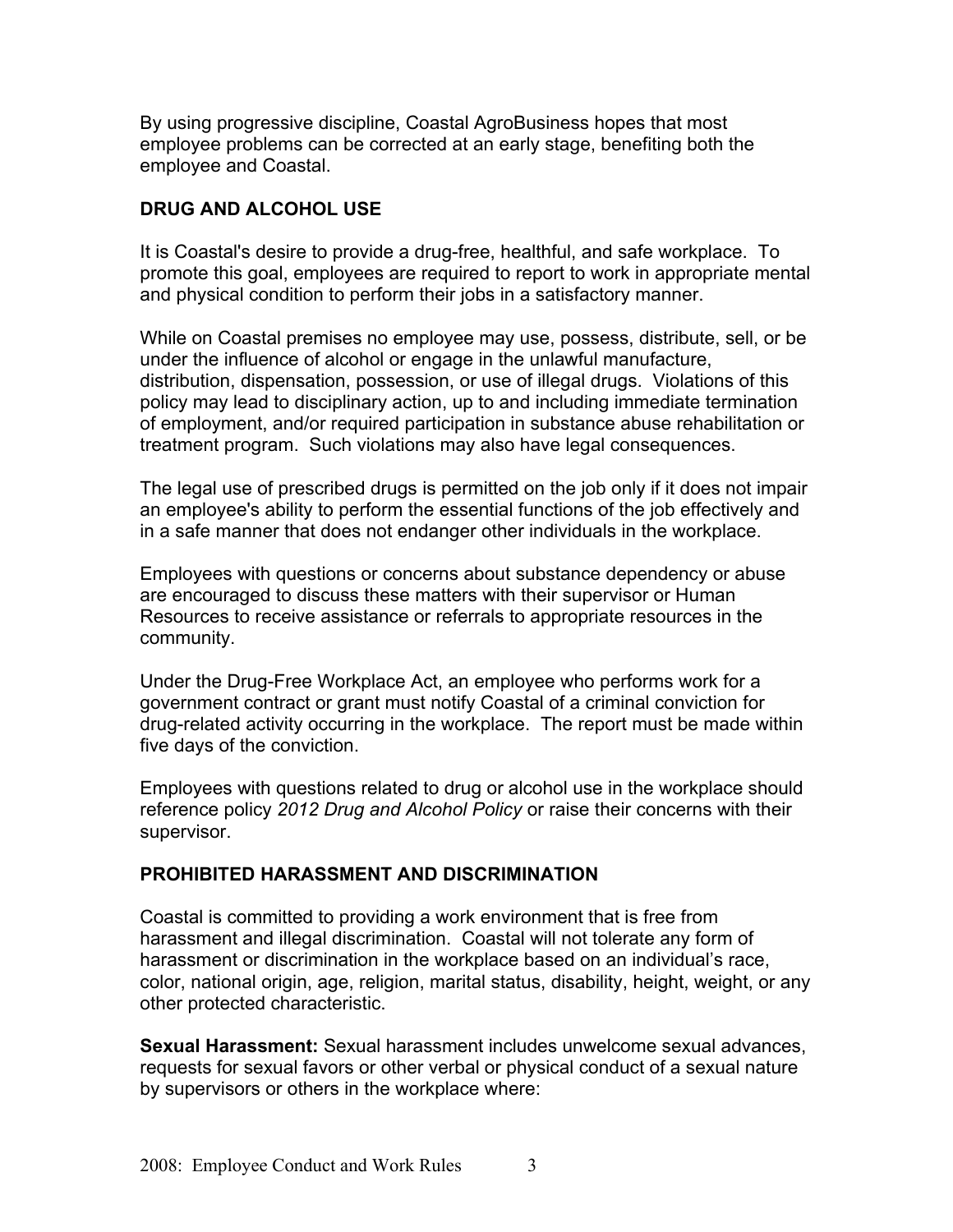- \* submission to such conduct is made either an explicit or implied term or condition of employment;
- \* submission or rejection of such conduct is used as a basis for employment-related decisions such as hiring, promotion, performance, evaluation, pay adjustment, discipline, work assignment, etc.; and
- \* conduct or communication that substantially interferes with work performance or creates an intimidating, hostile or offensive working environment.

Sexual harassment also includes:

- \* unwelcome sexual advances or propositions;<br>\* verhal abuse of a sexual nature;
- \* verbal abuse of a sexual nature;<br>\* requests for sexual activities; unr
- \* requests for sexual activities; unnecessary touching of an individual;<br>\* aranhic or verhal commentaries about an individual's body:
- \* graphic or verbal commentaries about an individual's body;<br>\* eovuelly degrading words used to describe an individual:
- \* sexually degrading words used to describe an individual;<br>\* a display in the worknlace of sexually suggestive objects
- a display in the workplace of sexually suggestive objects or pictures;
- \* sexually explicit or offensive jokes;<br>\* pon-sexual inappropriate conduct is
- non-sexual, inappropriate conduct which is targeted at only one gender; and
- physical assault.

**Other Discriminatory Harassment:** In general, ethnic or racial slurs and other verbal or physical conduct relating to a person's race, national origin, age, marital status, disability, religion, height, weight or other protected characteristic constitutes harassment when they unreasonably interfere with the person's performance or create a hostile or intimidating environment.

Any employee who believes they have been harassed or discriminated against in violation of this policy should immediately:

- let the individual(s) know that you find the behavior offensive and that you expect it to cease and desist; and
- \* report the conduct to your supervisor. Employees can make reports without fear of reprisal or retaliation.

If the employee feels that their concern has not been adequately addressed by the supervisor, or if it continues, they may report it to the Human Resources Generalist, or the Director of Health, Safety and Environmental Affairs.

A prompt, thorough and impartial investigation of all complaints will be conducted in as confidential a manner as possible. Any employee who, after investigation, is found to have harassed or discriminated against another employee, visitor, vendor or customer will be subject to appropriate disciplinary actions, up to and including termination from employment. Additionally, harassing and discriminatory conduct may result in individual liability to the offending employee. Coastal will not threaten or retaliate against an individual who alleges unlawful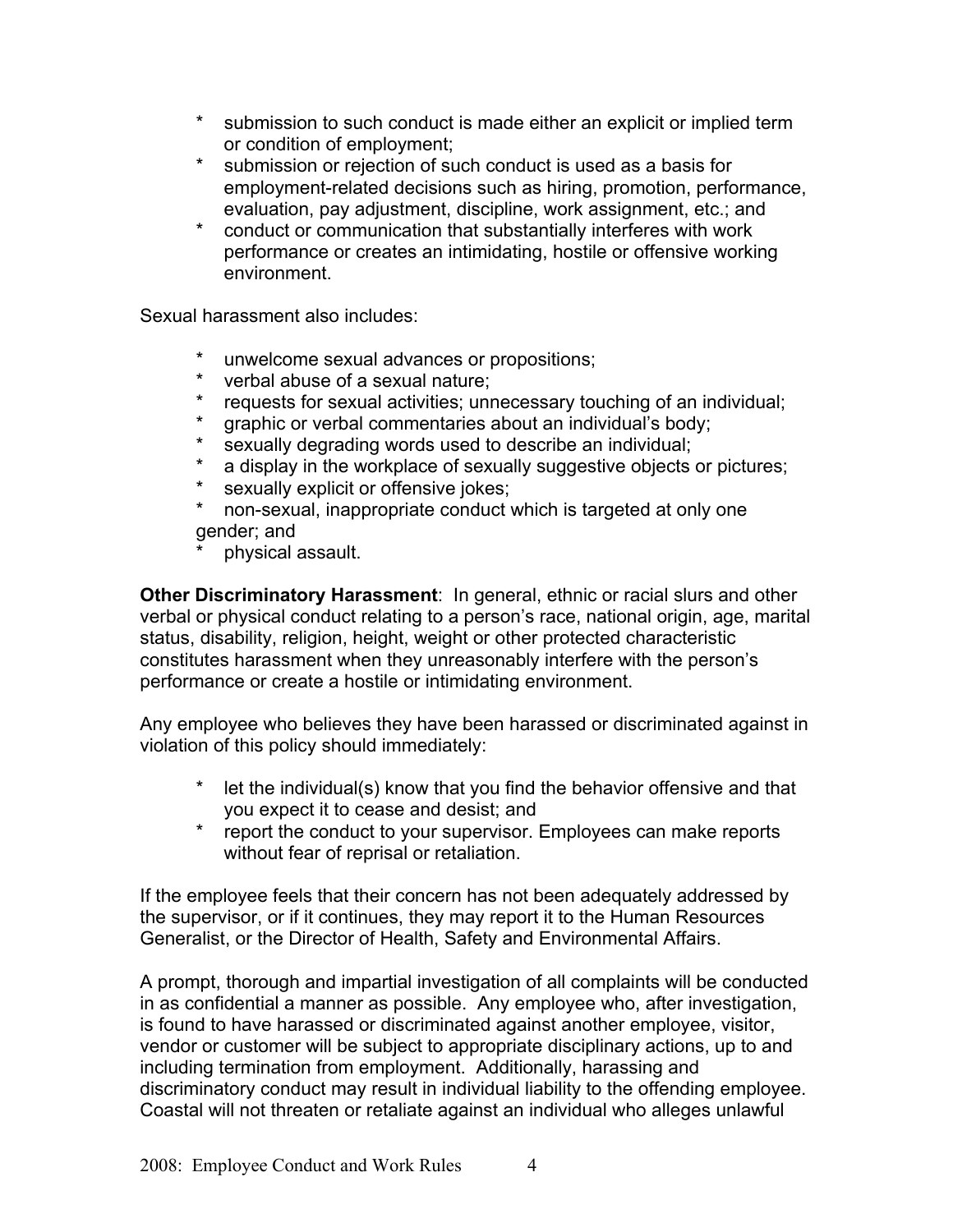harassment. However, knowingly and intentionally false charges may result in adverse action. Any employee who is alleged to have harassed or retaliated against another employee who has filed a complaint will be subject to appropriate disciplinary action, up to and including discharge. We take employee discrimination and harassment very seriously at Coastal and, under no circumstances, will it be tolerated.

# **ATTENDANCE AND PUNCTUALITY**

To maintain a safe and productive work environment, Coastal expects employees to be reliable and to be punctual in reporting for scheduled work. Absenteeism and tardiness place a burden on other employees and on Coastal. In the rare instances when employees cannot avoid being late to work or are unable to work as scheduled, they should notify their supervisor as soon as possible in advance of the anticipated tardiness or absence.

Poor attendance and excessive tardiness are disruptive. Either may lead to disciplinary action, up to and including termination of employment.

# **PERSONAL APPEARANCE**

Dress, grooming, and personal cleanliness standards contribute to the morale of all employees and affect the business image Coastal presents to customers and visitors.

During business hours, employees are expected to present a clean and neat appearance and to dress according to the requirements of their positions. Employees who appear for work inappropriately dressed will be sent home and directed to return to work in proper attire. Under such circumstances, employees will not be compensated for the time away from work.

Some of the office employees are expected to go out in the warehouse from time to time. It will be acceptable for office employees at all locations, other than Staton Road, to wear jeans on a daily basis. They will need to be neat, no holes, minimal fading and not skin tight. Tennis shoes will also be allowed, but if they are dressing to go out in the warehouse they should not be wearing sandals or flip flops.

Female office workers may wear dress business shorts that come down to the knees, slacks, skirts and dresses. No jean shorts, no short shorts, no short skirts or dresses. No tank tops, no spaghetti straps, no tee shirts. Male office workers can wear Coastal uniforms, slacks, khaki type pants, or neat jeans. Their shirt tails must be tucked in. Ragged clothes of any sort, shorts, sleeveless shirts and tee shirts are not acceptable for any employee.

Plant employees, including drivers and shop employees, are required to wear their provided uniforms. Shirt tails are to be tucked in. It is understandable if an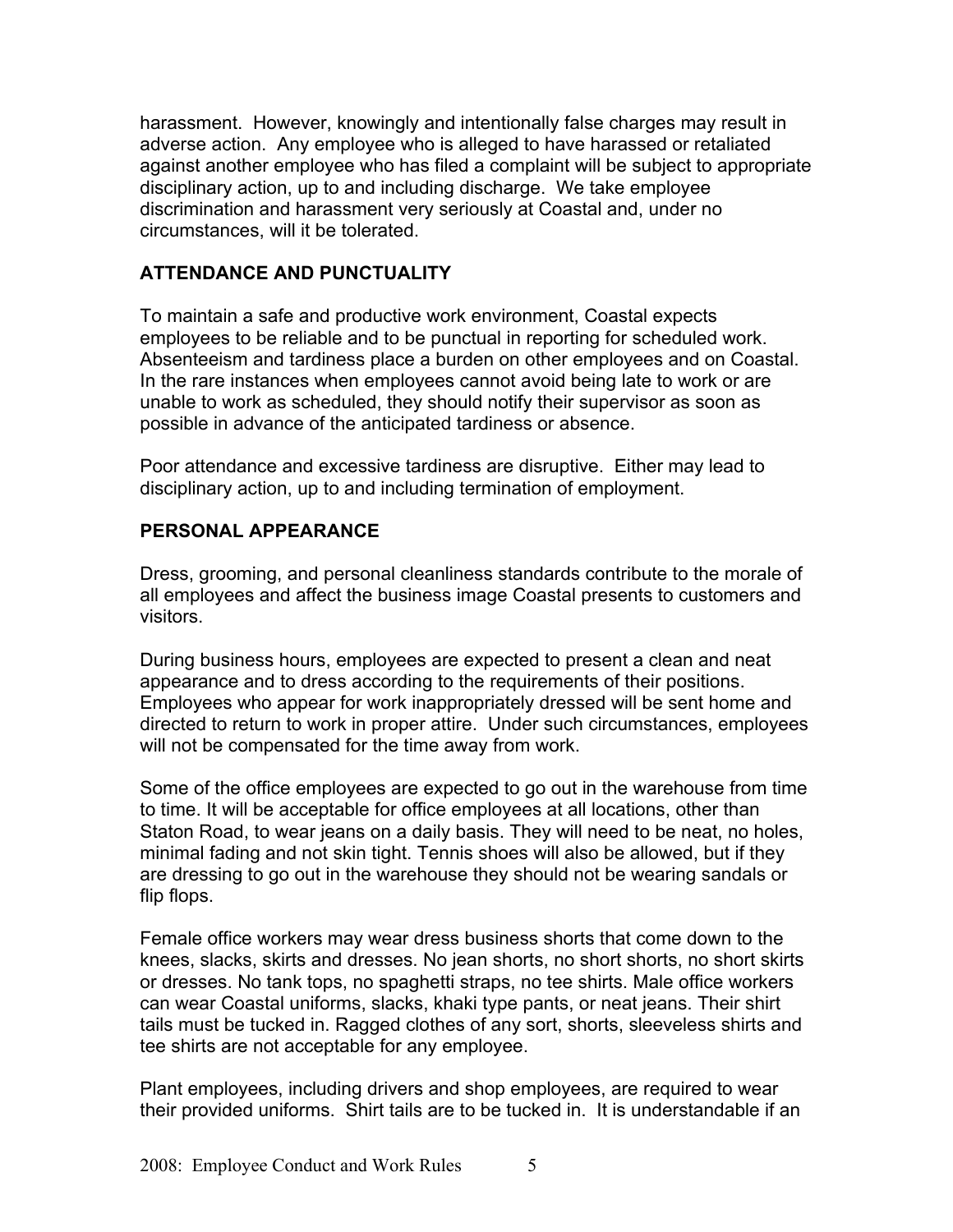employee's shirt tail comes out during the course of performing their job duties but they need to tuck their shirt back in as soon as possible.

These employees are also required to wear steel-toed shoes. A driver is allowed to drive with non-steel-toed shoes but they must have on steel-toed shoes when they get out of the vehicle.

Hats and caps should be plain or Coastal supplied or agricultural related. No political hats, no sports team's hats, no NASCAR hats, no competitors' hats or hats with non-ag writing on them.

It is the responsibility of the location manager to make certain that all employees present a CLEAN AND NEAT appearance and that they dress properly. Consult your supervisor or department head if you have questions as to what constitutes appropriate attire.

# **RETURN OF PROPERTY**

Employees are responsible for items issued to them by Coastal or in their possession or control, such as the following:

- \* Credit cards
- **Equipment**
- \* Identification badges
- \* Keys<br>\* Persc
- \* Personnel and Other Manuals<br>\* Protoctive equinment
- \* Protective equipment<br>\* Security passes
- Security passes
- \* Tools<br>\* Linifor
- \* Uniforms
- \* Vehicles<br>\* Written m
- Written materials

All Coastal property must be returned by employees on or before their last day of work or immediately upon request by their supervisors. Where permitted by applicable laws, Coastal may withhold from the employee's check or final paycheck the cost of any items that are not returned when required. Coastal may also take all action deemed appropriate to recover or protect its property.

# **RESIGNATION**

Resignation is a voluntary act initiated by the employee to terminate employment with Coastal. Coastal requests at least two week's written resignation notice from all employees. Manager/Director level or above should provide a four weeks' notice.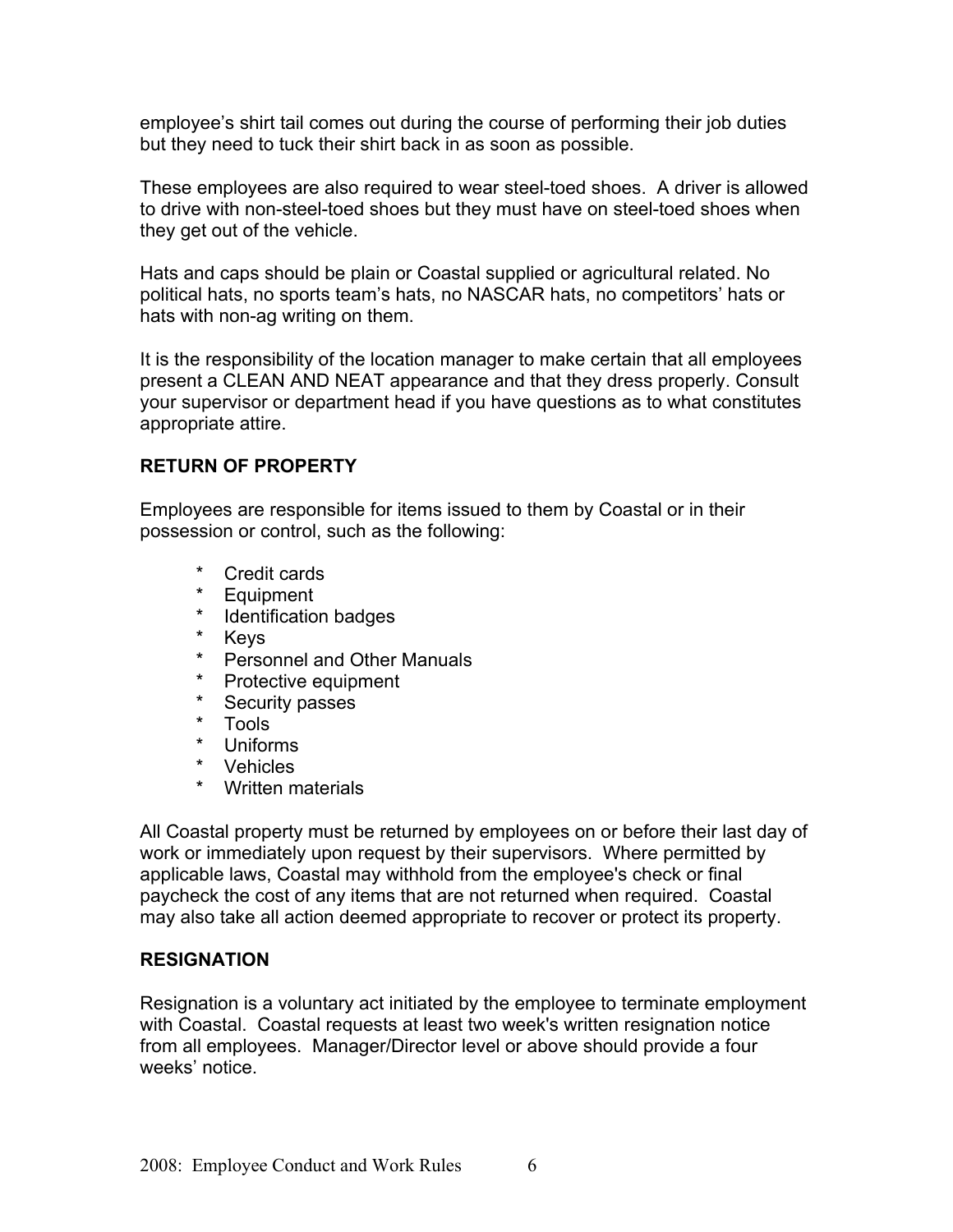Prior to an employee's departure, an exit interview may be scheduled to discuss the reasons for resignation and the effect of the resignation on benefits. If an employee does not provide advance notice as requested, the employee will be considered ineligible for rehire.

#### **SECURITY INSPECTIONS**

Coastal wishes to maintain a work environment that is free of illegal drugs, alcohol, explosives, or other improper materials. To this end, Coastal prohibits the possession, transfer, sales, or use of such materials on its premises. Coastal requires the cooperation of all employees in administering this policy.

Desks, lockers, and other storage devices may be provided for the convenience of employees but remain the sole property of Coastal. Accordingly, they, as well as any articles found within them can be inspected by any agent or representative of Coastal at any time, either with or without prior notice.

Coastal, likewise, wishes to discourage theft or unauthorized possession of the property of employees, Coastal, visitors, and customers. To facilitate enforcement of this policy, Coastal or its representative may inspect not only desks and lockers but also persons entering and/or leaving the premises and any packages or other belongings. Any employee who wishes to avoid inspection of any articles or materials should not bring such items onto Coastal's premises.

# **SOLICITATION**

In an effort to assure a productive and harmonious work environment, persons not employed by Coastal may not solicit or distribute literature in the workplace at any time for any purpose.

Coastal recognizes the employees may have interests in events and organizations outside the workplace. However, employees may not solicit or distribute literature concerning these activities during working time. (Working time does not include lunch periods, work breaks, or any other periods in which employees are not on duty.)

In addition, the posting of written solicitations on company bulletin boards is prohibited. Bulletin boards are reserved for official communications on such items as:

- \* Employee announcements
- \* Internal memoranda<br>\* Ich onenings
- \* Job openings
- \* Organization announcements
- \* Worker's compensation insurance information<br>\* State disability insurance/unemployment
- \* State disability insurance/unemployment<br>\* lnsurance information
- Insurance information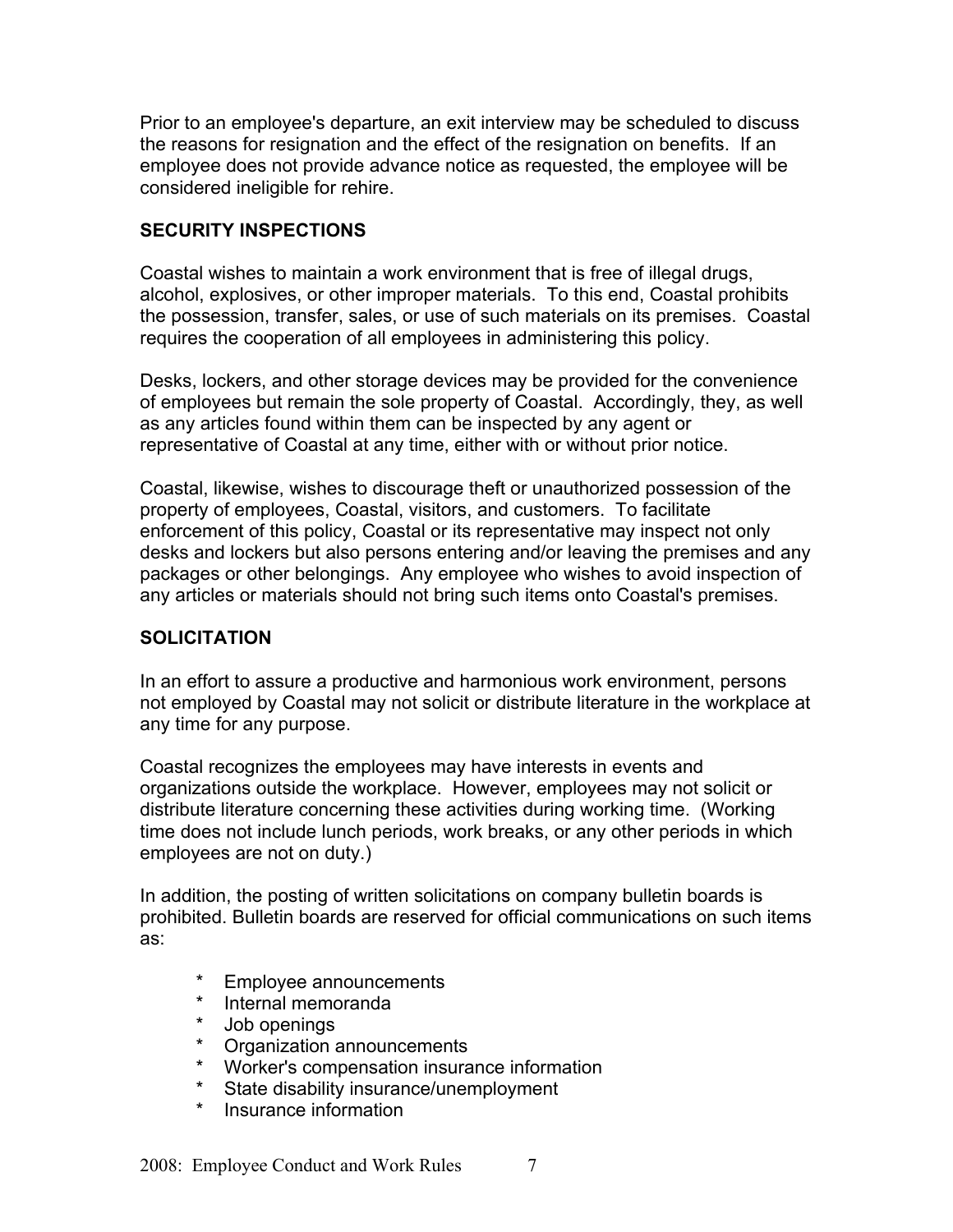

# **2009: Life Threatening Illness in the Workplace**

Approved: 01/01/1995 Revised: 12/15/2021

# **LIFE-THREATENING ILLNESSES IN THE WORKPLACE**

Employees with life-threatening illnesses, such as cancer, heart diseases or AIDS, often wish to continue their normal pursuits, including work, to the extent allowed by their condition. Coastal supports these endeavors as long as employees are able to meet acceptable performance standards. As in the case of other disabilities, Coastal will make reasonable accommodations in accordance with all legal requirements, to allow qualified employees with lifethreatening illnesses to perform the essential functions of their jobs.

Medical information on individual employees is treated confidentially. Coastal will take reasonable precautions to protect such information from inappropriate disclosure. Managers and other employees have a responsibility to respect and maintain the confidentiality of employee medical information. Anyone inappropriately disclosing such information is subject to disciplinary action, up to and including termination of employment.

Employees with questions or concerns about life-threatening illnesses are encouraged to contact the Director of Health, Safety and Environmental Affairs or Human Resources for information and referral to appropriate services and resources.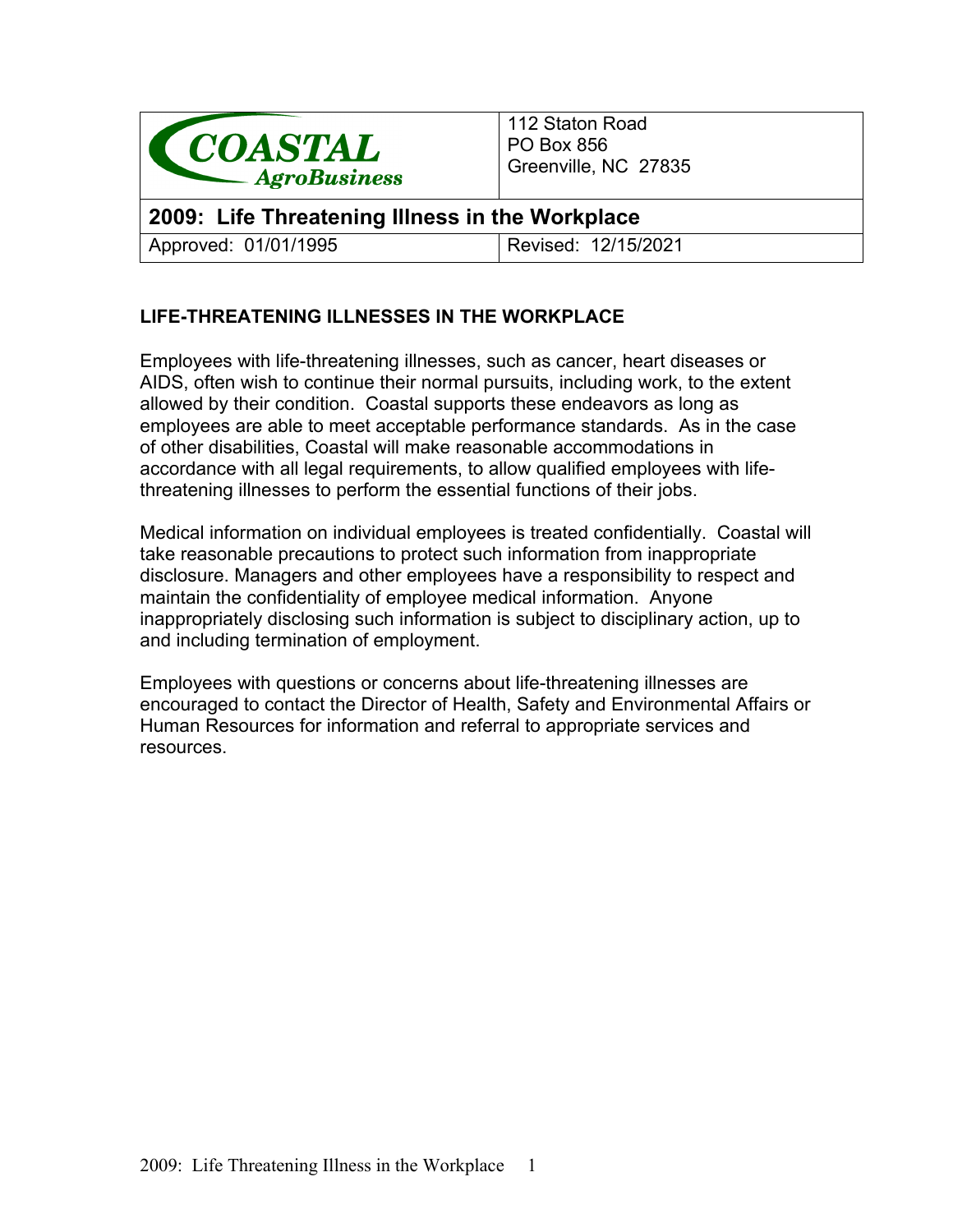

# **2010: Computer Safety and Use**

Approved: 11/17/2005 Revised: 12/15/2021

# **PURPOSE**

To remain competitive, better serve our customers and to provide our employees with the best tools to do their jobs, Coastal AgroBusiness makes available to our workforce access to one or more forms of electronic media and services, including computers, e-mail, telephones, voicemail, fax machines, electronic bulletin boards, wire services, online services, intranet, internet and the world wide web.

Coastal AgroBusiness encourages the use of these media and associated services because they can make communication more efficient and effective and because they are valuable sources of information about vendors, customers, technology, new products and services. However, all employees and everyone connected with the organization should remember that electronic media and services provided by the company are company property and their purpose is to facilitate and support company business. All computer users have the responsibility to use these resources in a professional, ethical, and lawful manner.

To ensure that all employees are responsible, the following guidelines have been established for using e-mail and the internet. No policy can lay down rules to cover every possible situation. Instead, it is designed to express the Coastal AgroBusiness philosophy and set forth general principles when using electronic media and services.

# **General Computer Care**

Always log off your PC when you are not using it for several hours and/or at the end of the workday. Prior to logging off your PC, follow the normal shutdown procedures of saving your opened files, closing all opened applications/software, and exiting the operating system with its log off procedures. You will need to power off your computer when you are not going to be using it for several days and/or at the end of the work week. A powered off computer cannot be infected with viruses and other malicious software (malware), damaged by unauthorized access/use, and damaged by electrical outages or spikes. Powering off your computer would also contribute to saving in electricity charges every month.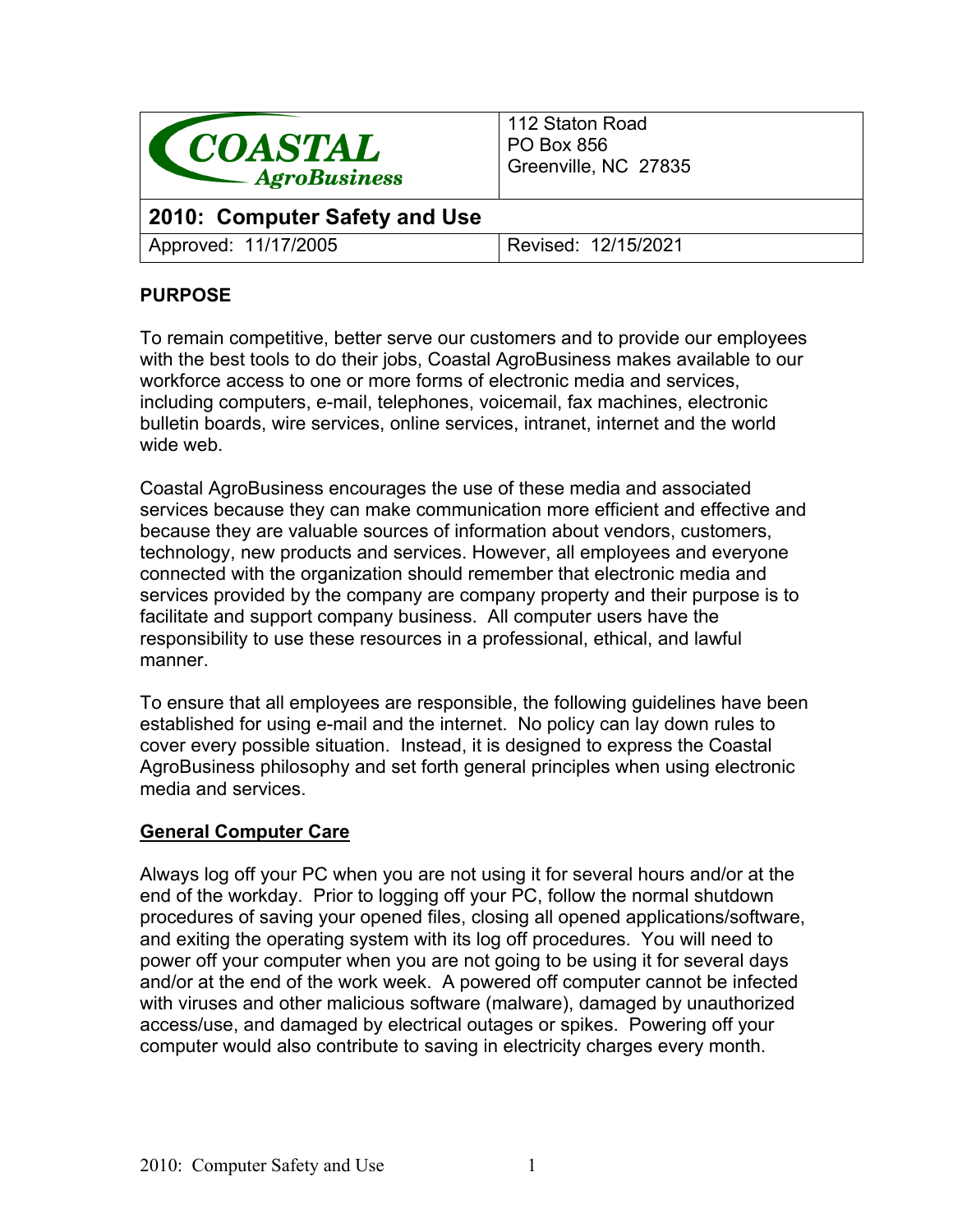It is suggested that if you leave your computer unattended for 2 or more hours that you should save your opened files, close all opened software, and log off the network.

# **PROHIBITED COMMUNICATIONS**

Electronic media cannot be used for knowingly transmitting, retrieving, or storing any communication that is:

- 1) Discriminatory or harassing;
- 2) Derogatory to any individual or group;
- 3) Obscene, sexually explicit or pornographic;
- 4) Defamatory or threatening;
- 5) In violation of any license governing the use of software; or
- 6) Engaged in for any purpose that is illegal or contrary to Computer Use Policy or other business interests.

#### **PERSONAL USE**

The computers, electronic media and services provided by Coastal AgroBusiness are primarily for business use to assist employees in the performance of their jobs. Limited, occasional, or incidental use of electronic media (sending or receiving) for personal, non-business purposes is understandable and acceptable, and all such use should be done in a manner that does not negatively affect the systems' use for their business purposes.

**Use authorized, licensed, and approved software only.** Do not download, distribute, and install any software that has not been tested & authorized for use by the system administrator or your manager. All approved software should be installed by an authorized person. Unapproved, personal software is strictly prohibited.

Do not use or install any shareware, freeware, chat, instant messaging, and any peer-to-peer (P2P) file sharing software (e.g., BearShare, Grokster, Gnutella, Kazaa, Morpheus, etc.) Most of this software is extremely unsecured and targeted by viruses/worms, hackers, spyware, adware, and other malware.

Do not disable or modify any installed software and security settings without permission or instructions from an authorized person.

Use computers, internet, email, software and our network cautiously. Stay alert and aware of any unusual, unexpected, and suspicious messages, programs,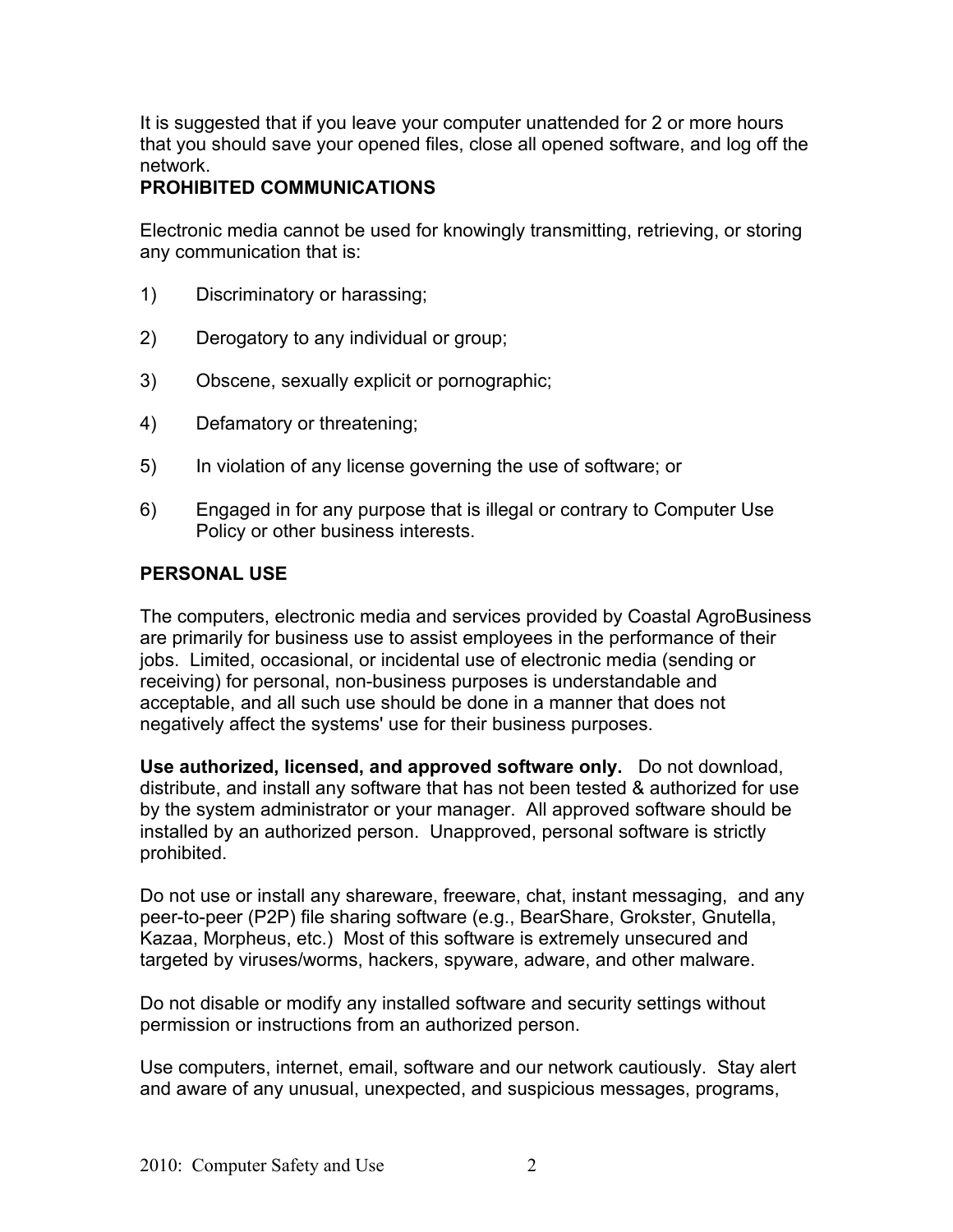and activities. Contact the IT Department immediately if you suspect or notice any of these issues.

Use strong passwords. Make your password impossible for someone to guess but easily remembered by you. Use at least eight characters with a mixture of upper and lower case letters and numbers. Never share your password with anyone.

Make sure your virus protection software is always working properly by verifying its automatically updated virus definition files are current and its scheduled C: drive scan runs at least weekly.

Use security measures on home computers or mobile devices that connect to the internet and/or our network. Always use updated virus software and personal firewalls (hardware or software).

#### **ACCESS TO EMPLOYEE COMMUNICATIONS**

Generally, electronic information created and/or communicated by an employee using e-mail, word processing, utility programs, spreadsheets, voicemail, telephones, internet and bulletin board system access, and similar electronic media is not reviewed by the company. However, the following conditions should be noted:

Coastal AgroBusiness does routinely gather logs for most electronic activities or monitor employee communications directly, e.g., telephone numbers dialed, sites accessed, call length, and time at which calls are made, for the following purposes:

- 1) Cost analysis;
- 2) Resource allocation;
- 3) Optimum technical management of information resources; and
- 4) Detecting patterns of use that indicate employees are violating company policies or engaging in illegal activity.

Coastal AgroBusiness reserves the right, at its discretion, to review any employee's electronic files and messages to the extent necessary to ensure electronic media and services are being used in compliance with the law, this policy and other company policies.

Employees should not assume electronic communications are completely private. Accordingly, if they have sensitive information to transmit, they should use other means.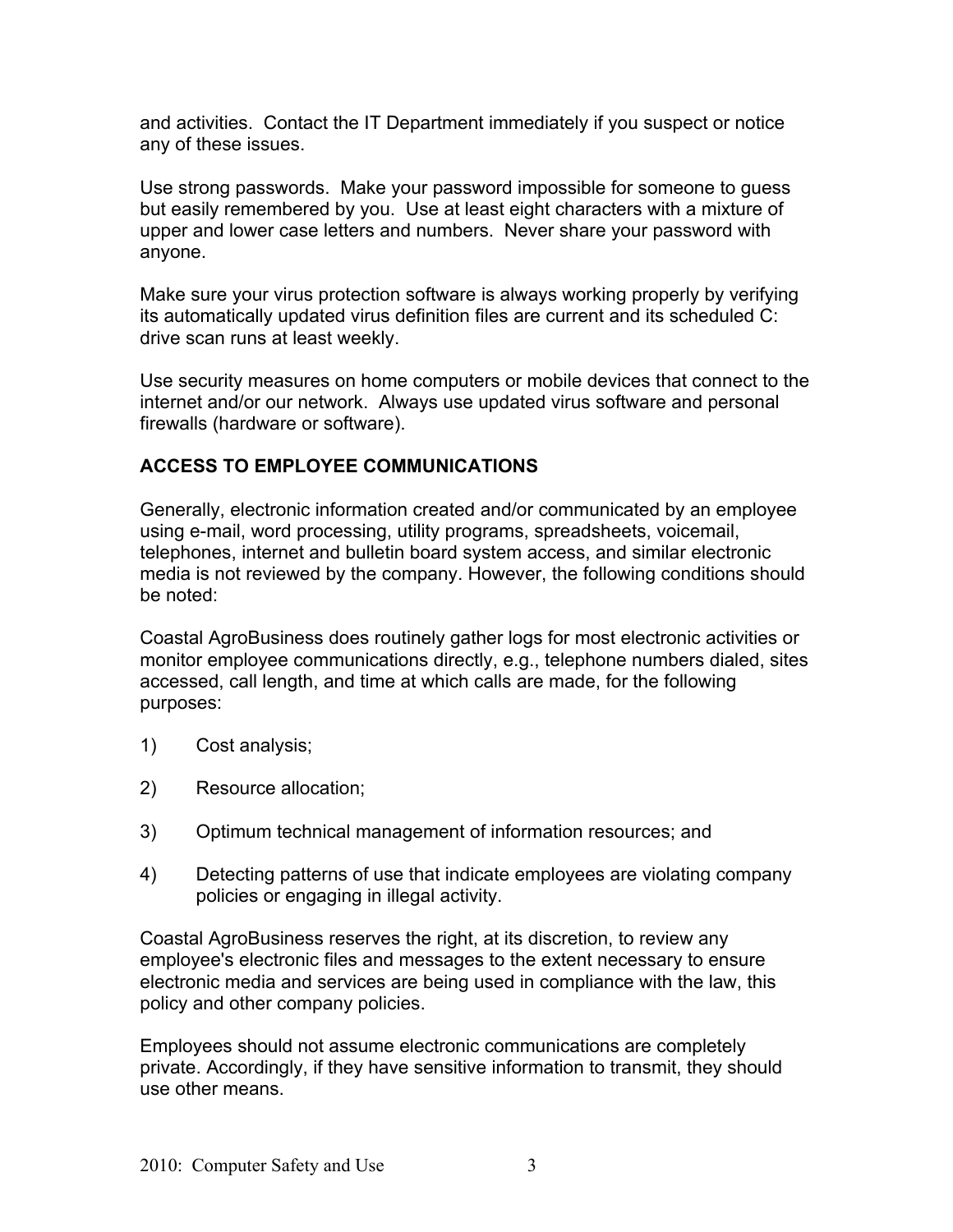#### **DO NOT**

Open any email message and attachments that you were not expecting. (Delete all messages from unknown senders.)

Open messages containing attachments with the following filename extensions: .exe, .vbs, .bat, .pif, & .scr. Be extra careful with zipped files since they could also include these filename extensions.

Use the Quick Viewer or Previewer in your email program to read messages. Always read messages in their own message window.

Subscribe/join newsletters, newsgroups, list servers, forums, message/bulletin boards, chats etc.

Register online or participate in internet surveys and/or services (personal shopping etc.)

#### **SECURITY/APPROPRIATE USE**

Employees must respect the confidentiality of other individuals' electronic communications. Except in cases in which explicit authorization has been granted by company management, employees are prohibited from engaging in, or attempting to engage in:

- 1) Monitoring or intercepting the files or electronic communications of other employees or third parties;
- 2) Hacking or obtaining access to systems or accounts they are not authorized to use;
- 3) Using other people's log-ins or passwords; and
- 4) Breaching, testing, or monitoring computer or network security measures.

No e-mail or other electronic communications can be sent that attempt to hide the identity of the sender or represent the sender as someone else.

Electronic media and services should not be used in a manner that is likely to cause network congestion or significantly hamper the ability of other people to access and use the system.

Anyone obtaining electronic access to other companies' or individuals' materials must respect all copyrights and cannot copy, retrieve, modify or forward copyrighted materials except as permitted by the copyright owner.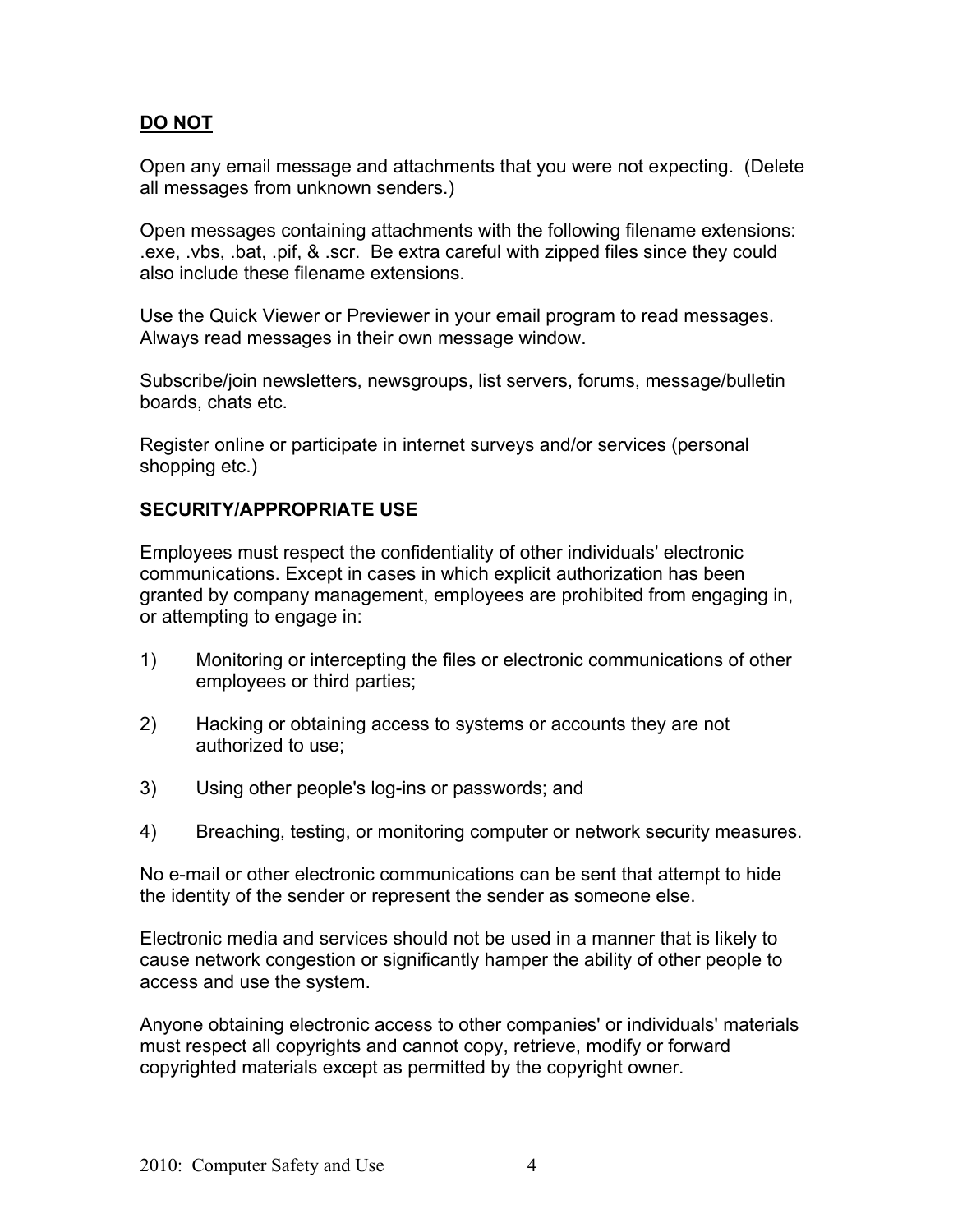# **ENCRYPTION**

Employees can use encryption software supplied to them by the systems administrator for purposes of safeguarding sensitive or confidential business information. Employees who use encryption on files stored on a company computer must provide their supervisor with a sealed hard copy record (to be retained in a secure location) of all of the passwords and/or encryption keys necessary to access the files.

# **PARTICIPATION IN ONLINE FORUMS**

Employees should remember that any messages or information sent on company-provided facilities to one or more individuals via an electronic network—for example, internet mailing lists, bulletin boards, and online services—are statements identifiable and attributable to Coastal AgroBusiness*.* 

Coastal AgroBusiness recognizes that participation in some forums might be important to the performance of an employee's job. For instance, an employee might find the answer to a technical problem by consulting members of a news group devoted to the technical area.

#### **VIOLATIONS**

Any employee who abuses the privilege of their access to e-mail or the internet in violation of this policy will be subject to corrective action, including possible termination of employment, legal action, and criminal liability.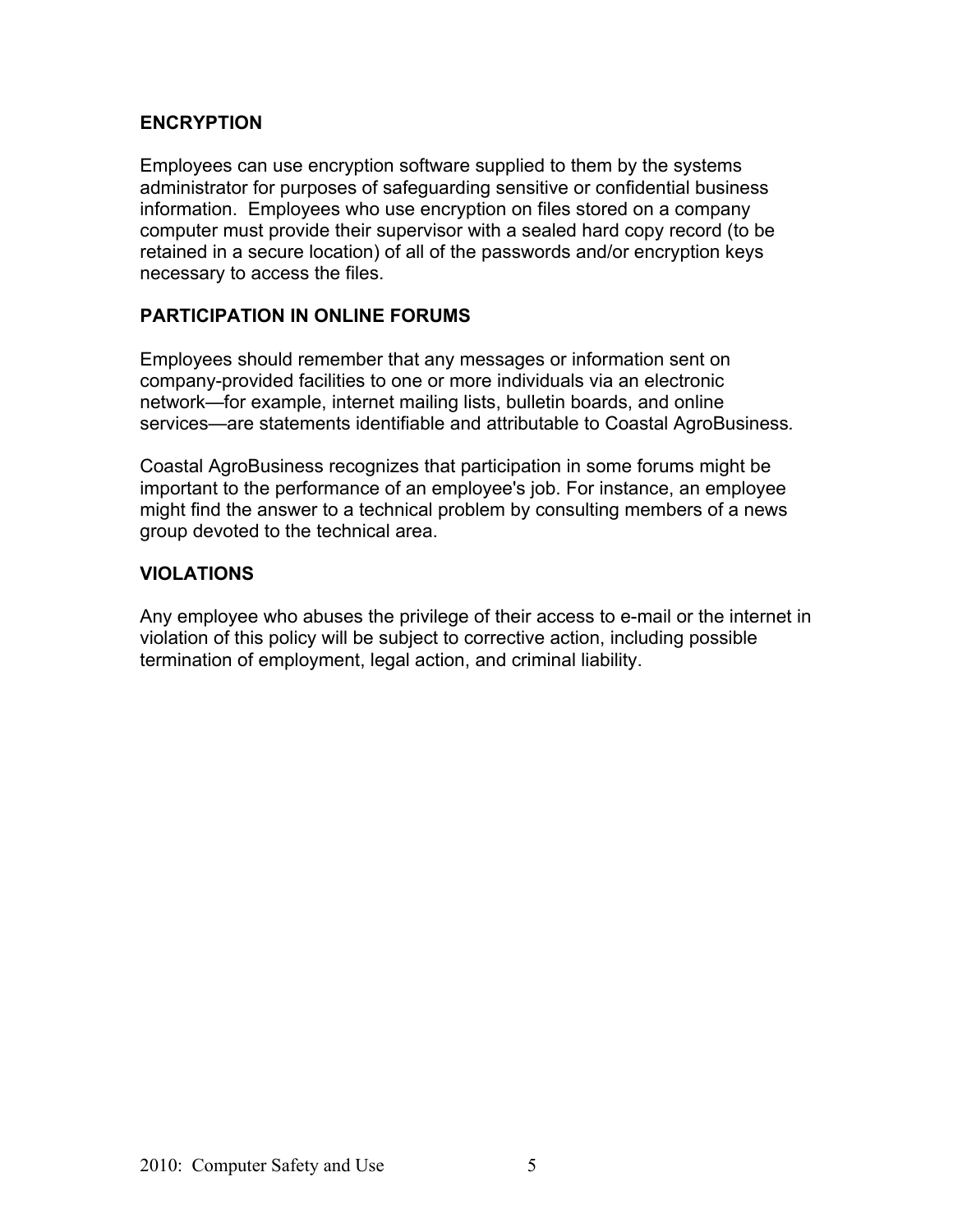

# **2011: Smoking Policy**

| Approved: 03/17/2006 | Revised: 12/15/2021 |
|----------------------|---------------------|
|----------------------|---------------------|

It is the intent of the Company to establish a smoking/vaping policy that will accommodate the preferences of the employees and visitors who choose to smoke or not to smoke.

# **NON-SMOKING/VAPING AREAS:**

- ◆ Hallways
- ◆ Break rooms
- ◆ Restrooms
- ◆ Private offices
- ◆ Shared office spaces
- ◆ Mail and File rooms
- ◆ Board room and Conference room
- Warehouses and Production facilities
- $\bullet$  Immediately outside of office building entrances
- ◆ Everywhere fire or other safety hazards exist
- ◆ Areas where smoking is prohibited by law

# **DESIGNATED SMOKING/VAPING AREAS:**

- Picnic tables located outside the front entrance of office building
- ◆ Open areas between buildings

# **SMOKING/VAPING BREAKS:**

- ◆ Normal morning break
- ◆ Lunch break
- Normal afternoon break

It is the responsibility of all employees to be sensitive to the wishes of other employees, whether they smoke/vape or not. Designated smoking and nonsmoking areas should be respected. Employees that choose to smoke should leave designated smoking areas free of ashes and cigarette butts.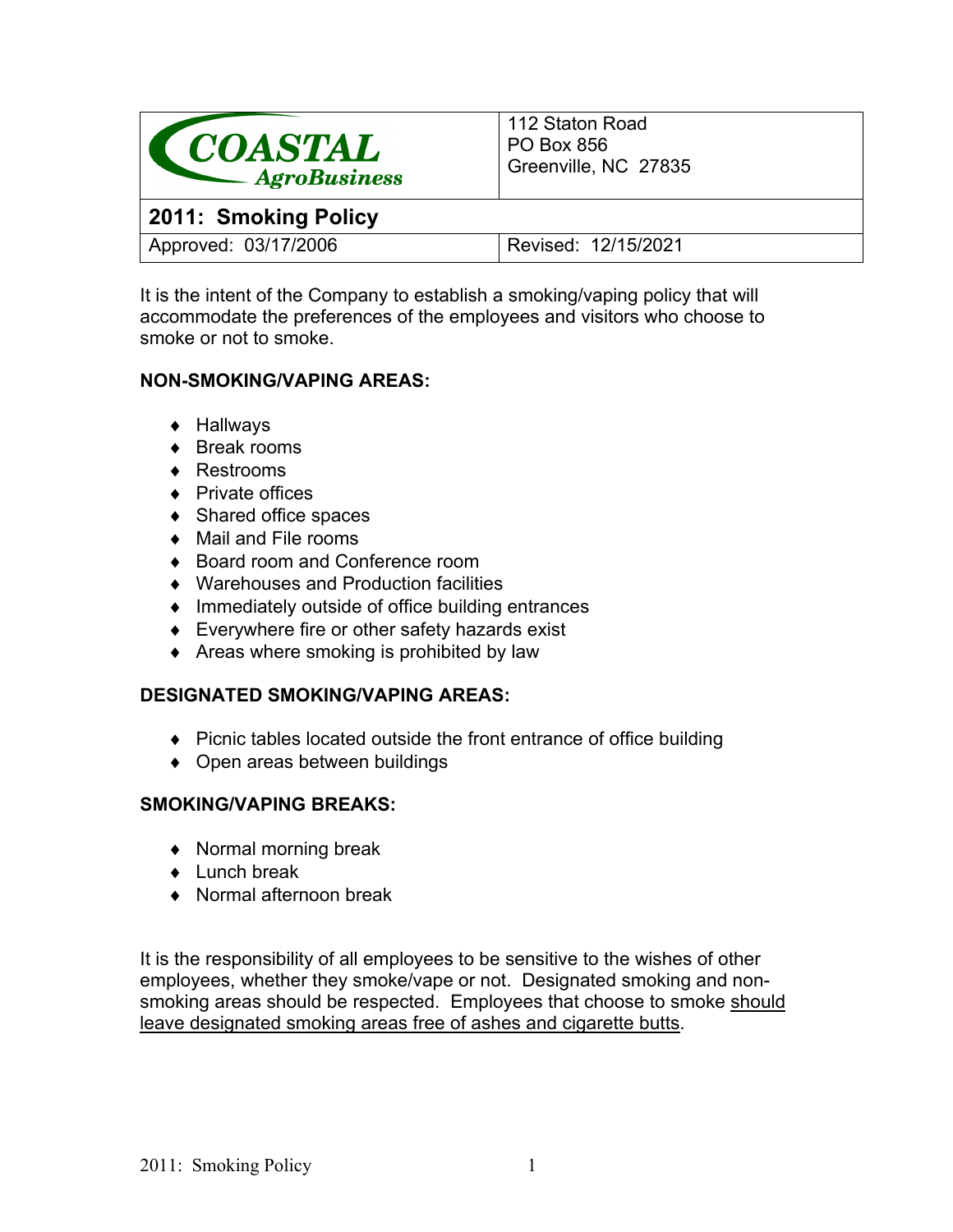

# **2012: Drug and Alcohol Policy**

Approved: 09/04/2007 Revised: 12/15/2021

Coastal is committed to providing a safe, efficient, and productive work environment for all employees. In keeping with this commitment, employees and job applicants may be asked to provide body substance samples (e.g. blood, urine) to determine the illicit use of drugs including, but not limited to, marijuana, cocaine, opiates, amphetamines, phencyclidine (PCP), and alcohol.

The serious impact of drug use and alcohol abuse has been recognized by the federal government. The Federal Motor Carrier Safety Administration (FMCSA) has issued regulations which require the company to implement an alcohol and controlled substances testing program for our drivers. At least 50 % (fifty percent) of drivers will be random tested for drug use and at least 10% (ten percent) of drivers will be random tested for alcohol use at least once a year.

Coastal will comply with these regulations and is committed to maintaining a drug-free workplace for ALL employees. It is a violation of our drug-free workplace policy to use, possess, buy, sell, trade, and/or offer for sale alcohol, illegal drugs or intoxicants.

Drug tests may be conducted in any of the following situations:

**PRE-EMPLOYMENT** - As a prequalification to assuming any position, prospective employees are required to provide a body substance sample for drug testing. This occurs in connection with the pre-employment medical examination.

**PERIODIC** - This testing occurs in conjunction with qualifying medical examinations.

**REASONABLE CAUSE** - Testing of this kind occurs when workplace behavior indicates that an employee is under the influence of drugs or alcohol. Such behavior must be witnessed by at least one supervisor or two co-workers.

**POST-ACCIDENT** -Any current employee who is involved in a serious incident or accident while on duty, whether on or off the employer's premises, may be asked to provide a body substance sample.

**RANDOM TESTING** – ALL Employees may be subject to testing at any time on a random basis.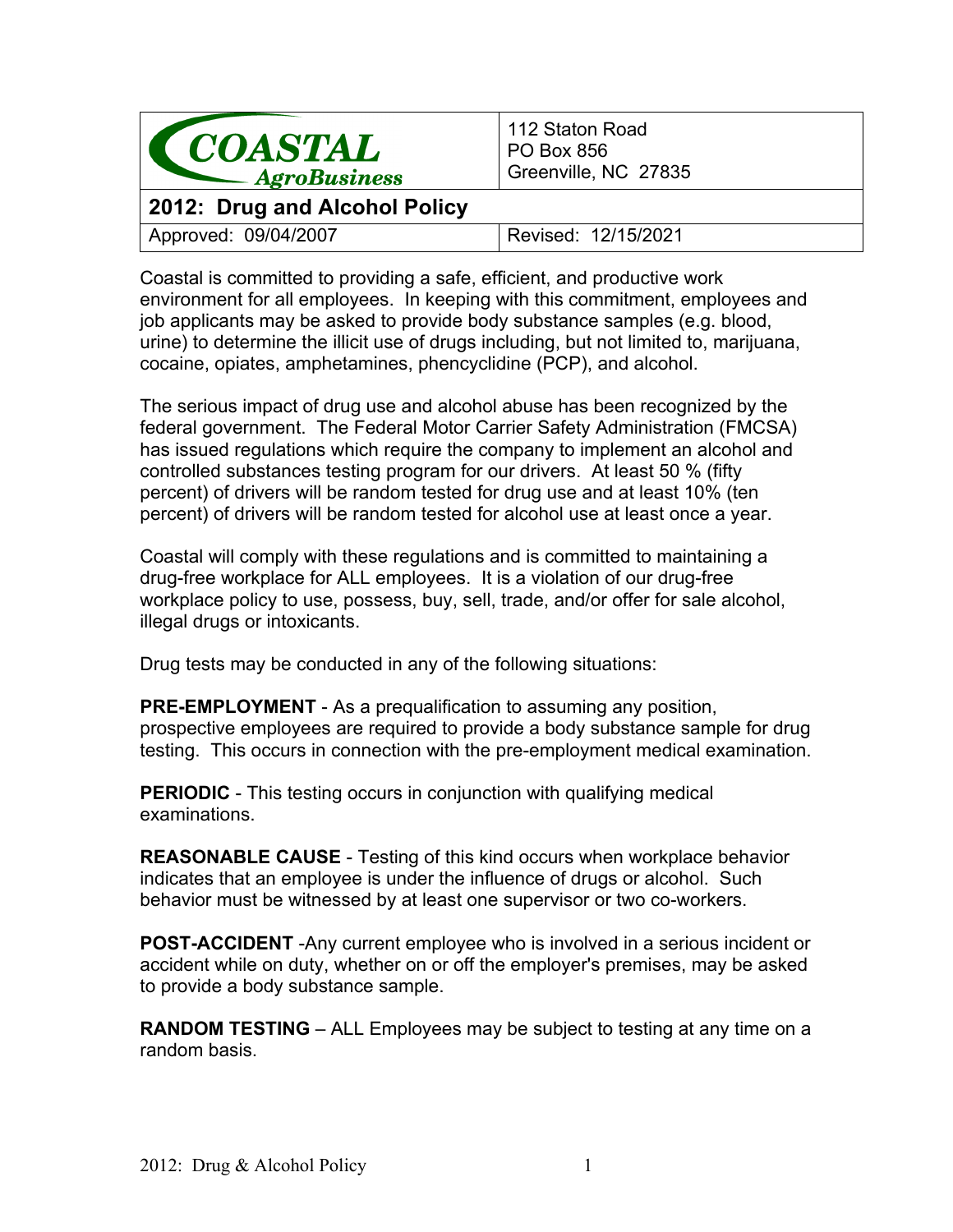# **Who is Responsible?**

It is the company's responsibility to provide testing that is in compliance with all federal and state laws and regulations, and within the provisions of this policy. The company will retain all records related to testing and the testing process in a secure and confidential matter. The Director of Health, Safety and Environmental Affairs is designated as the alcohol and drug program administrator who is to monitor, facilitate, and answer questions pertaining to these procedures.

# **ALCOHOL**

#### **Alcohol Prohibitions**

The misuse of alcohol by an employee is strictly prohibited. This alcohol prohibition includes:

- Use while operating any company vehicle;
- Use during the 4 hours before reporting to work;
- Consuming while on duty;
- Reporting for duty or remaining on duty with an alcohol concentration of 0.04% BAC or greater,
- Use of alcohol for up to 8 hours following an accident or until the driver undergoes a post-accident test; or
- Refusal to take a required test.

# **Alcohol Testing Procedures**

Alcohol testing will be conducted at a medical provider designated by The Director of HSE, and by a qualified breath alcohol technician (BAT) or screening test technician (STT).

**Failed Alcohol Test Result:** Upon notification that an employee has failed an alcohol test (0.04% BAC or greater), the employee will be terminated.

If an employee tests at 0.02% BAC or greater, but less than 0.04% BAC, a second alcohol test will be conducted. If the second test reveals a BAC of 0.02% or greater the employee will be terminated.

# **DRUGS**

#### **Drug Prohibitions**

The possession of illegal drugs is strictly prohibited. The misuse or abuse of prescription medication is also strictly prohibited. This drug prohibition includes:

Use of any drug, except when administered to an employee by, or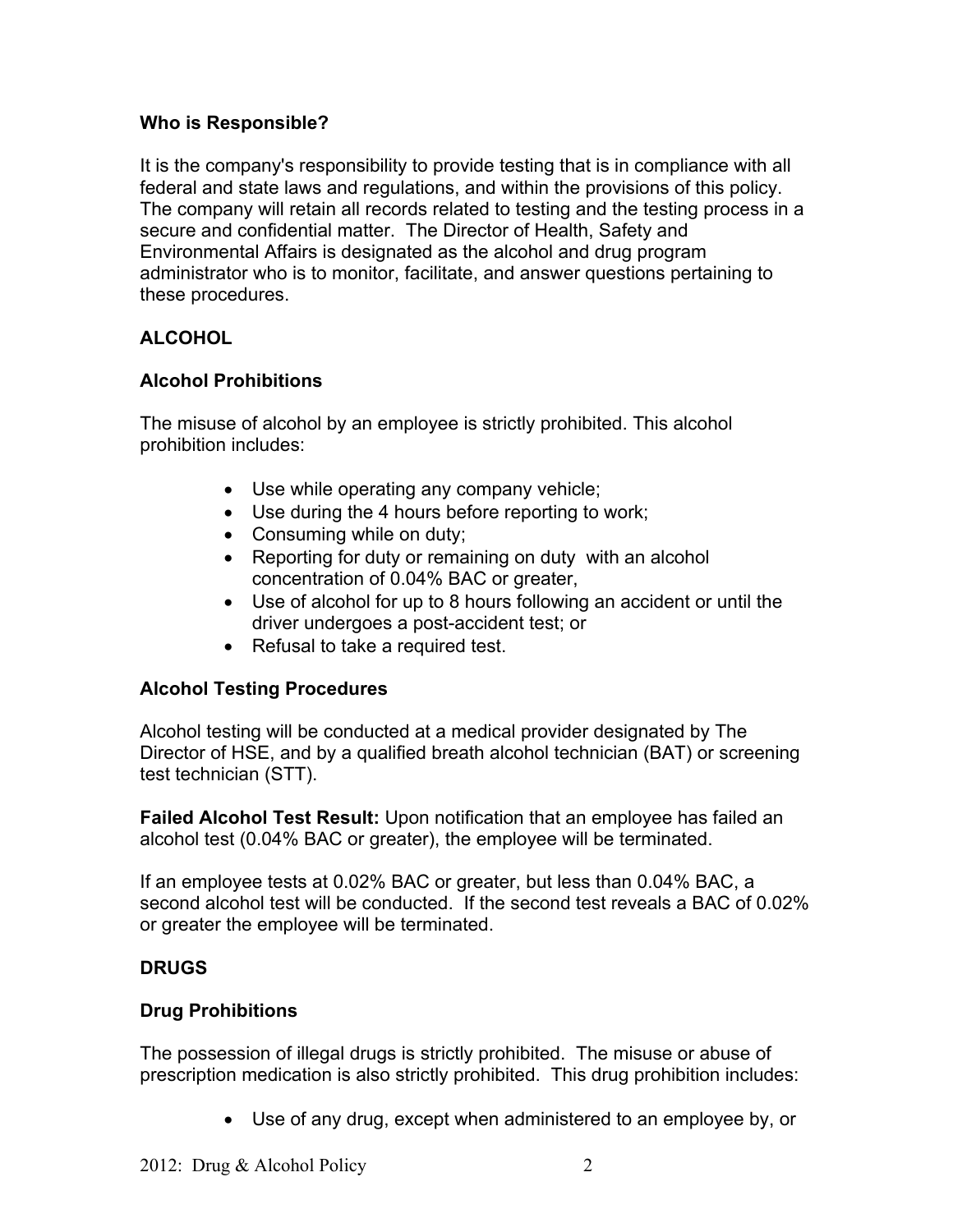under the instructions of, a licensed medical practitioner, who has advised the employee that the substance will not affect the employee's ability to safely operate equipment ;.

- The use, possession, solicitation for, or sale of narcotics or other illegal drugs, on Company or customer premises or while performing any job related duties;
- Testing positive for drugs; or
- Refusal to take a required test.

All employees will inform their Supervisor and/or Facility Manager of any therapeutic drug use prior to reporting for duty. They may be required to present written evidence from a health care professional which describes the effects such medications may have on the employee's ability to perform their tasks.

# **Drug Testing Procedures**

Drug testing will be conducted at a medical provider designated by the Director of HSE. Specimen collection will be conducted in accordance with federal regulations and any applicable state law. The collection procedures have been designed to ensure the security and integrity of the specimen provided by each employee. The procedures will strictly follow chain of custody guidelines.

A drug testing custody and control form (CCF) will be used to document the chain of custody from the time the specimen is collected at the testing facility until it is tested at the laboratory.

# **REFUSAL TO SUBMIT**

Employees may not refuse to submit to a post-accident, random, periodic, reasonable suspicion, or follow-up alcohol or controlled substances test required by federal regulations or company policies. An employee who refuses to submit to such tests will be terminated.

Refusal to submit (to an alcohol or controlled substances test) means that an employee:

- Fails to appear for any test within a reasonable time, as determined by the company, consistent with applicable regulations, after being directed to do so by the company;
- Fails to remain at the testing site until the testing is complete;
- Fails to provide a urine specimen for any required drug test;
- In the case of a directly observed or monitored collection in a drug test, fails to permit the observation or monitoring of the employee's provision of the specimen;
- Fails to provide a sufficient amount of urine when directed, and it has been determined, through a required medical evaluation, that there was no adequate medical explanation for the failure;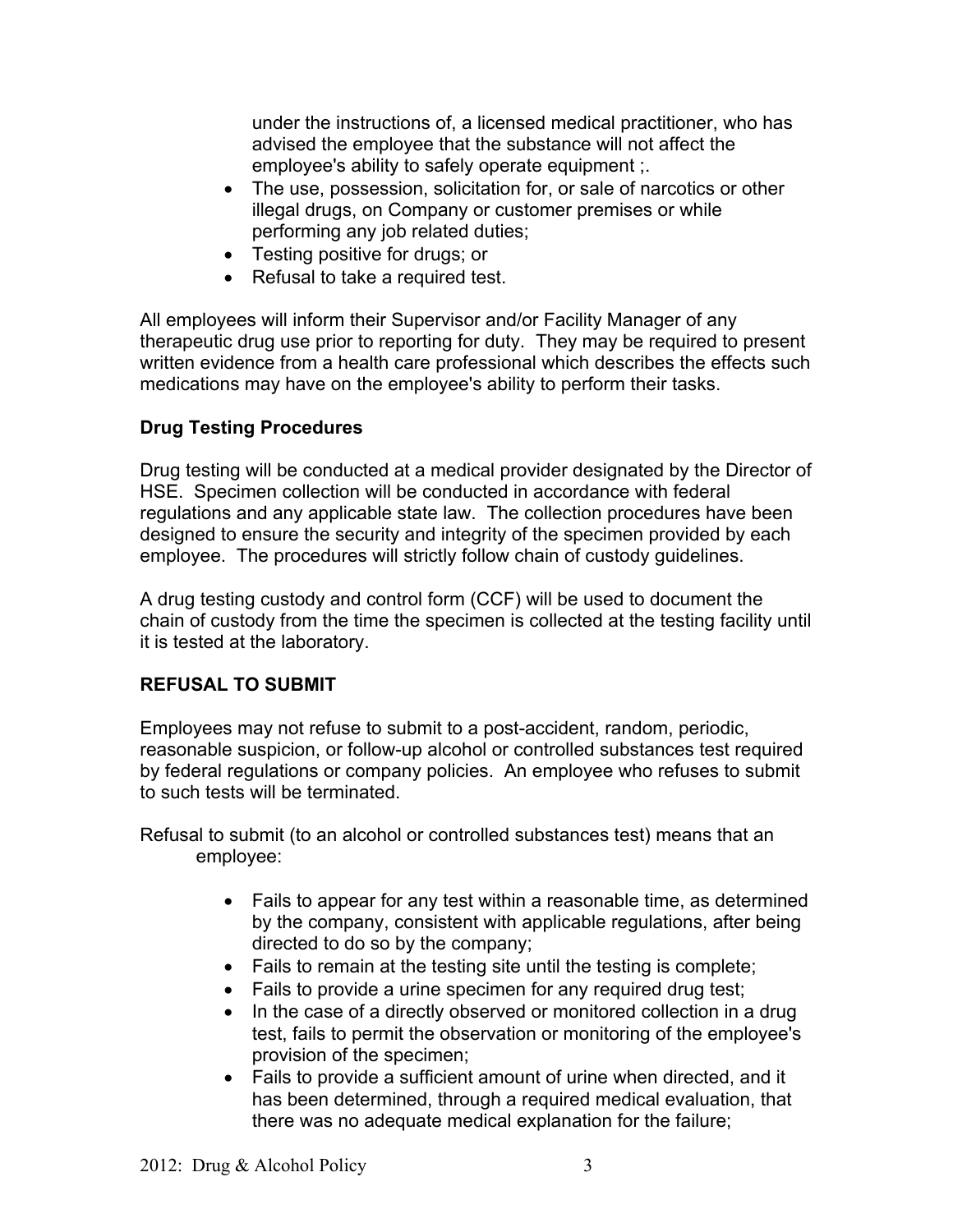- Fails or declines to take a second test the employer or collector has directed the employee to take;
- Fails to undergo a medical examination or evaluation, as directed by the Medical Review Officer as part of the verification process, or as directed by the company;
- Fails to cooperate with any part of the testing process; or
- Is reported by the Medical Review Officer as having a verified adulterated or substituted test result.

Coastal has a zero tolerance policy and any employee refusing to submit to testing will be terminated.

# **LABORATORY ANALYSIS**

Only a laboratory certified to perform urinalysis for the presence of controlled substances will be retained by Coastal AgroBusiness. The laboratory will be required to maintain strict compliance with federally approved chain-of-custody procedures, quality control, maintenance, and scientific analytical methodologies.

All specimens are required to undergo an initial screen followed by confirmation of all positive screen results.

# **RESULTS**

The laboratory must report all test results directly to Coastal AgroBusiness ' medical review officer (MRO). All test results must be transmitted to the MRO in a timely manner, preferably the same day that the review by the certifying scientist is completed. All results must be reported.

The MRO is responsible for reviewing and interpreting all confirmed positive, adulterated, substituted, or invalid drug test results. The MRO must determine whether alternate medical explanations could account for the test results. The MRO must also give the employee who has a positive, adulterated, substituted, or invalid drug test an opportunity to discuss the results prior to making a final determination. After the decision is made, the MRO must notify the company.

If the MRO, after making and documenting all reasonable efforts, is unable to contact a tested employee, the MRO shall contact the company instructing them to contact the employee. The company will arrange for the employee to contact the MRO before going on duty.

The MRO may verify a positive, adulterated, substituted, or invalid drug test without having communicated with the employee about the test results if:

- The employee expressly declines the opportunity to discuss the results of the test;
- Neither the MRO or company has been able to make contact with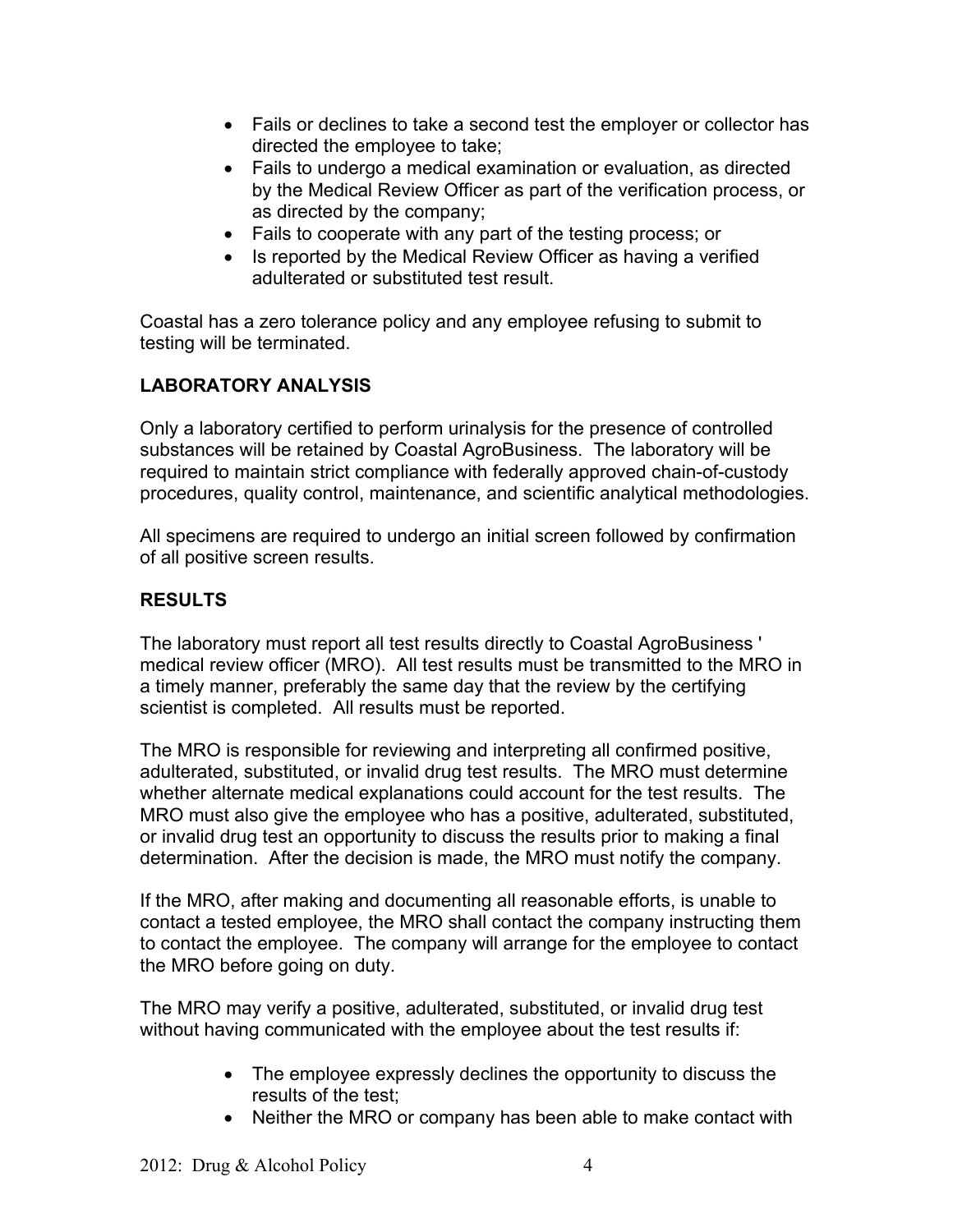the employee for 10 days; or

 Within 72 hours after a documented contact by the Director of HSE instructing the employee to contact the MRO, the employee has not done so.

**Controlled Substance Positive Test Result:** Upon notification that an employee has a drug test resulting in an adulterated, or substituted or invalid sample, the employee will be given the option of requesting a test of the split sample within 72 hours. If the employee has requested a test of the split sample, the employee will be suspended until the results of a split sample test are obtained. The employee will pay for the testing of the split specimen.

If the employee doesn't request a split sample test or the split sample test confirms the, adulterated, or substituted, or invalid drug test result, the employee will be terminated. A confirmation test is automatically conducted on the split sample to confirm a positive test result.

If the split sample testing disputed the initial test results or if the initial test results are designated invalid, the employee will be reinstated.

If the drug test is returned as negative as the result of dilution, then the employee will be required to submit to an observed second drug screen. The results of the second test will be final. The employee will not have to pay for this test.

Upon notification of a confirmed positive test result appropriate discipline will be determined up to and including termination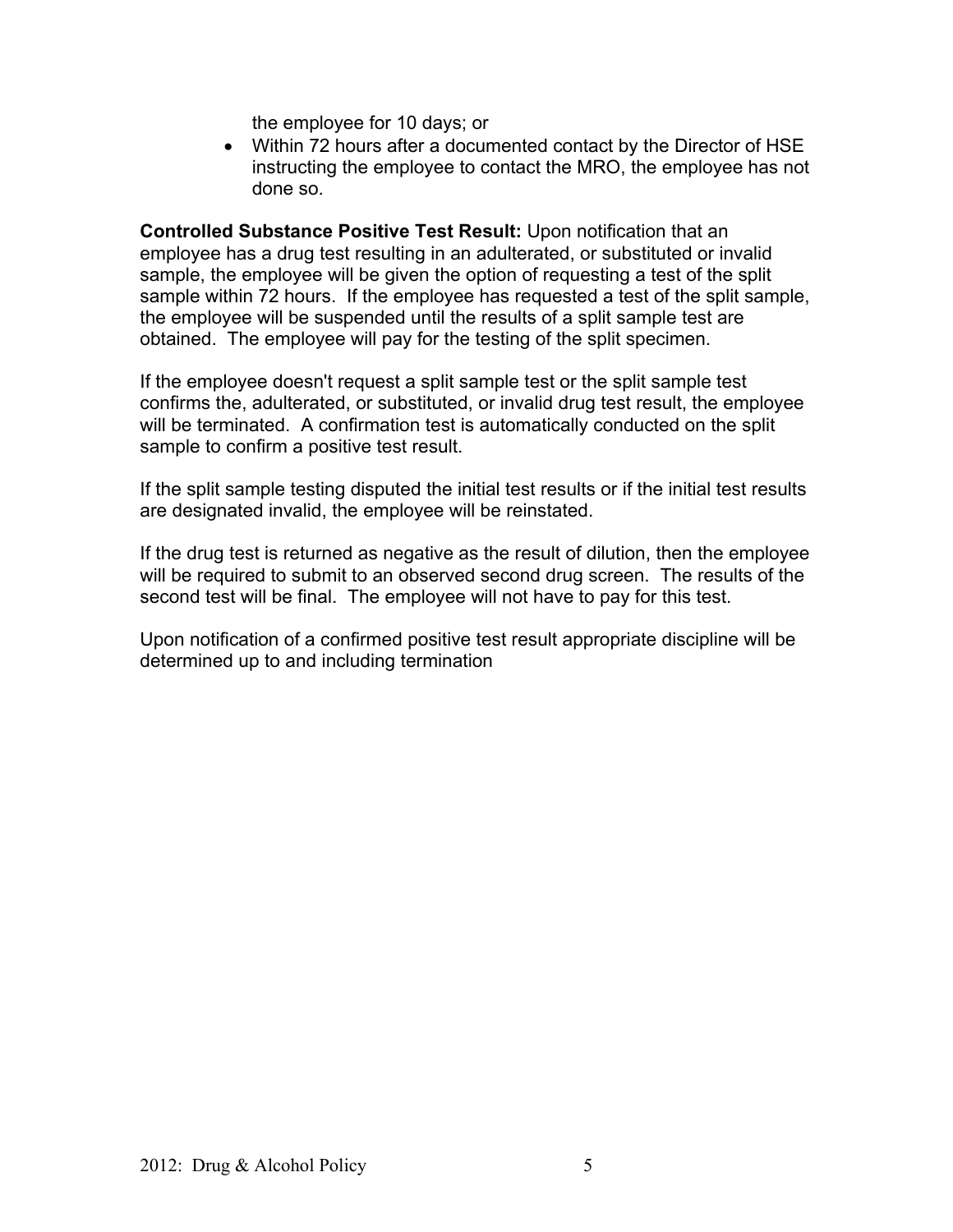

# **2013: Children in the Workplace**

Approved: 10/15/2007 Revised: 12/15/2021

Balancing work and family issues can present challenges to working parents, particularly when it comes to childcare during work hours. Supervisors should be flexible in responding to the employee's childcare emergencies. Employees are reminded that it is their responsibility to make childcare arrangements that will enable them to meet their work obligations.

As a rule, it is inappropriate for children to be in the workplace on a regular or sporadic basis, such as after school each day, on holidays when day care is not available, or when children are ill. It is important to note that due to some work environments and the duties of the parent, children cannot be permitted in the work area at any time. There are many areas of Coastal AgroBusiness where hazardous materials or equipment are located, or where hazardous operations are conducted. The risk of accident or injury in these areas is increased for those who are unfamiliar with safety requirements. Therefore, children under 18 are not allowed in these areas.

In the rare instance when there are no other alternatives, and an employee must bring a child to the workplace, advanced approval should be obtained from the facility manager and the duration of the child's visit to the workplace must be kept to a minimum. In these cases, it is essential that parents provide close constant supervision of their children and attempt to make other childcare arrangements. If this is not possible then the employee should request vacation or Paid Time Off (PTO) to care for their child.

Safety to our employees and visitors is a major concern to Coastal AgroBusiness. A child in the workplace presents the potential for serious injury that can be avoided by eliminating the problem before it starts.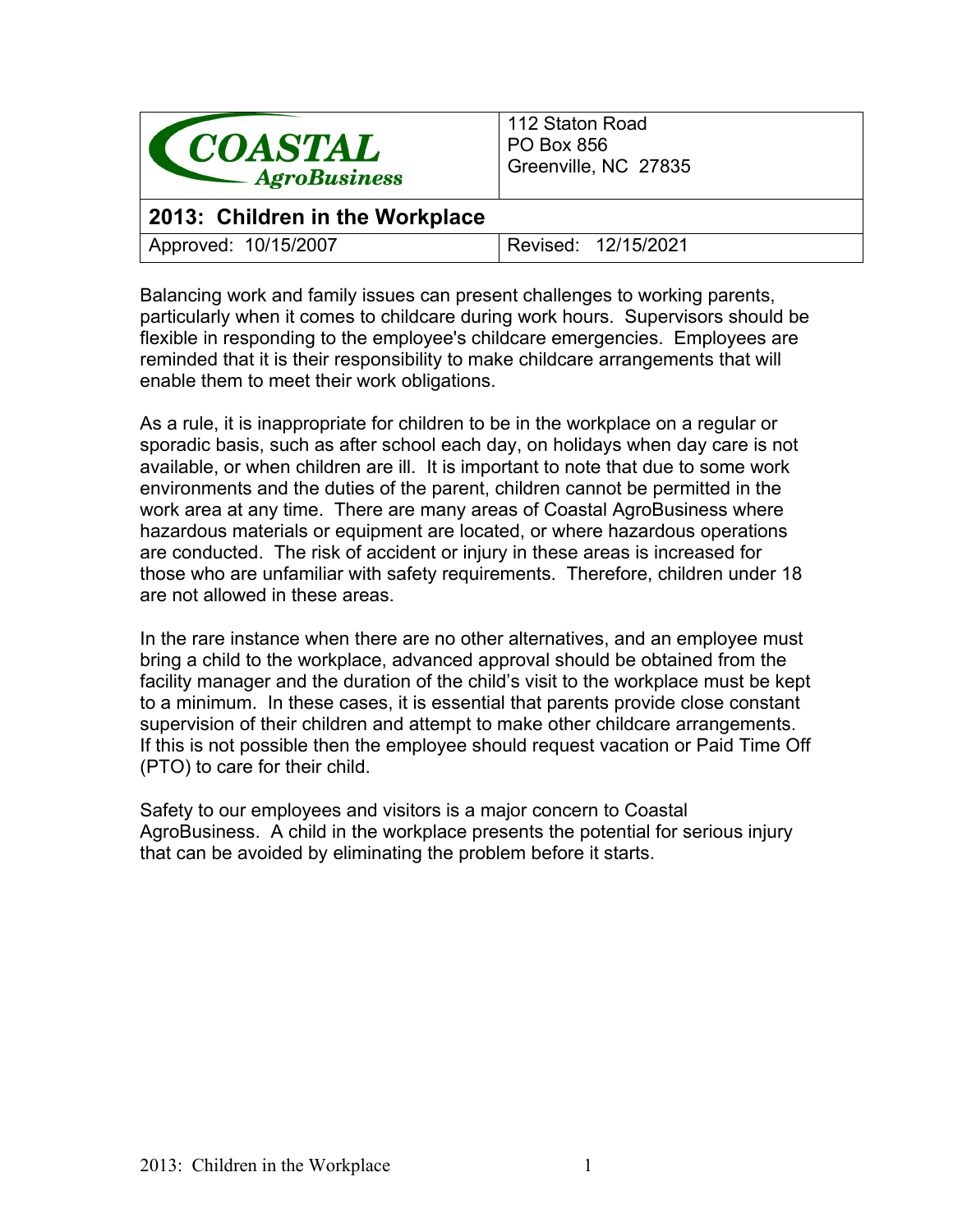

# **2014: Disability Accommodation**

Approved: 07/07/2008 Revised: 12/15/2021

Coastal AgroBusiness is committed to complying fully with the Americans with Disabilities Act (ADA) and the Persons with Disabilities Civil Rights Act (PDCRA) and ensuring equal opportunity in employment for qualified persons with disabilities. As such, all employment practices and activities are conducted by Coastal AgroBusiness on a non-discriminatory basis.

Hiring procedures have been reviewed to provide persons with disabilities meaningful employment opportunities at Coastal AgroBusiness. Pre-employment inquiries are restricted to only those inquiries regarding an applicant's ability to perform the duties of the position.

Reasonable accommodation is available to all qualified individuals with disabilities to assist them to perform the essential functions of the position. If an employee has reason to believe that they may need and be entitled to a reasonable accommodation, such employee should contact Human Resources or the Director of Health, Safety and Environmental Affairs as soon as they become aware of such a need.

Coastal AgroBusiness is also committed to non-discrimination for any qualified employees or applicants because they are related to or associated with a person with a disability. Coastal AgroBusiness will follow any applicable state or local law that provides individuals with disabilities greater protection than the ADA. Employees should direct their questions and/or concerns regarding this policy to Human Resources or the Director of Health, Safety and Environmental Affairs.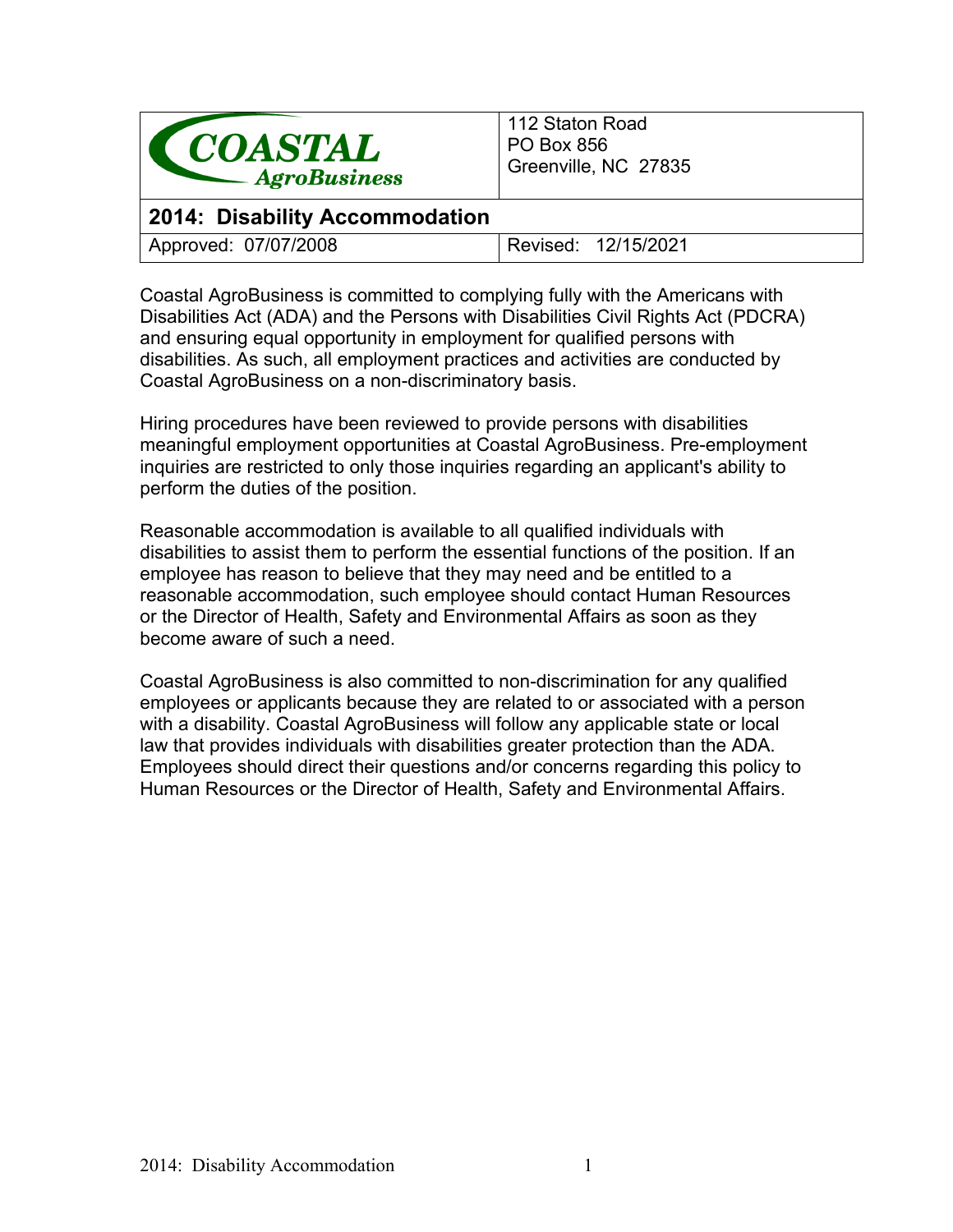

# **2015: Weapons in the Workplace Policy**

Approved: 12/15/2021 Revised:

Coastal is not liable for any wrongful or negligent act or omission related to actions of persons or employees who carry a concealed pistol. Unless specific job duties require it, the ability to carry a concealed pistol or other weapon is not within the scope of employment and is not a condition of employment. Nothing in this policy should be interpreted to require or encourage any employee who lawfully possesses a pistol or other weapon to use it in defense of others.

# **PARKING LOT**

Coastal allows employees the right to have firearms in their locked, vehicles while parked on company-owned property. The gun must be locked in the trunk or glove box, or be hidden from view through the vehicle's windows.

# **KNIVES IN THE WORKPLACE**

Coastal recognizes that employees may wish to carry a knife to use in the performance of their job. Nothing in this policy is meant to prevent that use as long as it is a utility knife or a knife with a blade of less than six inches in length.

Knives are important tools that are used in many workplaces as well as for recreation or at home. Knives come in many different forms and each type of knife presents different hazards, although the primary hazard is the sharp blade that can cause deep and severe lacerations. It is important that employees take these hazards seriously and follow safe work practices, including how to safely use, handle, carry, store, sharpen, clean, and maintain the knives they use in the workplace or at home.

# **PROHIBITED ACTS**

Coastal AgroBusiness will not tolerate any inappropriate displaying or use of a firearm or weapon and any such display or use will result in disciplinary action being taken against the employee, up to and including termination. In addition, a violation of any portion of this policy will result in disciplinary action, up to and including termination.

Firearms will not be allowed inside Coastal buildings or warehouses. A firearm maybe lawfully taken into the field after discussion and approval by the employee's supervisor.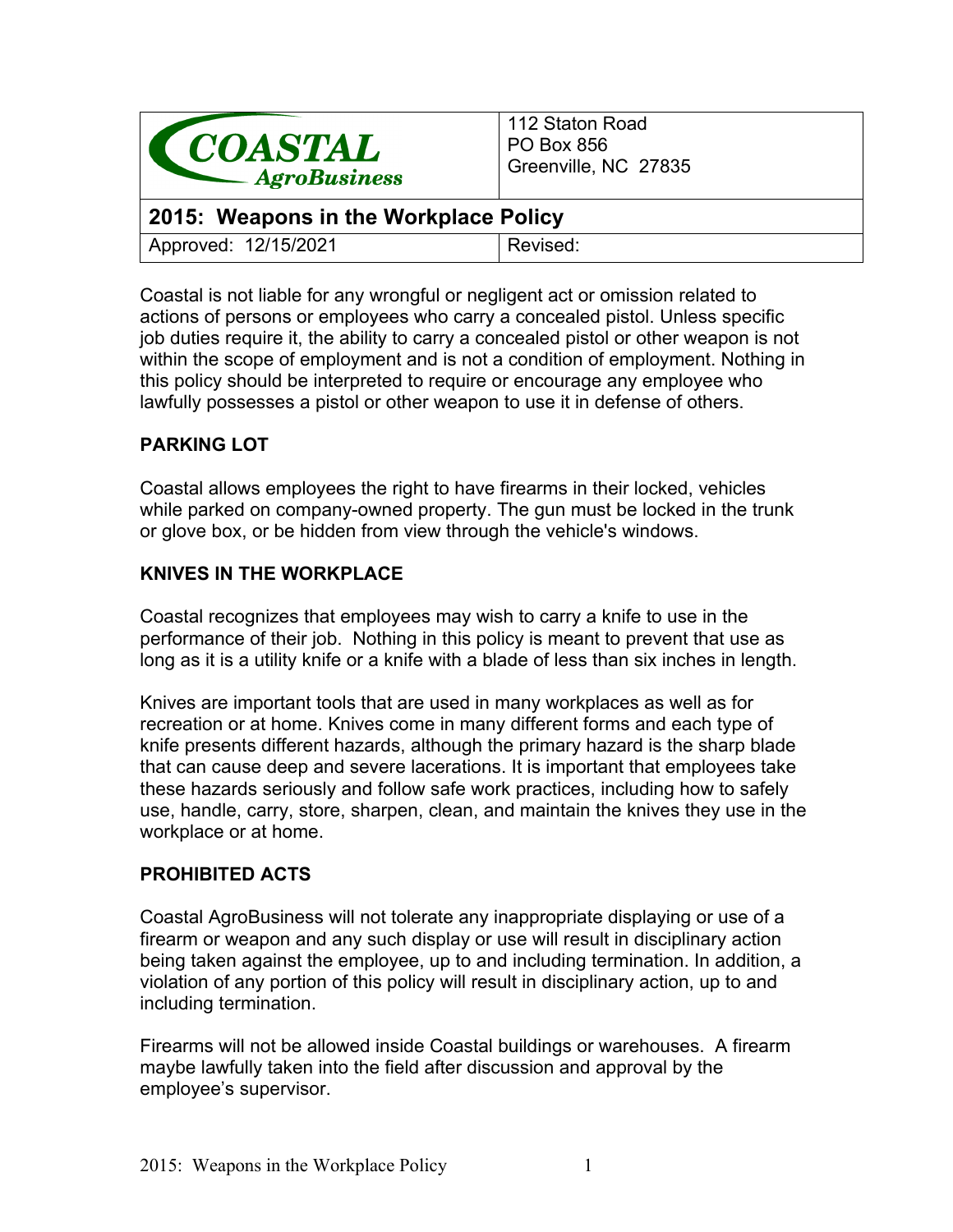

# **2016: Cell Phone Policy** Approved: 12/15/2021 **Revised:**

Coastal AgroBusiness' Cell Phone Policy has been created to provide guidelines for the use of personal and company-issued cell phones during work hours.

This policy is to help employees understand the appropriate times and uses for cell phones while seeking to minimize the distractions, inefficiencies, accidents and time loss the cell phones can create when used improperly.

This policy is for ALL employees, regardless of position.

The use of a cell phone while driving may be dangerous and employees must exercise caution when using cell phones while operating company vehicles. If an employee must make or receive a telephone call while driving they should pull to the side of the road or use a cell phone that is equipped with a hands-free device and speed dial to place all calls.

If you must use a cell phone, it is recommended that conversations be kept as short as possible and not require you to record anything in writing. If you must record information or search for a document, it is recommended that the vehicle be parked and away from traffic. If necessary, call the person back after you locate an area where you can safely park the vehicle.

Drivers should never use a cell phone in heavy traffic, severe weather or other hazardous conditions. Telephone calls made or received should be kept brief. If it appears the conversation will be prolonged, the employee should either pull to the side of the road, or inform the caller the call will need to be completed when the employee is no longer driving.

Drivers of commercial motor vehicles are prohibited from using cell phones during the operation of the vehicle.

Cell phones should not be used when they pose a security or safety risk. Cell phone should not distract the user or others from their work and responsibilities. In order to achieve the goals of this policy, the following guidelines need to be adhered to by ALL employees:

• If your vehicle is equipped with a Bluetooth or other hands free device your phone MUST be paired to it.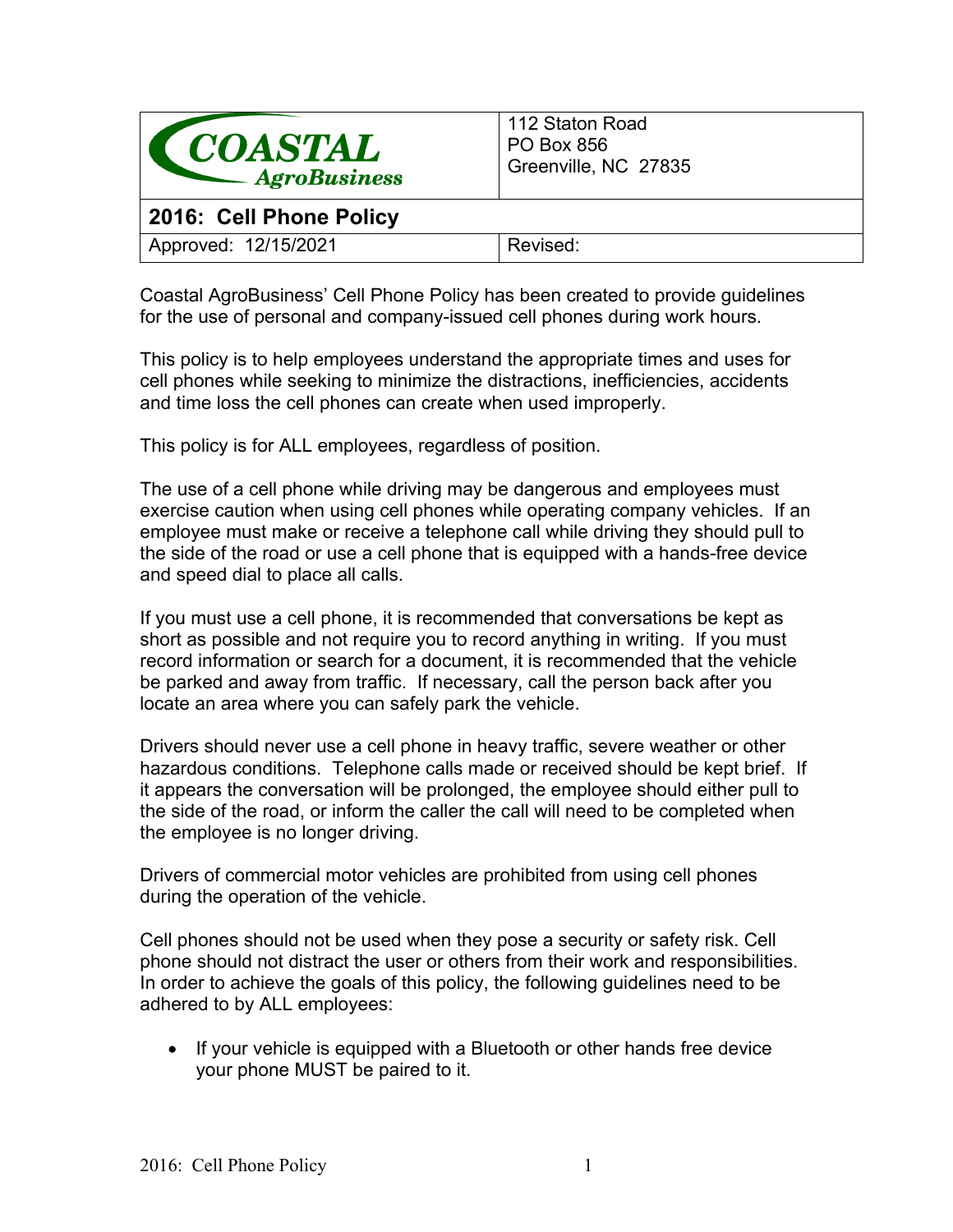- Do not use a cell phone when you operate potentially dangerous equipment to include forklifts, backhoes, tractors, etc….
- Do not "surf" the web or play games while you are on-the-clock.
- Avoid using your personal cell phone for accomplishing work-related tasks.

The following are appropriate times when a cell phone may be beneficial and may be used.

- To make and receive company-related calls, especially with clients, at the proper time.
- For intra-company communication related to a work project or situation.
- To schedule and be reminded of appointments and meetings.
- For work-related research
- For storing and accessing contacts that are beneficial to the company
- To assist clients/customers with information.

#### **Correction When Needed:**

Disciplinary action, up to and including termination, may incur when improper cell phone usage occurs. An employee may have their cell phone privileges suspended if they do not adhere to the Cell Phone Policy.

Termination of employment may occur if an employee downloads, obtains and/or shares offensive, lewd, harassing, and/or objectionable material.

An employee who seeks to circumvent the restrictions on cell phone usage, in particular when they drive or engage in any potentially dangerous behaviors, or who engages in illegal activity with their cell phone will be subject to disciplinary actions, up to and including termination of employment.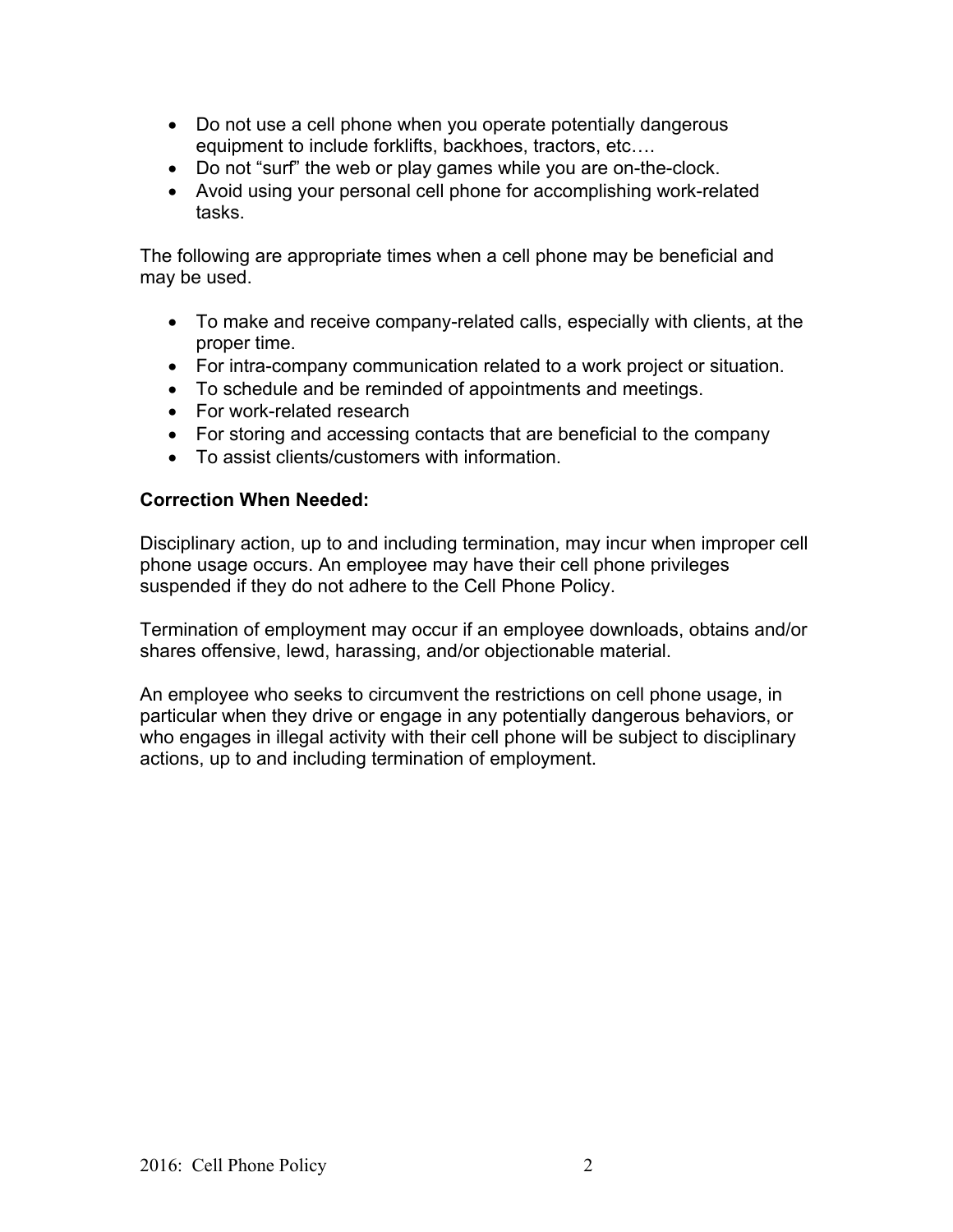

# **2017: Social Media Policy**

Approved: 12/15/2021 **Revised:** 

# **POLICY**

This policy provides guidance for employee use of social media, which should be broadly understood for purposes of this policy to include blogs, wikis, microblogs, message boards, chat rooms, electronic newsletters, online forums, social networking sites, and other sites and services that permit users to share information with others in a contemporaneous manner.

# **PROCEDURES**

The following principles apply to professional use of social media on behalf of Coastal AgroBusiness as well as personal use of social media when referencing Coastal AgroBusiness

- Employees need to know and adhere to the Employee Conduct and Work Rules, the Employee Handbook and other company policies when using social media in reference to Coastal AgroBusiness.
- Employees should be aware of the effect their actions may have on their images, as well as Coastal's image. The information that employees post or publish may be public information for a long time.
- Employees should be aware that Coastal may observe content and information made available by employees through social media. Employees should use their best judgment in posting material that is neither inappropriate nor harmful to Coastal, its employees, or customers.
- Although not an exclusive list, some specific examples of prohibited social media conduct include posting commentary, content, or images that are defamatory, pornographic, proprietary, harassing, libelous, or that can create a hostile work environment.
- Employees are not to publish, post or release any information that is considered confidential or not public. If there are questions about what is considered confidential, employees should check with the Human Resources Department and/or their supervisor.
- Social media networks, blogs and other types of online content sometimes generate press and media attention or legal questions. Employees should refer these inquiries to authorized Coastal spokespersons.
- If employees encounter a situation while using social media that threatens to become antagonistic, employees should disengage from the dialogue in a polite manner and seek the advice of a supervisor.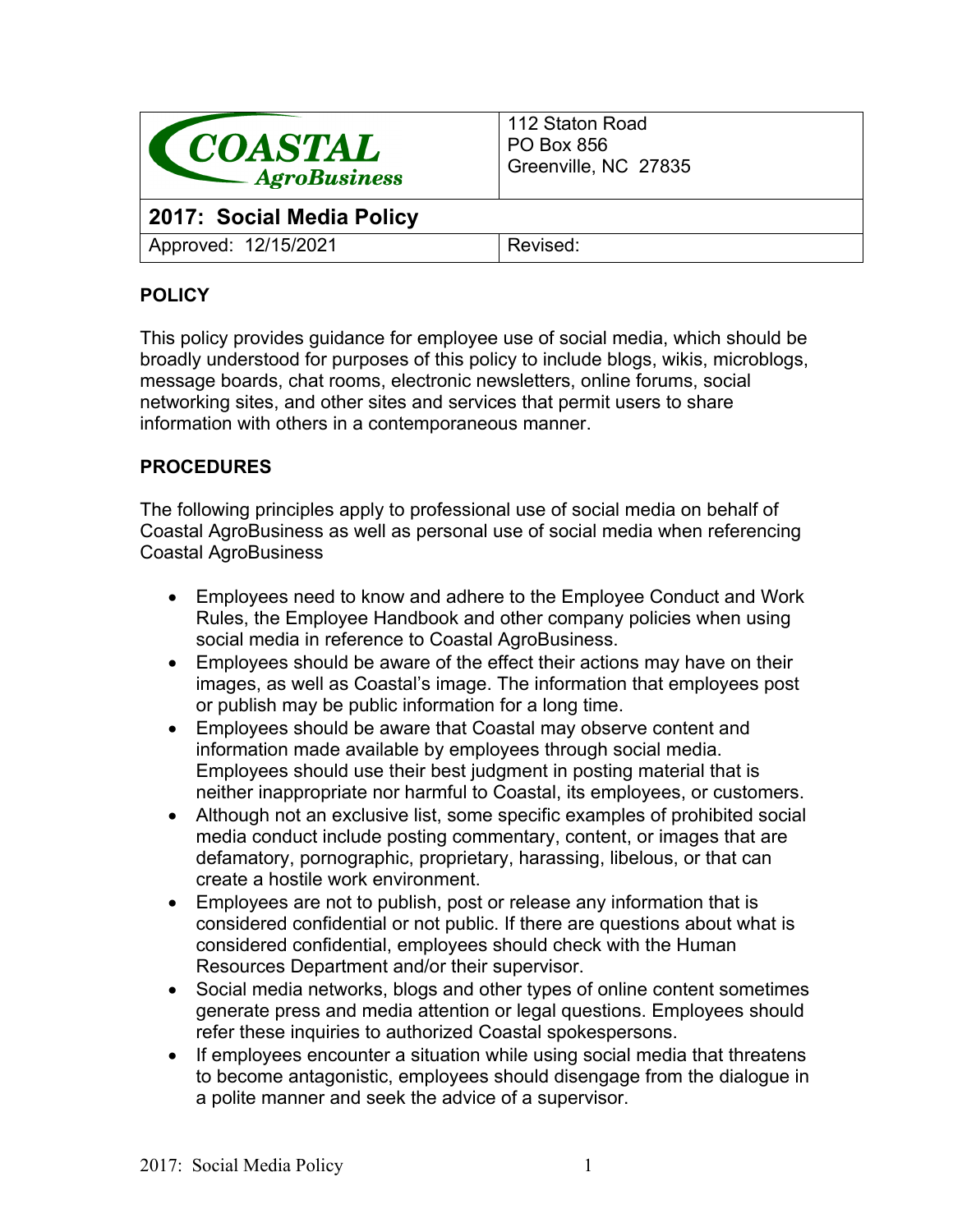- Employees should get appropriate permission before you refer to or post images of current or former employees, members, vendors or suppliers. Additionally, employees should get appropriate permission to use a third party's copyrights, copyrighted material, trademarks, service marks or other intellectual property.
- Social media use shouldn't interfere with employee's responsibilities and Coastal's computer systems are to be used for business purposes only. When using Coastal's computer systems, use of social media for business purposes is allowed (ex: Facebook, Twitter, Coastal blogs and LinkedIn), but personal use of social media networks or personal blogging of online content is discouraged and could result in disciplinary action.
- Subject to applicable law, after-hours online activity that violates Employee Conduct and Work Rules, or any other company policy may subject an employee to disciplinary action or termination.
- If employees publish content after-hours that involves work or subjects associated with Coastal, a disclaimer should be used, such as this: *"The postings on this site are my own and may not represent Coastal AgroBusiness' positions, strategies or opinions."*
- It is highly recommended that employees keep Coastal related social media accounts separate from personal accounts, if practical.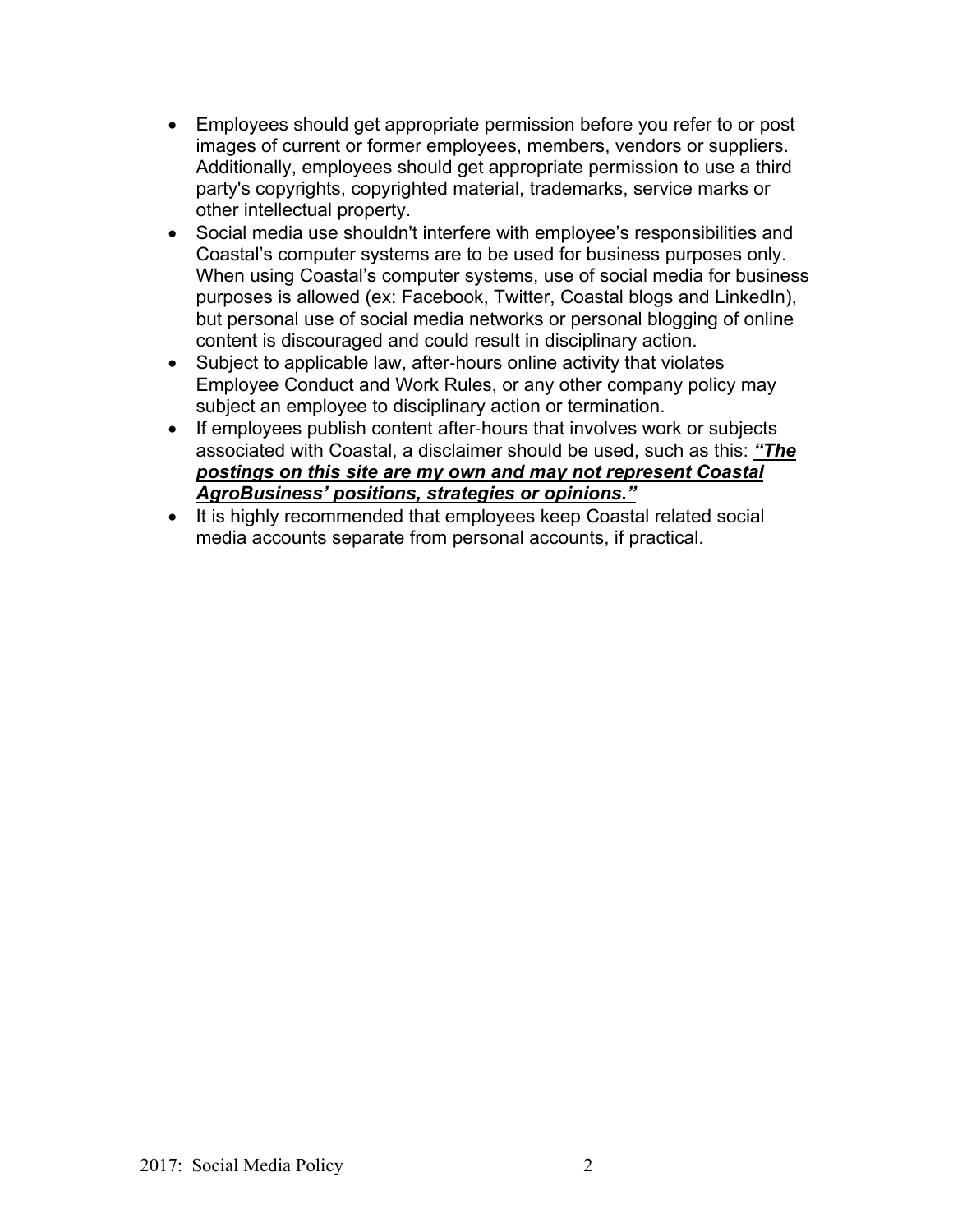

# **4001: Personal Safety Policy**

Approved: 03/27/2006 Revised: 12/15/2021

Coastal AgroBusiness, Inc.'s first concern is for the safety, health, and well-being of its employees. Therefore, this policy has been created to help ensure our employees remain safe and secure in their individual roles. This policy and its related procedures will cover the following topics:

- Expected employee safe conduct and behavior,
- \* General workplace safety,
- \* Back safety and proper lifting techniques, and
- Slips, trips, and fall protection procedures.

# **EXPECTED EMPLOYEE SAFE CONDUCT AND BEHAVIOR**

Coastal AgroBusiness, Inc. expects its employees to behave and conduct themselves in a safe and responsible manner at all times. Employees who engage in activities that are considered unsafe, reckless, or threaten the safety of others will be subject to disciplinary action up to and including termination of employment - depending on the severity of individual incidents.

# **GENERAL WORKPLACE SAFETY**

Coastal AgroBusiness, Inc. believes that the safety of our employees is of utmost importance and will help drive the quality of our service, the productivity of our employees, and the profitability of the company. Maintenance of safe operating procedures at all times is of both monetary and human value, with the human value being far greater to the employer, the employee, and the community. Therefore, Coastal AgroBusiness, Inc. will be guided by the following safety principles.

Coastal AgroBusiness, Inc. believes:

- All injuries and accidents are preventable through the establishment and compliance with safe work procedures.
- \* The prevention of bodily (lost time) injury and safeguarding of health are the first considerations in all workplace activities and are the responsibility of every employee at every level.
- \* Written safety policies describing the safe work practices and procedures to be followed in all workplace activities are an essential element of the overall workplace safety program. All employees at every level are responsible for knowing and following all Coastal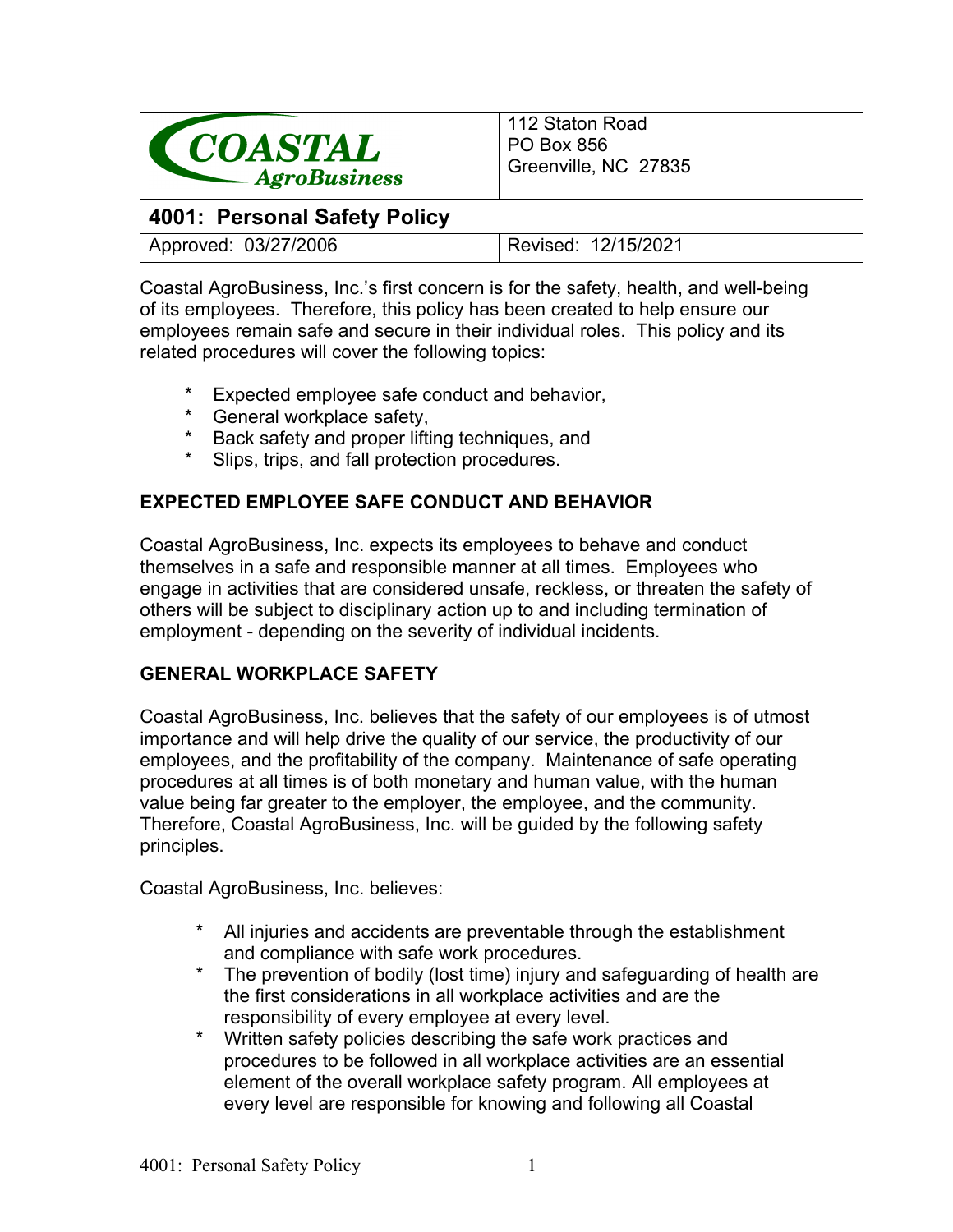AgroBusiness, Inc. safety policies and related procedures.

\* Off the job, all employees should be similarly safe and demonstrate awareness of potential Hazards

#### **STATEMENT OF EMPLOYER RESPONSIBILITIES**

Coastal AgroBusiness, Inc. is responsible to provide a safe work environment for all of its employees. It is the policy of the company to provide a place of employment that is reasonably free from hazards that may cause illness, injury, or death to associates.

It is also this company's policy to establish an effective and continuous safety program incorporating educational and monitoring procedures maintained to teach safety, correct deficiencies, and provide a safe, clean working environment.

All Coastal AgroBusiness, Inc. supervisors, managers, directors, and officers are responsible for the enforcement of safety policies and practices. They will ensure that:

- \* Their staff members are trained in appropriate safety procedures. Individual safety files are maintained in Personnel for all associates.
- \* They notify the responsible safety personnel, and complete the necessary forms if an accident or work-related health problem occurs in their department.
- \* Equipment and property within their area of responsibility is maintained in a safe and hazard-free condition.

# **EMPLOYEE'S RESPONSIBILITIES**

Coastal AgroBusiness, Inc. employees are responsible to follow safety rules, policies, and related procedures and work safely at all times.

All Coastal AgroBusiness, Inc. employees have a responsibility to themselves and to the company for their safety and the safety of coworkers. All employees are required to:

- Comply with all federal, state, and local rules and regulations relevant to their work.
- \* Observe all company rules and regulations related to the efficient and safe performance of their work.
- \* Integrate safety into each job function and live by this philosophy in the performance of job duties.
- \* Report or correct unsafe equipment and practices.<br>\* Penert any accidents that occur while on the inh
- Report any accidents that occur while on the job.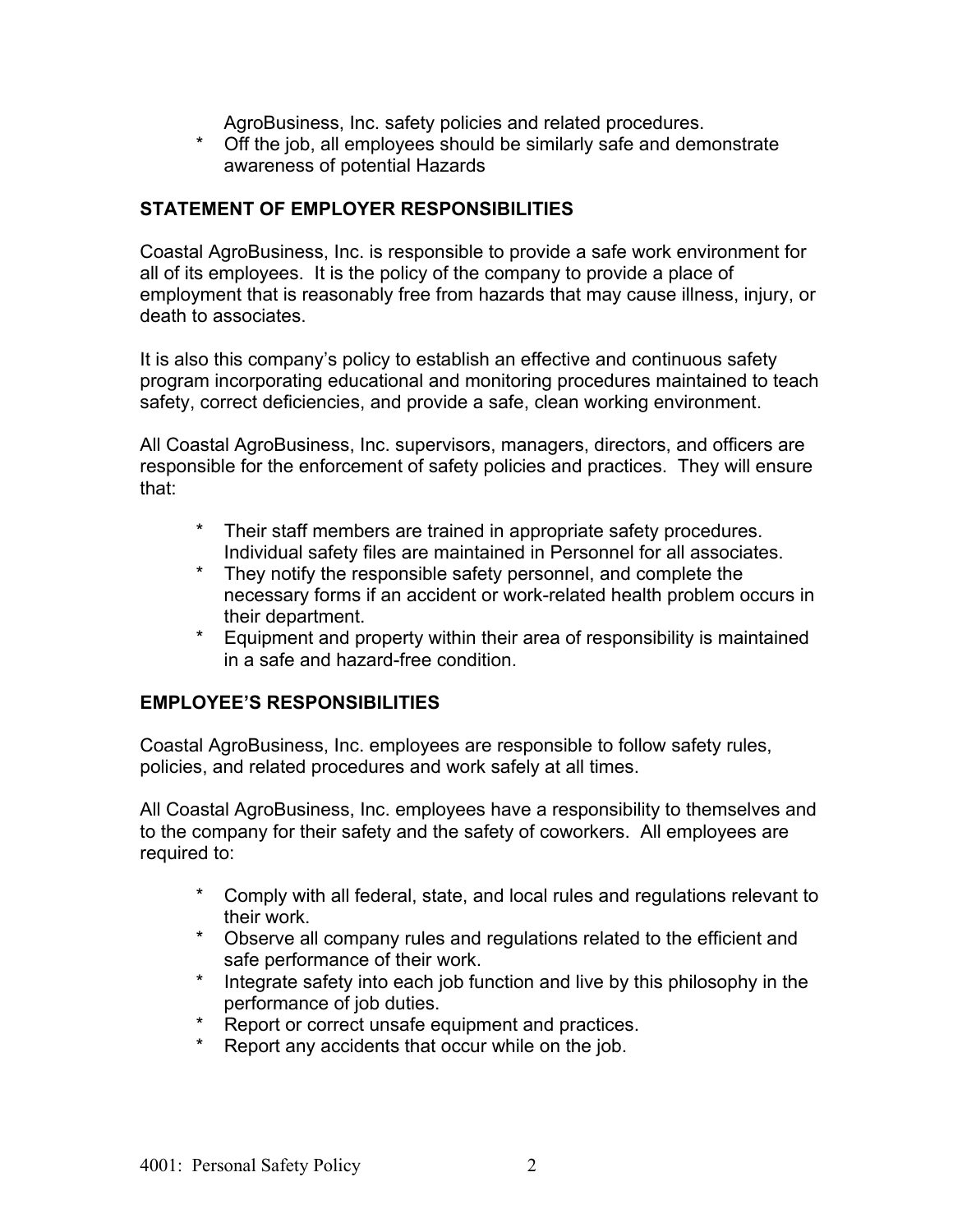#### **SUPERVISOR'S RESPONSIBILITIES**

Coastal AgroBusiness, Inc. supervisors are directly responsible for the enforcement of all company safety policies and practices. They must ensure that employees under their direct supervision are trained in appropriate safety practices and procedures, and that they follow safe work practices at all times while performing daily work activities.

If an employee is found to be violating safe work practices or procedures, the supervisor is responsible for disciplining the employee and reinforcing the correct safe behavior or activity. Discipline will depend on the severity of the safety rule infraction and can range anywhere from a verbal reprimand to a written warning to suspension or even dismissal.

#### **THE DIRECTOR OF HEALTH, SAFETY AND ENVIRONMENTAL AFFAIRS RESPONSIBILITIES**

The Director of Health, Safety and Environmental Affairs will head up the company's overall safety program and is responsible for:

- The written hazard communications program, and the general Right to Know Training (the general training, not chemical-specific) for all associates.
- \* Developing, completing, and filing all necessary documentation and/or reports to meet local, state, and federal reporting and recordkeeping requirements, and working with local and state agencies as needed.
- \* Maintaining the master Safety Data Sheet file and ensuring that SDS are kept up to date.
- \* Completing all required employee hazardous material training.

#### **STATEMENT OF INTENT TO COMPLY WITH ALL GOVERNMENT REGULATIONS**

Coastal AgroBusiness, Inc. will comply with appropriate safety and security laws and regulations such as those established by:

- The Occupational Safety and Health Administration (OSHA),
- \* The EPA (Environmental Protection Agency),
- \* The DOT (Department of Transportation), and
- All other applicable federal, state, and local safety and health regulations.

# **BACK SAFETY AND PROPER LIFTING TECHNIQUES**

Back safety awareness and safe lifting guidelines are necessary due to the prevalence and severity of back injuries throughout all industries. Backs can be injured by improper lifting, falling, stretching, overextending, and other workplace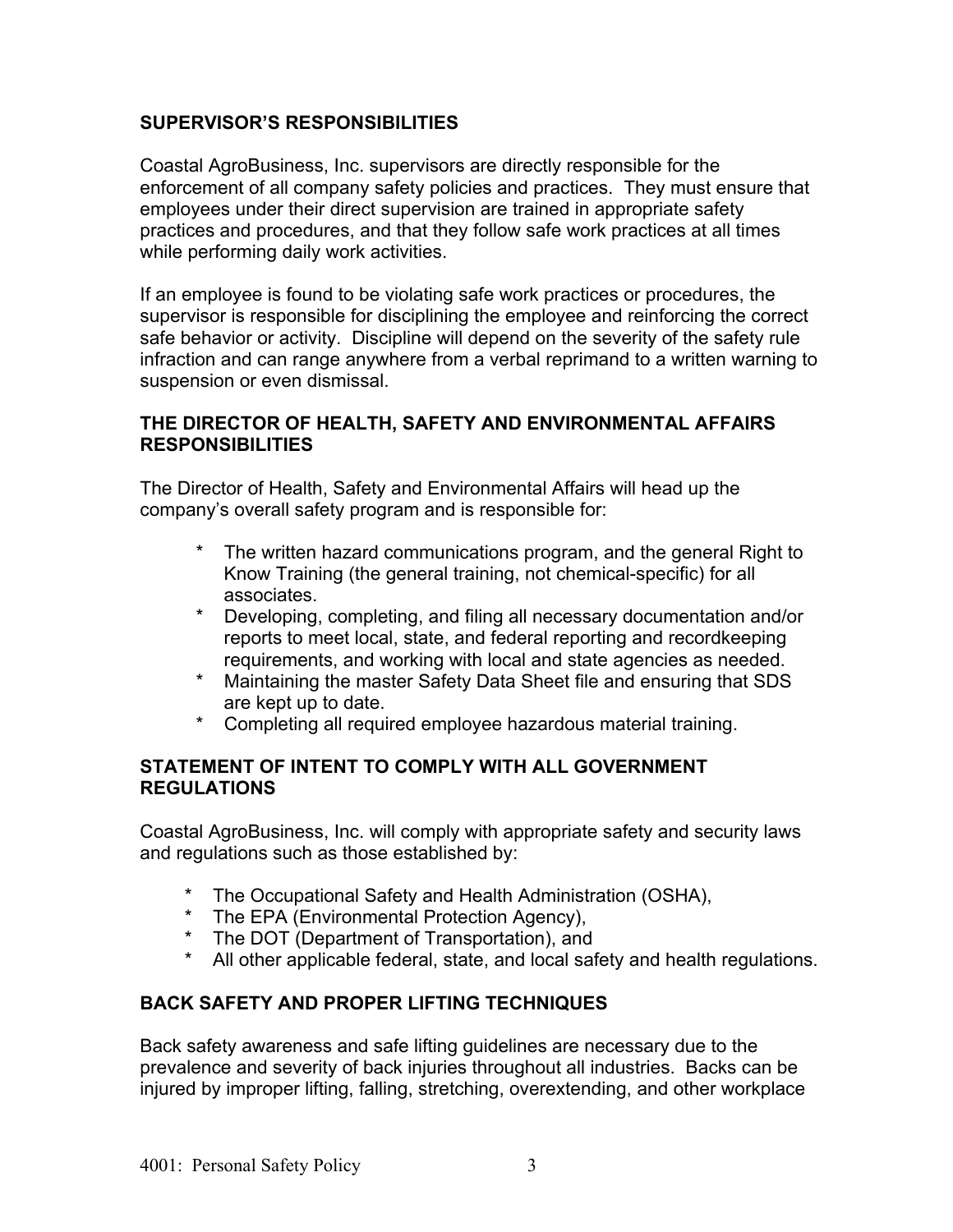mishaps. Of these, using improper lifting techniques (as in hand loading and unloading activities) are the largest single cause of back pain, strain, and injury. To reduce the incidence of back injury, the company has instituted, and all Coastal AgroBusiness, Inc. employees will be trained in, the following proper lifting techniques (procedures) and other back safety measures.

Coastal AgroBusiness, Inc. requires these procedures to be followed to provide a safe working environment and to protect the health of all our employees. The company has implemented these procedures on safe lifting practices to ensure that all employees are trained to protect themselves from the hazards of improper lifting practices.

The effectiveness of the back safety procedure depends on the active support and involvement of all employees. The following points outline safe and proper lifting techniques that will be taught to all employees to minimize their risk of back injury and pain. Lifting remains an important function despite the level of mechanization found in the workplace today, so attention must be directed toward safe lifting practices.

All employees of Coastal AgroBusiness, Inc. will be trained in, and expected to adhere to, the following lifting techniques when they are required to perform any lifting activity as part of their job duties. When required to perform lifting activities, employees are expected to:

- \* **Size up the load before lifting** Test by lifting or pushing a corner of the object. If it's heavy or feels too clumsy, get a mechanical aid or help from another. When in doubt employees are expected to obtain help and to never attempt lifting alone.
- \* **Bend the knees** Bending of the knees is the single most important aspect of any lifting activity. When performing a lift, employees shall: Place feet close to the object and center themselves over the object.
	- Get a good firm handhold.
	- \* Lift straight up, smoothly and let legs do most of the work.<br>\* Avoid overreaching or stretching to pick up or set down an
	- Avoid overreaching or stretching to pick up or set down an object.
	- Avoid twisting or turning of the body once the lift has been made.

Make sure beforehand that a clear path is available to carry the object.

- Set the object down properly, keeping the back straight at all times.
- Always push, not pull, objects when possible.
- Change the lifting situation if possible to minimize a lifting hazard.

Additional lifting (loading and unloading) expectations include:

If the object is too long or awkward, Coastal AgroBusiness, Inc. employees are required to get help.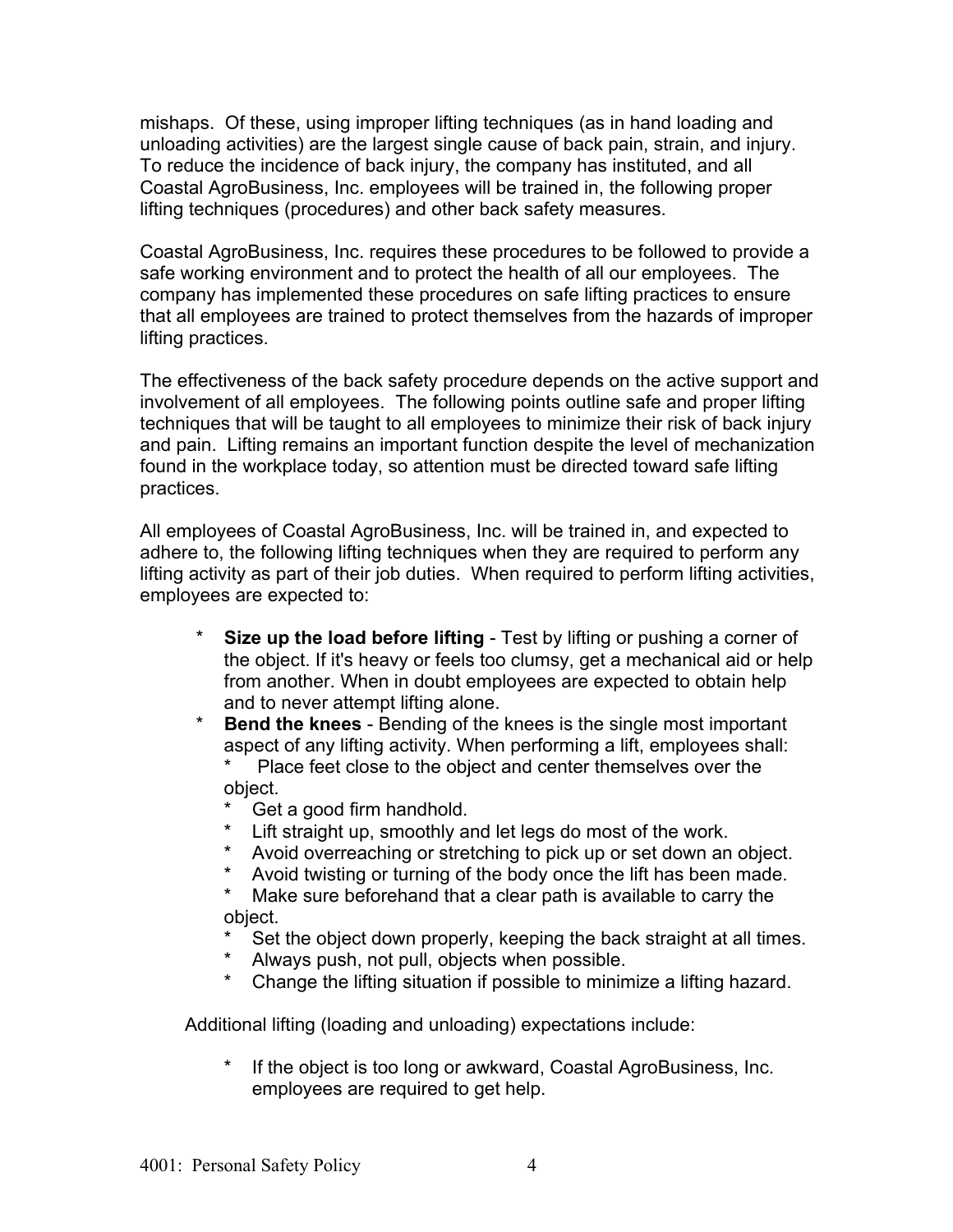- \* Splitting the load into several smaller tasks to achieve manageable lifting weight.
- \* Avoiding lifts from below the knees or above the shoulders by using mechanical aids.

Other work-related back safety issues include:

**Extended Sitting/Standing** - Our drivers' role requires long hours of sitting behind the wheel. This condition can create back trouble. When possible, Coastal AgroBusiness, Inc. requests that its drivers stretch frequently in order to reduce lower back strain.

**Poor Physical Condition** - An employee's physical condition can lead to back pain. Being overweight can cause extra strain on the spine. An estimate is that every extra pound up front puts 10 pounds of strain on the back. Please become aware that being out of shape or overweight increases the chances for chronic back pain. Infrequent exercise is a major factor, too. A sudden strain on generally unused back muscles lead to trouble, particularly when there is a sudden twisting or turning of the back.

**Stress factor** - Stress can lead to back pain. Tied in with an individual's general physical condition, stress created from work or play can cause muscle spasms that affect the spinal nerve network. Although stress is part of everyone's life, and a certain amount of stress is normal, excessive stress causes backache. Coastal AgroBusiness, Inc. requests its employees strive to achieve a proper life/work balance.

**Entering/exiting vehicles** - Drivers (and all Coastal AgroBusiness, Inc. personnel) are expected to enter and exit company vehicles using three points of contact at all times. Jumping from any vehicle or other equipment is strictly prohibited.

# **SLIPS, TRIPS, AND FALL PROTECTION PROCEDURES**

Coastal AgroBusiness, Inc. believes most work-related injuries (in particular, work-related injuries related to slips, trips and falls) are preventable if all employees demonstrate a respectful and common-sense attitude towards safety. Consequently, all Coastal AgroBusiness, Inc. employees will be:

- \* Trained on the proper methods for entering and exiting vehicles and other company equipment; to include never standing in bed of truck or trailer while in motion.;
- \* Instructed on proper footwear and clothing that help prevent these types of injuries;
- \* Trained on how to recognize and avoid slip, trip, and fall hazards; and
- \* Trained on proper load securement techniques (driver specific).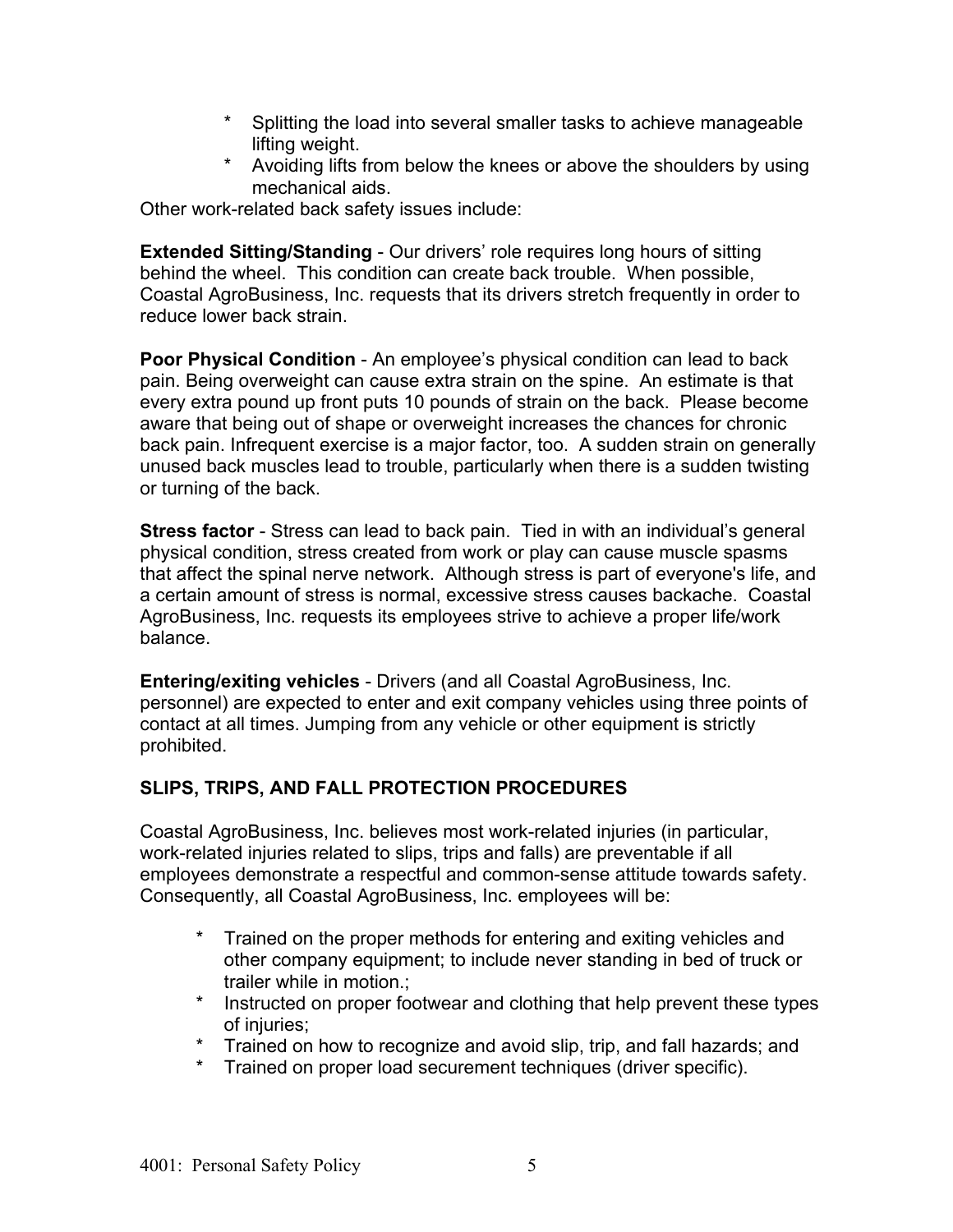

# **4002: Personal Protective Equipment (PPE)**

Approved: 03/17/2006 Revised: 12/15/2021

This written program documents steps Coastal AgroBusiness, Inc. has taken to minimize injury resulting from various occupational hazards present at our sites by protecting workers through the use of PPE when the hazards cannot be eliminated.

The Director of Health, Safety and Environmental Affairs is the program coordinator, acting as the representative of the facility manager, who has overall responsibility for the program. The Director of Health, Safety and Environmental Affairs will designate appropriate supervisors or managers to assist in monitoring their use of PPE. The Director of Health, Safety and Environmental Affairs will review and update the program as necessary.

We at Coastal AgroBusiness, Inc. believe it is our obligation to provide a hazard free environment to our employees. Any employee encountering hazardous conditions must be protected against the potential hazards. The purpose of protective clothing and equipment (PPE) is to shield or isolate individuals from chemical, physical, biological, or other hazards that may be present in the workplace.

Establishing an overall written PPE program detailing how employees use PPE makes it easier to ensure that they use PPE properly in the workplace and document our PPE efforts in the event of an OSHA inspection. Coastal AgroBusiness, Inc.'s PPE program covers:

# **PURPOSE**

The basic element of any PPE program is an in depth evaluation of the equipment needed to protect against the hazards at the workplace; this is the initial hazard assessment for which written documentation is required. Two basic objectives of any PPE program should be to protect the wearer from incorrect use and/or malfunction of PPE. The purpose of this Personal Protective Equipment (PPE) Program is to document the hazard assessment, protective measures in place, and PPE in use at this company. PPE devices are not to be relied on as the only means to provide protection against hazards, but are used in conjunction with guards, engineering controls, and sound manufacturing practices. If possible, hazards will be abated first through engineering controls, with PPE to provide protection against hazards that cannot reasonably be abated otherwise.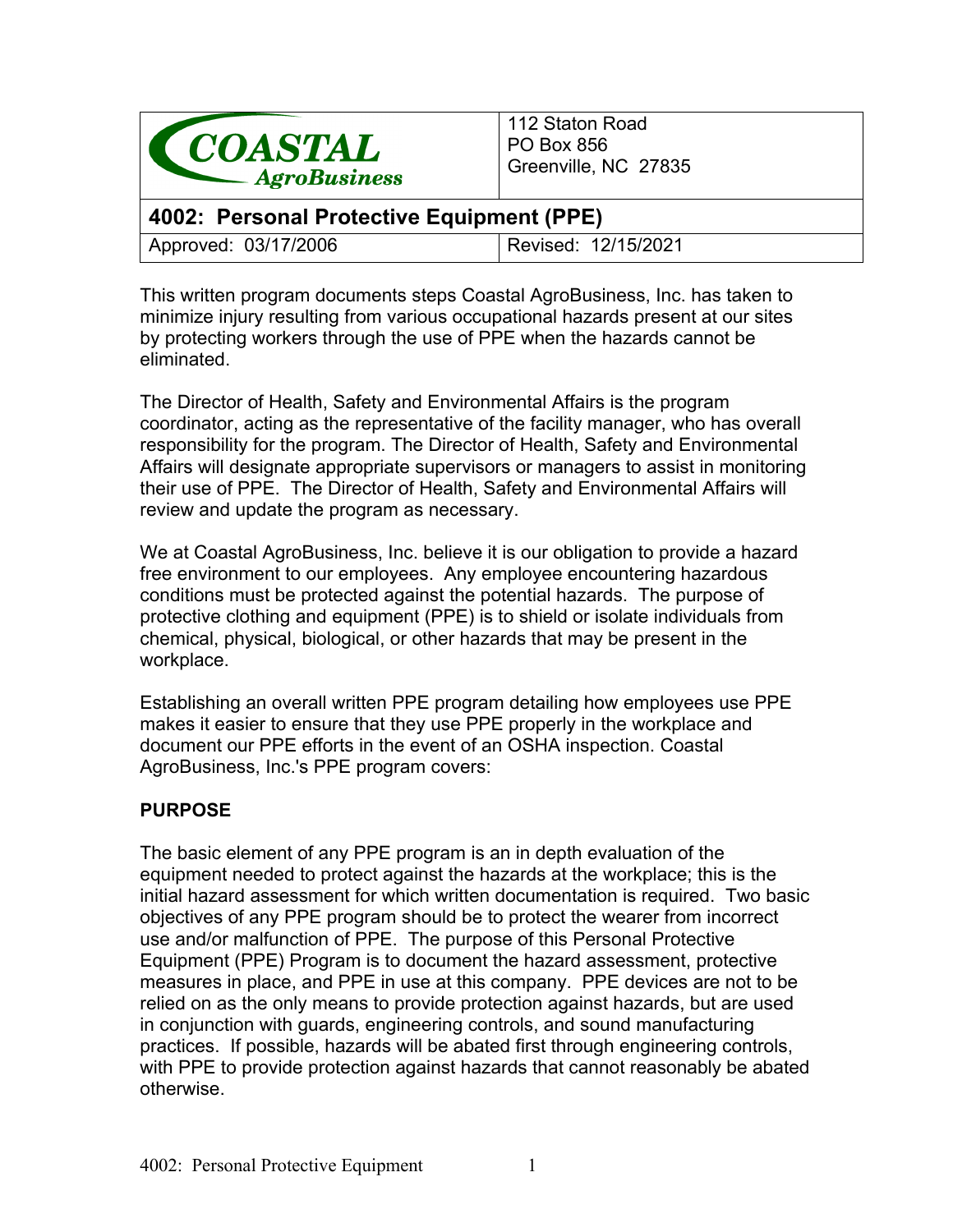# **HAZARD ASSESSMENT**

In order to assess the need for PPE the following steps are taken:

- 1) The Director of Health, Safety and Environmental Affairs, with other appropriate employees including the facility manager, identifies job classifications where exposures occur or could occur. The Director of Health, Safety and Environmental Affairs or designee examines the following records to identify and rank jobs according to exposure hazards:
	- **Injury/illness records**
	- **First aid logs**
- 2) The Director of Health, Safety and Environmental Affairs conducts a walk through survey of workplace areas where hazards exist or may exist to identify sources of hazards to employees. They consider these basic hazard categories:
	- **Impact**
	- Heat or extreme cold
	- **Penetration**
	- **Harmful dust**
	- **Compression (roll over)**
	- **Light (optical) radiation**
	- **Chemical**
	- **Electrical**

# **SELECTION GUIDELINES**

Once any hazards have been identified and evaluated through hazard assessment, the general procedure for selecting protective equipment is to:

- 1) Become familiar with the potential hazards and the type of protective equipment (PPE) that are available, and what they can do.
- 2) Compare types of equipment to the hazards associated with the environment.
- 3) Select the PPE that ensures a level of protection greater than the minimum required to protect employees from the hazards.
- 4) Fit the user with proper, comfortable, well-fitting protection and instruct employees on care and use of the PPE. It is very important that the users are aware of all warning labels for and limitations of their PPE.

It is the responsibility of the Director of Health, Safety and Environmental Affairs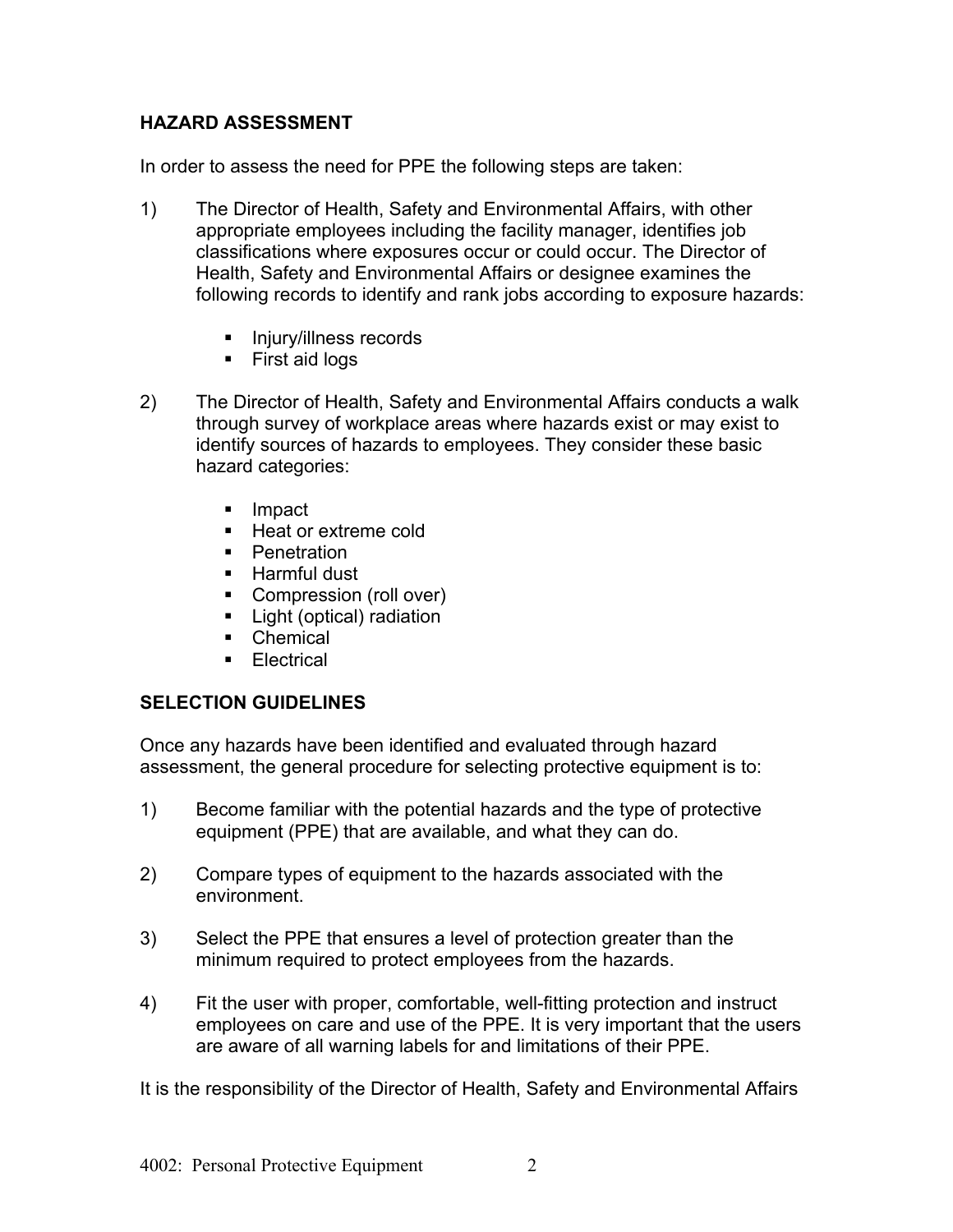to reassess the workplace hazard situation as necessary, to identify and evaluate new equipment and processes, to review accident records, and reevaluate the suitability of previously selected PPE. This reassessment will take place as needed, but at least annually.

Elements that should be considered in the reassessment include:

- **Adequacy of PPE program**
- **Accidents and illness experience**
- **EXPLES** 1 Levels of exposure (this implies appropriate exposure monitoring)
- **Adequacy of equipment selection**
- Number of person hours that workers wear various protective ensembles
- **Adequacy of training/fitting of PPE**
- Program costs
- The adequacy of program records
- Recommendation for program improvement and modification
- **Coordination with overall safety and health program**

# **EMPLOYEE TRAINING**

The Director of Health, Safety and Environmental Affairs /supervisor provides training for each employee who is required to use personal protective equipment. Training includes:

- **When PPE is necessary**
- **What PPE is necessary**
- How to wear assigned PPE
- **Limitations of PPE**
- The proper care, maintenance, useful life, and disposal of assigned PPE

Employees must demonstrate an understanding of the training and the ability to use the PPE properly before they are allowed to perform work requiring the use of the equipment.

Employees are prohibited from performing work without donning appropriate PPE to protect them from the hazards they will encounter in the course of that work.

If the Director of Health, Safety and Environmental Affairs has reason to believe an employee does not have the understanding or skill required, the employer must retrain. Since an employee's supervisor is in the best position to observe any problems with PPE use by individual employees, the Director of Health, Safety and Environmental Affairs will seek this person's input when making this determination. Circumstances where retraining may be required include changes in the workplace or changes in the types of PPE to be used, which would render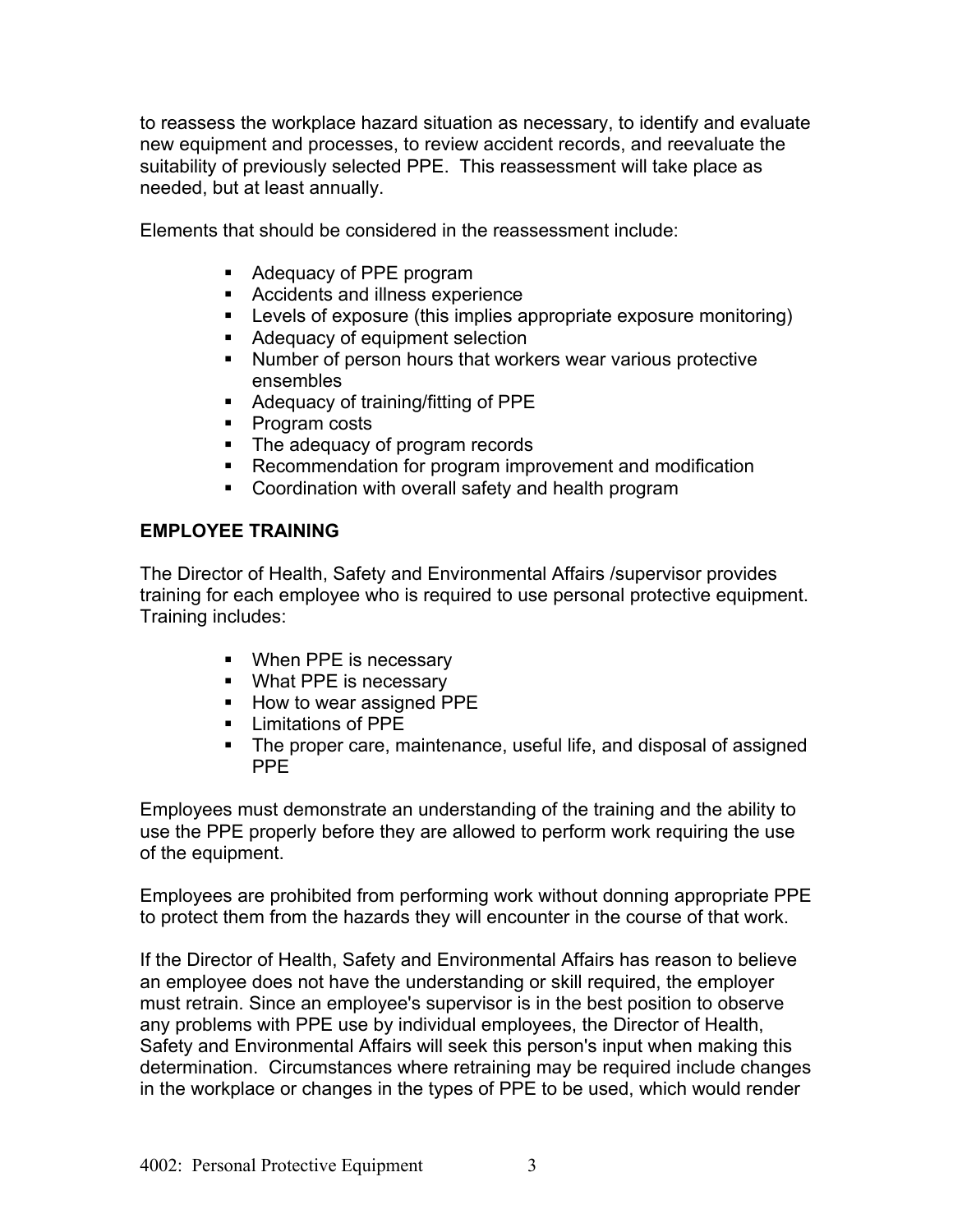previous training obsolete. Also, inadequacies in an affected employee's knowledge or use of the assigned PPE, which indicates that the employee has not retained the necessary understanding or skills, would require retraining.

Because failure to comply with company policy concerning PPE can result in OSHA citations and fines as well as employee injury, an employee who does not comply with this program will be disciplined for noncompliance according to the following schedule:

- Verbal warning for the first offense accompanied by retraining
- Written reprimand for the second offense that goes in the employee's permanent record
- Suspension without pay for a third offense and documentation in the permanent record
- Dismissal as a last resort.

# **CLEANING AND MAINTENANCE**

It is important that all PPE be kept clean and properly maintained by the employee to whom it is assigned. Cleaning is particularly important for eye and face protection where dirty or fogged lenses could impair vision. PPE is to be inspected, cleaned, and maintained by employees at regular intervals as part of their normal job duties so that the PPE provides the requisite protection. Supervisors are responsible for ensuring compliance with cleaning responsibilities by employees. If PPE is for general use, the Director of Health, Safety and Environmental Affairs has responsibility for cleaning and maintenance. If a piece of PPE is in need of repair or replacement it is the responsibility of the employee to bring it to the immediate attention of their supervisor or the Director of Health, Safety and Environmental Affairs. It is against work rules to use PPE that is in disrepair or not able to perform its intended function. Contaminated PPE that cannot be decontaminated is disposed of in a manner that protects employees from exposure to hazards.

# **PPE Specific Information**

# *Eye and face protection -- Goggles and face shields*

It is the policy of the company that as a condition of employment, all regular full time, part time, and temporary employees working in designated work areas and/or job assignments are required to wear ANSI approved goggles/face shields to help prevent eye and face injuries, including those resulting from flying particles, molten metal, liquid chemicals, acids or caustic liquids, chemical gases or vapors, or light radiation, for example. Employees in the hazardous work areas are required to wear goggles/face shields.

Employees from temporary work agencies and contractors are required to wear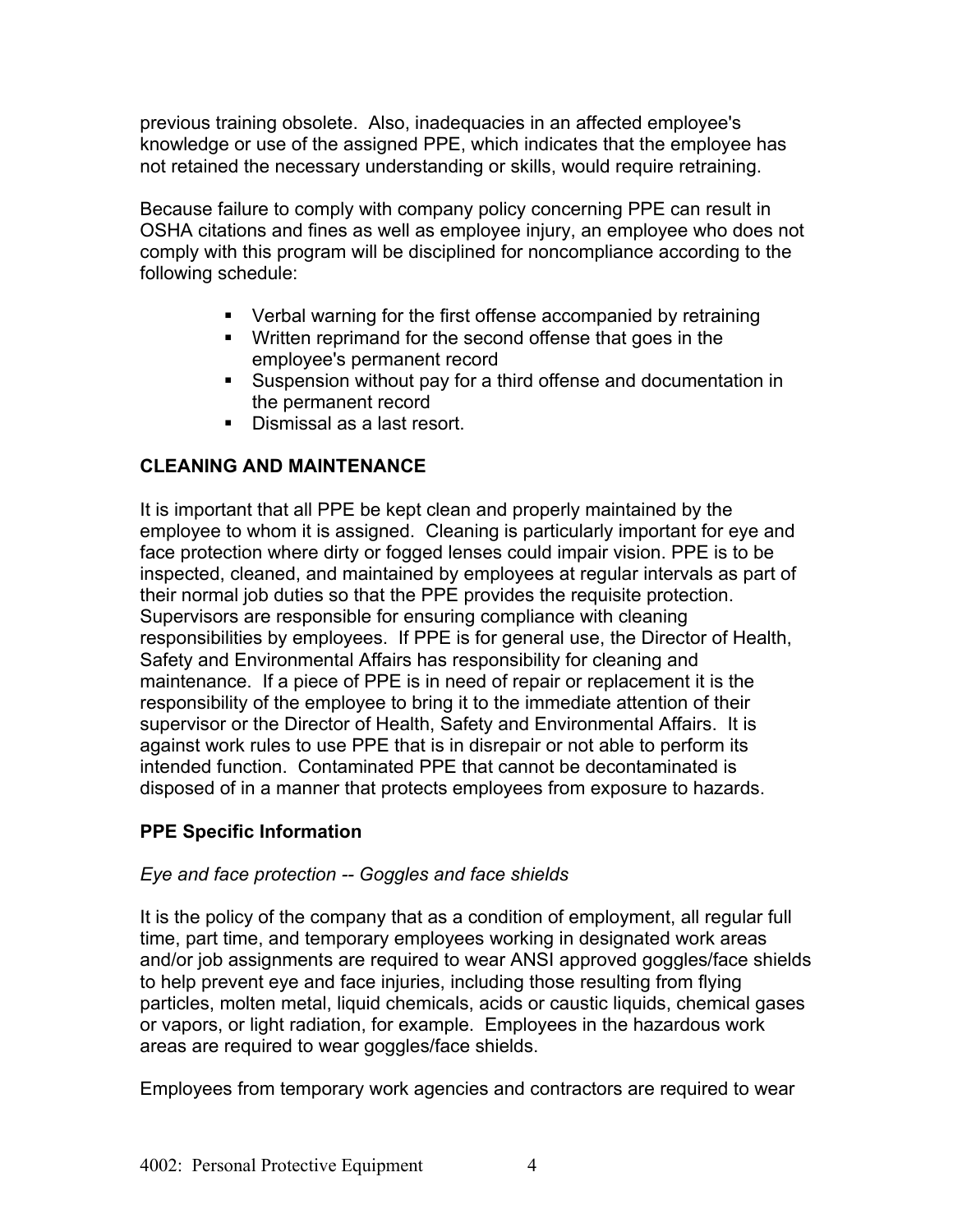goggles/face shields if assigned to work in the designated hazardous work areas.

All supervisors and managers are responsible for ensuring employees under their charge are in compliance with this policy.

All employees who work in designated work areas and/or job assignments are responsible for wearing company provided goggles/face shields to comply with this policy. Failure to comply will result in disciplinary action up to and including discharge.

All employees required to wear goggles/face shields must routinely inspect and properly care for their goggles/face shields.

#### *Foot Protection-Safety Shoes*

It is the policy of the company that as a condition of employment, all regular full time, part time, and temporary employees working in designated work areas and/or job assignments are required to wear safety shoes to help prevent foot injuries, ankle injuries, slips, and falls.

Employees in any designated Coastal AgroBusiness work area is required to wear ANSI-approved safety shoes or safety shoes that have been demonstrated to be equally effective.

Employees from temporary work agencies and contractors are required to wear safety shoes if assigned to work in any designated Coastal AgroBusiness work area. It is the responsibility of the agency and/or contractor to ensure the employee reports for a temporary assignment at this company wearing approved safety shoes.

Those employees who work in non-designated areas of the company and vendors and visitors will be allowed to walk through the designated work areas without safety shoes as long as they remain in outlined aisles or walkways.

All employees who work in designated work areas and/or job assignments are responsible for purchasing and wearing safety shoes to comply with this policy. Failure to comply will result in disciplinary action up to and including discharge.

The Director of Health, Safety and Environmental Affairs is responsible for informing new employees who are assigned to the designated work areas of the safety shoe policy and the procedures for obtaining them. The new employee is responsible for reporting the first day of work wearing approved safety shoes.

#### *Hand Protection -- Gloves*

It is the policy of the company that as a condition of employment, all regular full time, part time, and temporary employees working in designated work areas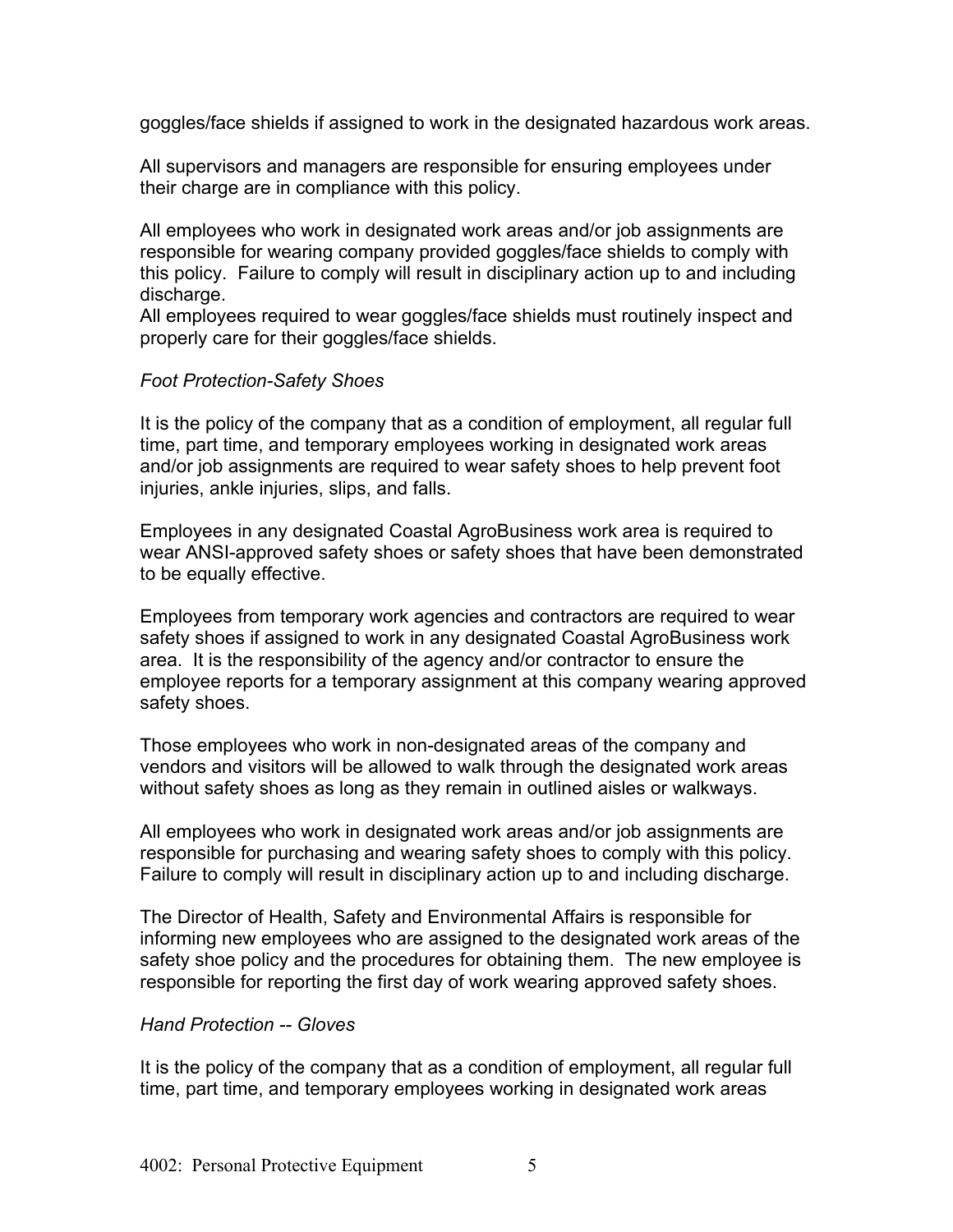and/or job assignments are required to wear gloves to help prevent hand injuries, including cuts, burns, chemical exposure, for example.

Employees in the appropriate designated work areas are required to wear protective gloves.

Employees from temporary work agencies and contractors are required to wear protective gloves if assigned to work in the designated work areas.

All supervisors and managers are responsible for ensuring employees under their charge are in compliance with this policy.

All employees who work in designated work areas and/or job assignments are responsible for wearing company provided gloves to comply with this policy. Failure to comply will result in disciplinary action up to and including discharge.

All employees required to wear protective gloves must routinely inspect and properly care for their assigned gloves (if the gloves are not disposable).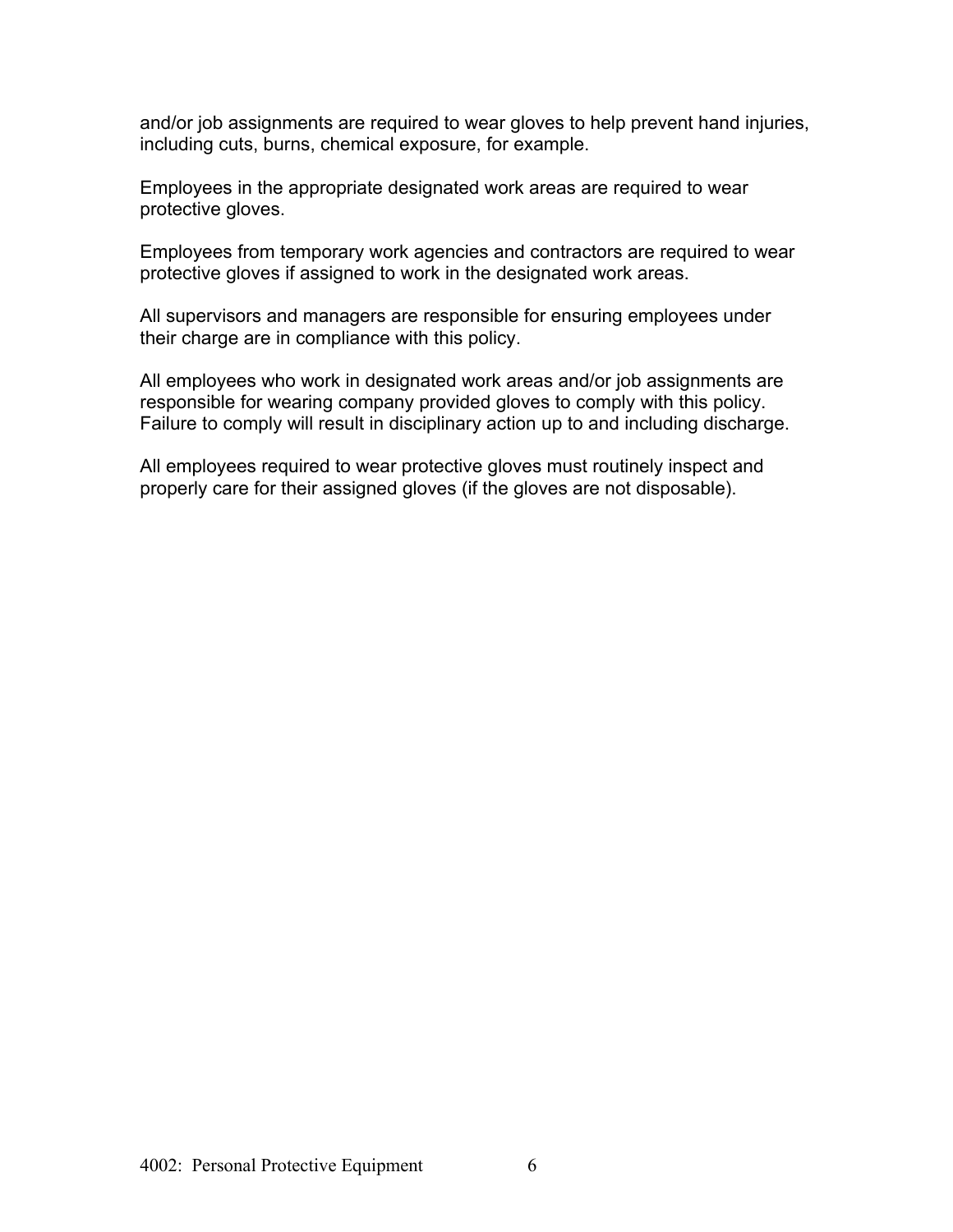

# **4003: Respiratory Protection**

Approved: 03/17/2006 Revised: 12/15/2021

# **REFERENCES(s)**: OSHA - 29 CFR 1910.134

#### **INTRODUCTION**

OSHA regulates the use of respiratory protection. The respiratory protection regulation is located in the North Carolina Occupational Safety and Health Standards for General Industry, 29 CFR 1910.134. The standard covers respirator use where respirators are being worn to protect employees from exposure to air contaminants above an exposure limit or are otherwise necessary to protect employee health, where respirators are otherwise required to be worn by the employer, and where respirators are voluntarily worn by employees for comfort or other reasons. Engineering and work practice controls should be the primary means used to reduce employee exposure to toxic chemicals, and respirators should only be used if engineering or work practice controls are infeasible or while they are being implemented. When respirator use is required to protect the health of employees, the employer must establish and maintain a respiratory protection program.

OSHA requirements for an acceptable respiratory protection program include the following:

- Procedures for selecting respirators
- Medical evaluations for users
- Fit-testing procedures for tight-fitting respirators
- Procedures for proper use during routine and emergency situations
- Procedures for cleaning, storing, and disinfecting
- Procedures to ensure adequate air quality and flow for atmospheresupplying respirators
- Training on respiratory hazards
- Training on proper use, donning and removing respirators
- Procedures for regularly evaluating the effectiveness of the program

The Director of Health, Safety and Environmental Affairs will serve as Program Administrator. The Director will be responsible for selecting appropriate respirators, evaluating work area conditions, and coordinating medical surveillance. The Director will also provide training and fit testing for all affected employees. Any questions regarding this program should be directed to the Program Administrator.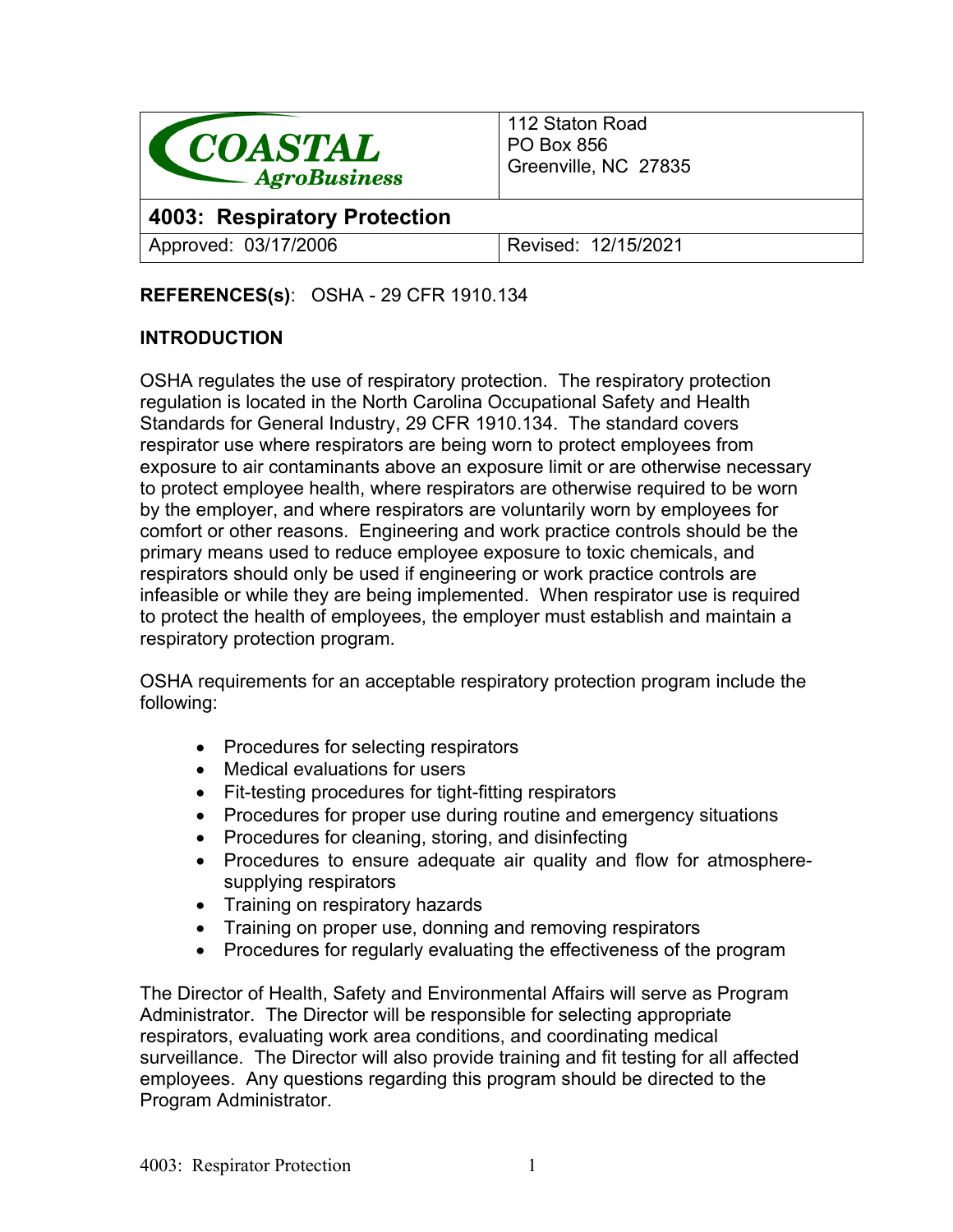Employees are responsible for using the provided respiratory protection in accordance with the instructions and training they receive. They should immediately report any damaged or improperly functioning equipment to their supervisor or the Program Administrator. Employees must receive a medical evaluation, training and fit testing prior to using a respirator with the exception of voluntary users of dust masks.

Supervisors must ensure the use of respirators when they are required to protect the health of employees. Use of respirators and other personal protective equipment should be incorporated into employee work plans and enforced as any other key responsibility or dimension.

# **VOLUNTARY USE OF RESPIRATORS**

Coastal AgroBusiness may on a case-by-case basis provide respirators at the request of employees or permit employees to use their own respirators; if it is determined that such respirator use will not in itself create a hazard. If it is determined that any voluntary respirator use is permissible, the respirator users will be provided with the information contained in Appendix D of 1910.134. Coastal AgroBusiness must ensure that any employee using a respirator voluntarily is medically able to use that respirator, and that the respirator is cleaned, stored, and maintained so that its use does not present a health hazard to the user.

# **SURVEILLANCE OF WORK AREA**

The work area must be evaluated to determine if respiratory protection is necessary. Monitoring for air contaminants will be performed when there is reason to believe that the exposure level is at or above the action level (or permissible exposure limit when an action level does not exist). Those contaminants without suggested exposure levels will be evaluated on an individual case basis. Employee exposure records will be maintained when monitoring is performed. Employees must be notified of the sampling results within 15 days after receiving results.

# **MEDICAL SURVEILLANCE**

Medical evaluations must be provided to determine each employee's fitness to wear a respirator. The evaluation must be provided before the initial fit-testing and before the respirator is used for the first time. Medical evaluations will consist of the administration of a medical questionnaire, a general physical with emphasis on the pulmonary system, a pulmonary function test and other tests as deemed necessary by the examining physician. These evaluations are required for all respirator users except for employees who voluntarily use dust masks and for the use of escape-only respirators (SCBAs are not considered escape only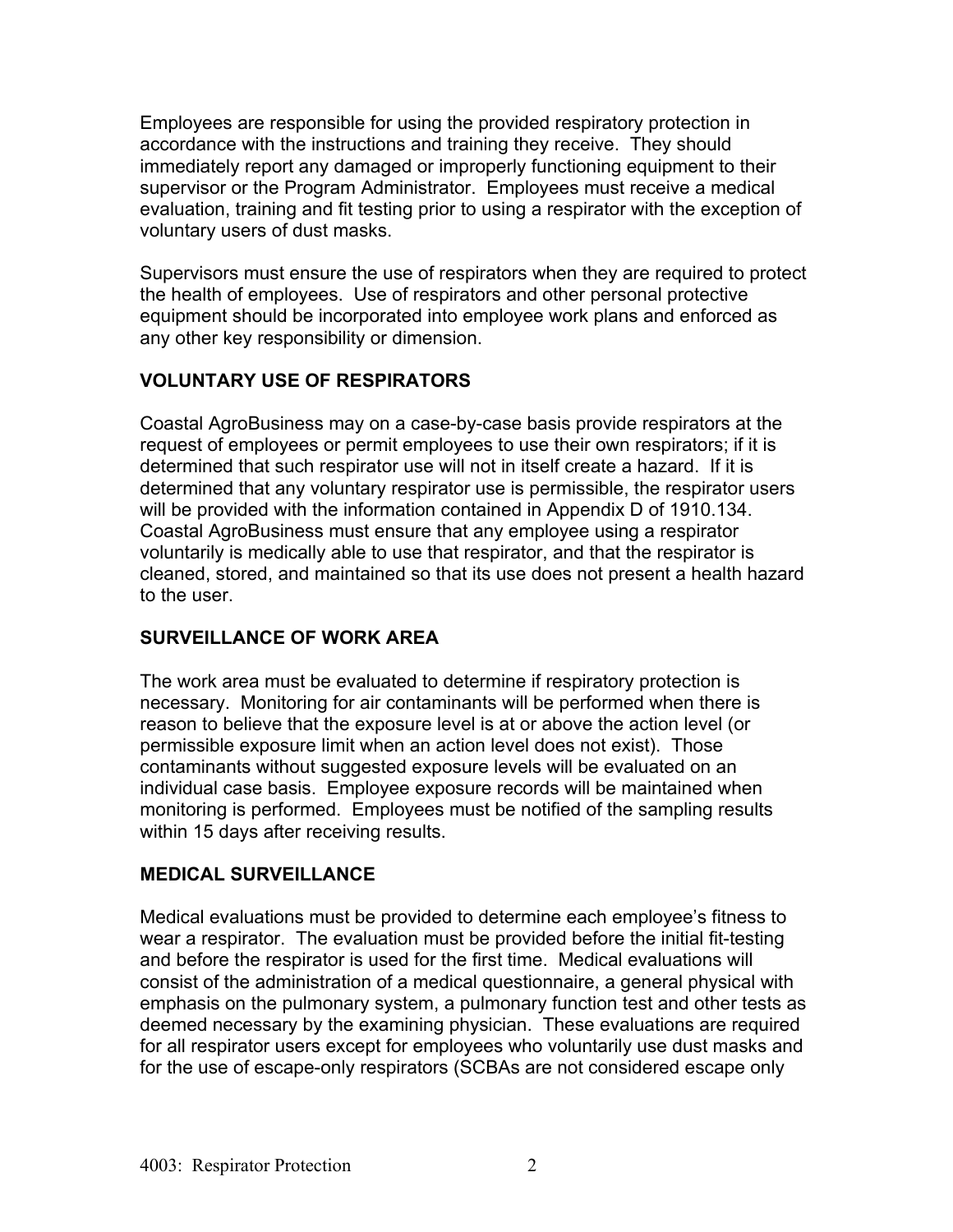respirators). Medical evaluation records must be retained for 30 years beyond the employee's employment.

### **RESPIRATOR SELECTION**

### **Types of Respirators**

There are three main types of respirators: Air-purifying, supplied-air and combination. Air-purifying respirators clean contaminated air through the use of mechanical filters or chemical cartridges. The filters and cartridges are approved for use against contaminants at a certain exposure level. Every filter or cartridge is not effective against all contaminants. It is therefore very important that the appropriate filtration device is selected. The filters and cartridges must be approved for use against the specific level of exposure. Supplied-air respirators use an air system to provide an adequate supply of clean air. A combination respirator is a supplied-air respirator with an air-purifying attachment in the event the air supply fails.

Respirators can also be categorized as either negative pressure or positive pressure. In a negative pressure respirator, air purifying filters or cartridges are attached to a tight-fitting facepiece. Negative pressure created by inhalation draws contaminated air through the purifying device to the worker. During inhalation, contaminated air will follow the path of least resistance. Therefore, a leak proof seal is absolutely necessary for proper protection. A positive pressure respirator supplies enough clean air to the user's breathing zone to maintain a positive pressure inside the mask, hood or helmet. Thus, any leaks that may be present will theoretically be outward which provides extra protection to the employee.

### **Selection Factors**

Respiratory hazard(s) in the workplace will be identified and evaluated. This evaluation shall include a reasonable estimate of employee exposures to respiratory hazard(s) and an identification of the contaminant's chemical state and physical form. Where the employee's exposure cannot be identified or reasonably estimated, the atmosphere will be considered IDLH. Respirators will be selected from a sufficient number of respirator models and sizes so that the respirator is acceptable to, and correctly fits, the user. Only NIOSH approved respirators will be utilized in this program.

### **USE AND LIMITATIONS**

Employees must be familiar with the respirator and its operations. Failure to follow all use and limitation instructions or failure to wear the respirator for the entire exposure period can reduce the effectiveness of the respirator and may result in illness or death. Thus, it is very important that the employee receive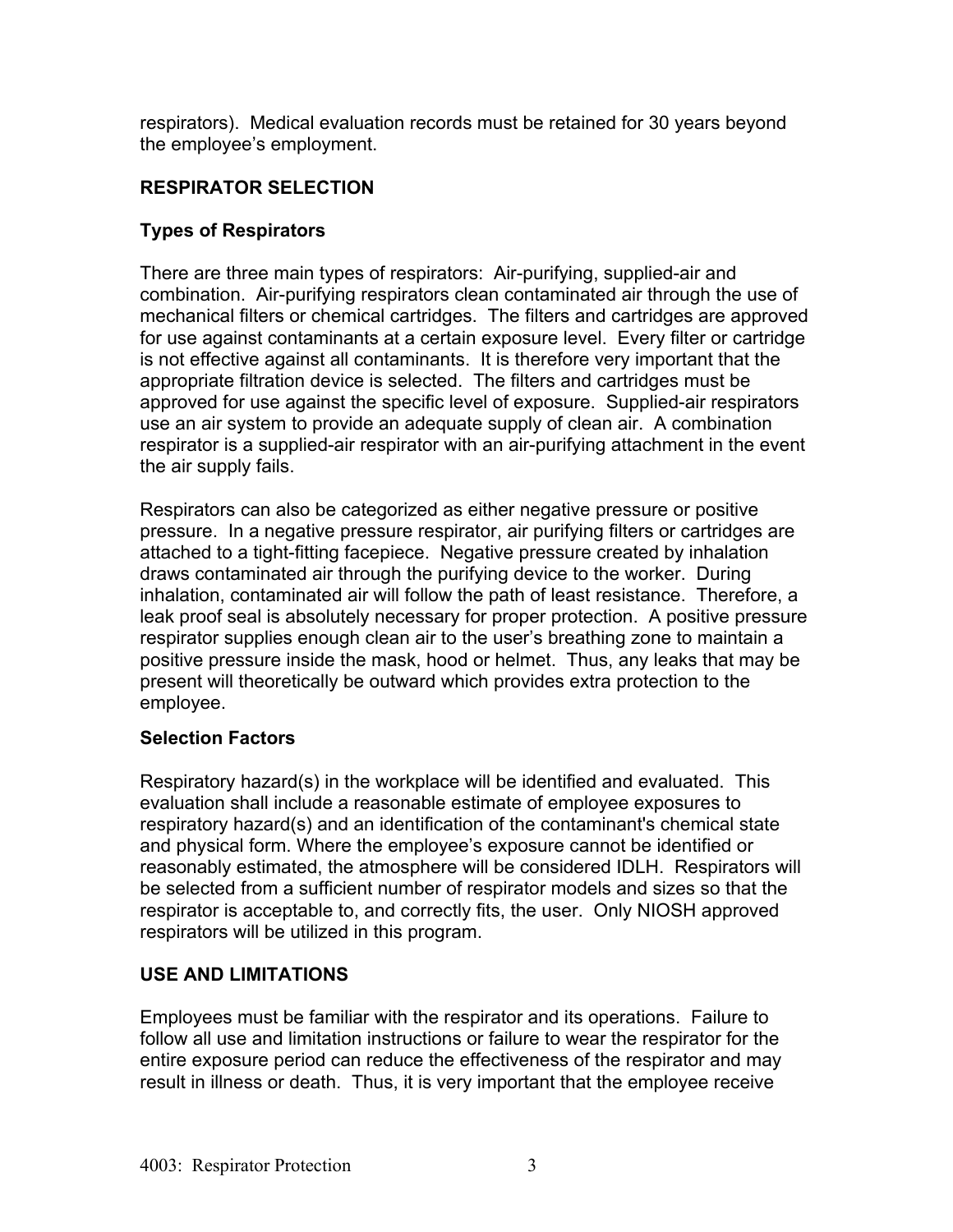training on the proper use of the respirator prior to use. Use and limitation information for the respirators utilized in this program include the following:

- If dizziness or other distress occur or if the contaminant can be detected (odor, taste, irritation) then the employee must immediately leave the contaminated area.
- If the respirator becomes damaged or breathing becomes difficult, the employee must immediately leave the area.
- Respirators used in this program do not supply oxygen and should not be used in oxygen-deficient atmospheres.
- The manufacturer's operation manual should be referenced for additional use and limitation information.

### **RESPIRATOR MAINTENANCE**

### **Cleaning**

Respirators must be cleaned regularly. The respirator should be completely disassembled prior to cleaning. The facepiece and accessories (except cartridges or filters) should be washed in warm soapy water and then rinsed with clean water. Disinfection is performed by immersing the facepiece in a bleach solution for approximately two minutes. The bleach solution is made by mixing a cap of Clorox with a gallon of water. All parts should air dry in a clean place or be wiped dry with a clean, lint-free cloth. The respirator should then be reassembled.

#### **Inspection**

Respirators must be inspected before and after each use to ensure that all parts are present and in operating condition. Inspection should include a check of tightness of connections and condition of the facepiece, headbands, and valves. Rubber or elastic parts should be checked for pliability and signs of deterioration. Respirators must be taken out of service until worn or deteriorated parts are to be replaced.

### **Storage**

Respirators must be stored to protect against dust, sunlight, temperature extremes, excessive moisture, and damaging chemicals. They should not be stored in such places as lockers or tool boxes unless they are in carrying cases or cartons. Respirators should be stored so that the facepiece and valves will rest in a normal position so function will not be impaired by the elastic setting in an abnormal position. Respirators should not be stored by hanging them by the headband.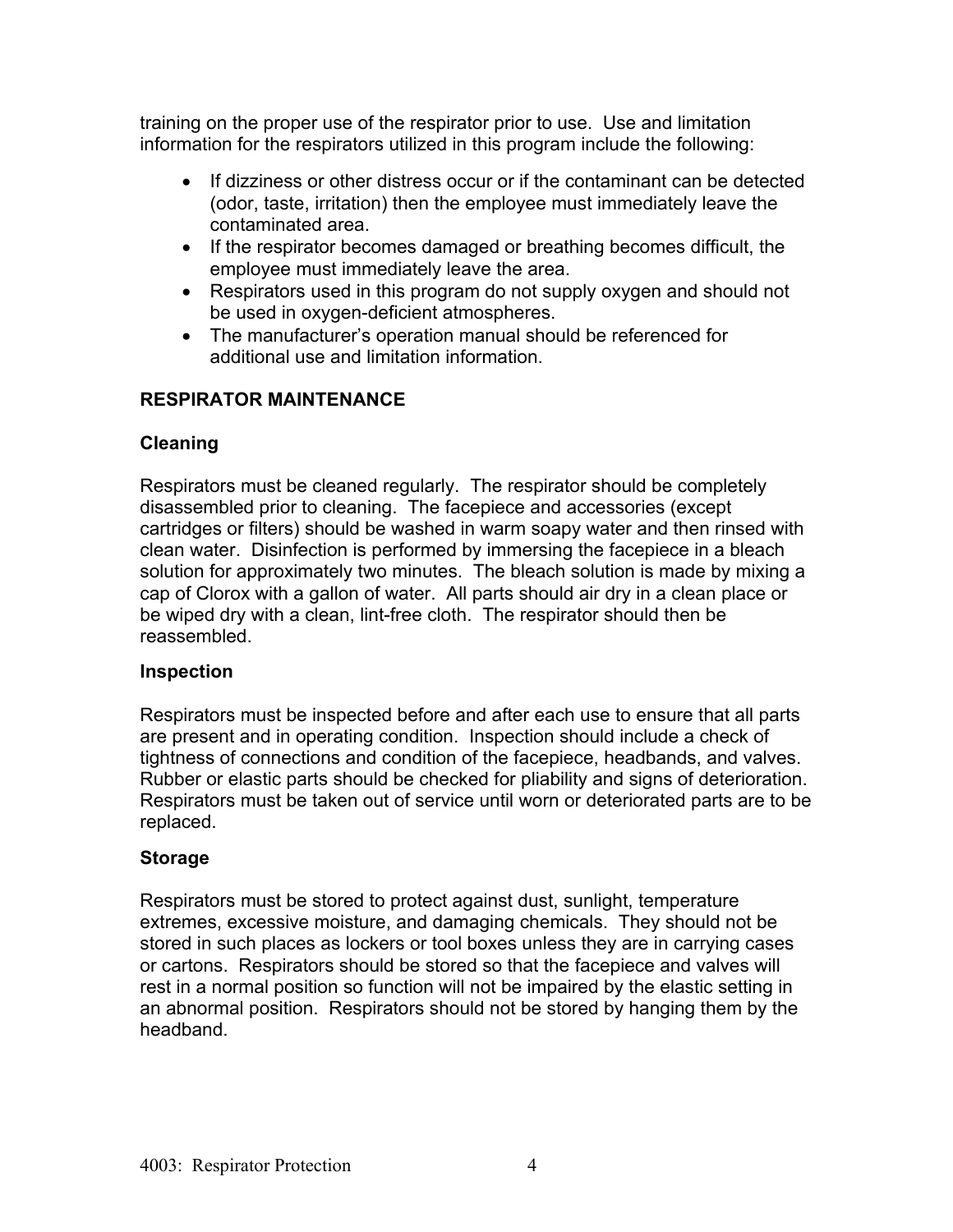#### **Special Maintenance Procedures**

Filters and cartridges must be changed periodically. Those cartridges with endof-service life indicators should be changed as the indicator dictates. Those filters and cartridges without an end-of-service life indicator will changed in accordance with a schedule developed by the Director of Health, Safety and Environmental Affairs. All filters will be properly labeled and color coded with the NIOSH approval label and that label must not be removed, obscured or defaced while in service.

Self-contained breathing apparatus (SCBA) must be inspected monthly. Air and oxygen cylinders must be fully charged according to manufacturer's instructions. It shall be determined that the regulator and warning devices function properly. The use of SCBAs is restricted to authorized employees.

### **FIT TESTING**

Fit testing is required for all employees using negative or positive pressure tightfitting respirators, where such respirators are required by OSHA or where required by Coastal AgroBusiness. The fit test must be performed before the respirator is used in the workplace. It must be repeated annually and whenever a different respirator facepiece is used or a change in the employee's physical condition could affect respirator fit. Qualitative Fit-Testing will be utilized for this program. Fit test records will be kept until the next test is administered. Fit test records will include employee identification, type of fit test, date last tested, the results of the test, and the make, model and size of the respirator tested.

The employer shall not permit respirators with tight-fitting facepieces to be worn by employees who have:

- Facial hair that comes between the sealing surface of the facepiece and the face or that interferes with valve function
- Any condition that interferes with the face-to-facepiece seal or valve function
- If an employee wears corrective glasses or goggles or other personal protective equipment, the employer shall ensure that such equipment is worn in a manner that does not interfere with the seal of the facepiece to the face of the user

### **TRAINING**

Training will be provided to all affected employees prior to use of respirators. The training must be comprehensive, understandable, and recur annually or more often if necessary.

Employees must be able to demonstrate knowledge of at least the following: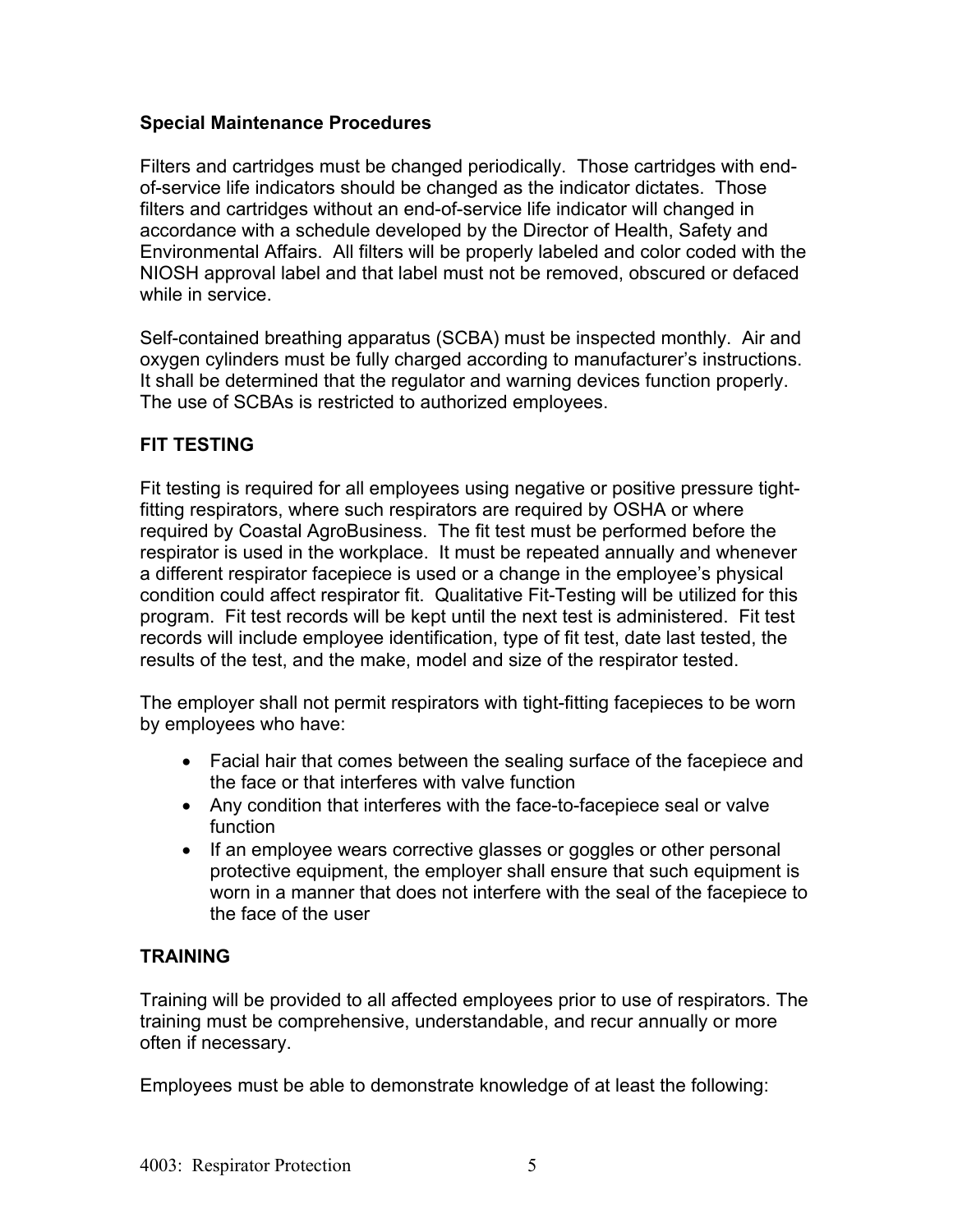- Why the respirator is necessary and how improper fit, usage, or maintenance can compromise the protective effect of the respirator
- What the limitations and capabilities of the respirator are
- How to use the respirator effectively in emergency situations, including situations in which the respirator malfunctions
- How to inspect, put on and remove, use, and check the seals of the respirator
- What the procedures are for maintenance and storage of the respirator
- How to recognize medical signs and symptoms that may limit or prevent the effective use of respirators
- The general requirements of this section

### **PROGRAM EVALUATION**

The program will be evaluated annually by the Director of Health, Safety and Environmental Affairs to determine its effectiveness and to ensure it is being properly implemented. This will be accomplished by observing and consulting employees who participate in the program. Factors to be assessed include, but are not limited to:

- Respirator fit (including the ability to use the respirator without interfering with effective workplace performance)
- Appropriate respirator selection for the hazards to which the employee is exposed
- Proper respirator use under the workplace conditions the employee encounters
- Proper respirator maintenance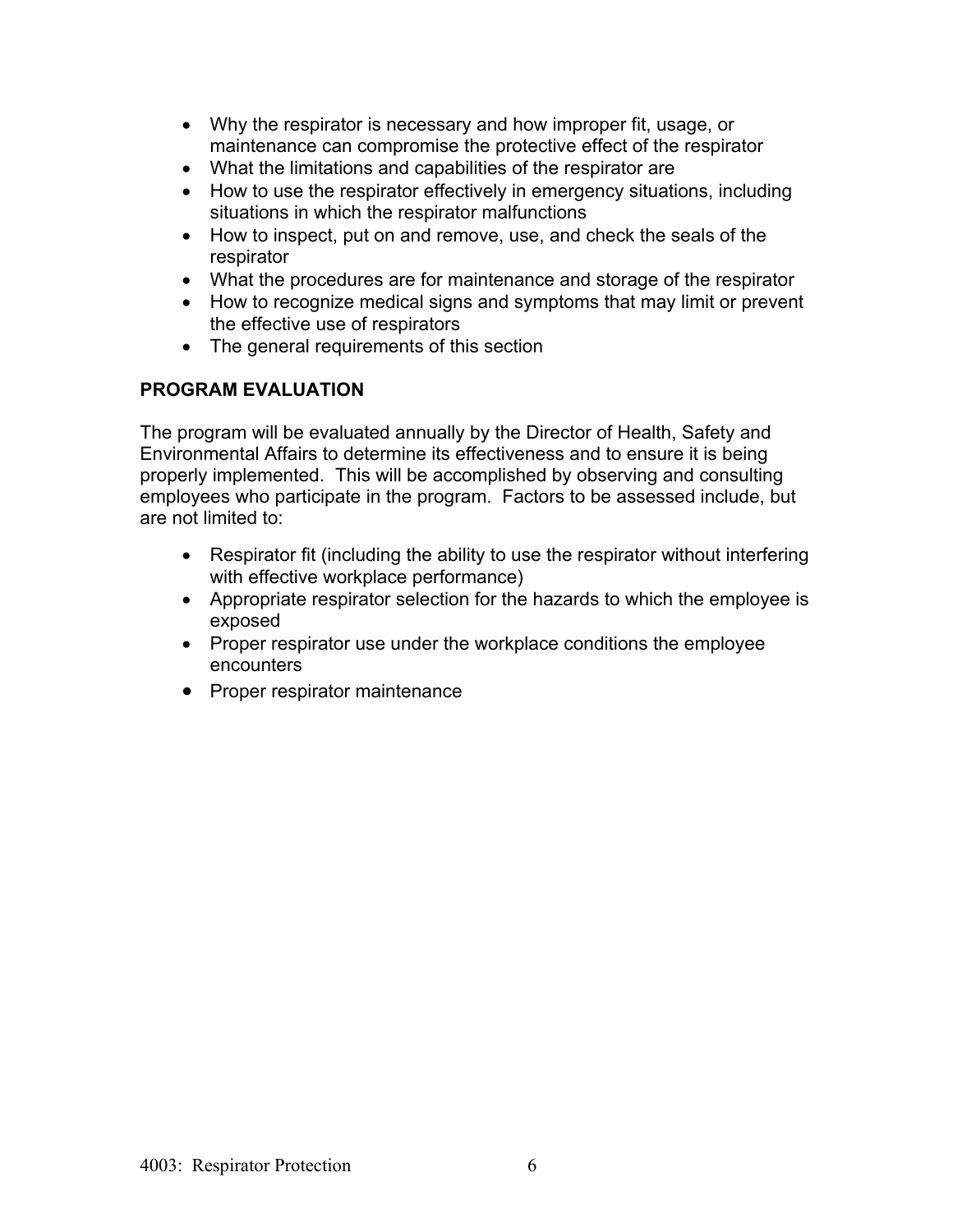

112 Staton Road PO Box 856 Greenville, NC 27835

# **4004: Hearing Conservation**

Approved: 03/17/2006 Revised: 12/15/2021

#### **REFERENCES**: 29 CFR 1910.95, Occupational Noise Exposure Fundamentals of Industrial Hygiene, 5th Edition, National Safety Council, 2002 The Noise Manual, 5th Edition, AIHA Press, 2000

### **POLICY**

All employees will be protected against the detrimental effects of excessive noise exposure. Feasible administrative or engineering controls shall be utilized when employees are subjected to sound levels exceeding those listed in Table 1. If such controls fail to reduce sound below the levels of Table 1, personal protective equipment shall be provided and used to reduce exposures to within permissible levels. If the variations in noise level involve maxima at intervals of 1 second or less, the noise is to be considered continuous. In all cases where the noise exposures exceed the values shown herein, a continuing, effective hearing conservation program shall be administered.

### **DEFINITIONS**

**Decibel (dB)** - A unit used to express sound power level (LW). Sound power is the total acoustic output of a sound source in watts (W). By definition, sound power level, in decibels, is:

> $LW = 10$  log W / Wo Where W is the sound power of the source and Wo is the reference power.

**Action Level** - An 8-hour time-weighted average of 85 decibels measured on the A-scale slow response, or equivalently, a dose of fifty percent.

**Sound level meter and octave band analyzer** - Instruments for measuring sound pressure levels in decibels referenced to 0.0002 microbars. Readings can also be made in specific octave bands, usually beginning at 75 Hz and continuing through 10,000 Hz.

**Audiogram** - the record of a given individual's hearing sensitivity. An audiogram shows hearing threshold level measured in decibels as a function of frequency measured in hertz.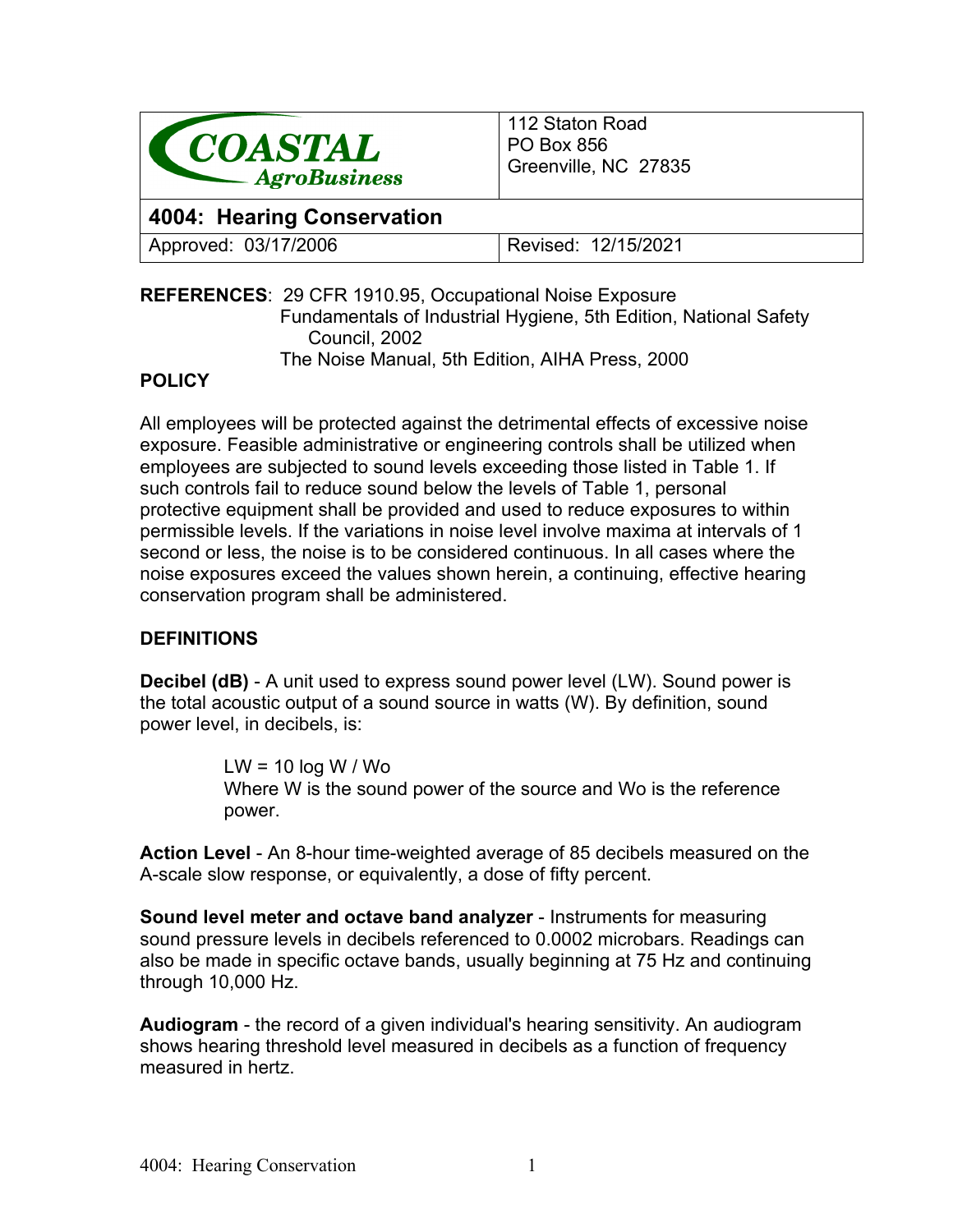**STS - Standard Threshold Shift** - is an average shift in either ear of 10dBA or more at 2000, 3000 and 4000-Hz frequencies.

# **RESPONSIBILITIES**

### **Supervisor**

- 1) Maintains an awareness of the approximate noise levels in work places for which he/she is responsible.
- 2) Requests a survey from the Director of HSE when a change in equipment or procedure may increase employee exposure to noise.
- 3) Ensures that all employees are aware of the requirements for hearing protection in any area that has been identified as having levels which exceed permissible exposure limits.
- 4) Ensures that appropriate protective devices are worn and that any other control measures are observed.

# **Employee**

- 1) Complies with the recommendations of the Director of HSE and supervisor for controlling noise exposure.
- 2) Makes proper use of the hearing protection devices provided.
- 3) Reports any suspected change in noise levels of equipment to the Director of HSE so that a survey can be made.
- 4) Participates in audiometric testing or other hearing conservation programs as required by Institute policy.

# **Director of Health, Safety and Environmental Affairs**

- 1) Performs noise surveys in all areas as required.
- 2) Identifies those areas where hearing protection is required and establishes total daily permissible exposure times.
- 3) Places warning signs in areas where sound levels exceed those in Table 1.
- 4) Approves and issues all hearing protection devices used by employees. Provides instruction on the proper use, care, and maintenance of these devices.
- 5) Recommends, after consultation with the Vice President of Operations, engineering methods for controlling noise levels when such measures are considered feasible.
- 6) Makes arrangements for audiometric tests as required by OSHA regulations and company policy.

# Table 1 - Permissible Noise Exposure

### **Duration Per Day (hours) Sound Level Slow Response (dBA)**

8 90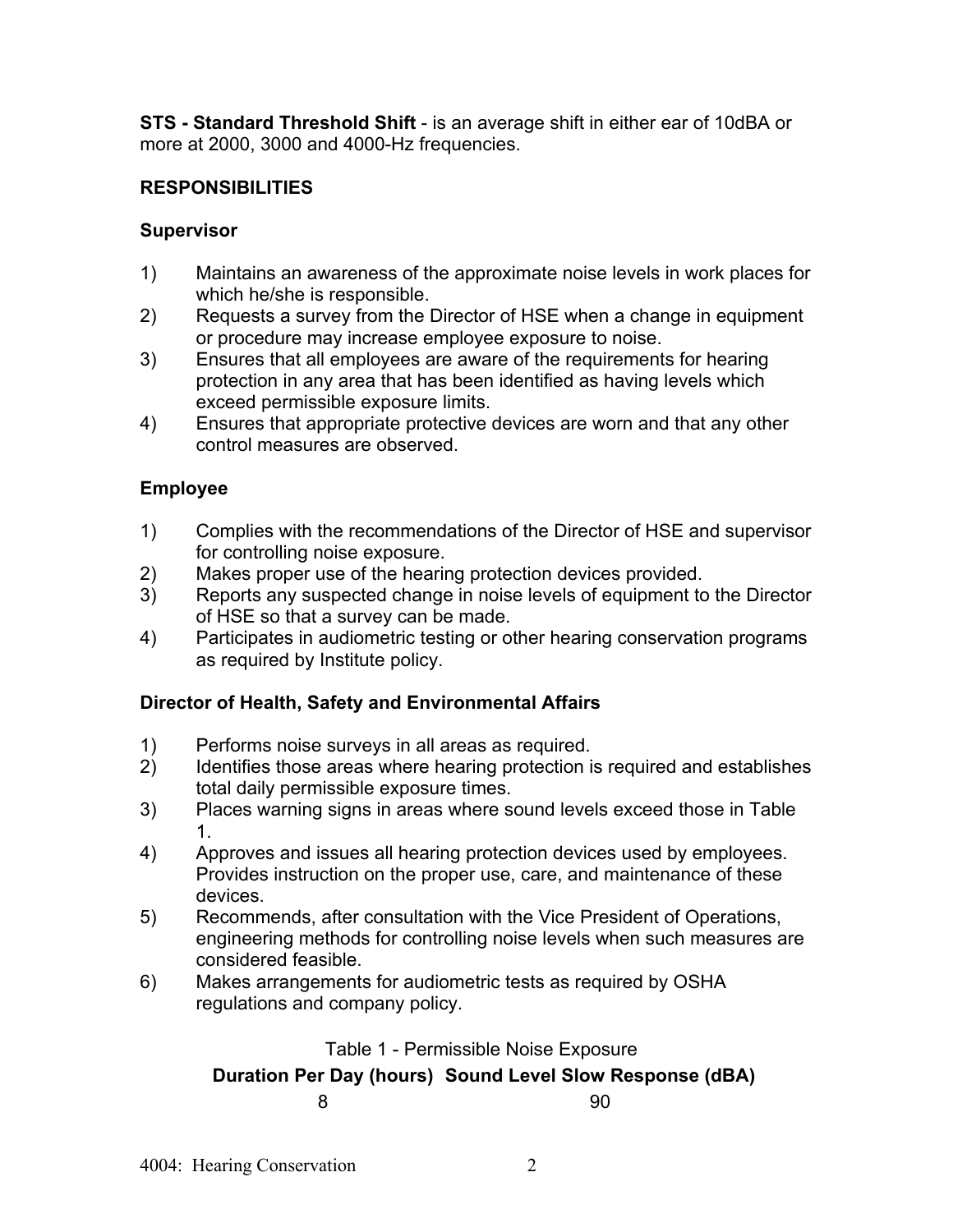| 6              | 92  |
|----------------|-----|
| 4              | 95  |
| 3              | 97  |
| $\overline{2}$ | 100 |
| $1 - 1/2$      | 102 |
| 1              | 105 |
| 1/2            | 110 |
| 1/4 or less    | 115 |
|                |     |

**Note:** When the daily noise exposure is composed of two or more periods of noise exposure of different levels, their combined effect should be considered, rather than the individual effect of each.

Exposure to impulsive or impact noise should not exceed 140 dBA peak sound pressure level.

#### **Procedures**

**Monitoring** - It is the responsibility of the Director of Health, Safety and Environmental Affairs to monitor noise exposure levels in a manner that will accurately identify employees who are exposed at or above an 8-hour timeweighted average (TWA) of 85 dBA. The exposure measurement will include all noise within an 80 dBA to 130 dBA range. The Director of Health, Safety and Environmental Affairs will remonitor employee's exposures whenever a change in the production process, equipment or controls increase noise exposure enough to require new hearing protectors, or brings additional employees to or above the action level. Each employee will be informed of monitoring results when exposed at or above the action level.

**Audiometric Testing** - Audiometric testing monitors changes in employee hearing acuity over time. The audiometric testing program includes baseline audiograms, annual audiograms, training and follow-up procedures. Audiometric testing shall be made available to all employees who have 8-hour time weighted average exposure levels of 85 dBA or higher. All audiometric tests shall be conducted following procedures established by the Occupational Safety and Health Administration.

- 1) Baseline audiograms are the reference audiograms against which future audiograms are compared. These audiograms shall be completed within six months after an employee's first exposure at the action level, or within one year if van service monitoring is used. Hearing protectors shall also be used to maintain the required quiet period before baseline audiograms are taken.
- 2) Annual audiograms shall be taken for comparison against baseline audiograms to determine if an employee has lost a sufficient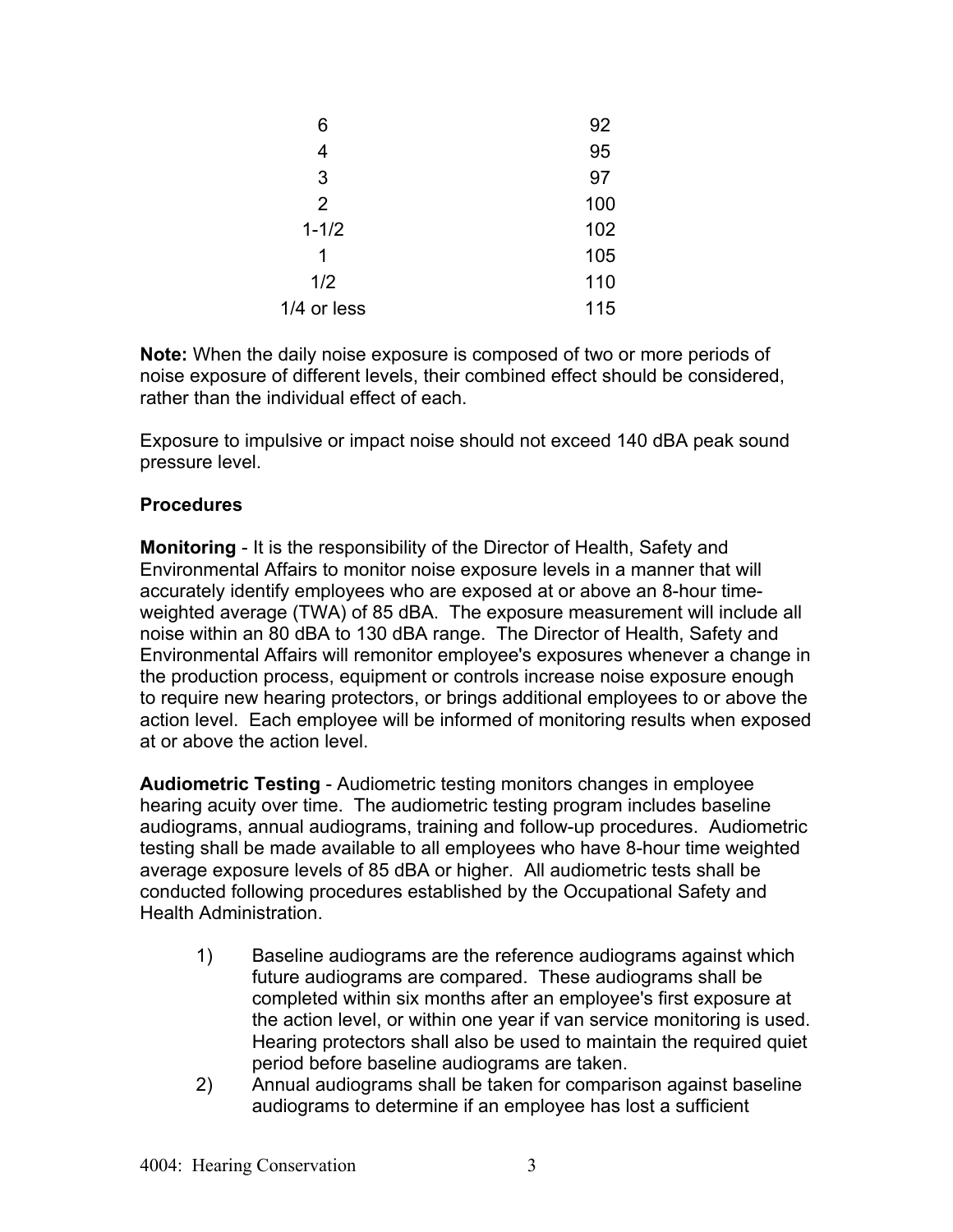amount of hearing ability to trigger follow-up procedures (i.e., to determine if a standard threshold shift (STS) has occurred).

3) Training shall be provided at least annually for employees exposed to time-weighted averages of 85 dBA and above. It will focus on the effects of noise; the purpose, advantages, disadvantages, and attenuation of various types of hearing protectors; the selection, fitting and care of protection; and the purpose and procedures of audiometric testing.

**Recordkeeping** - Noise exposure measurement records shall be kept for two years and audiometric test results for the duration of a worker's employment. They shall include the employee's name and job classification and their most recent noise exposure measurement, and date and the examiner's name, the date of acoustic or exhaustive calibration, measurements of the background sound pressure levels in audiometric test rooms, and the employee's most recent noise exposure measurement.

**Hearing Protectors** - Hearing protectors shall be made available to all employees exposed at or above the action level. These protectors shall be capable of attenuating noise levels to at least a time-weighted average of 90 dBA for all employees and 85 dBA for employees who have experienced a standard threshold shift (STS).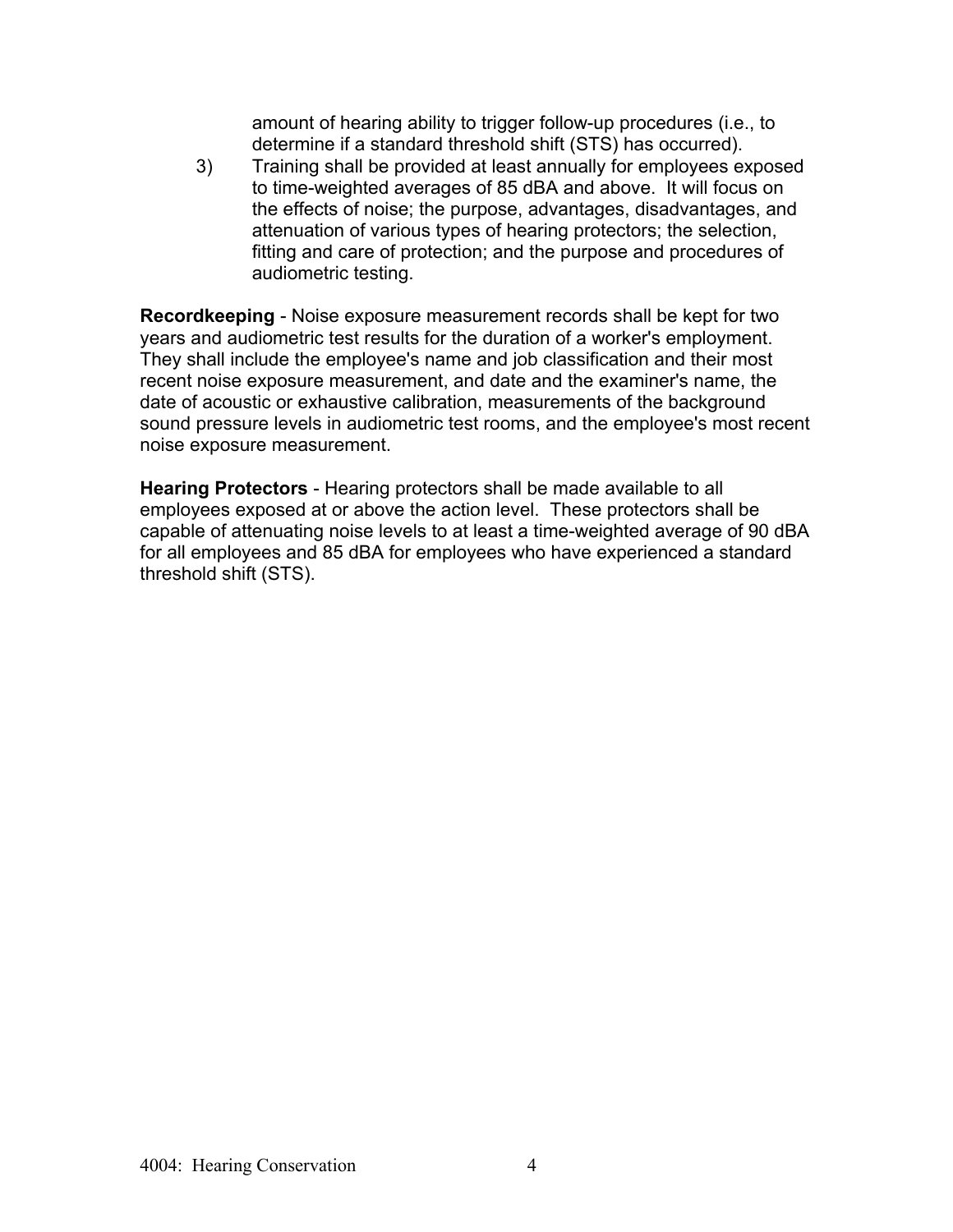

112 Staton Road PO Box 856 Greenville, NC 27835

# **4005: Blood Borne Pathogens**

Approved: 09/25/2015 Revised: 12/15/2021

# **PURPOSE**

Coastal AgroBusiness is committed to providing a safe and healthful work environment for our entire staff. In pursuit of this endeavor, the following exposure control plan (ECP) is provided to eliminate or minimize occupational exposure to bloodborne pathogens in accordance with OSHA standard 29 CFR 1910.1030, "Occupational Exposure to Bloodborne Pathogens."

The ECP is a key document to assist our company in implementing and ensuring compliance with the standard, thereby protecting our employees. This ECP includes:

- Determination of employee exposure;
- Implementation of various methods of exposure control, including:
	- o Universal precautions,
	- o Engineering and work practice controls,
	- o Personal protective equipment, and
	- o Housekeeping
- Hepatitis B vaccination;
- Post-exposure evaluation and follow-up;
- Communication of hazards to employees and training;
- Recordkeeping; and

The methods of implementation of these elements of the standard are discussed in the subsequent pages of this ECP.

# **ADMINISTRATIVE DUTIES**

The Director of HSE is responsible for the implementation of the ECP. The Director of HSE will maintain, review, and update the ECP at least annually, and whenever necessary to include new or modified tasks and procedures. Those employees who are determined to have occupational exposure to blood or other potentially infectious materials must comply with the procedures and work practices outlined in this ECP.

The Director of HSE will maintain and provide all necessary personal protective equipment (PPE), engineering controls, labels, and red bio-hazard bags as required by the standard. The Director of HSE will ensure that adequate supplies of the aforementioned equipment are available in the appropriate sizes.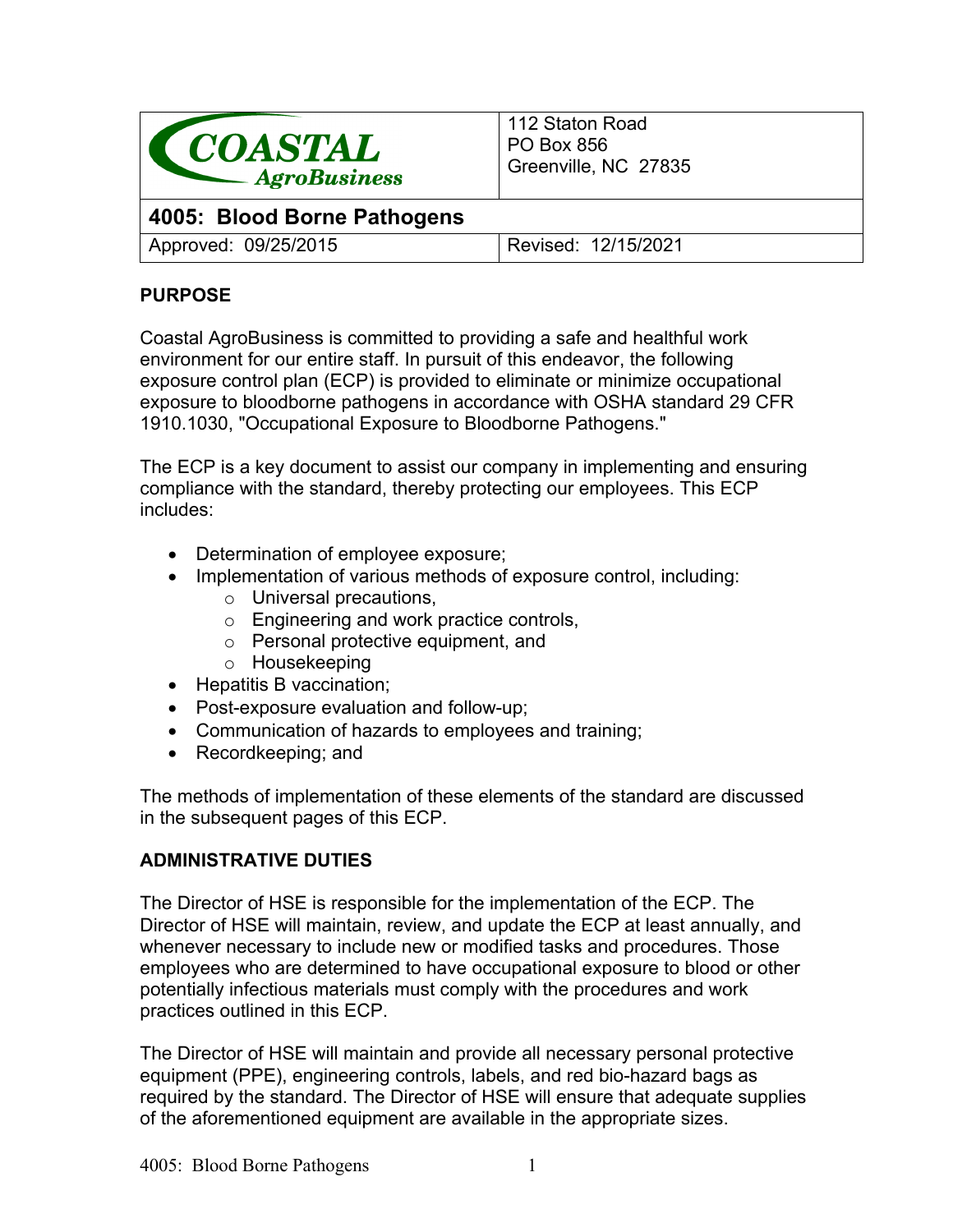The Director of HSE will be responsible for ensuring that all medical actions required are performed and that appropriate employee health and OSHA records are maintained.

The Director of HSE will be responsible for training, documentation of training, and making the written ECP available to employees, OSHA, and NIOSH representatives.

#### **EMPLOYEE EXPOSURE DETERMINATION**

There is no reasonable expectation that an employee of Coastal AgroBusiness Inc. will be exposed to bloodborne pathogens while at work. Also, due to the nonspecific nature of job categories at Coastal, not all individuals with a given job title are exposed to the same hazards. The individual's need for coverage for BBP purposes is determined using the actual risk in the individual's particular assignment, not on the job class per se.

#### **METHODS OF IMPLEMENTATION AND CONTROL**

Universal Precautions: All employees will utilize universal precautions which means assume that everyone potentially carries a bloodborne pathogen and treat all blood and bodily fluids the same.

#### **Exposure Control Plan**

Employees covered by the bloodborne pathogens standard receive an explanation of this ECP during their initial training session. It will also be reviewed during their biennial (every two years) refresher training. All employees have an opportunity to review this plan at any time during their work shift. If requested, we will provide an employee with a copy of the ECP free of charge and within 15 days of the request.

The Director of HSE is responsible for reviewing and updating the ECP annually or more frequently if necessary to reflect any new or modified tasks and procedures that affect occupational exposure and to reflect new or revised employee positions with occupational exposure.

The review and update of such plans must also:

- Reflect changes in technology that eliminate or reduce exposure to bloodborne pathogens; and
- Document annually consideration and implementation of appropriate commercially available and effective safer medical devices designed to eliminate or minimize occupational exposure. The Director of HSE documents all devices considered.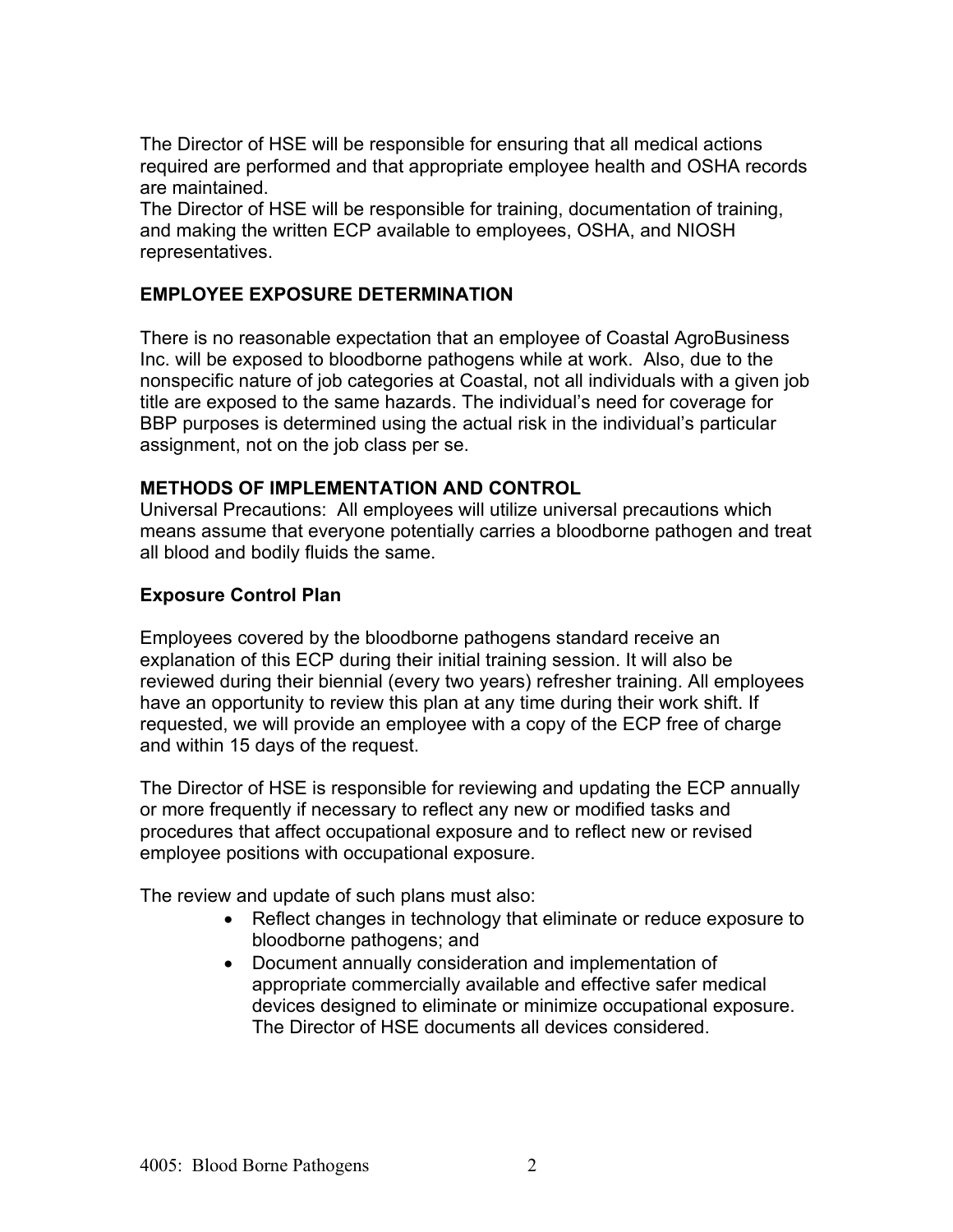### **Engineering and Work Practice Controls**

Engineering and work practice controls will be used to prevent or minimize exposure to bloodborne pathogens. Blood and bodily fluids will only be handled after an employee dons their PPE.

Coastal identifies the need for changes in engineering control and work practices through review of OSHA records, employee interviews and incident investigations. The Director of HSE will ensure effective implementation of these recommendations.

### **Personal Protective Equipment (PPE)**

The first thing to do in any situation where you may be exposed to bloodborne pathogens is to ensure you are wearing the appropriate personal protective equipment (PPE). For example, you may have noticed that emergency medical personnel, doctors, nurses, dentists, dental assistants, and other health care professionals always wear latex or protective gloves. This is a simple precaution they take in order to prevent blood or potentially infectious body fluids from coming in contact with their skin. **To protect yourself, it is essential to have a barrier between you and the potentially infectious material. When handling blood always wear gloves.** 

#### *Rules to follow:*

- Always wear personal protective equipment in exposure situations.
- Remove PPE that is torn or punctured or has lost its ability to function as a barrier to bloodborne pathogens.
- Replace PPE that is torn or punctured.
- Remove PPE before leaving the work area.
- Dispose of contaminated materials properly in bio-hazard bags

PPE, with the exception of steel toed shoes, is provided to each of our employees, at no cost. Training is provided by The Director of HSE in the use of the appropriate PPE for the tasks or procedures employees will perform. PPE is discussed in more detail by *Policy 4001: Personal Protective Equipment*.

#### **Hygiene Practices**

Hand washing is one of the most important (and easiest) practices used to prevent transmission of bloodborne pathogens. Hands or other exposed skin should be thoroughly washed as soon as possible following an exposure incident. Use soft, antibacterial soap, if possible. Avoid harsh, abrasive soaps, as these may open fragile scabs or other sores.

Hands should also be washed immediately (or as soon as feasible) after removal of gloves or other personal protective equipment.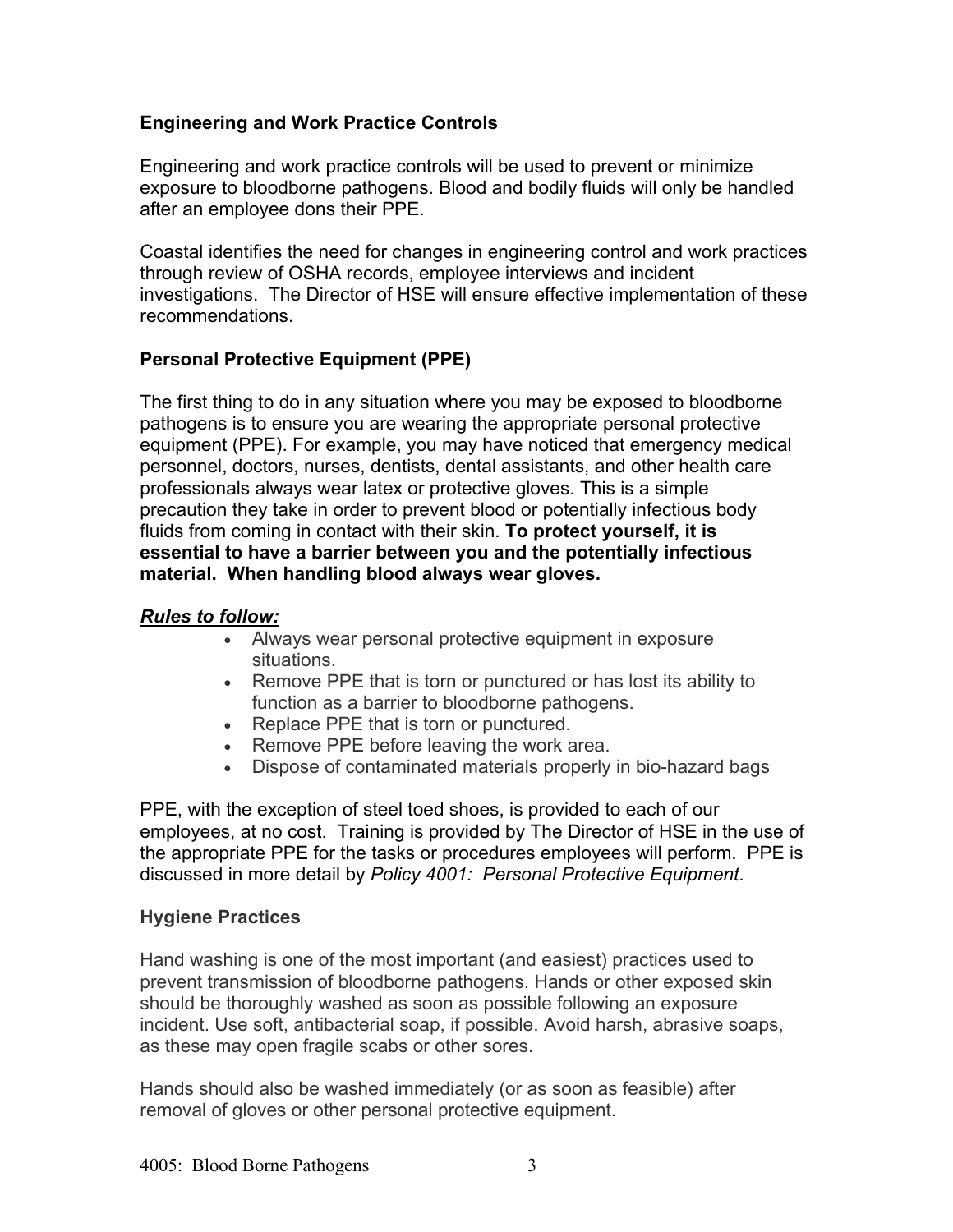Because hand washing is so important, you should familiarize yourself with the location of the hand washing facilities nearest to you. Laboratory sinks, public restrooms, janitor closets, and so forth may be used for hand washing if they are normally supplied with soap. If you are working in an area without access to such facilities, you may use an antiseptic cleanser in conjunction with clean cloth/paper towels or antiseptic towelettes. If these alternative methods are used, hands should be washed with soap and running water as soon as possible.

#### **Housekeeping**

All surfaces, tools, equipment and other objects that come in contact with blood or potentially infectious materials must be decontaminated and sterilized as soon as possible. **Equipment and tools must be cleaned and decontaminated before servicing or being put back to use**.

Decontamination should be accomplished by using

- A solution of 5.25% sodium hypochlorite (household bleach diluted between 1 part bleach and 10 parts water. The standard recommendation is to use at least a quarter cup of bleach per one gallon of water.
- Lysol or some other EPA-registered tuberculocidal disinfectant. Check the label of all disinfectants to make sure they meet this requirement.

 $\bullet$ If you are cleaning up a spill of blood, you can carefully cover the spill with paper towels or rags, then gently pour the 10% solution of bleach over the towels or rags, and leave it for *at least 10 minutes*. This will help ensure that any bloodborne pathogens are killed before you actually begin cleaning or wiping the material up. By covering the spill with paper towels or rags, you decrease the chances of causing a splash when you pour the bleach on it.

If you are decontaminating equipment or other objects (be it broken glass, saw blades, tweezers, mechanical equipment upon which someone has been cut, first aid boxes, or whatever) you should leave the disinfectant in place for *at least 10 minutes* before continuing the cleaning process.

Of course, any materials you use to clean up a spill of blood or potentially infectious materials must be decontaminated immediately, as well. This would include mops, sponges, re-usable gloves, buckets, pails, etc.

#### *Sharps*

Far too frequently, housekeepers, custodians and others are punctured or cut by improperly disposed needles and broken glass. This, of course, exposes them to whatever infectious material may have been on the glass or needle. For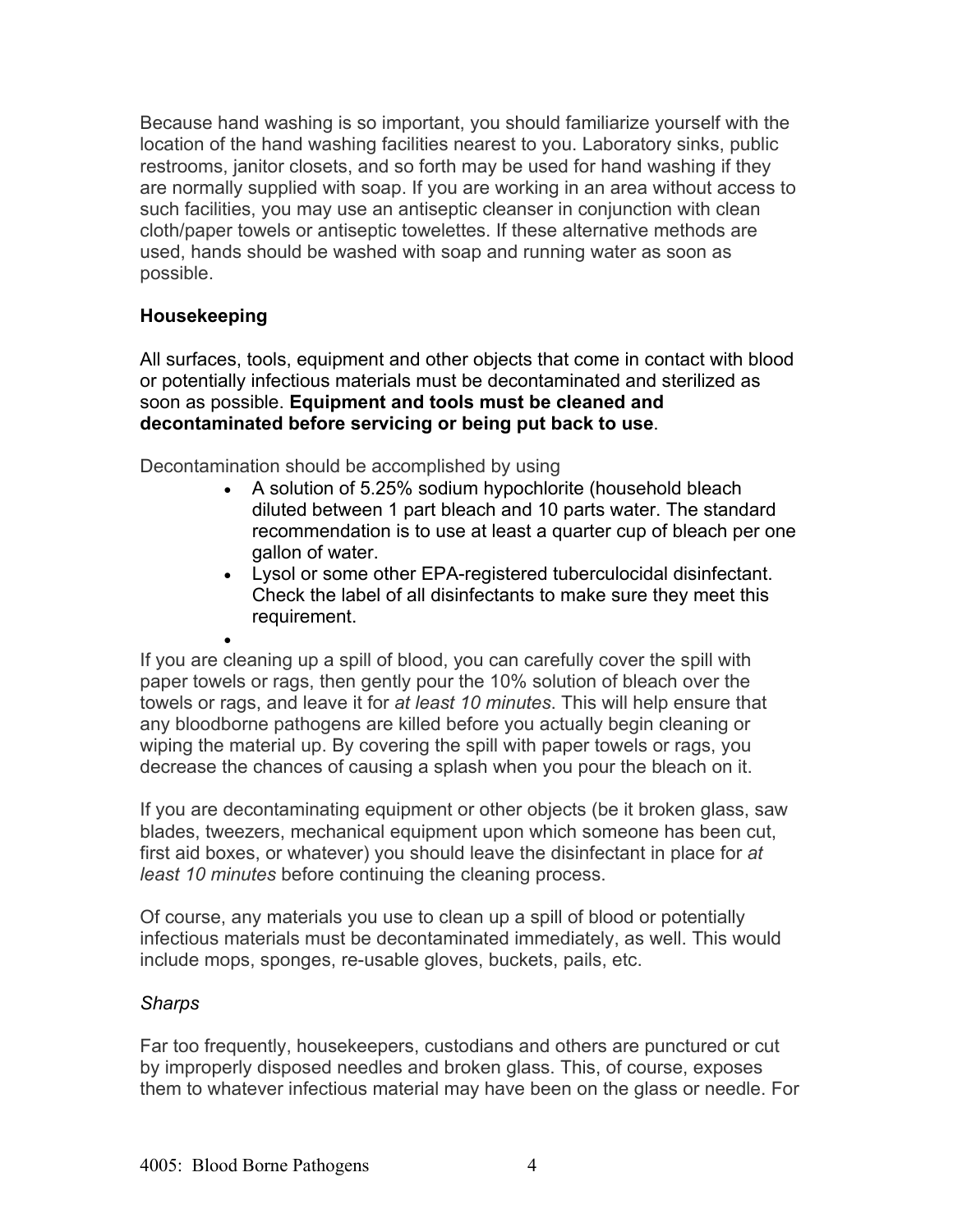this reason, it is especially important to handle and dispose of all sharps carefully in order to protect yourself as well as others.

#### *Needles*

- Needles should never be recapped.
- Needles should be moved only by using a mechanical device or tool such as forceps, pliers, or broom and dust pan.
- Never break or shear needles.
- **Needles shall be disposed of in labeled sharps containers only.**
- Sharps containers shall be closable, puncture-resistant, leakproof on sides and bottom, and must be labeled or color-coded.
- When sharps containers are being moved from the area of use, the containers should be closed immediately before removal or replacement to prevent spillage or protrusion of contents during handling or transport.

#### *Broken Glassware*

- Broken glassware that has been visibly contaminated with blood must be sterilized with an approved disinfectant solution before it is disturbed or cleaned up.
- Glassware that has been decontaminated may be disposed of in an appropriate sharps container: ie. closable, puncture-resistant, leak-proof on sides and bottom, with appropriate labels.
- Broken glassware will not be picked up directly with the hands. Sweep or brush the material into a dustpan.
- Uncontaminated broken glassware may be disposed of in a closable, puncture resistant container such as a cardboard box or coffee can.

### **Hepatitis B Vaccination**

The Director of HSE will determine which, if any, employee's exposure level requires the hepatitis B vaccination. Training will be provided to those employees on hepatitis B vaccinations, addressing the safety, benefits, efficacy, methods of administration, and availability.

The hepatitis B vaccination series is available at no cost after training and within 10 days of initial assignment to employees identified in the exposure determination section of this plan. Vaccination is encouraged unless:

- 1. Documentation exists that the employee has previously received the series,
- 2. Antibody testing reveals that the employee is immune, or
- 3. Medical evaluation shows that vaccination is contraindicated.

However, if an employee chooses to decline vaccination, the employee must sign a declination form. Employees who decline may request and obtain the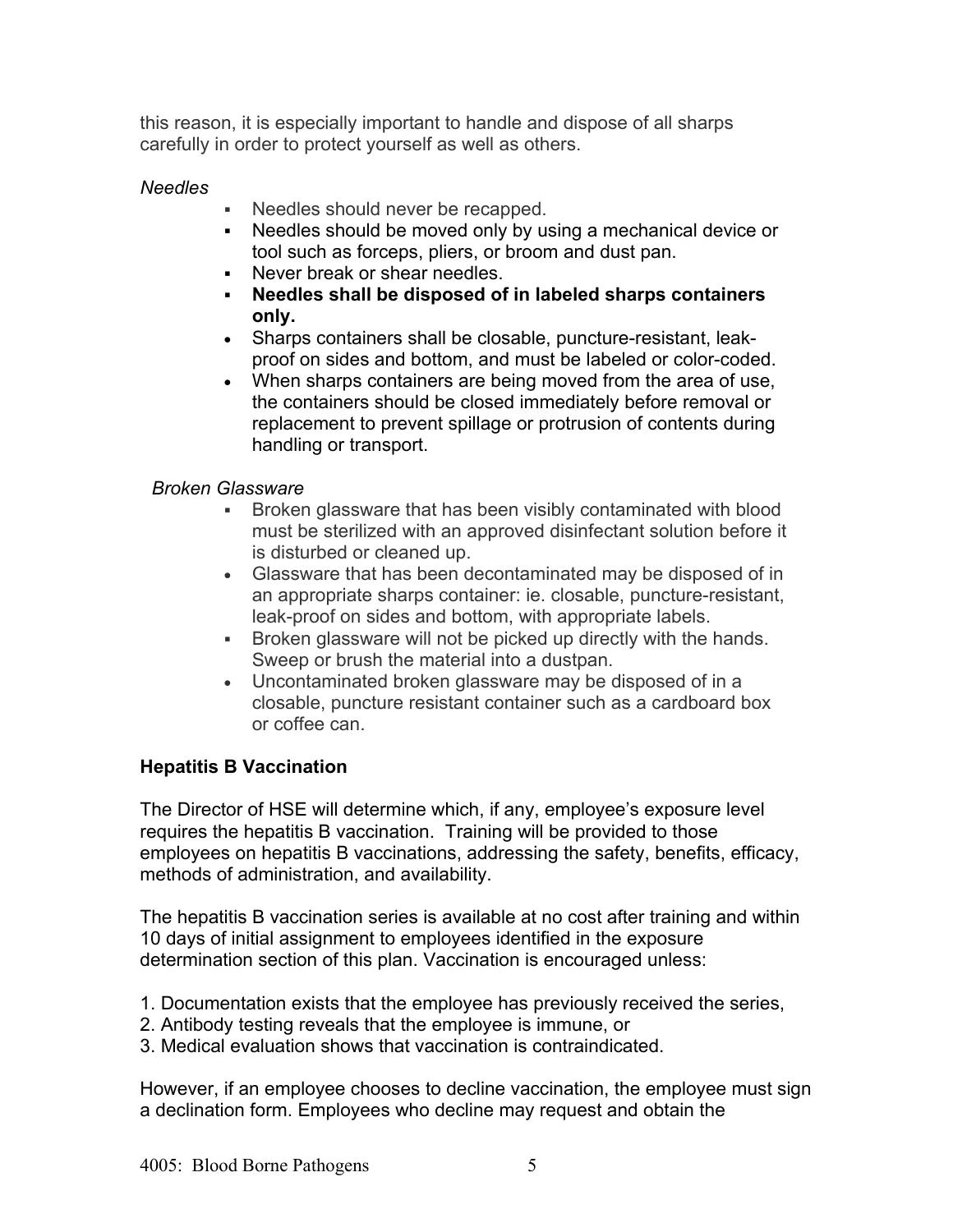vaccination at a later date at no cost. Documentation of refusal of the vaccination is kept at in the employee's medical file at Corporate Headquarters.

Vaccination will be provided by local health care provider in each location's area or the local Health Department.

Following the medical evaluation, a copy of the health care professional's written opinion will be obtained and provided to the employee within 15 days of the completion of the evaluation. It will be limited to whether the employee requires the hepatitis vaccine and whether the vaccine was administered.

### **Post-exposure Evaluation and Follow-Up**

Should an exposure incident occur, contact The Director of HSE immediately. An immediately available confidential medical evaluation and follow-up will be conducted by local health care provider. Following initial first aid (clean the wound, flush eyes or other mucous membrane, etc.), the following activities will be performed:

- Document the routes of exposure and how the exposure occurred.
- I dentify and document the source individual (unless the employer can establish that identification is infeasible or prohibited by state or local law).
- Obtain consent and make arrangements to have the source individual tested as soon as possible to determine HIV, HCV, and HBV infectivity; document that the source individual's test results were conveyed to the employee's health care provider.
- If the source individual is already known to be HIV, HCV and/or HBV positive, new testing need not be performed.
- Assure that the exposed employee is provided with the source individual's test results and with information about applicable disclosure laws and regulations concerning the identity and infectious status of the source individual (e.g., laws protecting confidentiality).
- After obtaining consent, collect exposed employee's blood as soon as feasible after exposure incident, and test blood for HBV and HIV serological status
- If the employee does not give consent for HIV serological testing during collection of blood for baseline testing, preserve the baseline blood sample for at least 90 days; if the exposed employee elects to have the baseline sample tested during this waiting period, perform testing as soon as feasible.

### *Administration of Post-Exposure Evaluation and Follow-up*

The Director of HSE ensures that health care professional(s) responsible for employee's hepatitis B vaccination and post-exposure evaluation and follow-up are given a copy of OSHA's bloodborne pathogens standard.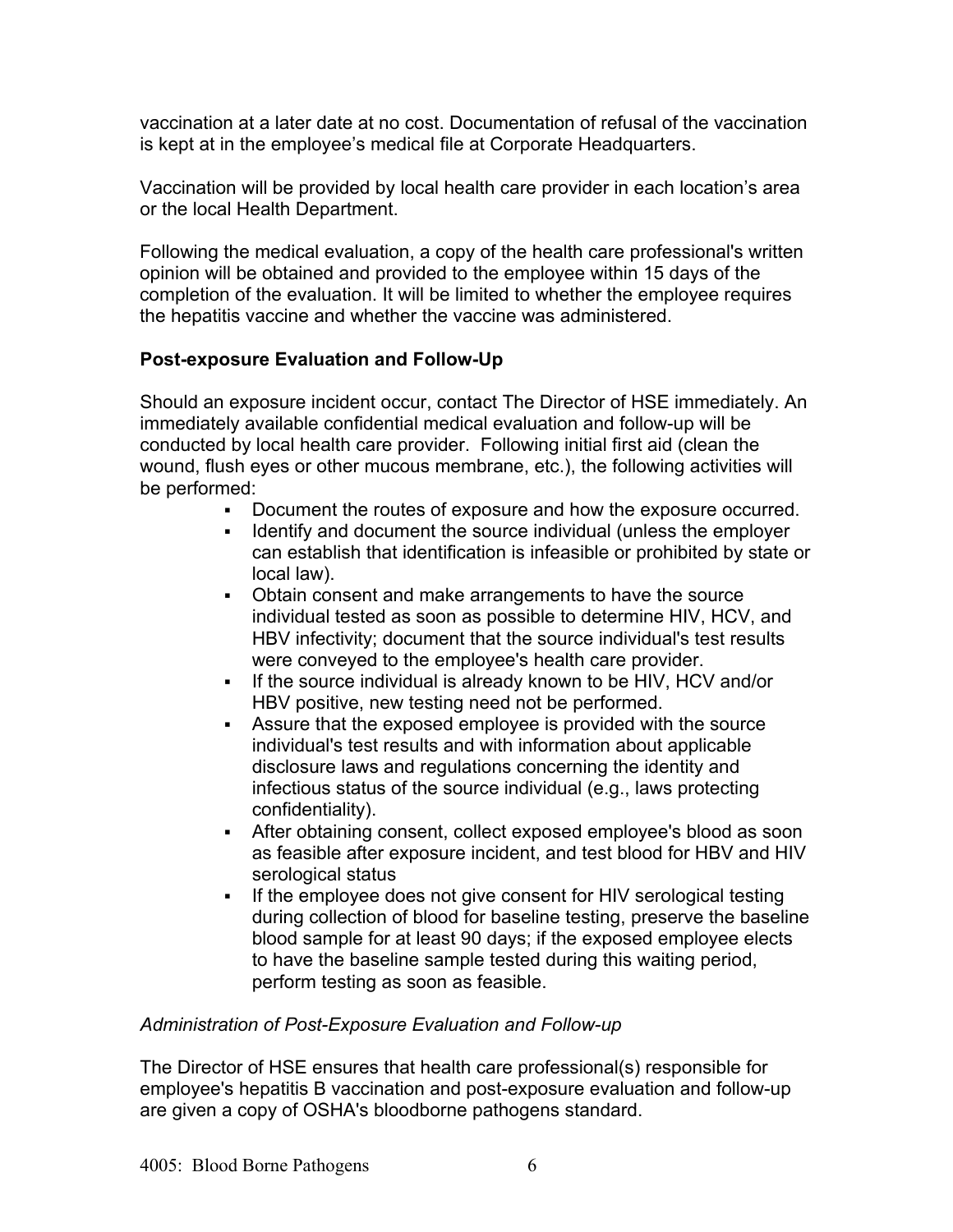The Director of HSE ensures that the health care professional evaluating an employee after an exposure incident receives the following:

- a description of the employee's job duties relevant to the exposure incident
- route(s) of exposure
- circumstances of exposure
- **i** if possible, results of the source individual's blood test
- relevant employee medical records, including vaccination status

The Director of HSE will provide the employee with a copy of the evaluating health care professional's written opinion within 15 days after completion of the evaluation.

*Procedures for Evaluating the Circumstances Surrounding an Exposure Incident* The Director of HSE will review the circumstances of all exposure incidents to determine:

- engineering controls in use at the time
- work practices followed
- a description of the device being used (including type and brand)
- protective equipment or clothing that was used at the time of the exposure incident (gloves, eye shields, etc.)
- location of the incident (warehouse, farmer's location, etc.)
- procedure being performed when the incident occurred
- **EXECUTE:** employee's training

If it is determined that revisions need to be made, The Director of HSE will ensure that appropriate changes are made to this ECP.

### **Employee Training**

Each employee who has occupational exposure to bloodborne pathogens receives training conducted after the initial determination by the Director of HSE.

Each employee who has occupational exposure to bloodborne pathogens receives training on the epidemiology, symptoms, and transmission of bloodborne pathogen diseases. In addition, the training program covers, at a minimum, the following elements:

- a copy and explanation of the OSHA bloodborne pathogen standard
- an explanation of our ECP and how to obtain a copy
- an explanation of methods to recognize tasks and other activities that may involve exposure to blood and other potentially infectious materials, including what constitutes an exposure incident
- an explanation of the use and limitations of engineering controls, work practices, and PPE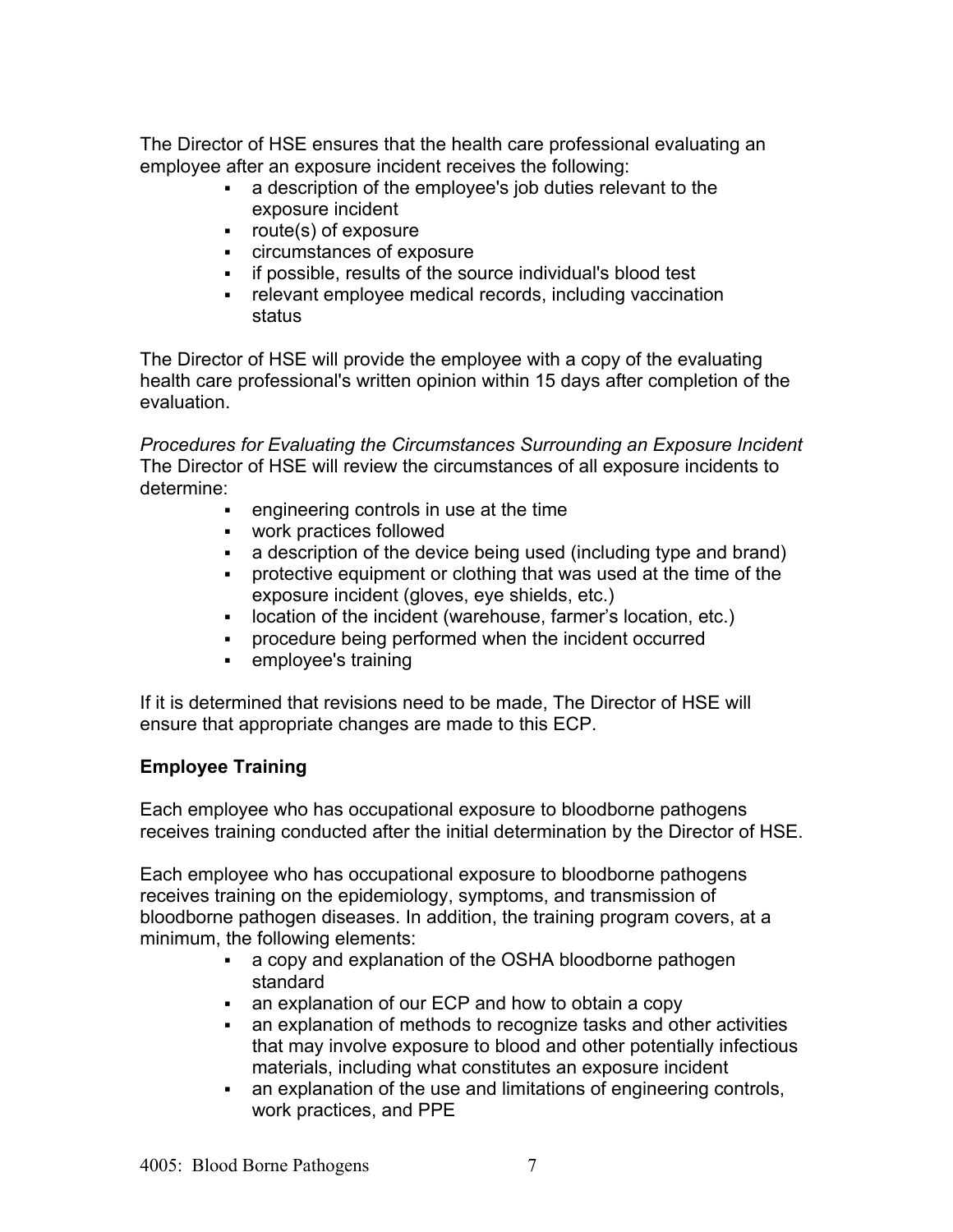- an explanation of the types, uses, location, removal, handling, decontamination, and disposal of PPE
- an explanation of the basis for PPE selection
- information on the hepatitis B vaccine, including information on its efficacy, safety, method of administration, the benefits of being vaccinated, and that the vaccine will be offered free of charge
- **i** information on the appropriate actions to take and persons to contact in an emergency involving blood or other potentially infectious materials
- an explanation of the procedure to follow if an exposure incident occurs, including the method of reporting the incident and the medical follow-up that will be made available
- **EXEDEE FING** information on the post-exposure evaluation and follow-up that the employer is required to provide for the employee following an exposure incident
- an explanation of the signs and labels and/or color coding required by the standard and used at this facility
- an opportunity for interactive questions and answers with the person conducting the training session.

Training materials for this facility are available at Corporate Headquarters.

### **Recordkeeping**

#### *Training Records*

Training records are completed for each employee upon completion of training. These documents will be kept for at least three years. The training records include:

- the dates of the training sessions
- the contents or a summary of the training sessions
- the names and qualifications of persons conducting the training
- the names and job titles of all persons attending the training sessions

Employee training records are provided upon request to the employee or the employee's authorized representative within 15 working days. Such requests should be addressed to the Director of HSE.

#### *Medical Records*

Medical records are maintained for each employee with occupational exposure in accordance with 29 CFR 1910.1020, "Access to Employee Exposure and Medical Records."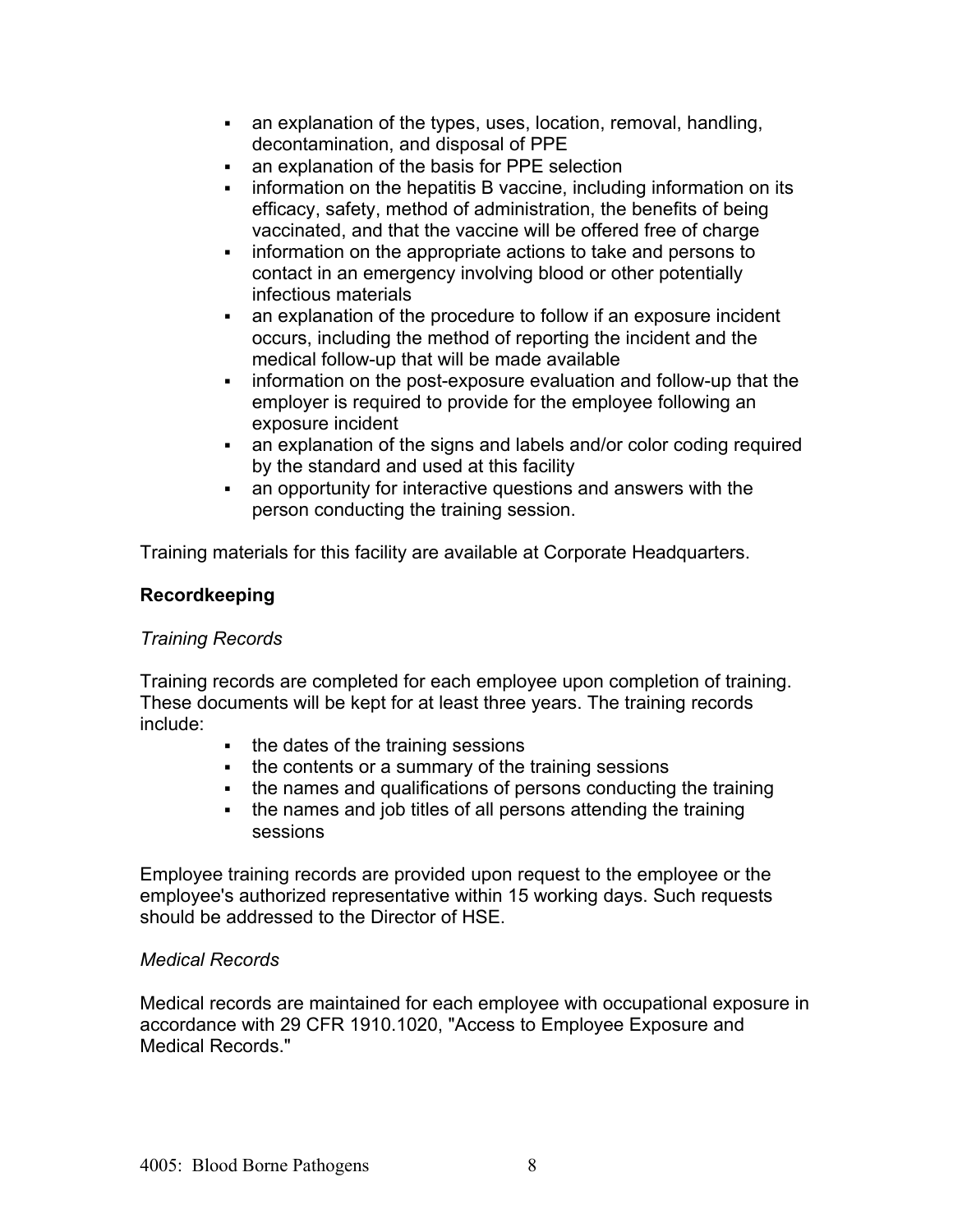The Director of HSE is responsible for maintenance of the required medical records. These confidential records are kept for at least the duration of employment plus 30 years.

Employee medical records are provided upon request of the employee or to anyone having written consent of the employee within 15 working days. Such requests should be sent to the Director of HSE

#### *OSHA Recordkeeping*

An exposure incident is evaluated to determine if the case meets OSHA's Recordkeeping Requirements (29 CFR 1904). This determination and the recording activities are done by the Director of HSE.

#### *Sharps Injury Log*

The Director of HSE establishes and maintains a sharps injury log to record percutaneous injuries from contaminated sharps. The information in the sharps injury log is recorded and maintained: at Corporate Headquarters. This protects the confidentiality of the injured employee. Our sharps injury log contains:

- **date of the injury**
- type and brand of the device involved (syringe, suture needle)
- department or work area where the incident occurred
- explanation of how the incident occurred.

This log is reviewed as part of the annual program evaluation and maintained for at least five years following the end of the calendar year covered. If a copy is requested by anyone, it must have any personal identifiers removed from the report.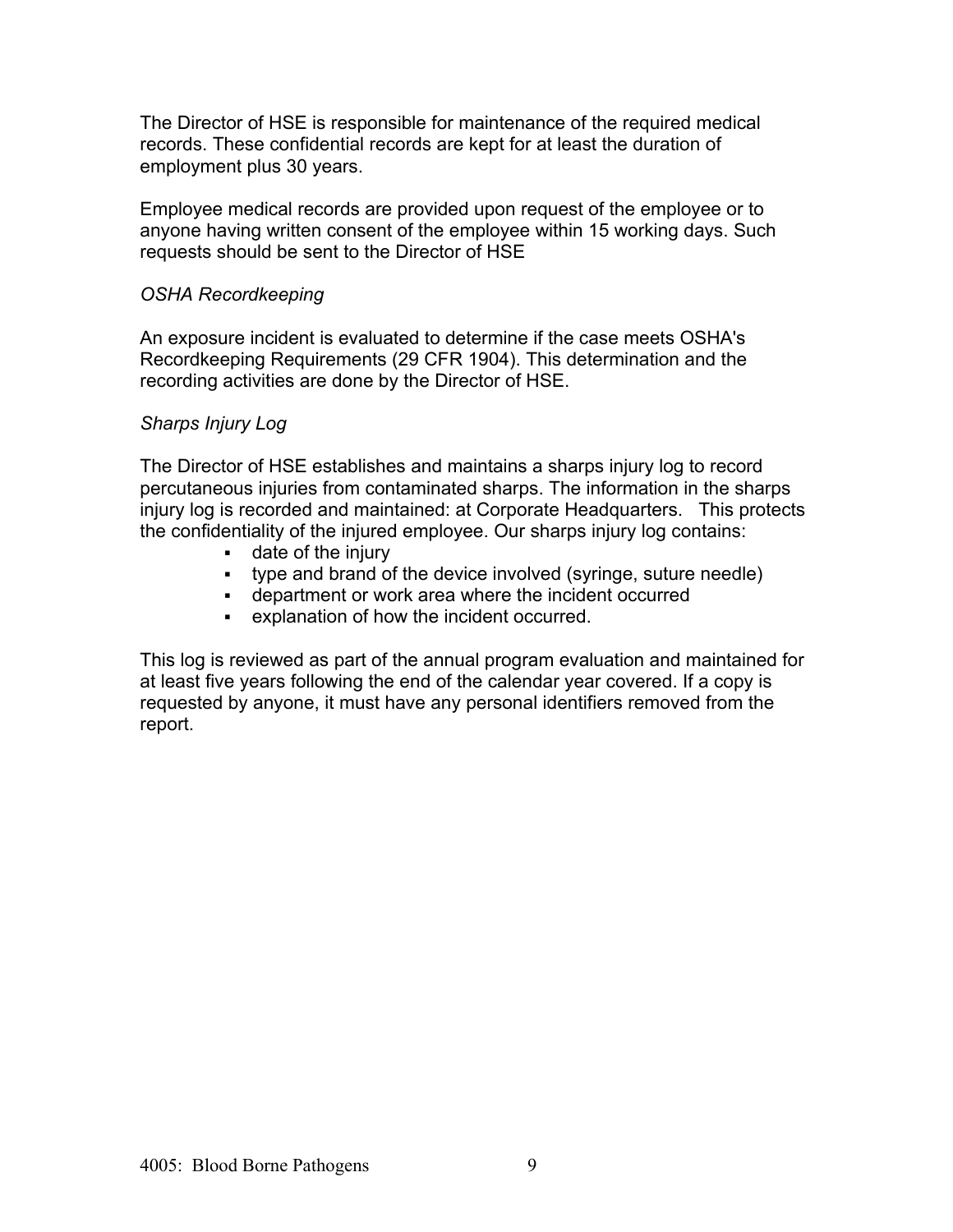

# **5001: Housekeeping**

Approved: 04/27/2006 Revised: 08/13/2007

Good housekeeping is a necessary requirement for maintaining safety. Clean and tidy work sites hold fewer hazards for all employees. Accidents and injuries are avoided and productivity improved where good housekeeping is a daily occurrence. This document informs interested persons, including employees that our company is complying with OSHA's housekeeping requirements, including:

- \* 29 CFR 1926.25 Housekeeping, and
- \* 29 CFR 1926.151 Fire Prevention.

Many other regulations also lead to housekeeping procedures. Common sense and safety concerns encourage standardization of housekeeping measures in the workplace. Coastal AgroBusiness, Inc. has developed a set of written housekeeping procedures. In this way we have standardized housekeeping measures and are providing clear expectations and procedures for housekeeping at our company.

Good housekeeping is possibly the most visible evidence of management and employee concern for safety and health that a company displays on a day-to-day basis. Orderliness in our workplace contributes to a safe working environment by minimizing obstacles and potential safety and health threats such as spills, trip hazards, etc. In fact, we have nine good reasons for housekeeping:

- Prevents accidents
- \* Prevents fire
- \* Saves time
- \* Gives control to our workers
- \* Increases production
- \* Gives our workers the freedom to move
- \* Gives our workers pride
- Protects our products and equipment
- \* Reduces our waste.

### **WALK-AROUND ASSESSMENT**

Every month, facility managers and/or supervisors walk(s) around the facility for an assessment to identify main housekeeping issues. These persons look for a lack of order, un-removed spills or obstructions, or other hazards due to poor organization or poor housekeeping. They ask employees working in each area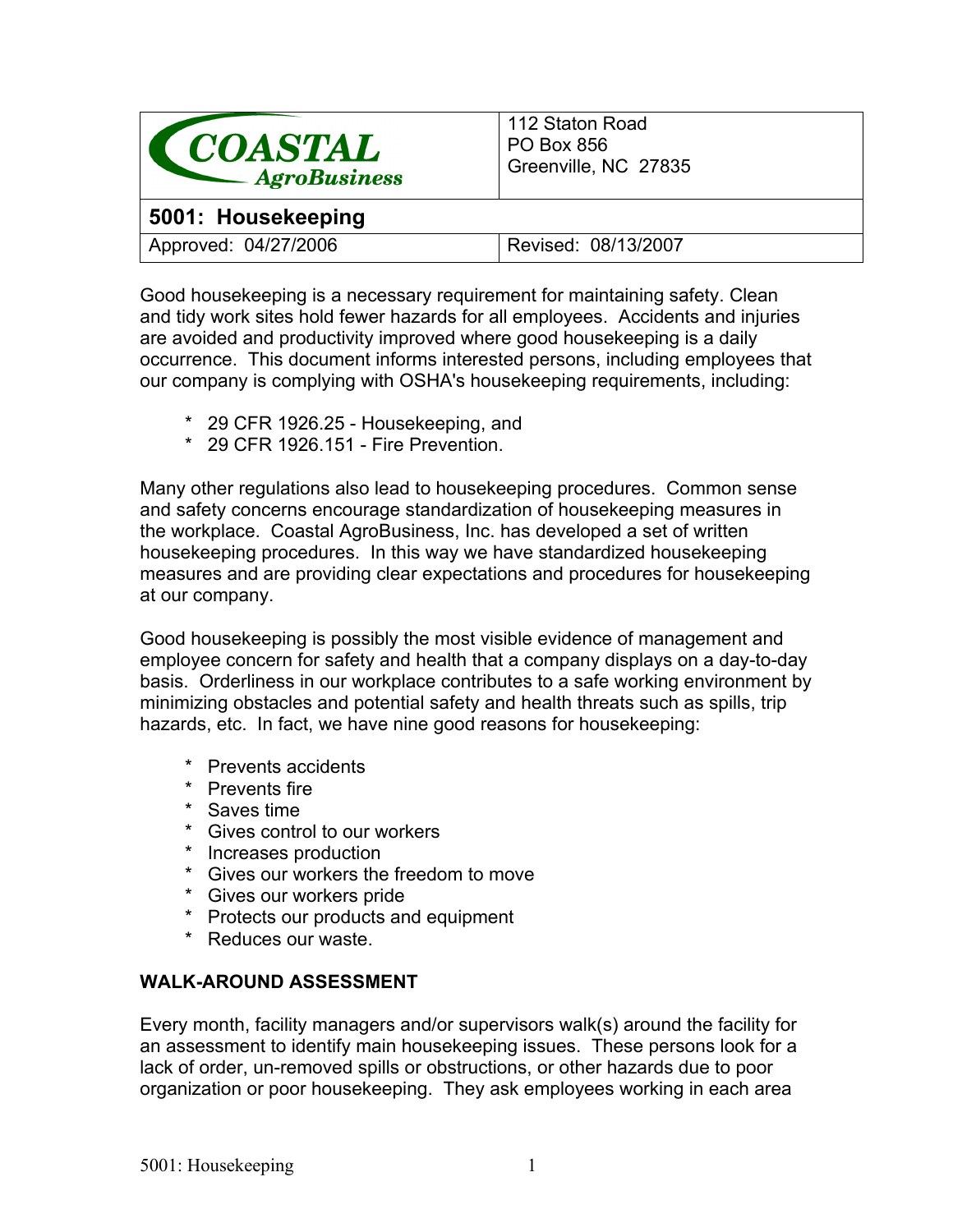to identify and recommend corrective actions for their area. They also walk around the grounds to see if there is refuse or an untidy appearance due to storing materials haphazardly. In addition, they check the Log of Work-Related Injuries and Illnesses records (which are located at corporate office among the OSHA files ) to see if one or more incidents such as slips, trips, falls, or other types of accidents were related in some way to poor housekeeping.

#### **HOUSEKEEPING PROCEDURES**

It is the intent of this company to standardize housekeeping measures, meet OSHA requirements, and encourage safety. The procedures listed below cover many locations in our facility.

#### *Storage and Scrap Areas*

Our facility has designated storage areas. Our workers in the storage area physically or mechanically load and move materials. This method of storage and materials handling requires the following housekeeping measures:

- \* During the course of construction, alteration, or repairs, form and scrap lumber with protruding nails, and all other debris, must be kept cleared from work areas, passageways, and stairs, in and around buildings or other structures.
- \* Combustible scrap and debris must be removed at regular intervals during the course of construction.

\* Garbage and other waste must be disposed of at frequent and regular intervals.

Our facility controls any vegetation problems outside the facility in the following manner:

\* Our facility maintains the yard and ground work by contracting through an outside agency. Employees maintain areas outside of storage areas.

Our facility securely stores product on pallets or arranging it in an orderly manner. Our housekeeping procedures are to keep storage areas free from accumulation of materials that constitute hazards from tripping, fire, explosion, or pest harborage.

Open yard storage housekeeping procedures include:

- \* Combustible materials must be piled with due regard to the stability of piles and in no case higher than 20 feet.
- \* Driveways between and around combustible storage piles must be at least 15 feet wide and maintained free from accumulation of rubbish, equipment, or other articles or materials. Driveways must be so spaced that a maximum grid system unit of 50 feet by 150 feet is produced.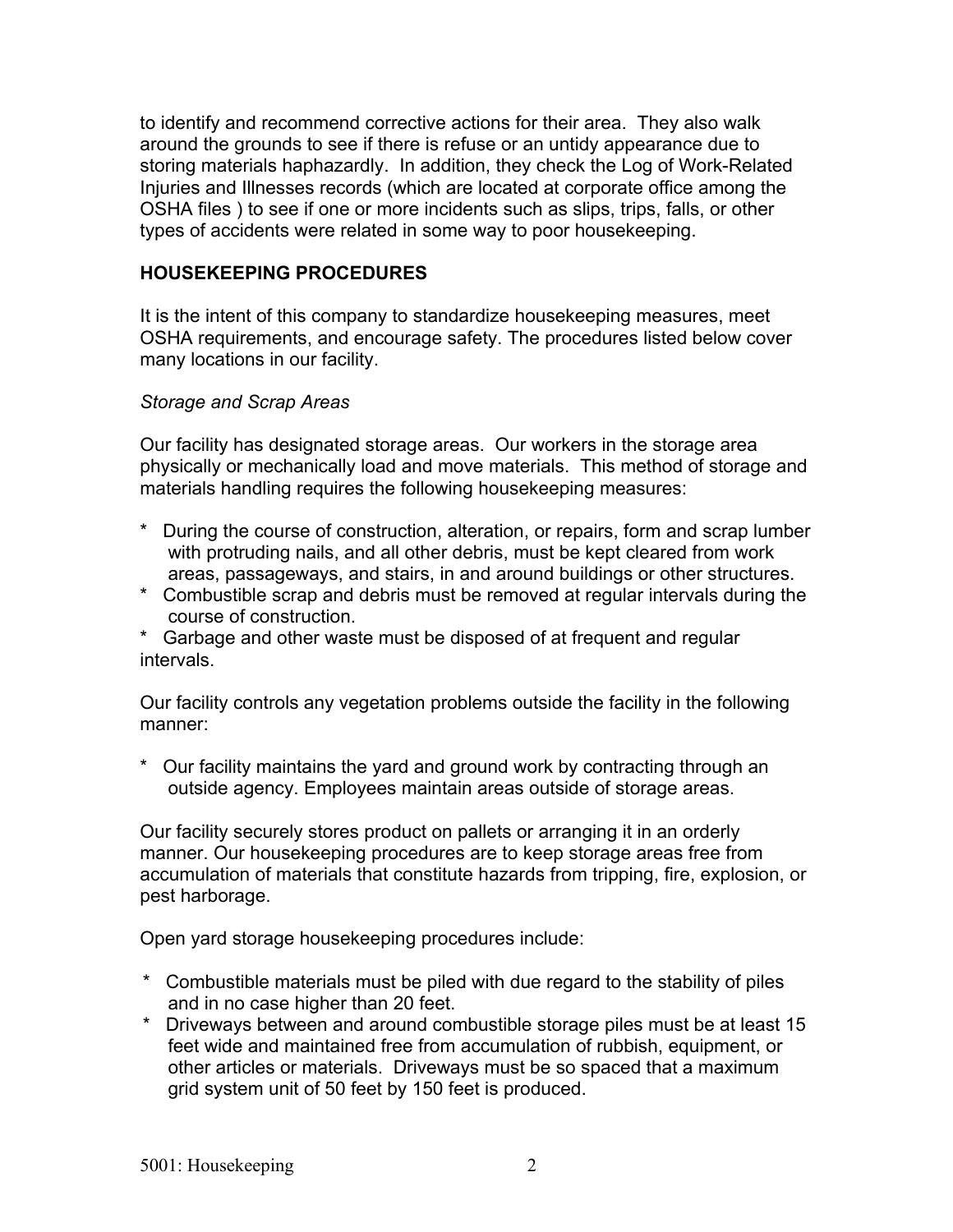- \* The entire storage site must be kept free from accumulation of unnecessary combustible materials. Weeds and grass must be kept down and a regular procedure provided for the periodic cleanup of the entire area.
- \* When there is a danger of an underground fire, that land must not be used for combustible or flammable storage.
- \* Method of piling must be solid wherever possible and in orderly and regular piles. No combustible material may be stored outdoors within 10 feet of a building or structure.

Indoor storage housekeeping measures INCLUDE:

- \* Storage may not obstruct, or adversely affect, means of exit.
- \* All materials must be stored, handled, and piled with due regard to their fire characteristics.
- \* Non-compatible materials, which may create a fire hazard, must be segregated by a barrier having a fire resistance of at least 1 hour.
- \* Material must be piled to minimize the spread of fire internally and to permit convenient access for firefighting. Stable piling shall be maintained at all times. Aisle space shall be maintained to safely accommodate the widest vehicle that may be used within the building for firefighting purposes.
- \* Clearance of at least 36 inches must be maintained between the top level of the stored material and the sprinkler deflectors.
- \* Clearance must be maintained around lights and heating units to prevent ignition of combustible materials.
- \* A clearance of 24 inches must be maintained around the path of travel of fire doors unless a barricade is provided, in which case no clearance is needed. Materials must not be stored within 36 inches of a fire door opening.

### *Machinery and Equipment*

Our housekeeping procedures for machinery and stationary equipment are:

\* We keep all machinery and stationary equipment serviced and in good condition.

Our housekeeping procedures for tools and movable equipment are:

\* We keep all tools and moveable equipment serviced and in good condition.

#### *Aisles, Walkways, and Floor*

Our facility does the following things to keep aisles, walkways and floors clean and open:

\* Provide sufficient safe clearances and access to any and all work stations and work areas, fire aisles, fire extinguishers, fire blankets, electrical disconnects,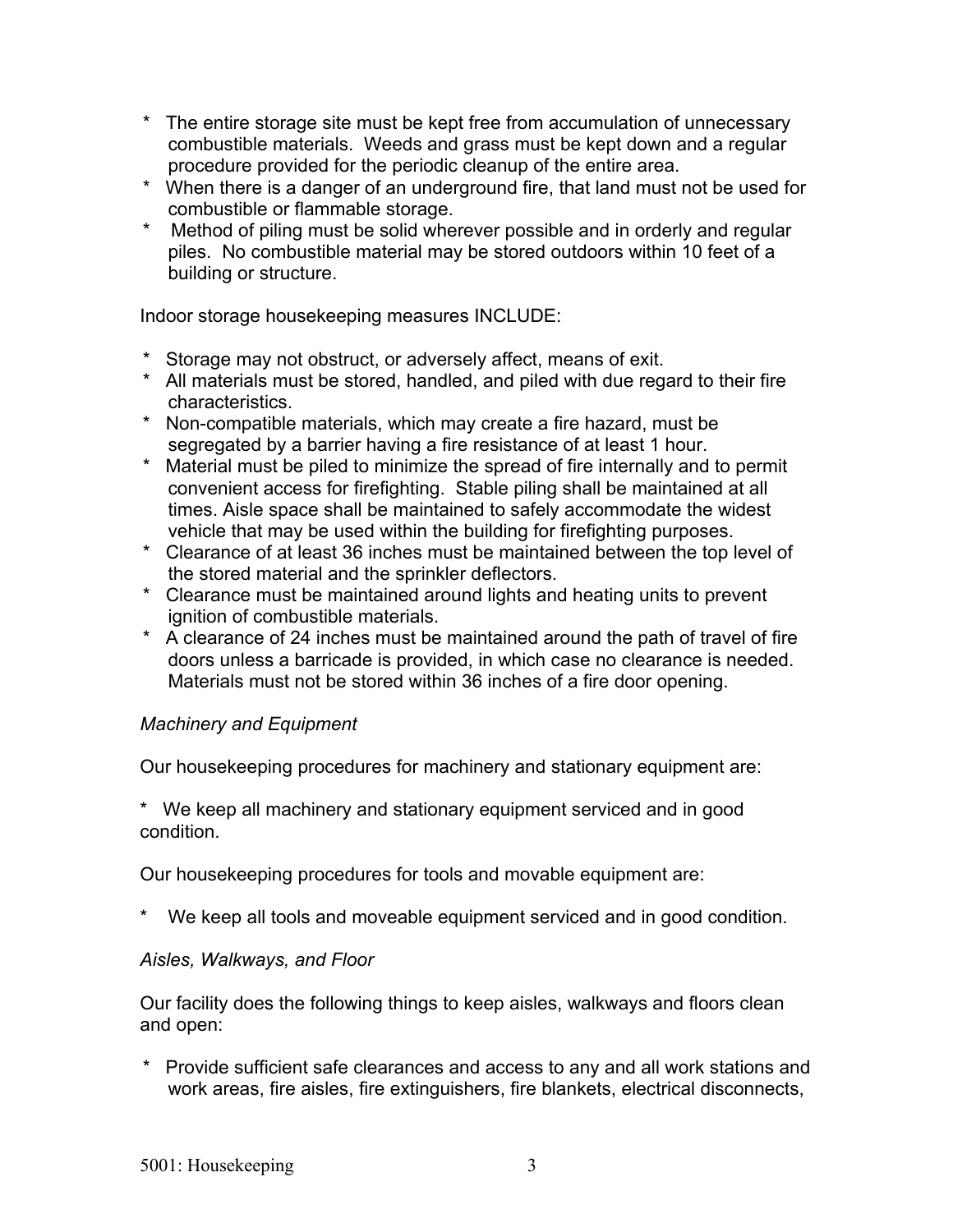safety showers, other emergency aids, doors, and access to stairways.

- \* Clearly mark to distinguish walkways from areas not for pedestrian traffic.
- \* Keep aisles and walkways free of physical obstructions that would prevent access, including path-blocking objects, liquid or solid spills, and other obstructions.
- \* Keep aisles at least 3 feet wide where necessary for reasons of access to doors, windows, or standpipe connections.
- \* Keep stairs clean, dry, and free of waste, well-lit, and provided with adequate hand rails and treads that are in good condition.
- \* Keep floors clean; dry (dry as possible); slip-resistant; and free of waste, unnecessary material, oil and grease, protruding nails, splinters, holes, or loose boards.
- \* Provide an adequate number of waste receptacles at accessible locations throughout all work areas.

Our housekeeping procedures for our production areas include:

- \* Maintain adequate lighting systems in a clean and efficient manner and replace bulbs as soon as possible after failure.
- \* Properly maintain walls.
- \* Keep windows clean by washing them regularly.
- \* Properly maintain doors and windows in a good working order and repair any damage to doors and windows as soon as possible.
- \* Provide adequate ventilation to all work areas to keep air free of dust and other contaminants.

### *Distribution Center*

Our housekeeping procedures for our distribution center are:

- \* Keep all loading dock areas free of unnecessary materials accumulation.
- \* Have emergency spill kits and other spill clean-up equipment and materials available in the loading dock area.
- \* Clean up spills as soon as they occur.
- \* Keep all overhead doors clean and free of rust or dirt at hinges.

### *Office Areas*

We have personal office spaces as part of our office space. Our housekeeping procedures for these areas include:

\* Each employee manages their areas by picking up after themselves.

### *Outside the Facility*

Our housekeeping procedures for keeping our grounds and building faces/sides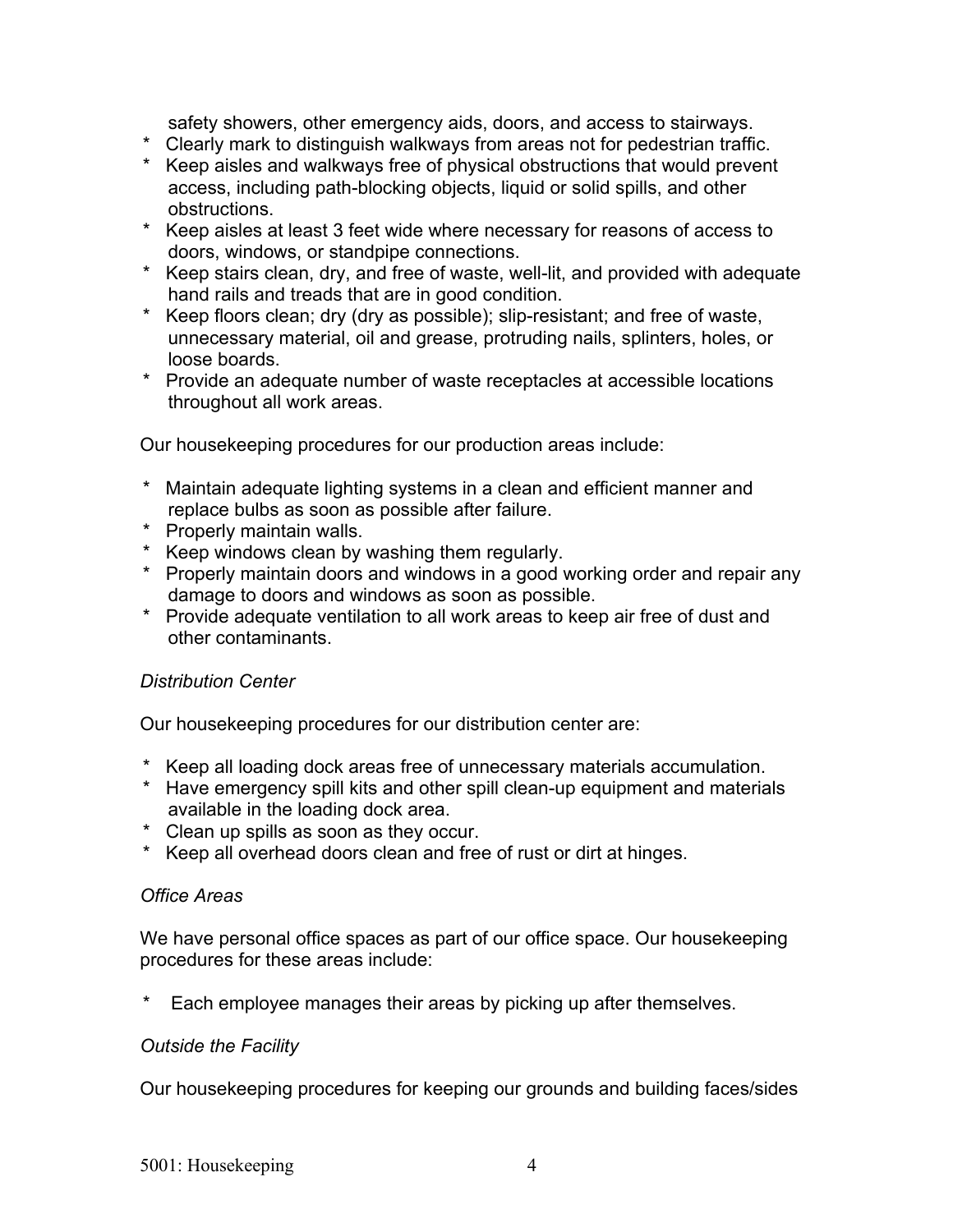neat and orderly include:

- \* Keep the parts of buildings that are visible to public roads cleaned by washing them at regular intervals.
- \* Keep the other parts of buildings cleaned at regular intervals.
- \* Keep all doors and loading docks completely free of debris, shrubs, or other obstructions.
- \* Maintain visibility through all windows by washing at regular intervals.
- \* Keep doors and windows properly maintained in good working order.
- \* Repair any damage to doors and windows at regular intervals.
- \* Provide any stairs or platforms adjacent to or leading into the building(s) with adequate rails, adequate treads to climb, and an area clean and free of materials.
- \* Keep grounds neat and orderly, free of refuse and unnecessary materials.
- \* Store materials outdoors only in designated areas of the grounds.
- \* Provide designated walkways through grounds, preferably paved and kept clear of snow, ice, materials, or any other physical hazards.
- \* Provide a lighting system that is adequate to allow employees to navigate around the grounds as necessary at dusk and after dark.
- \* Maintain a neat landscaping appearance--trim lawn, trees and shrubs in such a way as to minimize any possible safety hazards.
- \* Trim grass short enough to prevent trip hazards to employees.
- \* Prevent trees and shrubs from obstructing doors and windows.

# **TRAINING**

All of our employees, including maintenance and contractor employees, need to fully understand the safety and health hazards of poor housekeeping and improper chemical storage to protect themselves, their fellow employees, and the citizens of nearby communities. While training in Hazard Communication will help employees to be more knowledgeable about the chemicals they work with as well as familiarize them with reading and understanding SDSs, we will also train them as part of our Housekeeping Program, covering housekeeping procedures and safe work practices, hazard reporting, and other areas pertinent to housekeeping.

The Director of Health, Safety and Environmental Affairs trains employees on housekeeping procedures. When a new procedure is introduced, the employees affected are retrained by meeting and hands- on instruction. The Director of Health, Safety and Environmental Affairs retrains all employees and keeps track of their training.

Employees sign certificates upon completion of their training. All training and retraining records contain the identity of the employee, the date of training, and the means used to verify that they understood their training. These certificates are located at corporate office.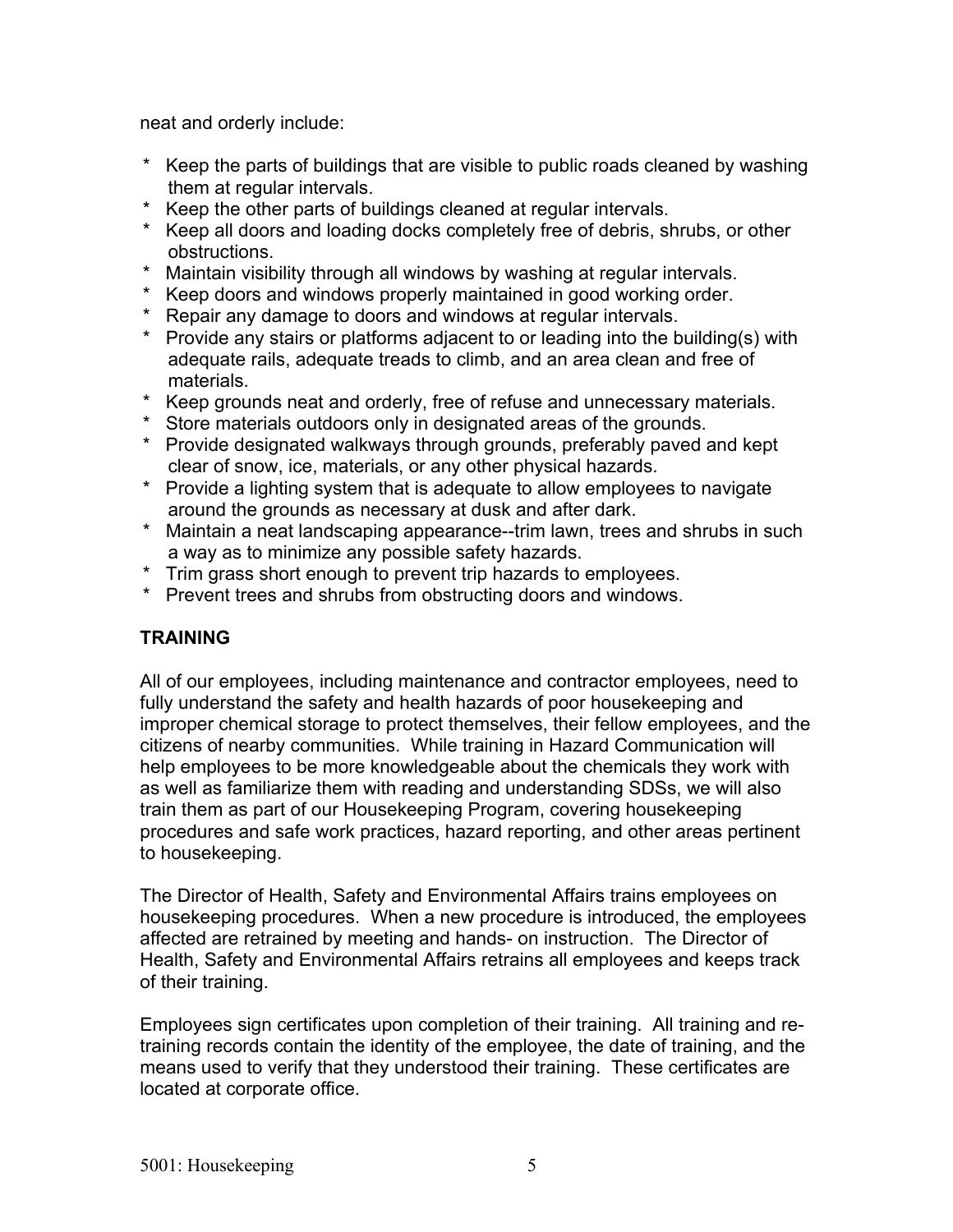#### **DISCIPLINE**

Our company imposes and enforces the following disciplinary measures for employees who fail to abide by the housekeeping procedures. A verbal warning, written warning, suspension without pay, if the problems continues, the employee may be terminated.

#### **EMPLOYEE PARTICIPATION**

Our employees are a significant ally in implementing and maintaining an effective housekeeping program for the facilities. Coastal AgroBusiness, Inc. strongly encourages employees to participate in:

- \* Conducting and developing the housekeeping program elements and hazard assessments as well as incident investigation findings.
- \* Obtaining access to the housekeeping program including any hazard analyses.

Our facilities implement employee participation by:

Employees are shown consequences of housekeeping hazards. These consequences may affect them indirectly by means of pay or benefits. Employees are asked to be involved in identifying, reporting, and eliminating housekeeping hazards like: Slips, trips, and fall hazards, spill hazards and chemical exposure hazards.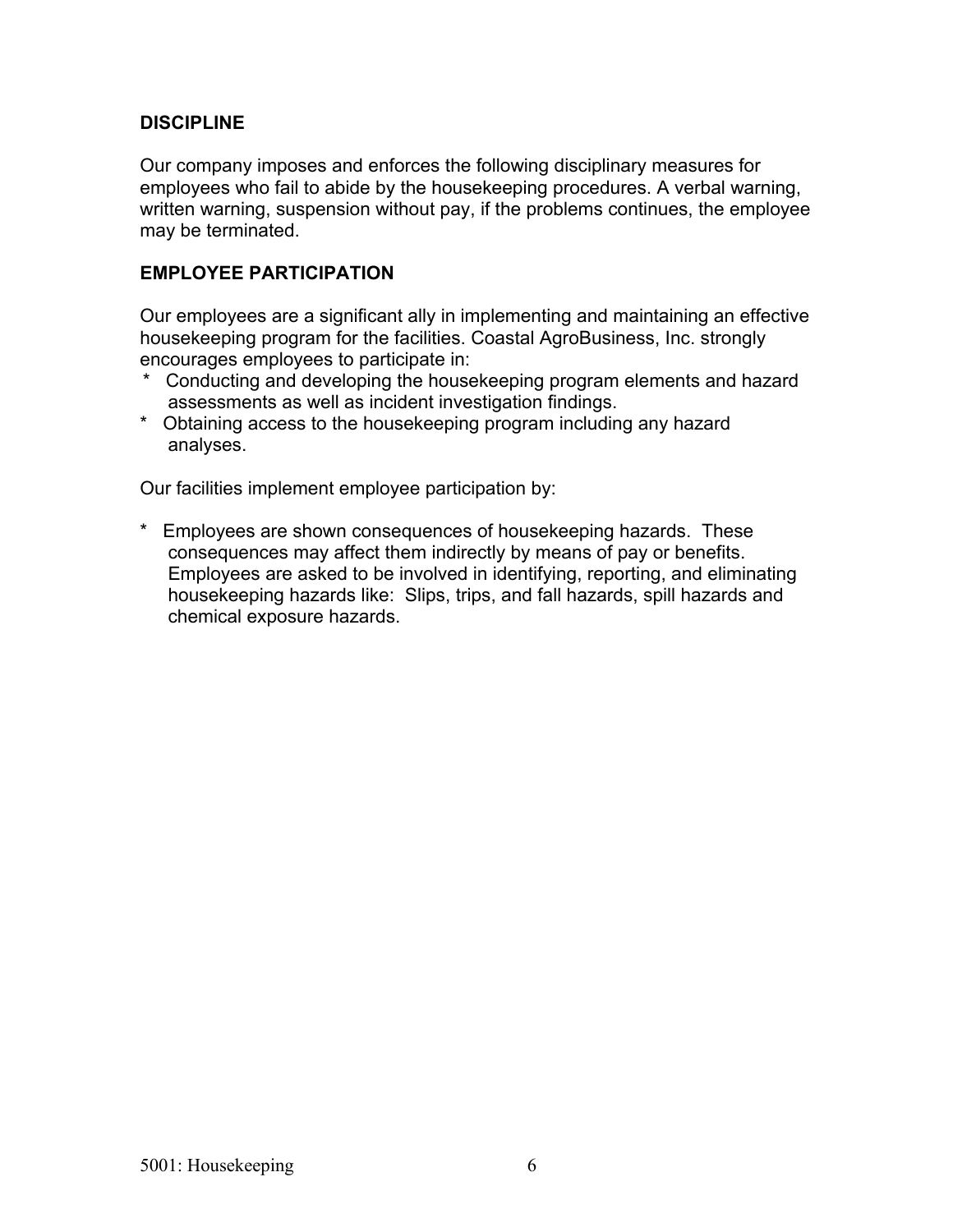

# **5002: Hot Work Permit**

Approved: 08/02/2007 Revised:

**REFERENCES(s)**: OSHA - 29 CFR 1910.252 (OSHA's Hot Work Standard) NFPA 51B, Standard for Fire Prevention During Welding, Cutting and Other Hot Work.

The Hot Work Permit Policy has been established to prevent unintended ignition of combustible and flammable materials. The use of portable hot work equipment must be controlled to prevent fires. Outside contractors performing repair and alteration work are of particular concern since they are not familiar with our facilities or processes and may not be supervised closely. Hot work done outside of a fixed facility should comply with NFPA 51B, *Standard for Fire Prevention During Welding, Cutting and Other Hot Work*, and require the use of a Hot Work Permit.

Coastal AgroBusiness, Inc. will ensure that the welding, cutting and other hot work needs within our facility are evaluated, and that information concerning the hazards is transmitted to all employees. This standard practice instruction is intended to address comprehensively the issues of evaluating the potential hazards of hot work, communicating information concerning these hazards, and establishing appropriate protective measures for all employees.

# **RESPONSIBILITY**

The Director of Health, Safety and Environmental Affairs is solely responsible for all facets of this program and has full authority to make necessary decisions to ensure success of the program. The Director will develop written detailed instructions covering each of the basic elements in this program, and is the sole person authorized to amend these instructions. This company has expressly authorized the Director to halt any operation of the company where there is danger of serious personal injury.

### **Organizational Assignments/Responsibilities:**

This policy applies to all Coastal AgroBusiness locations and vendors/contractors who perform welding, cutting and other hot work on Coastal properties. The manager of the facility performing welding, cutting and other hot work tasks shall review hot work procedures for each *form 5002.01 Hot Work Permit* submitted and sign the Hot Work Permit as applicable.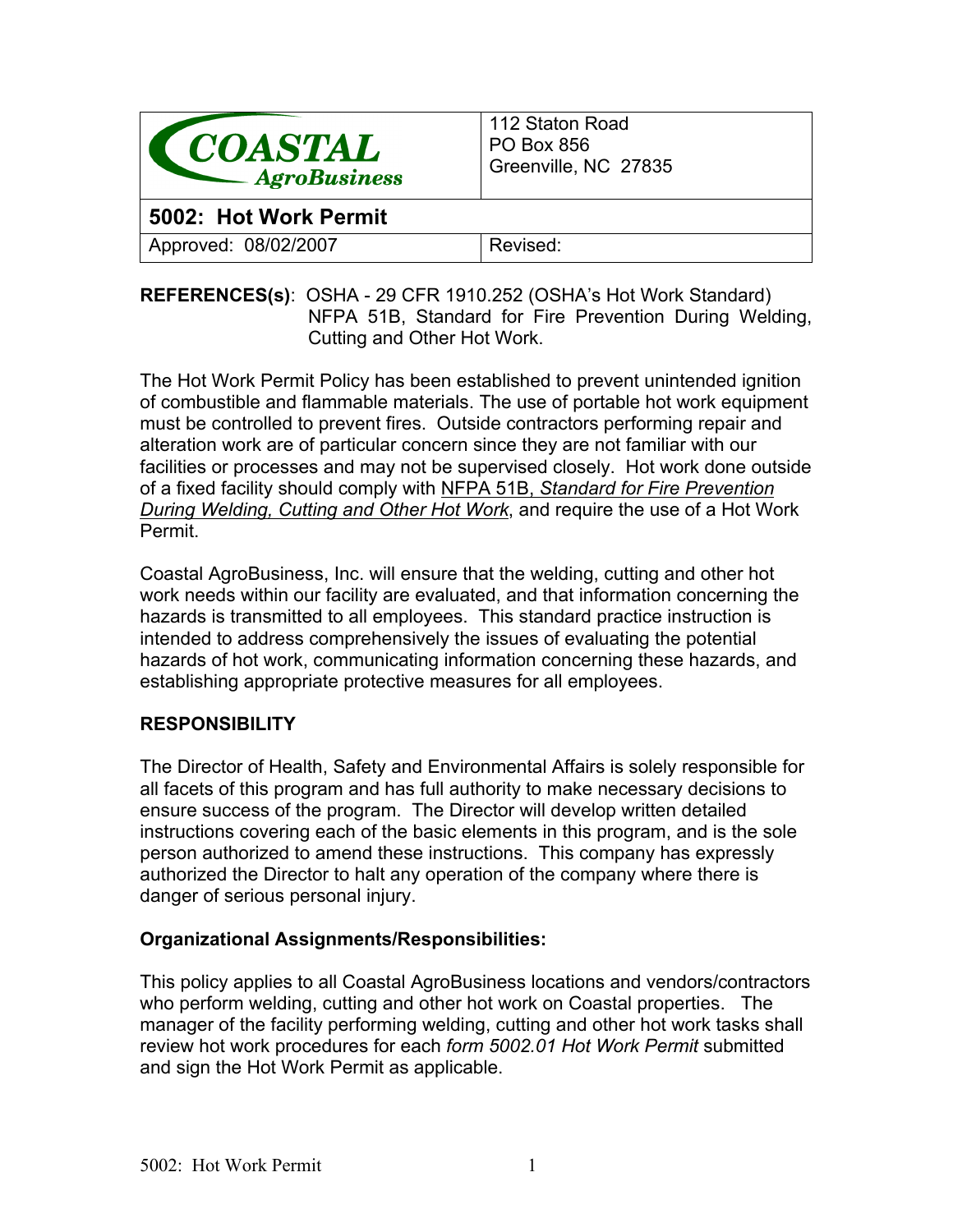Facility Managers shall review welding, cutting and other hot work and locations proposed by vendors and contractors for applicability of this policy. Facility Managers are responsible for advising contractors/vendors about the Hot Work Permit procedures for the purpose of recognizing, evaluating and controlling hot work hazards at their location. A representative of the contractor or vendor must complete the Hot Work Permit and submit as described above.

Each individual performing welding or cutting and any hot work activity defined below shall ensure precautions have been taken as prescribed in the Hot Work Permit form prior to commencing any work. *The Hot Work Permit form shall be submitted to the corporate office at least 24 hours prior to commencing any hot work in areas not approved for hot work.*

### **COMPLIANCE**

**Hot Work** is any activity that could produce flames, sparks, slag, or other hot fragments that might act as an ignition source to flammable materials in the area. Hot Work also includes any activity that could generate sufficient smoke or heat to activate a fire alarm detection system. It includes, but is not limited to: welding, cutting, torch soldering, brazing, heat treating, pipe thawing, and grinding. Too often, persons who use, hire, or supervise these processes do not fully appreciate that improper use and lack of fire safeguards can result in loss of life and property by fire and explosion. Cutting and certain arc welding processes produce thousands of ignition sources in the form of sparks and hot slag. These globules of molten metal have scattered horizontally as far as 35 feet, setting fire to all kinds of combustible materials.

### **Permissible Areas**

Cutting, welding and other hot work shall be permitted only in areas that are or have been made fire safe. Assuming hot work is necessary (See *Alternatives to Hot Work*), the first step is to determine if the work can be done in a designated or approved hot work area. A designated area is a specific area designed or approved for hot work.

**Approved Hot Work Areas** - Areas that are not subject to a Hot Work Permit include:

- Machine shops, welding and cutting Shops; and
- Detached outdoor areas that are free of flammable and combustible materials (i.e., dry brush, grass, leaves) and is suitably separated from adjacent areas.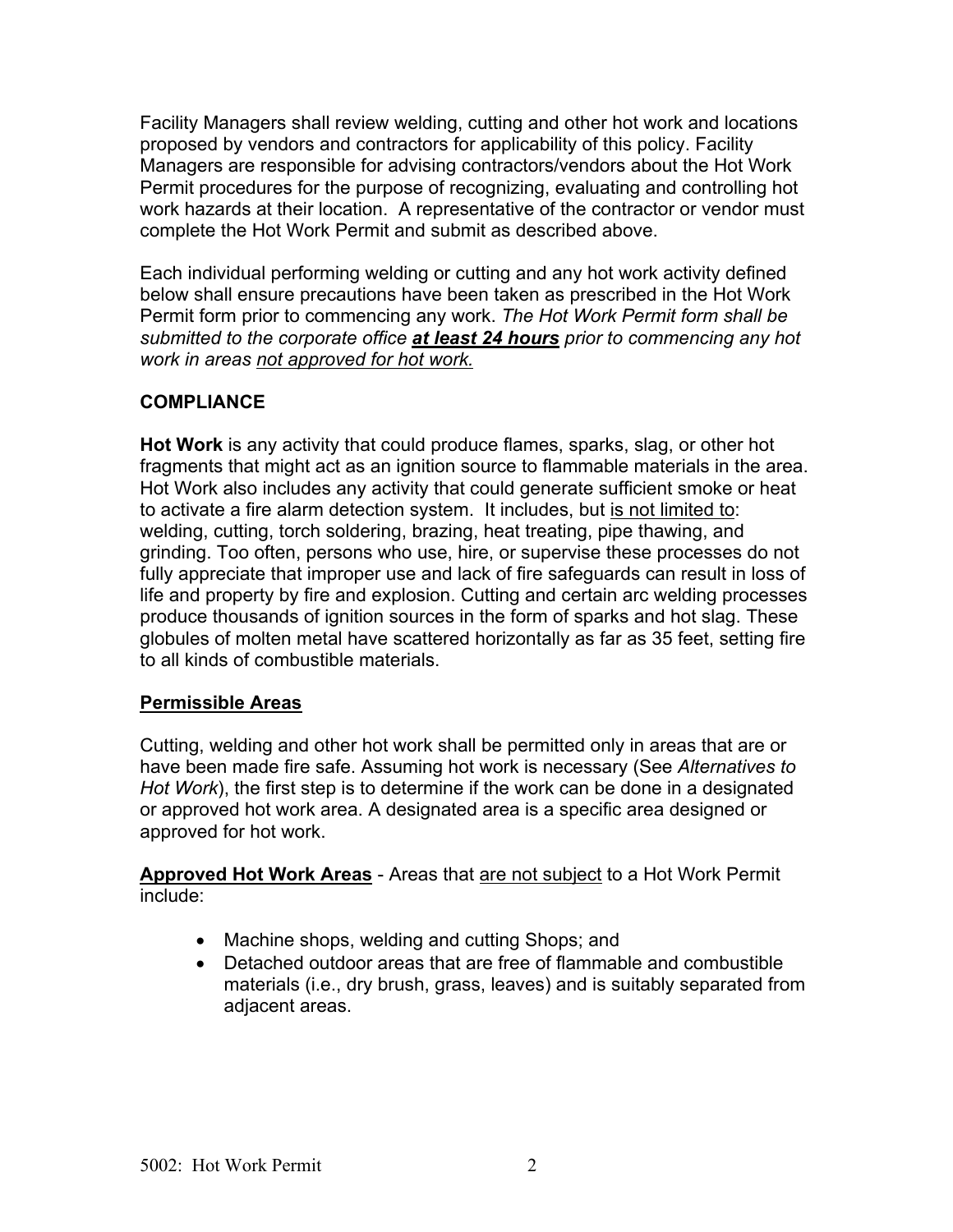### **Prohibited Hot Work Areas**

If hot work cannot be accomplished in an approved hot work area, there is a need to determine whether hot work is prohibited altogether. Sometimes an area simply cannot be made safe for cutting, welding or any other hot work and shall not be permitted. Some examples of prohibited hot work situations are as follows:

- Where processes involving flammable liquids, gases and dusts cannot be shut down and made safe;
- Where lint conditions are severe beyond correction;
- On partitions, walls, ceilings, or roofs with combustible coverings (e.g., expanded plastic insulation);
- On pipe or other metals that can conduct enough heat to ignite nearby combustibles;
- In the presence of explosive atmospheres (e.g., mixtures of flammable gases, vapors, liquids, or dusts with air);
- In sprinklered buildings while such protection is impaired;
- In areas near the storage of large quantities of exposed, readily ignitable materials such as bulk sulfur, rolled paper, or cotton; and
- In areas not authorized by management.

# **Fire Watch**

A fire watcher's job is to monitor the area and watch for fires from the hot work operation and to make sure that persons not involved in the hot work operation do not come into or move combustible or flammable materials in to the work zone during the hot work operation.

Fire watchers shall be required by the individual responsible for authorizing the hot work wherever hot work is performed in locations that a minor fire might develop, or where:

- Appreciable combustible materials in building construction or contents are closer than 35 ft. (11 m) to the point of operation;
- Appreciable combustibles are more than 35 ft. (11 m) away but are easily ignited by sparks;
- Wall or floor openings within a 35 ft. (11 m) radius expose combustible material in adjacent areas, including concealed spaces in walls or floors;
- Combustible materials are adjacent to the opposite side of metal partitions, walls, ceilings, or roofs and are likely to be ignited by heat conduction or radiation.

Fire watchers shall have a fully charged and operable fire extinguisher or other extinguishing method available. In either case, the fire watcher will be trained to use the fire extinguishing equipment.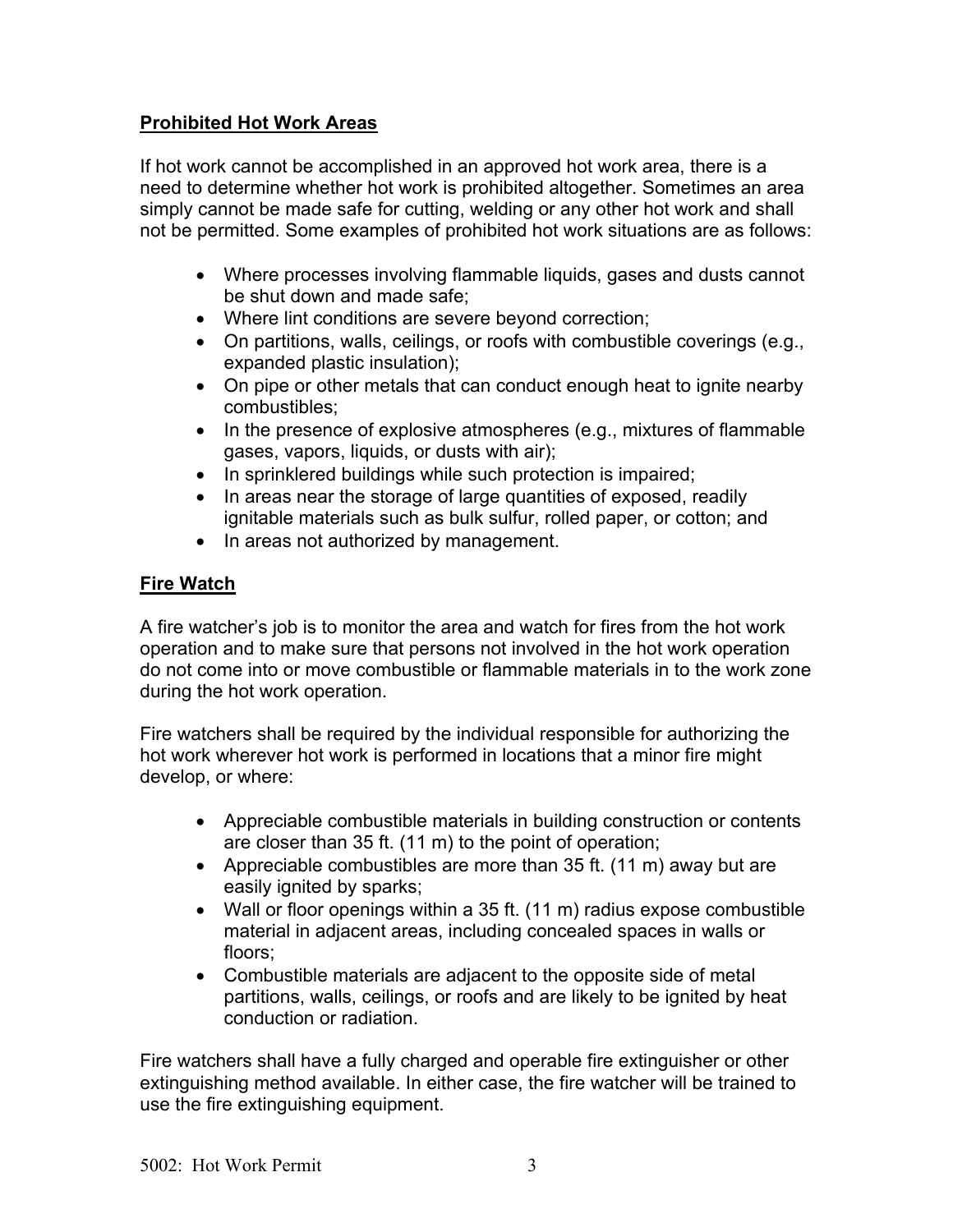Fire watchers shall be familiar with facilities and procedures for sounding an alarm in the event of a fire.

Fire watchers shall watch for fires in all exposed areas, and try to extinguish them first only when obviously within the capacity of the equipment available, or otherwise sound the alarm immediately.

A fire watch shall be maintained for at least one hour after completion of cutting, welding and other hot work operations to detect and extinguish smoldering fires. Hot work area will be monitored for three hours after the job is finished. If the individual conducting the fire watch must leave the area momentarily (to use the restroom, retrieve parts or tools from a service vehicle, etc.), they must arrange to have someone else take over the fire watch responsibility during the time they are away.

#### **Alternatives to Hot Work**

- Manual sawing versus cutting;
- Manual filing, versus mechanical grinding; and
- Using a threaded, bolted, or clamped connection versus a soldered or welded connection.

#### **Precautions**

Precautions required include but are not limited to:

- Valves, regulators, hoses, and torches shall be checked regularly;
- Welding or cutting on vessels that contain combustible or flammable material is prohibited unless completely purged and residue removed;
- Gas cutting and welding equipment shall be secured to avoid damage and disturbance;
- Welding curtains should be used to prevent hot slag from scattering and to protect the vision of persons in close proximity to the hot work.
- Personnel performing hot work shall ensure that the atmosphere is free of flammable or combustible vapors. Should doubt arise, consult the Director of HSE to determine if the work should continue;
- Ensure adequate ventilation is provided;
- Segregate combustible material at least 35 feet from work area;
- Provide guarding in the form of shielding and covering if combustibles cannot removed or segregated;
- Remove combustibles from common surfaces when welding on metal walls, partitions, or ceilings is to be completed;
- Special attention to welding or cutting pipes in contact with walls made with combustible materials; and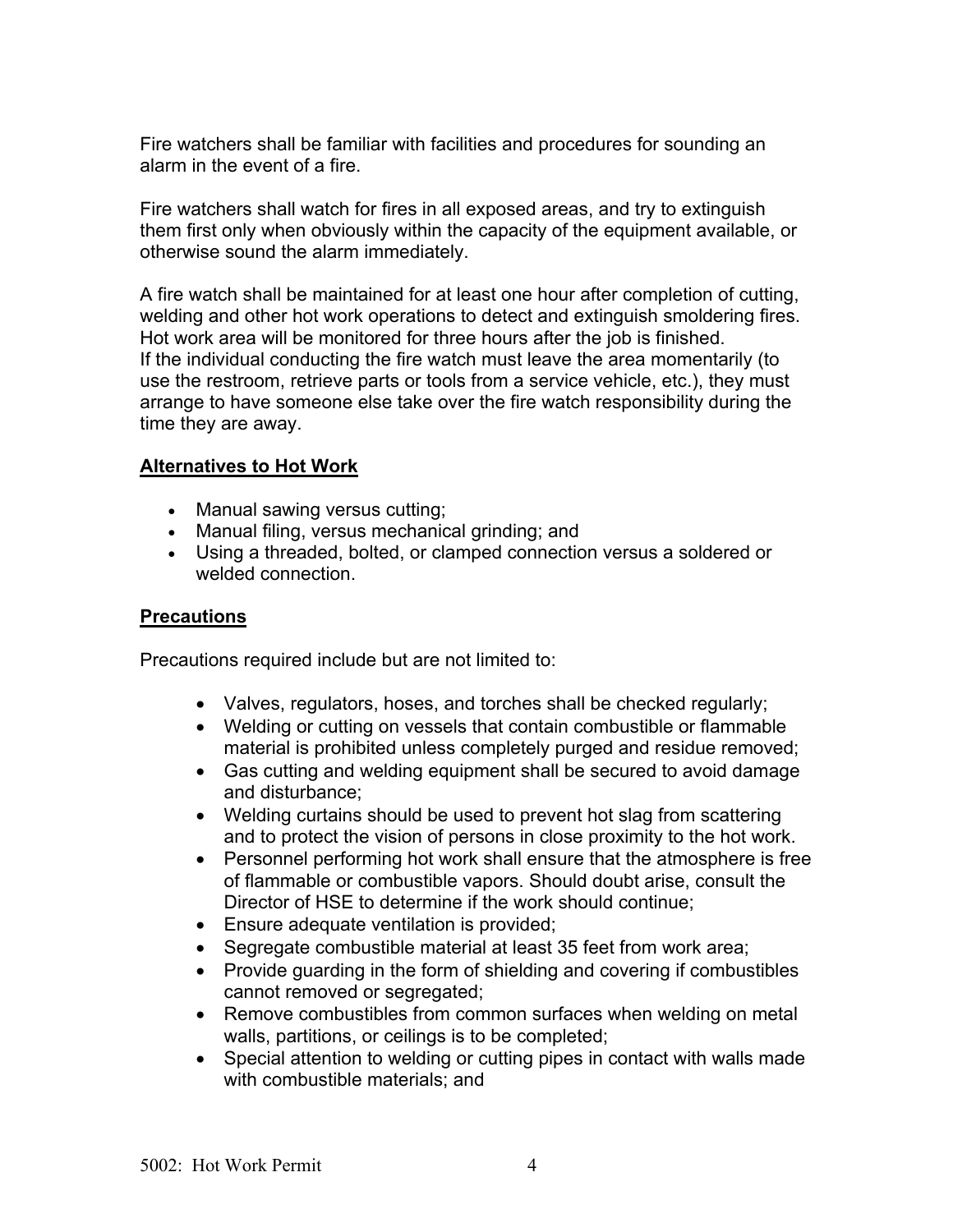• Post a fire watch in areas where combustibles cannot be safely segregated from work, where sparks may impact lower levels in cases of elevated work, or where a fire alarm has been partly or completely disable in order to perform the work.

#### **Contractors and Vendors**

Coastal AgroBusiness shall evaluate hot work activities to be conducted by contractors or vendors for adherence to the Hot Work Permit policy prior to the start of work. Coastal AgroBusiness employees, contractors and vendors are required to complete the Hot Work Permit form at least 24 hours prior to the start of work unless precluded by an emergency situation.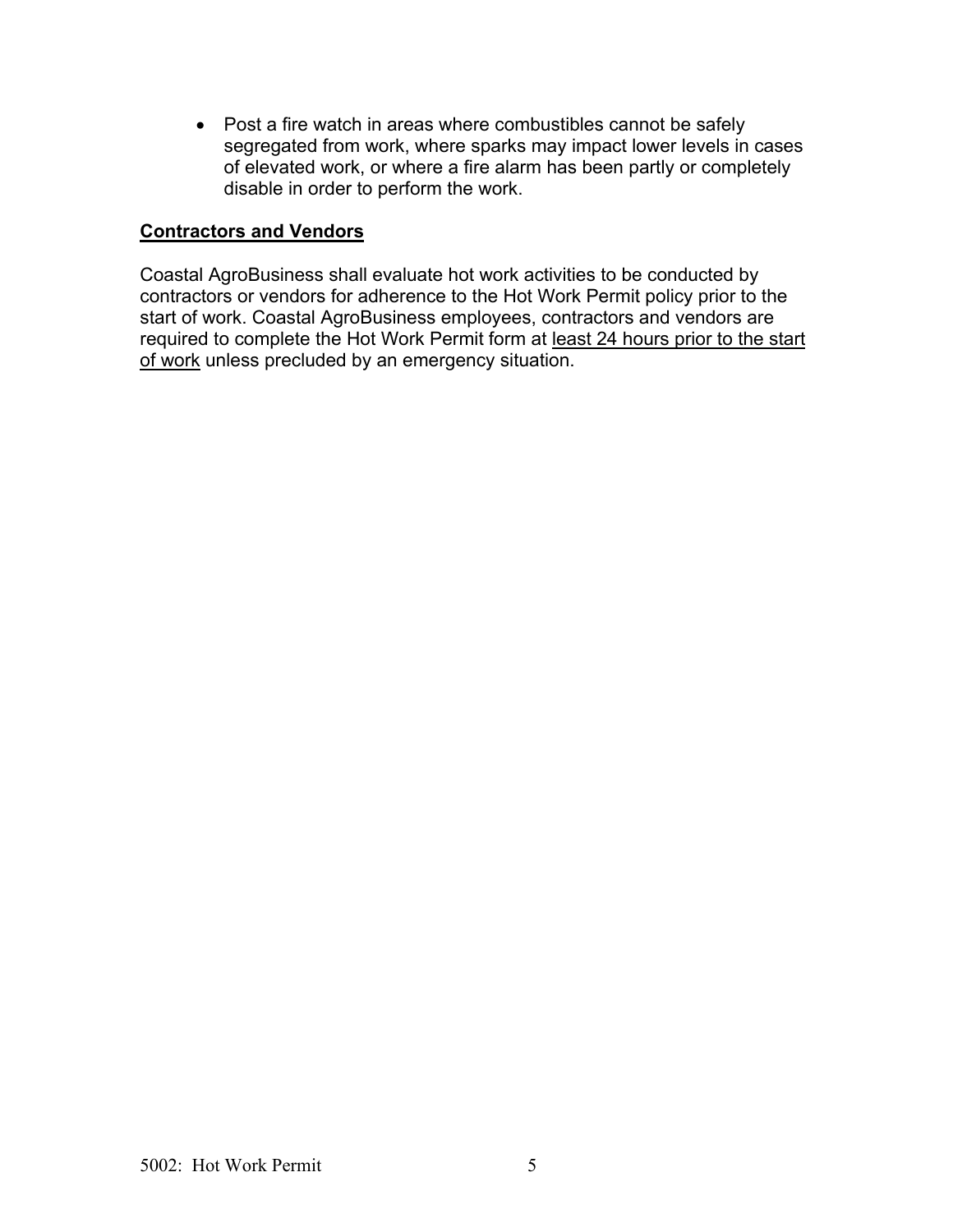

112 Staton Road PO Box 856 Greenville, NC 27835

# **5003: Forklift Operation**

Approved: 08/29/2007 Revised:

# **PURPOSE**

This written Forklift Operation Plan establishes guidelines to be followed whenever any of our operators work with powered industrial trucks at Coastal AgroBusiness. The rules established are to be followed to:

- Provide a safe work environment,
- \* Govern operator use of powered industrial trucks, and
- \* Ensure proper care and maintenance of powered industrial trucks.

The procedures here establish uniform requirements designed to ensure that powered industrial truck safety training, operation, and maintenance practices are communicated to and understood by the affected operators. These requirements are also designed to ensure that procedures are in place to safeguard the health and safety of all employees.

# **REGULATORY BASIS**

It is our intent to comply with the requirements of OSHA's 29 CFR 1910.176 and 1910.178. These regulations have detailed requirements for powered industrial truck operator training and powered industrial truck operations.

# **TRAINING**

### **Initial Training**

During an operator's initial training, the instructor(s) will combine both classroom instruction and practical training. Classroom instruction includes: lecture, discussion, and videos. Classroom instruction covers all aspects regarding the safe operation of forklifts.

Practical training includes demonstrations performed by the trainer and practical exercises by the trainee. All powered industrial truck operators are trained and tested on the equipment they will be driving before they begin their job.

During training, Coastal AgroBusiness covers the operations hazards of our powered industrial trucks, including but not limited to the following: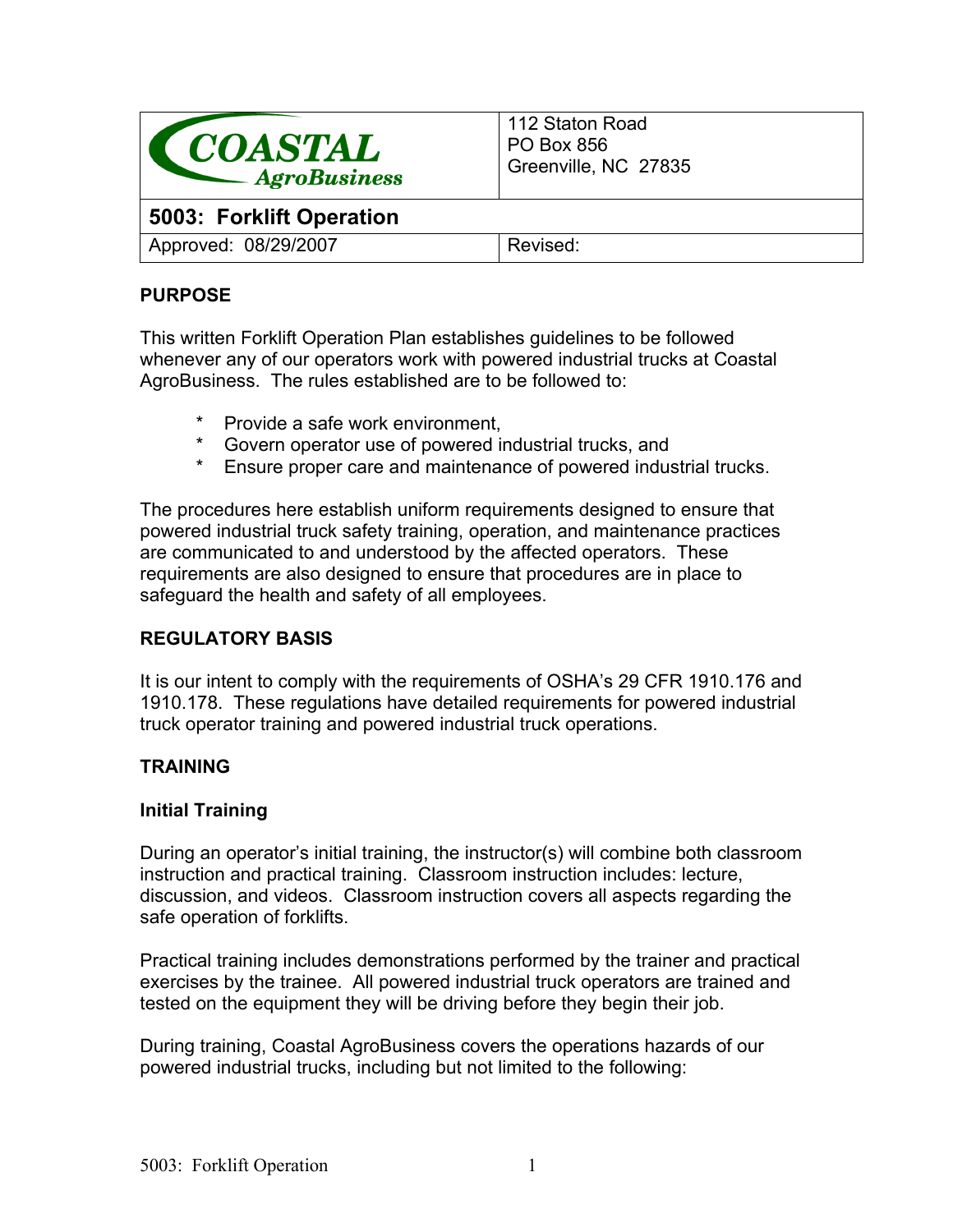- \* General hazards that apply to the operation of all or most powered industrial trucks;
- \* Hazards associated with the particular make and model of the truck;<br>\* Hazards of the worknlace in general: and
- \* Hazards of the workplace in general; and<br>\* Hazards of the particular workplace where
- Hazards of the particular workplace where the vehicle is operated.

If each potential operator has received training in any of the elements of the training program, and is evaluated to be competent, they need not be retrained in those elements before initial assignment in our workplace. The training must be specific for the types of trucks that the operator will be authorized to operate and for the type of workplace in which the trucks will be operated.

# **Training Certification**

After an operator has completed the training program, the instructor will determine whether the potential driver can safely perform the job. At this point, the trainee will take a performance test or practical exercise through which the instructor(s) will decide if the training has been adequate. All powered industrial truck trainees are tested on the equipment they will be driving.

The Director of Health, Safety and Environmental Affairs will keep records certifying that each employee operator has successfully completed operator training and testing. Each certificate includes the name of the driver, the date(s) of the training, and the name of the person who did the training and evaluation.

# **Performance Evaluation**

Each certified powered industrial truck operator shall be evaluated at least once every 3 years to verify that the operator has retained and uses the knowledge and skills needed to drive safely. The Director of Health, Safety and Environmental Affairs or designee does this evaluation. If the evaluation shows that the operator is lacking the appropriate skills and knowledge, the operator is retrained by our instructor(s).

# **Refresher Training**

Refresher training is triggered by any of the following situations:

- \* If the operator is involved in an accident or a near-miss incident.<br>\* If the operator has been observed driving the vehicle in an unsaft
- If the operator has been observed driving the vehicle in an unsafe manner.
- \* When the operator is assigned to a different type of truck.
- \* If it has been determined during an evaluation that the operator needs additional training.
- \* When there are changes in the workplace that could affect safe operation of the truck. This could include a different type of paving,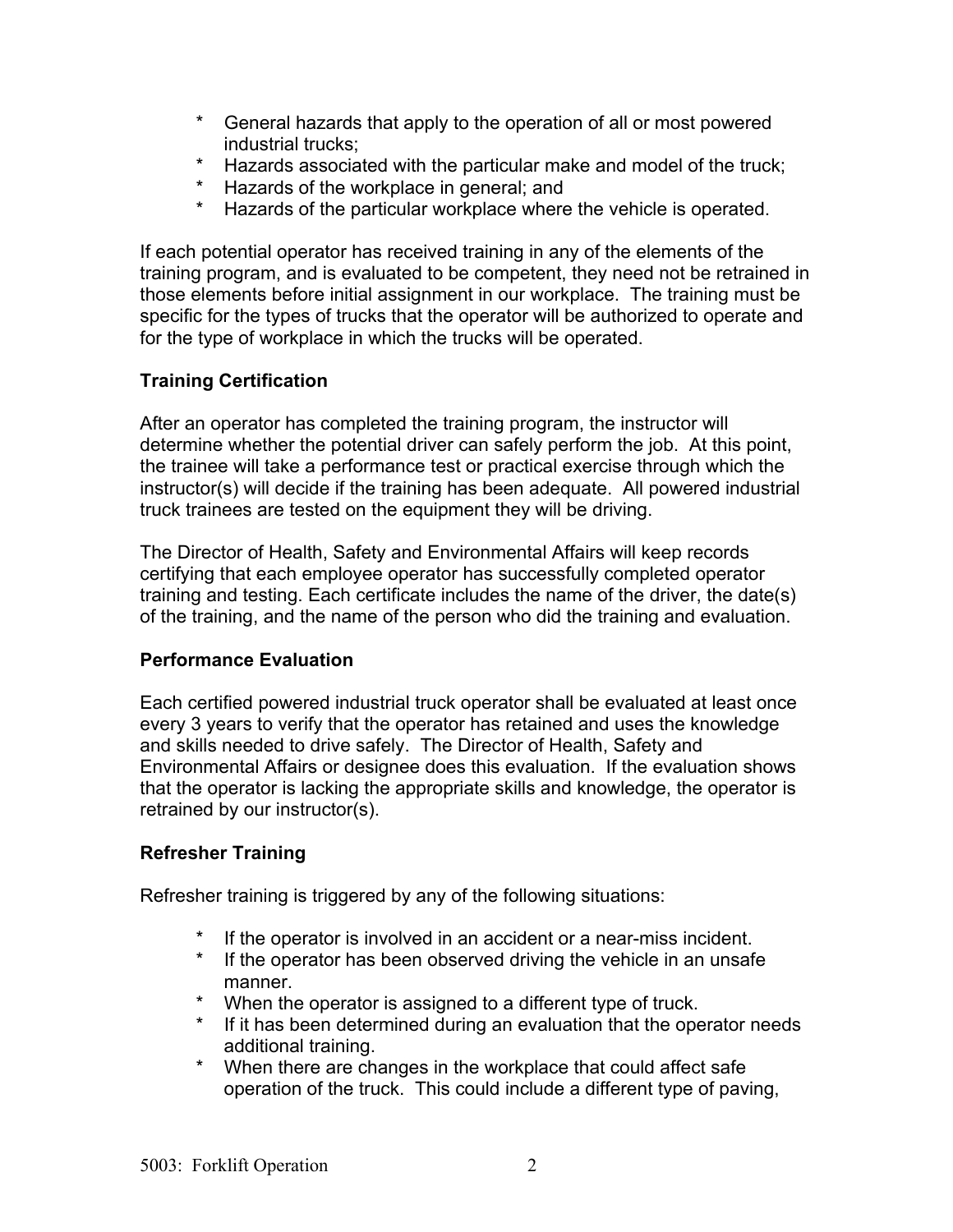reconfiguration of the storage racks, new construction leading to narrower aisles, or restricted visibility.

### **Certified Operators**

Employees will not operate a powered industrial truck until they have successfully completed a powered industrial truck training program. Regardless of claimed previous experience, all new operators must at least undergo a performance evaluation.

### **INSPECTIONS**

Coastal AgroBusiness requires operators to perform daily pre-operational equipment checks on powered industrial trucks to ensure the safe operating condition of the vehicle. The powered industrial truck check list will include, but may not be limited to the following items: tire condition, head/tail lights, warning lights, seat belts, forks, mirrors, overhead guard, gauges, clutch, steering, service brake, parking brake, hydraulic controls, hose reel, engine oil, mast, horn, cleanliness of vehicle, water level and hoses, physical damage to body, forks, mast or other items, missing or loose parts or bolts.

# **OPERATING PROCEDURES**

### **Driving**

Driving a powered industrial truck is fundamentally different than driving a car or other trucks. In fact, powered industrial trucks:

- \* Are usually steered by the rear wheels,
- \* Steer more easily loaded than empty,
- \* Are driven in reverse as often as forward,
- \* Are often steered with one hand, and
- \* Have a center of gravity toward the rear, shifting to the front as forks are raised.

Unlike cars, some powered industrial trucks have a greater chance of tipping over when suddenly turned. Because of the design of powered industrial trucks, they have a very short rear wheel swing. This means that, at high speeds, sudden turns can tip them and could result in serious injury and damage. Speed can cause the center of gravity to shift dramatically. Similarly, speeding over rough surfaces can cause tipping. Although structurally different than cars, powered industrial trucks, like cars, can collide with property and people. Therefore it is our policy for all operators to follow these driving procedures:

- \* Proceed with utmost caution.
- \* Maintain a safe speed.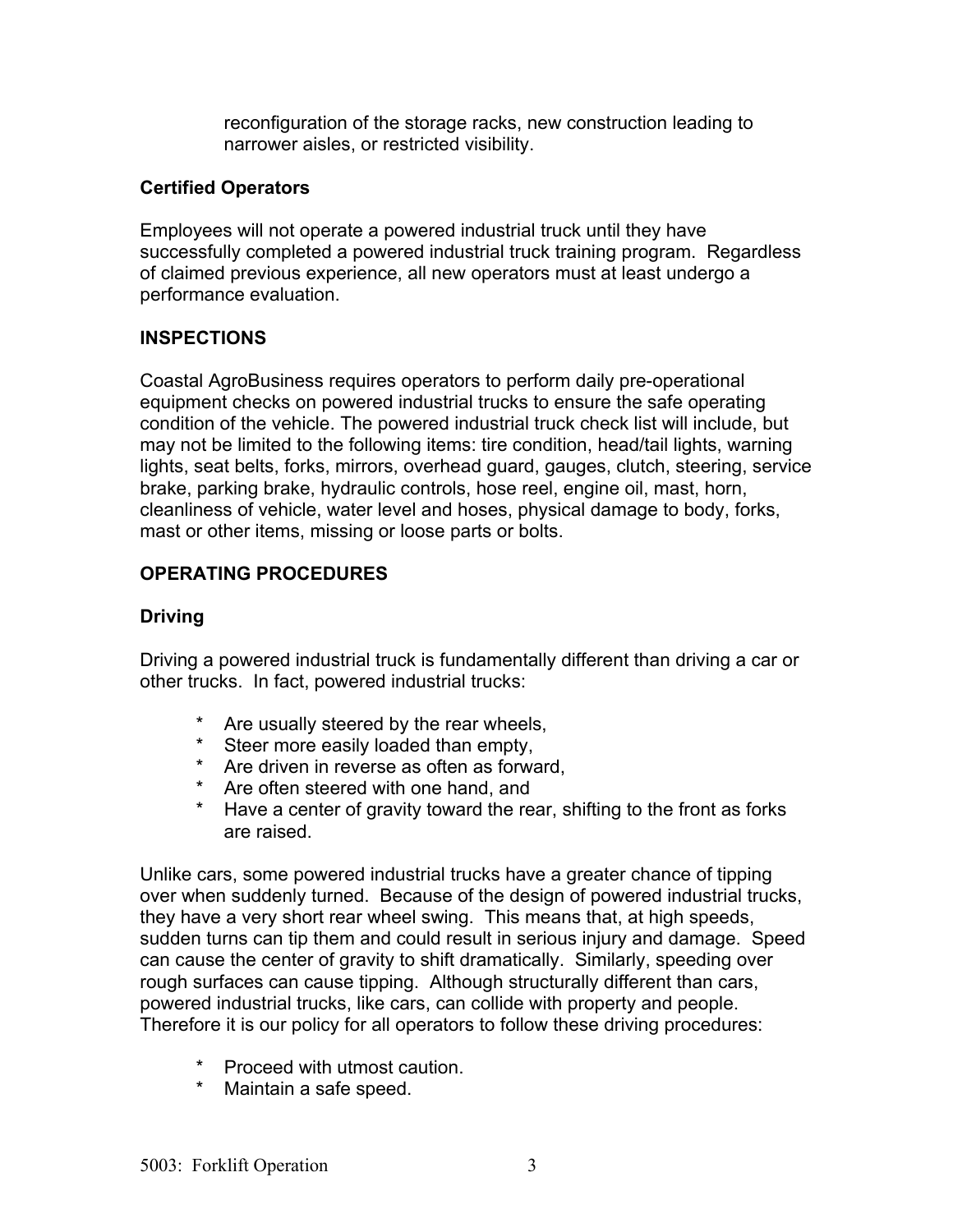- \* Avoid sharp turns.
- \* When possible avoid rough or uneven surfaces (if unavoidable, reduce vehicle speed).
- \* Maintain a clear view of the direction of travel.<br>\* Always allow pedestrians the right of way.
- Always allow pedestrians the right of way.

#### **Load Lifting and Carrying**

Powered industrial trucks can lift only so much. Each truck has its own load capacity, which is indicated on the rating plate. Powered industrial trucks also have three-point suspension that forms an imaginary triangle from the left front wheel to the right front wheel to the point between the two back wheels. The center of gravity for a powered industrial truck must lie somewhere within this triangle or else the truck will tip over. The load and its position on the forks, as well as traveling speed and slopes, all affect the center of gravity. Loads, themselves, have gravity with which to contend. Loads need special care so that they do not fall.

#### **Pedestrians**

Because powered industrial trucks may be used near pedestrians, we require powered industrial truck operators to watch out for pedestrians.

#### **Maintenance**

Investing time and effort into the proper upkeep of our equipment results in dayto-day reliability. Keeping up with the manufacturer's recommended maintenance and lubrication schedules will increase our trucks' longevity.

### **GENERAL OPERATING TIPS**

Although structurally different than cars, powered industrial trucks, like cars, can collide with property and people. Therefore it is our policy for all operators to follow these driving procedures:

- Use only powered industrial trucks approved for the location of use.
- No riders are allowed on the powered industrial trucks.
- \* Use of seat belt required if powered industrial truck is manufactured with one.
- \* Yield the right-of-way to pedestrians and emergency vehicles.
- \* Maintain safe distances from other powered industrial trucks ahead (typically three truck lengths).
- \* Travel at speeds that will permit vehicles to stop safely at all times, under all road and weather conditions.
- \* Avoid quick starts/changes of direction.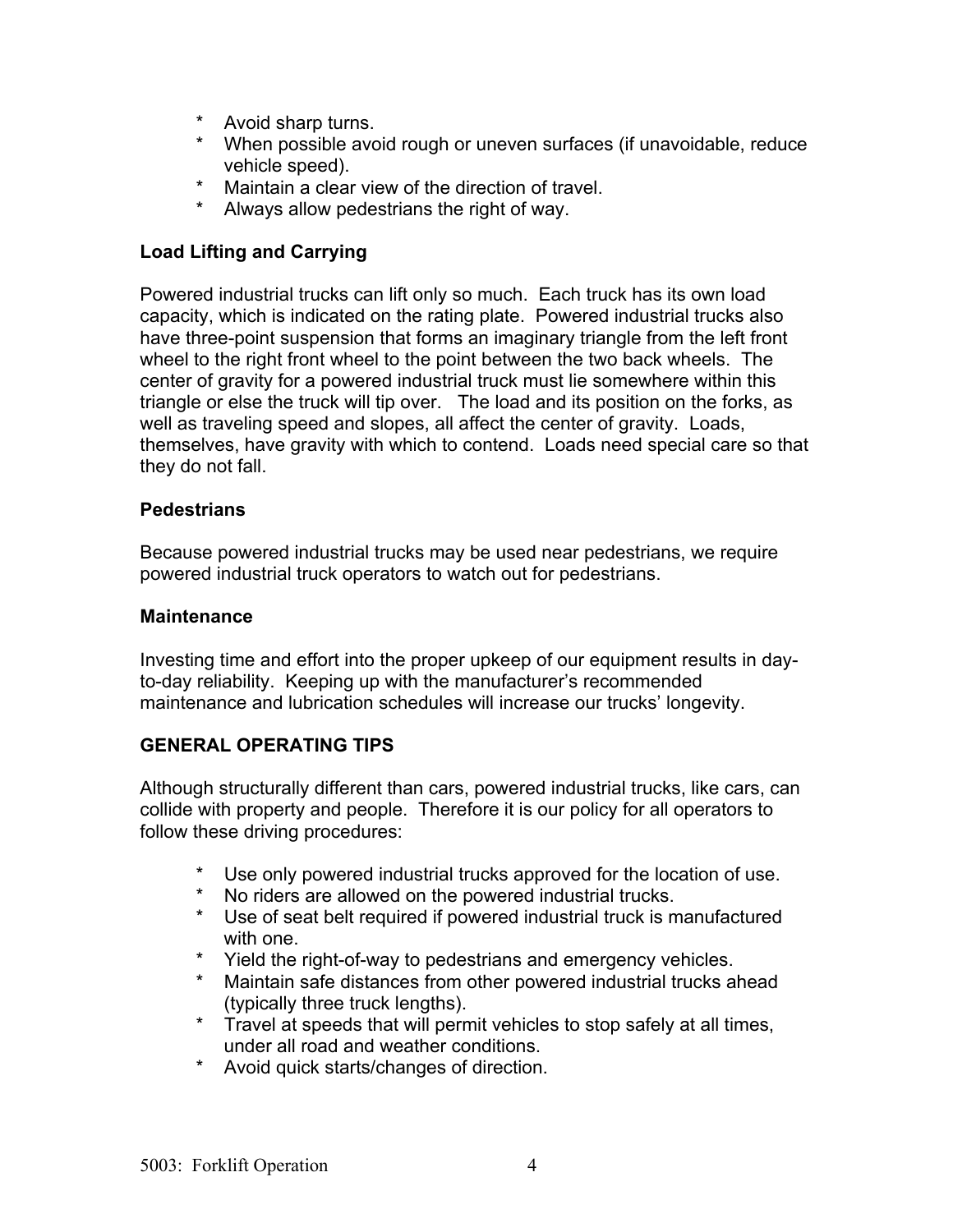- \* Turns must be negotiated by reducing speed and turning the steering wheel with a smooth, sweeping motion.
- \* Maintain forks in proper position.<br>\* Drive properly in reverse
- \* Drive properly in reverse.<br>\* Do not engage in stunt drive
- Do not engage in stunt driving and horseplay. (Horseplay may cost you your job.)
- \* Drive slowly over wet or slippery surfaces.<br>\* When the forks are empty travel with the fo
- When the forks are empty, travel with the forks at a negative pitch as low to the floor as practical.
- \* When the operating terrain warrants, adjust the height of the forks to a safe level.
- \* Do not run over loose objects on roadway surfaces.<br>\* Slow down and sound the born and look at intersective
- Slow down and sound the horn and look at intersections, corners, and other locations where vision is obstructed.
- \* Maintain a clear view of the direction of travel at all times. Look in direction of travel.
- \* Keep all body parts within truck.
- \* Do not allow anyone to place their arms or legs between the uprights of the mast or outside the running lines of the truck.
- \* Do not drive trucks up to anyone standing in front of a bench or other fixed object.
- \* A vehicle is considered "unattended" when an operator is 25 feet or more away from a vehicle or it is not in view.
- \* Unattended trucks must be secured by: Fully lowering forks or other attachments (when unloaded, tilt the forks forward first and then lower them to the ground until the tips of the forks come in contact with the ground); neutralizing controls; power shut off; and setting brakes.
- \* Secure trucks when dismounted operators are within 25 feet of a vehicle still in view by: Fully lowering the load; neutralizing controls; and setting brakes.
- \* Be aware of headroom under overhead installations, lights, pipes, door beams, and sprinkler systems.
- \* Do not block access to fire or emergency exits, stairways, fire equipment, or electrical panels.
- \* Sound the horn or other audible warning device at all intersections and corners to warn pedestrians.
- \* Maintain safe distances from the edges of ramps or platforms while on any elevated dock, platform, or freight car.
- \* Dock boards and bridge plates must be secured before vehicles cross over them. Be sure they do not exceed rated weight limits.
- \* When ascending or descending a grade or incline: Make sure the load is always uphill; proceed slowly and with caution; tilt or raise the forks and attachments only as far as necessary to clear the road surface; and sound the horn before ascending or descending.
- Do not park on inclines, ramps, or dock plates. If you must park on an incline, block the wheels.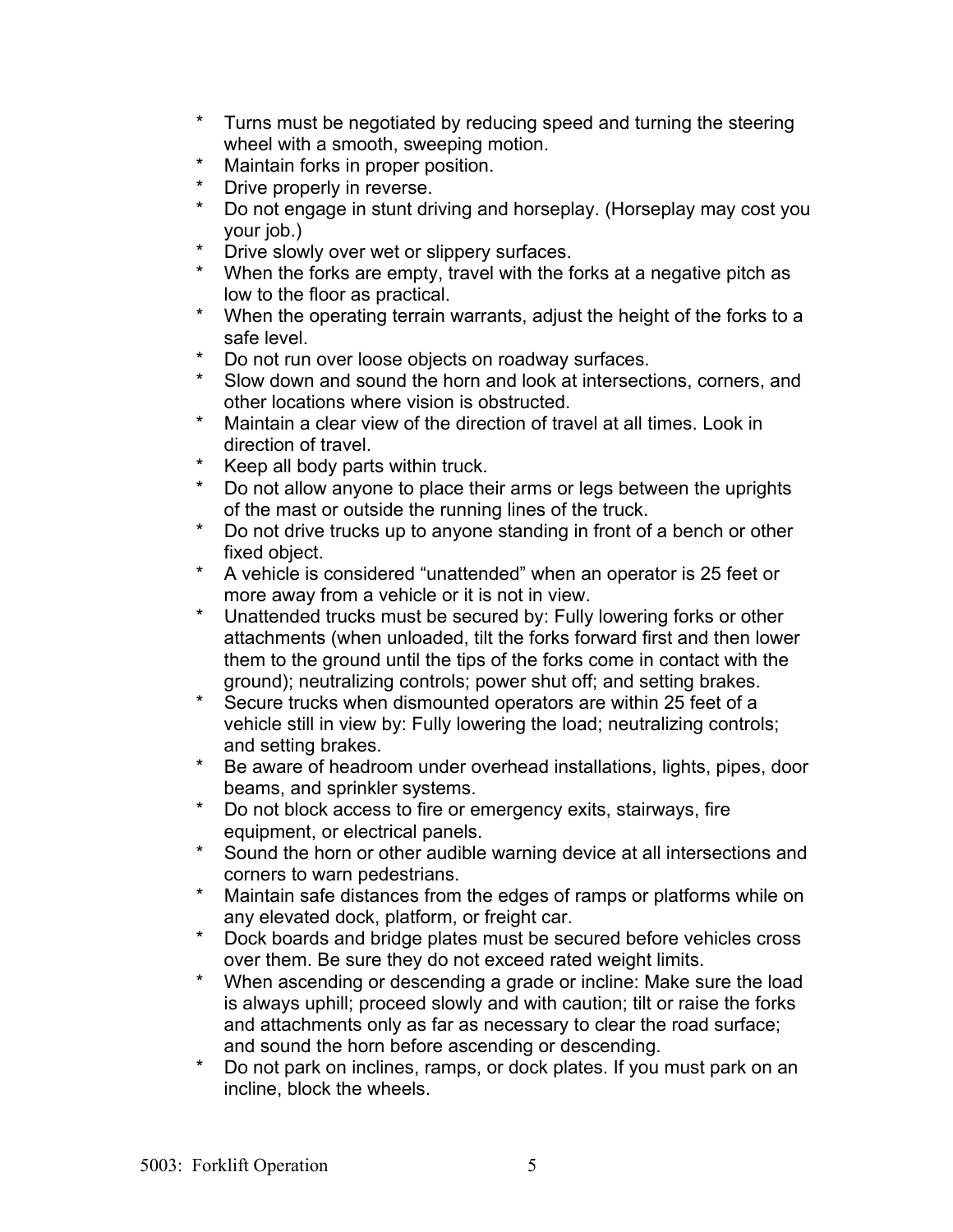- \* Do not use powered industrial trucks for any purpose other than what they were designed.
- \* Clean up all fluid leaks (oil, hydraulic, transmission, etc.) from the floor.<br>\* If the warning device (like a warning lamp or sound-producing device)
- If the warning device (like a warning lamp or sound-producing device) comes on, stop the truck as soon as possible.
- \* Follow manufacturer's recommended emergency procedures for fire or tip over and be familiar with manufacturer's emergency equipment.
- \* Do not modify a powered industrial truck.<br>\* Report all powered industrial truck accide
- Report all powered industrial truck accidents involving employees, building structures, and equipment to department management.
- \* Do not drive forklifts onto the tailgate of a pickup truck<br>\* Whan loading a pickup truck do not push items into the
- When loading a pickup truck do not push items into the headboard of truck
- \* Do not overload pickup trucks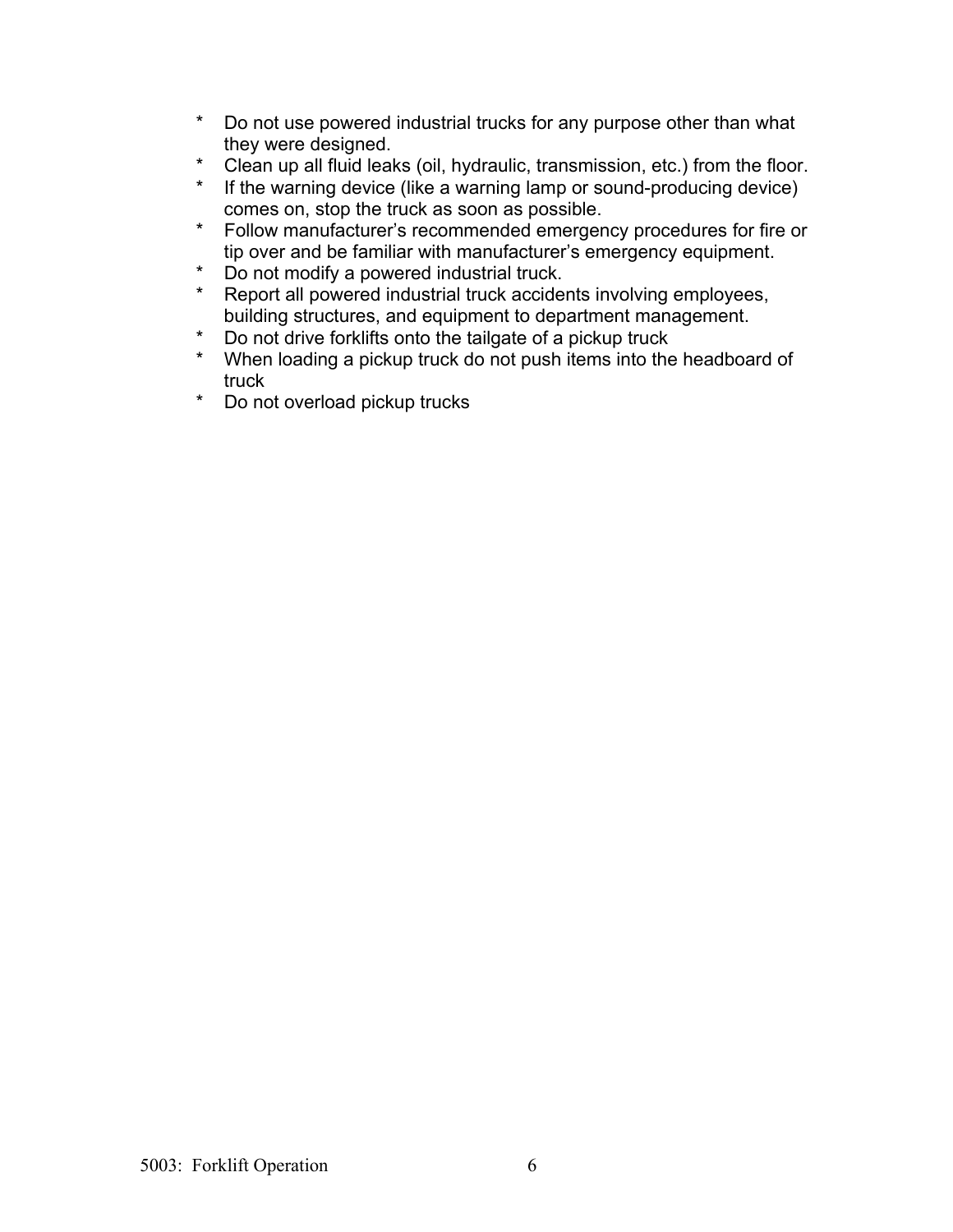

# **5004: Lockout/Tagout**

Approved: 08/10/2007 | Revised:

The purpose of this policy is to reduce the risk of fatalities and injuries related to the inadvertent release of energy by machines and other equipment. Inadvertent releases of energy may occur when an individual does not fully de-energize equipment while attempting to perform a maintenance test or when equipment is de-energized and is re-energized while maintenance is being performed.

# **GUIDELINES**

- 1) Unauthorized work of any kind is strictly prohibited.
- 2) Employees must be qualified to perform any type of repair, service, installation, maintenance, or cleanout on equipment.
- 3) Employees must be trained in the hazards associated with any type of service to operational equipment.
- 4) A lockout is a method of keeping equipment from being set in motion and endangering workers. In lockouts:
	- A disconnect switch, circuit breaker, valve or other energy-isolating mechanism is put in the safe or off position.
	- A device is often placed over the energy-isolating mechanism to hold it in the safe position.
	- A lock is attached so that the equipment can't be energized.
- 5) In a tagout, the energy-isolating device is placed in the safe position and a written warning is attached to it. All lockout and tagout materials are supplied by the employer. Each device must be:
	- **Durable, to withstand wear.**
	- **Substantial, so it won't come off easily.**
	- **Capable of identifying the person who applied it.**
- 6) Lockout/tagout is necessary whenever you are performing service or maintenance around any machine where you could be injured by:
	- **Unexpected start-up of the equipment.**
	- Release of stored energy.
- 7) Two situations are most likely to need lockout/tagout:
	- **When you must remove or bypass a guard or other safety device.**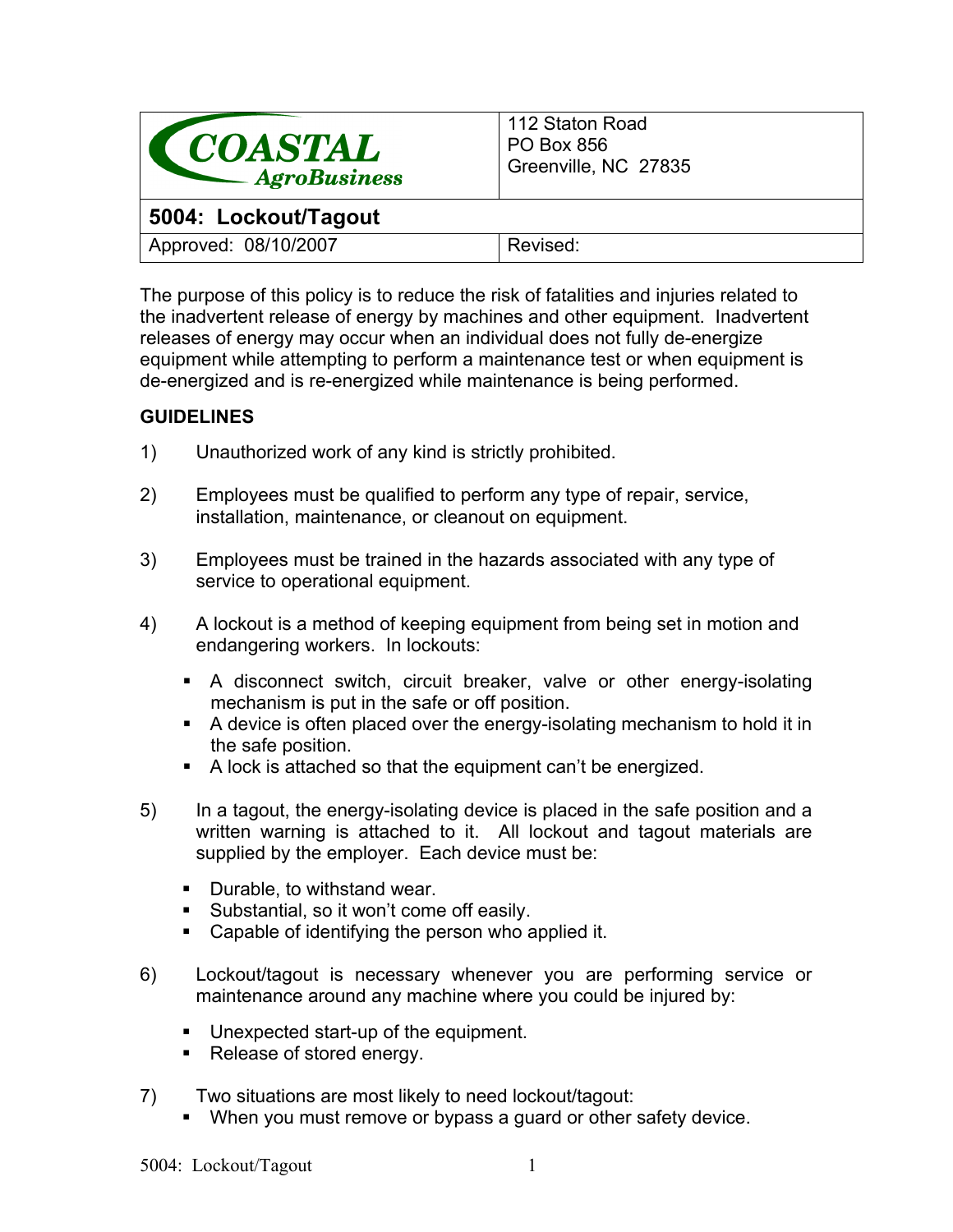- When you must place any part of your body where you could be caught by moving machinery.
- 8) Locks and tags by themselves do not de-energize equipment. Attach them only after the machinery has been isolated from its energy source.
- 9) All personnel qualified to do maintenance, service, repair, installation, or cleanout must be issued a personal lockout device (padlock) which is coded for their personal use. Personnel receiving these lockout devices are responsible for keeping up with their own lock and key.
- 10) Use of other personnel's locks for lockouts is strictly prohibited.
- 11) Safety lockout hasps must be installed on all electrical boxes and switches.
- 12) All qualified personnel performing service must add their personal lock to the lockout system.
- 13) The project supervisor is to lockout first before any work is initiated.
- 14) If service is required on a machine or piece of equipment, then the machine or piece of equipment must be locked out. If service is required on a system, then the entire system must be locked out.
- 15) If service is required on a machine or piece of equipment which is tied into a system, and can be affected in any manner, shape or form by operation of another machine or piece of equipment within the system, then the entire system must be locked out.
- 16) Controls are to remain inoperable until all locks are removed. Tampering with lockout device is strictly prohibited
- 17) If installation, repair, maintenance or service involves the change of control of the system or equipment to alternate electrical energy sources, then a total lockout will be initiated.
- 18) Before removing personal locks, employees are to have fully completed their task. This includes removing all tools and supplies which were needed and inspection of the job by the supervisor in charge of the project.
- 19) Before restoring power, the project supervisor must inspect all work.
- 20) The project supervisor must be the last person to remove their lock.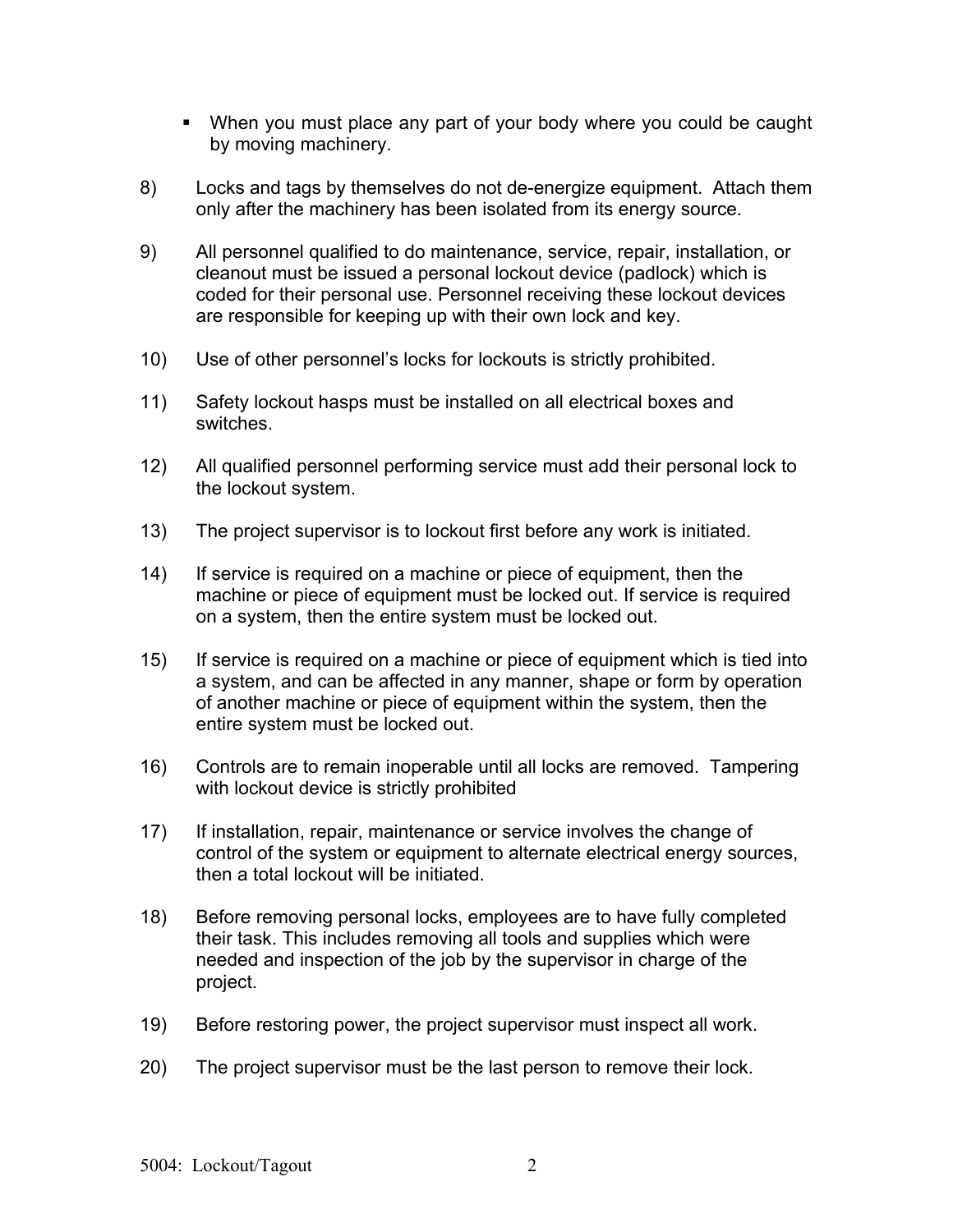

## **5005: Confined Space**

Approved: 03/17/2006 Revised: 01/15/2008

The purpose of this policy is to establish guidelines for entry into confined spaces. Employees of Coastal AgroBusiness must follow these established guidelines if they are to enter a confined space.

## **GENERAL PRACTICE**

As a general practice, Coastal AgroBusiness does not allow its employees to enter areas that are considered confined spaces. Any work in a confined space must be made from the outside through hatches or mancovers using equipment with extended reach capabilities.

## **DEFINITION OF CONFINED SPACE**

Confined spaces are usually areas that are hard to get into and to get out of. Poor ventilation and other hazards in confined spaces can threaten human life. Examples of confined spaces are: tank cars, process vessels, crawl spaces, silos, bins, boilers, storage tanks, tunnels, pipelines, wells, manholes, sewers, vaults, or any underground areas. An employee may enter a confined space for inspection, testing, repair, maintenance, or equipment clean-out purposes.

There are four (4) major hazards associated with confined spaces:

- Oxygen Deficiency
- Toxicity
- **•** Combustibility
- Physical Hazards

## **GUIDELINES**

- 1) An entry permit or permission must be obtained from the Director of Health, Safety & Environmental Affairs before entering a confined space. Unauthorized entry into a confined space is prohibited.
- 2) When an entry permit is required, the permit must be posted visibly to warn others that employee or other authorized personnel are inside.
- 3) Substances previously kept in confined spaces and their hazards must be known before entering.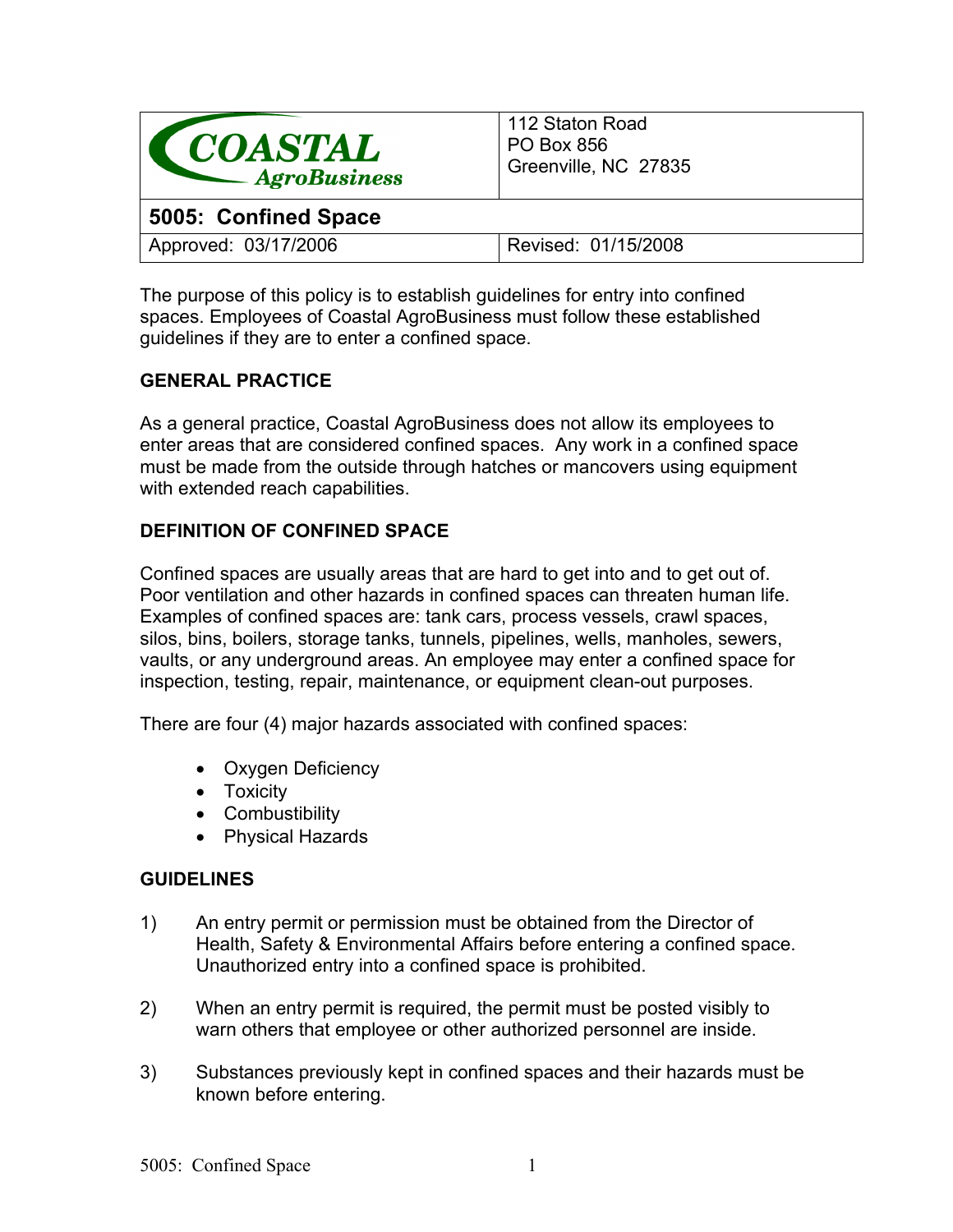- 4) Prescribed personal protective equipment must be worn at all times while working in a confined space.
- 5) Confined spaces must be cleaned to the extent possible before entering.
- 6) Confined spaces must be ventilated for at least 30 minutes before entry is allowed. Only approved ventilation and equipment will be used.
- 7) Steam, water, or any heat or fume causing agents such as gas or power lines that are coming into the confined space are to be cut off according to established procedures prior to entry.
- 8) Lockouts are to be used to protect against the accidental startup of any equipment while personnel are in a confined space. This will be done according to established procedure. Prevent all possible physical hazards.
- 9) Careful preparation is essential before entering a confined space. Employees must check out and follow the required procedures for doing the job in the confined space. Personnel are to know what is to be accomplished and are to have all essential tools and equipment readily available. Employees should finish the job as quickly and as safely as possible - and then get out.
- 10) The air in a confined space must be tested before entering a confined space. The air must be tested for oxygen deficiency. Under no circumstances will an employee enter a confined space containing an atmosphere of less than 19.5% Oxygen. Air is to be tested for combustibility and toxicity if previous conditions warrant this action.
- 11) Under no circumstances will employee or other personnel enter a confined space without another person outside. The "buddy system" shall be in effect for the duration of entry. A second person must always be present.
- 12) If the distance between the person entering the confined space and the outside personnel is greater than reaching distance, a lifeline or harness must be attached to the entry personnel.
- 13) Anytime dizziness or difficulty in breathing develops, all entry personnel must leave the area immediately. The problem must be reported to the supervisor.
- 14) Know the risks and follow all established safety procedures.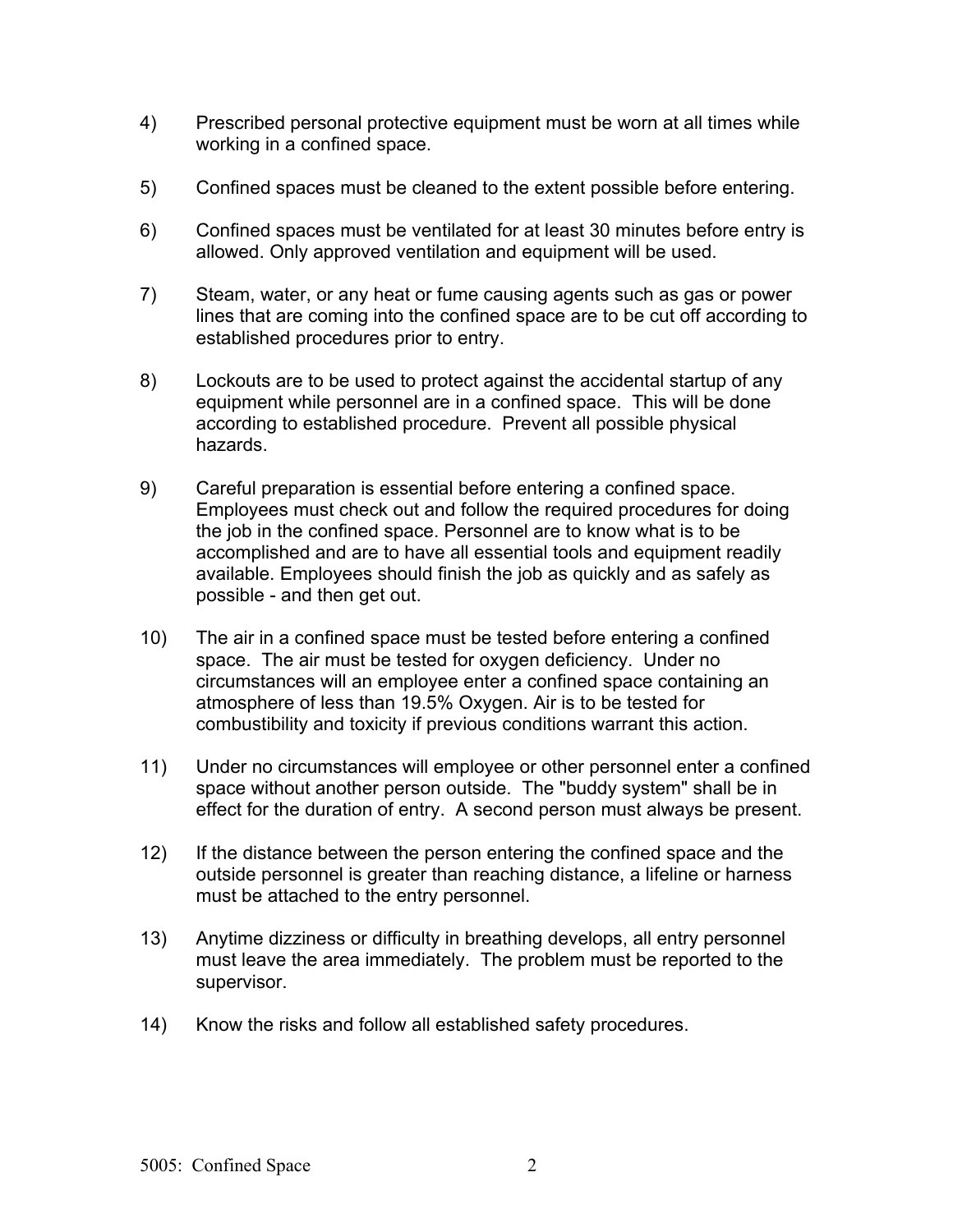

## **5006: Machine/Equipment Safety & Guarding**

Approved: 06/21/2006 Revised: 08/13/2007

#### **Purpose**

It is the policy of this company to permit only trained and authorized employees to operate machinery, tools, or equipment at any time. This policy is applicable to:

- \* daily operators of machinery, tools, and equipment; and
- \* those who only occasionally have cause to use machinery, tools, or equipment.

This written Machine/Equipment Safety and Guarding Plan describes methods and practices for care and use of machines, equipment, and tools that can be read and understood by all managers, supervisors, and employees at Coastal AgroBusiness, Inc. This written plan is intended to be used to:

- \* create an awareness of the hazards among our workforce,
- standardize procedures for use and care of the equipment,
- \* provide a consistent format for training employees on the proper procedures to be used,
- \* minimize the possibility of injury or harm to our employees, and
- demonstrate Coastal AgroBusiness, Inc. 's compliance with machine safety and equipment usage requirements for general industry in Subpart O and P of 29 CFR 1910.

## **Administrative Duties**

We encourage all suggestions because we are committed to creating a safe workplace for all our employees, and a safe and effective machine/equipment safety and guarding program is an important component of our overall safety plan. We strive for clear understanding, safe work practices, and involvement in the program from every level of the company.

## **Department Machinery, Tools, or Equipment Present**

## **Pre-Operational Procedures**

Hand tools must be inspected prior to use to ensure that:

\* For tools with jaws, jaws are not sprung to the point of slippage.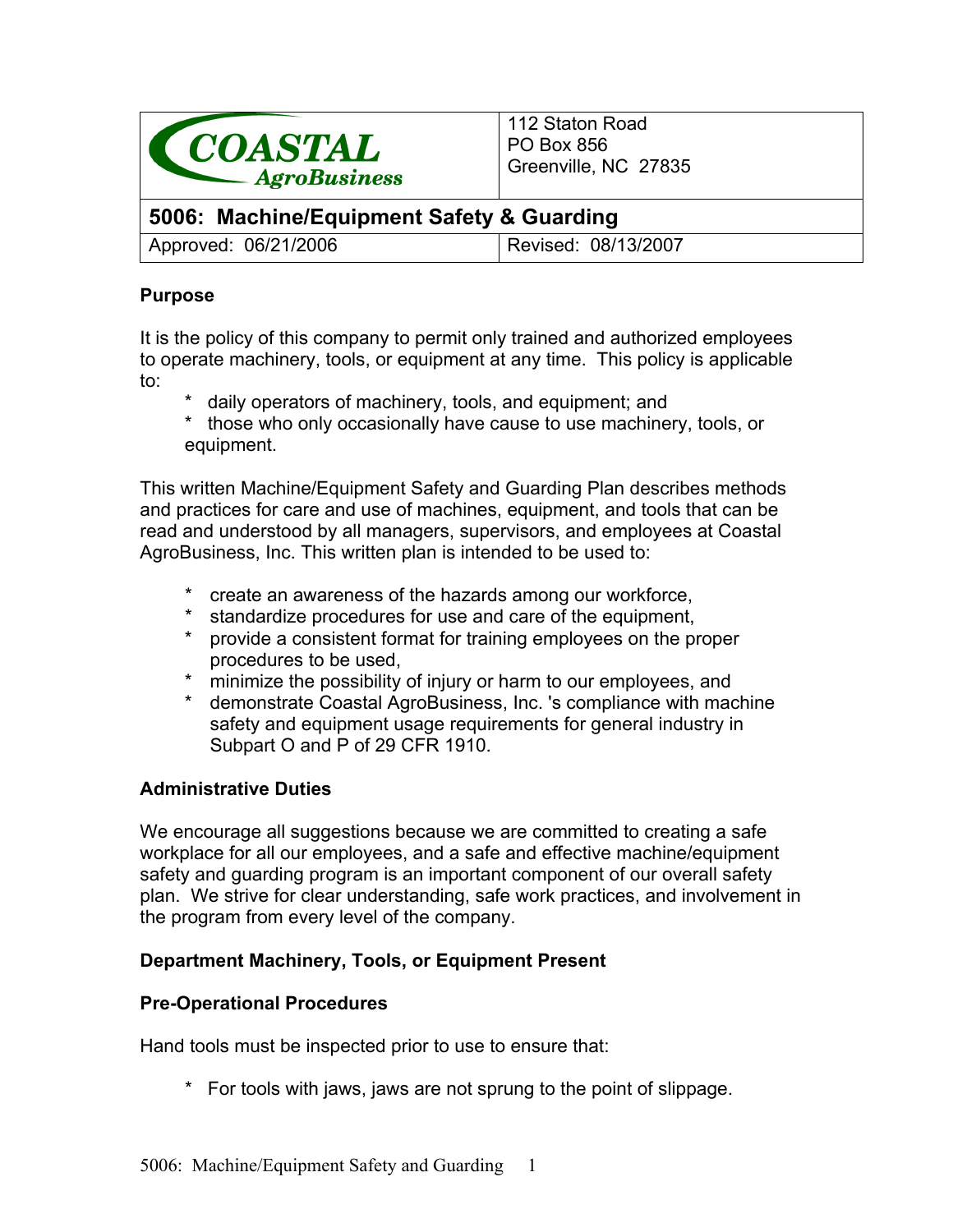- \* For impact tools, they are free of mushroom heads.
- \* For tools with wooden handles, the handles are free of splinters or cracks and are tight in the tool.
- \* The tool is otherwise safe for use.

Any machine or power-operated tool, function, or process which may cause injury will be guarded. All permanent guards are securely attached in good working order and all removable guards are in place on the machine or equipment before starting use. Guards meet these minimum general requirements:

- Prevent contact The guards prevent hands, arms, or any part of an employee's body or clothing from making contact with dangerous moving parts.
- \* Secure Guards are not easy to remove or alter. Guards and safety devices are made of durable material that will withstand the conditions of normal use. They are firmly secured to the machine.
- \* Protect from falling objects The guards ensure that no objects can fall into moving parts.
- \* Create no new hazards If a guard creates a hazard of its own such as shear point, a jagged edge, or an unfinished surface which can cause a laceration, then employees must not use the piece of machinery or equipment.

If a guard is defective, damaged, or in any way does not meet the requirements of these procedures, employees may not use the machine, and must immediately notify the Facility Manager.

Where the operation of a machine or accidental contact with it can injure employees in the vicinity, the hazard is either controlled or eliminated.

Employees must locate and put on necessary and appropriate personal protective equipment (PPE) for use with the machinery or equipment before beginning use. PPE can be obtained from the parts department.

Employees must make sure that work areas are well-lit, dry, and clean before beginning work. Sawdust, paper and oily rags are a fire hazard and can damage machinery and equipment.

Employees must change clothing or take off jewelry that could become entangled in the machinery or equipment they are to use.

Only qualified personnel may install or repair equipment. Employees must notify the Facility Manager if machinery or equipment is in need of any type of repair.

If a lock or tag is in place on a piece of machinery or equipment, it may not be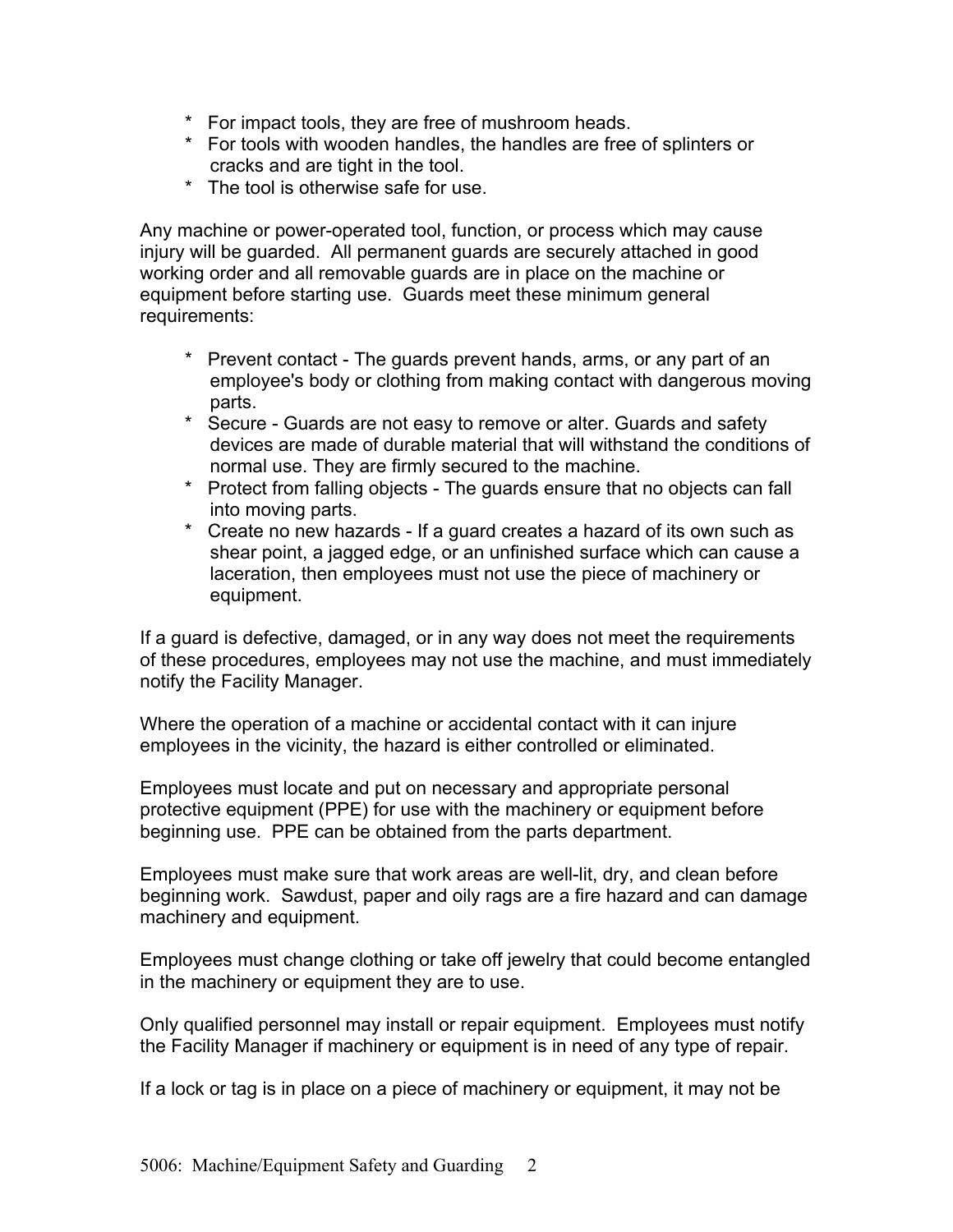removed and the machinery or equipment may not be used.

#### **Operating Procedures**

- 1) Employees may not remove a guard for any reason while operating any piece of machinery or equipment.
- 2) All necessary personal protective equipment (PPE) is worn while the machinery or equipment is running.
- 3) If an employee is distracted or unable to focus on the work with the machinery or equipment, they must stop work with that machinery or equipment.
- 4) Upon finishing with a piece of equipment, tool, or machine, basic maintenance must be performed. It should be kept sharp, oiled, and stored properly, as appropriate.
- 5) Problem equipment must be immediately reported to facility manager so it can be repaired or replaced.
- 6) Employees must always use the proper piece of machinery or equipment for the job.
- 7) Electric cables and cords are kept clean and free from kinks. Equipment may never be carried by its cord.

## **Training**

Under no circumstances will an employee operate a piece of machinery or equipment until they have been properly trained on the equipment. This includes all new operators or users of machinery and equipment, regardless of claimed previous experience.

Operational training consists of:

- \* Pre-operational procedures.
- \* Basic maintenance for machinery and equipment.
- \* Operational review of each piece of machinery, tool, or equipment the employee is expected to operate.

## **New Equipment Start-up Inspection Procedures**

The procedures in this section are required at the following times:

\* during and after the installation of new equipment,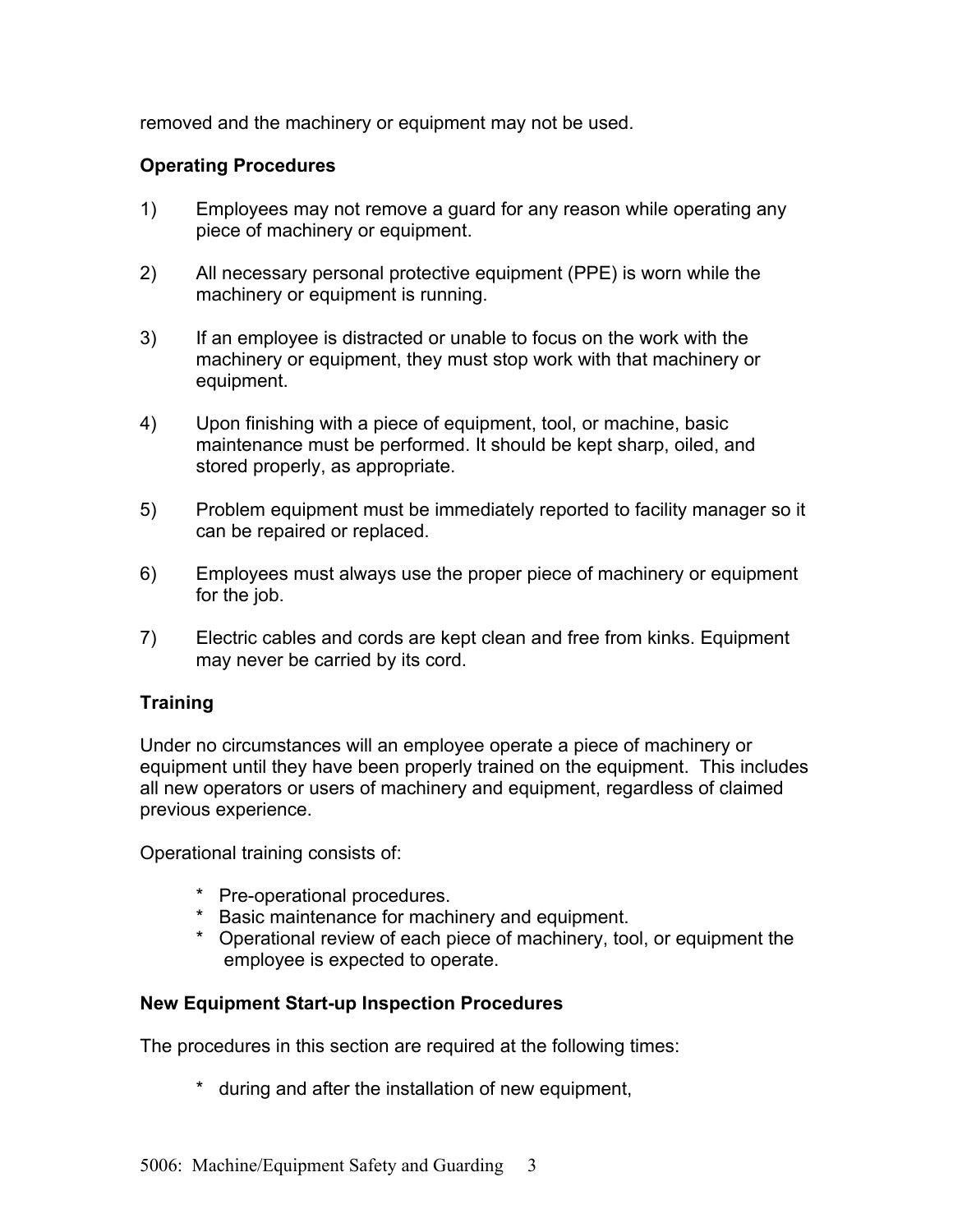- \* during and after the rearrangement of existing equipment into a new layout, and
- \* during the relocation of existing equipment.

While work is in progress on installation of new equipment, the Facility Manager and the Director of Health, Safety and Environmental Affairs, must be involved from the beginning to the end of the installation process.

Corrections that need implementation during the installation should be done as needed. Before operation of the equipment in the workplace, the Facility Manager and the Director of Health, Safety and Environmental Affairs must signify that the equipment meets all expectations in their area of concern.

The Facility Manager is accountable for all phases of installation and for making sure equipment is safe and efficient to run before letting employees operate it. Once the Facility Manager has verified completion, the equipment can be put into service.

#### **Inspections**

Machinery, tools, and equipment will be inspected regularly to ensure safety and serviceability. Facility Managers shall insure that all machinery, equipment, cords and accessories are inspected monthly.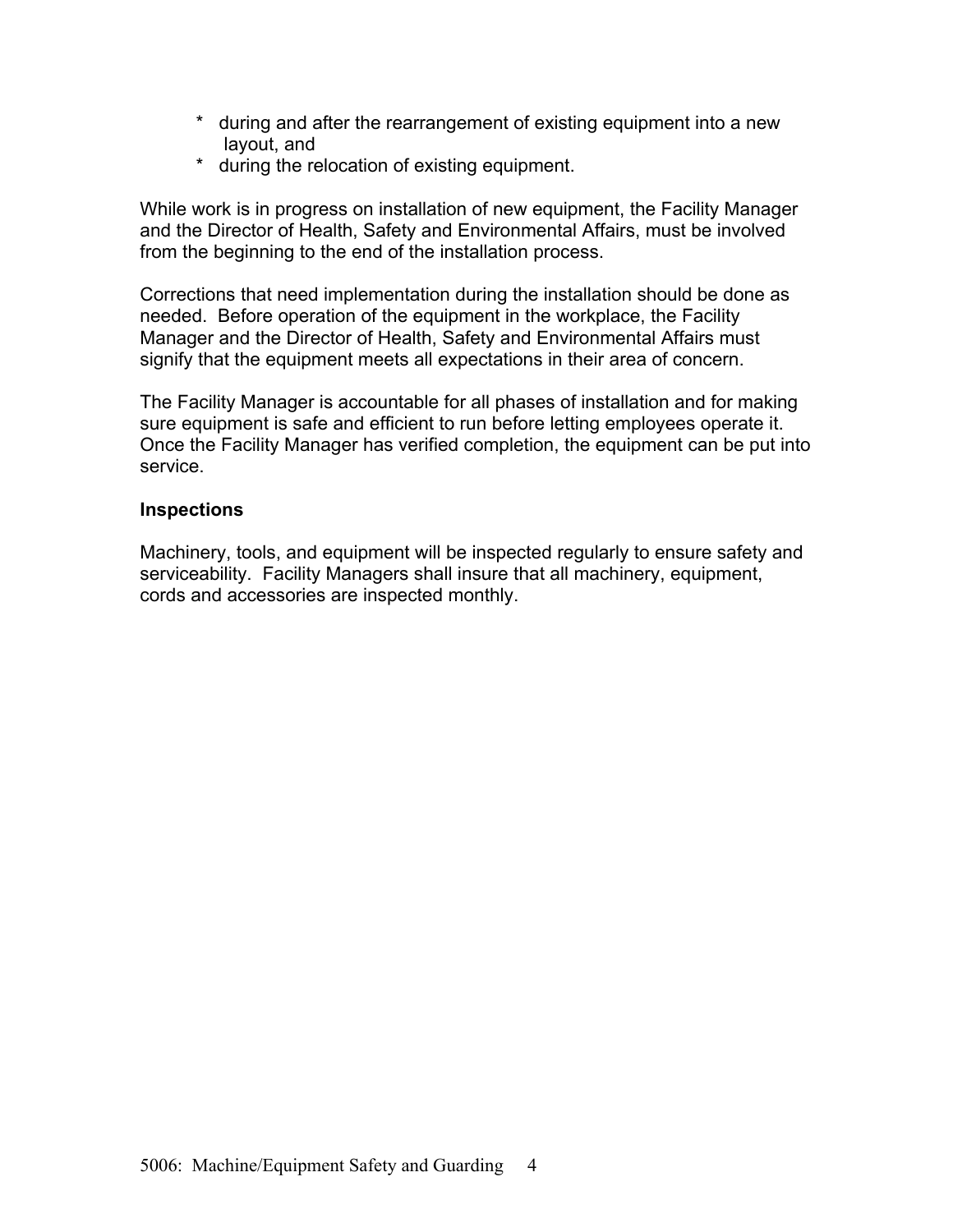

## **5007: Hopper Car Operations**

Approved: 04/26/2006 Revised: 08/17/2007

## **PURPOSE**

To set forth standard procedures for the operation of hopper cars. Procedures include receiving, inspection, unloading and release of cars. These procedures must be followed at all times. Specifics per material are appended to this procedure.

## **PROCEDURES**

#### **Documentation**

Hopper car procedures are to be strictly followed. Procedural reports must be completed by personnel in charge of operation. Documentation on hopper cars must be checked during monthly facility inspections.

#### **Receiving and Inspection of Hopper Car**

- 1) Spot the car. Supervisor must be present during the spotting operation. The car should be spotted so that material can be unloaded onto the slider (unloading) belt or into unloading pit.
- 2) Set the brake and chock the wheels. Attach the grounding clamp.
- 3) Perform general inspection noting car type, car number and placarding (if applicable). If car is placarded incorrectly, notify your supervisor immediately. Incorrect placarding must be documented and corrected.
- 4) Check hopper for signs of leaks. Check hopper seals for signs of tampering. Leakage and signs of tampering must be reported to your supervisor.
- 5) Open hatches on top of hopper car and inspect material for fitness, foreign matter, signs of leakage or contamination or signs of moisture (water) accumulation and for fullness of hopper.
- 6) Material must be verified before unloading. This includes the name and type of material, the car number, the supplier and point of origin. Check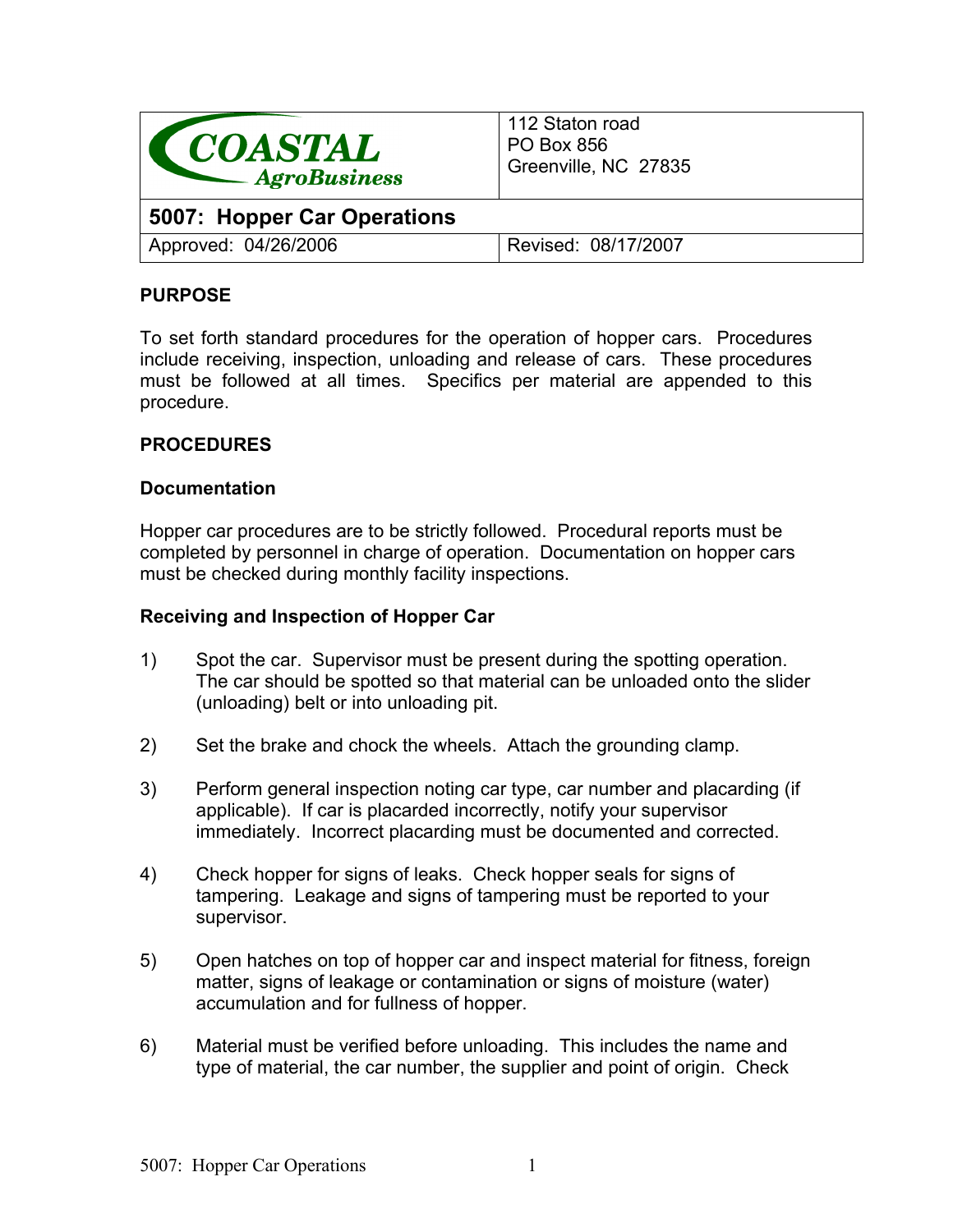with your supervisor to make sure that the material is the correct material and to arrange for unloading (i.e., holding bin destination, timing, etc.).

7) If car passes inspection and material appears to be satisfactory, then with supervisor's approval unloading procedures may begin.

#### **Unloading of Hopper Car**

- 1) Position the unloading belt under the hopper gate so that the material will free fall onto the center line of the belt when gate is opened. This may require moving the railcar slightly. To move the railcar, release the brake and remove the wheel chocks. Use the levered railcar mover to position the railcar. When the car is correctly positioned, set the brake and chock the wheels.
- 2) Consult with your supervisor before you start to unload. Make sure that all devises and equipment are correctly set and are capable of handling the unloading procedure.
- 3) With supervisor's approval, start the unloading equipment beginning with the equipment closest to the unload destination and working your way back to the hopper car. Break the seal on the hopper to be unloaded. With hopper lever, carefully open the hopper gate until material begins to flow. Adjust the gate opening to achieve a steady flow of material onto the center line of the unloading belt or into the unloading pit. DO NOT OVERLOAD THE BELT OR AUGER.
- 4) Surveillance must be maintained throughout the unloading procedure. As hopper empties, railcar and belt positions my need to be adjusted. Follow procedures in 1) above. All spilled material (from belts, car or elevator) should be shoveled back into the system unless it becomes wet or otherwise contaminated.
- 5) Once a hopper is emptied, verify this by visually inspecting the hopper. If the hopper is completely emptied, close the top hatch and hopper gate.
- 6) Repeat steps 1) through 5) for remaining hoppers.

#### **Inspection and Release of Hopper Car**

- 1) When railcar is emptied and ready for release, inspect all hopper gates and hatches to make sure they are securely closed and latched. Attach a seal to return
- 2) Unloading area should be cleaned at this point.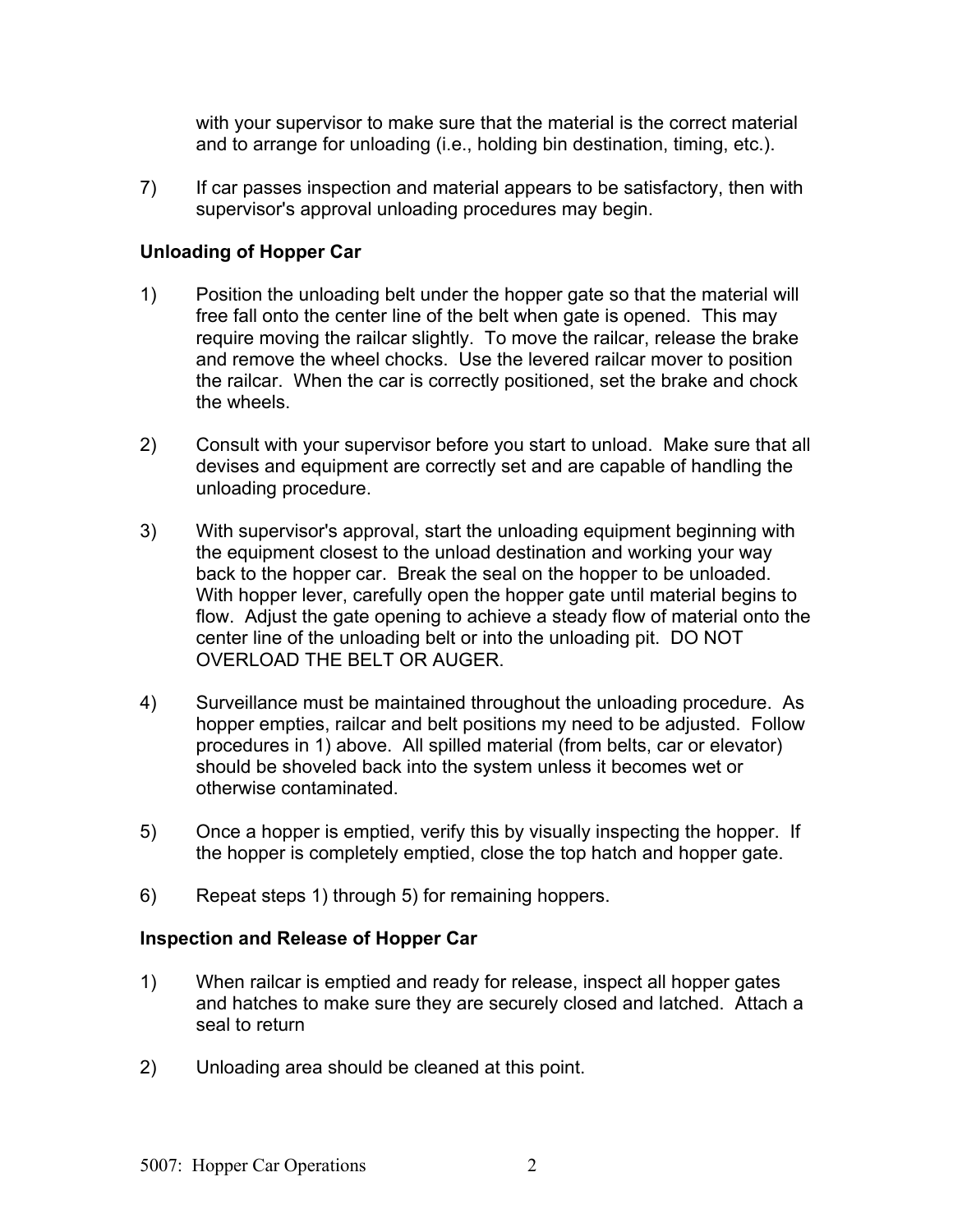- 3) Report to supervisor for inspection and release of hopper car.
- 4) Remove Car Connected sign move wheel chocks.
- 5) Complete procedural report.
- 6) Notify carrier that car is ready for release.

### **GUIDELINES**

- 1) Procedures must be followed at all times.
- 2) Surveillance must be maintained at all times during unloading operations. Unloading operations are never to be left unattended.
- 3) Unloading area must be kept clean using sound housekeeping practices. Under no circumstances should anyone leave the unloading area without cleaning the area.
- 4) All required personal protective equipment must be worn while unloading materials. Requirements are listed with specifics per material as appended to this procedure.
- 5) Under no circumstances should unloading material take place without the supervisor's approval and consent from the Facility Manager.
- 6) All relevant safety procedures must be strictly followed.
- 7) Any time that a railcar is not being moved, the brake must be set and wheels chocked.
- 8) Before moving a car, personnel are to check the area around the railcar for other personnel or objects in the line of travel. Under no circumstances is a car to be moved when personnel or other objects are in the path of the railcar.
- 9) Always consult with your supervisor before performing any railcar operation. Unauthorized work is strictly prohibited.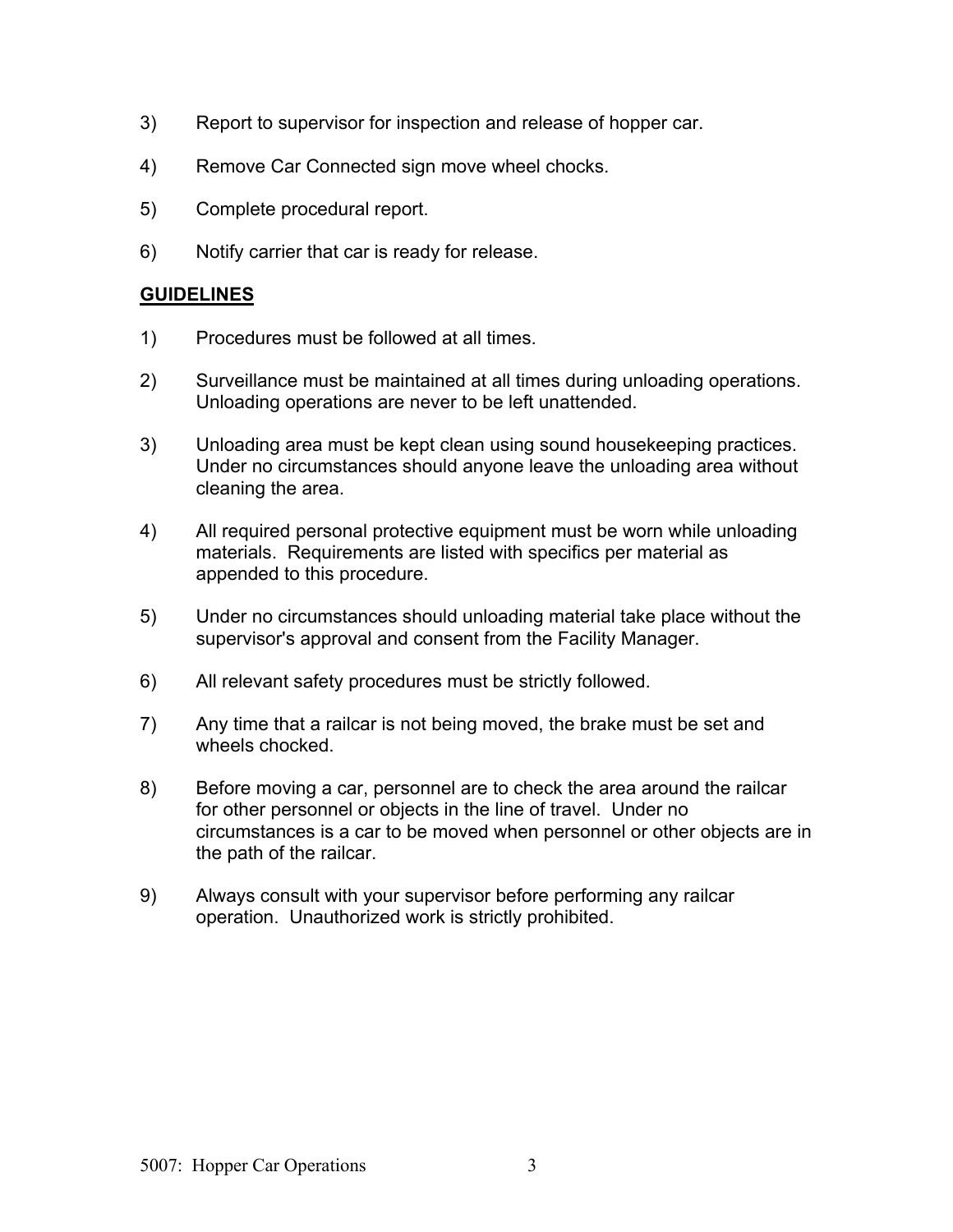

## **5008: Tank Car Operations**

Approved: 04/26/2006 Revised: 08/17/2007

## **PURPOSE**

To set forth standard procedures for the operation of tank cars. Procedures include receiving, inspection, connection, transfer, and disconnection of tank car. The procedures must be followed at all times. Specifics per material are appended to this procedure.

## **PROCEDURES**

## **Documentation**

Tank car procedures are to be strictly followed. Procedural reports must be completed by the supervisor in charge or operation. Documentation on tank cars must be checked during monthly facility inspection.

## **Receiving and Inspection of Tank Car**

- 1) Spot the car. Supervisor should be present during the spotting operation. The railroad may spot car when no one is available.
- 2) Set the brake and chock the wheels. Attach the grounding clamp.
- 3) Perform general inspection noting tank car type and placarding. If car is placarded incorrectly, notify your supervisor immediately. Incorrect placarding must be documented and corrected.
- 4) Inspect all valves and fittings thoroughly for any signs of leaking. If any fitting or valve shows signs of leaking, do not attempt to hook up the car. Notify your supervisor immediately. Report the condition to the Vice President of Operations.
- 5) Place the spill and leak containment basin under the car. Make sure that it is properly located to contain leaks and spills should they occur. Check to make sure that the containment basin is intact and ready for use (able to hold material safely without leaks or spills onto the ground).
- 6) If car passes inspection and appears to be satisfactory, continue with hook up procedures.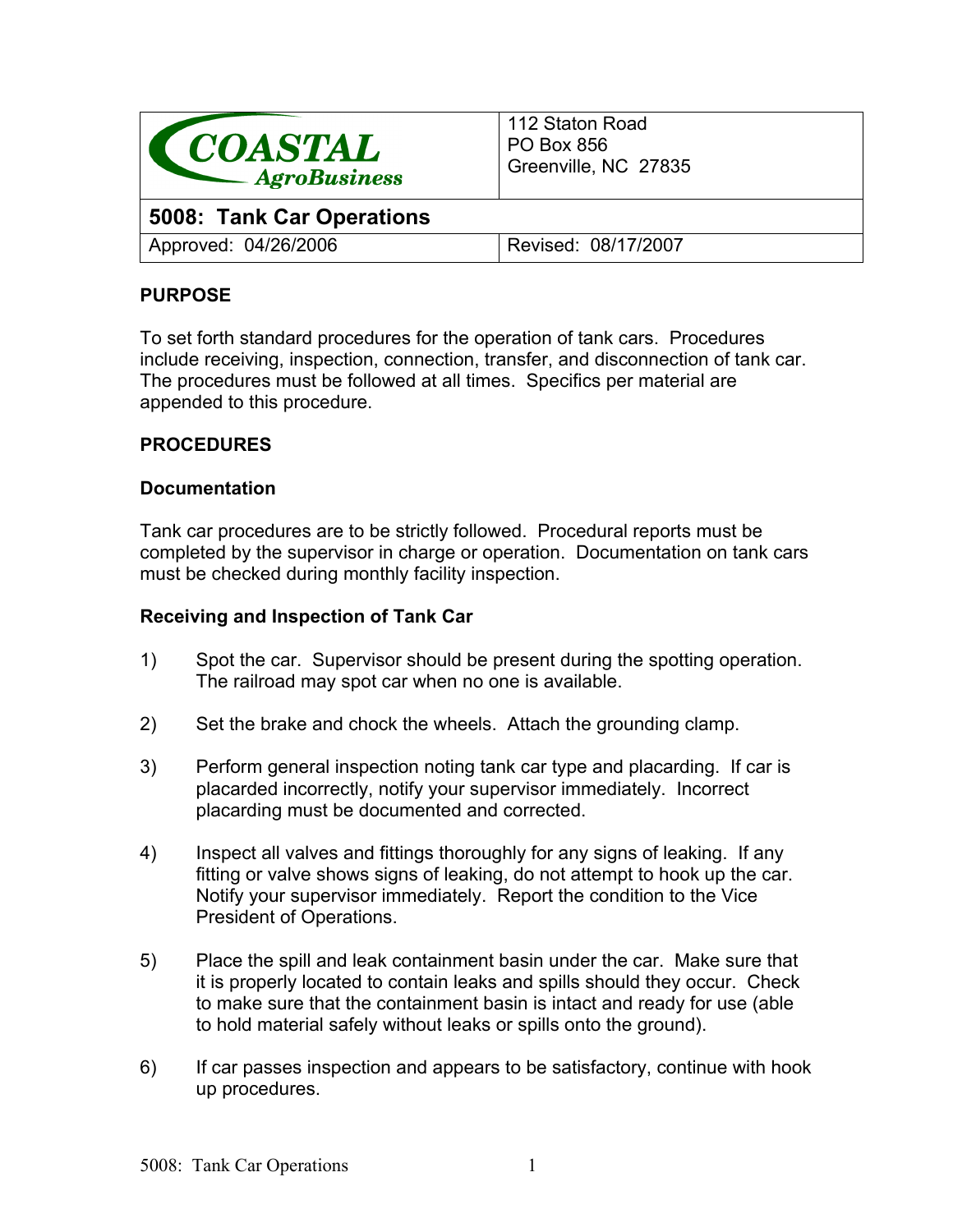7) Complete receiving and inspection portion of tank car procedural report.

## **Tank Car Hookup (Top Discharge Tank Cars)**

- 1) All personal protective equipment must be worn during hook up operations. Specific protective equipment is designated and appended to this procedure for materials received in tank cars.
- 2) Check all valves to make sure they are closed. (Gate or globe valves close clockwise, Lever valves are closed when lever is directed toward the outside of the manway dome). Valves must be closed before proceeding to the next step.
- 3) Inspect and clean hook up lines. Apply Teflon tape to all pipe connections.
- 4) Remove the valve caps and/or plugs only on the vent line(s) and discharge (product) line(s) that are to be used.
- 5) Connect transfer line to discharge (product) line of tank car. Make sure that the connection is tight. The discharge line is color coded red. The valve should be tagged "unloading line". If the discharge line and valve is not properly coded or tagged, it may be identified by its position within the manway dome. Vent lines are located closest to the sides of the tank car.
- 6) Connect pressurization (nitrogen) line to the tank car vent line. Make sure that the connection is tight. The vent line is color coded blue. The valve should be tagged "vent line". If the vent line and valve is not properly coded or tagged, it may be identified by its position within the manway dome. Vent lines are located closest to the sides of the tank car.
- 7) Tank car is now connected. Place "TANK CAR CONNECTED" flag on the tank car.
- 8) Complete hook up portion of tank car procedural report. Tank car is now ready for transfer of material.

## **Tank Car Hookup (Bottom Discharge Tank Cars)**

- 1) All personal protective equipment must be worn during hook up operations. Specific protective equipment is designated and appended to this procedure for materials received in tank cars.
- 2) Check all valves to make sure they are closed.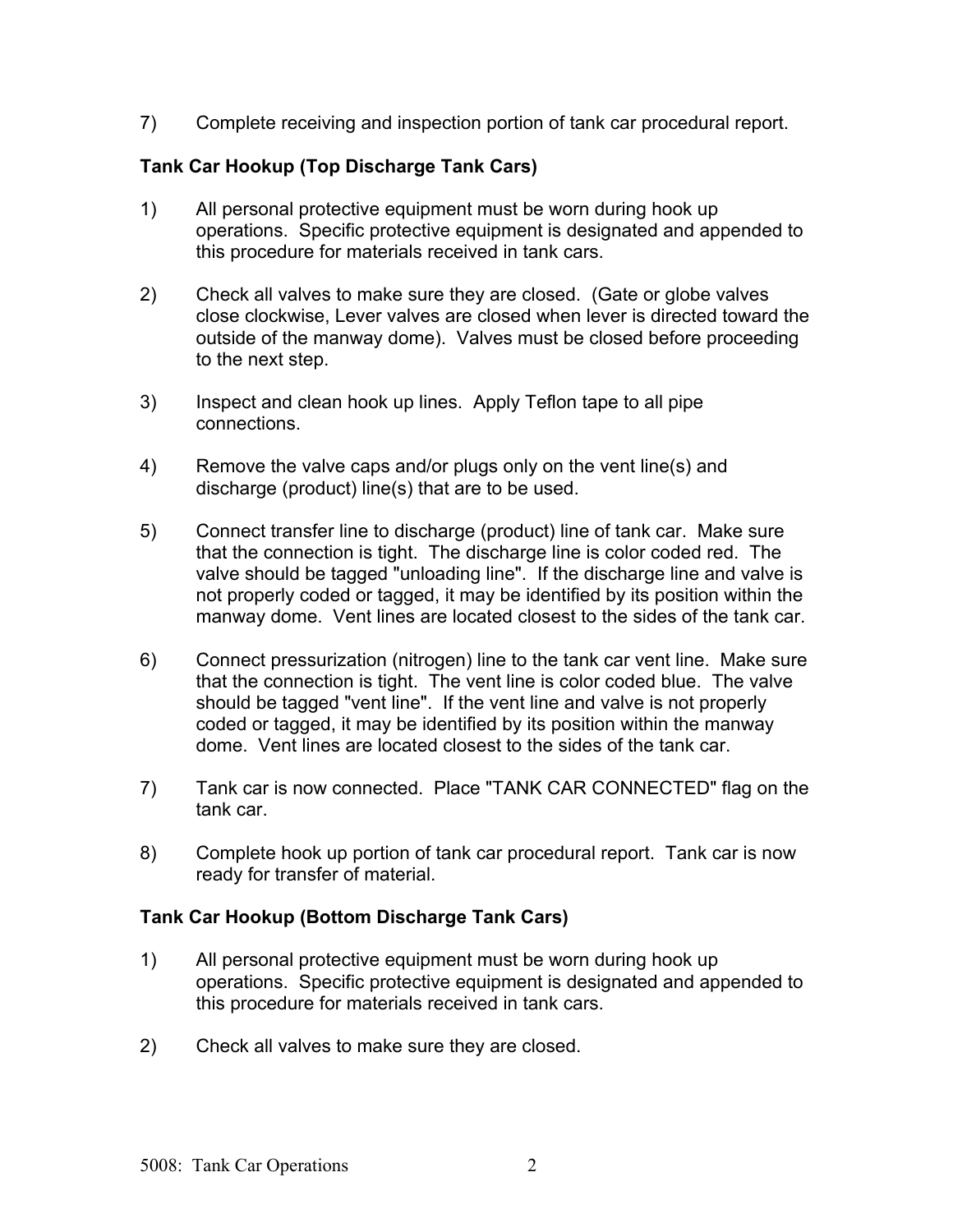- 3) Inspect and clean hook up lines. Apply Teflon tape to all pipe connections.
- 4) Remove the valve cap and/or plug on the discharge (product) line that is to be used.
- 5) Connect transfer line to discharge (bottom) line of tank car. Make sure that the connection is tight.
- 6) Open the vent valve on top of the tank car.
- 7) Tank car is now connected. Place "TANK CAR CONNECTED" flag on the tank car.
- 8) Complete hook up portion of tank car procedural report. Tank car is now ready for transfer of material.

## **Tank Car Material Transfer**

- 1) Place a clean containment bucket under each transfer line connection.
- 2) Regulate pressure (nitrogen) to tank car at predetermined pressure (usually 5 psig). This is accomplished by opening valve on pressure supply line. Check the pressure gauge to see that it reads the correct pressure (5 psig). Adjust regulator valve so that pressure gauge reads correct pressure. Some tanks cars have no rupture disc so be certain that the pressure is carefully controlled. DO NOT OPEN VENT LINE ON THE CAR AT THIS TIME.
- 3) Check directional valves on transfer line to make sure that material is directed to the proper location.
- 4) Open the in-line transfer valve. (In-line shut-off)
- 5) Venting of the tank car is done when material is needed for transfer. Open valve on charge pot (feed vessel).
- 6) Open the transfer (product) valve and vent valve simultaneously. The tank car is now open and vented to the atmosphere. Pressure on the tank car is now regulated and both the tank car and transfer lines are under pressure.
- 7) Inspect all tank car fittings and all transfer line connections for leaks. If any leaks are found, DO NOT attempt to transfer any material. Try to tighten connections. If leaks cannot be stopped, proceed to Disconnection Section of this procedure.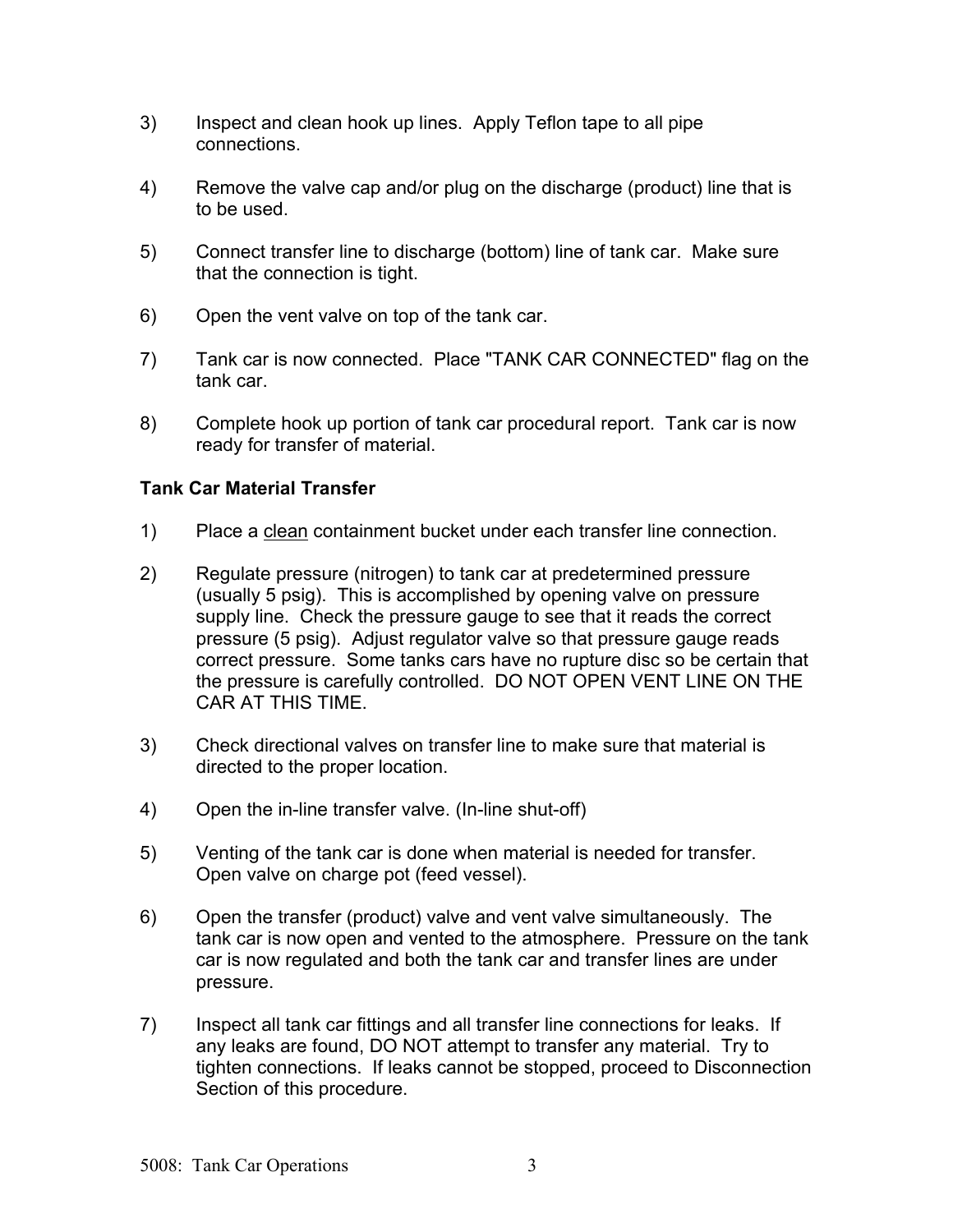8) If no leaks are detected, transfer of tank car contents can proceed and containment buckets can be removed. Transfer of contents can now be controlled by opening and closing valve at the charge pot or feed vessel.

#### **Daily Shut Down**

- 1) All transfer (product) lines must be purged for five minutes before shut down.
- 2) Once lines are purged, close the in-line (shut-off) valve.
- 3) Close both the transfer (product) valve and vent valve on the tank car simultaneously.
- 4) Inspect for leaks. Close the manway dome lid.

## **Daily Start Up**

\* Same as Tank Car Material Transfer procedure.

#### **Disconnection of Tank Car**

- 1) Do not proceed with disconnection procedures until it has been verified that the tank car is empty.
- 2) Open feed vessel valve and purge the transfer line for five minutes.
- 3) At the end of this time, close the vent line valve on the tank car.
- 4) Close the valve on the pressure supply line.
- 5) Immediately disconnect the pressure (vent) line and close the transfer (product) line valve on the tank car. This will leave the tank car at atmospheric pressure blanketed with the pressurizing gas (nitrogen).
- 6) Close spray pot (feed vessel) and the in-line (shut-off) valve.
- 7) Put the containment bucket under the transfer line connection and disconnect transfer line from the tank car. Be extremely careful at this point because some material may still be in the line.
- 8) After disconnecting transfer line, put the plug(s) and/or cap(s) back on the transfer and vent lines.
- 9) Check valves to see that they are securely closed.
- 10) Remove containment basin from under the tank car.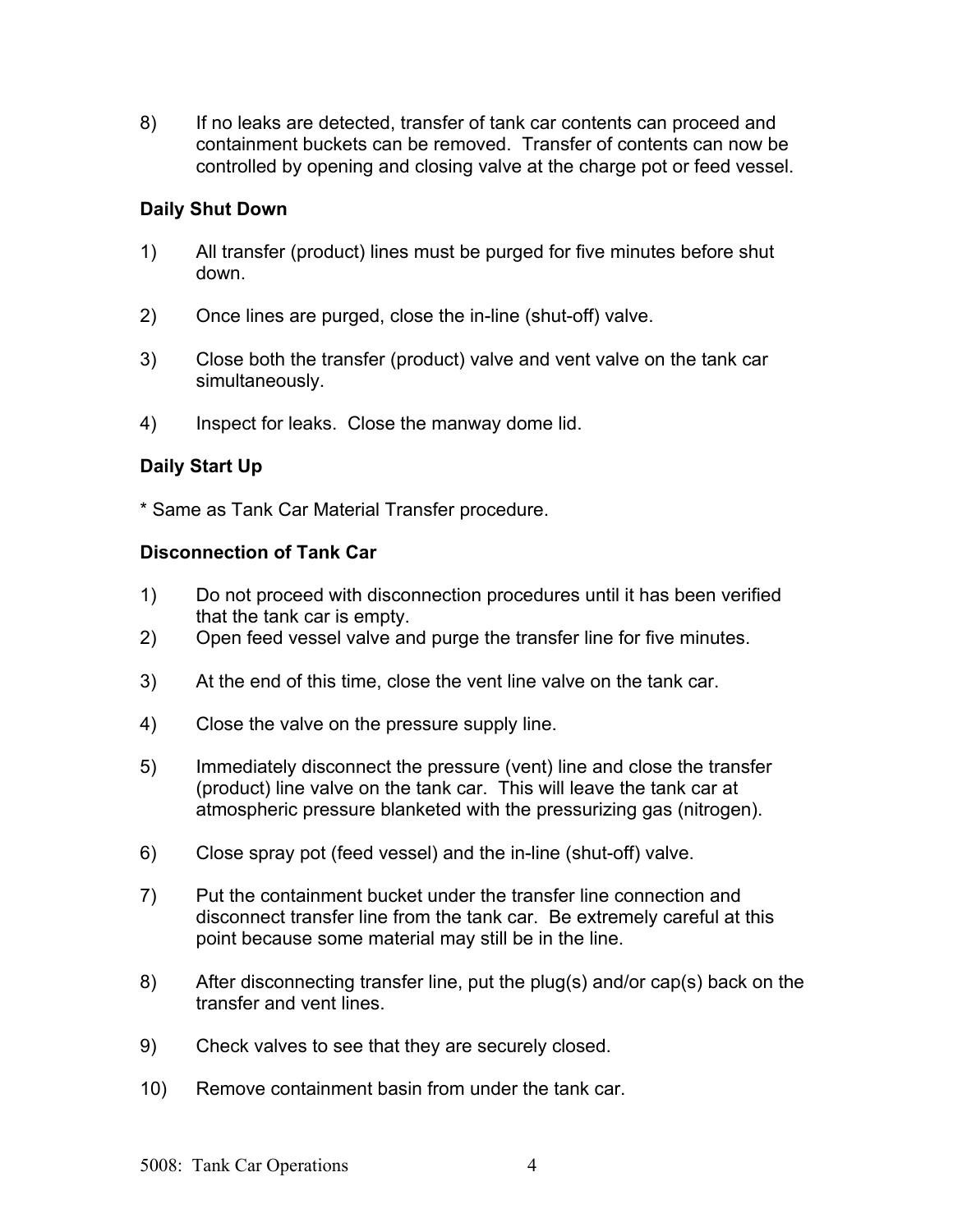- 11) Remove "Tank Car Connected" flag from the car.
- 12) Complete the tank car procedural report.

## **GUIDELINES**

- 1) Procedures must be followed at all times.
- 2) Only trained and authorized personnel are to perform tank car operating procedures.
- 3) All required personal protective equipment must be worn during hook up and disconnection.
- 4) All spill containment equipment must be in place before tank car hook up and transfer.
- 5) Under no circumstances should hook up, transfer, or disconnection of tank cars be performed without the supervisor's approval and consent from the Vice President of Operations. Never work alone.
- 6) All safety procedures must be strictly followed.
- 7) Any time that a tank car is not being moved, the brakes must be set and the wheels must be chocked.
- 8) "TANK CAR CONNECTED" flag must be in place at all times when the car is connected.
- 9) Defacement of warnings (signs, placards, etc.) is prohibited.
- 10) All safety devices must be maintained in working order. Tampering with safety devices or tank car equipment is strictly prohibited.
- 11) Daily inspections and startup/shutdown procedures must be performed.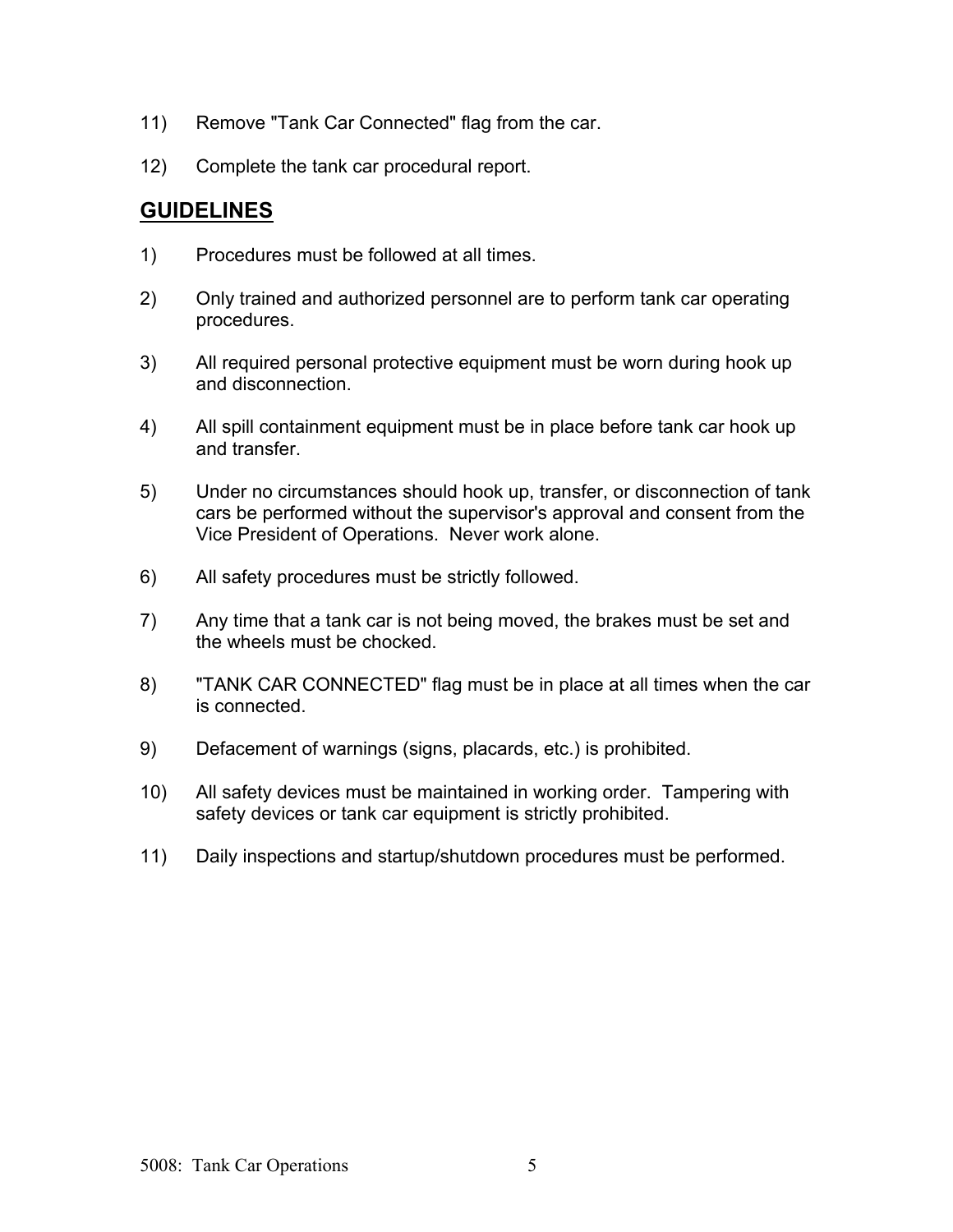

# **5009: Pesticides**

Approved: 08/16/2007 Revised:

## **PURPOSE**

This written program contains Coastal AgroBusiness' standard practices and procedures designed to reduce the risks of illness or injury resulting from occupational exposures to pesticides used in the performance of our business, and the accidental exposure of workers and other persons to such pesticides.

This plan documents what our company has done relative to providing employee training about the hazards of the pesticides they may be exposed to, and the actions we have taken to protect our employees, the public, and the environment.

## **ADMINISTRATIVE DUTIES**

The Director of Health, Safety and Environmental Affairs is responsible for our written Pesticide program. It is a company policy to make our plan available to our employees. Copies of our written plan may be obtained from the Corporate Office.

## **HAZARD ASSESSMENT**

Our pesticide inventory is a list of pesticides known to be present in our workplace. Anyone who comes into contact with the pesticides on the list needs to know what those chemicals are and how to protect themselves. The pesticides on the list can cover a variety of physical forms including liquids, solids, and mists.

The Director of Health, Safety and Environmental Affairs updates the pesticide inventory list as necessary. The chemical inventory list, along with related work practices used at our facilities, is located on the Reference Server where it is accessible during work hours.

After the pesticide inventory is compiled, it serves as a list of every pesticide for which a safety data sheet (SDS) must be maintained. The SDSs we use are fact sheets for chemicals that pose a physical or health hazard in the workplace. SDSs provide our employees with specific information on the pesticides they use.

The Director of Health, Safety and Environmental Affairs is responsible for obtaining and maintaining the SDSs at our facility. The Director will contact the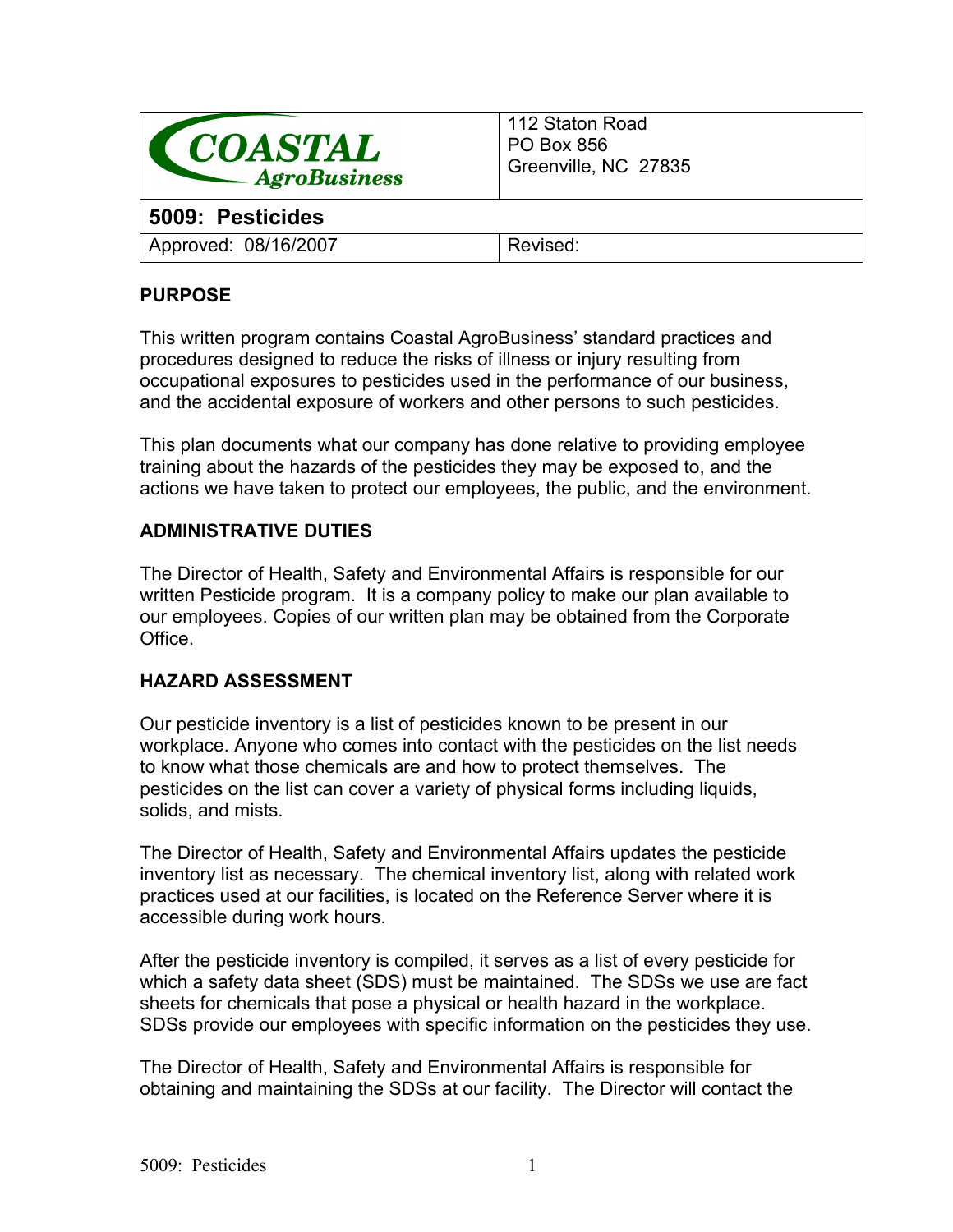pesticide manufacturer or vendor if additional research is necessary. If the SDS is not received at time of first shipment of a pesticide, then The Director of Health, Safety and Environmental Affairs will acquire one from the manufacturer.

All new pesticide procurements for the company must be cleared by the Vice President of Operations.

The SDSs are kept at each facility and on the Reference Server. Employees can contact their supervisor to obtain access to them.

#### **MEASURES**

#### **Personal Protective Equipment**

Coastal AgroBusiness requires any employee who performs tasks using pesticides to use the personal protective equipment (PPE) specified on the product label. PPE is a device or clothing item that is worn to protect the body from contact with pesticides or pesticide residues, including, but not limited to, coveralls, chemical-resistant suits, chemical-resistant gloves, chemical-resistant footwear, respiratory protection devices, chemical-resistant aprons, chemicalresistant headgear, and protective eyewear. Employees can obtain necessary PPE from their supervisor.

When PPE is specified by the pesticide label for any handling activity, our company provides the appropriate PPE in clean and operating condition to the employee. We assure that PPE is used correctly for its intended purpose and is used according to the manufacturer's instructions.

Our company assures that all personal protective equipment is cleaned according to the manufacturer's instructions or pesticide product labeling instructions before each day of reuse. In the absence of any such instructions, it is washed thoroughly in detergent and hot water.

At our company, employees have a clean place(s) away from pesticide storage and pesticide use areas where they may:

- Store personal clothing not in use.
- Put on personal protective equipment at the start of any exposure period.

Remove personal protective equipment at the end of any exposure period.

We do not allow or direct any employee to wear home or to take home PPE contaminated with pesticides.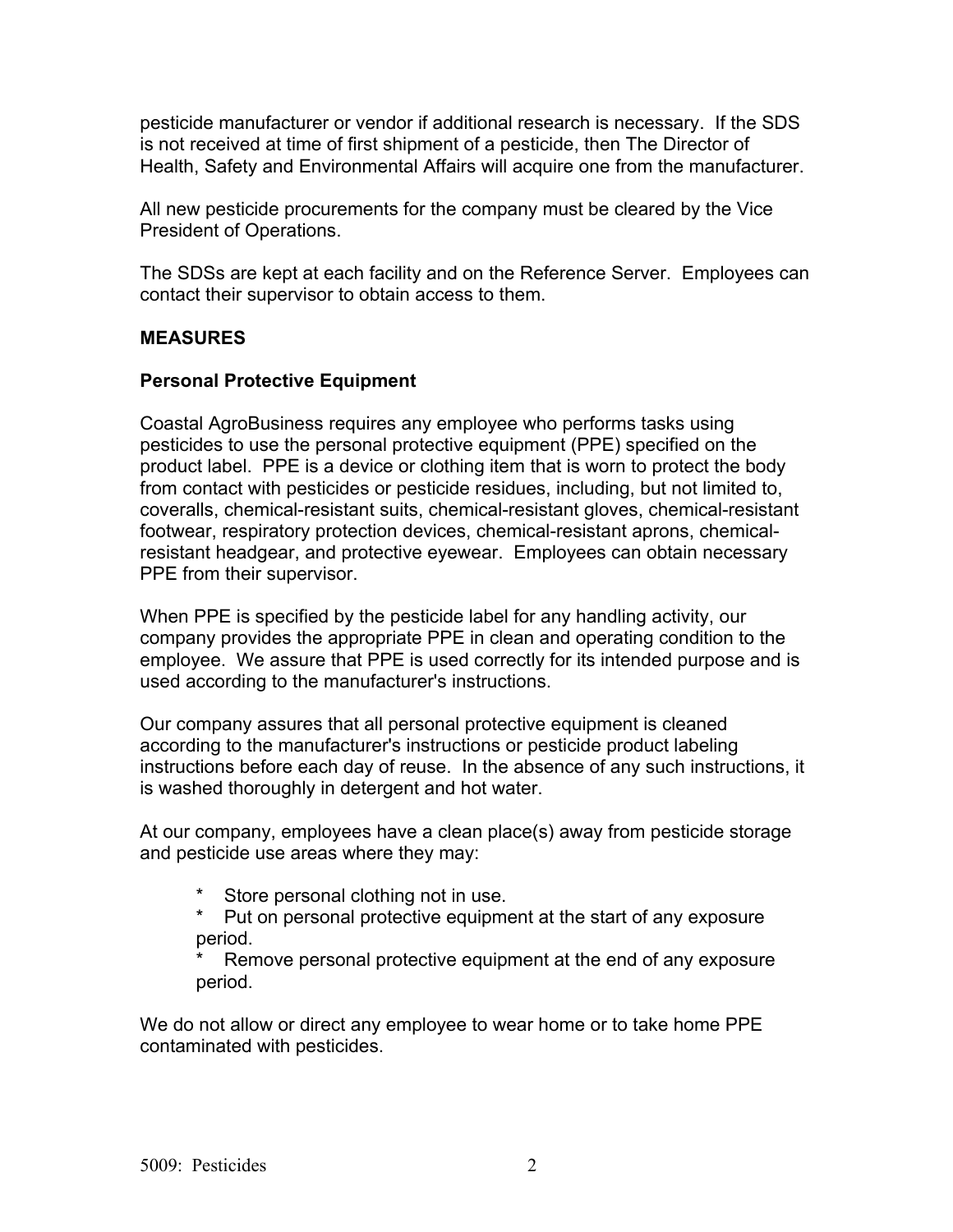#### **Container Label Requirements**

We require that all pesticides be stored, handled, repacked, used, etc. by our employees in a manner consistent with the pesticide label. The label must remain securely attached to the immediate container of the pesticide product during the foreseeable conditions and period of use.

Our company assures that, before an employee performs any handling activity, the employee either has read the product labeling or has been informed in a manner the employee can understand of all labeling requirements related to safe use of the pesticide, such as:

- Signal words,
- \* Human hazard precautions,
- \* Personal protective equipment requirements,
- \* First aid instructions,<br>\* Fovironmental precar
- \* Environmental precautions, and<br>\* Any additional precautions perta
- Any additional precautions pertaining to the handling activity to be performed.

We assure that the employee has access to the pesticide labeling information during handling activities.

#### **Storage**

Pesticides are stored in controlled areas at each facility. Access to the storage area is restricted to employees who have received pesticide training.

#### **Entry Restrictions**

During the application of any pesticide on company property, we do not allow any person, other than the appropriately trained and equipped employee applying the pesticide, to enter or to remain in the treated area.

After the application of any pesticide, we do not allow any employee or the general public to enter or to remain in the treated area for at least twelve (12) hours. **Exception: If the product is soil-injected or soil-incorporated, the Worker Protection Standard, under certain circumstances, may allows worker to enter the treated area if there will be contact with anything that has been treated. Do not enter treated areas without protective clothing until sprays have dried.**

#### **Posting of Treated Areas/Warning Signs**

When pesticides will be used at our locations, warning signs are posted at the perimeter of the area that will be treated three hours before the scheduled application of the pesticide. The signs remain posted throughout the application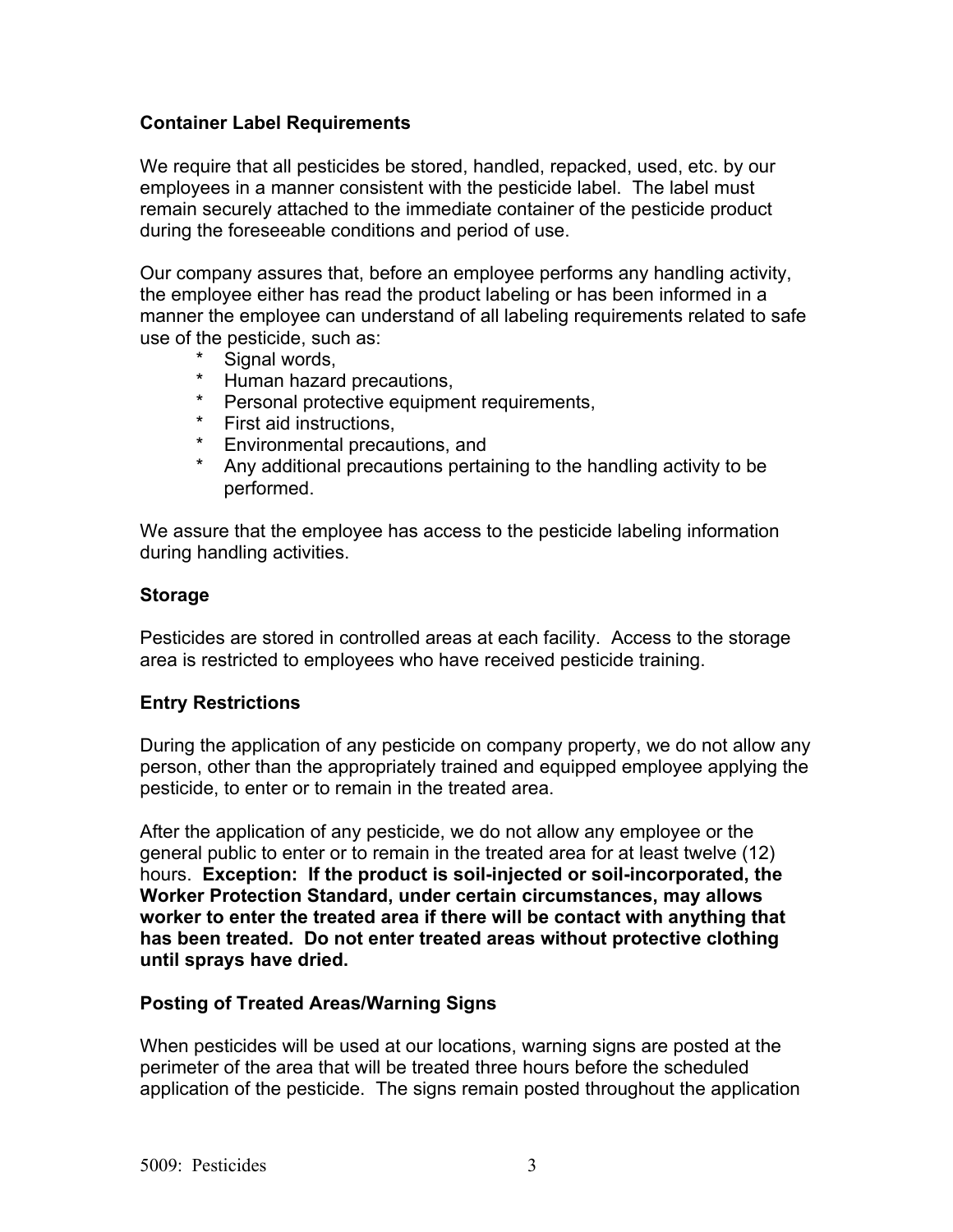and are removed within three (3) days after the end of the application.

### **Emergency Assistance**

If there is reason to believe that a person who is or has performed tasks related to the use of pesticides has been injured or poisoned by the pesticides used, including, but not limited to exposures from application, splash, spill, drift, or pesticide residues, our company:

- Makes available to that person prompt transportation to an appropriate emergency medical facility, and
- \* Provides to that person or to treating medical personnel, promptly upon request, any obtainable information on:
	- **Product name, EPA registration number, and active ingredients** of any product to which that person might have been exposed;
	- Antidote, first aid, and other medical information from the product labeling;
	- **The circumstances of application or use of the pesticide; and**
	- The circumstances of exposure of that person to the pesticide.

## **Disposal**

At our company, we manage waste pesticides in a way that prevents the release of any pesticide waste to the environment. We comply with EPA requirements for waste management, labeling and marking, accumulation time limits, employee training, response to releases, and shipping of hazardous pesticide waste. All empty containers are to be rinsed, have a whole punched in them (or rendered unusable), and the label removed before disposal.

## **Employee Training**

Employees who are required to use pesticides as part of their job duties are trained prior to performing those duties. Pesticide safety information is presented to workers in a manner that the workers can understand. At a minimum, the following information is provided:

- \* Pesticides may be on or in plants, soil, irrigation water, or drifting from nearby applications. Prevent pesticides from entering your body by:
- \* Following directions and/or signs about keeping out of treated or restricted areas;
- \* Washing before eating, drinking, using chewing gum or tobacco, or using the toilet;
- \* Wearing work clothing that protects the body from pesticide residues;
- \* Washing/showering with soap and water, shampoo hair, and put on clean clothes after work with pesticides;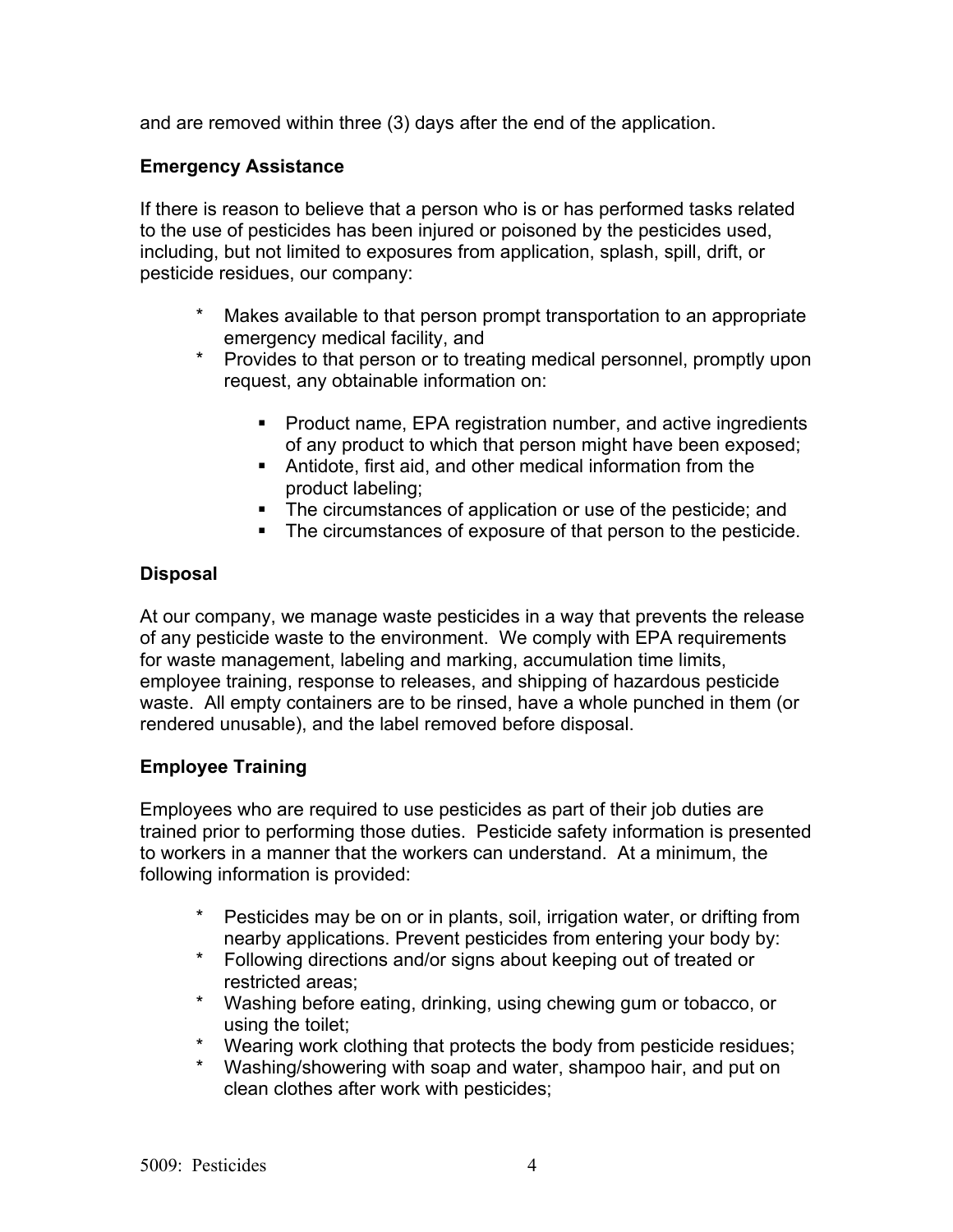- \* Washing work clothes separately from other clothes before wearing them again; and
- \* Washing immediately in the nearest clean water if pesticides are spilled or sprayed on the body. As soon as possible, shower, shampoo, and change into clean clothes

Employees working with pesticides are also trained in the proper spill response procedures according to applicable Occupational Safety and Health Administration (OSHA) and EPA requirements.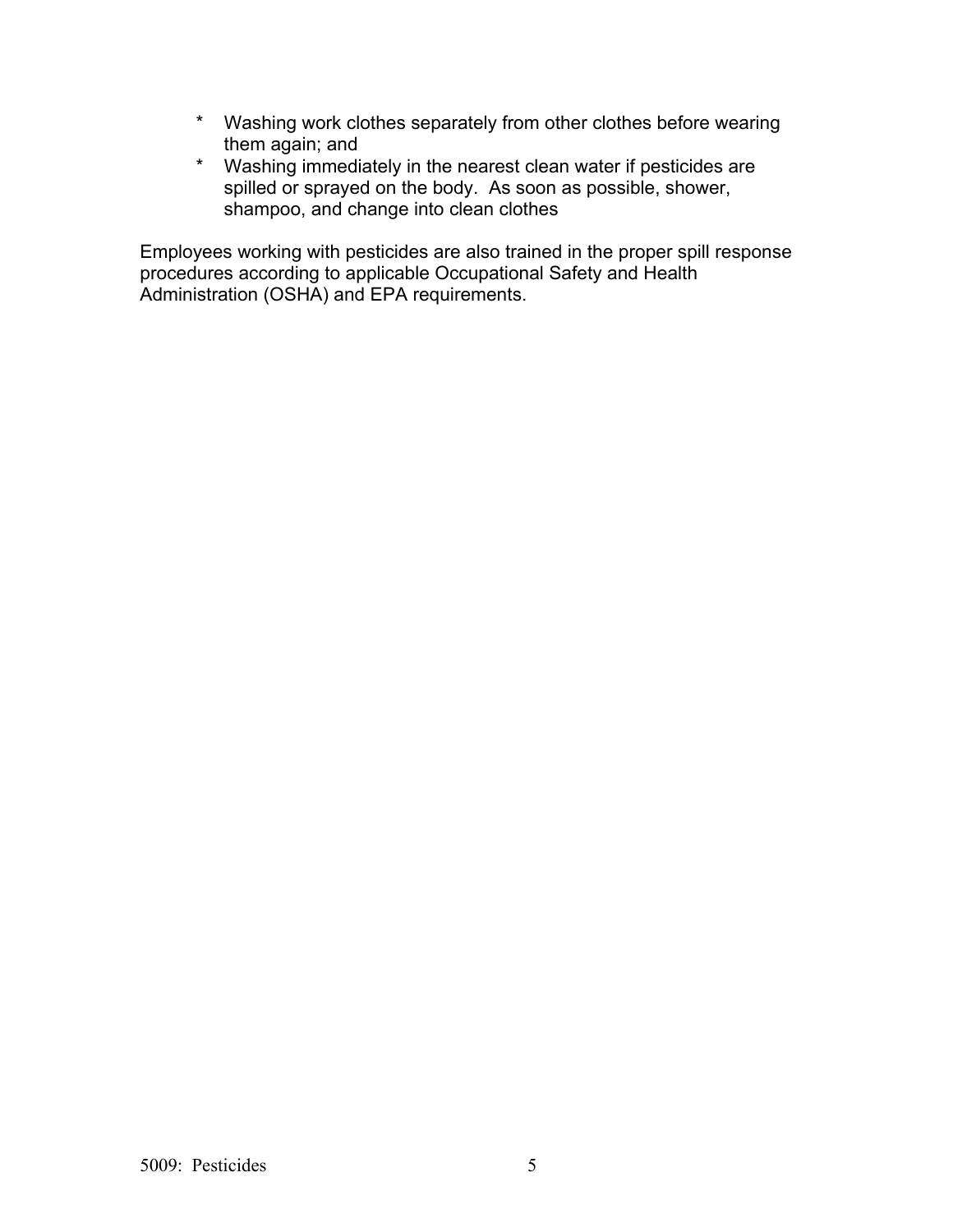

# **5010: Bulk Storage**

Approved: 08/20/2007 **Revised:** 

## **PURPOSE**

This policy provides accepted standards and practices for bulk storage so as to minimize the associated risks to human health and the environment.

## **Facility Structural Recommendations**

Bulk storage areas should be structurally separated from office spaces, water supply sources and food, feed or seed storage areas. Pesticide storage areas should have separate entries if possible.

The bulk storage area of a facility should have security and access control provisions, the least of which should be a perimeter fence with locked gate.

The floor of the bulk storage area should be free of cracks and composed of an impermeable surface material. All joints should be sealed. The building should have a containment system, either a bermed floor which will contain at least 25% of the total stored liquid volume or a sloped floor with sump containment which can hold the same volume.

The building should have a ventilation system sufficient to prevent accumulation of vapors. Building temperatures should be kept under 95 degrees Fahrenheit and above pesticide freezing points.

All electrical fixtures and appliances should be non-sparking units approved for use in facilities storing flammable and combustible liquids.

## **Storage Tank Specifications**

- 1) Only storage tanks which are unadulterated, leak proof, and capable of being sealed shall be filled with bulk materials.
- 2) All storage tanks shall have a drain plug or drain basin designed in such a manner as to facilitate complete drainage of tanks.
- 3) All storage tanks of 1000 gallons or less shall have a filler or access port at least 10 inches in diameter and tanks greater than 1000 gallons at least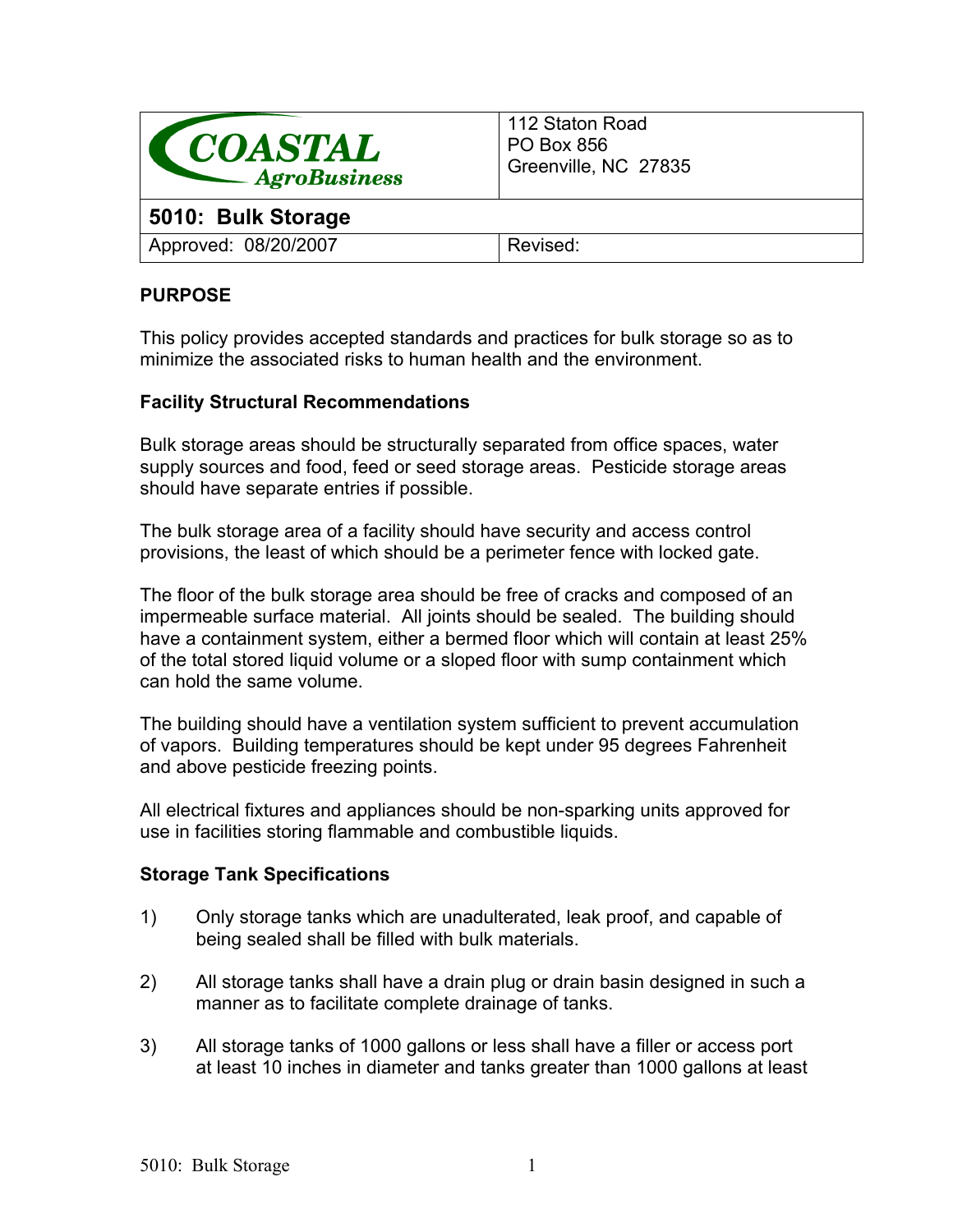15 inches in diameter. These minimum sizes are required to facilitate proper cleanup or decontamination of drained tanks.

- 4) Outlets, filler and access ports shall be locked at all times when not in use. Keys to the outlet, filler and access ports shall be kept on separate distinguishable key rings. Only the key to one lock at a time may be removed from the key storage.
- 5) Tanks should be routinely inspected and tested, to ensure that system is functioning properly.

#### **Labeling Requirements**

- 1) All storage tanks shall be properly labeled. A copy of the label or labeling, including all directions for use, shall be securely attached to the container in the immediate vicinity of the discharge control valve.
- 2) In addition, the appropriate signal words as shown on the label shall be shown on all four sides of the storage tanks or those sides exposed to view. The words shall be either stenciled directly on the containers or storage tanks or placed on a sign of durable construction which is firmly attached to the storage tanks. All letters of said words shall be a minimum of four inches in height and one inch in width, and shall be printed in contrasting colors to the containers and storage tanks which are readily visible.
- 3) All entrances or premises on which bulk pesticides are stored shall be posted at a reasonable distance from the containers and storage tanks with a durable sign (at least an 8" x 10") warning of hazardous pesticides in the area.
- 4) A warning sign shall be posted beside all entrances to pesticide storage areas stating "PESTICIDE STORAGE," "AUTHORIZED PERSONNEL ONLY," IN CASE OF EMERGENCY CALL "with the phone" number of the facility manager in place of the blank.

#### **Maintenance**

Any pesticide spills or leaks must be promptly recovered and used according to label directions. If a fertilizer is spilled, use the recovered material according to best management practices. Keep a shovel and absorbent materials on hand to recover spills and keep the dike and load pad free of trash and accumulated liquid, including rainwater. Keeping the diked area clean, monitoring content levels in the tanks, and preventing leaks keep accumulated rainwater free of contamination.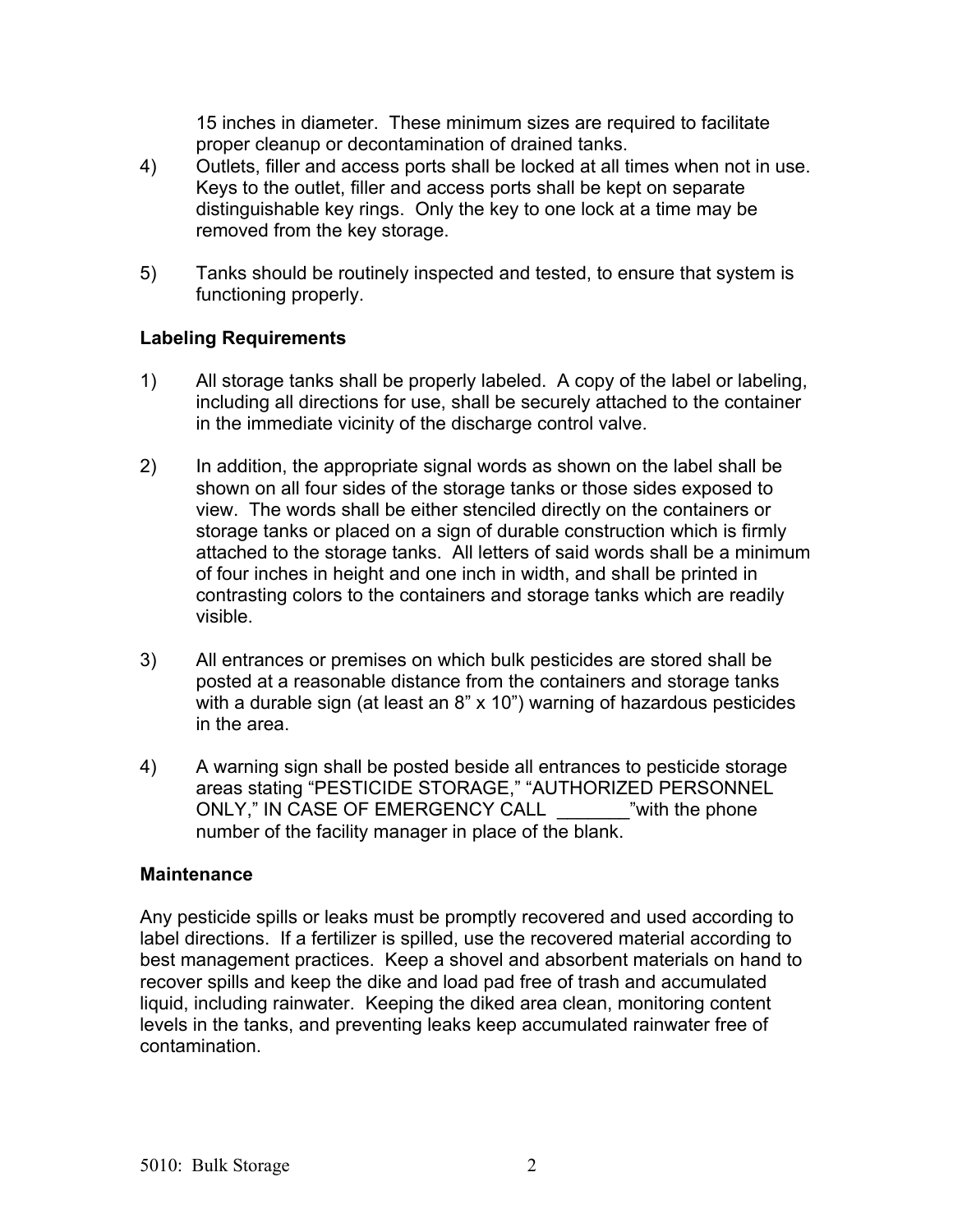Every component of the facility must be maintained. Examine the dike wall closely for cracks. Cracked concrete doesn't protect the environment from possible contamination. Inspections should be conducted regularly: before receiving chemicals and at the end of the season, at a minimum.

#### **Rinse Stations**

Each facility should maintain a tank within its bulk storage area for the containment of runoff or rinse recovery. Rinse water should be kept to a minimum and when possible used as makeup water for filling tanks. Material recovered in the rinse stations should be disposed of properly. All rinsing of tanks and containers should be conducted on a pad with a sump pump drain to facilitate recovery into the rinse storage tank.

Facilities are encouraged to provide rinse water to customers. This may be accomplished by educating the customer on its use, the savings gained from not having to pay for water or chemicals, and by selling the rinse water at a greatly reduced cost. The costs of disposal of rinse water can be greatly offset by this practice.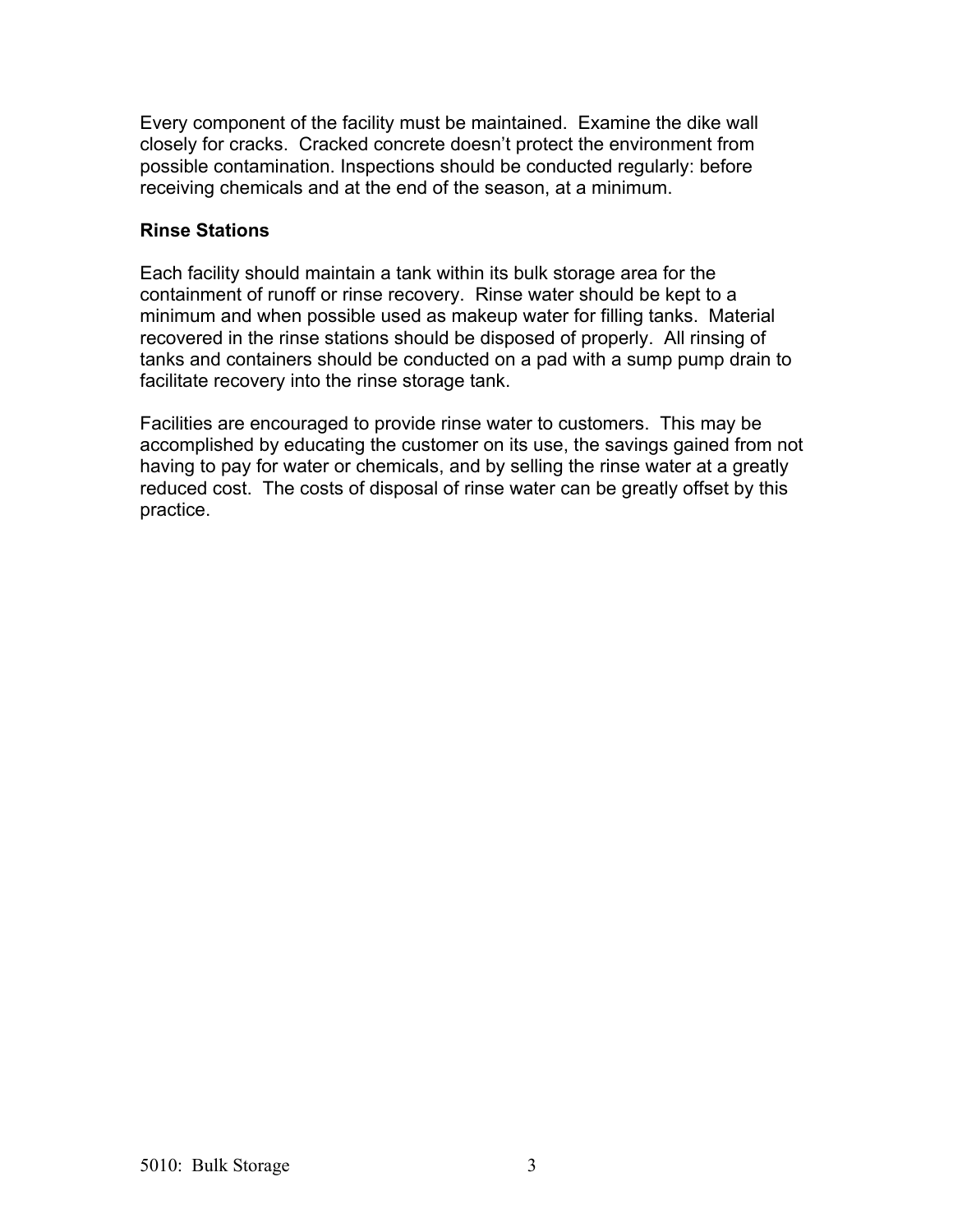

## **5011: Material Handling**

Approved: 09/25/2015 | Revised:

## **PURPOSE**

The purpose of this safety policy is to establish guidelines to ensure the prevention of injuries when materials are handled and stored, either manually or while using material handling equipment.

## **Scope and Applicability**

Materials handling injuries originate from poor planning, scheduling, storage, housekeeping, and training, as well as from poor work location, design, work performance, and equipment selection and use. This safety policy provides guidelines for the elimination or reduction of injuries due to manual or equipment assisted materials handling. This safety policy includes training provisions, manual materials handling guidelines, and materials handling equipment and materials storage.

## **Reference**

This safety policy is established in accordance with Occupational Safety and Health Standards for General Industry (29 CFR 1910.176) and Occupational Safety and Health Standards for the Construction Industry (29 CFR 1926.250).

## **POLICY**

It is the policy of Coastal AgroBusiness to provide a place of employment that is free from recognized hazards to its employees and the general public by utilizing a proactive approach to safety. Therefore, materials must always be handled such that incidents and injuries are eliminated or minimized.

When material handling hazards cannot be eliminated, then engineering practices, administrative practices, safe work practices, Personal Protective Equipment (PPE), and proper training regarding Materials Handling will be implemented. These measures will be implemented to minimize hazards and to ensure the safety of employees and the public.

## **GENERAL RESPONSIBILITIES**

It is the responsibility of each location manager, supervisor, and employee to ensure implementation of Coastal's Materials Handling safety policy. It is also the responsibility of each Coastal AgroBusiness employee to immediately report any unsafe act or condition to his or her supervisor immediately.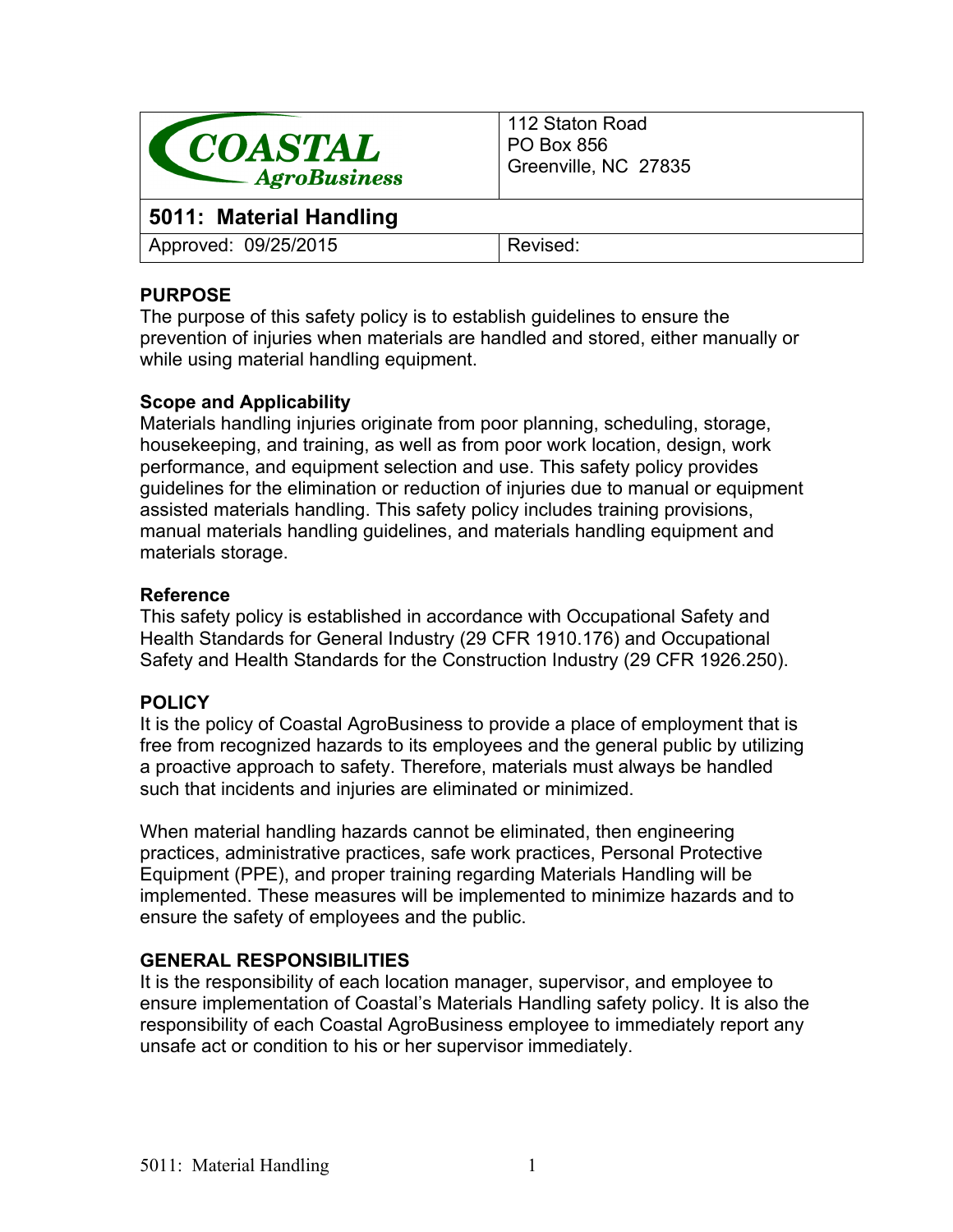## **TRAINING**

Training shall be required for each employee that manually handles or moves material and for employees who move items using material handling equipment. This training shall be provided to employees prior to them performing any job requiring manual handling or equipment assisted handling tasks. The initial training content should be based on the equipment to be used and supplemented with refresher training. Applicable training will include instruction in:

- Proper lifting techniques for manual materials handling.
- Available equipment types for equipment assisted materials handling,
- Equipment operations for applicable materials handling equipment,
- Any special rules or guidelines that may cover specific types of materials handling equipment,
- Powered Industrial Trucks (forklift) training also includes the operator training requirements in OSHA §1910.178(l).

## **MANUAL MATERIALS HANDLING**

Manual materials handling involves the handling, moving, lifting, and carrying of materials without the use of mechanical equipment. Minimizing injuries from materials handling requires forethought about these tasks. Some basic material handling methods include:

- Inspecting materials for slivers, jagged edges, burrs, rough or slippery surfaces
- Getting a firm grip on the object
- Keeping fingers away from pinch points, especially when setting down materials
- Keeping hands away from ends of lumber, pipe, or other long objects, to prevent them from being pinched
- Wiping off greasy, wet, slippery, or dirty objects before trying to handle them
- Keeping hands free from oil and grease

In most cases, gloves, hand leathers, or other hand protectors must be used to prevent hand injuries. Employees should be physically suited to perform jobs requiring heavy and/or frequent lifting. If a load is thought to be more than one person can handle, two employees should be assigned to the operation, or materials handling equipment should be provided.

All employees who lift materials will be trained in the proper methods to use when picking up and putting down heavy, bulky or long objects. Every attempt should be made to reduce manual lifting through the use of mechanical equipment or by rearranging the storage manner of the materials.

#### **Materials Handling Equipment**

When there is excessive manual handling of materials over 50 pounds, then additional tools and equipment may be required for materials handling. A variety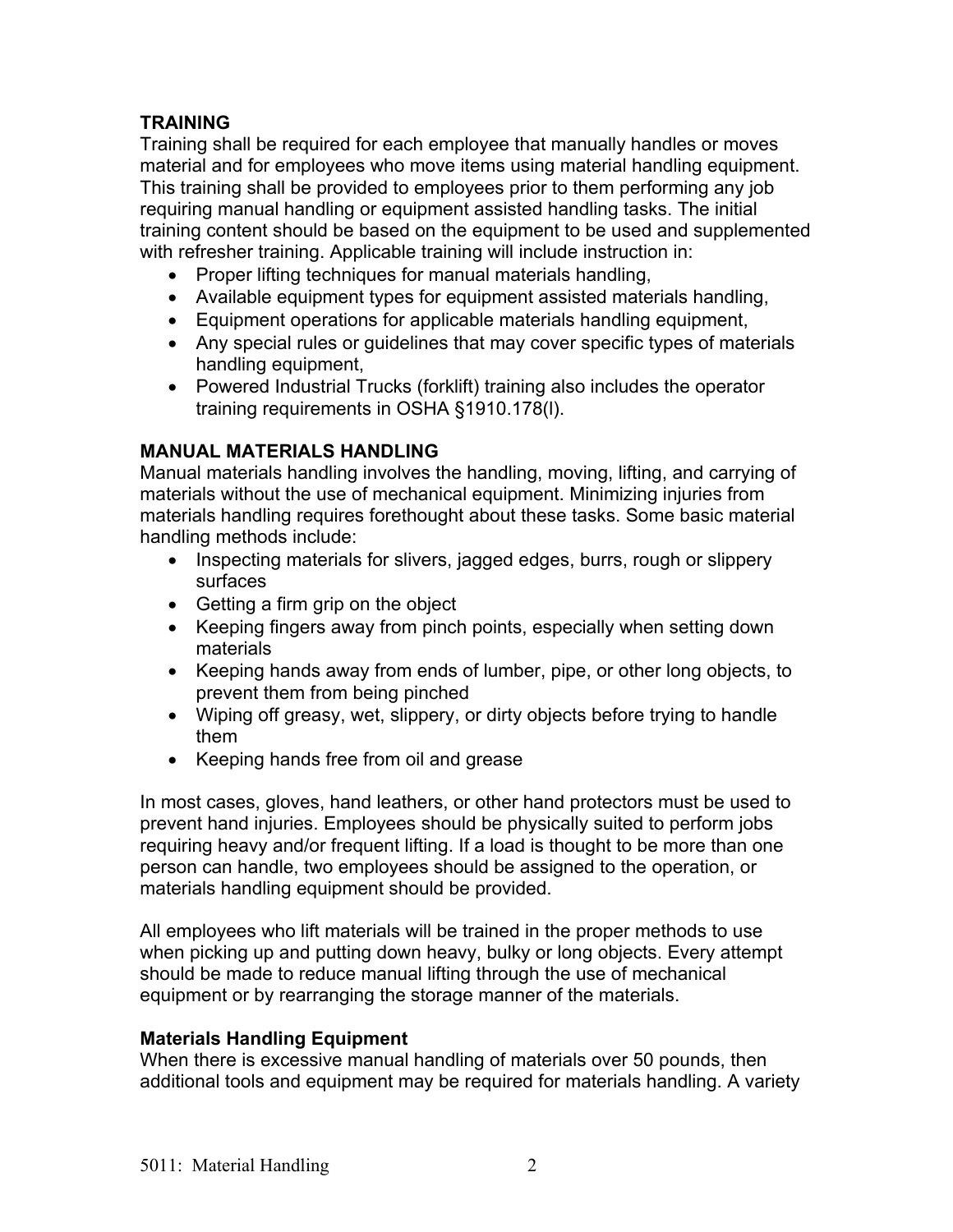of tools and equipment is available to assist in the handling of materials. These tools and equipment fall into the following categories:

- Manual Materials Handling Equipment
- Powered Industrial Trucks (rider-operated (e.g., forklift) and walkeroperated)
- Hoists
- Rigging

**Manual materials handling equipment** is used at Coastal for a wide variety of tasks. Each of these items should be used only for its designed task and kept in good condition. Selected manual materials handling equipment at Coastal include:

- Hooks
- Dollies
- Handtrucks
- Rollers
- Jacks

**Powered industrial trucks** (covered under *Policy 5003: Forklift Operations*) come in two general classifications:

- Rider-operated (mostly forklifts)
- Walker-operated (motorized hand trucks)

Powered industrial trucks are versatile and efficient materials handling equipment, which have eliminated many high risk manual handling tasks. However, inherent in their physical and operational design are potential hazards which can lead to accidents. Occupational injuries involving forklifts or lift trucks are commonplace. Major reasons for forklift accidents include:

- Improper ventilation and battery charging
- Instability caused by shift in the center of gravity
- Limited visibility
- Poor communication among employees in the work area
- Inadequate vehicle maintenance
- Using trucks for unsuited tasks

**Hoists** are used to raise, lower, and transport heavy loads for short distances. They usually range from 1/4 to 2 tons in capacity. Major factors affecting the safe use of hoists are design and operating conditions, operator skills and knowledge, and proper rigging practices. Accidents generally associated with hoists are:

- Failure of attachment devices during a lift, resulting in dropped loads
- Collision with persons or objects as a consequence of uncontrolled movement of the hoist or load
- Contacts to personnel in the work area while loads are being attached
- Failure of structural or mechanical parts of hoists during the lifting or moving of loads.
- Lift loads greater than the rated capacity of hoists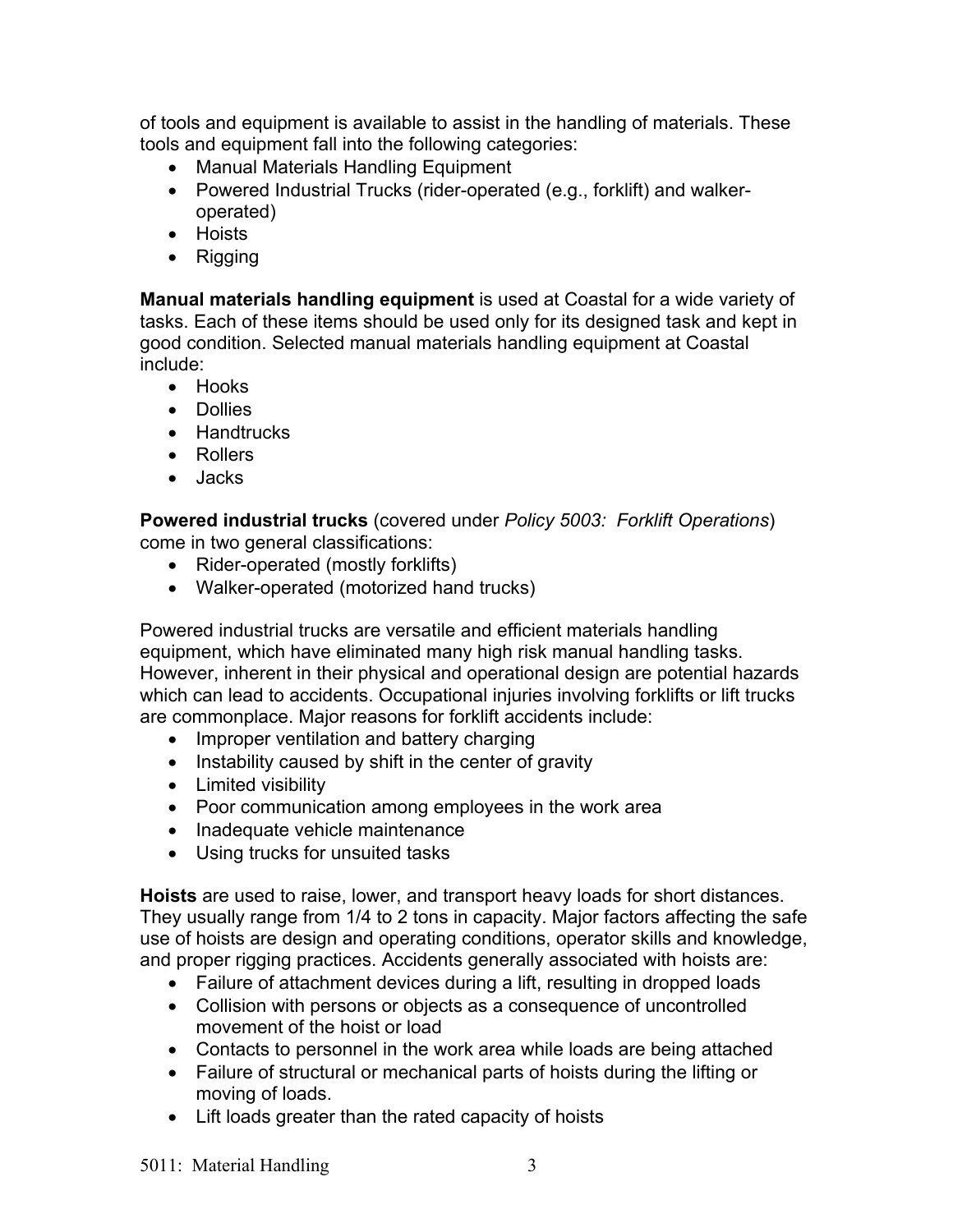**Rigging** is also used to raise, lower, and transport loads. The rigging of loads must be accomplished with relative precision by trained, experienced personnel. To ensure that safe practices are followed, competent supervision must see that:

- Rigging equipment has the capacity for the job
- Rigging equipment is in safe working condition
- Loads are rigged properly
- Rigging crew and other affected personnel maintain safety practices

#### **STORAGE**

Planning for materials storage reduces the handling required to move materials and articles for processing, use, or shipment. Material movement is facilitated by adequate storage space at receiving, processing, and shipping areas. Long and short term storage should be considered to reduce hazards and to facilitate the placement and removal of materials. Storage equipment (racks, bins, pallets, etc.) should match the materials to be temporarily held or stocked. Bags, bundles, and other containers should be properly stacked, blocked, interlocked, and limited in height. For open pits, tanks, vats, etc., covers and guardrails must be provided to reduce contact and fall hazards. Special precautions are required for the storage of hazardous and flammable materials.

#### **HOUSEKEEPING**

Storage areas will be free from excess materials that create hazards that result in fire, explosion, slips, trips, or infestation by insects or rodents. Weeds and other vegetation must be controlled by cutting or using herbicides when necessary.

## **AISLES AND PASSAGEWAYS**

Where mechanical handling equipment is used, sufficient safe clearances shall be allowed for aisles, at loading docks, through doorways and wherever turns or passage must be made. Aisles and passageways shall be kept clear, unobstructed and in good repair, with no obstruction across or in aisles that could create a hazard. Permanent aisles and passageways shall be appropriately marked. Additionally, clearance signs and warning of clearance limits shall be posted. Equipment will be marked indicating the working load it will safely support.

#### **SPECIFIC RESPONSIBILITIES**

#### **Location Managers**

Location Managers are responsible for identifying the employees affected by this safety policy and procedure. Location Managers will obtain and coordinate the required training for the affected employees.

Location Managers will not allow any employee who has not received the required training to perform any of the tasks or activities associated with this safety policy.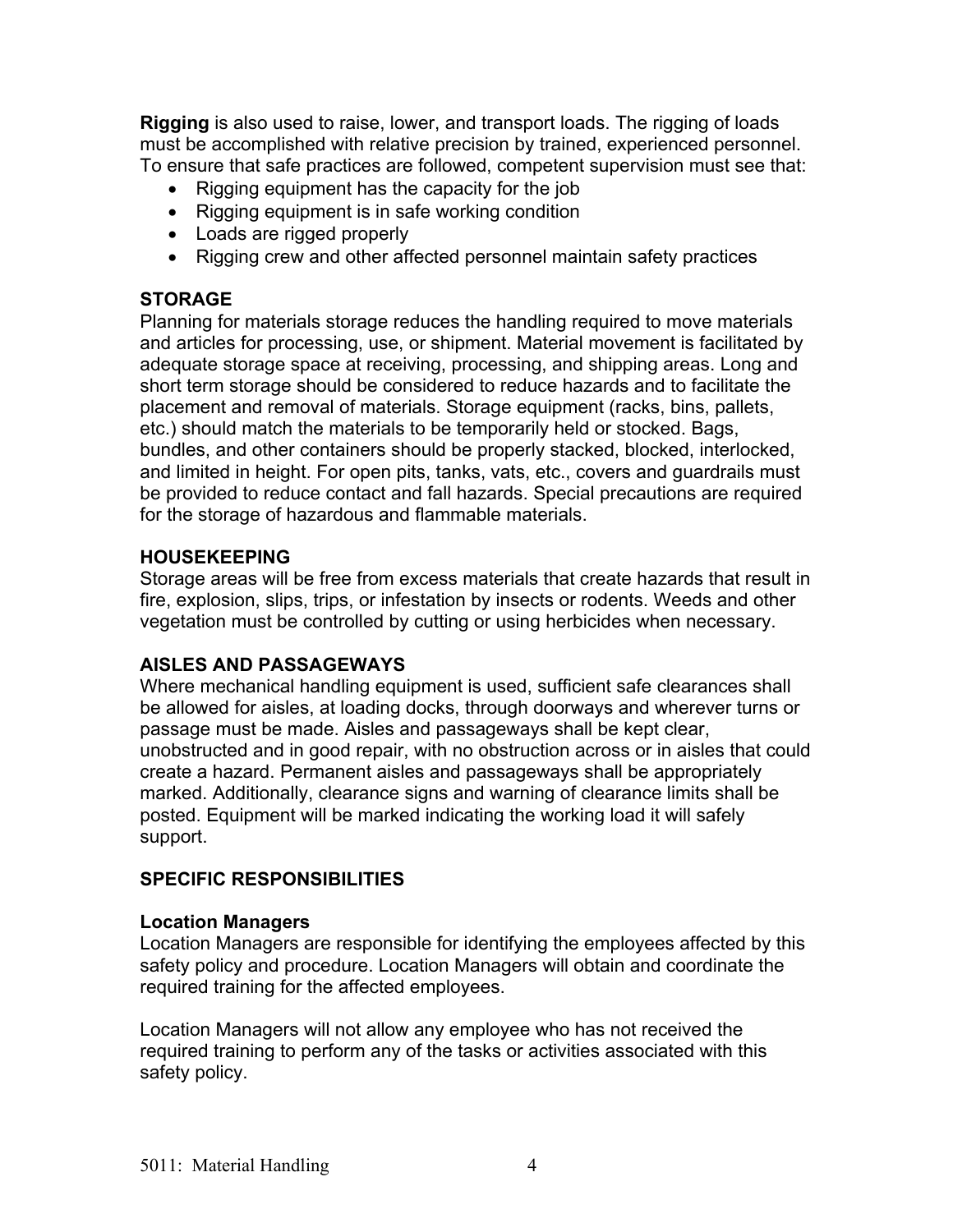#### **Employees**

Employees shall comply with all applicable guidelines contained in this safety policy. Employees are responsible for requesting/selecting the appropriate materials handling equipment for the task to be performed. Employees will report all defective equipment to their supervisors. Employees are responsible for performing daily pre-shift checks to ensure the safe operation of materials handling equipment. Employees must report any observed unsafe act or condition relating to materials storage and handling to their immediate supervisor. Employees will attend training on the proper way to handle and store materials specific to their operation. This may also include mechanical equipment training. Employees will place materials only in the area designated for such storage.

## **Manual Handling Equipment Guidelines**

**Gates/Bars**- Remember to latch any protective gates/bars and to position your body behind them to avoid materials which may slip or fall.

**Dollies**- Load materials evenly on dollies to prevent tipping and view obstruction. Push rather than pull dollies, unless specially designed to be pulled.

**Hooks**- Hooks should be used in a manner so as not to glance off hard objects. Store hooks in a safe place and maintain them in a ready to use condition.

**Jacks**- Use a jack properly rated for the load. Place the jack on a level, stable, and clean surface. Avoid metal-to-metal contact (jack to surface being lifted) by using wooden shims. Block the load after the jack lift.

**Rollers**- Keep hands and feet away from pinch points and make sure that rollers extend beyond the load.

**Two wheel trucks**- Select trucks with widely spaced wheels to prevent overloading. Use knuckle guards to protect hands from contact. Make sure that hand trucks are in a vertical position when not in use.

**Eye Contact**- Persons either operating or assisting in the handling of materials are to maintain eye contact with each other at all times, or when unable to do so remain in an area clear of the materials being handled. Never assume the lift truck driver knows that you are there. Make yourself known.

**Pinch Points**- At no time will persons place their hands, feet, or other body parts between, underneath, or near materials being handled, pallets, or equipment being used to move materials.

**Stay Clear**- Keep a safe distance from the lift truck and pay attention. Watch out for the tail swing when a lift truck turns. Stay clear of the fall zone. This is a full circle around the lift truck equal to twice the height of the carried load. Never walk under the raised forks of a lift truck. Even when empty, the forks could fall without warning.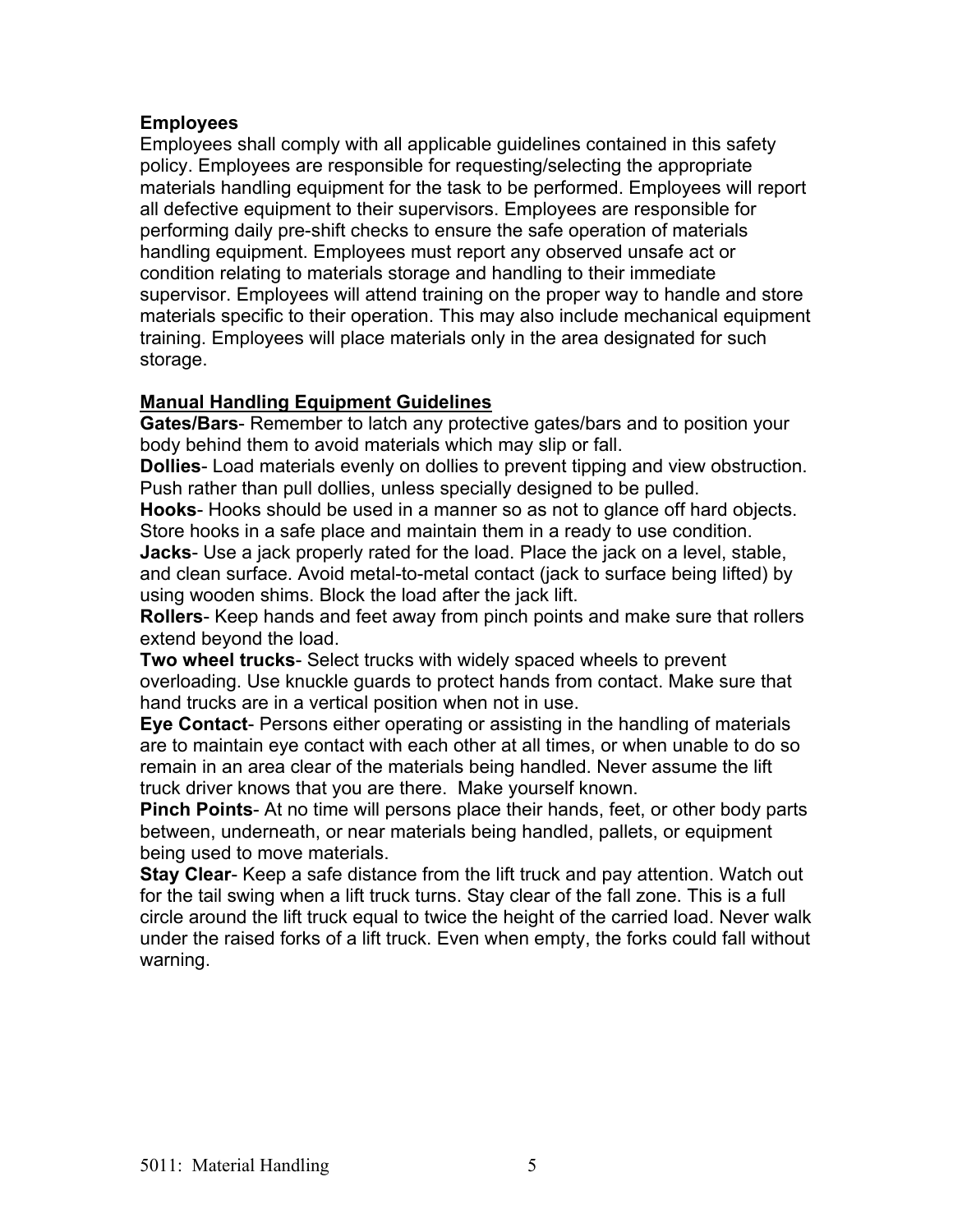

## **5012: All-Terrain Vehicle (ATV) Policy**

Approved: 12/15/2021 | Revised:

## **PURPOSE**

The purpose of this safety policy is to establish guidelines to ensure the prevention of injuries when operating an all-terrain vehicle (ATV).

## **POLICY GUIDELINES**

- A DOT approved helmet is required to be worn at all times while operating an ATV.
- Wear PPE including sturdy boots, long pants, long-sleeved shirt, gloves, and safety glasses when operating in brush. Chemical PPE would be needed for spraying. Shorts will NEVER be worn when operating an ATV.
- Participate in hands-on training in the safe handling and operation of an ATV
- Conduct a pre-ride inspection of tires, brakes, headlights, etc., and follow employer's maintenance polices for upkeep of the ATV
- Understand how implements and attachments may affect the stability and handling of the ATV
- Never exceed the manufacturer's specified hauling and towing capacity or weight limits and ensure cargo is balanced, secured, and loaded on provided racks
- Be aware of potential hazards such as trees, ruts, rocks, streams and gullies, and follow posted hazard warnings
- **Drive at speeds safe for weather and terrain and never operate ATVs on** surfaces not designed for ATVs such as paved roads and highways
- Never permit passengers on the ATV.
- Never operate an ATV while under the influence of drugs or alcohol
- Careless and reckless driving, such as popping wheelies or doing donuts, is prohibited.

#### **Don't hesitate to caution other operators if you observe unsafe practices. Encourage them to do the same for you.**

## **Pre-ride inspection Before starting the ATV**

- Check engine oil level and look for any signs of oil or gas leaks.
- Check each tire for condition and proper inflation.
- Check for loose hardware or missing parts.
- Make sure headlights, brake lights, and emergency lights are working properly.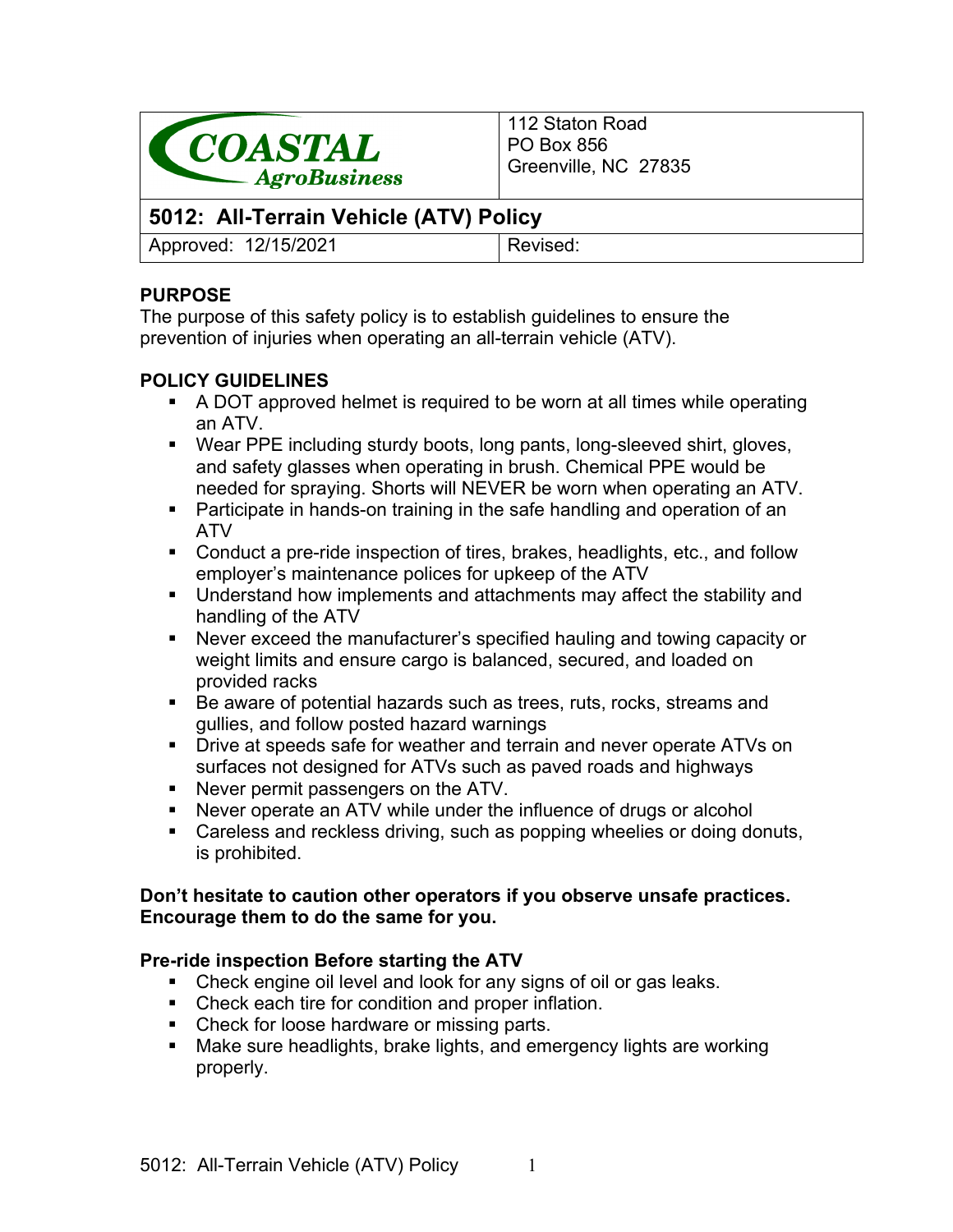### **After starting the ATV**

- Make sure the throttle, brake, and shifter controls work smoothly and are free from dirt and debris.
- **Bounce up and down to test the suspension and make sure it is working** properly.
- Set and release the parking brake to make sure it holds properly.
- Go forward slowly. Test the steering. Try the brakes. You should come to a smooth stop, with no grabbing or pulling to one side.

**ATV operators are to promptly report any damage or mechanical failures so that repairs can be made. If there are potential safety issues, stop using the ATV and tag it "Out of Service."** 

## **RIDER SAFETY TIPS**

#### **While riding keep your**

- **Feet on the footrests and lean forward, ready to stand up and shift your** weight
- Knees in toward the gas tank
- Hands on the handlebars
- **EXTENT** Attention in the direction of travel

#### **Be aware of terrain**

- **Look for steep slopes, drop-offs, holes, or ruts.**
- Stay clear of obstacles such as low hanging limbs or cables strung across roadways.

## **Choose proper speeds**

**Look ahead and choose a speed that is proper for the terrain, conditions,** and your experience.

#### **ATV design requires you to shift your body weight to assist balance and control.**

- **Lean forward when riding uphill.**
- **Lean back when riding downhill.**
- When turning, lean forward and to the inside of the turn.
- **When traversing a slope, lean uphill.**
- Avoid ruts that can catch your downhill tire and cause a rollover.
- Keep the ATV from rolling backward down a hill. However, if this happens, lean forward and use the front brake to stop. Using the rear brake could cause the ATV to roll over backwards.
- **If an emergency stop is needed, center your body weight over the ATV** and apply both brakes evenly.

## **Carrying a load**

 Stay below the stated load capacity. Properly distribute and securely attach cargo and allow greater distance for braking.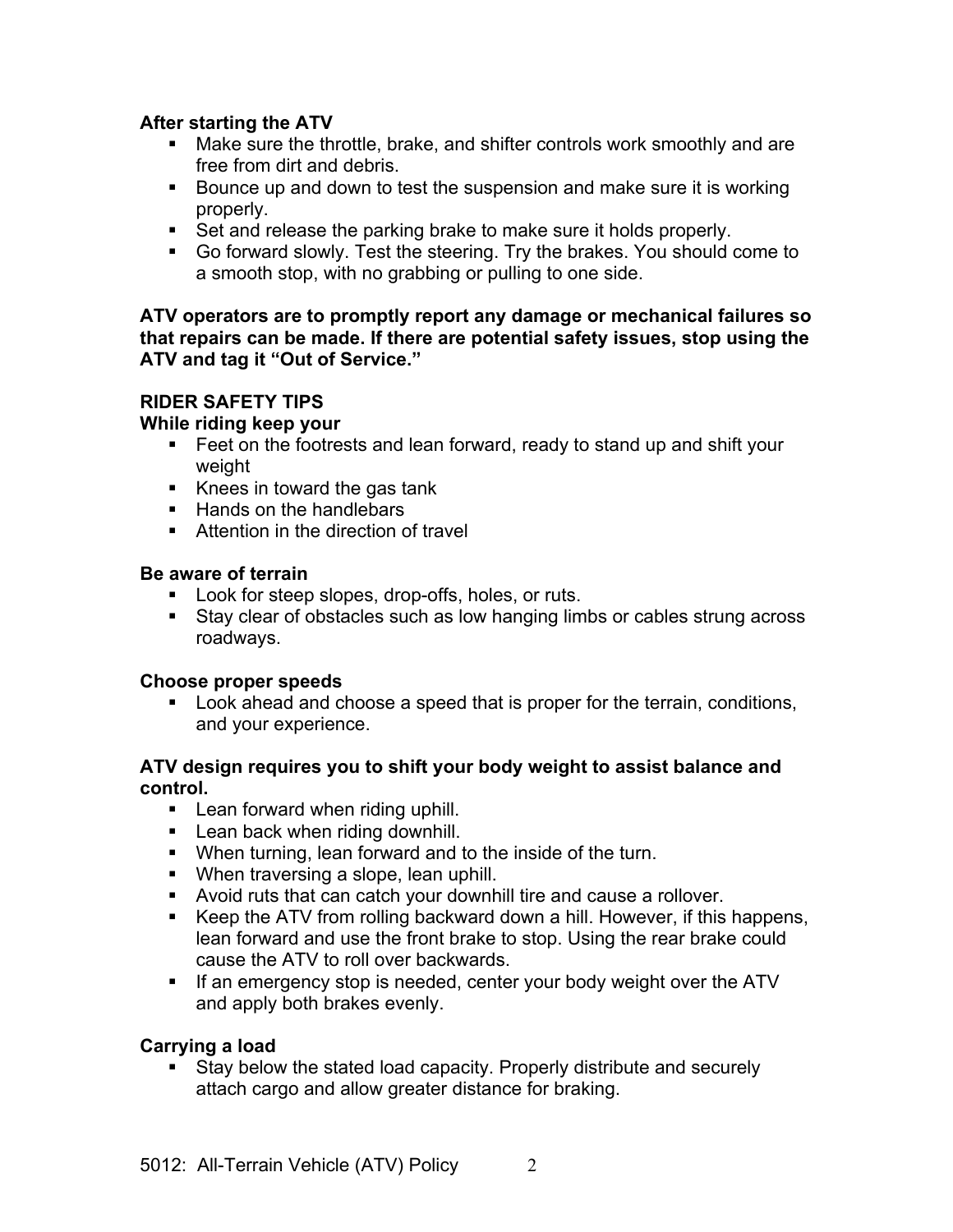Consider the cargo you are carrying. For example, liquid cargo in a spray tank will shift the ATV's center of gravity on uneven terrain.

## **Parking ATVs**

• Park the ATV on level ground or across the slope. If parking the ATV facing downhill is unavoidable, put the ATV in reverse and set the parking brake.

## **Transporting ATVs**

- **•** Driving ATVs up and down loading ramps is hazardous. Using trailers is recommended, because trailers are usually closer to the ground than pickup beds, significantly decreasing the loading angle.
- If a pickup bed is the only option, use high traction metal ramps secured to the tailgate with two tie-down straps or fasteners to prevent the ramps from falling during loading.
- When possible, reduce the ramp angle by using a berm, ridge, or loading wall.
- Use a winch for loading and unloading an ATV that is damaged or carrying a heavy load.
- Put the transmission in gear and set the parking brake. Be sure tie-down hardware is strong enough for the load.

## **Utility Task vehicles (UTVS)**

Utility Task Vehicles/side by sides will observe the same rules and regulations of ATVs with one exception. If the UTV is equipped with seatbelts then they must be worn. It the UTV is not equipped with seatbelts then a DOT approved helmet must be worn.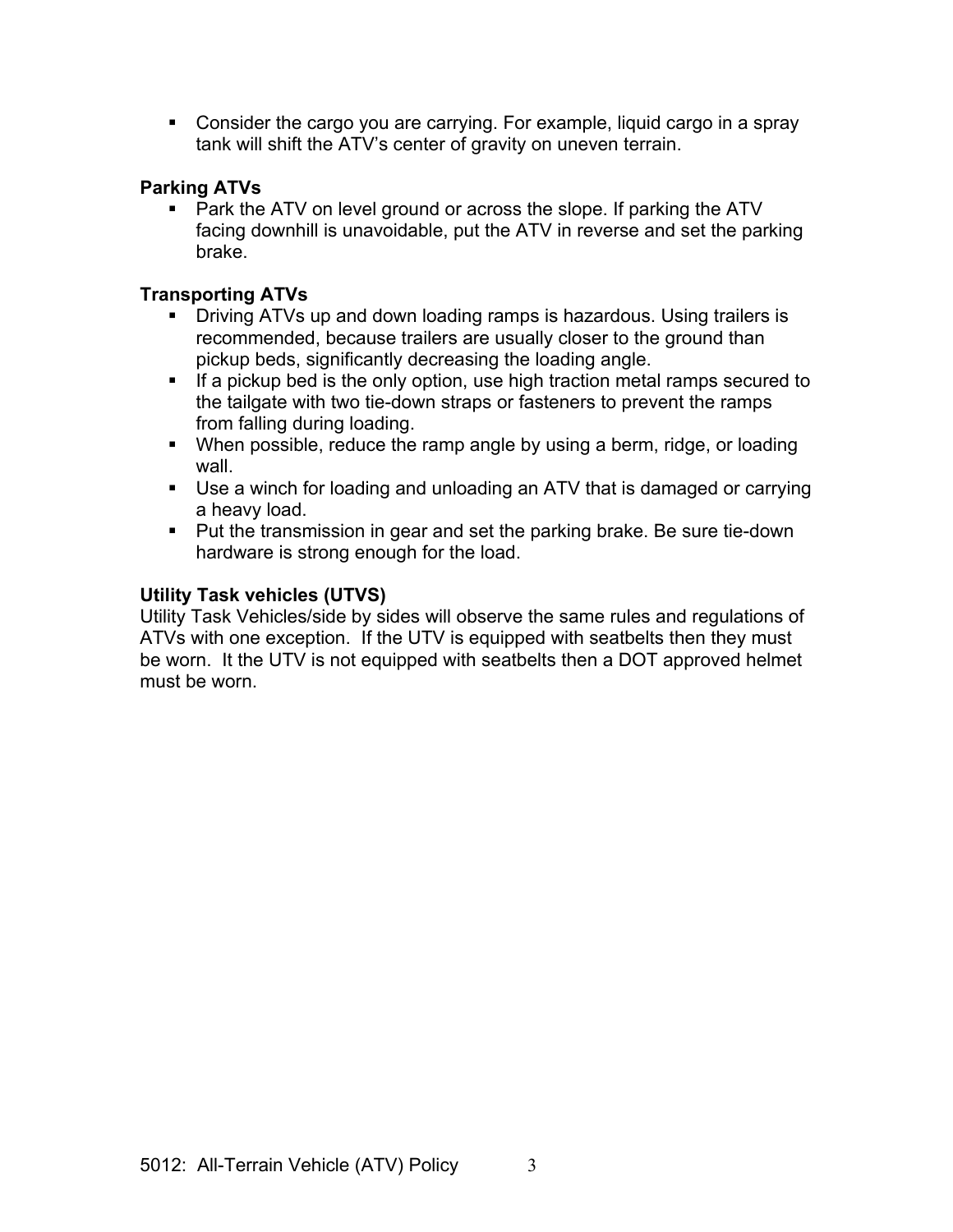

## **6001: Hazard Communications**

Approved: 09/25/2015 Revised: 12/15/2021

The purpose of this program is to set forth guidelines and procedures for implementation, maintenance and evaluation of hazard communication within Coastal AgroBusiness, Inc. as required by the OSHA Hazard Communication Standard (29 CFR §1910.1200). This policy describes the transfer of vital information concerning hazardous materials to affected employees. The goal of this program is to ensure that all employees of Coastal are effectively informed concerning the safety and health hazard, especially those related to hazardous chemicals, to which the employee may be exposed in their respective work areas. This program applies to all work operations within Coastal where exposure to hazardous substances is possible.

Under this program, employees will be informed of the contents of the Hazard Communication Standard, the hazardous properties of chemicals with which they work, safe handling procedures, and measures to take to protect themselves from the hazards associated with chemicals. Employees will also be informed of the hazards associated with non-routine tasks such as the cleaning of tanks and mixing vessels. Transfer of hazard information shall be accomplished through use of Safety Data Sheets, labels, hazardous materials lists and training

All company employees are covered by this program. A copy of this program is available upon request to employees, official representatives of the Occupational Safety and Health Administration and the National Institute for Occupational Safety and Health. The master program will be maintained in the office of the Director of Health, Safety and Environmental Affairs. **Inventory and Hazardous Material List** 

The Hazardous Materials List is an essential part of the Hazard Communication Program.

It is an inventory list of those materials which are considered to be hazardous. Chemicals considered to be hazardous are those:

- Regulated by OSHA in 29 CFR Part 1910, Subpart Z, Toxic and Hazardous Substances;
- Included in the American Conference of Governmental Industrial Hygienists (ACGIH) latest edition of Threshold Limit Values for Chemical Substances and Physical Agents in the Work Environment;
- Found to be suspected or confirmed carcinogens by the National Toxicology Program in the latest edition of the Annual Report on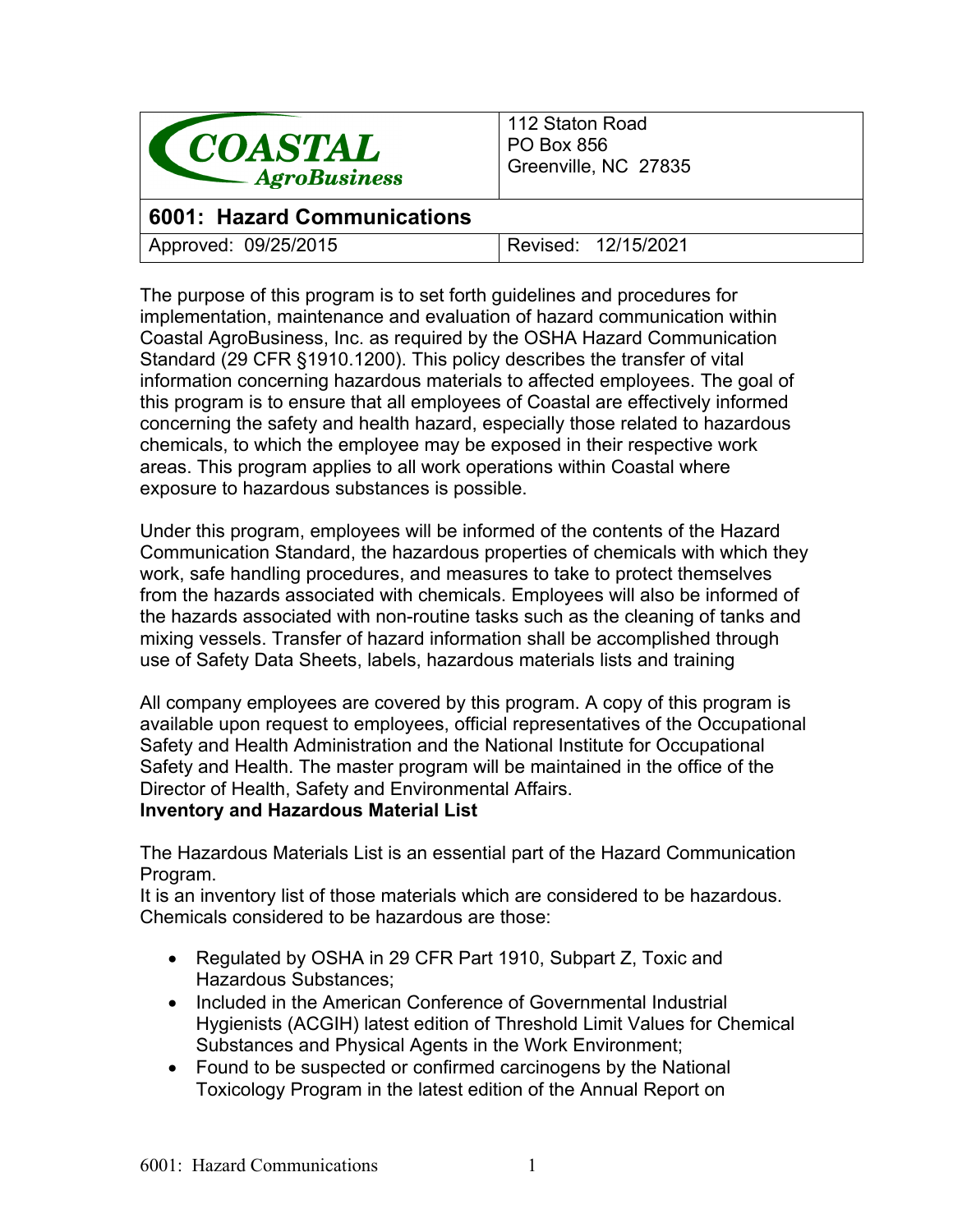Carcinogens, or by the International Agency for Research on Cancer (IARC) in the latest edition of their IARC monographs.

The responsibility for determining whether a chemical is hazardous lies with the chemical manufacturer. As a user, reseller and formulator of chemicals, Coastal shall rely on the evaluation received from its suppliers through labels and safety data sheets. The Hazardous materials list is an inventory of everything for which safety data sheet must be obtained. The list is available on the company's computer server.

**An inventory list shall be maintained for all hazardous materials distributed, used, or formulated by Coastal.** This list will be for all materials present at the facility. It will include hazard ratings which are determined from information provided by the supplier in agreement with the Hazardous Material Identification System adopted by Coastal. (See Section on Hazardous Material Identification System)

**The Director of Health, Safety and Environmental Affairs shall be responsible for maintenance of the Hazardous Materials List.** The responsibility of hazard determination for a material is that of the supplier. Coastal will rely upon its suppliers for this information. If neither an SDS nor assurance that one is not needed is furnished with any material received from the supplier, that material will not be placed into use until such documentation is available. The Director of Health, Safety and Environmental Affairs shall be informed of any new material to be used, distributed of formulated so that he may keep the list updated.

**The hazardous materials list shall be reviewed and/or updated upon receipt of any hazardous material not previously listed.** Anytime new materials or new suppliers are used, the material must go through the hazard assessment process. This will be done by the Director of Health, Safety and Environmental Affairs. Information provided by the supplier will be used in this process along with any other reliable published literature on the material. If the material is assessed as hazardous, the list shall be amended.

**The master list of hazardous materials will be maintained in the office of the Director of Health, Safety and Environmental Affairs and will be available for employees upon request.** Although a copy of the master list will be placed on the shared drive (Egnyte), all data pertaining to hazard assessment will be kept in the office of the Director of Health, Safety and Environmental Affairs. If subordinate lists containing only those materials in use in a particular work area is deemed necessary, it will be maintained and kept in the same manner as the master list.

**The file shall be included and maintained on the corporate computer system and shall be utilized to transmit hazard information.** The corporate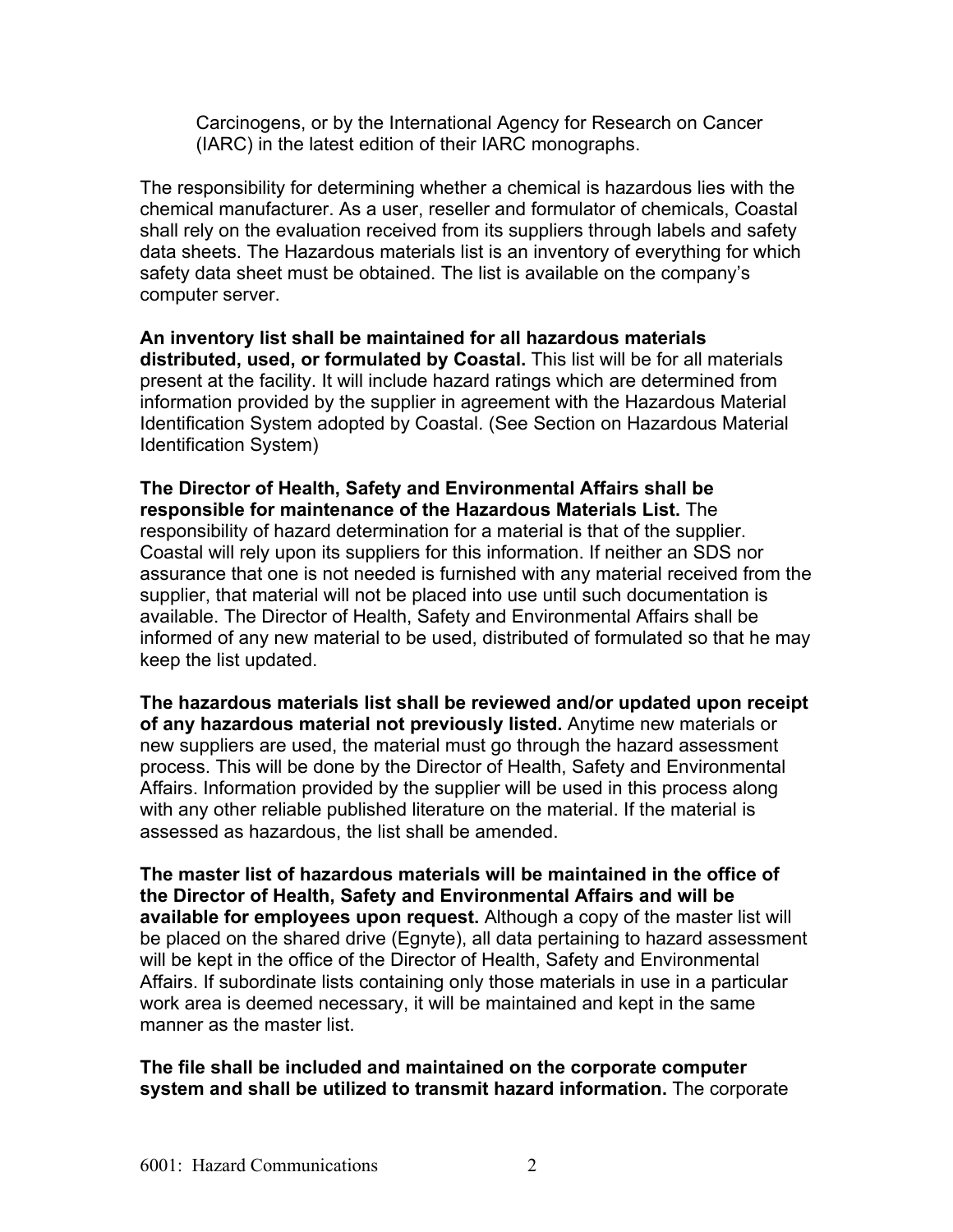computer system maintains an inventory listing for most materials handled by Coastal. Hazard information is stored and listed on the computer. Coastal locations are encouraged to utilize this information

#### **Safety Data Sheets (SDS)**

Safety Data Sheets are a vital link in transmitting safety information about chemicals. The Safety Data Sheet (SDS) is a detailed information bulletin prepared by the manufacturer or distributor of a chemical that describes the physical and chemical properties, physical and health hazards, routes of exposure, precautions for safe handling and use, emergency and first aid procedures, and control measures. Information contained on an SDS helps prepare employers and employees to respond effectively to daily exposure situations as well as to emergency situations.

OSHA specifies information to be included on an SDS. An exact or precise format for SDSs does not exist. However, the following information is prescribed and must be contained on the SDS:

- Chemical Identity
- Hazardous Ingredients
- Physical and Chemical Characteristics
- Fire and Explosion Data
- Reactivity Data
- Health Hazards
- Precautions for safe handling and Use
- Control Measures

**Coastal shall obtain a SDS for each chemical product purchased for use or distribution.** At the time of order, the Purchasing Agent shall request an SDS for the material being purchased. SDSs should be requested for the exact product, including all extensions to the product name (i.e., ASANA XL instead of just ASANA). This must be done as a matter of course. When new chemicals are purchased or new suppliers of chemicals are used, the purchasing department must notify the Director of Health, Safety and Environmental Affairs or other responsible person(s) so that all necessary SDSs can be obtained. All SDSs shall be routed to the Director of Health, Safety and Environmental Affairs.

#### **Coastal shall obtain a SDS for each material used in contract**

**manufacturing.** At time of contract, SDSs shall be requested for all product components and for the final formulated product. It is the responsibility of the parent company for whom the manufacturing is being done to provide SDSs for components used in their formulations. SDSs should be received and forwarded to the Director of Health, Safety and Environmental Affairs before manufacturing begins. The information in the SDSs obtained for contract manufacturing shall be utilized in training of affected employees.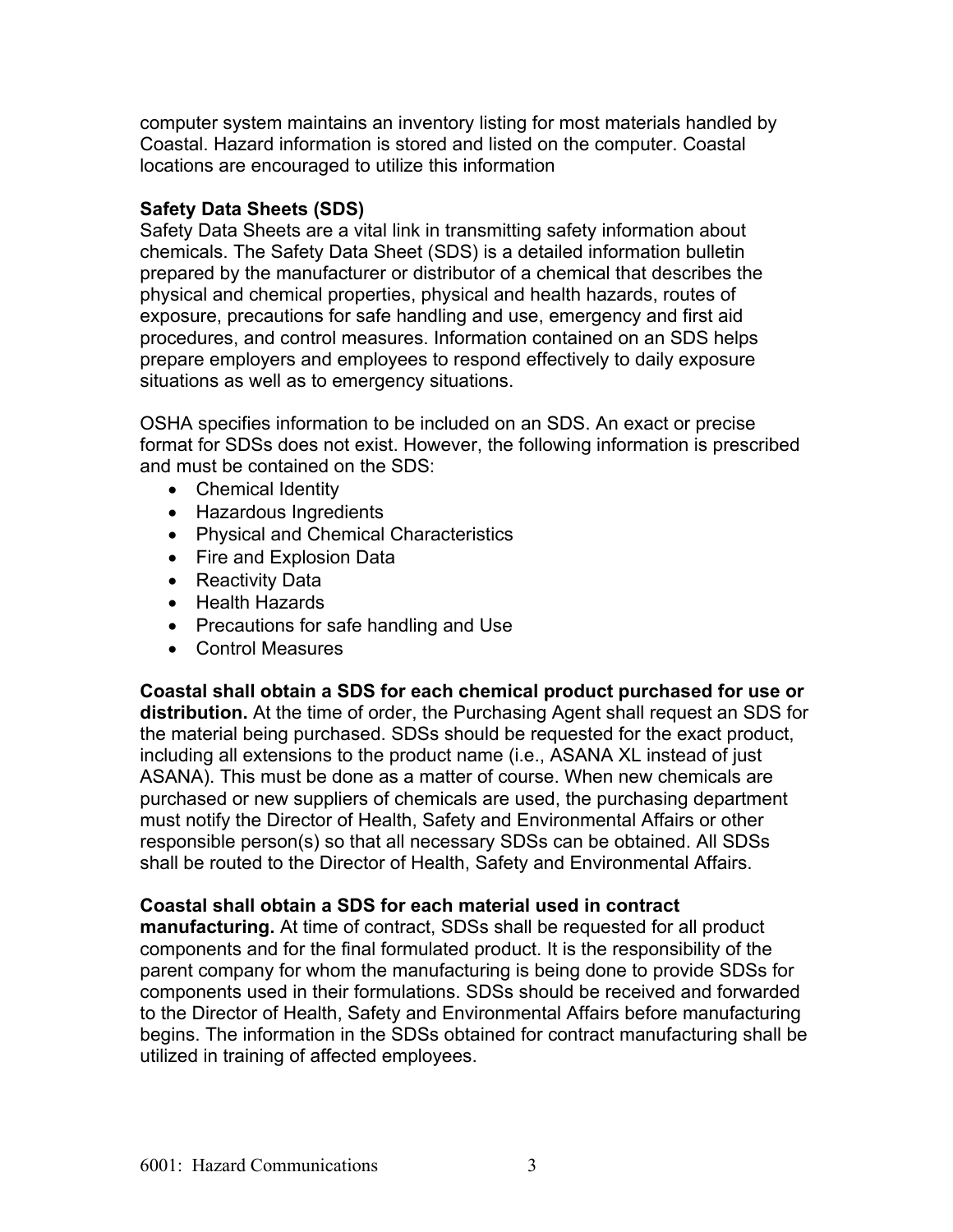**Coastal shall develop and maintain SDSs for each of its labeled products.**  In order to develop and maintain SDSs for Coastal formulated products, SDSs for each component must be obtained from the supplier. Anytime a change is made in formulation, the Director of Health, Safety and Environmental Affairs must be made notified of the change. Component SDSs must be forwarded to the Director of Health, Safety and Environmental Affairs and/or person(s) responsible for the development of the product SDS. SDSs shall be updated within three months of component changes or when new and significant information becomes available concerning a product's hazards or ways to protect against the associated hazards. Coastal SDSs shall be reviewed at least annually.

**SDSs shall be made available to affected downstream persons in the distribution chain.** A SDS will be forwarded to dealers and retailers on or before initial shipment. The SDS for a product must follow the product as closely as possible (preferably at time of shipment). SDSs not sent with shipment shall be mailed on the day the order is processed. A multiple copy file of all SDSs shall be maintained by the Director of Health, Safety and Environmental Affairs in the computer area at the home office to facilitate the flow of information to its proper destination. Distribution SDSs shall also be maintained and tracked on the corporate computer by the Director of Health, Safety and Environmental Affairs. Notation of SDS shipment shall be made on the sales ticket in a column captioned "SDS Sent" for documentation purposes.

**SDSs shall be made available to all employees upon request.** A master file of SDSs shall be maintained by the Director of Health, Safety and Environmental Affairs in the shared drive (Egnyte) and may be reviewed by employees during any business hours. All requests by employees for SDSs should be directed to their supervisor and if the supervisor is not available, the Director of Health, Safety and Environmental Affairs. Employees shall be trained on how to read and use the information contained on a SDS. Supervisors are to utilize SDSs for their work areas.

**Salesmen and others with customer contact shall make the buyer aware of the availability of SDSs for the products which they are handling.** Coastal shall make every effort to quickly relay information concerning the safe handling of products. Special requests for information should be directed to the Director of Health, Safety and Environmental Affairs.

**SDSs will be made readily available to emergency personnel and federal, state, and local authorities.** Coastal will make every effort to cooperate with the emergency personnel and federal, state, and local authorities in the relay of information contained on SDSs for all materials "on-site".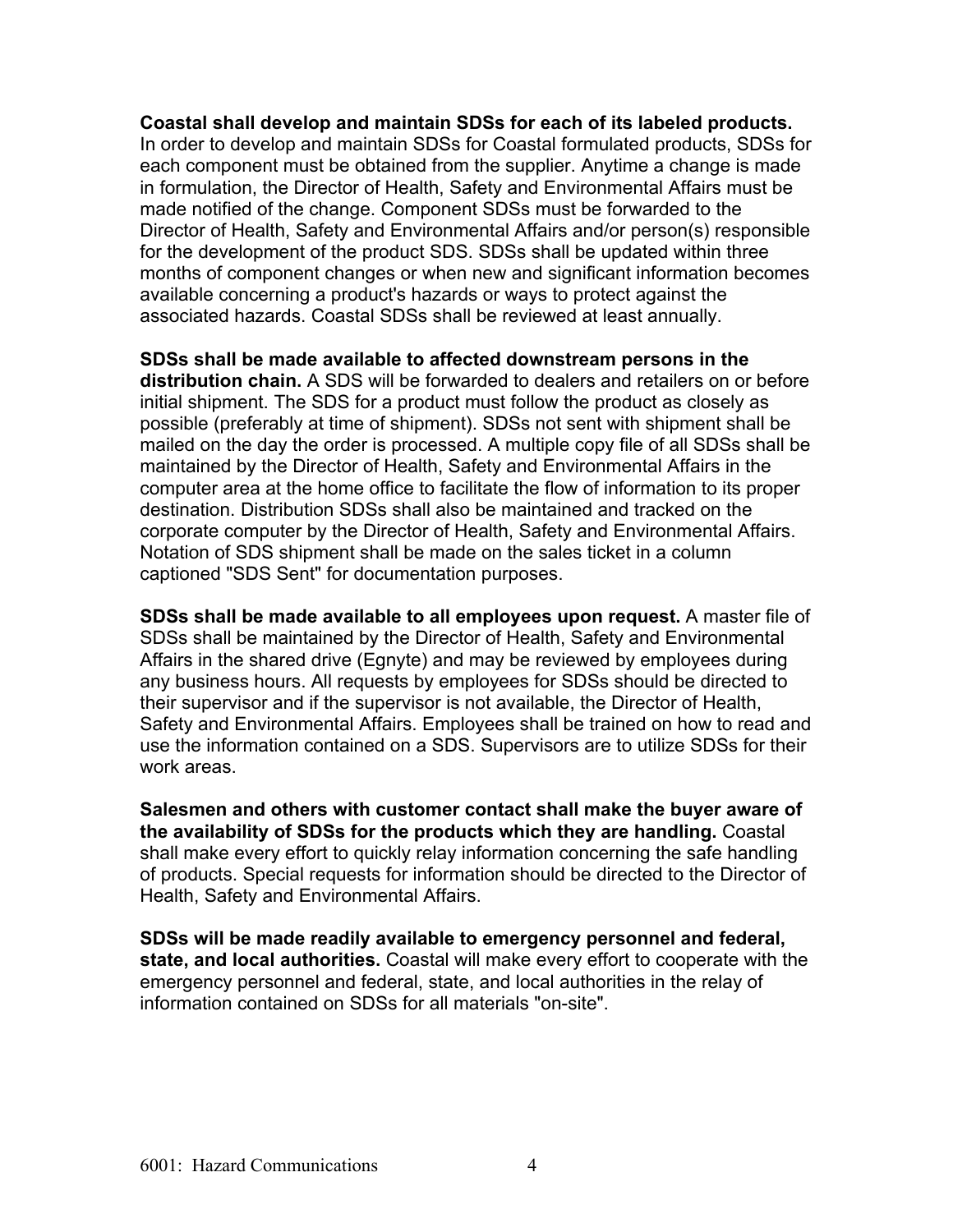## **Labels**

Labels and Other Forms of Warning: Labels are also vital information in hazard communication. It is the responsibility of the chemical manufacturer, importer or distributor to ensure that each container of chemicals being shipped is labeled, tagged, or marked with the following information:

- Identity of the material
- Appropriate hazard warnings
- Name and address of the chemical manufacturer, importer, or other
- responsible party

Product labels must be developed in accordance with EPA standards and guidelines. A label is a valuable tool for identifying the hazards and pinpointing specific first aid treatments if an exposure occurs. The following information is included on product labels:

#### 1) Brand Name

 The brand name is the name used to identify a particular manufacturer's product. The brand name shows up plainly on the front panel of the label and is the most identifiable name for the product.

2) Common Name

 Many pesticides have complex chemical names. Some have been given a common name to make them easier to identify. A chemical made by more than one company may be sold under several brand names, but the same common name should be found on all labels for that material.

## 3) Ingredient Statement

 Every pesticide label must list what is in the product, written so that the active ingredients can be quickly identified. Active ingredients are the chemicals in a product that control the pest. Other ingredients may be added to make products convenient to handle and safe, easy, and accurate to apply. These are the inert ingredients.

## 4) Name and Address

 The law requires the manufacturer of a product to put the name and address of the company on the label.

## 5) Registration and Establishment Numbers

 A registration number must be on every pesticide label showing that the product has been registered with the Federal Government. It is found on the front panel of the label and will be written as "EPA Reg. No. #####". The establishment number tells what facility made or formulated the chemical. This number does not have to be on the label but must be somewhere on the container.

6) Signal Words and Symbols

 To do their job, most pesticides must control a target pest. By their nature, they are toxic and must be handled with caution. One can tell the toxicity of a product by reading the signal word and looking at the symbol on the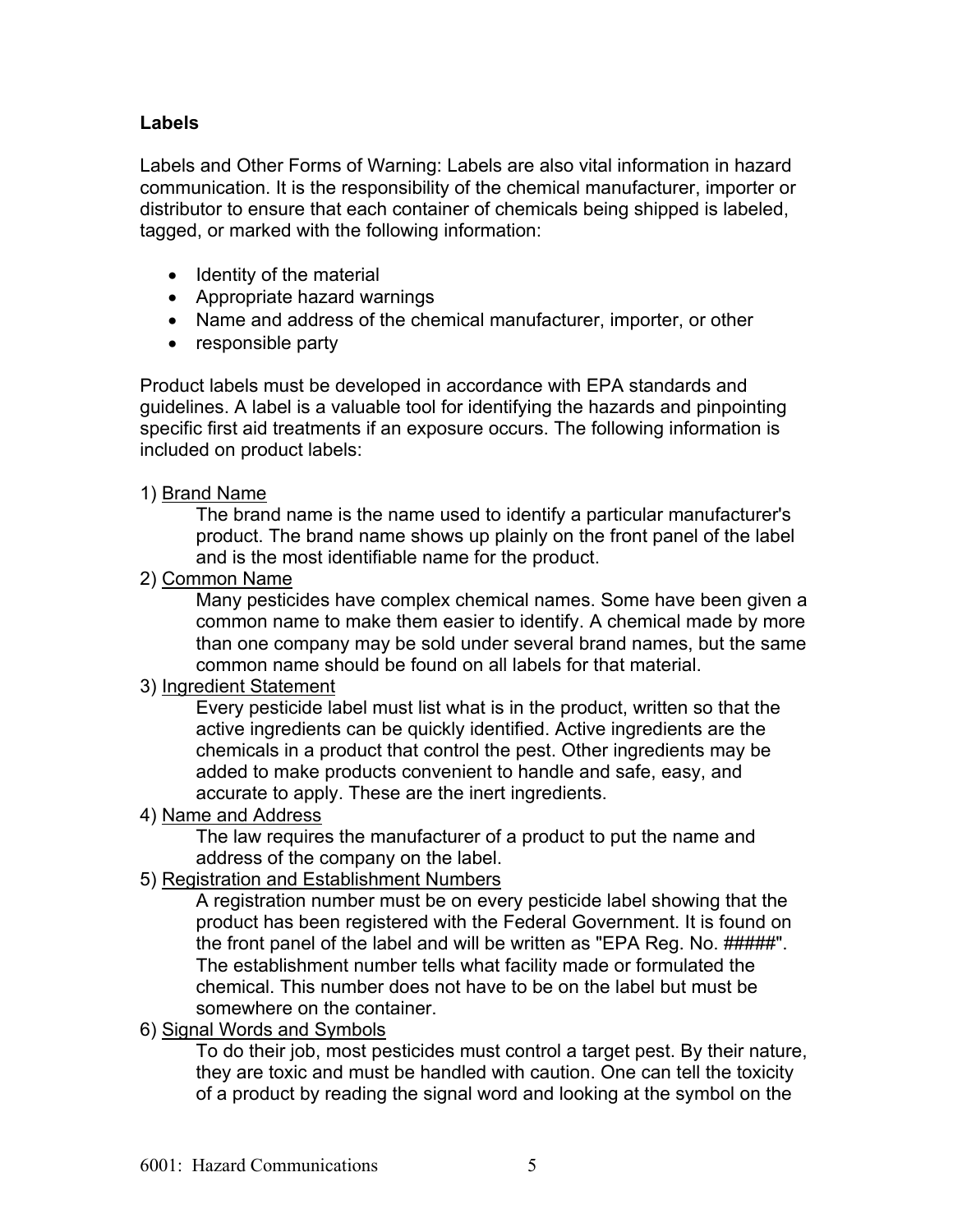label. The hazard categories have been determined by considering the acutely toxic effects of the pesticides of chemical when they are swallowed, inhaled, or spilled on the skin. Effects on the eyes and external injury to the skin are also considered.

### 7) Precautionary Statement

A) Hazard To Humans (And Domestic Animals)

 This section explains the ways in which the product may be poisonous to man and animals. It also tells of special precautions to take to avoid poisoning, such as protective equipment. For example, the precautionary statement may direct you to use rubber gloves, and approved respirator, or goggles when handling a particular chemical.

B) Environmental Hazards

 Chemicals are useful tools, but wrong or careless use can cause serious environmental harm. To help avoid this, the label contains environmental precautions to read and follow. For example: "This product is highly toxic to bees exposed to direct treatment or to residues on crops." "Do not contaminate water when cleaning equipment or when disposing of wastes." "Do not apply where runoff is likely to occur."

Labels may contain broader warnings against harming birds, fish, and wildlife.

C) Physical and Chemical Hazards

 This section tells of any special fire, explosion, or chemical hazards that the product may create.

8) First Aid and Note To Physician

 The label tells emergency first aid measures for swallowing, inhaling or contact with the eyes or skin. It also tells which types of exposure require medical attention. The pesticide label (and SDS) are the most important information to take to the physician when someone has been poisoned.

9) Statement Of Use Classification

 Every pesticide label must show whether the contents are for "General Use" or "Restricted Use". EPA puts every product use into one of these two classes. The classification is based on the hazard of poisoning and its effects on the environment.

A) General Use

 If a pesticide will harm the applicator or the environment very little or not at all when used exactly as directed, it will be labeled a General Use Pesticide, and the label says: "General Classification".

B) Restricted Use

 A restricted use pesticide is one that could cause some human injury or environmental damage even when used as directed on the label. The label on these products says: "Restricted Use Pesticide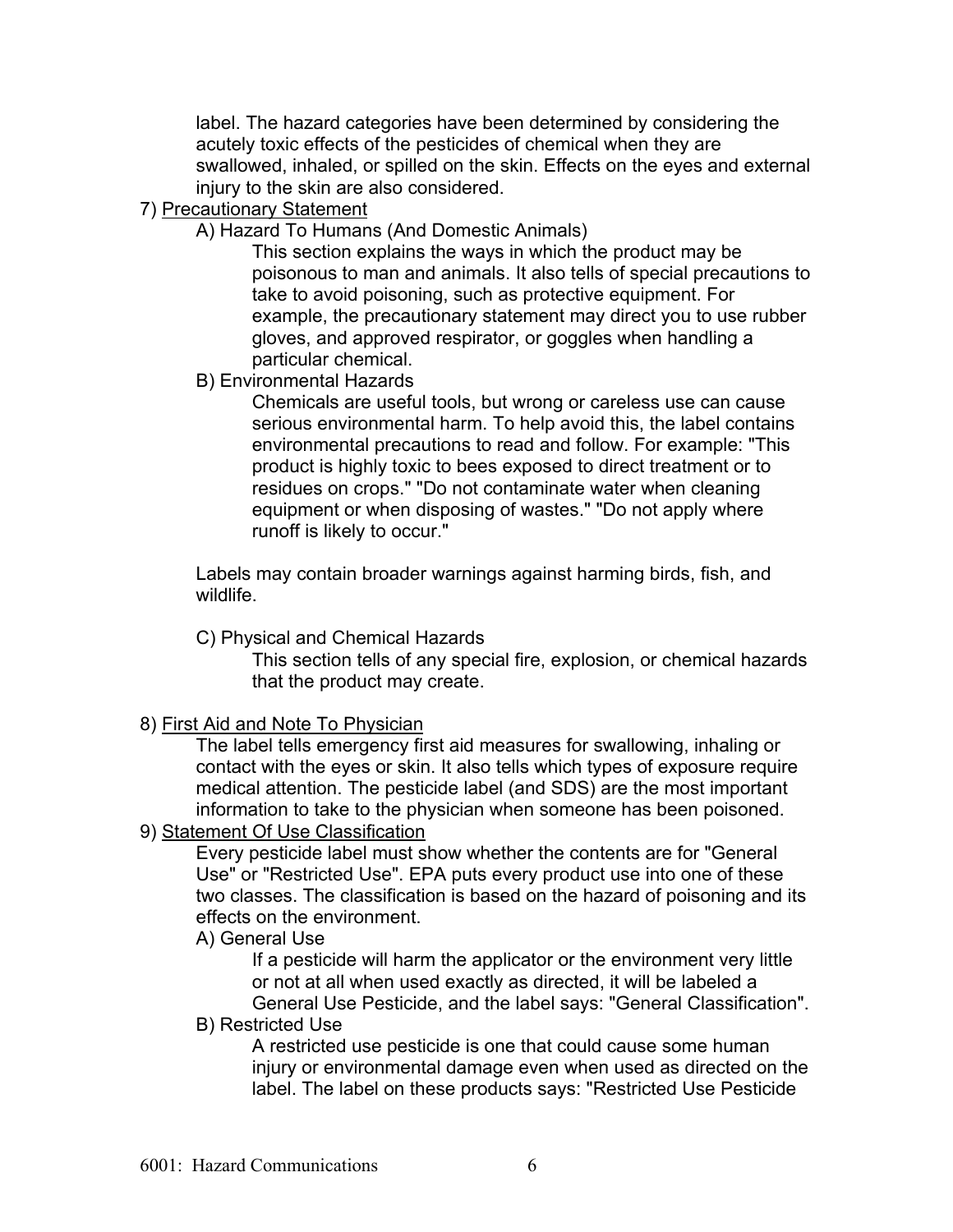For Retail Sale To And Application Only By Certified Applicators Or Persons Under Their Supervision".

The restricted use statement must be at the top of the front panel of the label

**Coastal will ensure that all products coming "on-site" are properly identified through labeling.** Most products received are properly labeled. However, visual inspection must be made of all products to determine if they are labeled properly before accepting any material. This inspection is the primary responsibility of the shipping and receiving department. Any abnormalities detected in the labeling of products must be reported to the Director of Health, Safety and Environmental Affairs immediately.

**Coastal will ensure that all products leaving the facility are properly labeled.** Visual inspection of all products being loaded for transport must be made. It is the responsibility of the shipment loader to make sure that all materials are labeled properly. It is the responsibility of the driver to ensure that all trucks are properly placarded before leaving the facility. Visual inspection of the truck for appropriate placarding will be made by the driver prior to the truck exiting the facility.

**Coastal will ensure that all hazardous materials "on-site" are properly identified.** All materials stored on-site must be properly labeled to relay pertinent information on the hazards posed by the material. Labeling will be done in accordance with OSHA requirements. Any unlabeled material must be treated as extremely dangerous until identification is made. All unlabeled materials must be reported to the Director of Health, Safety and Environmental Affairs.

**All temporary containers will be properly labeled.** When transferring materials to a new container, the old container will be triple rinsed, punctured, and discarded in accordance with Federal, State, and Local regulations. The new container will be properly labeled in a way that reflects the labeling used on the old container. If a container is for temporary use by an employee and is intended only for the immediate use of the employee who performs the transfer, then no labeling is required. However, it is recommended that some type of identification be put on even the temporary containers.

**All recovery material from formulation of products will be properly labeled.**  Any material recovered from formulations or equipment cleanout, must be packaged and properly identified through labeling. The label will include the name of material, the name of the carrier material and the name of any possible contaminants. The label must also contain the collection date and the beginning and ending production dates. Appropriate hazard warnings must also be placed on the containers in accordance with Coastal's Hazardous Material Identification System.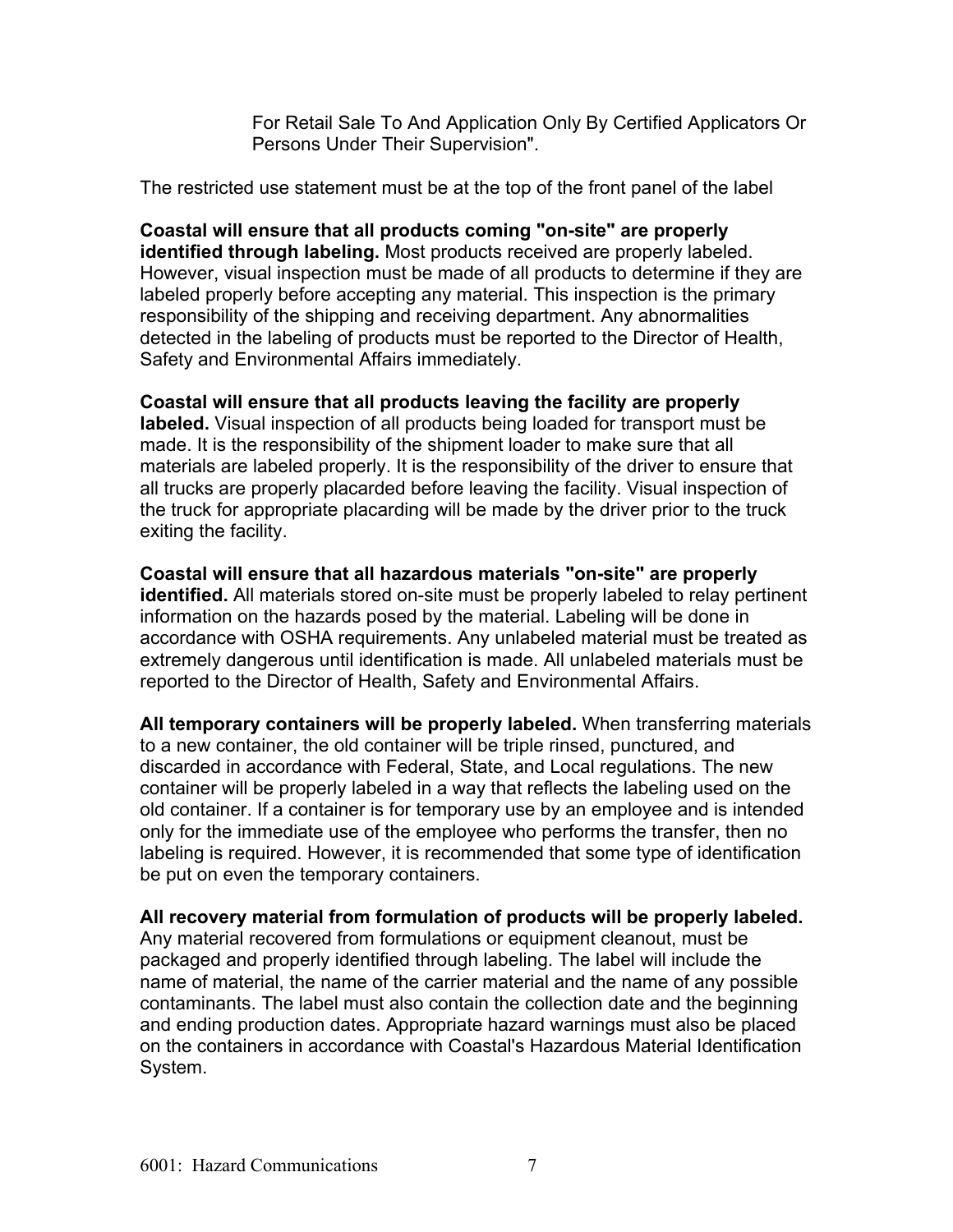**Labels, placards, signs or other forms of warning will be placed anywhere there is a hazard or a potential for hazard or injury.** The facility must be properly posted to highlight areas where there is a potential for injury. This must be done in compliance with OSHA specifications and regulations.

#### **Coastal Hazardous Material Identification System**

The following labeling system is not intended to replace the manufacturer's product or material labels. It is a system for identifying those materials used or generated by Coastal that are not properly labeled with manufacturer's information. This system will warn employees of potential hazards of the material and will also designate proper personal protective equipment for handling the material. This system is adapted from the recommended standard of the U.S. Department of Health, Education, and Welfare Public Health Service Center for Disease Control, The National Institute for Occupational Safety and Health in conjunction with the National Paint & Coating Association's Hazardous Materials Identification System.

The labels involved in Coastal's Hazardous Material Identification System consist of a minimum three parts:

- Name or Description of Material
- Hazard Ratings
- Personal Protection

Name or Description of the Material

Chemical identity is conveyed by chemical or common names, code numbers or other descriptive terms which clearly identify the material. This section should properly identify the material. It should include the materials common name or product name. If a mixture is involved, each component should be identified individually.

#### Hazard Rating

Hazard ratings are used to relay relative information to employees, contractors, and emergency personnel about inherent hazards of a material and the order of severity of these hazards. The hazard ratings are divided into three categories, namely, "HEALTH", "FLAMMABILITY", and "REACTIVITY". The order of severity of these hazards are represented numerically by five divisions ranging from four

(4) for severe hazard to zero (0) for no specific hazard.

The following criteria will be used to assign the hazard ratings: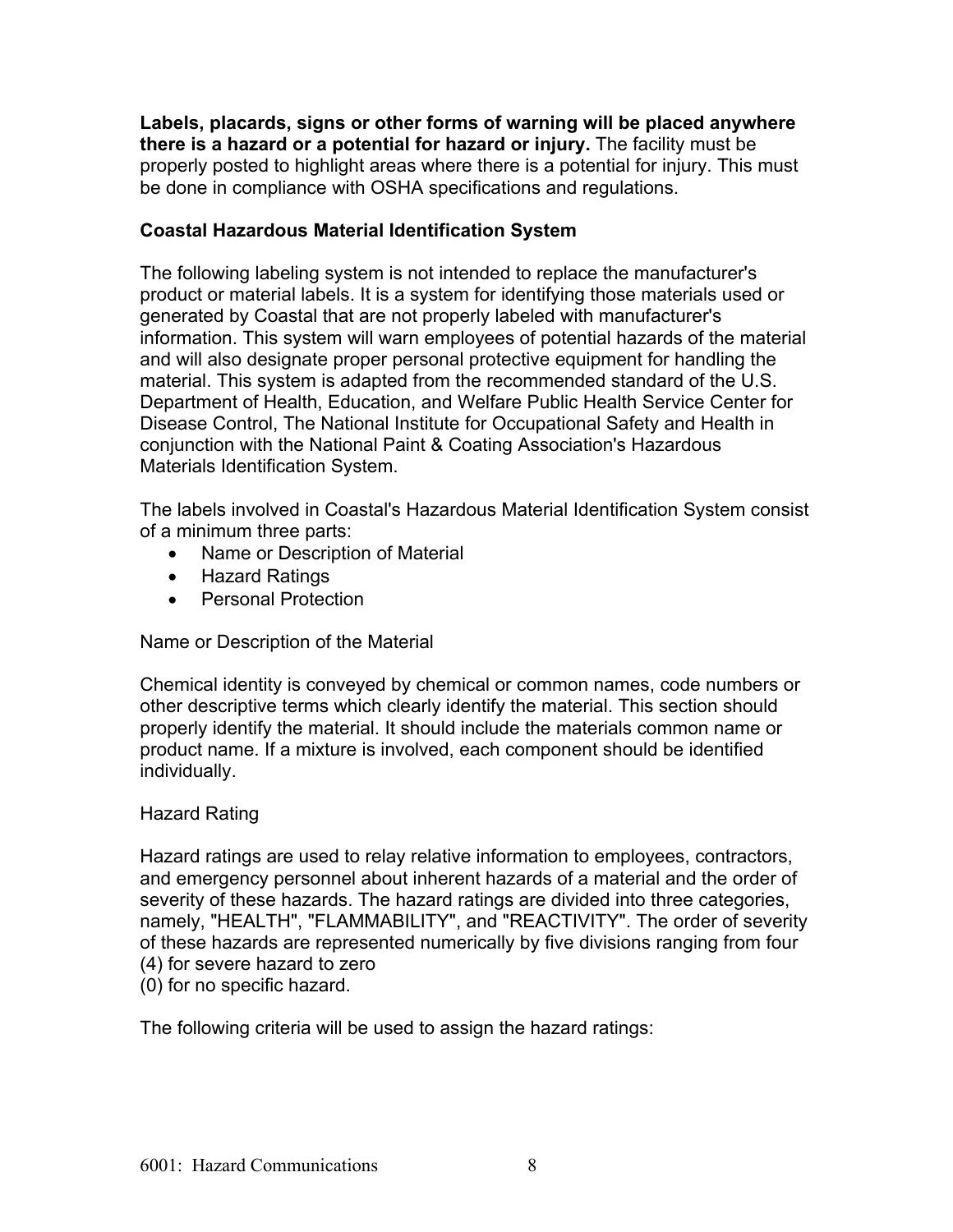#### HEALTH

The HEALTH HAZARD RATING is based on the acute toxicity of the material. Acute oral, dermal, and inhalation toxicity are rated on a five-tiered scale (0-4) with a tenfold difference between the levels. Skin and eye irritation are rated on a scale of 0-3. The number assigned to the HEALTH HAZARD RATING reflects the most severe hazard represented by any of the acute toxic effects.

| 0              | <b>MINIMAL HAZARD</b>  | No significant risk to health                                                                 |
|----------------|------------------------|-----------------------------------------------------------------------------------------------|
| 1              | <b>SLIGHT HAZARD</b>   | Irritation or minor reversible injury<br>possible                                             |
| $\overline{2}$ | <b>MODERATE HAZARD</b> | Temporary or minor injury may occur                                                           |
| 3              | <b>SERIOUS HAZARD</b>  | Major injury likely unless prompt action<br>is taken and medical treatment is given           |
| 4              | <b>SEVERE HAZARD</b>   | Life-threatening, major or permanent<br>damage may result from single or repeated<br>exposure |

(An asterisk (\*) may be used in conjunction with the assigned rating to indicate that chronic health effects may be present. The SDS should be consulted for this information)

#### FLAMMABILITY

The criteria for assigning FLAMMABILITY RATINGS are taken from definitions developed by the National Fire Protection Association (NFPA) 704 System. The rating numbers assigned are based on physical constants (such as flash point) which have been determined by the supplier.

| $\Omega$      | <b>MINIMAL HAZARD</b>  | Materials that are normally stable and will<br>not burn unless heated           |
|---------------|------------------------|---------------------------------------------------------------------------------|
| $\mathbf{1}$  | <b>SLIGHT HAZARD</b>   | Materials which must be preheated before<br>ignition will occur                 |
| $\mathcal{P}$ | <b>MODERATE HAZARD</b> | Materials that must be moderately heated<br>before ignition will occur          |
| 3             | <b>SERIOUS HAZARD</b>  | Materials capable of ignition under almost<br>all normal temperature conditions |
| 4             | <b>SEVERE HAZARD</b>   | Very flammable gases or volatile<br>flammable liquids                           |

#### **REACTIVITY**

The criteria for assigning the reactivity rating are also taken from NFPA 704. The reactivity rating will be determined by evaluating the potential for harm and the relative reactivity of the material or mixture of materials as a whole. Materials considered reactive in this category may be self-reactive by polymerization,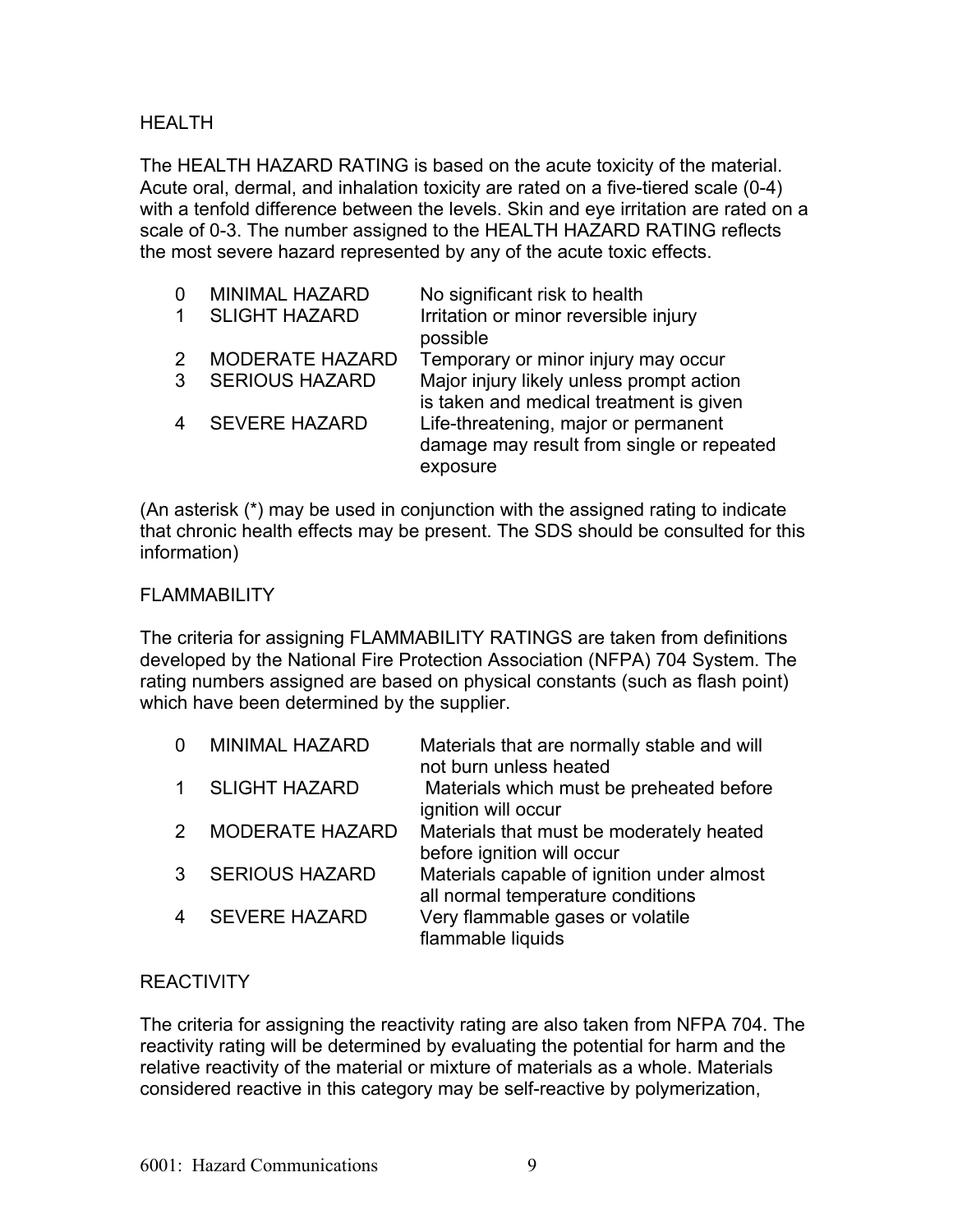decomposition, or condensation, and/or reactive with other materials commonly encountered in the workplace. Reactivity in this category often involves the rapid release of energy in the form of heat and pressure, and/or the release of highly hazardous products. The assessment of relative reactivity requires specific knowledge of what materials may be encountered in the workplace.

| <sup>0</sup>  | <b>MINIMAL HAZARD</b>  | Normally stable even under fire conditions; not<br>reactive                                                                                      |
|---------------|------------------------|--------------------------------------------------------------------------------------------------------------------------------------------------|
|               | <b>SLIGHT HAZARD</b>   | May become unstable under heat or pressure                                                                                                       |
| $\mathcal{P}$ | <b>MODERATE HAZARD</b> | Normally unstable and readily undergoes<br>violent chemical change, but not capable of<br>detonation. Also includes water reactive<br>materials. |
|               | 3 SERIOUS HAZARD       | Capable of detonation or explosive reaction if<br>there is a strong ignition source or high<br>temperature.                                      |
|               | 4 SEVERE HAZARD        | Capable of detonation or explosive reaction at<br>normal temperatures and pressures                                                              |

#### Personal Protective Equipment

This section of the label will designate what types of protective equipment will be needed to safely handle the material. Information provided by the supplier will be used by Coastal to determine the proper personal protective equipment. To communicate protective equipment information to the employees, the Hazardous Material Identification System uses letter designations keyed to specific combinations of protective equipment. The following table summarizes the letter designations of personal protective equipment:

## LETTER DESIGNATIONS OF PERSONAL PROTECTIVE EQUIPMENT

- A. . . Safety Glasses
- B. . . Safety Glasses, Gloves
- C. . . Safety Glasses, Gloves, Synthetic Apron
- D. . . Face Shield, Gloves, Synthetic Apron
- E. . . Safety Glasses, Gloves, Dust Respirator
- F. . . Safety Glasses, Gloves, Synthetic Apron, Dust Respirator
- G. . . Safety Glasses, Gloves, Vapor Respirator
- H. . . Splash Goggles, Gloves, Synthetic Apron, Vapor Respirator
- I. . . Safety Glasses, Gloves, Combination Dust and Vapor Respirator
- J. . . Splash Goggles, Gloves, Synthetic Apron, Combination Dust and Vapor **Respirator**
- K. . . Airline Hood or Mask, Gloves, Full Protective Suit, Boots
- X. . . Situations Requiring Specialized Handling\*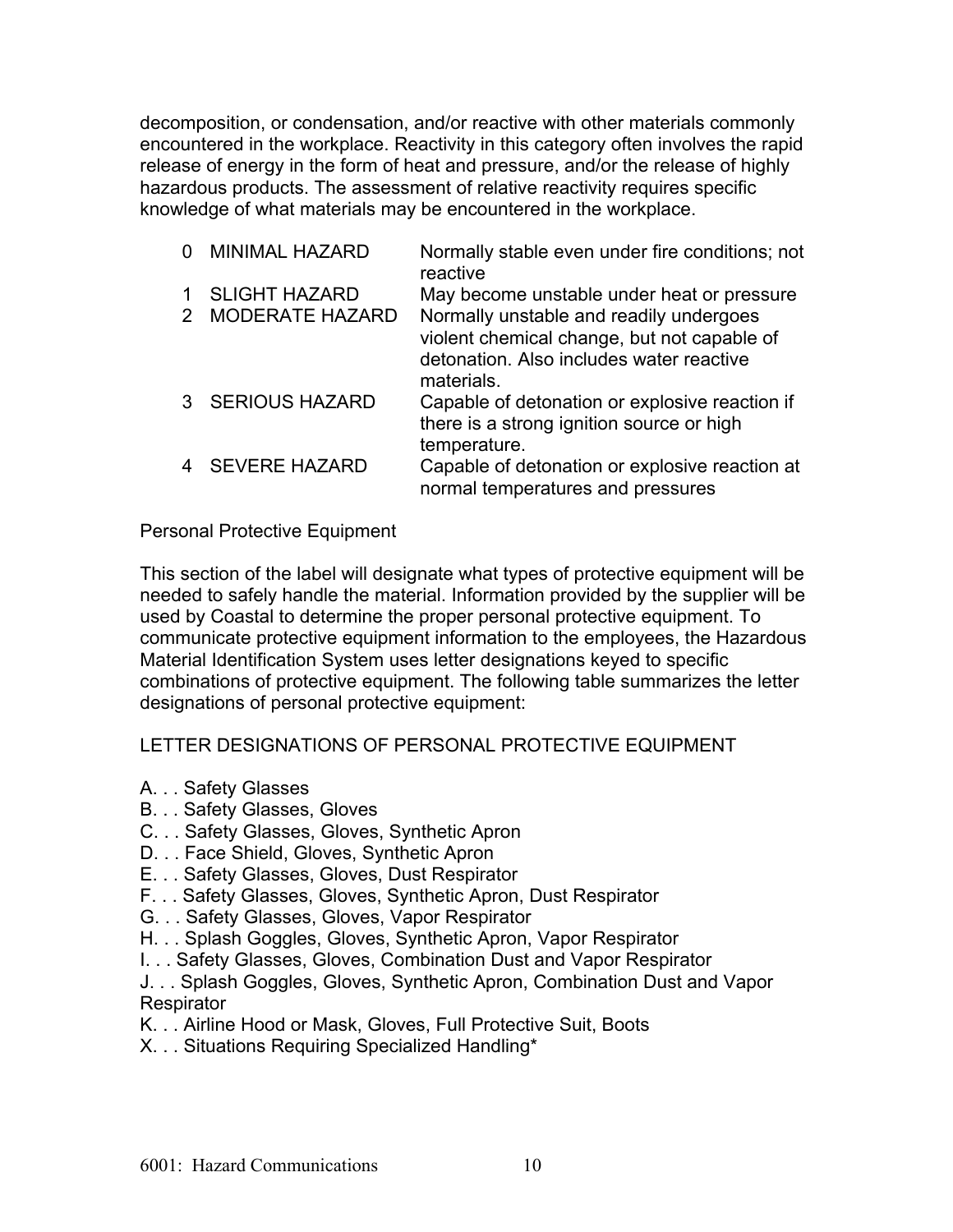\* The letter "X" is used for a material for which special precautionary measures must be taken and will be accompanied by a complete description of the personal protective equipment and other necessary precautions.

As part of the hazard assessment process Coastal is responsible for determining the appropriate protective equipment that employees are to wear when handling chemicals in the workplace. When assigning the protective equipment designations, the following will be considered:

- Direct employee contact with the chemical is possible.
- The chemical is used routinely; the equipment is not for spills, emergencies or misuse situations.
- Normal routes of entry into the body are via ingestion, inhalation and skin absorption effects caused by contact with the skin, eyes must also be considered.

**Hazard ratings for the HMIS will be obtained or developed by the Director of Health, Safety and Environmental Affairs.** It is the responsibility of the Director of Health, Safety and Environmental Affairs to obtain hazard ratings for all materials imported to Coastal. These ratings are sometimes provided on shipment or are included on the SDS for a material. When ratings are not supplied, then they must be developed in accordance with the Coastal Hazardous Materials Identification System during hazard assessment. These ratings will be included on the chemical inventory list.

**Areas of permanent chemical storage must be posted accordingly.** Areas in which the same materials are always stored must be properly posted with placards/labels and the appropriate hazard ratings. These areas include sections within the warehouse where formulation and recovery materials are stored.

**Bulk storage tanks will be numbered for identification and will be posted with hazard ratings for the materials which they contain.** All tanks must be properly labeled. It is the responsibility of the Facility Manager to make sure that all posted information on tank contents is kept accurate and up-to-date. A schematic and content form will be updated whenever a different material is introduced into the bulk operation. A copy of this information will be kept with the contingency plan.

**All mix tanks and process piping will be labeled consistently with labeling requirements for the material which they contain.** All process vessels will have pockets with transparent windows affixed to their outer surface at locations that can be seen readily by employees working with the equipment, and temporary labels consistent with those on the original container(s) shall be inserted in those pockets. Process piping shall be labeled consistently with labeling requirements for other containers. The labels used for this purpose shall be inserted into transparent protective pockets which shall be attached to or hung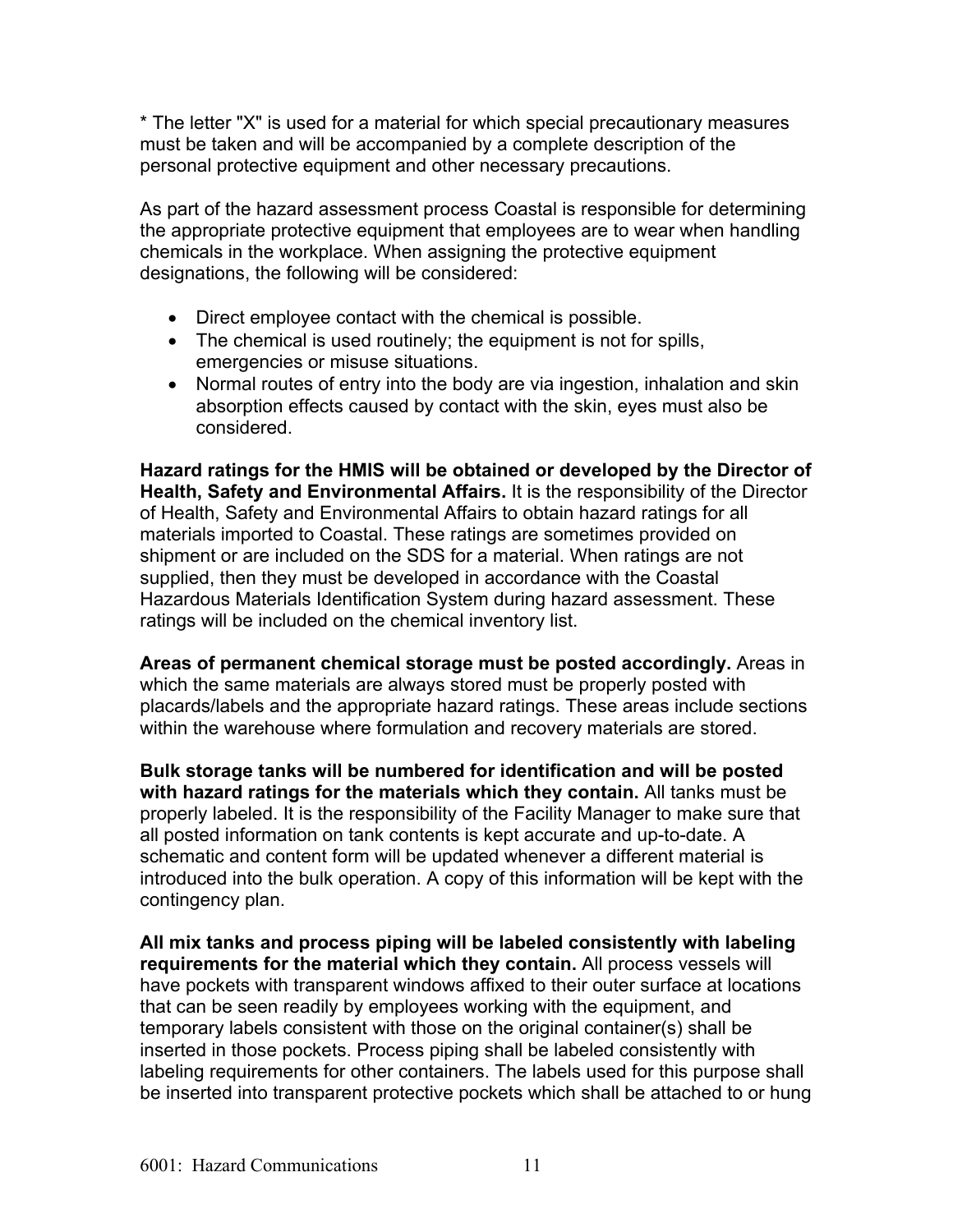from the pipe within three feet of each valve, union joint, or other access fitting. It is the responsibility of the Shift Supervisor to ensure that all mix tanks and process lines are properly labeled.

**The Designated Safety Officer will check at least monthly to assure that all containers are properly labeled.** A safety officer will be designated by the Facility Managers. It is this person's responsibility to inspect the facility for compliance with all labeling requirements. Noncompliance will be reported to the Director of Health, Safety and Environmental Affairs for correction. Defacement of labels is strictly prohibited. Anyone caught defacing existing labels will be turned over to the Facility Manager for immediate and severe disciplinary action.

## **Employee Information and Training**

This section is essential in a successful Hazard Communication Program. Training is the core of the entire compliance effort. It is the best answer to the question of how to protect employees and their families from the tragic results that may occur from exposure to toxic substances in the workplace. An effective training program requires extensive planning and preparation. Safety and health training is not a simple process. Desired results will not be achieved by simply giving employees a number of facts about their rights and hazardous materials. The goal of the training process is for employees to understand what to do with the information, such as how to safely handle the hazardous materials with which they work. Employee training is a tool to be used by employees.

Documentation and the record-keeping process are NOT activity traps. They are a very important process in the Hazard Communication Program because of regulatory requirements and/or product and employee liability concerns.

Employee training will emphasize the following elements:

- Identity of hazardous materials in the work area
- Means of identifying hazardous materials
- Physical and health hazards associated with the materials
- Symptoms of overexposure to hazardous materials
- Procedures to protect against hazards under normal use conditions
- Procedures to protect against hazards in emergency conditions
- First Aid procedures where appropriate
- Procedures in case of spill or leak of hazardous materials

**Each employee who works with or may be exposed to hazardous materials will be informed of the provisions of the Hazard Communication Standard.**  This guideline is required by the Standard. It includes the location and availability of the hazardous material lists, inventory list, the SDS files, and the written

Hazard Communication Program. Every employee will be given the information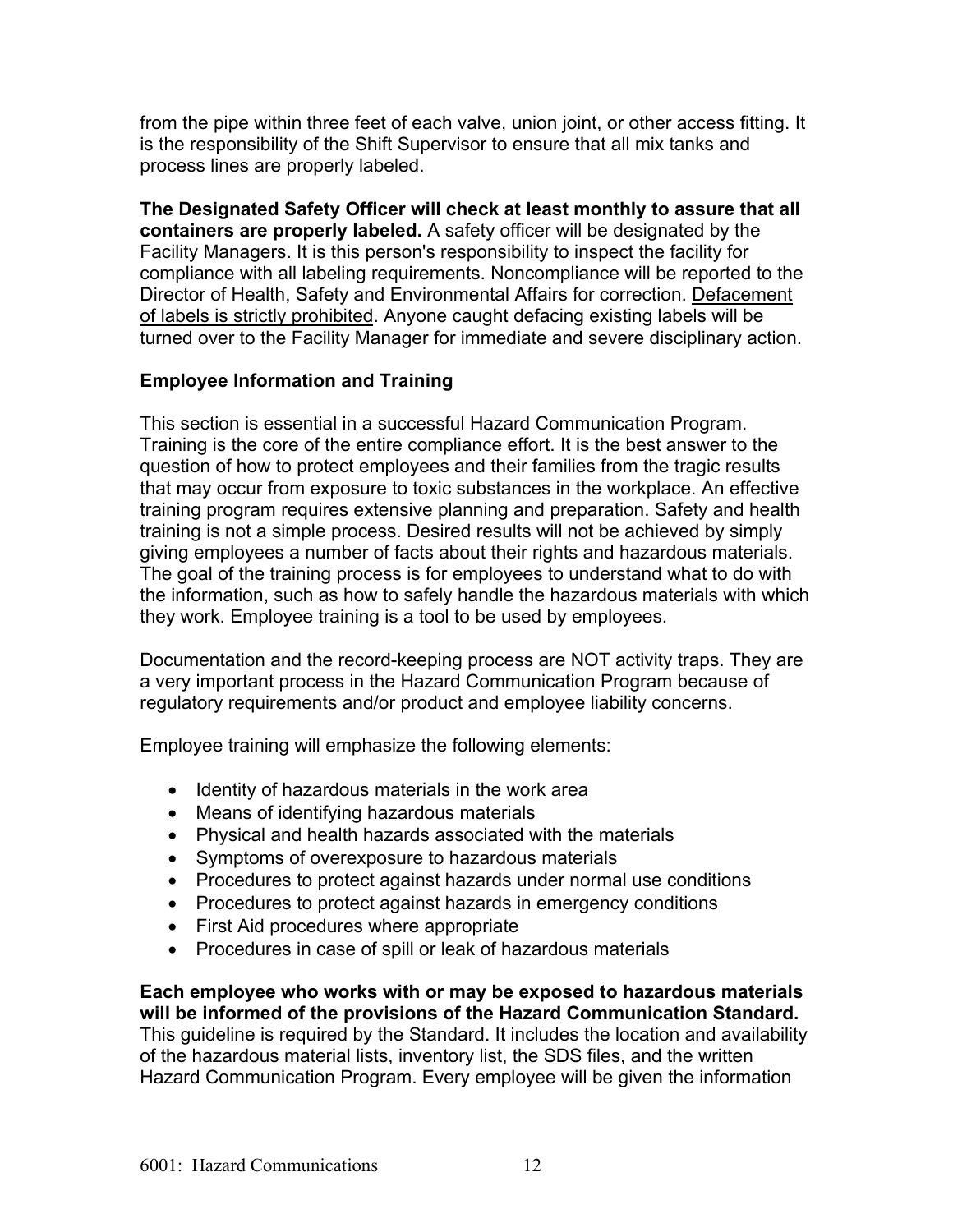concerning this Standard as a core requisite to employment and at any time when review is deemed necessary.

**Essential features of the Hazard Communication Program will be posted on the bulletin board in the employee breakroom.** This guideline facilitates the transfer of essential information concerning hazard communication to all employees. Included will be the specific location(s) of SDSs, the Extremely Hazardous Chemical List, the list of Employee Rights under the standard, the "Right-To-Know" poster, and any other vital information pertaining to training activities and hazard communication.

**Each employee who works with or may be exposed to hazardous materials will receive training on the hazardous properties and safe use of those materials.** Recipients of this training will include employees who occasionally may be exposed as well as those who are regularly exposed. Training will be given whenever an employee is assigned a new task that involves hazardous materials for which training has not yet been received. Additional training will be provided for employees whenever a new hazard is introduced into their work areas.

**Hazardous material training is to be conducted by the Director of Health, Safety and Environmental Affairs or other informed personnel.** The trainer must have a full understanding and working knowledge of the elements involved in conducting hazard training. The Director of Health, Safety and Environmental Affairs is responsible for the information used in training and should therefore be the most qualified for conducting the training. However, other supervisory personnel may conduct hazard training if they have full understanding and a working knowledge of the information to be presented. Other supervisory personnel must be briefed on the objectives and course content by the Director of Health, Safety and Environmental Affairs before beginning the training.

**The Director of Health, Safety and Environmental Affairs, in cooperation with the Facility Manager, will maintain records of training received by all employees and will schedule training activities.** Records of training will be kept in the employees' permanent record. Employee test materials will also be kept in the permanent records. Training will be scheduled on initial assignment, when new hazards are introduced and whenever functions change.

**Information obtained in connection with monitoring individual employees who are exposed to hazardous materials will be provided to that individual on request.** This guideline includes any information obtained through monitoring of work areas, work environment, or other health and safety surveillance screens. Requests will be documented and filed with the employee's permanent record.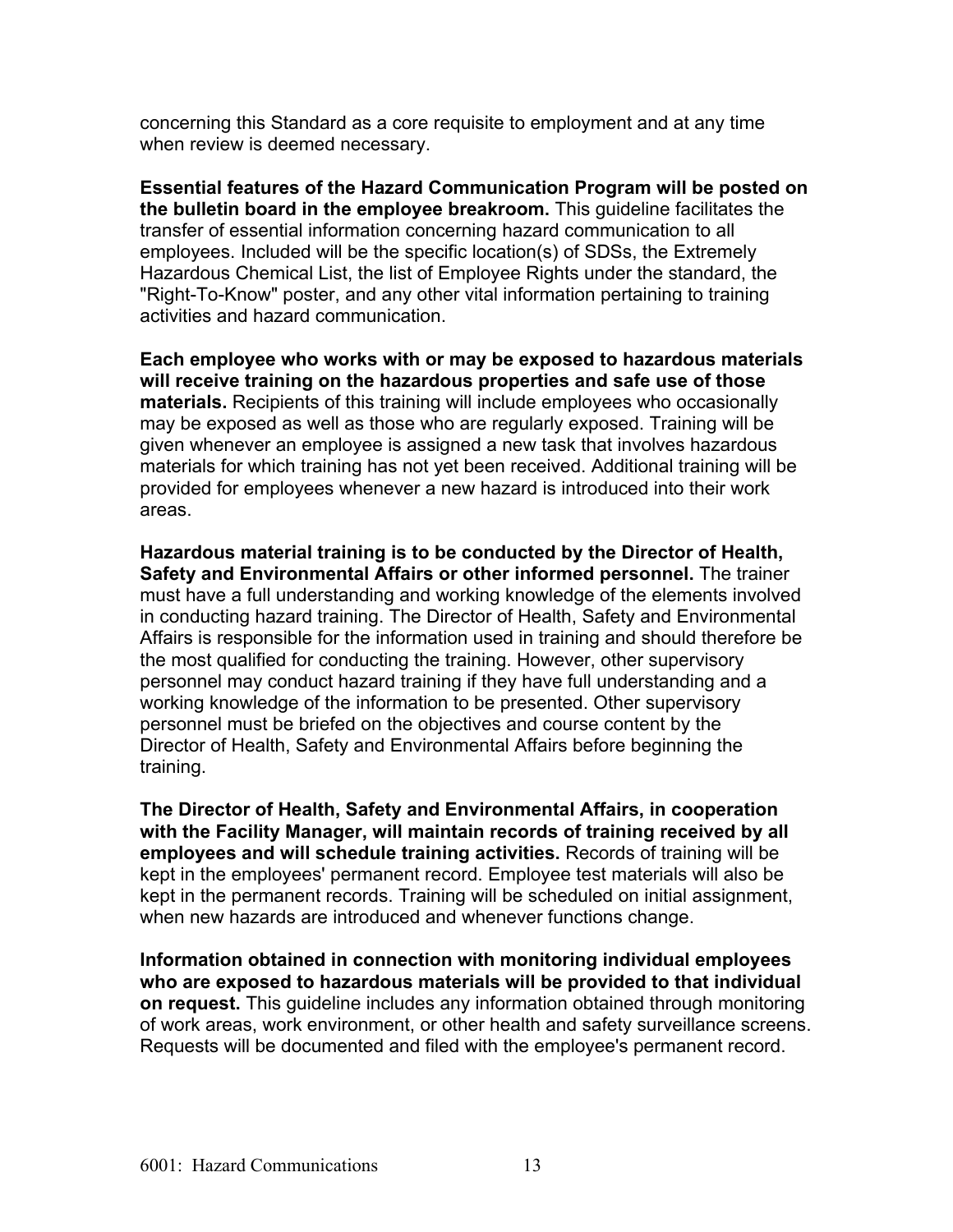#### **Non-routine Tasks**

Non-routine tasks are those not relating to, or being in accordance with established procedure. This includes maintenance and cleaning of equipment, confined space entry and emergency procedures such as cleanup of spills and leaks.

**The Facility Manager will monitor all work orders for maintenance and other non-routine tasks.** It is the responsibility of the facility manager to be informed on all aspects of facility operation and to see that appropriate training is given for all phases of operations within Coastal. In coordination with the supervisor responsible for the task and the Director of Health, Safety and Environmental Affairs, the facility manager will schedule and oversee appropriate training in hazard recognition and avoidance for the workers to be assigned the task. All training in this area will be done according to established training procedures.

**An emergency response team will be selected by the Facility Manager.** This team will consist of qualified and experienced personnel. The team will be well represented by members from each aspect of operation within Coastal. This team will be responsible for cleaning up spills and, along with the Director of Health, Safety and Environmental Affairs and Facility Manager, for coordinating efforts of outside agencies (e.g., medical, fire, and police department) in the event of a major emergency.

**All non-routine tasks must be performed in compliance with Coastal's established safety procedures.** Non-routine tasks must be planned and evaluated before being executed. All safety guidelines must be followed including the communication to the employees of hazards involved in the task. **NOTE: Unauthorized work is strictly prohibited.** 

**Employees involved in non-routine tasks will be given detailed training on the hazards involved.** This specialized training will include the hazards present and procedures to protect the employees and others from undesirable effects of those hazards.

#### **Hazard Communication for Outside Contractor's Employees**

The Facility Manager and the Director of Health, Safety and Environmental Affairs will be advised of all contracted work to be done by outside firms and shall coordinate hazard training and information with the contractors or their representatives. Outside contractors shall each be:

- Given copies of this written program
- Shown where the SDSs are kept
- Provided a summary of material hazards present in the areas in which their employees will be working in the course of fulfilling the contracts.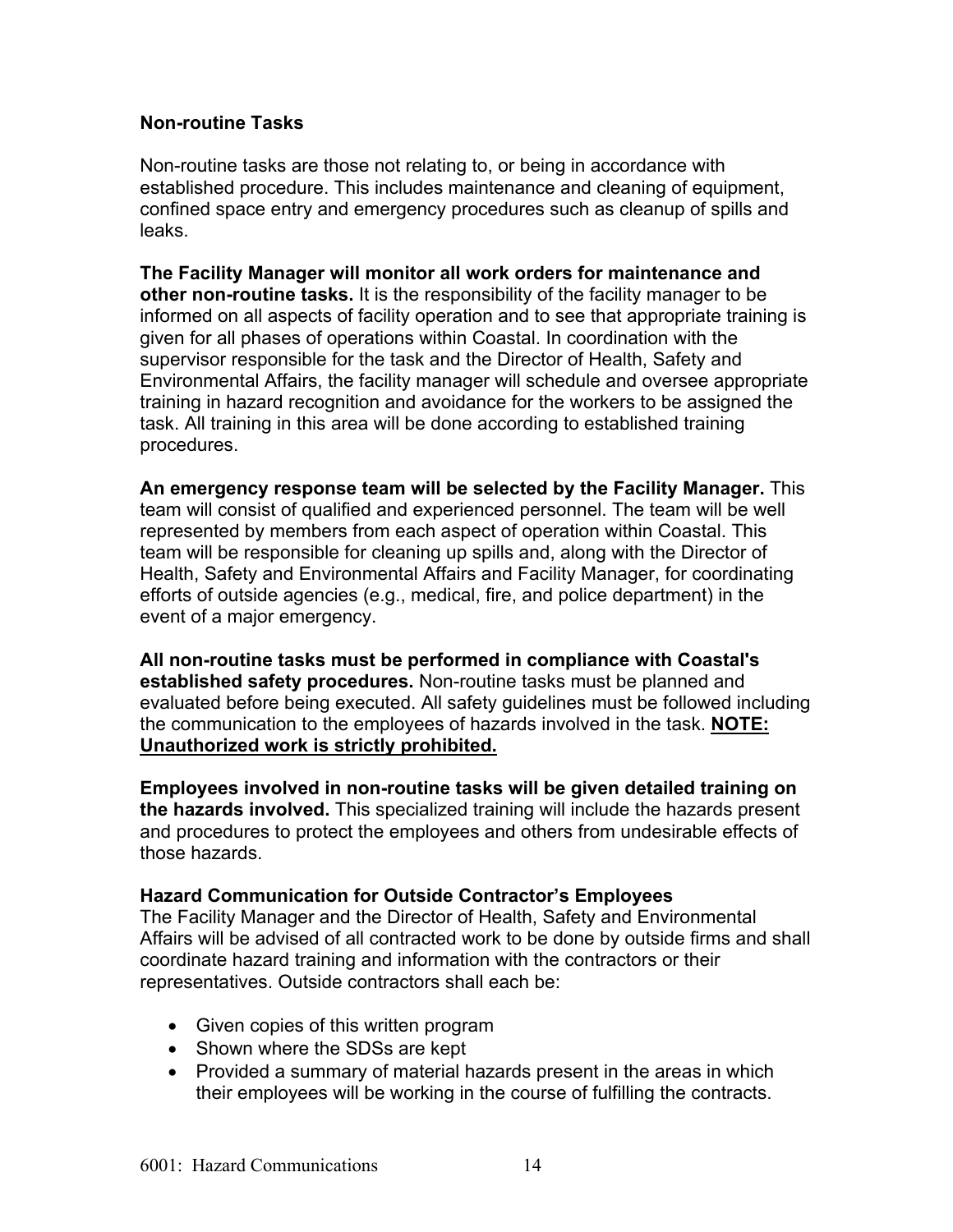In addition, contractors will be requested to review with the appropriate supervisor(s) at Coastal all information regarding material hazards to be introduced by the activities of the contractor. Such supervisor(s) will then be responsible for transmitting such hazard information to employees who work in the affected area(s) and might be exposed to the hazards.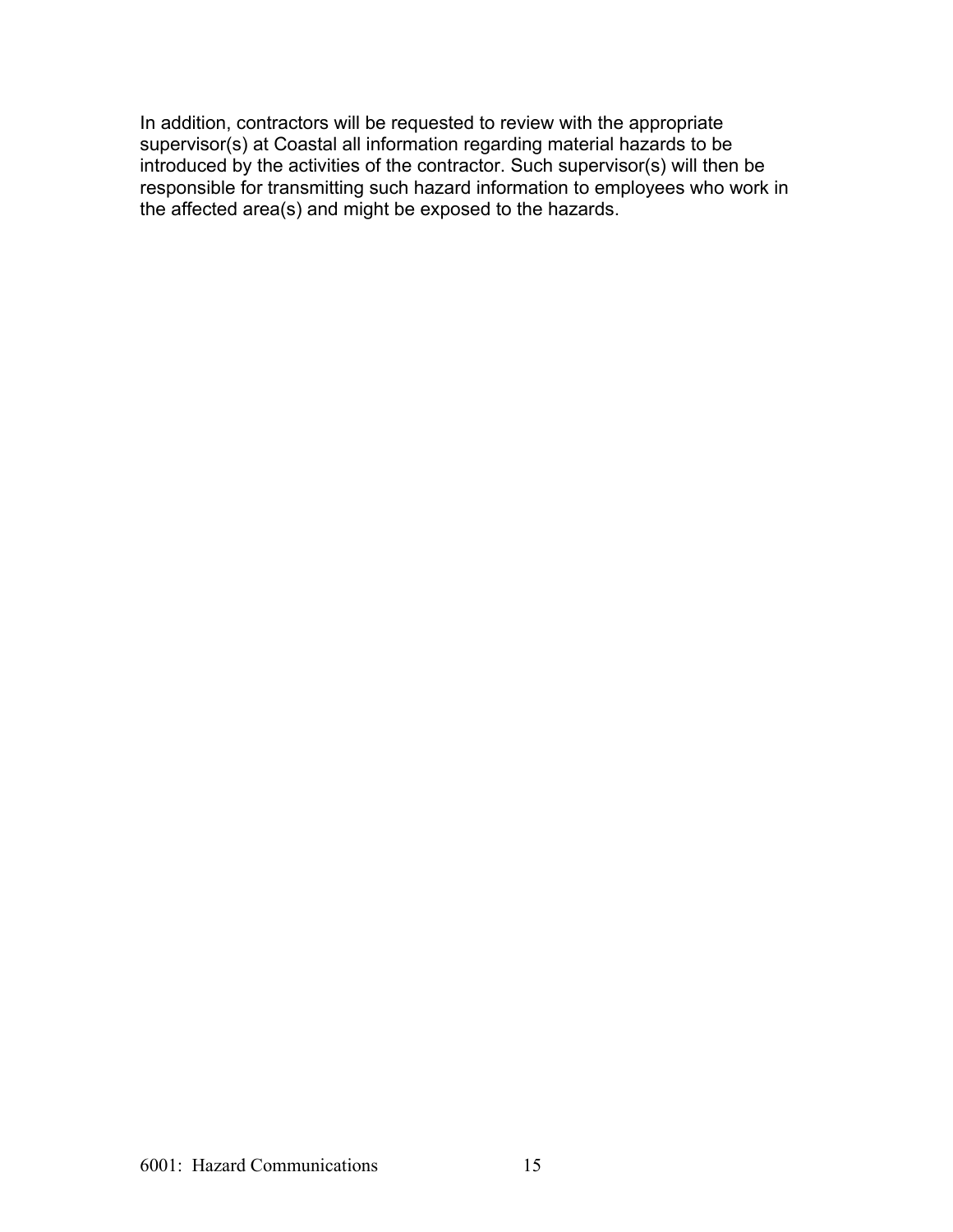

112 Staton Road PO Box 856 Greenville, NC 27835

## **6002: Hazard Assessment**

Approved: 03/17/2006 Revised: 12/15/2021

Many different regulations require that a hazard assessment be done. Some regulations call it a "hazard analysis," some call it a hazard assessment. This written plan contains detailed hazard information that may be a part of several different regulatory compliance programs.

## **Administrative Duties**

Coastal AgroBusiness, Inc. performs regular hazard assessments. It is the best way to review the hazards in the workplace, and protect employees from those hazards. Hazards can change with every process change. Therefore, we perform a hazard assessment of our facility every year.

When safety deficiencies are discovered, the procedure is to get the deficiencies fixed right away.

## **General Conditions at the Worksite**

- 1. The floors are clean, dry, and clear of obstacles.
- 2. Any trash, damaged equipment, or empty containers are disposed of or repaired.
- 3. There are no materials on the floor that could trip a worker.
- 4. The lighting is adequate for the work being performed.
- 5. Fire protection equipment is readily accessible and employees have been trained to use it.
- 6. Emergency exits are clearly marked.
- 7. Trucks and/or motorized vehicles are properly equipped with brakes, overhead guards, backup signals, horns, steering gear and identification, as necessary.
- 8. All employees operating vehicles and equipment are properly trained and authorized.
- 9. All employees are wearing proper personal protective equipment for the jobs they are performing.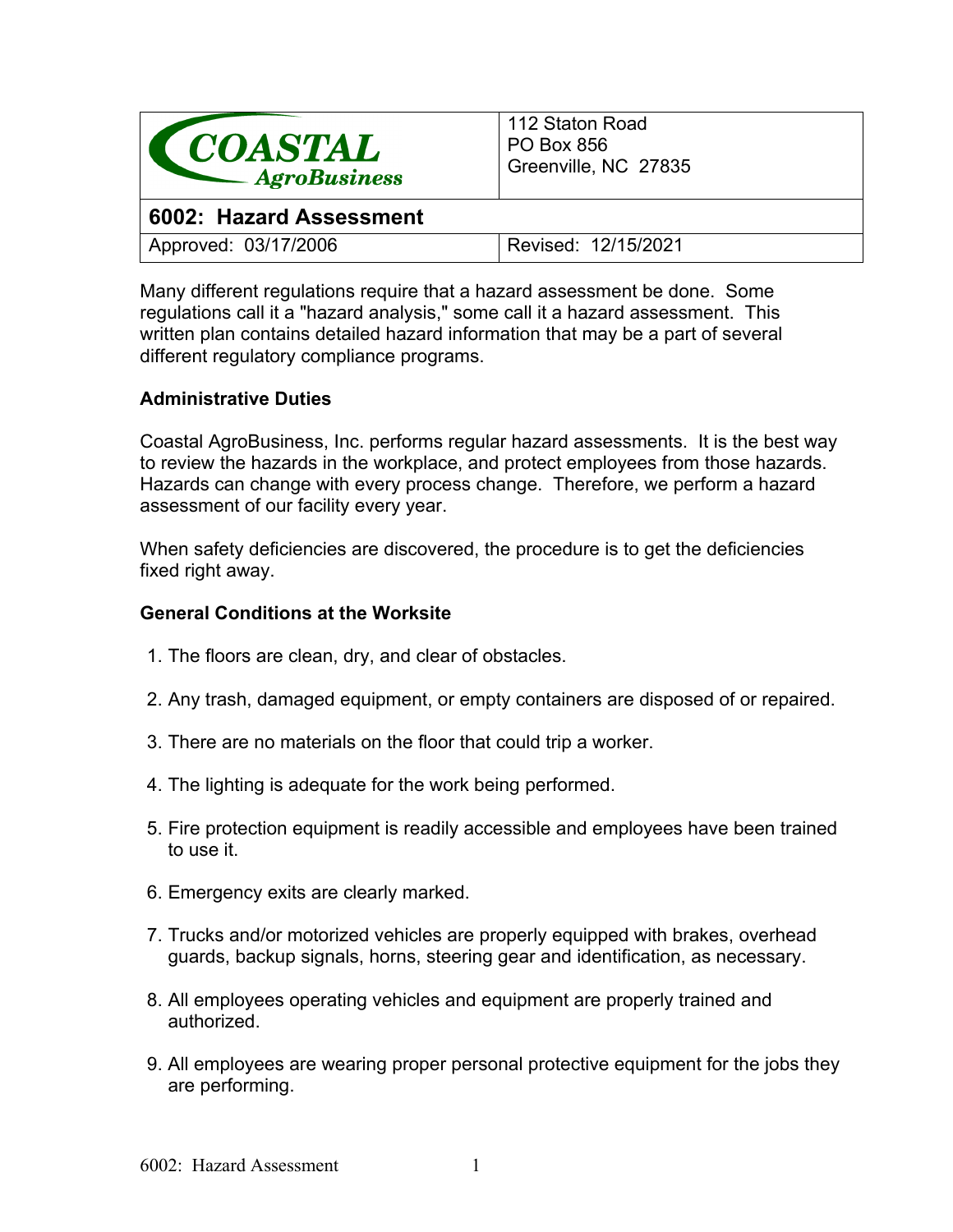## **Employee Exposures to Chemicals**

Our hazard assessment looks at the workers' exposures to the chemicals they handle. Physical symptoms may indicate overexposure, so they are carefully recorded. Our review shows that the following complaints are present in the workplace:

- \* headaches
- \* breathing problems
- \* dizziness
- \* strong odors

The ventilation in our facility is adequate, even in confined spaces.

#### **Process Hazard Analysis Records**

Under the Process Safety Management regulations, 29 CFR 1910.119, it is necessary to perform a specific hazard analysis. The Facility Managers, other supervisors, and the Director of Health, Safety and Environmental Affairs are the qualified team members who perform the process hazard analysis. The hazard summary form is a useful tool for our locations to evaluate and/or spot a potential hazard.

#### **Conclusion**

It is important in the safety picture to perform a complete hazard assessment of the facility. We have done that at our facilities. Then we take the next step. We utilize the information that results from the assessment to correct problems or potential problems to ensure a safe environment for our employees and the surrounding community.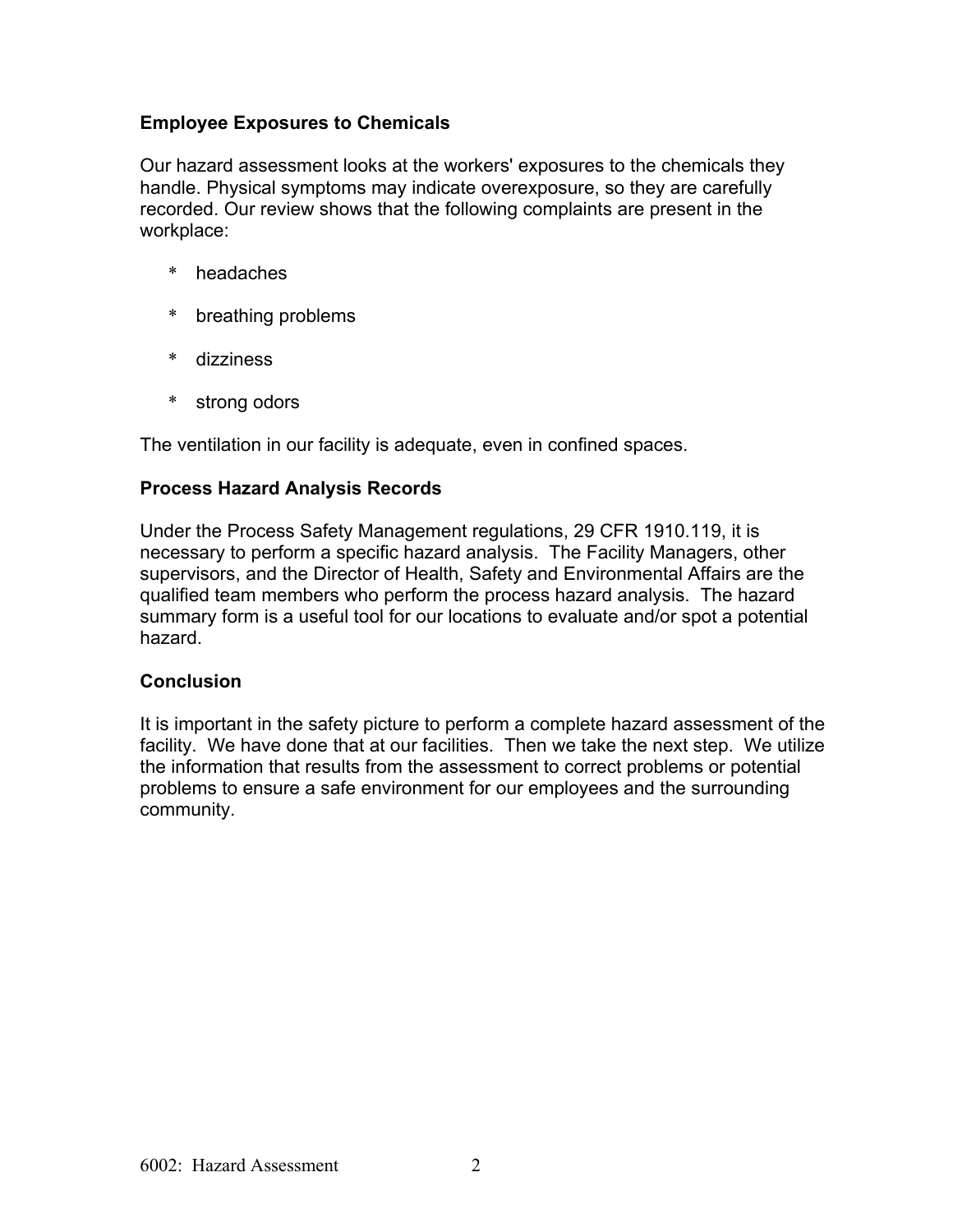

112 Staton Road PO Box 856 Greenville, NC 27835

# **6003: HazMat Security**

| Approved: 06/21/2006 | Revised: 01/15/2008 | Reviewed: 12/1/2021 |
|----------------------|---------------------|---------------------|
|----------------------|---------------------|---------------------|

Coastal AgroBusiness is committed to the safe and secure handling and transporting of hazardous materials products. Coastal AgroBusiness is also committed to ensuring the physical safety of all hazmat employees and to reduce or prevent hazardous materials cargo theft opportunities.

The objective of this plan is to ensure the safety of our hazardous materials employees and the security and integrity of hazardous materials products from point of origin to final destination.

#### **RISK ASSESSMENT**

We have completed our Hazmat Transportation Risk Assessment as required. A copy of the assessment is available for viewing at the corporate office.

#### **PERSONNEL SECURITY**

#### **Security Training**

Coastal AgroBusiness will ensure that all employees are provided with security training. All employees will be trained in, and are expected to be familiar with, the company's security plans and procedures. At a minimum, this training will include detailed instruction regarding our:

- Overall security objectives;
- Individual employee security responsibilities;
- Specific security procedures; and
- The organization's security structure.

**Top management** is responsible for establishing and communicating the overall security goals of the organization.

**Managers and supervisors** are responsible for being fully knowledgeable of the security issues and concerns of their area(s), departments, and employees. In addition, they are responsible for providing detailed information on system operations including daily work processes, activities, and identifying potential security vulnerabilities. Once identified, managers and supervisors are responsible for: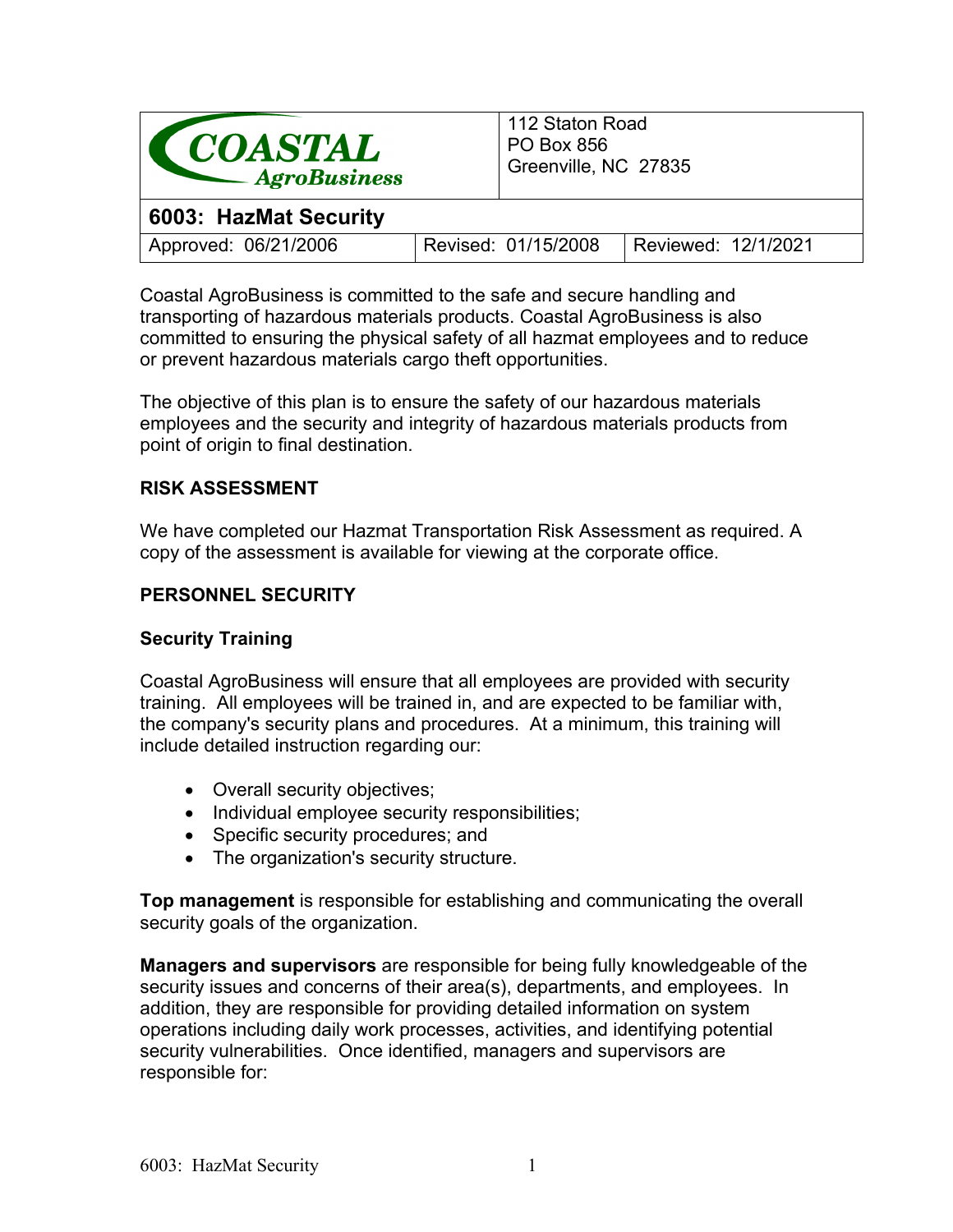- Selecting, prioritizing, developing, and implementing strategies and procedures to meet established security goals;
- Measuring and monitoring the effectiveness of the security strategies and procedures; and
- Reviewing and, when necessary, adjusting the strategies and procedures. If deficiencies or other vulnerabilities are discovered in the security process, appropriate corrective action or adjustments will be made.

**Employees** are responsible for adhering and conforming to all security-related work activities, processes, and procedures. In addition, employees are encouraged to provide feedback and suggestions on ways to improve the organization's security program.

## **Suspicious Activity**

All employees are expected to understand and adhere to the following corporate suspicious activity reporting procedures. They are intended for all employees to follow in the event any unusual or suspicious activity that poses a threat to the safety of our employees and the security of our equipment, facilities, or hazardous materials cargo, is observed.

**Employer responsibility statement** - Coastal AgroBusiness will provide a work environment that is reasonably free of hazards and threats of violence which may cause damage to property or harm to people. It is also our policy to establish an effective and continuous safety and security program that incorporates educational and monitoring procedures. All supervisors and managers are responsible for ensuring that their employees are trained in appropriate security and suspicious activity reporting procedures.

**Employee responsibility statement** - All employees have a responsibility to themselves and to Coastal AgroBusiness to observe and report any suspicious or unusual activity that threatens safety or security.

**Reporting procedures** - Employees are expected to use common sense and good judgment when assessing the threat potential of any suspicious activity. Depending on the given situation, employees will be expected to report any observed suspicious activity to their immediate supervisor, next level manager, the Director of Health Safety, and Environmental Affairs, or the local law enforcement official or fire department.

Coastal AgroBusiness defines suspicious activity to include (but not limited to) any of the following situations:

 Unidentified person(s) attempting to gain access to property, equipment, or facilities.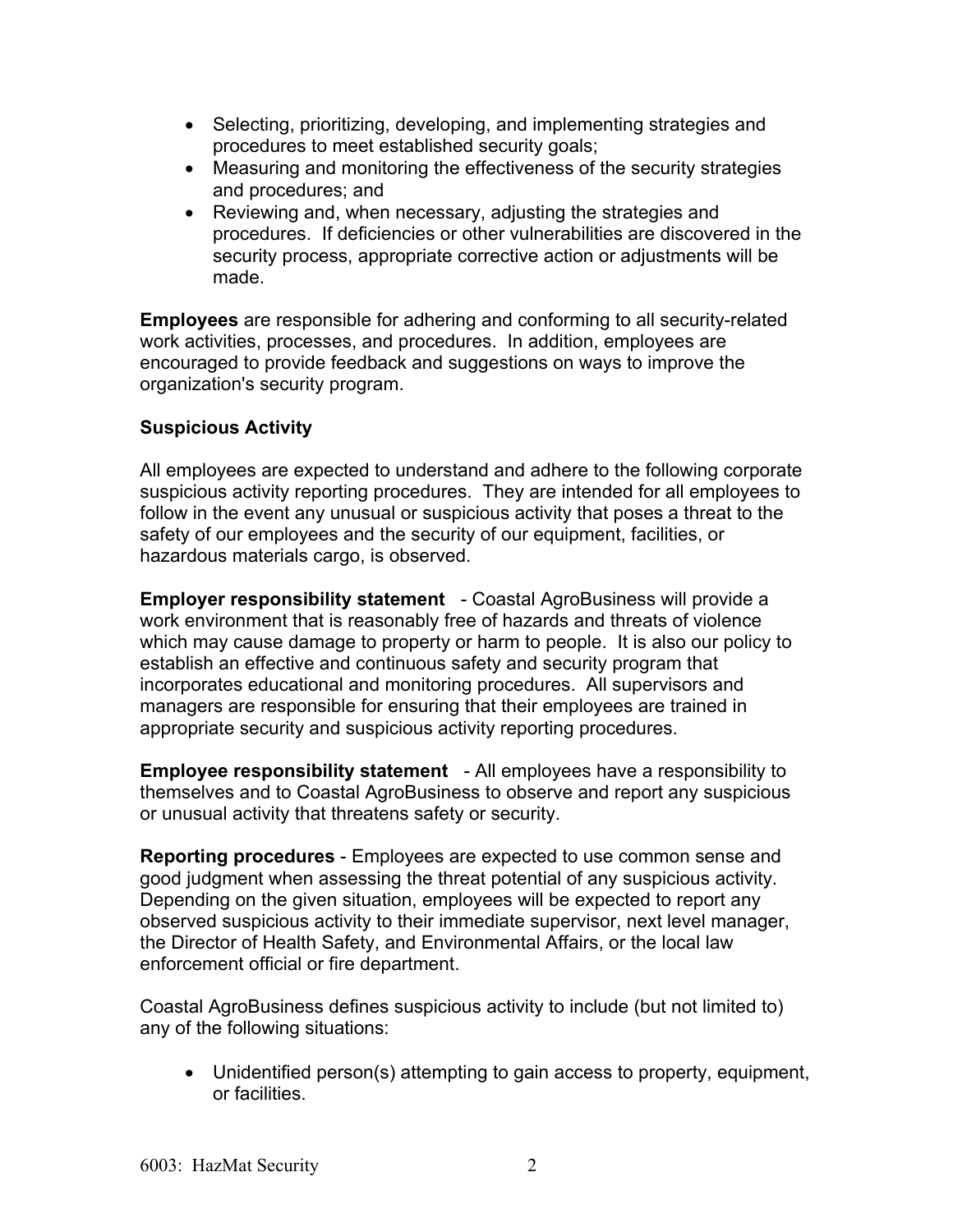- Unidentified person(s) in any area of the company, office, yard, or parking lot.
- An employee, unescorted vendor, or supplier visiting a part of the office for no known reason.
- Any unescorted or unaccompanied visitor anywhere in the building or wandering around the yard or parking lot.
- Any person (employee or otherwise) who appears to be hiding something or is acting nervous, anxious, or secretive.
- Any employee or visitor making unusual or repeated requests for sensitive or important company documents or information.
- Any person asking an employee to make any unauthorized movement (pick-up and delivery) for cash (motor carrier specific).
- Any person or group loitering outside a company facility or premises.
- Any person claiming to be a representative of a utility (gas, water, electric) but cannot produce valid company identification.
- Any person carrying a gun.
- After hours, any vehicle driving by a company facility with the lights off.
- Any occupied vehicle parked outside a company facility especially if the vehicle has been sitting for a long period or after normal work hours.
- An unfamiliar vehicle that appears to be abandoned near a company building or parking lot.

The above list is not all inclusive. It is meant to provide possible examples of suspicious activities. Once, and if, a suspicious activity is identified, the next step is to act. Employees not only need to be able to identify suspicious activity, they also need to know what to do about it.

# **Employee/Management Security Information Sharing**

A security component shall be included in every employee/management meeting. Issues to be discussed include:

- New and current security measures and procedures;
- General security awareness; and
- An update on our security efforts and results.

Managers and supervisors are responsible to communicate all relevant corporate security-related information, news, facts, and trends to their employees in a timely and accurate manner. This information can be made using a variety of company communication options including meetings, notices, bulletin board posts, e-mail, etc.

# **Hazmat Personnel Screening**

All applicants applying for any position involving access to, handling, storing, preparing for transport, and/or transport of hazardous materials for Coastal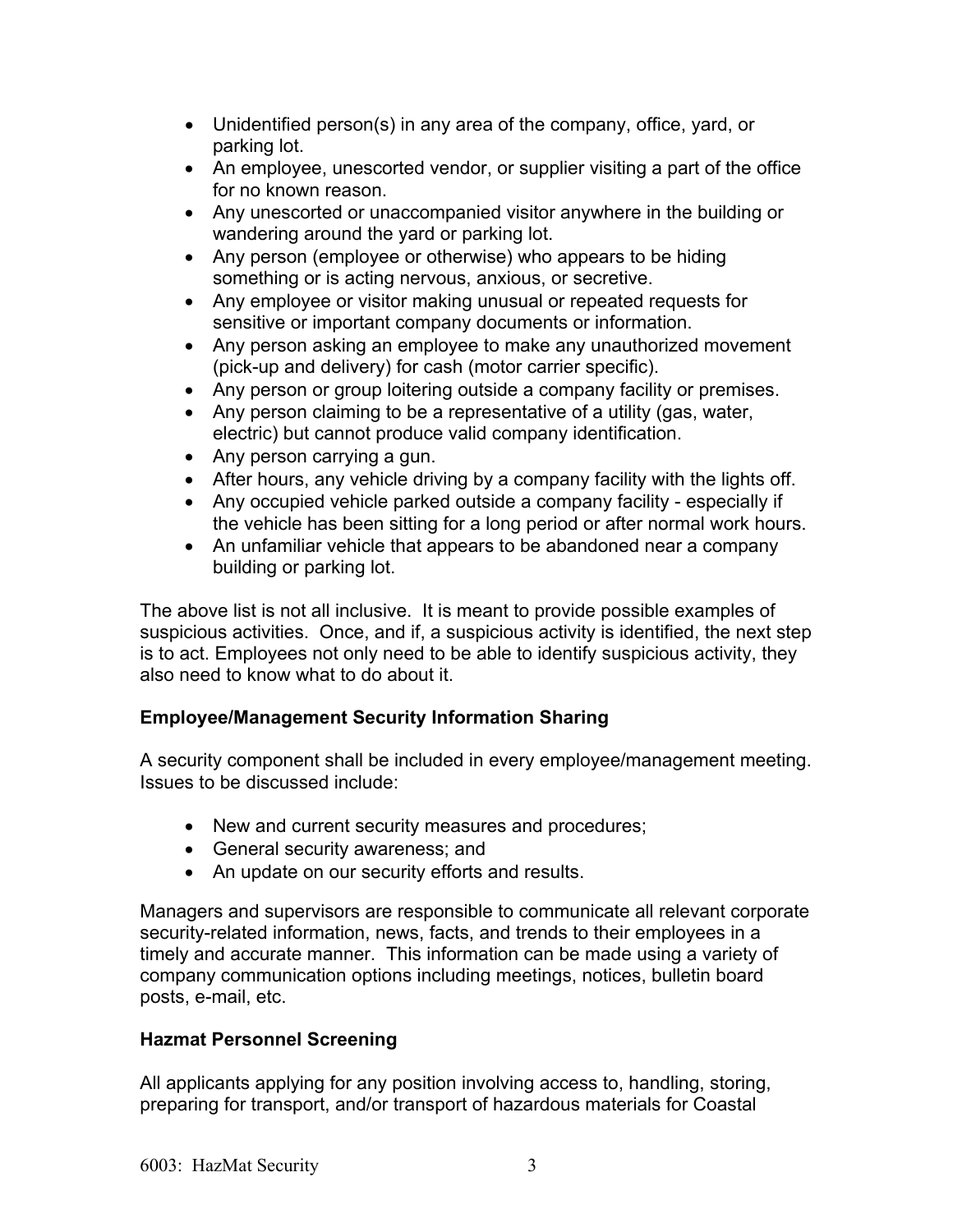AgroBusiness shall submit an accurate, complete, signed and dated application for employment. The hiring/screening process shall not continue until all information on the application has been verified as true and accurate.

An inquiry into the previous employment history shall be made for every hazmat employee applicant. Hazmat employee applicants shall provide accurate and complete previous and current employer information upon request, including but not limited to:

- Names and addresses of previous employers;
- Names and titles of previous supervisors;
- Phone numbers or other contact information for both of the above.

The employee hiring process shall not continue until previous employer information has been verified as true and accurate.

All hazmat employee applicants applying for positions with Coastal AgroBusiness shall be given an in-person interview by responsible company personnel. Inperson interviews are used to determine fit for both the applicant and the company. In addition, the in-person interview should be used to verify any gap(s) in employment, reason(s) for job or career changes, or any other important or unexplained behavior or history.

**Criminal Background Investigations:** A criminal background check shall be made on all applicants applying for any position involving the handling, storing, preparing for transport, and/or transport of hazardous materials. The criminal background check shall be made with regard to convictions of misdemeanors and felonies only. Personnel who are being considered for positions with Coastal AgroBusiness will be required to complete a form *2001.06 Background Investigation Release*. This form, form *2001.05 Consent to Drug Test*, and a copy of form *2001.01 Application for Employment (or resume)*, must be sent to the Director of Health, Safety, and Environmental Affairs who will conduct the background investigation.

**Proof of Citizenship & Right to Work:** All applicants applying for any position involving the handling, storing, preparing for transport, and/or transport of hazardous materials for Coastal AgroBusiness shall be required to provide either proof of U.S. citizenship or proof of their legal right to work in the Untied States.

## **Driving Qualifications and Hiring Standards** (See *10002: Driver Qualification*)

Coastal AgroBusiness ' driver qualification and hiring procedures shall be in compliance with all applicable state and federal regulations, and meet the organization's security standards.

Applicants shall not be considered for employment as drivers by this company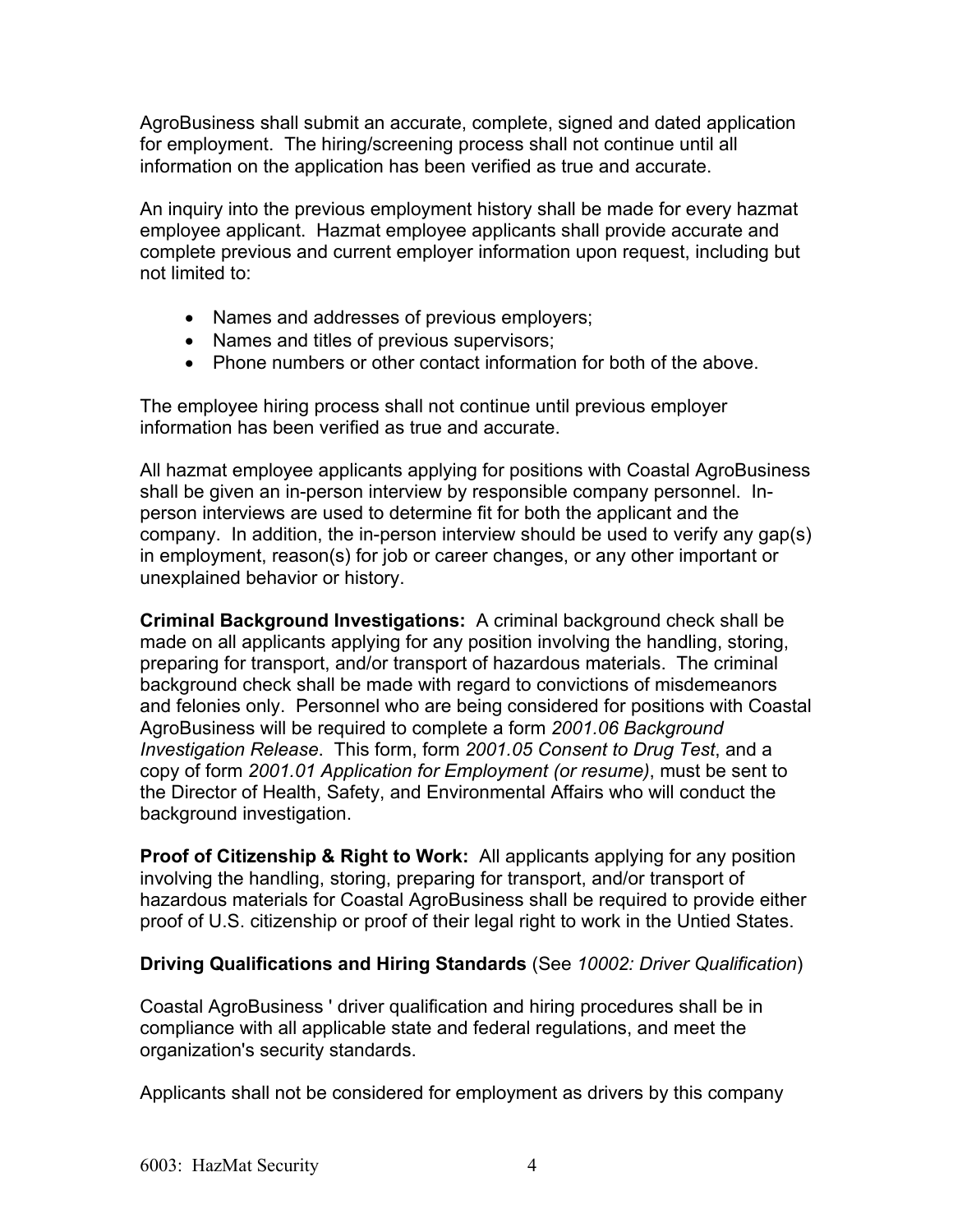unless they meet the following minimum requirements. Persons applying for the position of driver must:

- Must be at least 21 years of age.
- Have a driving record that is in line with Coastal AgroBusiness 'safety standards with regard to preventable motor vehicle accidents and violations of motor vehicle laws (all past driving information provided by applicants shall be verified).
- Be able to read and speak English sufficiently as required by §391.11(b)(2).
- Be physically qualified to drive a company vehicle.
- Possess a current and valid commercial driver's license of the correct type and with the proper endorsements.
- Not be disqualified to drive a commercial motor vehicle under the rules set forth in §391.15.

All applicants applying for the position of driver with Coastal AgroBusiness shall submit an accurate, complete, signed and dated application for employment. The driver qualification and hiring process **shall not** continue until all information on the application has been verified as true and accurate.

An inquiry into the driving record during the preceding 3 years shall be made for every driver applicant. The inquiry shall be made to the appropriate agency of every state in which the applicant held a motor vehicle operator's license or permit. The driver qualification and hiring process **shall not** continue until all driving record information for the preceding 3 years (7 years for positions requiring a CDL) has been verified as true and accurate.

An investigation into the employment record during the preceding 3 years (7 years for positions requiring a CDL) shall be made for every driver applicant. Driver applicants shall provide accurate and complete previous and current employer information upon request, including but not limited to:

- Names and addresses of previous employers;
- Names and titles of previous supervisors and dispatchers;
- Phone numbers or other contact information for both of the above.

The driver qualification and hiring process **shall not** continue until all previous employer information for the preceding 3 years (7 years for positions requiring a CDL) has been verified as true and accurate.

All applicants applying for the position of driver with Coastal AgroBusiness shall be given an in-person interview by responsible company personnel. In-person interviews are used to determine fit for both the applicant and the company. In addition, the in-person interview should be used to verify any gap(s) in employment, reason(s) for job or career changes, or any other important or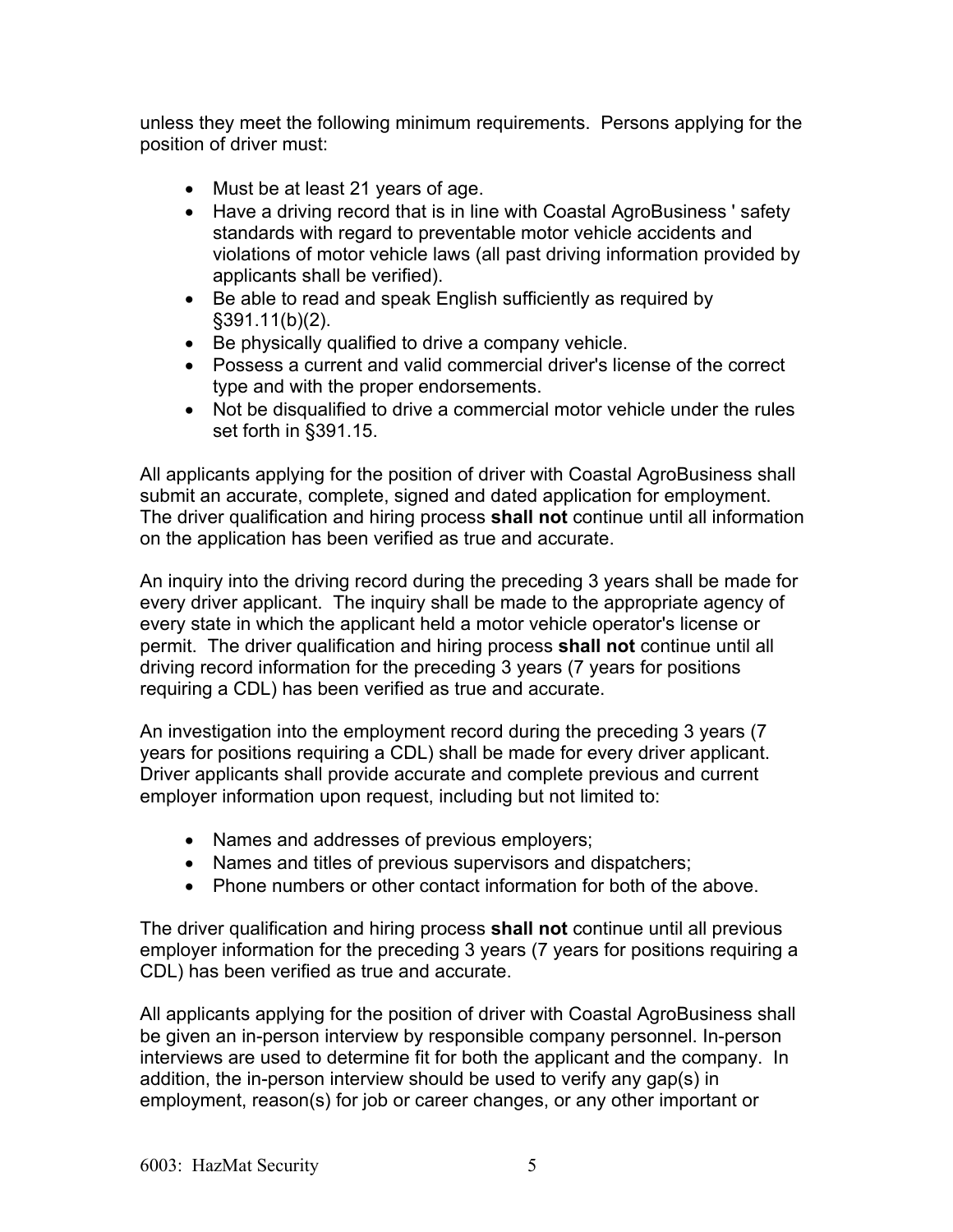unexplained behavior or history.

All applicants applying for the position of CDL driver with Coastal AgroBusiness shall submit to a pre-employment drug screen as required by §382.301, and no driver applicant shall perform any work or activity for the company until a verified negative test result has been obtained for the applicant.

All applicants applying for the position of driver with Coastal AgroBusiness shall be medically examined and certified as physically qualified to operate a commercial motor vehicle by a licensed medical examiner of our choosing.

**Criminal Background Investigations:** A criminal background check shall be made on all applicants for the position of driver. The criminal background check shall be made with regard to convictions of misdemeanors and felonies only.

## **UNAURTHORIZED ACCESS**

**External Partnerships** - Coastal AgroBusiness will establish a partnership and professional working relationship with local law enforcement officials, emergency responders, and other public safety and security agencies. These partnerships will include the sharing of Coastal AgroBusiness ' operation, work processes, and hazardous materials stored on site or transported. We shall provide basic information regarding its hazmat operation, locations, and potential threats.

Local law enforcement officials, emergency responders, and other public safety and security agencies will be periodically invited on-site to discuss and evaluate potential security risks, vulnerabilities, and to assist in the development or enhancement of our current security program.

All suspicious activities or apparent criminal acts affecting the safety or security of Coastal AgroBusiness ' interests shall be reported immediately to the proper law enforcement agencies and appropriate company officials. In addition, a detailed written report shall be made of any security-related incident.

A complete listing of emergency telephone numbers shall be provided to all dispatchers, supervisors, and managers. This list shall include the numbers for local police and fire departments, in addition to all company managers and executives.

Coastal AgroBusiness shall request an increase in off-hours law enforcement patrols to coincide with increases in national security threat/risk levels.

**Information Security** - All information (electronic and hard copy) relating to the storage and/or transporting of hazardous material shall be restricted to employees on a need-to-know basis. All hazmat- related paperwork and other documentation shall be maintained and retained in a secure area with limited and controlled access.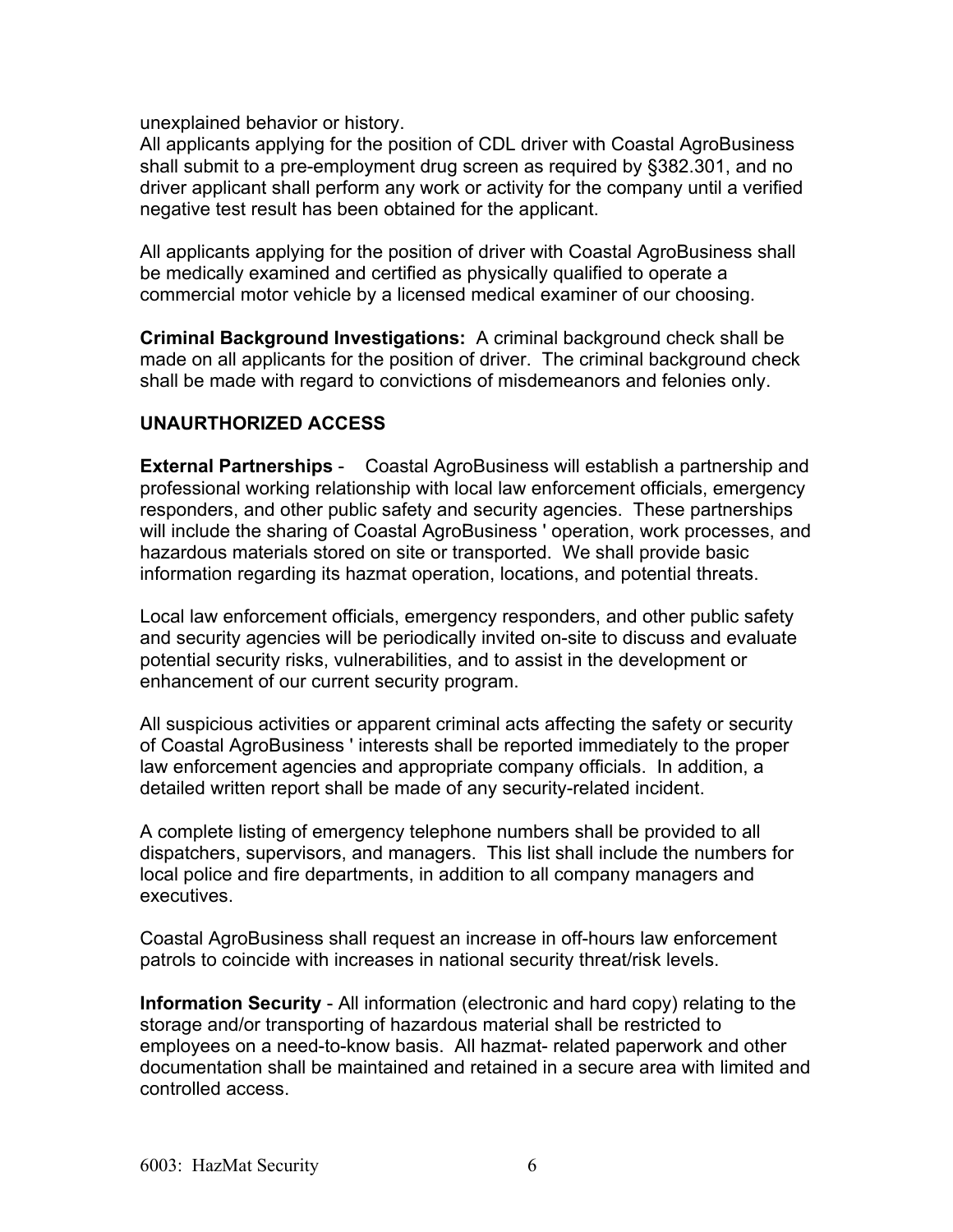Dispatch security procedures (motor carrier specific): All Bills of Lading/tickets (hard copy and/or electronic) involving the transportation of hazardous materials shall be numbered and maintained in a secure location. Access to hazardous materials load information shall be limited to operations personnel only, including dispatchers, the Facility Manager, and other designated employees.

In the event a trailer containing hazardous material(s) needs to be staged (for any length of time) in a terminal yard or other company facility, all load-related paperwork shall be brought into the office and maintained there until the driver is scheduled to complete the run. Drivers are prohibited from leaving load-related paperwork with any loaded trailer. Drivers failing to abide by this procedure are subject to disciplinary action.

## **Security Inspections**

Coastal AgroBusiness is committed to providing its employees a safe and secure work environment. We shall provide adequate security measures to ensure the safety of our employees, equipment, facilities, hazardous materials, and the general public. The following security guidelines cover safety and security issues related to external and internal security inspection procedures.

## **External Premises Security Inspections**

**Fences, Gates, and Exterior Doors:** At facilities where perimeter fencing is in place, Facility Managers will be responsible for establishing and following a written schedule for regular inspection of the fence and associated gate(s). Inspections will be conducted at a rate of not less than once per week. All necessary repairs shall be performed as needed.

At a minimum, all perimeter fencing shall meet the following specifications:

- Fencing shall be at least six feet high, and securely anchored.
- Chain-link fence shall be at least nine-gauge or heavier, with openings no larger than two inches. A barbed wire section angled outward at a 45-degree angle is suggested.
- The barrier should be hard to climb over or penetrate, and all fencing shall be installed in such a way so that no gaps are left between the fencing and areas where it butts up against a building.
- An adequate clearing on both sides of the barrier shall be maintained. Eliminate unnecessary gates or doors in the fencing, or secure them tightly.
- Broken fences, walls, and other barriers shall be repaired immediately. Safety or maintenance personnel will be responsible for developing and implementing regular schedule of inspection.
- Possible entrances that go under the perimeter and could allow an unauthorized person to enter, such as culverts that pass under the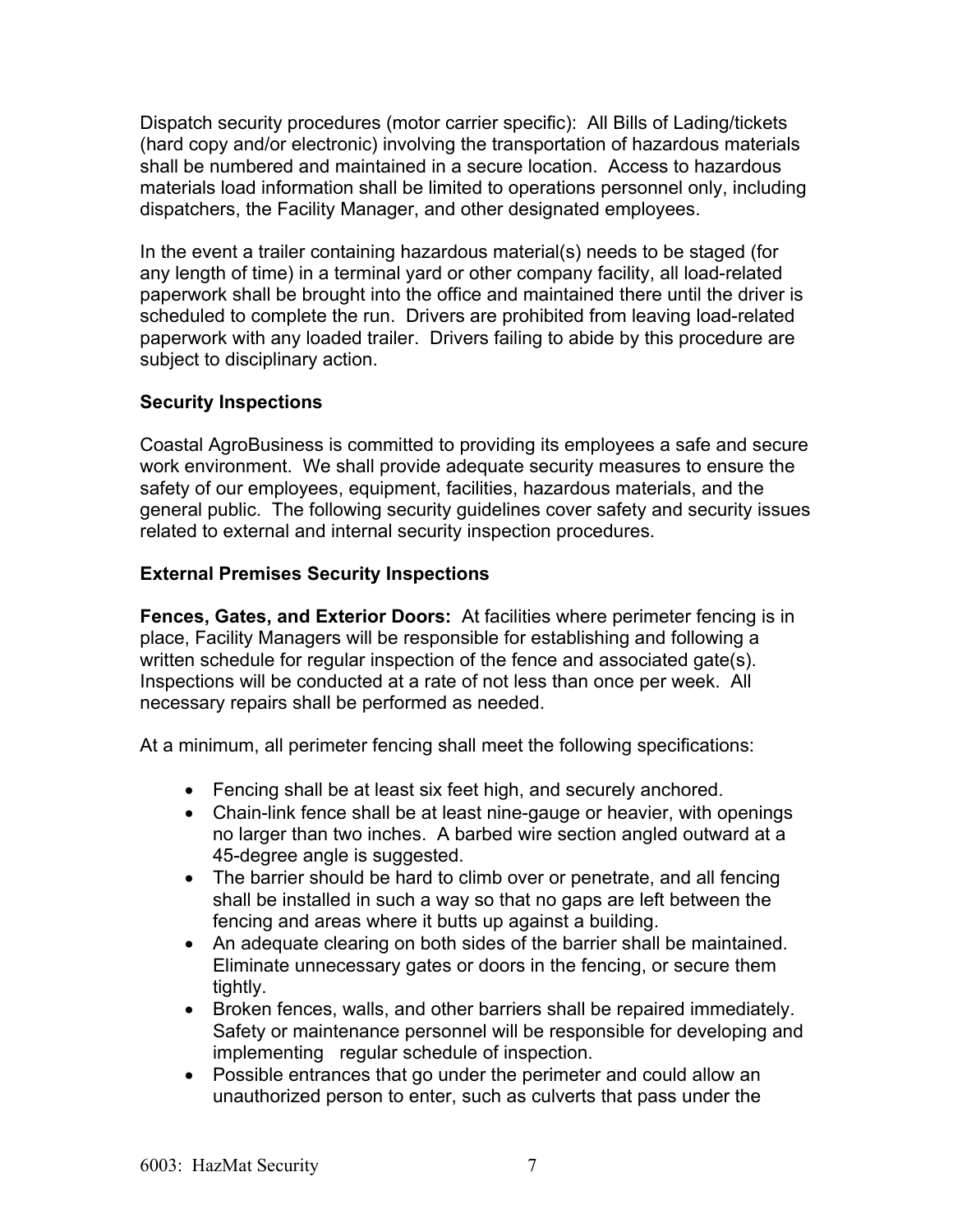perimeter, utility tunnels, or manholes leading into the facility shall be sealed.

- A fencing/barrier layout that prevents more than one vehicle from entering or leaving at the same time shall be created. The physical barriers (fences, concrete barriers, etc.) shall be strong enough to help prevent vehicle theft.
- When necessary a guard shall be posted at the entry/exit points to screen all incoming and outgoing vehicles. This can be a significant deterrent, and can successfully stop intruders.
- Don't store any ladders or long objects in plain view. They could be used to scale a fence or enter a building.

Any unusual or suspicious damage to fencing or gates shall be reported to the Facility Manager immediately.

Facilities maintenance personnel will be responsible for ensuring areas adjacent to both sides (inside and outside) of the fence are properly maintained and remain completely clear of trash, debris, and all plant life (weeds, shrubs, and bushes).

Fence lines shall be kept free of debris or other objects (such as trees, pallets, or skids) that could be used to allow entry over the fence.

All exterior doors of any company building that open to the outside of the fenced perimeter shall remain locked at all times, including evening hours, weekends, and holidays. In all cases, such doors are not to be used as main entrances or exits, and should be marked accordingly.

**Terminal Security Signs:** A security/warning sign shall be posted on all exterior doors and entryway gates. All signs used for safety or security purposes shall be conspicuously posted, clearly readable, and easily understood.

Signs posted at gate(s) of fenced terminal areas should read as follows:

#### **NOTICE AUTHORIZED PERSONNEL ONLY**

Signs posted on fencing shall be placed at intervals of not less than 200 feet, and shall read as follows:

#### **NO TRESPASSING**

Signs posted at the entrance of unfenced terminals should read as follows:

#### **PRIVATE PROPERTY NO TRESPASSING**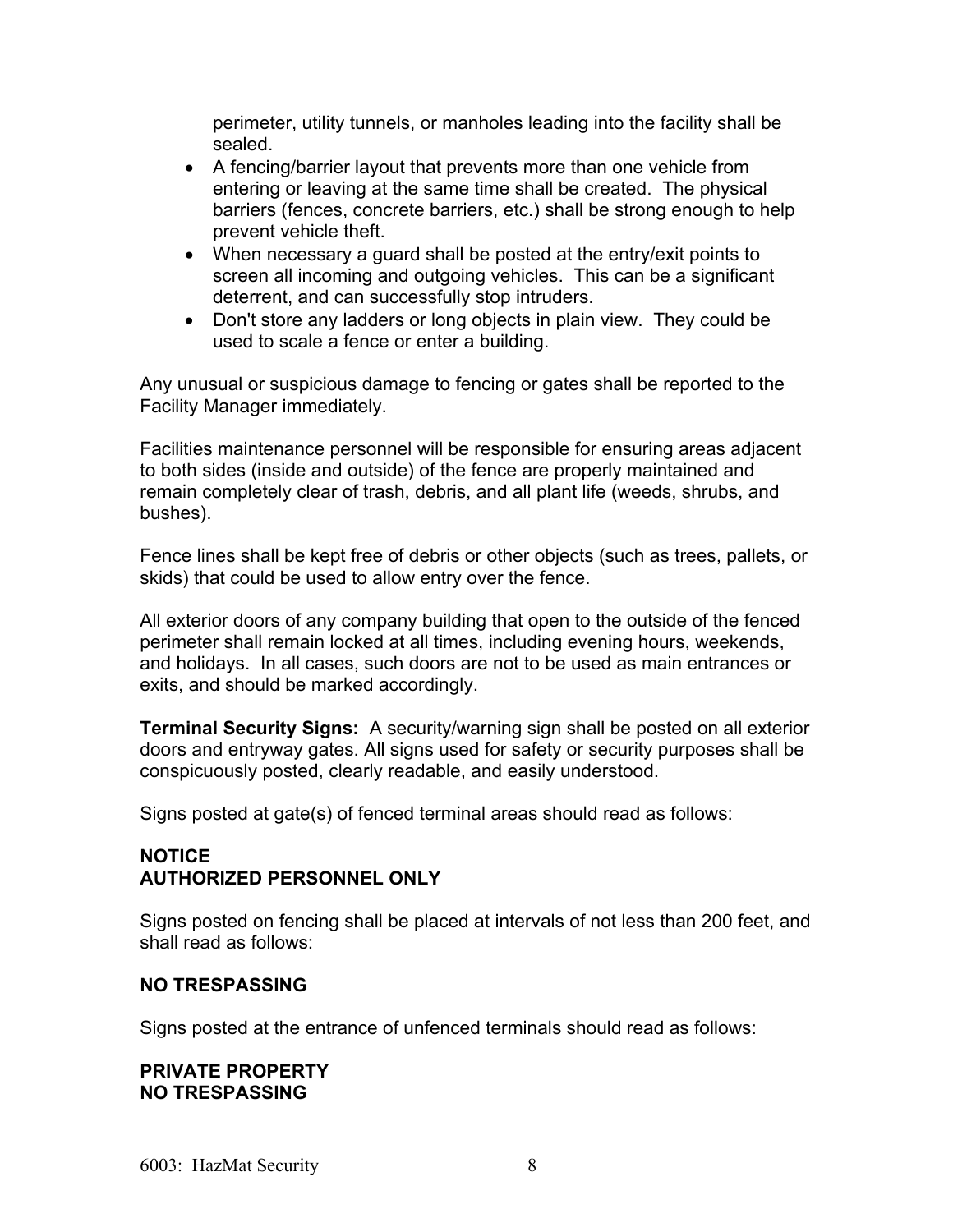Signs posted on building and terminal exterior doors shall read as follows:

#### **Restricted Area Authorized Personnel Only**

Exterior inspection procedures: Safety, operations, or maintenance personnel will be responsible for regular exterior premises security inspections. Exterior inspections will be conducted daily. Each yard check contains the following information:

Every vehicle shall be accounted for. Any vehicle discovered during an exterior inspection that cannot be identified shall be physically checked, investigated, and identified.

Any unauthorized persons discovered during the course of any exterior security inspection shall be investigated, reported to the local police and appropriate company official, and/or escorted off the premises.

Loaded trailers containing hazardous materials cargo shall be sealed with a lock at all times while staged at any company facility.

**Exterior security lighting:** Facility exteriors, grounds, and parking lots shall be well lighted by automatic security lighting devices which may include:

- Dusk-to-dawn mercury lighting;
- Motion sensing/detecting floodlights; and/or
- Automatic timer activated exterior lighting.

Exterior security lighting shall be directed downward and away from buildings. This will help prevent glare and will ensure the grounds are visible from inside the terminal. In addition:

- Perimeter lighting shall be installed so that the cones of illumination overlap. This will help eliminate areas of darkness and shadow.
- Exterior security lighting shall be controlled by an automatic photoelectric cell. This will prevent human error and will ensure that the lighting is activated every time.
- All exterior lighting shall be secured in vandal/weather resistant housing.

Exterior security lighting shall be so sufficient as to illuminate the entire building exterior and surrounding grounds (including all areas of possible concealment), and to permit easy detection of any unauthorized intruder or trespasser. Exterior security lighting shall be inspected at a rate of not less than once per month.

**Doors, Windows, and Entryways:** Exterior doors, windows, and other entryways shall be inspected and maintained according to the following procedures.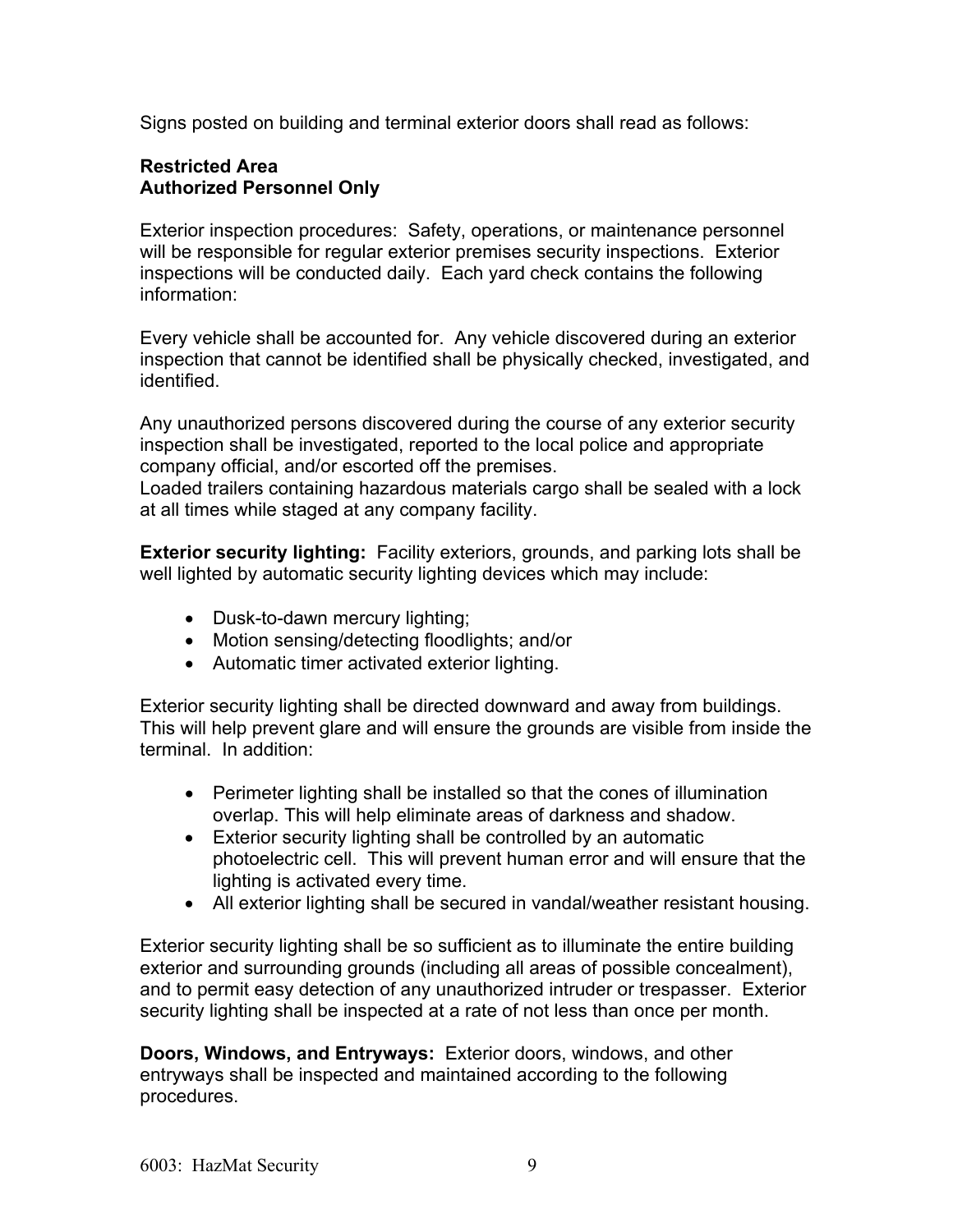- All exterior doors shall be secured with heavy duty locks.
- All exterior doors shall be equipped with handle-key locks that must be opened and closed with a key, and shall remain locked at all times to prevent easy access by unauthorized persons.
- All keys to door locks shall be maintained in the terminal key control file. This file shall be controlled by responsible facility personnel. Issuance of exterior door keys shall be restricted to designated personnel, and a list of issuances is maintained.
- All exterior windows shall be secured with locking devices that can withstand efforts to pry or force the window open.
- All exterior doors and windows shall be inspected at a rate of not less than once every month.

**Hazardous Materials Storage Security:** All hazardous materials are stored in a locked and secured area with limited and controlled access. Authorized employees only shall be allowed access to hazardous materials storage areas.

Periodic inventories of all hazardous materials on site will be conducted. Any shortages or discrepancies discovered shall be investigated and/or reconciled immediately.

## **Visitor, Vendors, and Suppliers Security**

All visitors, customers, vendors, and suppliers visiting Coastal AgroBusiness shall be directed to park their vehicles in the area of the employee parking lot designated as "Visitor Parking."

Vendors and suppliers needing to make deliveries or pick ups shall be escorted to the appropriate pick up/delivery area by the responsible receiving/shipping personnel. Once the pick up or delivery has been completed, the vendor/supplier shall be escorted off company grounds. At no time shall any vendor or supplier to this company be left unaccompanied.

**Main entrance guidelines:** A single point of entry shall be designated for all general visitors and customers to the facility.

All general visitors and customers shall be escorted with the on-duty receptionist or other on-duty company employee upon arriving. Under no circumstances will a visitor to Coastal AgroBusiness be allowed access without being accompanied by an employee.

#### **General visitor guidelines on-premise procedures**

Depending on the reason for the visit, the visitor shall be either:

 Escorted to the appropriate area of Coastal AgroBusiness by the responsible company employee (a copier repairperson being escorted to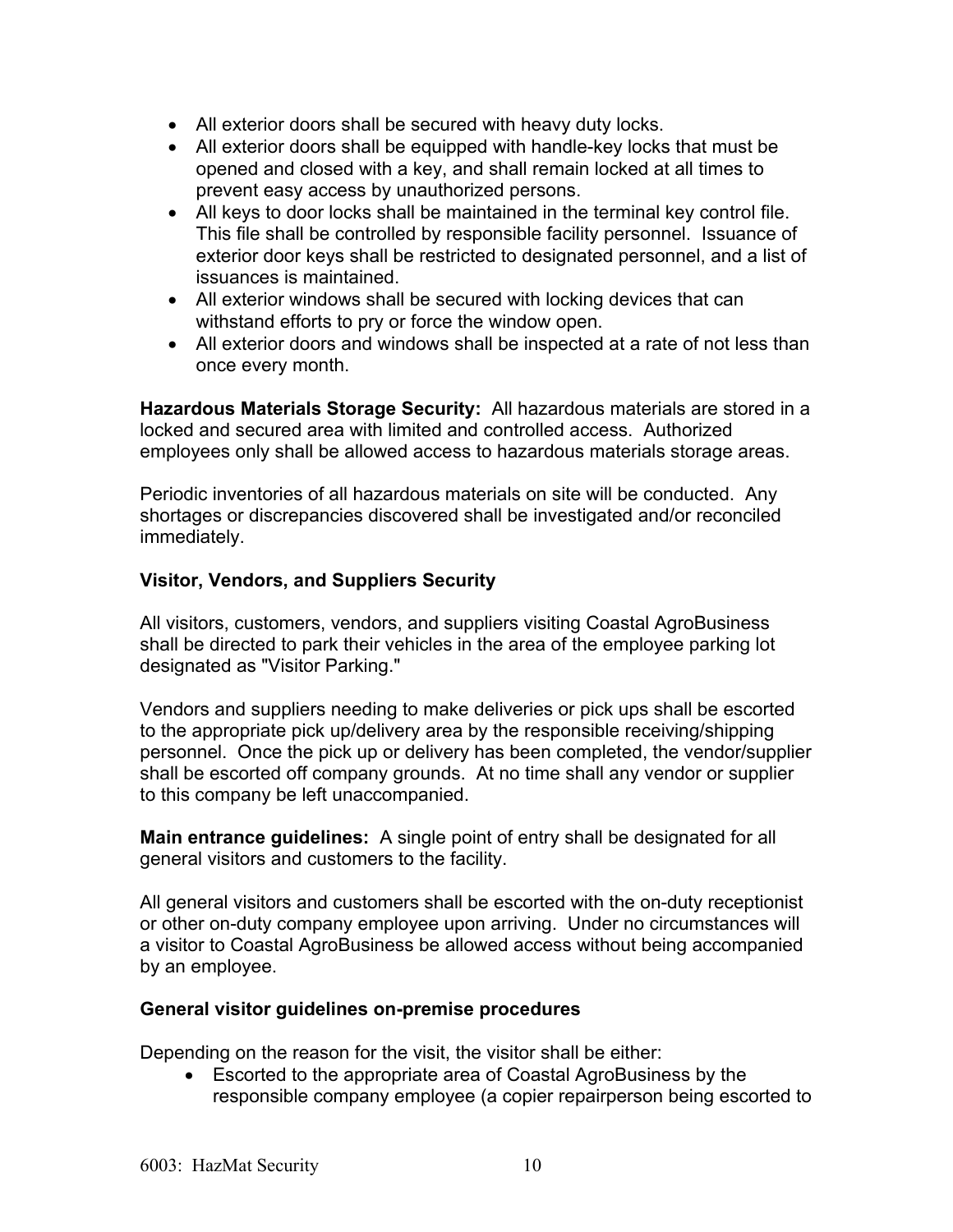the broken copier in operations for example); or

• Met by the company employee who arranged the visit in the reception area, and escorted to their office or workstation.

Once the work/visit has been completed, the visitor shall be escorted off company grounds.

#### **Employee and Visitor Parking**

Employees and visitors shall park only in areas specifically designated Employee/Visitor Parking. Unauthorized parking near or in a loading/unloading dock or platform is strictly prohibited.

Coastal AgroBusiness shall be responsible to ensure employee parking areas are adequately lighted, safe, and secure.

#### **Loitering on Company Property**

Coastal AgroBusiness has adopted a no loitering policy. Loitering in company buildings/terminals and on company grounds by any person(s), including employees, is prohibited.

Managers and supervisors shall be instructed to confront and question any person(s) observed loitering on company property. This policy applies to unauthorized or unknown person(s) as well as off-duty employees.

Employees (such as drivers waiting for dispatch or other employees on break) may congregate in designated areas only. See your supervisor for locations of break/lunch room facilities.

## **Third-Party Guard Service**

In some cases (company facilities located in high-crime areas for instance) managers shall have the responsibility for the employment of adequate security guard service protection (when deemed necessary).

Where a third-party guard service is used (guard stationed at a facility's gate or entranceway), a detailed list of security instructions, procedures, and responsibilities shall be furnished by the facility manager or responsible company representative.

#### **EN ROUTE SECURITY**

## **En Route Security (shipper specific)**

## **Qualifying Motor Carriers**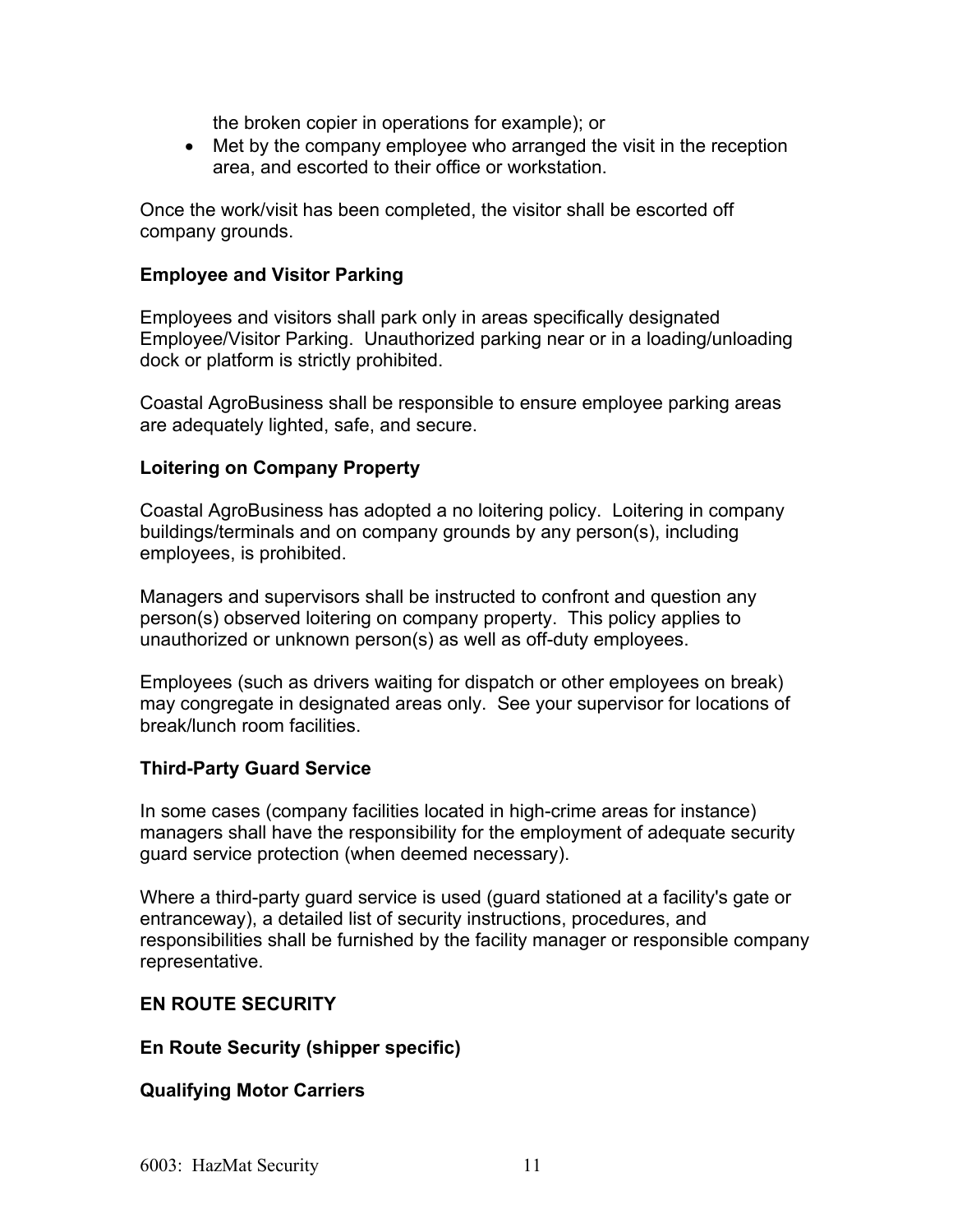Before Coastal AgroBusiness uses any motor carrier for the purposes of transporting hazardous materials, each carrier shall be qualified as follows:

The carrier's current safety rating (SafeStat score) shall be considered, including a detailed review of all relevant safety-related data as found in the carrier's detailed profile summary report, including:

- The carrier's current safety rating (carriers must maintain a SATISFACTORY rating);
- Recent compliance review/audit data; and
- A review of all data found in all four Safety Evaluation Areas (SEAs).

All carriers may be asked to submit information regarding their driver/employee hiring, screening, and review process. Carriers will be responsible for ensuring their drivers remain qualified through a process of **annual review**, and may be asked to provide verification documentation of same. At a minimum, carriers must demonstrate they have in place an appropriate and thorough background investigation process for all drivers that, at a minimum, includes:

- Previous employer inquiries;
- Driving records review; and
- Criminal conviction investigations.

Before loading any hazardous material, the identity of the driver and motor carrier may be verified. Each load delivered is scheduled by a Coastal AgroBusiness employee and expected upon arrival. Drivers may be asked to produce photo identification and current operators or commercial driver's license (CDL), and the carrier may be contacted to verify the:

- Driver's name and license number:
- Tractor/truck number; and
- Trailer number.

## **En Route Security (motor carrier specific)**

#### **Company Assigned Equipment**

Each commercial vehicle shall be assigned a heavy-duty padlock. The padlock is to be used for every assigned load involving hazardous materials.

Drivers are responsible for and are expected to use their padlocks. Drivers should ensure that the assigned lock and keys are with the vehicle before leaving their location and traveling to another location for a pick-up of materials.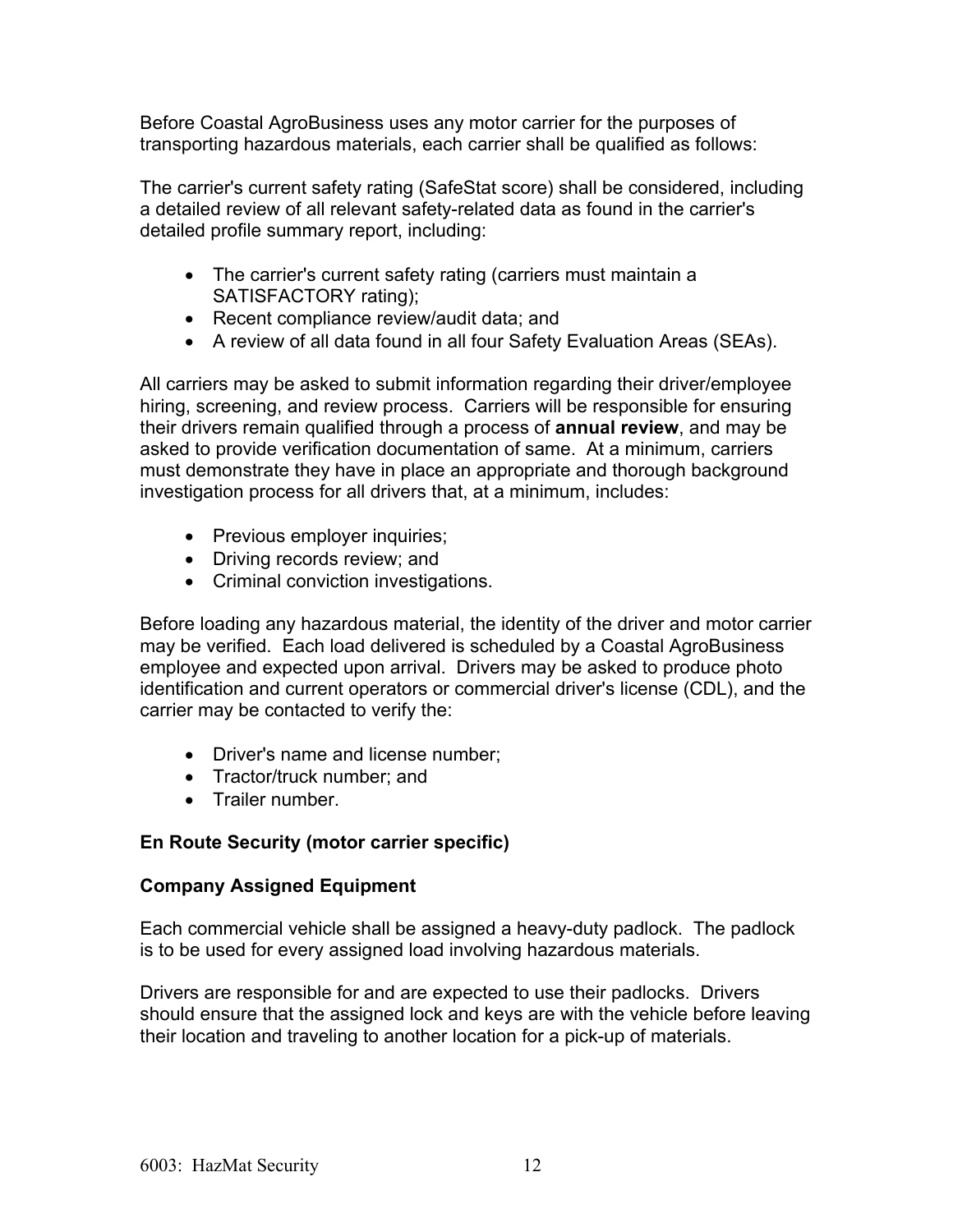## **Point-of-Origin Driver Security Procedures**

Upon arrival at the hazmat load's point of origin, all drivers shall check in with the responsible shipping personnel to notify them of arrival and to provide picture proof of identity. Drivers may also be expected to produce their current operator's or commercial driver's license (CDL). While at the shipper, drivers shall follow the loading instructions and obey all safety and security rules and procedures.

At the designated loading location (assigned dock door), the driver shall secure the vehicle. No company vehicle will be left unattended until the driver is confident the vehicle is secured from moving.

## **Shipper Load & Count**

In the event a driver is scheduled to pick up a trailer pre-loaded with hazardous material(s), the driver shall verify:

- The load's shipping papers;
- Seal numbers: and
- Trailer number.

Under no circumstances shall a driver be allowed or permitted to break a seal on a pre-loaded trailer or a trailer moving under a shipper's load and count provision. These guidelines apply to outbound loads as well as loads being picked up and returned to a terminal or spotting/staging area.

In the event of a live load, drivers are expected to supervise the entire loading process. Drivers are responsible to make sure no unauthorized or unscheduled cargo is loaded on any trailer.

When all loading activity has been completed, drivers are responsible for making sure the cargo is secure and to check the bill of lading or the delivery manifest to ensure cargo count is accurate. Once drivers are satisfied that the cargo matches the shipping papers, they shall:

- Close the trailer doors and witness the shipper sealing or locking of the trailer;
- Record the seal number(s) on the shipping papers; and
- Have the shipping papers signed by the responsible shipping personnel before leaving.
- Contact their supervisor/dispatch to verify all pertinent load-related information and the loading process has been completed.

If a discrepancy is found between the cargo and bill of lading or shipping manifest, drivers shall contact their supervisor immediately for instructions.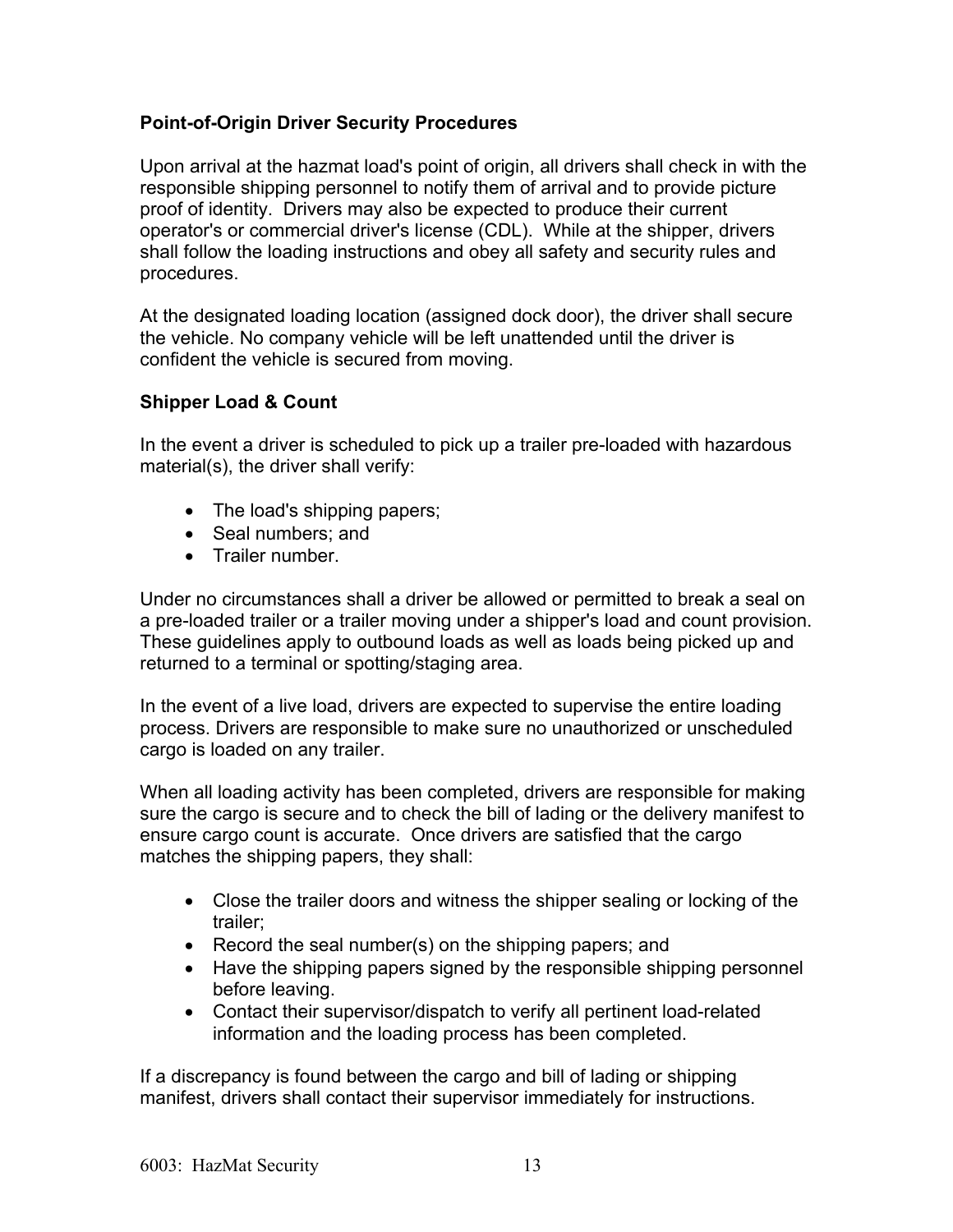In the event the shipper fails to supply a seal, drivers are required to use a company-issued lock. Drivers are required to use their padlocks to provide additional cargo security for all loads containing hazardous materials. However, if using a padlock would cause any damage to the trailer door seal, attempts to use the padlock should not be made.

Before leaving any shipper, drivers shall make a thorough visual observation of their immediate surroundings and report any unusual or suspicious activity to their supervisor immediately.

## **Hazmat En Route Standard Security Operating Procedures**

Drivers, together with their supervisor/dispatcher, shall prepare and execute trip plans for all hazardous materials movements that include:

- Routing schedules that avoid highly populated areas, bridges, and tunnels when possible;
- Fueling and break locations (including approximate dates and times for same);
- Dates and times of daily/routine check calls; and
- Estimated times of arrival to stop offs and final destination.

These trip plans shall also include potential alternate routes and acceptable deviations.

For all hazardous materials movements, drivers shall minimize stops en route. Proper execution of trip plans will help reduce the need for unnecessary or unplanned stops.

In the event a load containing hazardous materials need to be staged at a company terminal or facility while en route, it shall be stored in a secured (fenced in) location with limited and controlled access.

When deemed necessary (for high hazard materials), Coastal AgroBusiness will consider either the use of a team driver operation, or a security guard or escort service.

## **En Route Driver Security Guidelines & Procedures**

Facility Managers shall make every effort, such as working with consignees, to arrange hazardous materials delivery schedules that minimize in-transit down time. In most cases, this means that they will schedule loads for delivery as early as possible based on drivers' available hours and the consignee's receiving hours of operation.

While in transit, drivers are **prohibited** from discussing information related to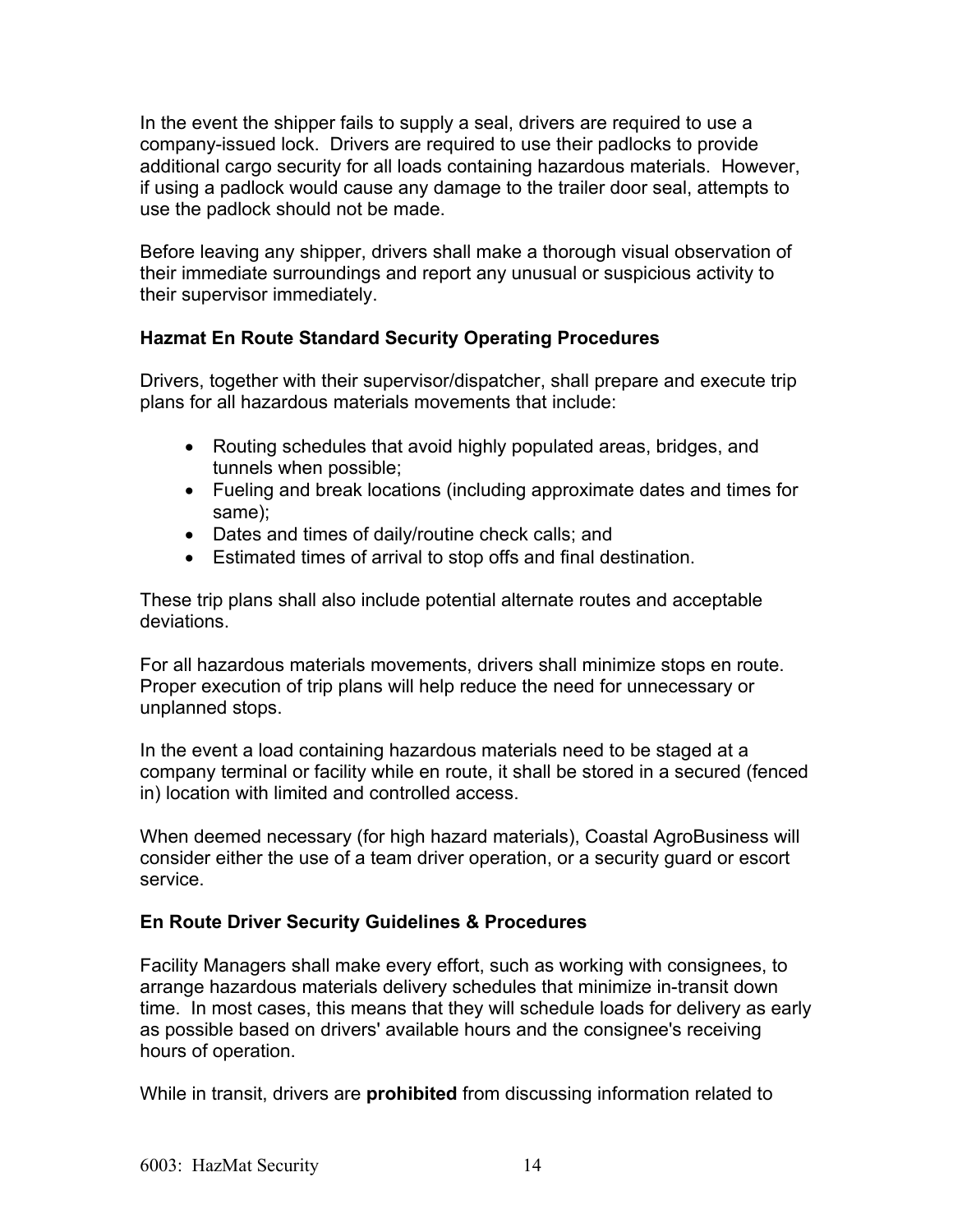their load, route, or delivery schedule with any person(s) other than authorized company officials. Drivers failing to abide by this policy are subject to disciplinary action up to and including termination of employment. Drivers are to report any suspicious activity (including load-related inquiries from strangers) to their supervisors immediately.

Drivers are expected to take all reasonable and responsible precautions to prevent damage to company vehicles and theft of hazardous material(s) cargo while in transit.

For personal protection and safety, and the security of the cargo, drivers are expected to park in safe, well lit, designated truck parking locations only (such as reputable truck stops or high-traffic, major rest areas). When possible, trailers loaded with hazardous materials should be parked against a wall, fence, or other stationary/fixed object to enhance cargo security.

In all cases, drivers are required to inspect their vehicle and trailer for evidence of tampering after each stop.

Drivers shall lock their vehicles and have all windows in the closed position at all times while in transit - especially during all time spent in urban areas, and parked at truck stops and rest areas.

When possible, dispatch shall contact receivers for the purpose of arranging secure overnight or after hours parking for drivers who can safely and legally arrive at their destinations ahead of schedule.

Drivers are **prohibited** from taking their equipment (loaded or empty) to or through home, or parking in any unsecured area. Drivers failing to abide by this policy are subject to disciplinary action up to and including termination of employment.

Drivers are expected to maintain regular communications with Coastal AgroBusiness while in transit. Any incident of drivers failing to check in when required shall be assumed by the company to be suspicious and highly irregular. Immediate action shall be taken in such situations. Drivers are expected to fully understand this procedure and make every effort to maintain regular contact and communication with their facility.

## **Personal Safety and Security Procedures (driver specific)**

Drivers are often an easy target for theft while out on the road. The driver, alone and in unfamiliar territory, is often the favorite victim of thieves and hijackers. Coastal AgroBusiness, Inc. drivers are expected to exercise extreme care and caution with regard to their personal safety and well-being. All drivers for Coastal AgroBusiness, Inc. shall use the following guidelines to reduce the risk of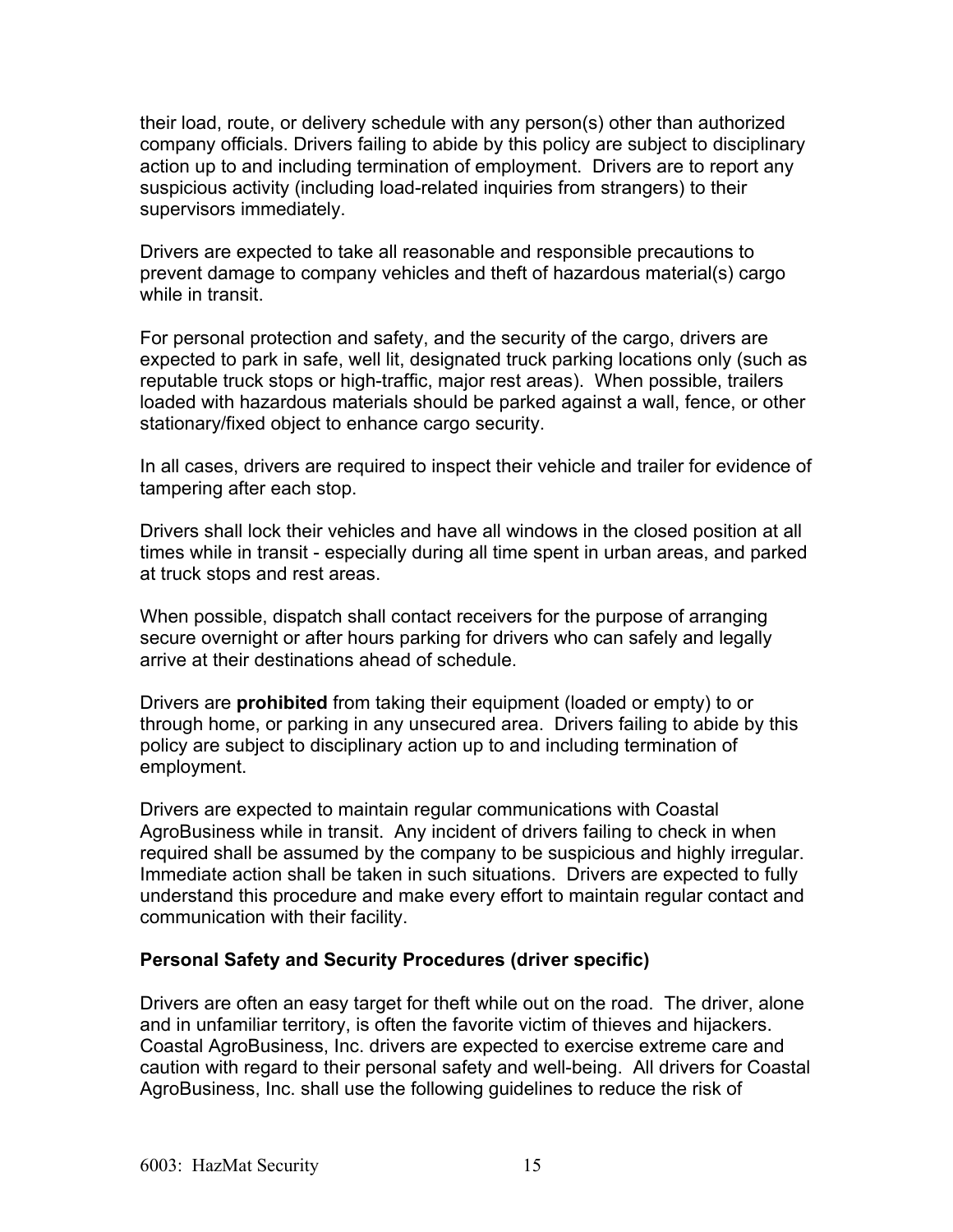becoming a victim while out on the road.

#### **At the Shipper – Drivers are expected to:**

- \* Always secure the trailer doors with a heavy-duty padlock and/or trailer door seal.
- \* Keep vehicle doors locked and keep windows rolled up at all times until out on a major road or highway.
- \* Keep a watchful eye out when leaving a shipper. The vast majority of cargo thefts and hijackings occur within a few miles of a load's origin (highway on- and off-ramps are particularly dangerous).
- \* When possible, drive directly to the load's destination without stopping. But at the very least, plan all trips to include as few stops as possible.

**In Transit** – drivers are expected to:

- \* Maintain regular contact with the company.<br>\* Penert any unusual or suspicious activity im
- Report any unusual or suspicious activity immediately.
- \* Plan breaks and stops at reputable and established truck stops or rest areas where other trucks are present.
- \* When possible, vary routes and schedules (if on dedicated assignments). This means not stopping at the same truck stop or rest area on the same day or at the same time.
- \* Never stop or park on dark roads, alleys, or other deserted areas while waiting to make a pick-up or delivery.
- \* Never discuss the contents of cargo with anyone outside of the company. And be extremely suspicious of strangers asking about load contents or destinations. Drivers are to immediately report this type of incident to the company (immediate supervisor) as soon as possible.
- \* Be conscious of following vehicles (especially right after pick-up).
- Be suspicious of individuals signaling drivers to stop because of a traffic accident in which they claim our driver was involved. This is a common tactic used by hijackers to get the vehicle to stop (If this happens and Coastal AgroBusiness, Inc. drivers are unsure that an accident has actually occurred, drive to a well-lit intersection or nearest police station).

#### **Worst case scenario** – Drivers are instructed to:

- Cooperate and do as instructed in the event of an actual hijacking situation. The personal safety of our employees is our first priority.
- \* Notify police immediately following the incident then notify Coastal AgroBusiness, Inc.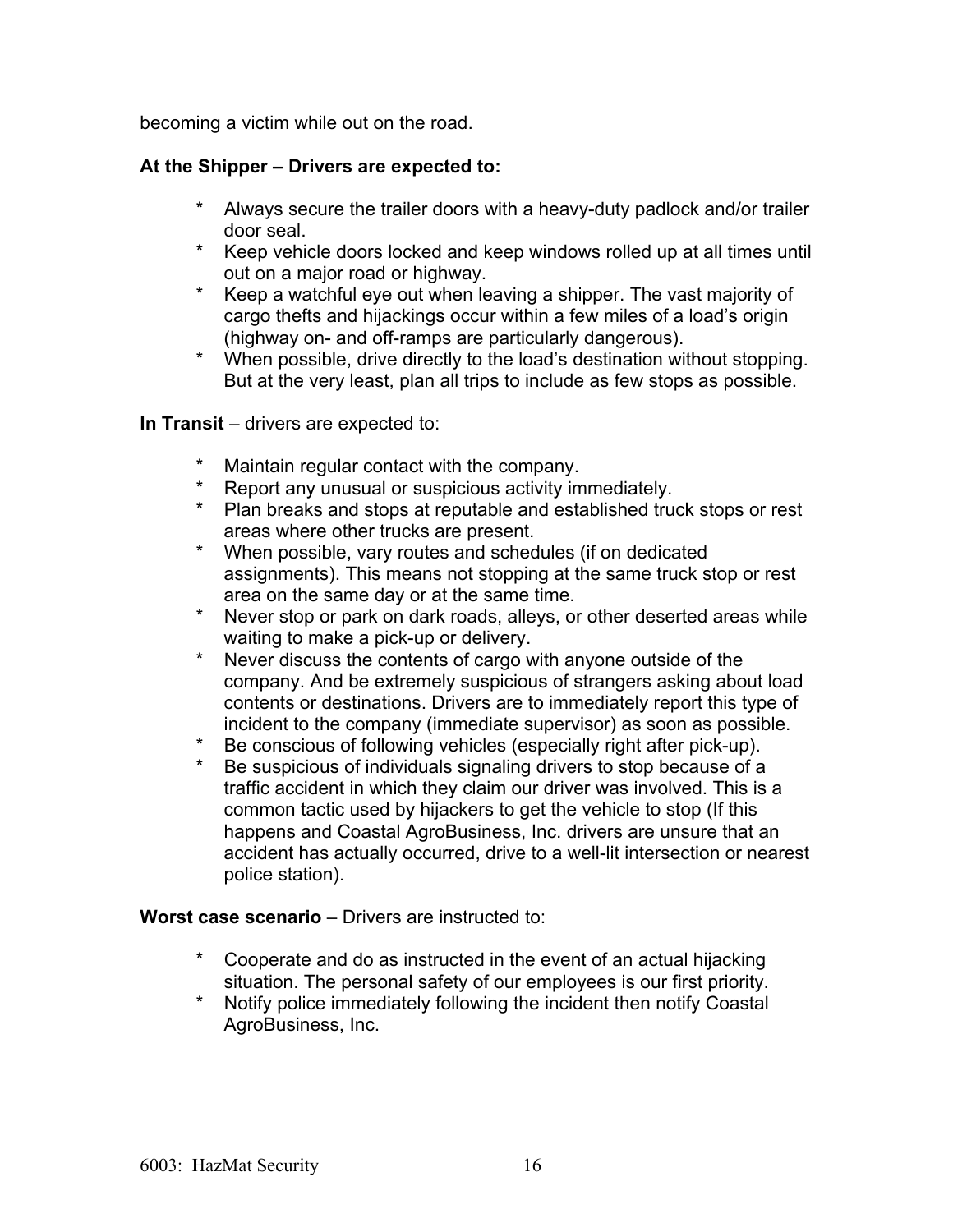#### **Hijack or Cargo Theft Driver Guidelines**

Drivers who fall victim to vehicle hijackers or cargo thieves are instructed to notify local police as soon as possible. Once the proper authorities have been notified, drivers are required to contact an appropriate company official and follow all subsequent instructions.

Drivers are prohibited from picking up and transporting any unauthorized person. In the event of an attempted vehicle hijacking or cargo theft situation while the vehicle is in motion, Coastal AgroBusiness has adopted a NO STOP policy. Drivers who believe a vehicle hijacking is, or may be, in progress, are instructed to keep the vehicle moving as safely and responsibly as possible until the attempt has ceased and/or the authorities have been notified. However, in any hijack situation, drivers should use their own good judgment (whether to stop or keep moving) based on the degree to which they feel their personal safety is at risk. Nothing our drivers do is worth risking their life for.

#### **Stop Off/Destination Driver Security Procedures**

Upon arrival at the destination or stop off, drivers shall check in with the responsible receiving person(s) to notify them of arrival and receive unloading instructions. Drivers shall follow receiver's unloading instructions, and obey all customer plant safety and security rules and procedures.

Once permission to unload has been given, the driver shall proceed to the unloading location (assigned receiving dock door) and secure the vehicle. No company vehicle shall be left unattended until the driver is satisfied that the vehicle is secure from moving.

The driver, along with a responsible receiving employee, shall verify delivery, inspect the trailer seal(s), match the seal number(s) with those on the shipping papers, break the seal(s), open and secure the trailer doors, and inspect the cargo. Once both the driver and receiver are satisfied, the driver shall back the trailer and secure the vehicle.

Drivers shall supervise the unloading process. In the event of cargo damage, overage, shortage, or any other discrepancy, drivers shall contact their supervisor immediately for instructions and to report the cargo claim incident.

After the unloading process has been completed, the driver shall get the appropriate paperwork signed by the responsible receiving employee, and contact dispatch for the next assignment or instructions.

## **En Route Security (Rail Operations)**

Standard procedures are set forth for the operation of rail tank cars.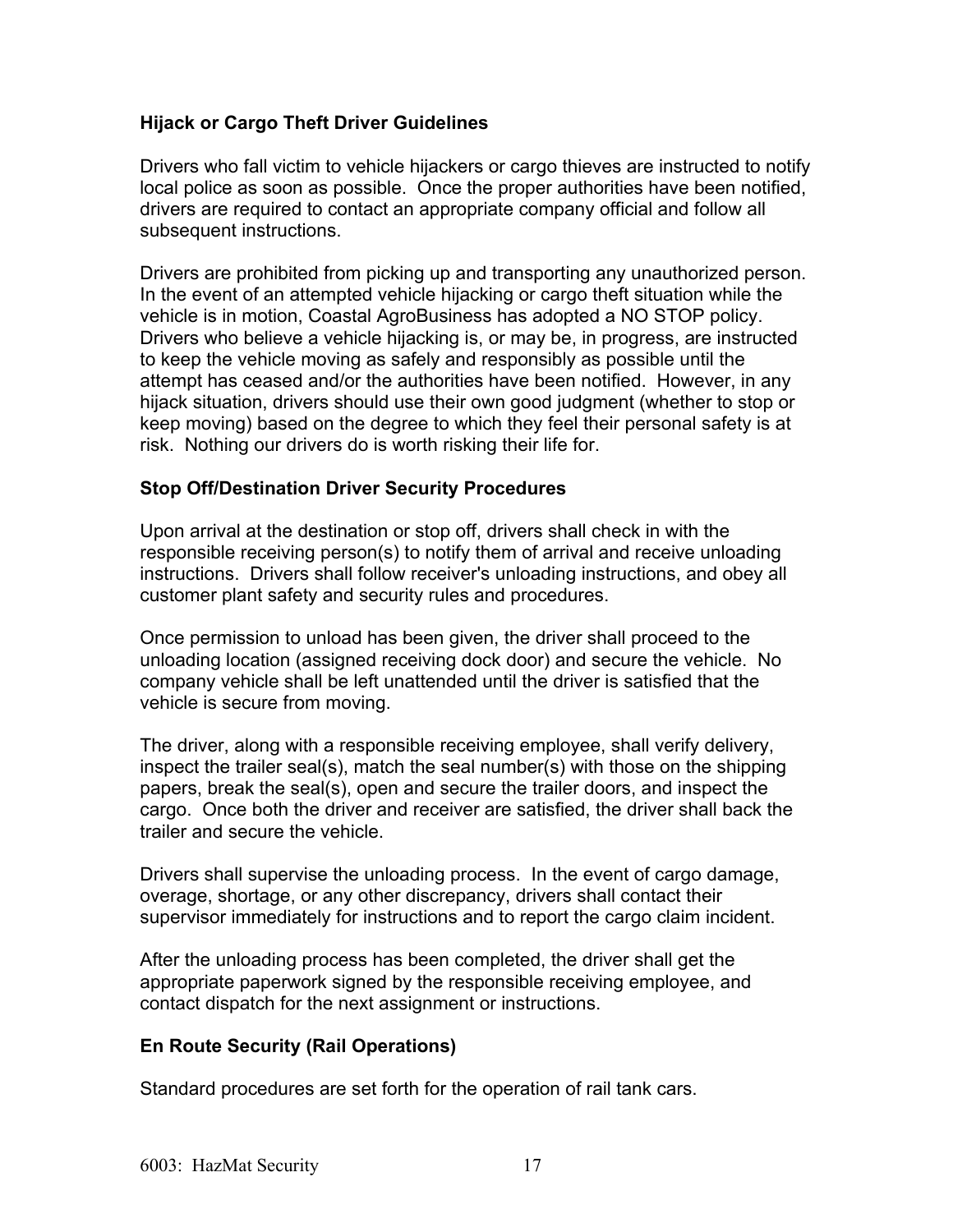#### **Receiving Rail Shipments**

Before Coastal AgroBusiness receives hazardous materials from a rail service, the materials must be verified as the commodity expected to be received. Employees perform general inspection noting tank car type and placarding. The cars must be inspected for the proper company issued sealed from the sender, to ensure the cars have not being tampered with. The proper shipping papers must be received for the material being delivered.

#### **On Premise**

Coastal AgroBusiness employees must follow all security and safety rules and procedures when a rail car containing hazardous material is on site. Employees must inspect the rail car, including all valves and fittings for any signs of leaking.

#### **Release of Rail Car**

Coastal AgroBusiness will give notification to the receiver, prior to sending back the rail car. The proper shipping papers must be sent with the release of the rail car. The rail car is returned with a security seal. Empty rail cars do not pose a significant security risk in transportation. A log is made of all cars received and/or released on the premise.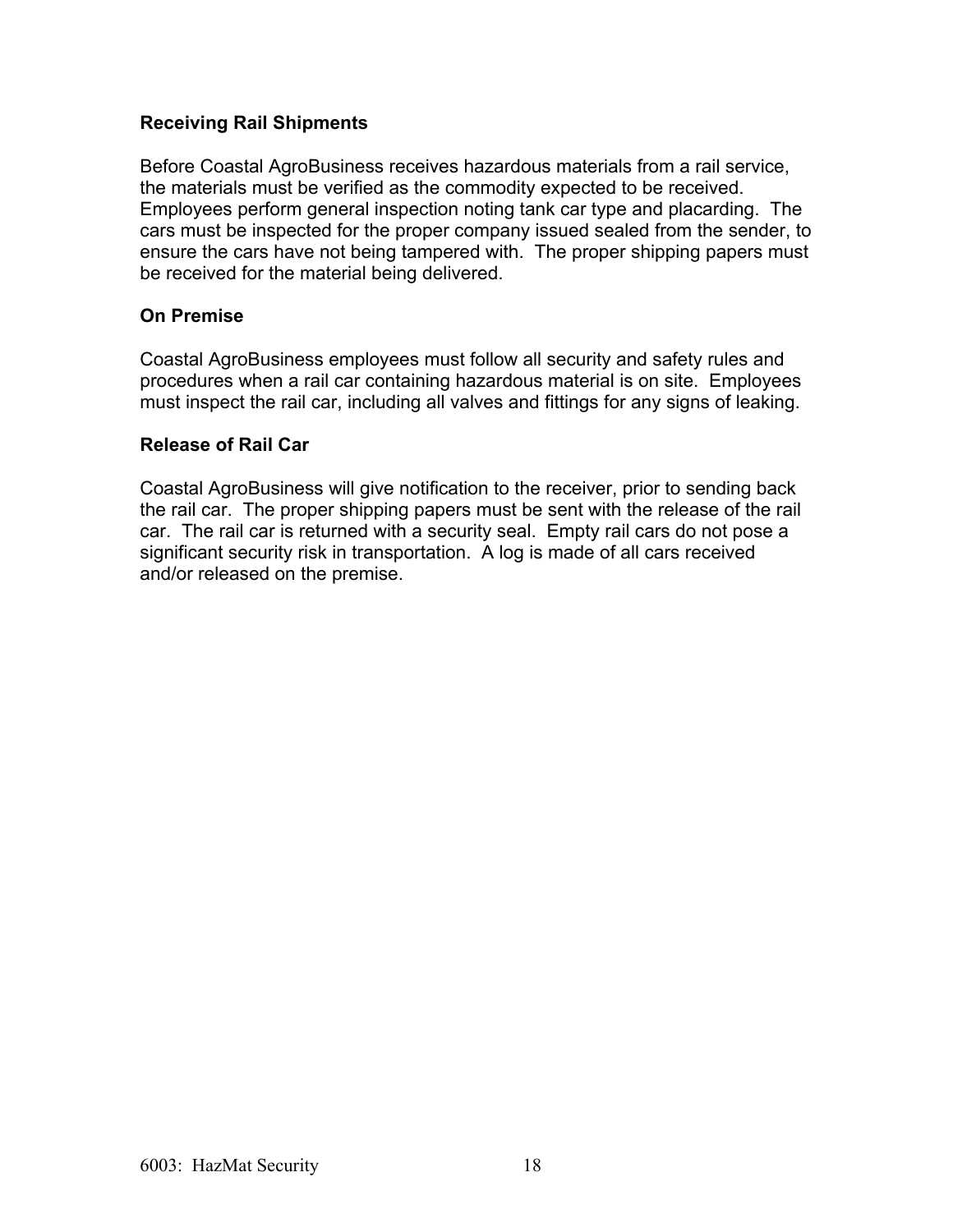

112 Staton Road PO Box 856 Greenville, NC 27835

## **7001: Fire Prevention and Protection**

Approved: 12/07/1998 Revised: 08/17/2007

#### **Purpose**

A fire in a company facility can endanger the lives of hundreds of people and destroy thousands of dollars worth of property. The purpose of this policy is to promote the safety of our facilities, prevent damage to company property, and to comply with the Occupational Safety and Health Administration (OSHA) Fire Prevention Plan regulation (29 CFR 1910.39).

#### **Procedures**

Every employee of Coastal AgroBusiness has a responsibility to help prevent fires. Employees should be aware of potential fire hazards and know proper emergency procedures and phone numbers.

The company has developed this policy, to promote fire safety and awareness, and aimed at reducing the risk of fire-related incidents and injuries. The policy provides proper handling and storage procedures for potential fire hazards, procedures for regular maintenance of heat-producing equipment, contact information for employees charged with fire prevention and protection, and employee training information.

Prevention is the most effective tool against fires at our facilities. Employees should be aware of common fire hazards in their respective places of work and residence. The leading fire hazards in company facilities include smoking materials, open flames, combustible decorations, flammable liquids, furniture, and trash.

In order to prevent accidental ignition of these combustible materials, regular maintenance of heat-producing equipment must be performed. Heat producing equipment such as hot water heaters, burners, heat exchangers, and boilers, must be properly maintained and kept clean of flammable residues. In addition, flammables must not be stored in close proximity to heat producing equipment.

In pursuit of effective fire protection and evacuation procedures, fire alarm and detection systems (such as smoke and heat detectors, manually-activated pull stations, sprinkler systems, standpipe systems, fire extinguishers, etc.) are widely used in the company's buildings.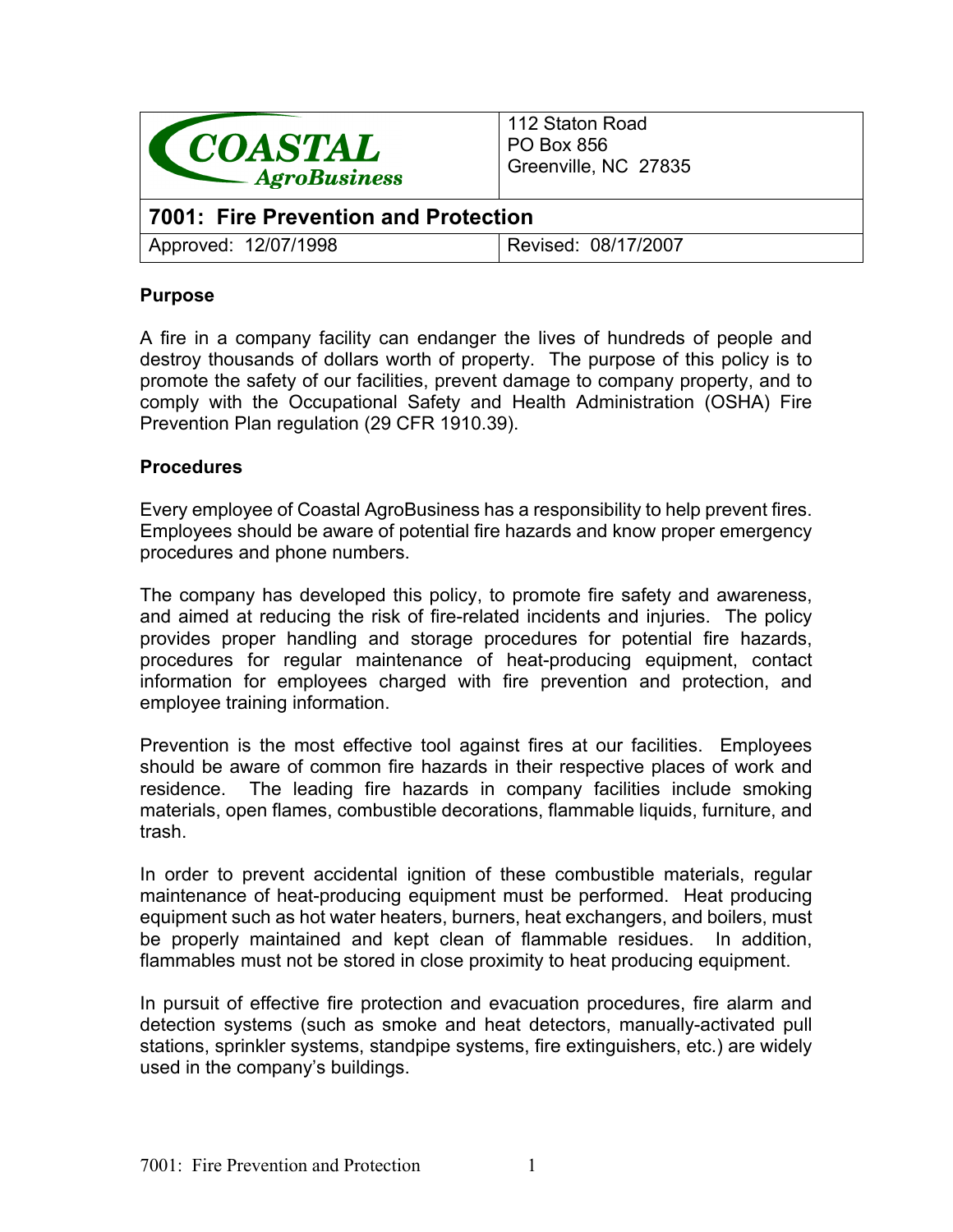Fire safety training will be provided to employees charged with fire prevention and protection. Employee's responsibility will be discussed during this training.

#### **GUIDELINES**

- 1) Each employee will be trained on prevention of fires and measures to take in case of a fire.
- 2) Employees are responsible for their work areas and keeping them neat and clean.
- 3) Dispose of trash regularly to prevent the accumulation of materials which pose a significant fire threat, will generate dense smoke or are easily ignited.
- 4) Keep exits clear, ready accessible, and well marked.
- 5) Fire extinguishers will be marked appropriately and no more than 75 feet apart.
- 6) Fire extinguishers and other safety equipment will be inspected on a monthly basis. These inspections will be noted on a tag attached to the fire extinguisher or equipment. These inspections will be performed by the Facility Manager or designated employee.
- 7) Coastal will ensure that the proper type of extinguishing system is installed for potential types of fires.
- 8) No smoking rules will be observed in posted areas
- 9) Report all hazards immediately and take appropriate action to eliminate or reduce the hazard.
- 10) Protect yourself and fellow employees.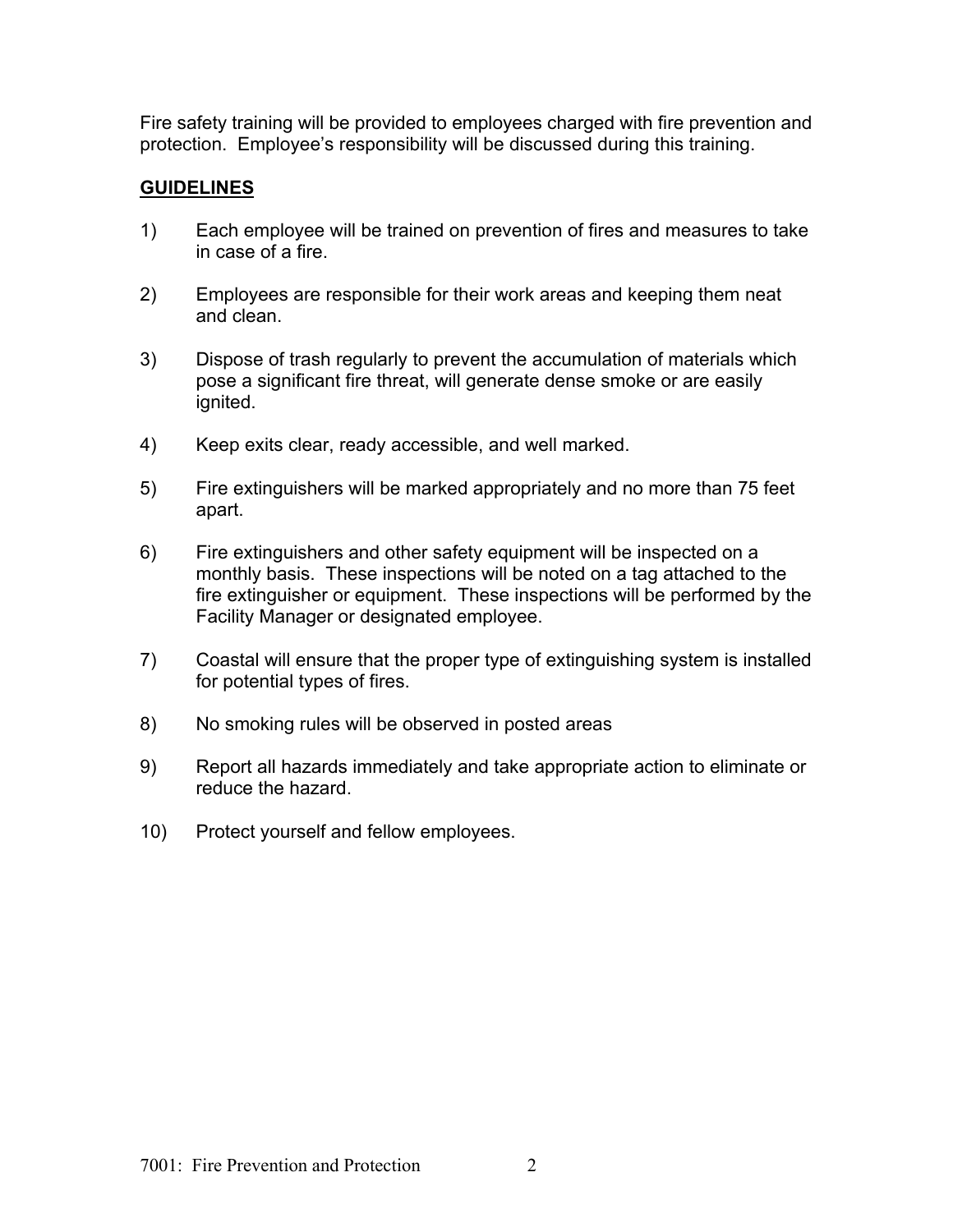

112 Staton Road PO Box 856 Greenville, NC 27835

# **7002: Fire System Impairment**

Approved: 08/02/2007 | Revised:

**REFERENCE:** NFPA 25, Standard for Inspection, Testing, and Maintenance of Water-Based Fire Protection Systems

## **BASIS**

Protection system impairment occurs when fire or explosion protection systems, such as sprinklers, water spray, carbon dioxide or other extinguishing gases, fire pumps, fire alarms or supervisory equipment are shut off or otherwise taken out of service completely or in part. When this happens, the dollars invested in these protective systems cannot provide the intended protection. While it is recognized that impairments are necessary during maintenance, renovation, new construction or because of equipment failure, it must be understood that a facility is in jeopardy during an impairment.

Many large losses in protected properties might otherwise have been small had it not been for an impaired fire or explosion protection system. When an impairment is planned or occurs accidentally, precautions must be taken to provide temporary protection, reduce hazards and ensure prompt restoration. When a system is impaired and no precautions are taken or supervision provided to ensure restoration, a false sense of security will prevail.

## **GENERAL**

Coastal AgroBusiness, Inc. will ensure that fire system impairments within our facility are evaluated, and that information concerning the impairment is transmitted to all employees. This standard practice instruction is intended to address comprehensively the issues of evaluating the fire system impairment, communicating information concerning these impairments, and establishing appropriate protective measures for all employees.

## **RESPONSIBILITY**

The Director of Health, Safety and Environmental Affairs is responsible for all facets of this program and has full authority to make necessary decisions to ensure success of the program. The Director will develop written detailed instructions covering each of the basic elements in this program, and is the sole person authorized to amend these instructions. This company has expressly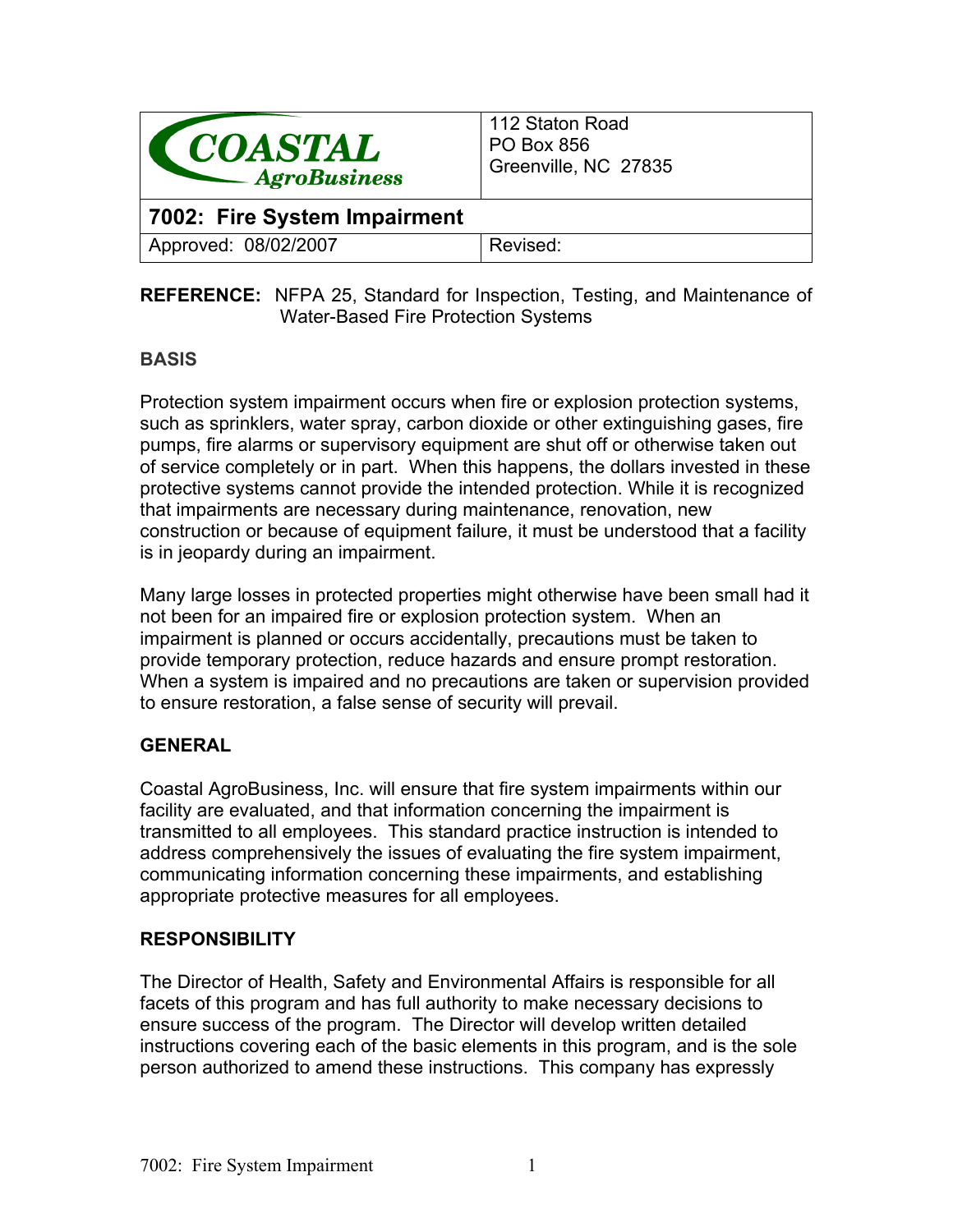authorized the Director to halt any operation of the company where there is danger of serious personal injury.

## **BACKGROUND**

There are three (3) types of impairments:

- 1) **An Emergency Impairment** occurs when an unforeseen incident or accident partially or totally impairs the effectiveness of a protection system. A system shutdown to repair a sudden break in the piping is an example.
- 2) **A Planned Impairment** occurs when it is necessary to shut down a fire or explosion protection system for maintenance or modification. Shutting down a sprinkler system to add sprinkler heads is an example. In fact, Planned Impairments that are improperly handled greatly increase the extent of loss that occurs while the system is impaired.
- 3) **A Hidden Impairment** is one that is not known to exist and is, therefore, the most serious type. A system shut down and inadvertently left out of service upon completion of work, a system shut down without proper notification, and a system maliciously shut down are all examples. Proper impairment notification and handling procedures can reduce the chance of experiencing this type of impairment. A good inspection program can reveal the Hidden Impairment, thus allowing prompt restoration of protective equipment.

# **GUIDELINES**

1) Assign Impairment Coordinator

To maintain the integrity of the fire protection systems, an impairment handling program should be implemented to control situations when the fire protection system must be shut down. A responsible person shall be assigned to make sure the fire protection system is in service at all times and handle the situation when the system must be shut down. The facility manager or a designated relief person at each work site shall have this responsibility.

The coordinator's responsibilities shall be:

- a. Notify the Director of Health, Safety and Environmental Affairs of the impairment.
- b. Inform supervisors that fire protection systems will be shut off. Areas affected by the impairment should have a roving fire watch and any hazardous operations should be curtailed until protection is restored.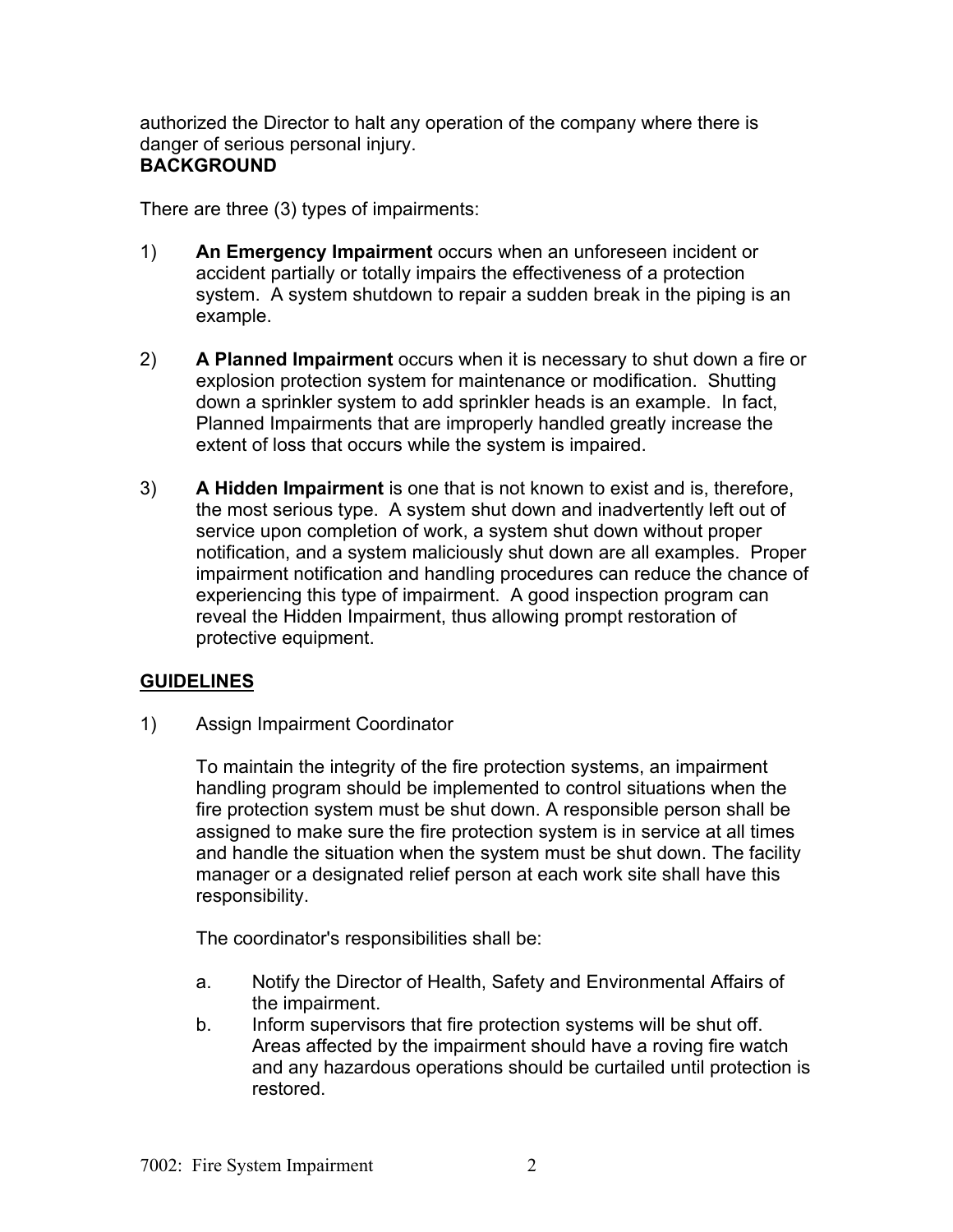- c. Relocate combustible materials from impaired area to an area that has protection, if possible.
- d. Enforce no smoking regulations throughout the affected area.
- e. Provide additional manual protection in the impaired area with portable extinguishers.
- f. Have everything ready before shutting off protection system. Have all necessary parts available before initiating repairs.
- g. Work continually until repairs are completed and protection is restored.
- h. Physically check the valve or control panel after reopening.
- i. Attach the Fire Protection System Impairment Tag to the system control valve or switch or control panel.
- 3) Use Impairment Tag

The Fire Protection System Impairment tag shall be used to monitor all impairments and to document records of the event.

4) Steps for Handling an Impairment

When the need arises and a fire protection system must be shut down, the following steps shall be taken:

- a. Notify the alarm company.
- b. Notify the fire department and or dispatch center indicating where protection is impaired.
- c. Attach the Fire Protection System Impairment Tag to the system control valve or switch or control panel.
- d. For systems that will be out for more than eight hours or past normal business hours the Director of HSE will notify the insurance carrier.
- 5) Upon Work Completion
	- a. Return fire protection systems to service
	- b. Open and lock or seal sprinkler system and water supply control valves wide open and perform main drain tests on all water-based extinguishing systems.
	- c. Confirm that all components of the fire protection systems are operational.
	- d. Secure all fire protection control and alarm panels.
	- e. Remove and account for all red tags.
	- f. Return tags and system control keys to the facility manager.
	- g. Advise the building owner/manager, insurance carrier, Alarm Company, and other authorities having jurisdiction that protection is restored.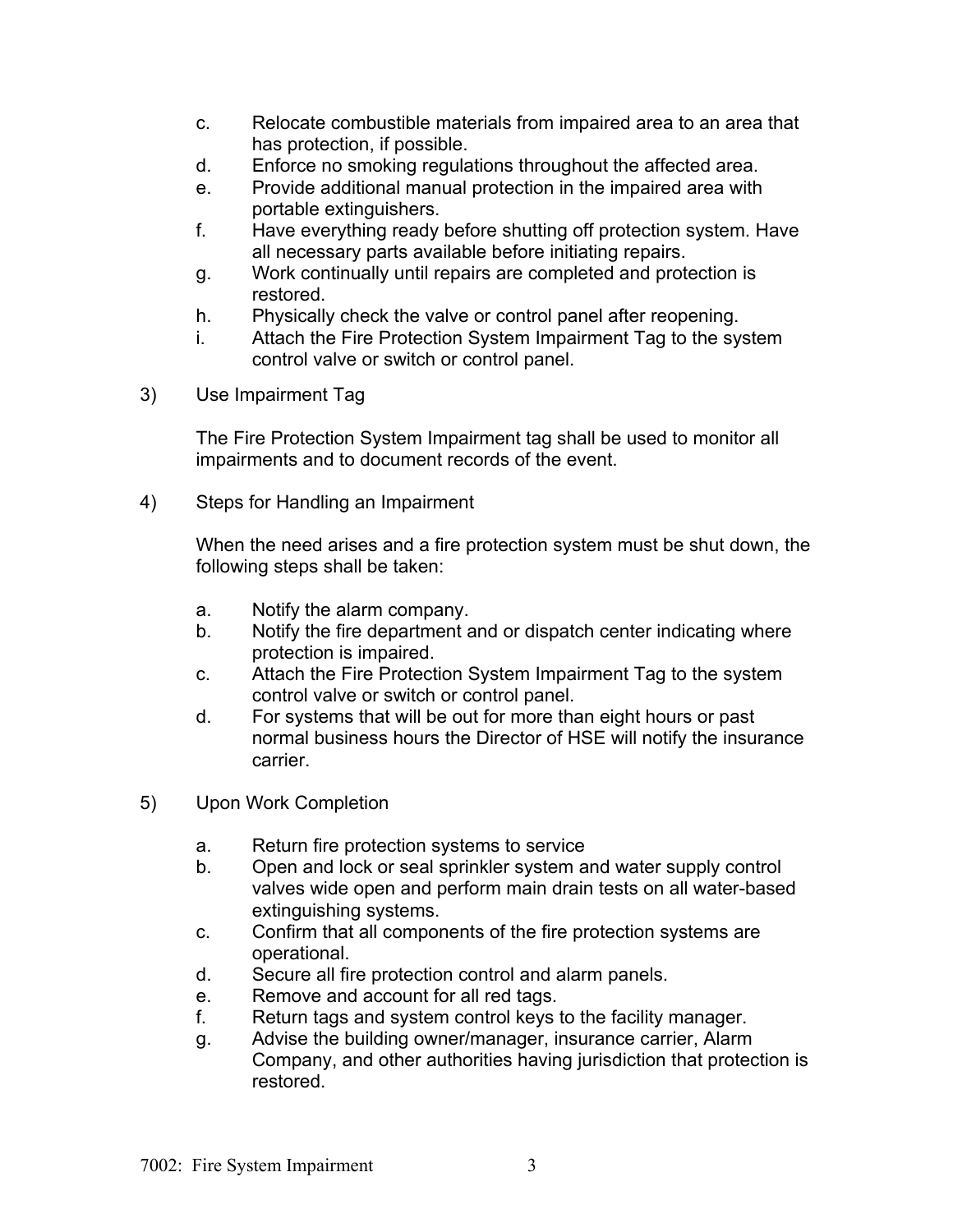

112 Staton Road PO Box 856 Greenville, NC 27835

# **7003: Emergency Action Plan**

Approved: 08/17/2007 Revised: 12/15/2021

#### **Purpose**

Coastal AgroBusiness, Inc. is dedicated to the protection of its employees from emergencies such as tornadoes and fires. When emergencies do occur, our Emergency Action Plan (EAP) is initiated. This EAP is in place to ensure employee safety from emergencies during regular hours and after hours. It provides a written document detailing and organizing the actions and procedures to be followed by employees in case of a workplace emergency.

OSHA's Emergency Action Plan requirements, found at 29 CFR 1926.35, require Coastal AgroBusiness, Inc. to have a written Emergency Action Plan (EAP). This EAP addresses emergencies that our company expects may reasonably occur at any of our facilities.

#### **Administrative Duties**

The Director of Health, Safety and Environmental Affairs is the EAP administrator, who has overall responsibility for the plan. This responsibility includes the following:

- \* Developing and maintaining a written Emergency Action Plan for regular and after hours work conditions;
- \* Notifying the proper rescue and law enforcement authorities, and the building owner/facility manager in the event of an emergency affecting the facility;
- \* Taking security measures to protect employees;<br>\* Integrating the Emergency Action Plan with any
- Integrating the Emergency Action Plan with any existing general emergency plan covering the building or work area occupied;
- \* Distributing procedures for reporting emergencies, the location of safe exits, and evacuation routes to each employee;
- \* Conducting drills to acquaint employees with emergency procedures and to judge the effectiveness of the plan;
- \* Training designated employees in emergency response such as the use of fire extinguishers and the application of first aid;
- \* Deciding which emergency response to initiate (evacuate or not);<br>\* Ensuring that equipment is placed and locked in storage rooms or
- Ensuring that equipment is placed and locked in storage rooms or desks for protection;
- \* Maintaining records and property as necessary; and
- \* Ensuring that our facility meets all local fire codes, building codes, and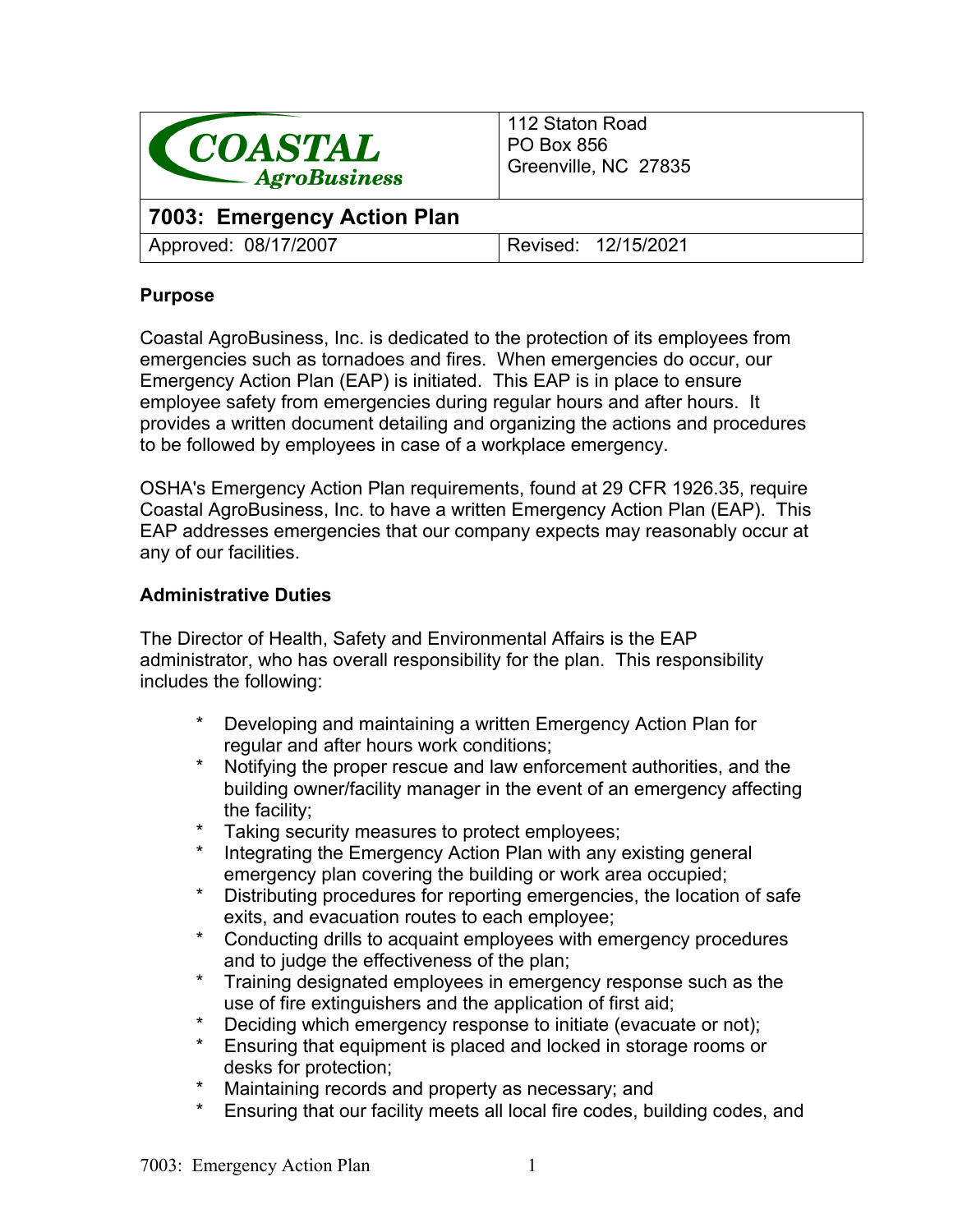regulations.

Facility Managers have full authority to decide to implement the EAP if they believe an emergency exists.

Key management personnel home telephone numbers are kept in a safe place, for immediate use in the event of an emergency.

#### **Alarms**

Different emergencies call for different alarms to indicate what actions employees should take. Coastal AgroBusiness, Inc. has established an employee alarm system. In Many locations we have 10 or fewer employees, therefore we use direct voice communication as our means for alarming employees of an emergency. Locations that have fire pull boxes may also have audible alarms. The PA system may also be used to alert employees.

#### **Evacuation Procedures**

Some emergencies require evacuation or escape procedures, while some require employees to stay indoors, or in a safe area. Our emergency escape procedures are designed to respond to many potential emergencies, depending on the degree of seriousness. Nothing in these procedures precludes the Plan Administrator's authority in determining whether employees should remain inside or evacuate.

#### *Procedures to Account for Employees*

Facility managers will assist in safe and orderly evacuation for all types of emergencies that require evacuation. Once evacuation is complete, they conduct head counts. The facility managers/supervisors are trained in the complete workplace layout and the various alternative escape routes from the workplace. Before leaving, these employees check rooms and other enclosed spaces in the workplace for employees who may be trapped or otherwise unable to evacuate the area.

Frontline supervisors must be aware of the locations of those employees working on a particular day when an emergency occurs, as well as suppliers, customers, and other non-employees on the premises, when an emergency occurs, and be aware of who is absent or otherwise away from the premises. Accounting for employees and non-employees will aid local responding fire/rescue departments in determining whether rescue efforts are necessary.

Once each evacuated group of employees have reached their evacuation destinations, each facility manager/supervisor:

Takes roll of their group,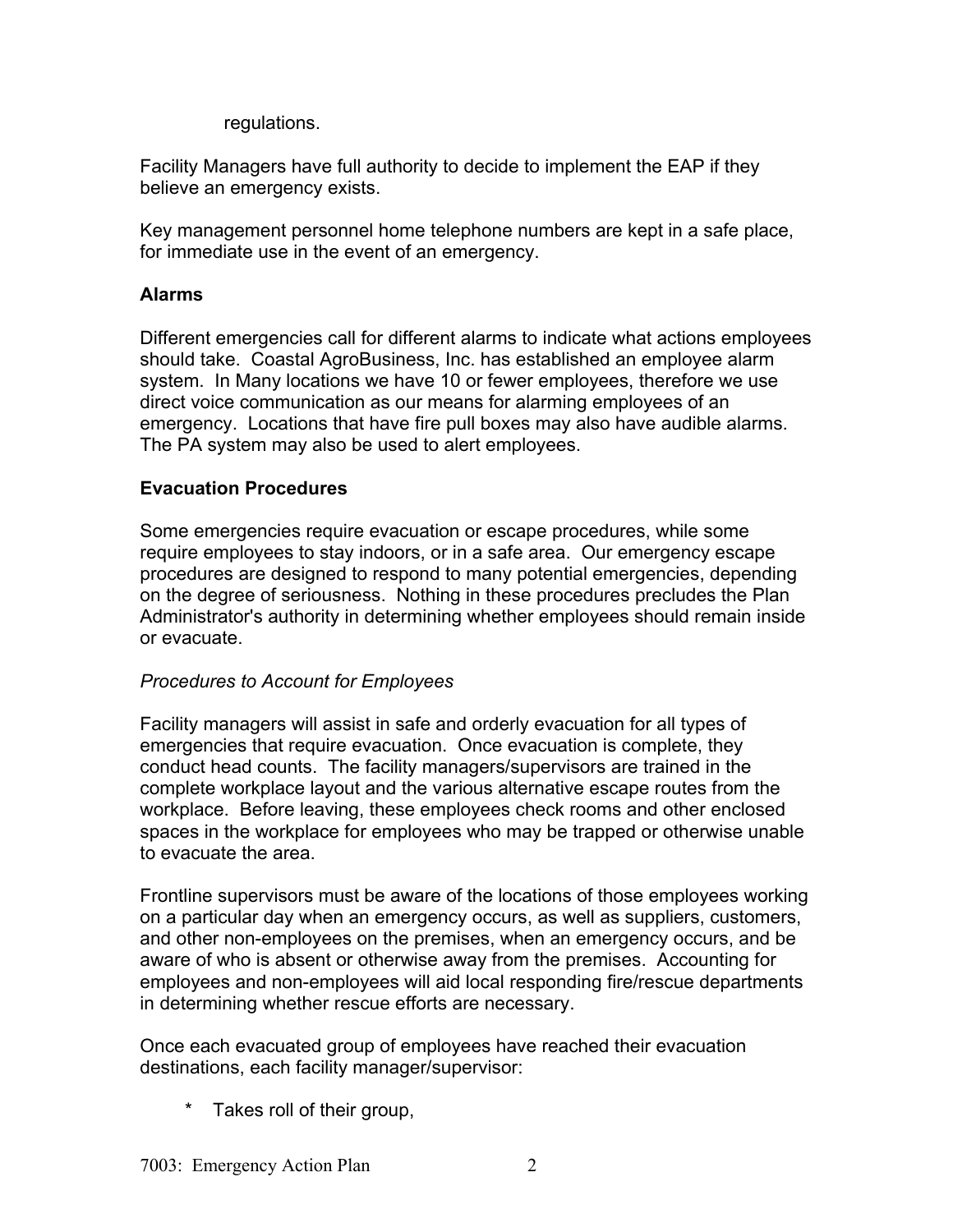- \* Makes sure all persons are accounted for,<br>\* Reports in to a central checknoint manage
- Reports in to a central checkpoint managed by emergency responders, and
- \* Assumes role of department contact to answer questions.

Head count results should be given to the Fire Chief or firefighter, if requested.

No employees are to return to the buildings until advised by the facility manager or designee (after determination has been made that such re-entry is safe).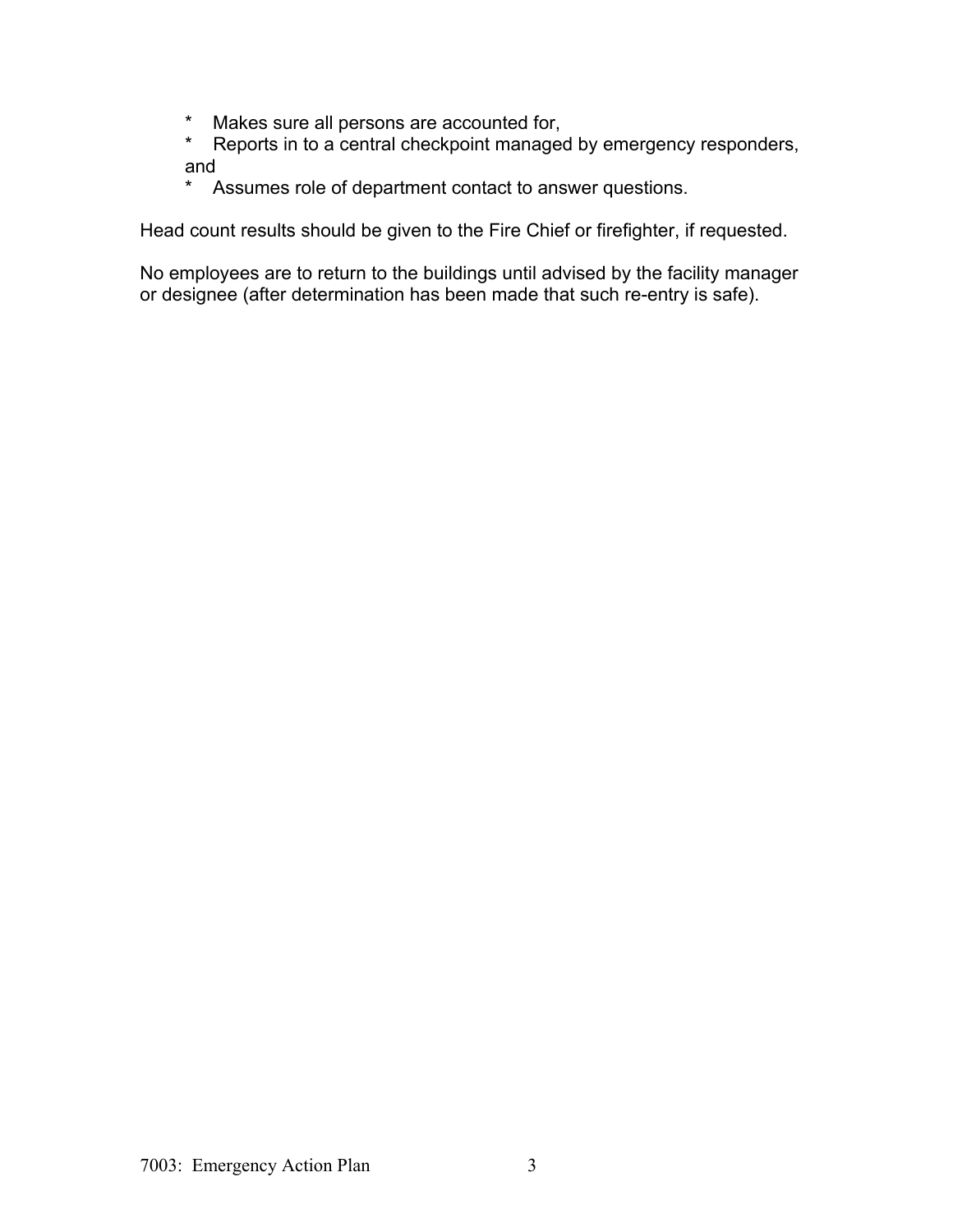

# **8001: Accident Reporting & Investigation**

Approved: 04/18/2006 Revised: 08/10/2007

#### **Purpose**

This Accident Reporting and Investigation Plan describes methods and practices for reporting and investigating accidents. No matter how conscientious the safety effort at a company, accidents happen occasionally due to human or system error. Therefore, this written plan is intended to provide a means to deal with all workplace accidents in a standardized way and demonstrate our company's compliance with the reporting requirements of 29 CFR 1904. In addition, it is the policy of the company to comply with all workers' compensation laws and regulations.

# **Administrative Duties**

The Director of Health, Safety and Environmental Affairs is responsible for developing and maintaining this written Accident Reporting and Investigation Plan. This person is responsible for all facets of the plan and has full authority to make necessary decisions to ensure the success of this plan. The Director of Health, Safety and Environmental Affairs is also qualified, by appropriate training and experience that is commensurate with the complexity of the plan, to administer or oversee our Accident Reporting and Investigation Plan and conduct investigations.

# **Accident Reporting Procedures**

Our accident reporting procedures include contacting the Director of Health, Safety and Environmental Affairs in the event of an accident as soon as possible.

# **Accident Investigation Procedures**

Thorough accident investigations will help the company determine why accidents occur, where they happen, and any trends that might be developing. Such identification is critical to preventing and controlling hazards and potential accidents. For all accident investigations, Facility Managers will complete the form *8001.02 Accident Investigation Report*.

# **Recordkeeping**

The Director of Health, Safety and Environmental Affairs is responsible for maintaining records of form *8001.01 Initial Report Injury /or Illness,* and the form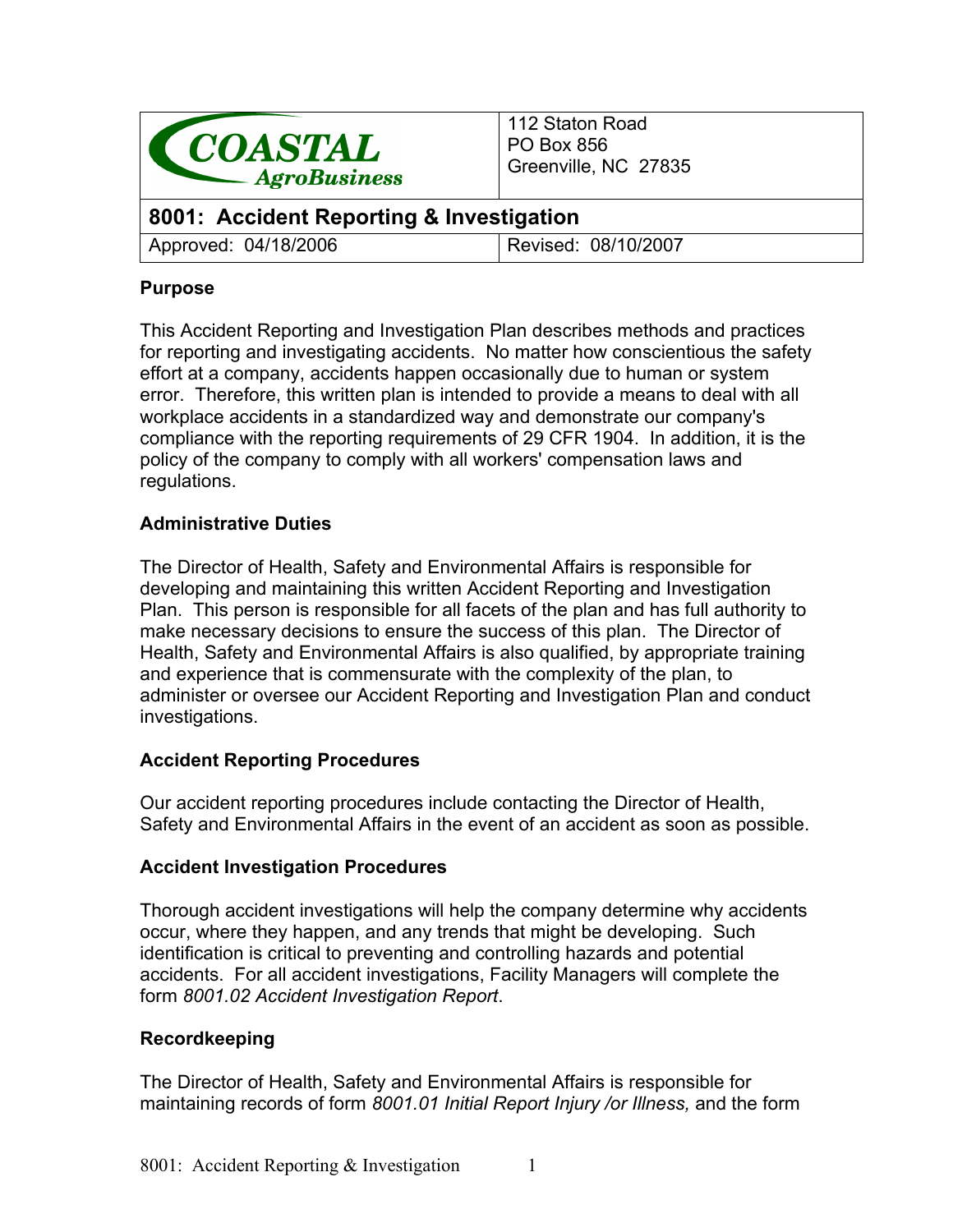#### *8001.02 Accident Investigation Report.*

# **Employee Involvement and Training**

This plan is an internal document guiding the action and behaviors of employees, so they need to know about it. Annually the Director of Health, Safety and Environmental Affairs thoroughly explains to all employees why the Accident Reporting and Investigation Plan was prepared and how employees may be affected by it. Employees are informed in how to report an injury or illness.

Employees, and their representatives, are also provided limited access to our injury and illness records. Copies of relevant *8001.01 Initial Report Injury /or Illness* forms are provided by the next business day to all employees, former employees, and representatives that request them. Employees, former employees, and personal representatives who request form *8001.02 Accident Investigation Report* will also receive them by the end of the next business day. However, authorized employee representatives will only receive requested *8001.02 Accident Investigation Report* forms within seven calendar days.

Our company does not discriminate against employees for:

- \* Reporting a work-related fatality, injury, or illness;
- \* Filing a safety and health complaint;
- \* Asking for access to occupational injury and illness records; or

\* Exercising any rights afforded by the Occupational Safety and Health Act.

#### **Program Evaluation**

The Accident Reporting and Investigation Plan is evaluated and updated by the Director of Health, Safety and Environmental Affairs annually to determine whether the plan is being followed and if further training may be necessary.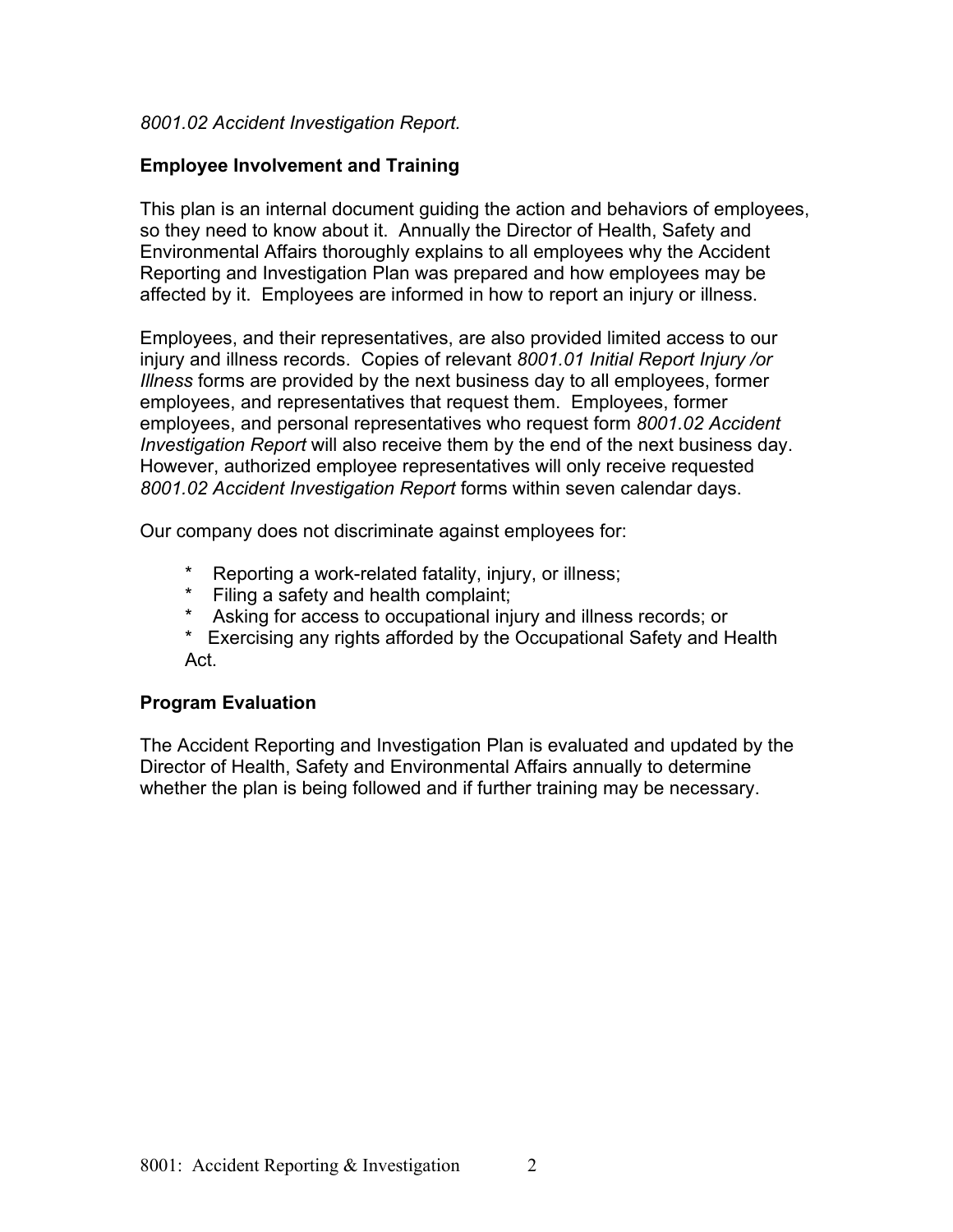

# **8002: Recording & Reporting Injuries and Illnesses**

| Approved: 07/19/2007 | Revised: 12/15/2021 |
|----------------------|---------------------|
|                      |                     |

#### **Purpose**

This Recording and Reporting Occupational Injuries and Illnesses Compliance Program explains our company's process for meeting the requirements of federal OSHA regulations. This regulation allows the Bureau of Labor Statistics under the U.S. Department of Labor to uniformly gather statistics on occupational injuries and illnesses. With this data, the Occupational Safety and Health Administration (OSHA) can identify and solve work-related exposures nationwide through new and revised regulations and guidance.

At the same time, the data can help Coastal AgroBusiness, Inc. identify its own company exposures and solve them with improved engineering, administrative, and work practice controls. It is essential that data we record be uniform, to assure the validity of the statistical data. This program is ultimately designed for the safety and health of our employees.

# **Administrative Duties**

The Facility Manager is responsible for completing the records of any reported injuries or illnesses. These records must be reported to the Director of Health, Safety and Environmental Affairs at the corporate office immediately.

# **Employee Involvement**

One of the goals of our program is to enhance employee involvement in the recordkeeping process. We believe that employee involvement is essential to the success of all aspects of safety and health for the company. This is especially true in the area of recordkeeping, because free and frank reporting by employees is the cornerstone of the system. If employees fail to report their injuries and illnesses, the "picture" of the workplace that the OSHA forms reveal will be inaccurate and misleading. This means that our company and our employees will not have the information we need to improve safety and health in the workplace.

Therefore, Coastal AgroBusiness, Inc. involves employees in the program in the following ways: employee injury and illness reporting system, and reporting system training.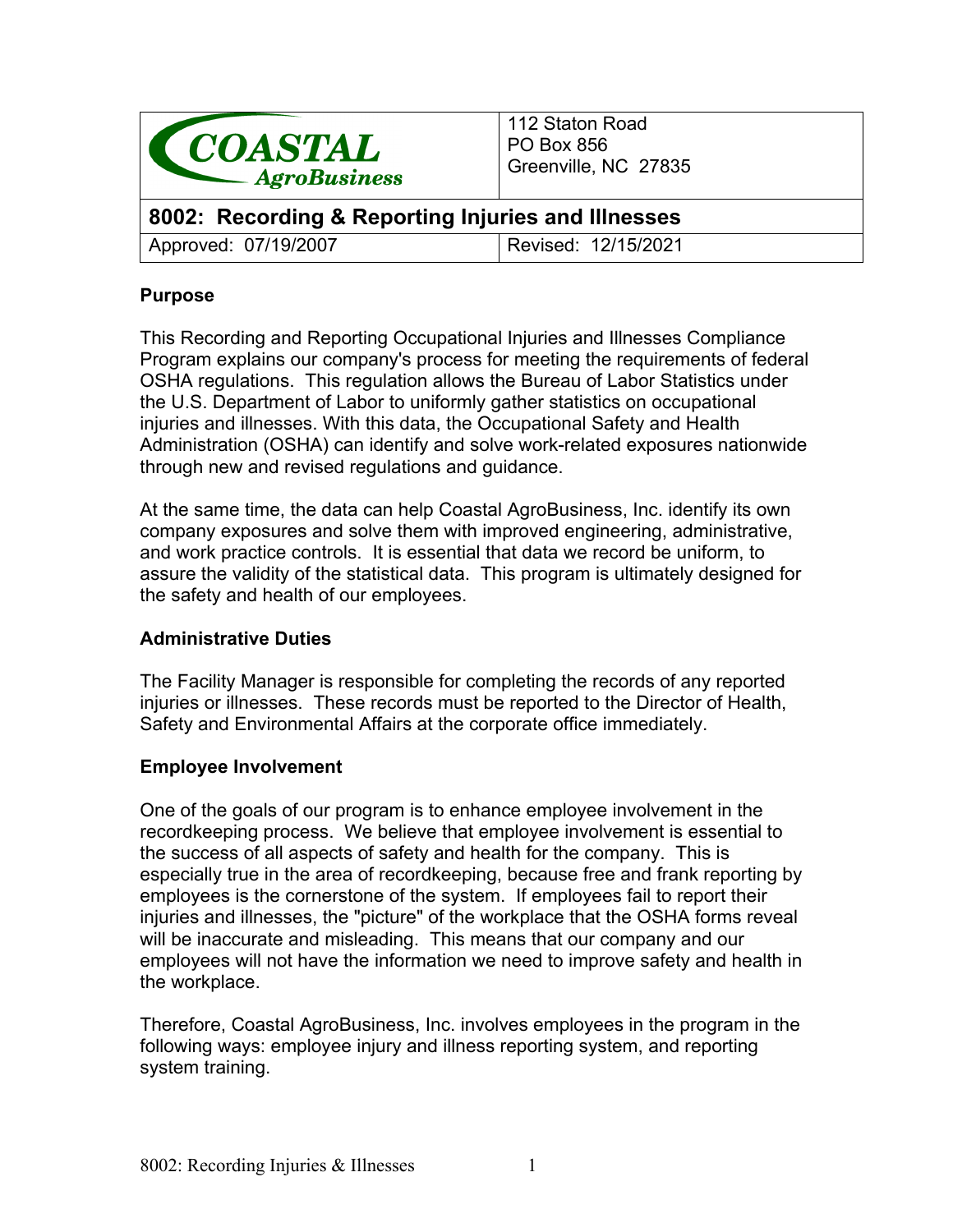# **Employee Injury and Illness Reporting System**

Employee reports of injuries and illnesses are taken seriously by our company. Initial reporting procedures are by phone and followed up by a written report. Each location is encouraged to report the injury or illness right away.

All employees have an obligation to report accidents they observe even if they were not directly involved. Failure to report an accident that you observe may result in disciplinary action.

Our reporting system ensures that the Director of Health, Safety and Environmental Affairs receives the report. Coastal AgroBusiness, Inc. does not discriminate against employees who file a work-related injury or illness or any other safety and health complaint.

# **Training**

Our employees are expected to understand our occupational injury and illness reporting system, so that reports of work-related injuries and illnesses are received in a timely and systematized manner. The Facility Manager is responsible for informing each employee in how and when to report a workrelated injury or illness.

# **Recording Injuries and Illnesses**

Coastal AgroBusiness, Inc. keeps records of fatalities, injuries, and illnesses by recording each fatality, injury and illness that is work related and meets one or more of the general recording criteria.

Each recordable injury or illness is entered on OSHA 300 form, OSHA 301 form, and a separate, confidential list of privacy-concern cases, if any, within 7 calendar days of receiving information that a recordable injury or illness has occurred. The Director of Health, Safety and Environmental Affairs keeps these records up to date.

If there is a privacy-concern case, we have the option to not enter the employee's name on OSHA 300 form. Instead, the employee ID number is entered where the name is normally placed. Employees may request to have their names not entered on the log.

# **Annual Summary**

At the end of each calendar year, the Director of Health, Safety and Environmental Affairs, performs the following steps:

\* Reviews OSHA 300 form to verify that the entries are complete and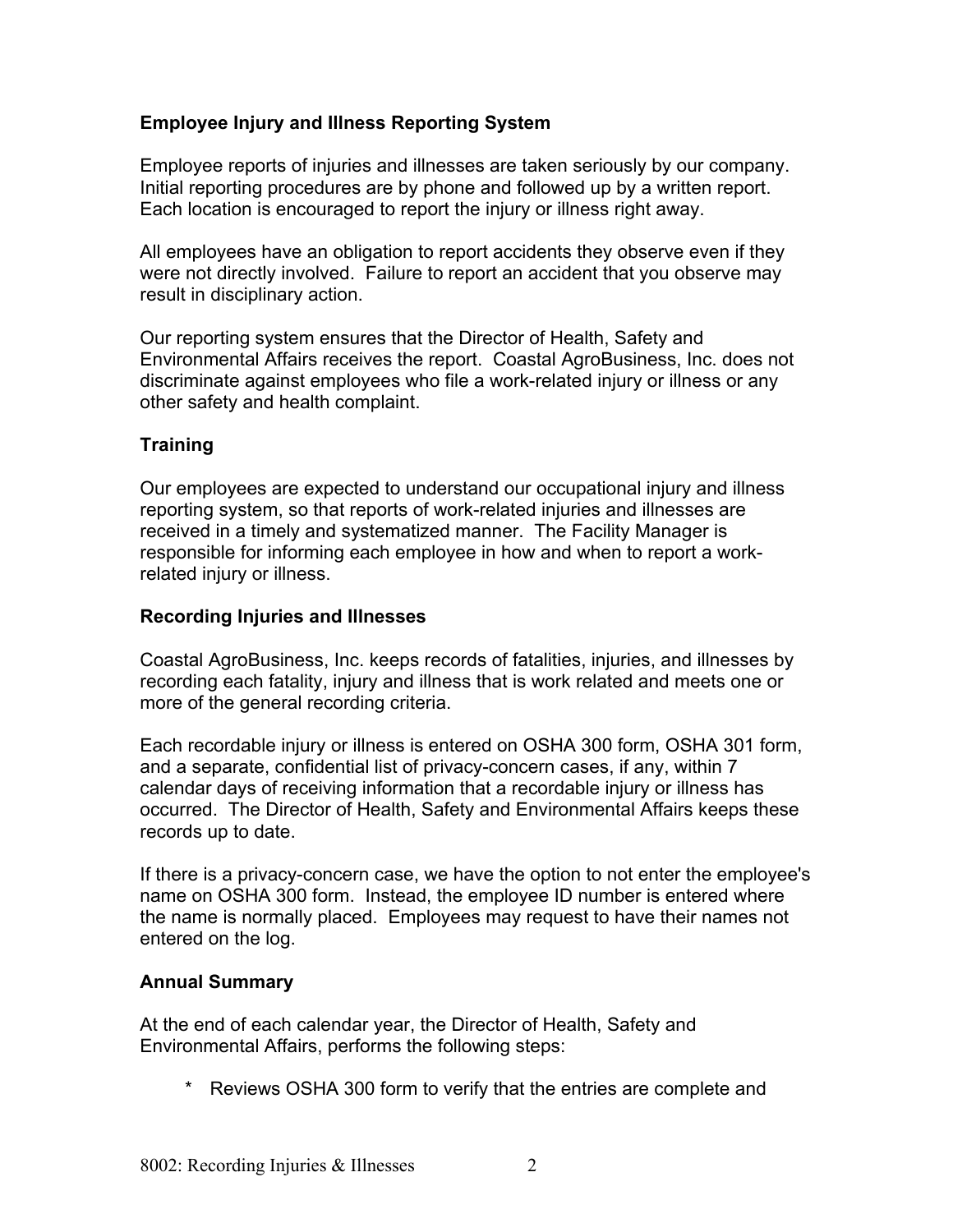accurate,

- \* Corrects any deficiencies identified in the entries,
- \* Creates an annual summary of injuries and illnesses recorded on OSHA 300 form,
- \* Ensures and certifies that based the knowledge of the process by which the information was recorded, that the annual summary is correct and complete, and
- \* Posts OSHA 300-A form in the break room of the year following the year covered by the form.

# **Employee Access to Report Forms**

All employees, former employees, their personal representatives, and their authorized employee representatives have a right to access our regulatoryrequired injury and illness records, with the following limitations:

- \* We are allowed to give the requester a copy of OSHA 300 form.
- \* We may choose to not record the employee's name on OSHA 300 form in order to protect the privacy of injured and ill employees in certain privacy concern cases.
- \* We are allowed to give an employee, former employee, or personal representative a copy of OSHA 301 form.
- \* We are allowed to give authorized employee representatives under a collective bargaining agreement a copy of OSHA 301 form.

Employees also have access to OSHA 300-A form, which is posted in the break room following the year covered by the form.

Coastal AgroBusiness, Inc. does not discriminate against employees who request access to any records required by federal OSHA regulations or otherwise exercise any rights afforded by the OSHA Act.

#### **Record Retention**

The Director of Health, Safety and Environmental Affairs files the following records under OSHA for 10 years following the end of the calendar year that these records cover: the OSHA 300 Log, the privacy case list (if one exists), the annual summary, and the OSHA 301 Incident Report forms.

During the storage period, the Director of Health, Safety and Environmental Affairs updates OSHA 300 form to include any newly discovered recordable injuries or illnesses and any changes that have occurred in the classification of previously recorded injuries and illnesses. If our company changes ownership, the Director of Health, Safety and Environmental Affairs is responsible for transferring the federal OSHA regulations records to the new owner.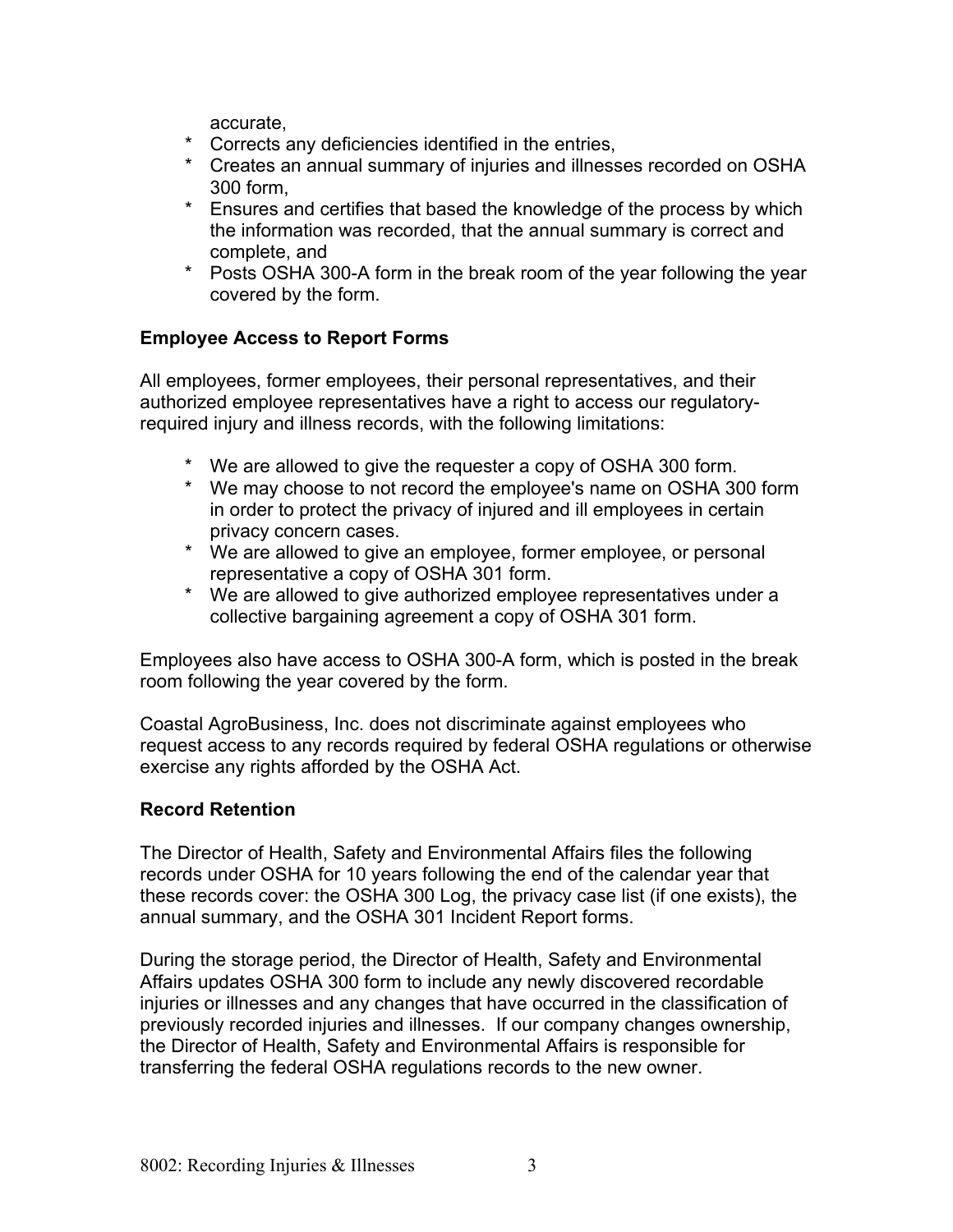# **Reporting Fatalities, Amputations and Hospitalizations**

Immediately after the death of any employee from a work-related incident or the inpatient hospitalization of any employee, or the amputation of any body part as a result of a work-related incident, the Facility Manager is responsible for orally reporting the fatality, amputation and/or multiple hospitalization by telephone to the Director of Health, Safety and Environmental Affairs.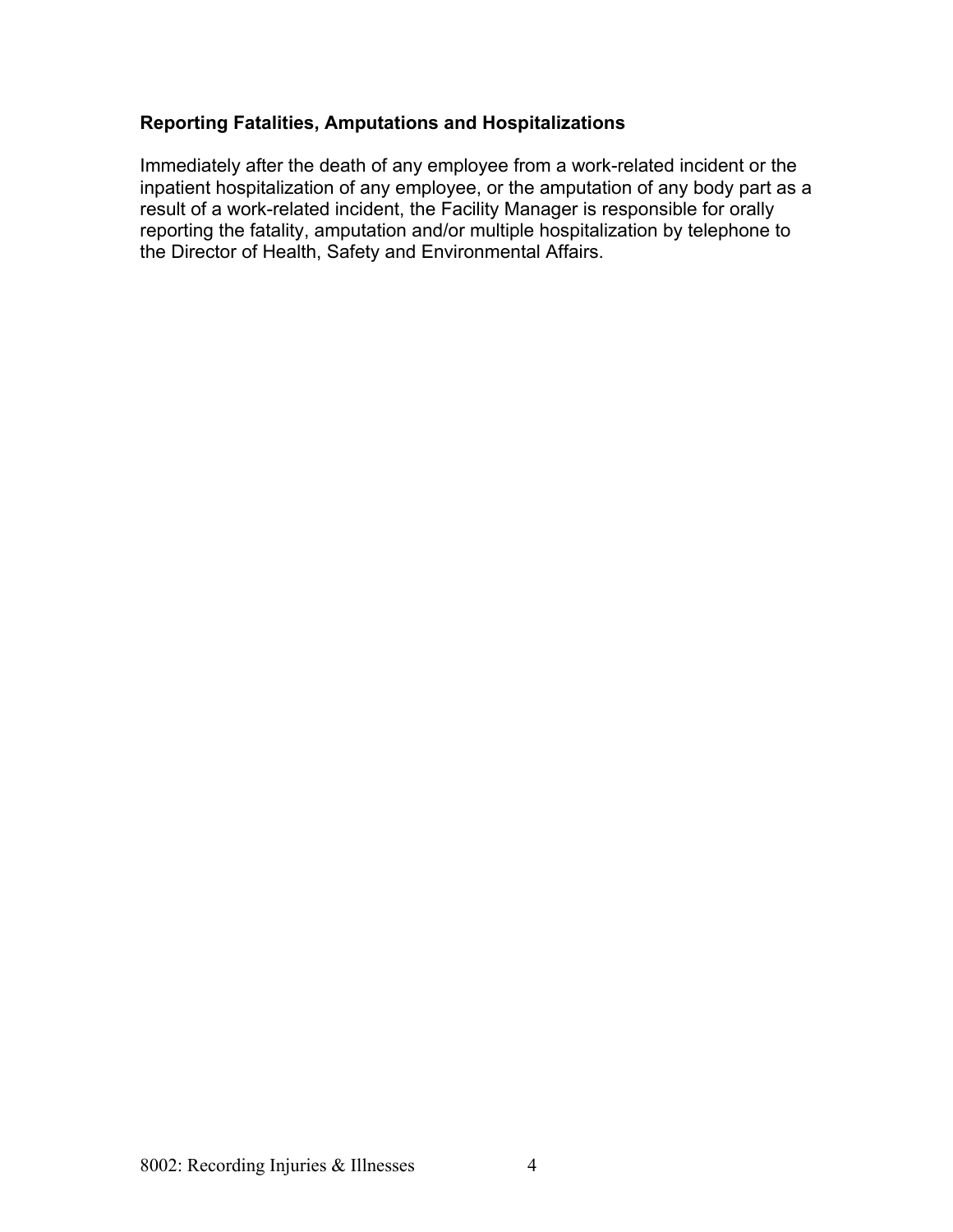

# **8003: Return to Work**

Approved: 08/22/2007 | Revised:

# **PURPOSE**

Coastal AgroBusiness' employees are our most valued asset. Their safety and well being are a major concern for the company. When our employees are injured or ill it is our desire to assist them in a quick recovery and return to meaningful employment.

# **PROCEDURES**

# **Initial Notification**

Employees are required to contact their supervisor as soon as possible after an injury occurs; no matter how minor the injury appears. If medical attention is needed then the supervisor will determine whether to call an ambulance, allow the employee to drive themselves to the health care provider, or take the employee to the health care provider.

Upon return from the health care provider the employee will be required to complete a form *8001.03 Employee Statement of Injury*, and a form *8001.4 Employee Authorization for the Release of Medical Information*. This will be accomplished as soon as possible or within 72 hours of the incident.

# **Determination of Fitness to Return to Work**

Initially, the employee may be given a note from the health care provider requesting an absence from work for a few days, with a return visit scheduled with the health care provider or a follow-up physician. If a return visit is required then the injured employee must have the health care provider complete a form *8003.01 Determination of Fitness to Return to Work*. This form will assist the company in preparing to return the employee to their former duties. A new form will be required each subsequent visit to the health care provider.

# **Return to Work Alternatives**

Return to work may involve a temporary reassignment in a different position commensurate with the employee's skills and abilities, to the former position with limited duties, or the former position on a part-time (less than 40 hours) basis.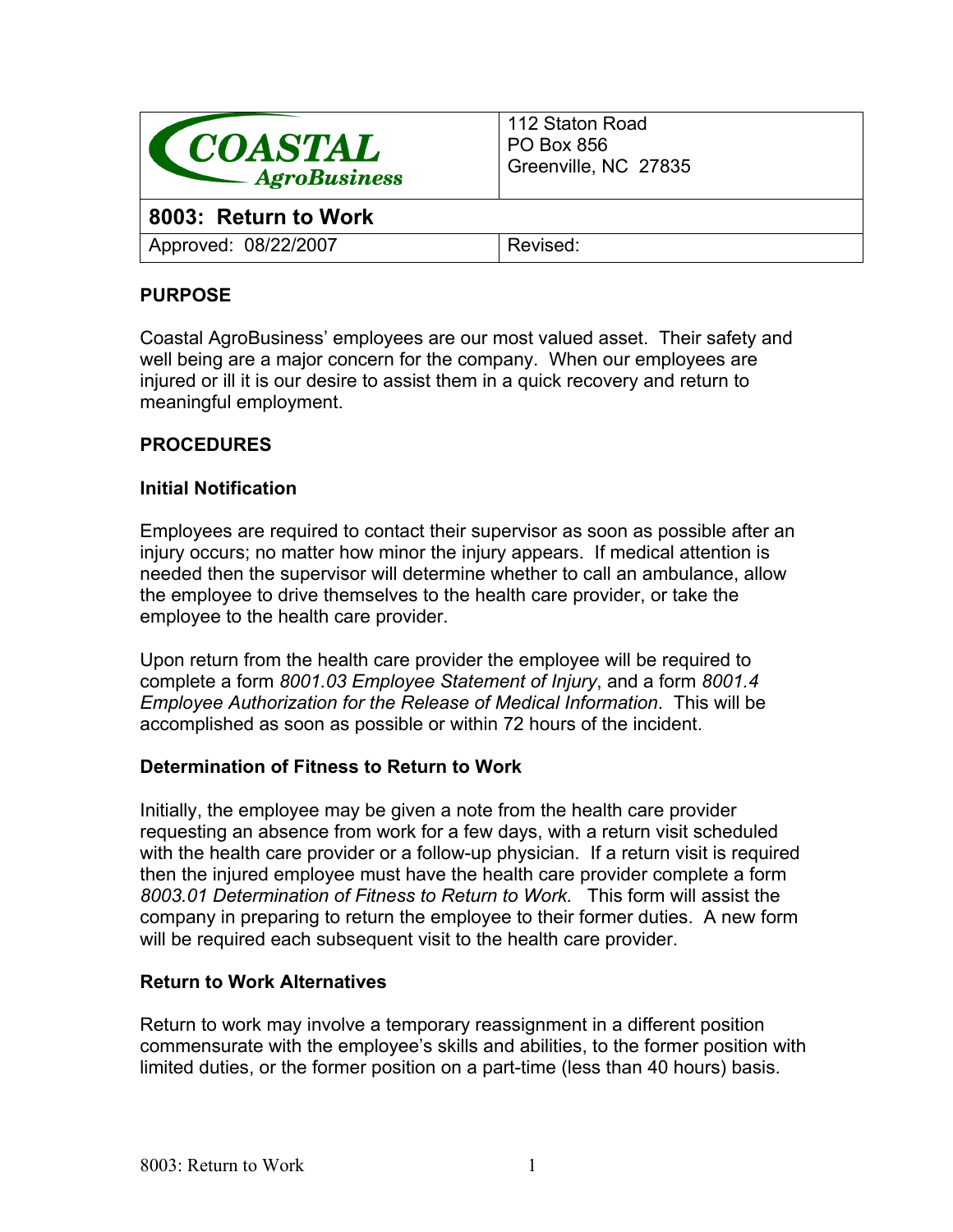If the health care provider recommends return to work on a part-time basis, the employee will be eligible for Worker's Compensation Leave, on a prorate basis, for the time not worked.

#### **Notification of Employment**

The employee is responsible for notifying Coastal AgroBusiness if they accept or continue employment with an employer other than Coastal AgroBusiness while on worker's compensation leave pay. Such employment may have an impact on the amount of worker's compensation leave payments. The treating physician is to be advised of this work so it can be determined that it will not interfere with the recovery from the Company work-related injury.

# **Notification of Medical Status**

The employee is to notify Coastal AgroBusiness of any change of status after each physician visit and to notify their supervisor of such changes that may permit return to work.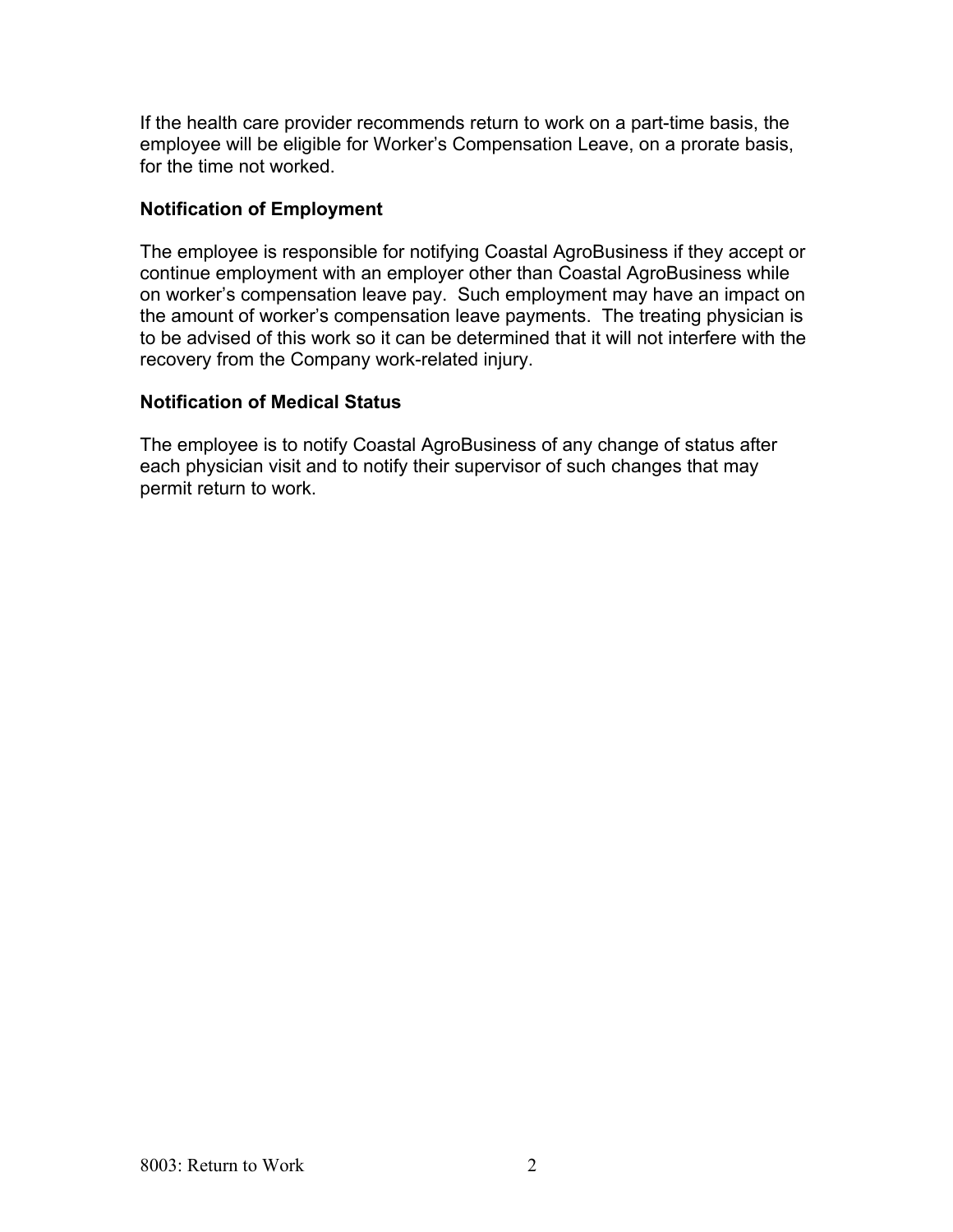

# **10001: Fleet Safety**

Approved: 01/13/2006 Revised: 12/15/2021

The Coastal AgroBusiness Fleet Safety Program establishes guidelines and procedures to be followed to protect the safety of individuals operating any motor vehicle on company business. Protecting our employee drivers, their passengers, and the general public is of the highest priority to the company.

The commitment of management and employees is critical to the success of this program. Clear communication and strict adherence to the program's guidelines and procedures are essential.

# **PROGRAM GOALS**

The primary goal of the Fleet Safety Program (FSP) is to maintain a high level of safety awareness and foster responsible driving behavior.

Driver safety awareness and responsible driving behavior will significantly decrease the frequency of motor vehicle collisions and reduce the severity of personal injuries and property damage.

Drivers as defined in this program must follow the requirements outlined in this program. Violations of this program may result in disciplinary action up to and including suspension of driving privileges or termination.

# **DEFINITIONS:**

 **COMPANY VEHICLE:** A motor vehicle owned by or leased to the company, including a temporary replacement vehicle.

 **MOTOR VEHICLE:** A vehicle, machine, tractor, trailer, or semi-trailer propelled or drawn by mechanical power used on highways, except that such term does not include a vehicle, machine, tractor, trailer, semi-trailer, operated exclusively on a rail.

 **COMMERCIAL MOTOR VEHICLE (CMV):** A motor vehicle or combination of motor vehicles used in commerce to transport passengers or property if the motor vehicle:

- **a)** Has a gross combination weight rating of 26,001 pounds or more inclusive of a towed unit(s) with a gross vehicle weight rating of more than 10,000 lbs.;
- **b)** Has a gross vehicle weight rating of 26,001 lbs. or more;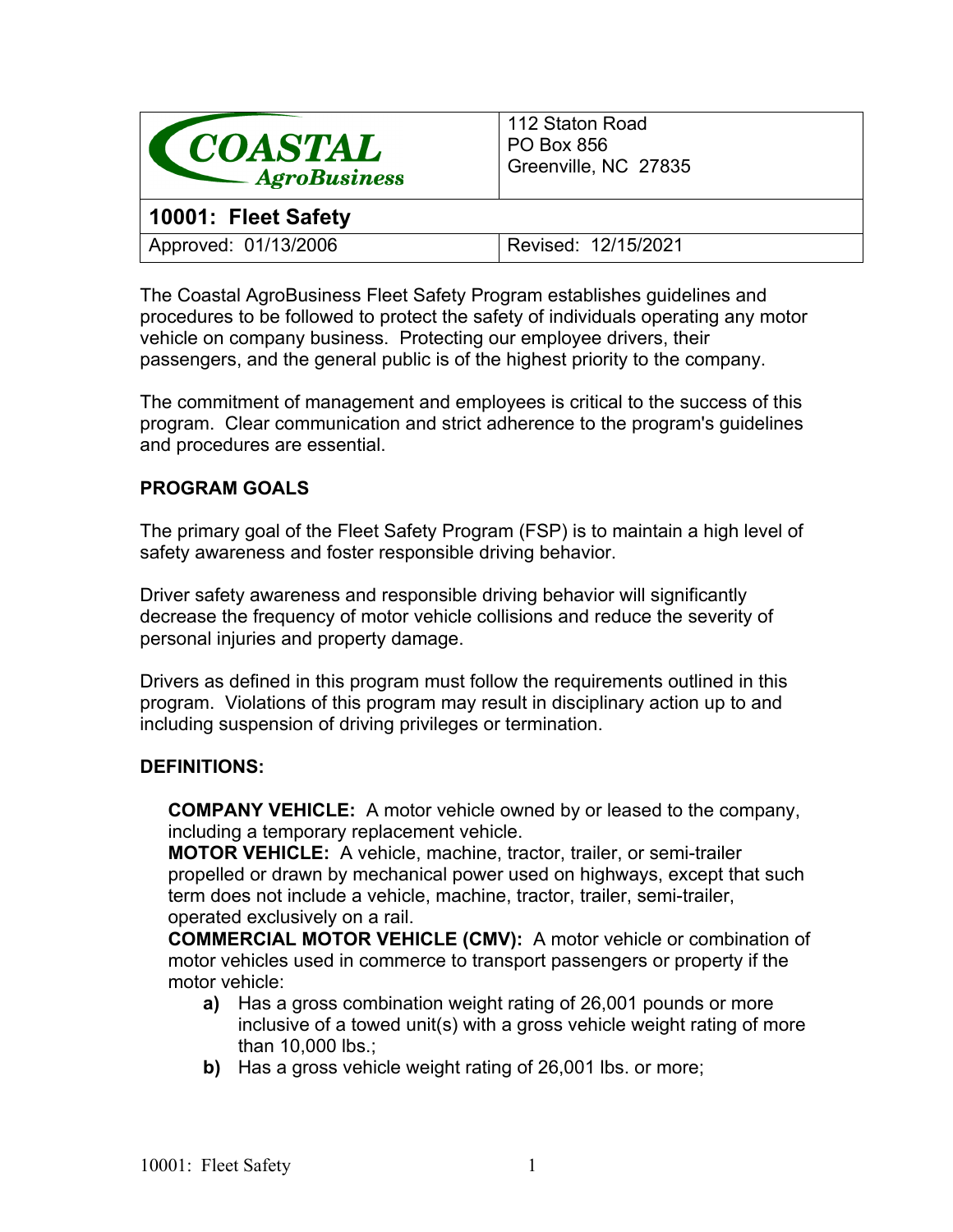- **c)** Is designed to transport 16 or more passengers, including the driver; or
- **d)** Is of any size and is used in the transportation of hazardous materials.

 **COMMERCIAL DRIVER:** any individual which is authorized to operate a class of commercial motor vehicle.

 **COLLISION:** is an incident in which a motor vehicle collides with anything that causes damage to the vehicle, including other vehicles, telephone poles, buildings, trees, people or animals, or in which the driver loses control of the vehicle and damages it in some other way, such as driving into a ditch or rolling over.

# **PROGRAM RESPONSIBILITIES**

Everyone shares in the responsibility to make the Fleet Safety Program a success. To avoid confusion or misunderstanding, specific program responsibilities are outlined as follows:

# **Drivers**

Drivers are required to:

- Read, understand and follow the requirements contained in this program
- Participate in company-sponsored activities or programs designed to improve driver safety
- Maintain a valid driver's license and adhere to license restrictions
- Complete the *10001.01 Driver History* form, and thereby provide signed permission for the company or its designated representative to obtain Motor Vehicle Records

# **Facility Managers**

Facility Managers will:

- Implement the FSP within their respective facility and ensure accountability for program requirements
- Ensure the *10001.01 Driver History* form is completed by each driver and forwarded to the Director of Health, Safety and Environmental Affairs.
- Be responsible for taking appropriate action to manage High Risk Drivers as defined by this program
- Ensure that all drivers participate in company safe driving training programs
- Secure and forward training documentation for all safe driving training to the Director of HSE
- Investigate all collisions and ensure that collision reports are completed as described in Collision Reporting section.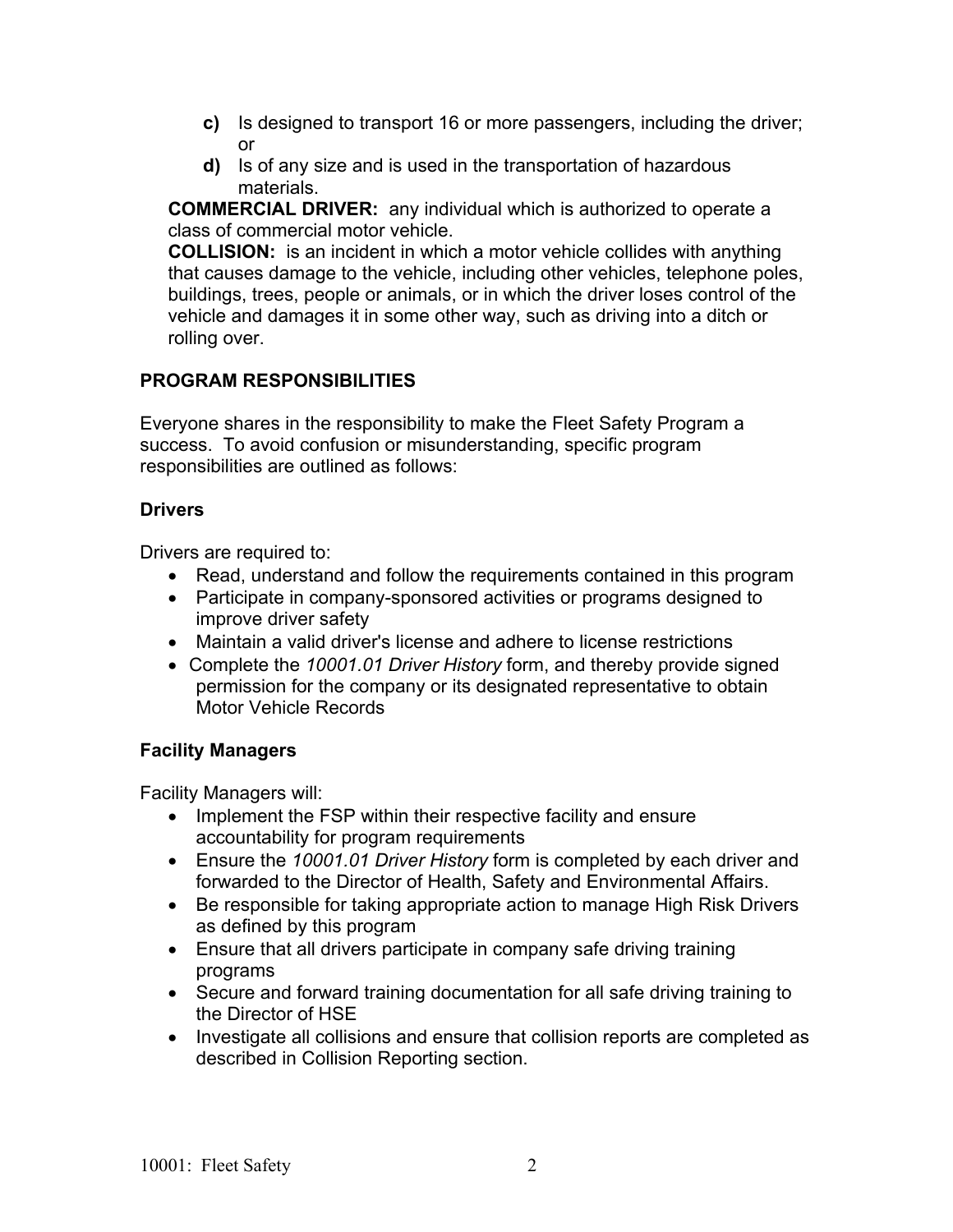# **Director of Health, Safety and Environmental Affairs**

The Director of Health, Safety and Environmental Affairs will:

- Serve as a technical resource to the Facility Managers, ensuring the continuous development and maintenance of the FSP
- Help evaluate High Risk Drivers and advise management on instituting any additional driving restrictions/limitations
- Evaluate and approve driver training curriculum
- Provide driver training resources
- Revise and disseminate changes to the Fleet Safety Program
- Issue periodic reports for management review and action
- Obtain and review Motor Vehicle Reports (MVR) and collision information to ensure that High Risk Drivers are identified and brought to the attention of management
- Provide comprehensive and cost effective risk management measures to protect the company's assets
- Allocate vehicle collision costs to the respective facility
- Assist in the evaluation of program effectiveness through detailed loss analysis.

# **Authorization of Driving Privileges**

Facility Managers will not assign or allow the use of a COMPANY VEHICLE, if:

- The driver does not have a valid operator's license issued by their state of residence
- The driver possesses licenses from more than one state
- The driver's license is suspended or revoked for any reason

In addition, a commercial driver will be subject to termination if their license is revoked, suspended, or if a notice of an upcoming revocation or suspension has been issued, unless a suitable replacement non-driving job in the company is available; or the employee may be subject to other disciplinary action if their license is only temporarily suspended.

# **AUTHORIZED VEHICLE USE**

#### **Personal Use of Company Vehicle**

A Company Vehicle, when not used for business purposes, may be driven for personal use AT THE DISCRETION OF THE FACILITY MANAGER.

Facility Managers may implement other personal use restrictions, such as radius of operation, at their discretion. Additional restrictions must be in writing and communicated to all affected drivers.

The privilege of driving a company vehicle for personal use is subject to change by the company at any time.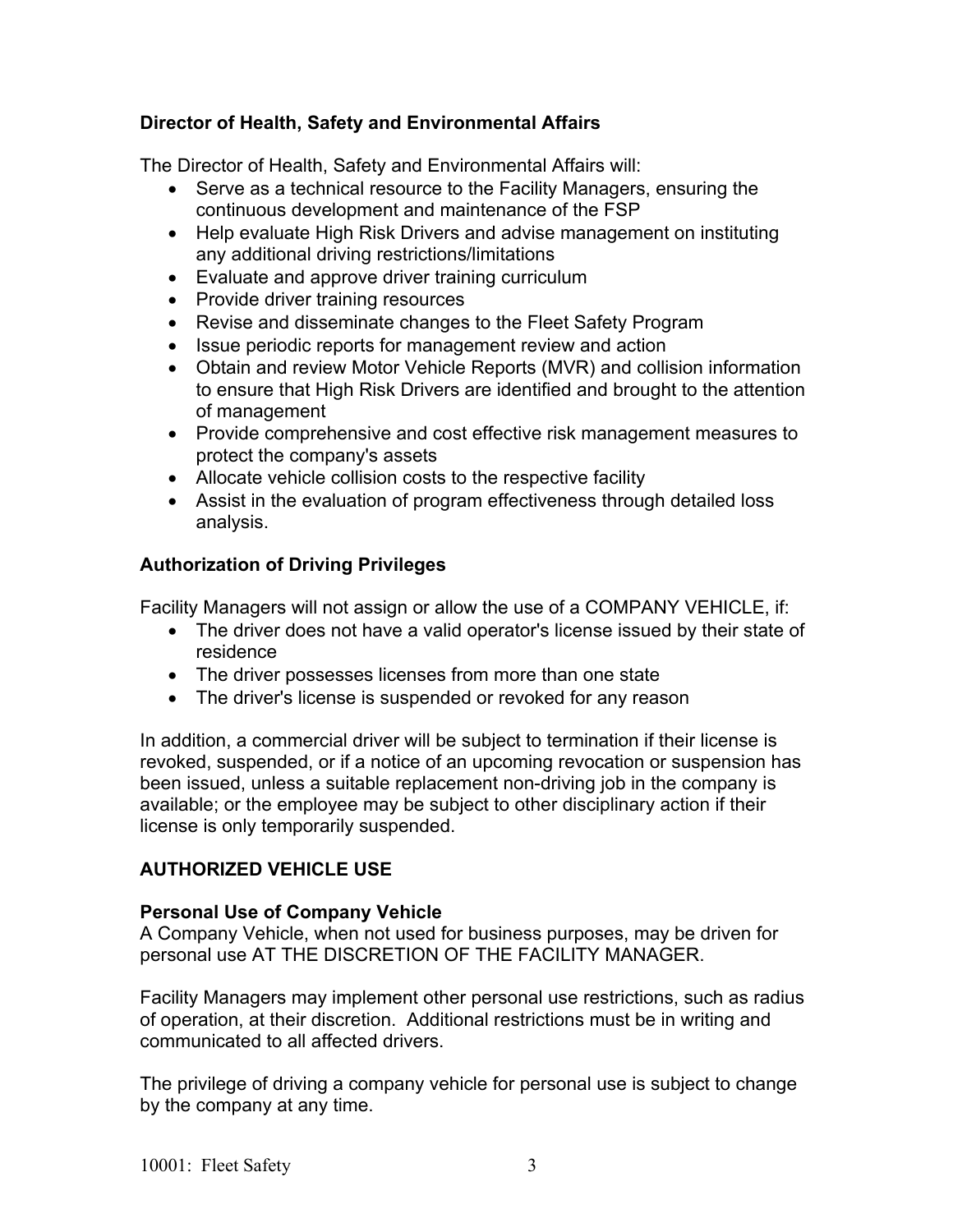### **Unauthorized Use of Company Vehicles**

If anyone allows an unauthorized individual to drive a company vehicle, disciplinary action may be taken, up to and including suspension of driving privileges or termination of employment. "ONLY AUTHORIZED PERSONNEL ARE ALLOWED TO USE COMPANY VEHICLES."

If the unauthorized use results in a collision, in addition to whatever disciplinary action may be taken, the responsible employee may be required to make restitution for physical damages to the company vehicle.

#### **Non-Company Vehicles Used For Business**

Employees who drive non-company vehicles while conducting business for the company are subject to all the provisions and standards of this program.

Additional responsibilities include:

- Maintaining automobile liability insurance limits of at least \$100,000 per person, \$300,000 per collision, and \$25,000 property damage; but in no case less than the minimum required by law for the state in which the driver resides
- Maintaining current state vehicle inspection if the state requires one
- Maintaining their non-company vehicle in safe operating condition

# **Off Road Vehicles Used for Company Business**

All-Terrain Vehicles (ATV's) and other vehicles may be used for field services (off road) at the discretion of management.

ATV's and other off-road vehicles shall be transported to the area to be used unless properly licensed and/or permitted for over the road travel.

All guidelines and rules set forth in this program shall apply to off-road and ATV use. See policy *5012: All-Terrain Vehicle (ATV) Policy*

# **USE OF A MOTORCYCLE FOR COMPANY BUSINESS IS PROHIBITED.**

# **Driver MVR Checks Initial MVR Checks**

#### **Employee Applicants**

If an employee applicant is to be a commercial driver, the Facility Manager will obtain a completed *10001.01 Driver History* form from the applicant and forward it to the Director of Health, Safety and Environmental Affairs. The Director of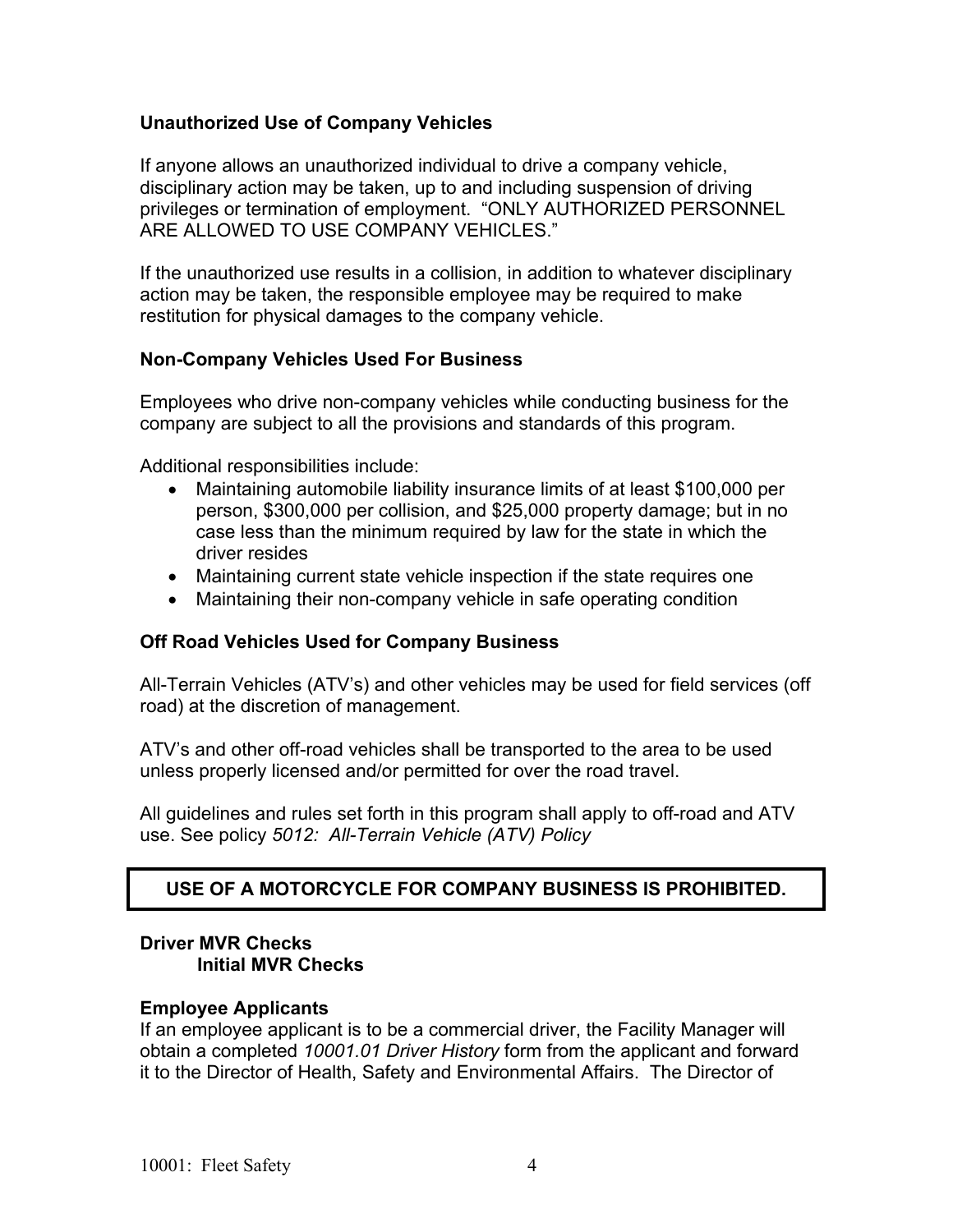Health, Safety and Environmental Affairs will use the form to obtain a MVR for evaluation.

New applicants will not be hired until such time they have passed all the required steps in the hiring process. The Director of Health, Safety and Environmental Affairs will advise the hiring manager by email when all steps have been completed and the applicant may start employment.

If the information on the MVR or *10001.01 Driver History* form indicates that the new employee is a High Risk Driver, the Facility Manager may, only with approval from the Human Resources Committee, grant driving privileges on a probationary basis.

#### *EVERY ATTEMPT SHOULD BE MADE TO SECURE AND EVALUATE A MVR ON EACH NEW DRIVER BEFORE DRIVING PRIVILEGES ARE GRANTED.*

# **Existing Employees**

If an existing employee is changing from a non-driving position to a position requiring driving on company business, the employee must complete and sign a *10001.01 Driver History* form, along with any other forms required to be maintained in the employee's Commercial Driver Qualification file.

 The Facility Manager will forward the form to the Director of Health, Safety and Environmental Affairs, so an MVR can be ordered and evaluated prior to granting a change in job status.

# **Periodic MVR Checks**

The HSE Director will obtain MVR's every two years for all existing drivers. In addition, the company reserves the right to conduct periodic and random review of MVR's at its discretion. Commercial Drivers will be subject to a MVR review every year.

# **Distribution of MVR's**

MVR's for commercial drivers will be filed in the driver's DQF at the home office.

# **IDENTIFICATION OF HIGH RISK DRIVERS**

A driver will be classified as a High Risk Driver if the MVR check so indicates, or if it is otherwise determined, that the driver has one or more of the following violations within the last 3 years:

- Conviction for an alcohol and/or drug related driving offense
- Refusal to submit to a Blood Alcohol Content (BAC) test
- Conviction of speeding in excess of 25 MPH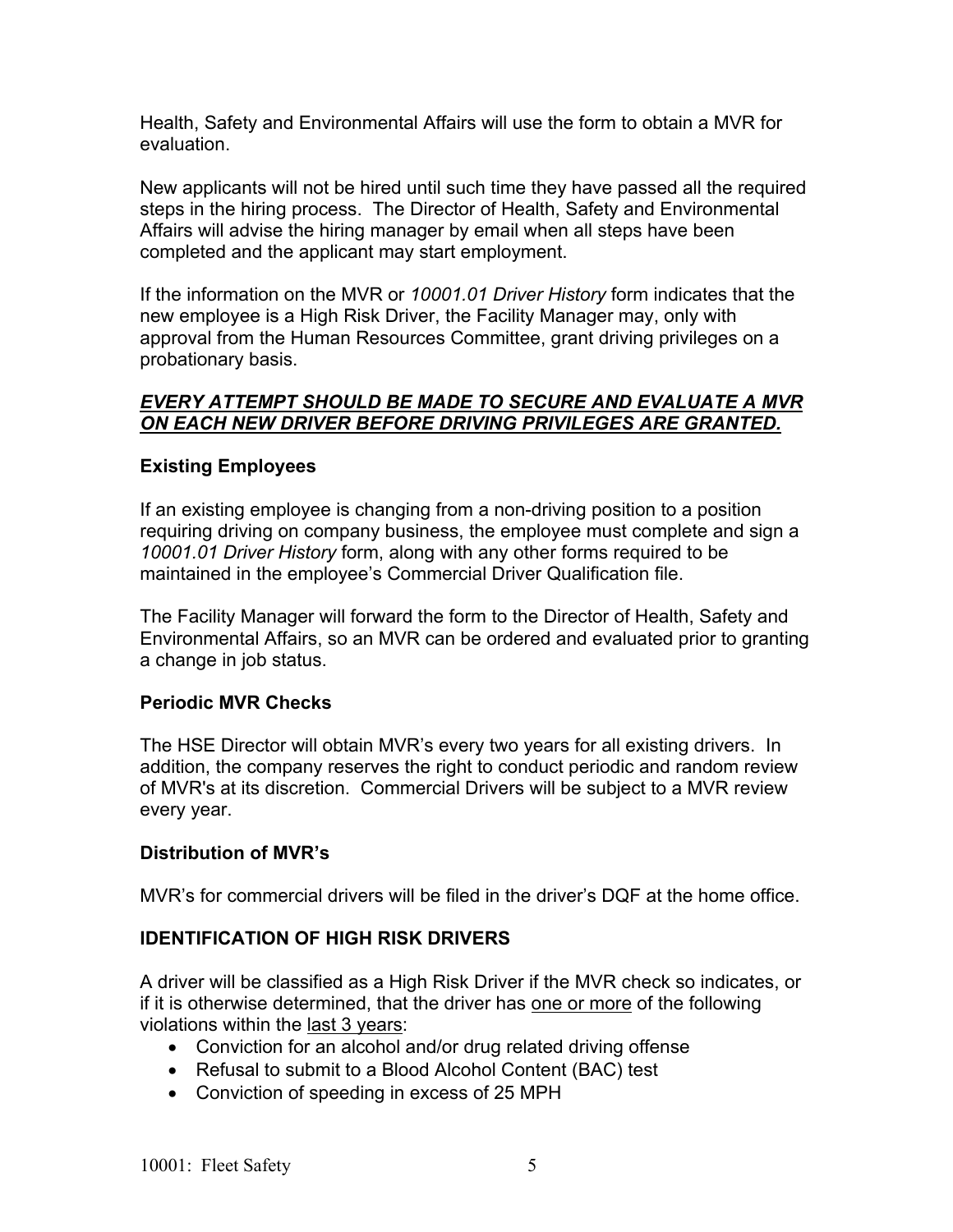Criminal conviction (e.g., felony, negligent homicide, manslaughter, hit and run, etc.

Other violations incurred in the last 2 years:

- Any combination of three or more moving violations, At Fault Collisions, or Preventable Collisions
- Driving with a suspension, revocation or administrative restriction
- Leaving the scene of an collision as defined by state laws
- Reckless driving

Other violations incurred in last 12 months

 Any combination of two or more moving violations, At Fault Collisions, or Preventable Collisions

# **MANAGEMENT CONTROLS FOR HIGH RISKS DRIVERS**

If an employee is identified as a High Risk Driver, the following options will be considered:

# **Option 1: Probation**

The Facility Manager must do all of the following:

- Place the High Risk Driver on probation (ending three years from the date of the most recent violation)
- Have the Director of Health, Safety and Environmental Affairs obtain a MVR every six months for the duration of the probationary period
- Notify the Director of Health, Safety and Environmental Affairs of any additional violations while the employee is on probation
- Immediately suspend driving privileges if any single repeat violation or an additional violation occurs while on probation - OR if any terms of probation are violated. Notify management immediately
- Confer with the Director of Health, Safety and Environmental Affairs on any stipulations, operating limitations, or other conditions (for consistency between locations), such as:

 Loss of all company vehicle driving privileges Loss of company vehicle driving privileges between work and home Loss of personal use privileges (see Authorized Vehicle Use) Transfer of the driver to a non-driving position

Additional driver training

**Termination** 

The terms of the probation are to be made to the employee in writing. The employee will be required by signature to signify that they have been informed of the probation terms and duration. The signed terms of probation should be kept in the employee's file.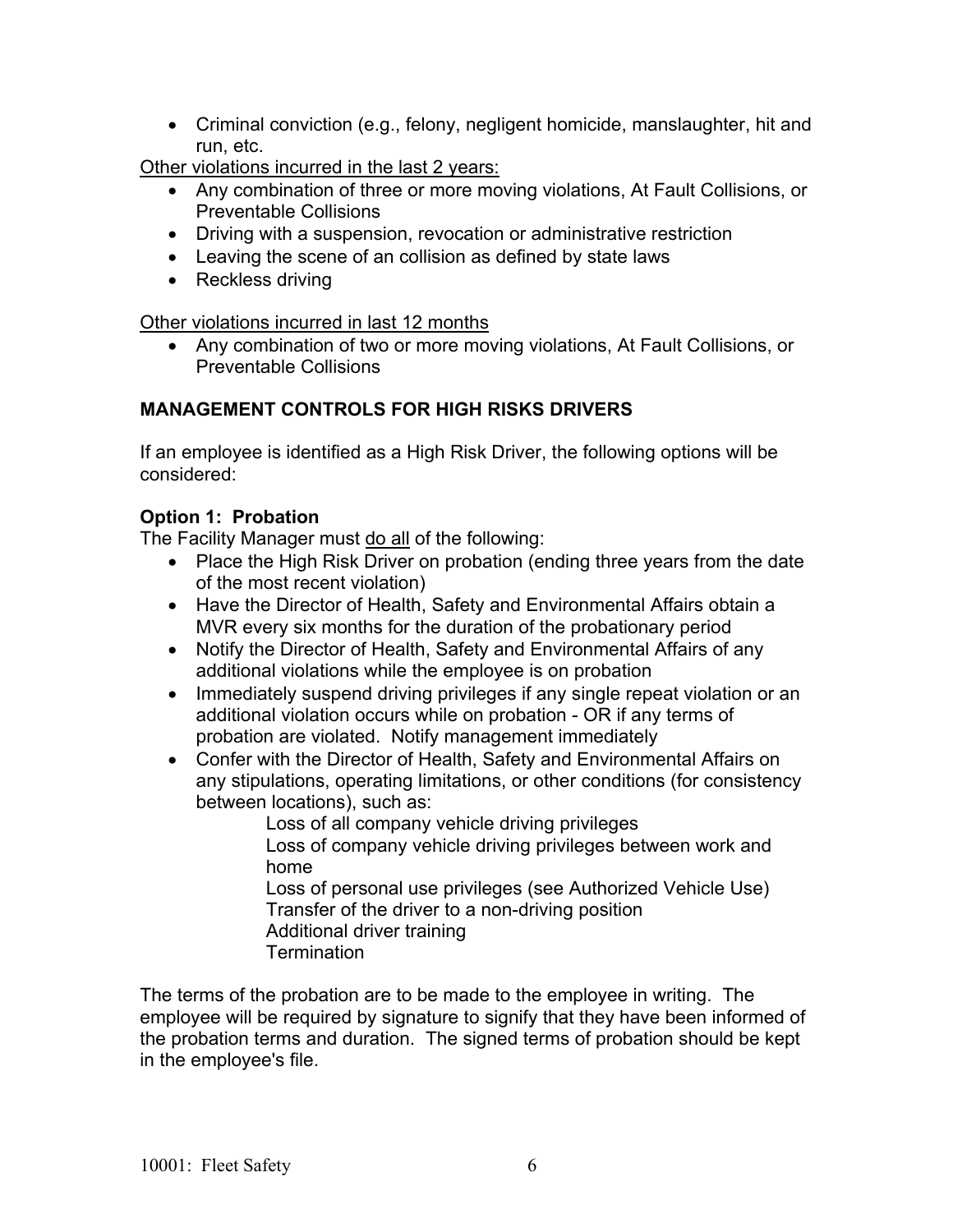If the probationary period has been served and if reinstatement of driving privileges is warranted, the Facility Manager should notify the Director of Health, Safety and Environmental Affairs.

#### **Option 2: Suspension of Driving Privileges**

The employee will have all company driving privileges suspended. The High Risk Driver will NOT be authorized to drive a motor vehicle at any time on company business.

This action may result in the Facility Manager either transferring the employee to a non-driving position, if such a position exists, or the employee may be subject to termination.

The employee may reapply for company driving privileges after one year of suspension. Application should be made to the Facility Manager. If approved, the employee's driving status will change from suspension to probation. However, reinstatement of driving privileges by the Facility Manager does not constitute an offer by the company for any driver position.

# **COLLISION REPORTING**

**Supervisor Notification** - the driver is required to notify their immediate supervisor of any collisions as soon as is practical. In addition, Facility Managers are responsible for reporting all collisions to the Director of Health, Safety and Environmental Affairs within 24 hours.

**Company Vehicles** – The Facility Manager must contact the corporate office and the corporate office shall call the company's automobile insurance carrier.

**Non-Company Vehicles** - The driver should call their personal automobile insurance carrier.

**Daily Rental Vehicles** - The driver should notify the rental company.

# **Collision Investigation**

**Completing the Collision Investigation Report Form** - The Facility Manager of the driver is responsible for completing the form *1009.01 Collision Report* for all collisions. This report should be completed as soon after the collision as is reasonably feasible.

To complete the report, the Facility Manager should:

- observe the collision scene and damaged vehicle(s)
- obtain a copy of the police report, if available
- review any insurance exchange information the driver may have been given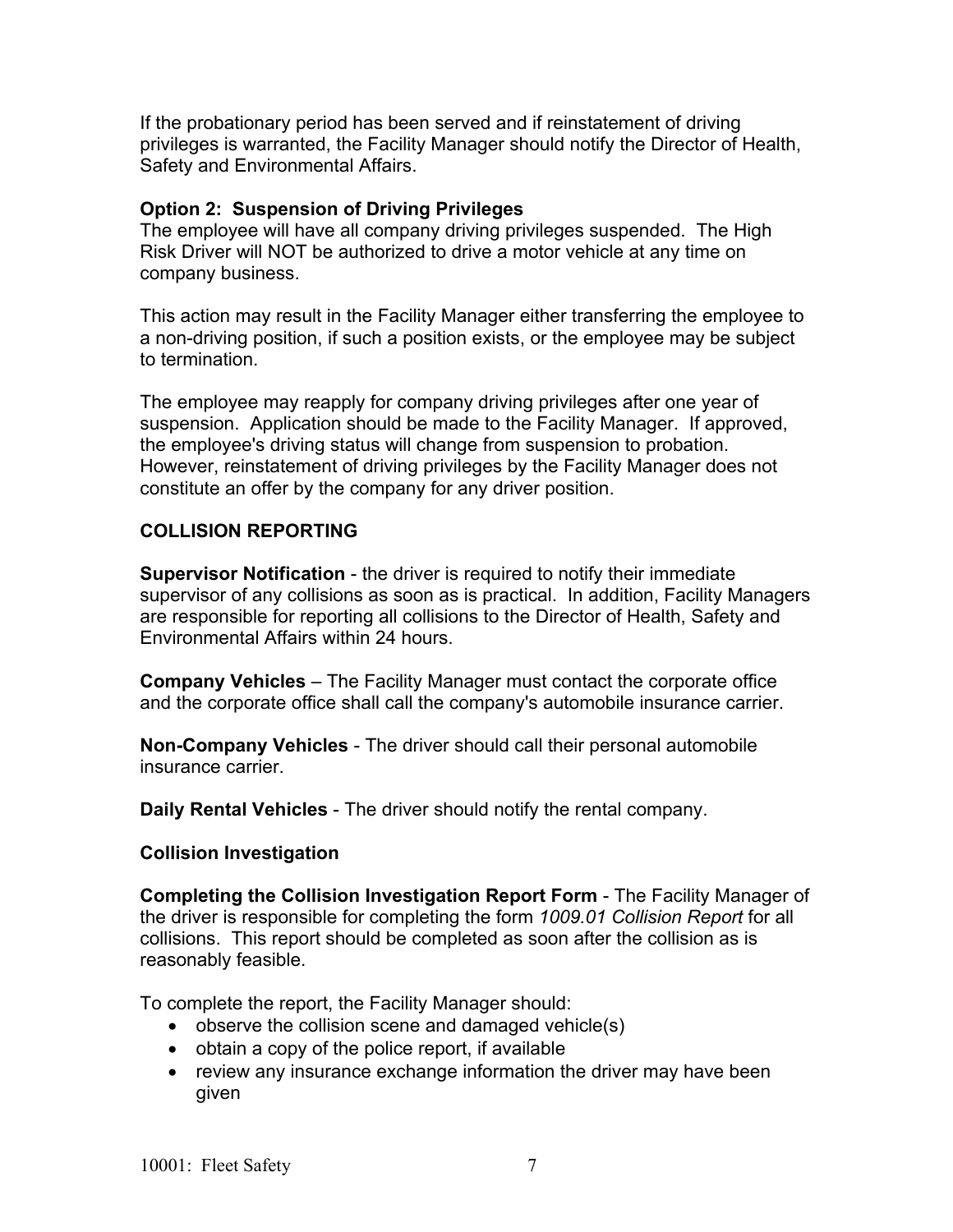• interview the driver

**Determining Collision Preventability -** The Director of Health, Safety and Environmental Affairs will make a determination as to the preventability of the collision, and record this determination in the applicable section of the *1009.01 Collision Report* form. The *10010: Collision Review* policy may be used by the Director of HSE to assist in making the determination.

**Collision Investigation Review -** The Facility Manager, in conjunction with the Director of Health, Safety and Environmental Affairs, is responsible for reviewing the completed *10009.01 Collision Report* form and initiating any actions to prevent the reoccurrence of similar collisions.

# **OTHER REPORTING RESPONSIBILITIES OF DRIVERS**

**Supervisor Notification - Employees are required to notify their immediate** supervisor immediately of:

- Any illness, injury, physical condition or use of medication that may impair or affect their ability to safely drive a motor vehicle
- The suspension, revocation or administrative restriction of their operator's license. If this occurs, the employee must also immediately discontinue use of the motor vehicle

#### **FAILURE TO REPORT COLLISIONS OR ANY MOTOR VEHICLE VIOLATION CONVICTIONS IS A VIOLATION THAT COULD RESULT IN DISCIPLINARY ACTION, UP TO AND INCLUDING TERMINATION.**

# **TRAINING**

All drivers are required to complete initial safe driving training. In addition, other topics and materials will be provided by the Director of Health, Safety and Environmental Affairs for periodic safe driving training.

Facility Managers are encouraged to contact the Director of Health, Safety and Environmental Affairs for any specific training needs.

It is the Facility Manager's responsibility to see that all driver's training is documented. Documentation should include the course name, date completed, and driver's name and identification number.

# **SAFETY REGULATIONS**

#### **Vehicle Safety Belts**

The driver and ALL OCCUPANTS are required to wear safety belts when operating or riding in a motor vehicle. The driver is responsible to ensure all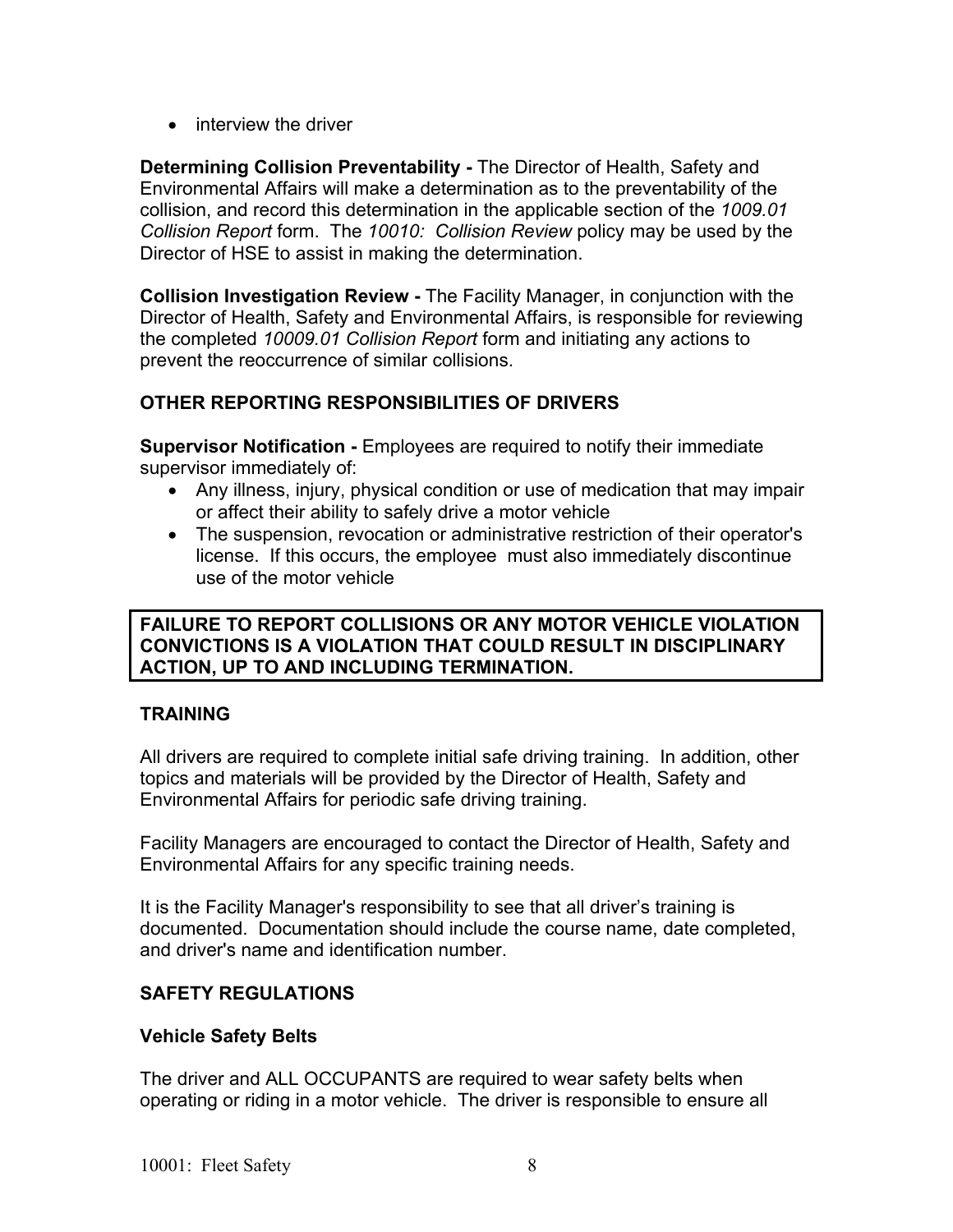passengers are wearing their safety belts. Children under four years of age or under 40 pounds in weight are required to be secured in a Department of Transportation (DOT) approved child safety seat, unless more restrictive state requirements apply.

#### **Impaired Driving**

A driver may not operate a motor vehicle at any time, when their ability is impaired, affected, or influenced by alcohol, illegal drugs, medication, illness, fatigue or injury.

#### **Traffic Laws**

All drivers are required to abide by all federal, state, and local motor vehicle regulations, laws and ordinances.

#### **Vehicle Condition**

Each driver is responsible for ensuring that the motor vehicle is maintained in safe driving condition. At least daily, a walk-around safety inspection by the driver is required.

Drivers of daily rental cars should check for obvious safety defects before leaving the rental lot and request another vehicle if the first vehicle is not safe to drive. Drivers are encouraged to utilize daily rental cars which have air bags and/or ABS brakes when available in authorized rental class.

#### **Headlights on Requirement**

Drivers are required to drive with vehicle headlights on at all times.

# **Cell Phone Usage**

*Policy 2016: Cell Phone Policy* covers the use of cell phones. The use of a cell phone while driving may be dangerous and employees must exercise caution when using cell phones while operating company vehicles. If an employee must make or receive a telephone call while driving they should pull to the side of the road or use a cell phone that is equipped with a hands-free device and speed dial to place all calls.

If you must use a cell phone, it is recommended that conversations be kept as short as possible and not require you to record anything in writing. If you must record information or search for a document, it is recommended that the vehicle be parked and away from traffic. If necessary, call the person back after you locate an area where you can safely park the vehicle.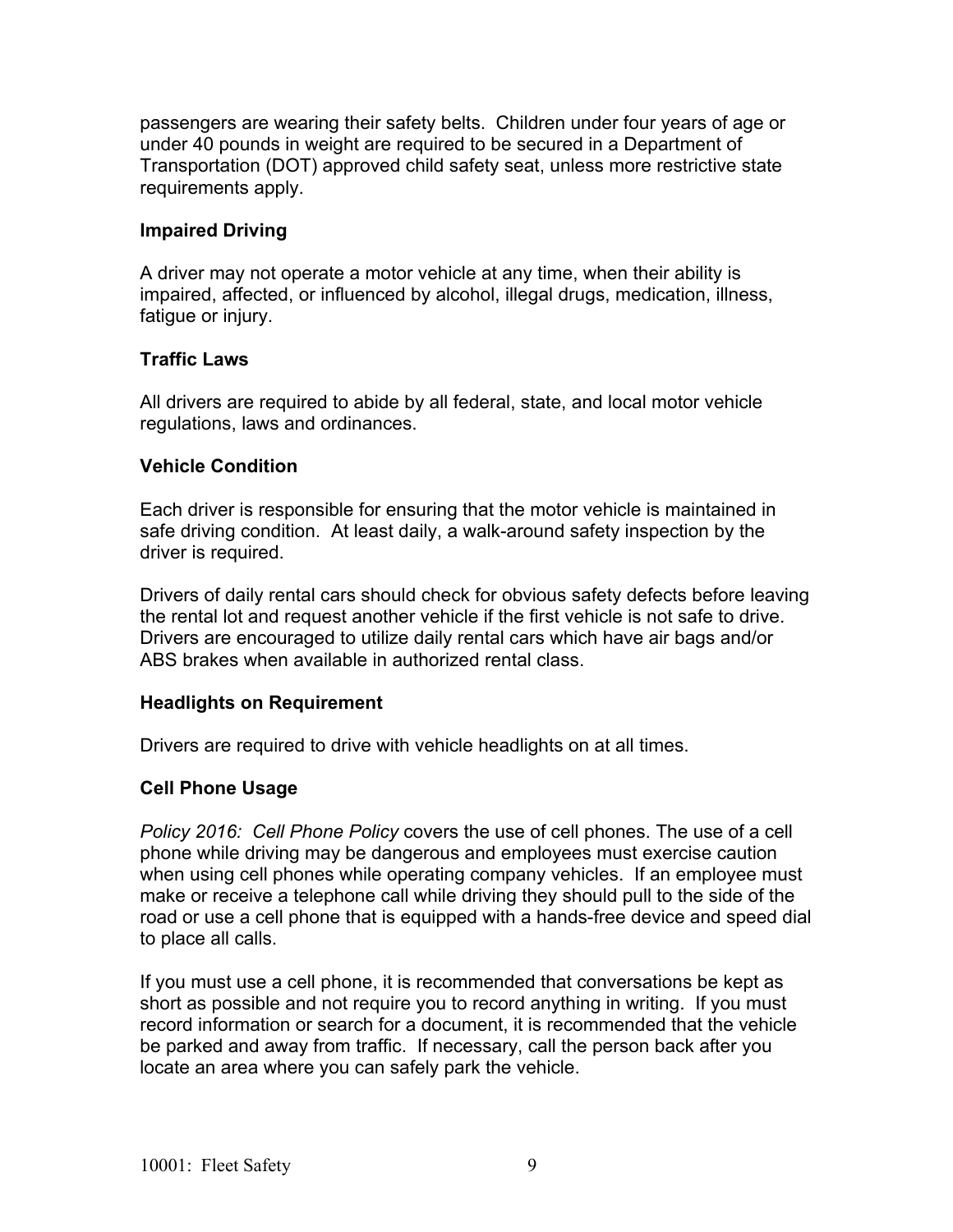Drivers should never use a cell phone in heavy traffic, severe weather or other hazardous conditions. Telephone calls made or received should be kept brief. If it appears the conversation will be prolonged, the employee should either pull to the side of the road, or inform the caller the call will need to be completed when the employee is no longer driving.

Drivers of commercial motor vehicles are prohibited from using cell phones during the operation of the vehicle.

# **No Rider Requirement**

Only authorized persons are allowed in company vehicles. NO RIDERS are allowed in commercial motor vehicles.

# **Additional Safety Rules**

Drivers may not:

- pick-up hitchhikers
- accept payment for carrying passengers or materials (this does not apply to company endorsed car pools)
- use any radar detector, laser detector, or similar devices
- push or pull another vehicle, or tow a trailer without authorization
- transport flammable liquids and gases unless a DOT or UL approved container is utilized, and only then in limited quantities and only when necessary
- Use ignition or burning flares. The preferred method is the use of reflective triangles
- Assist disabled motorists or collision victims beyond the level of their medical training: EMT, CPR, Basic First-Aid, etc. If a driver is not qualified to provide the above services, they must restrict their assistance to calling the proper authorities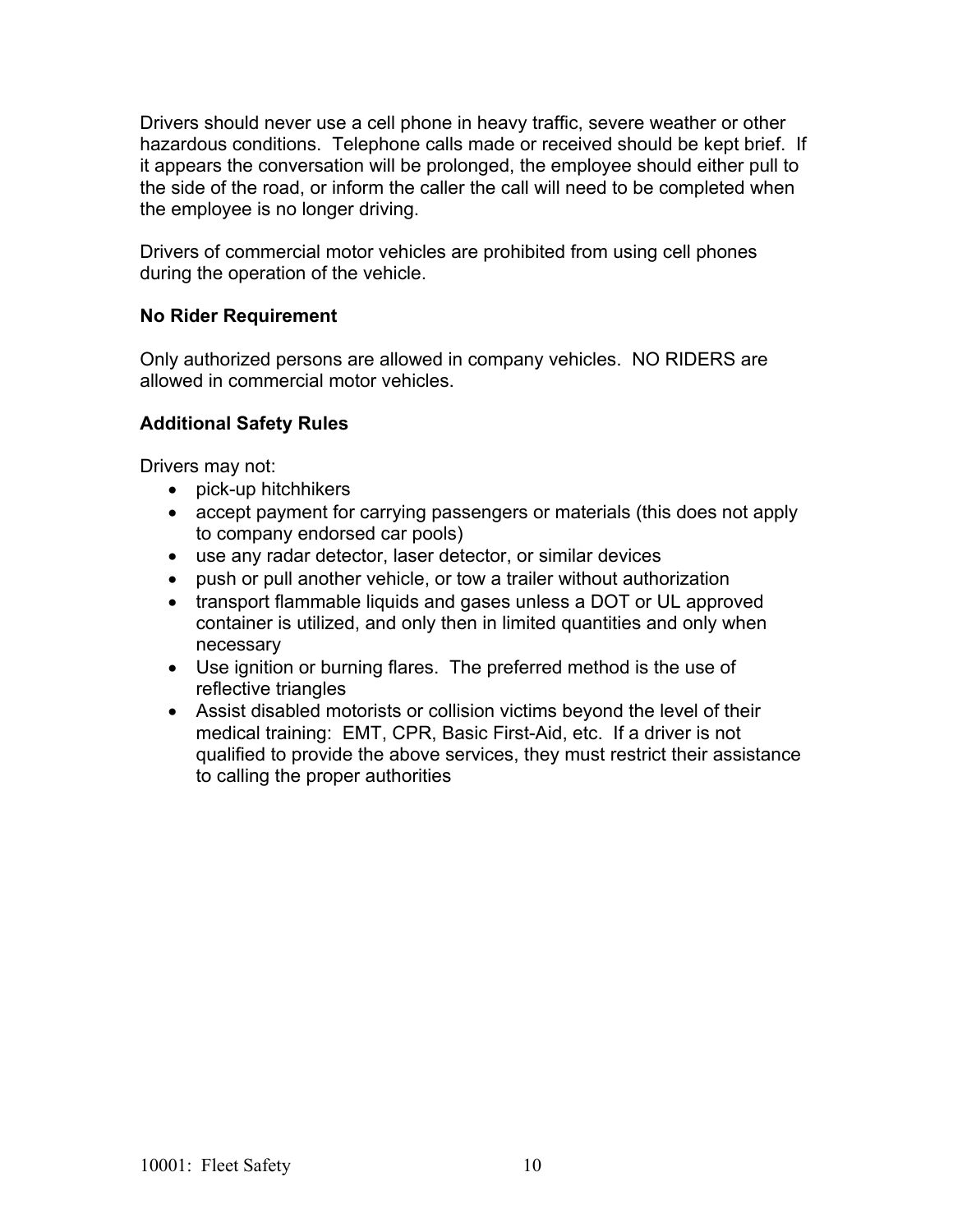

# **10002: Commercial Driver Qualification**

Approved: 03/27/2006 Revised: 12/15/2021

#### **Purpose**

The purpose of this policy is to establish guidelines for the completion of Commercial Driver Qualification Files for commercial drivers.

# **New Certification**

When a driver is going to be hired or an active employee is going to be utilized as a driver, the following procedure must be followed:

- 1. Use the *Form 2001.10: CDL Driver Only New Hire Checklist* to ensure that you have completed all of the required paperwork in the proper sequence. The Hiring Committee will give approval for **ALL** positions.
- 2. A background investigation will be conducted by Human Resources to determine if the applicant has any issues that would disqualify them from employment. If no disqualifying issues are present the Facility Manager will be sent a *Form 10002.08: Employer's Request for Medical Surveillance* to allow the individual to have a medical evaluation, to include a drug test, be conducted after signing a *Form 2001.09 Pre-employment Medical Examination Authorization*. The Facility Manager will contact the prospective employee to set up the medical evaluation within five (5) days of the receipt of this form. Inability to complete a medical evaluation and drug test during those five (5) days will be viewed as a refusal and the applicant will no longer be considered for employment.
- 3. Upon receipt of a negative drug test and a medical clearance the Hiring Committee will be notified. Human Resources will make the appropriate forms available to the Facility Manager.
- 4. After the medical evaluation process is complete and the decision to hire a driver is confirmed, a Commercial Driver Qualification File will be initiated and kept at the Corporate Office for each Coastal AgroBusiness/CAB Logistics commercial driver.

# **Recertification**

A driver must be recertified at least every two years, or more frequently if deemed necessary. (This is two years from the date of examination on the form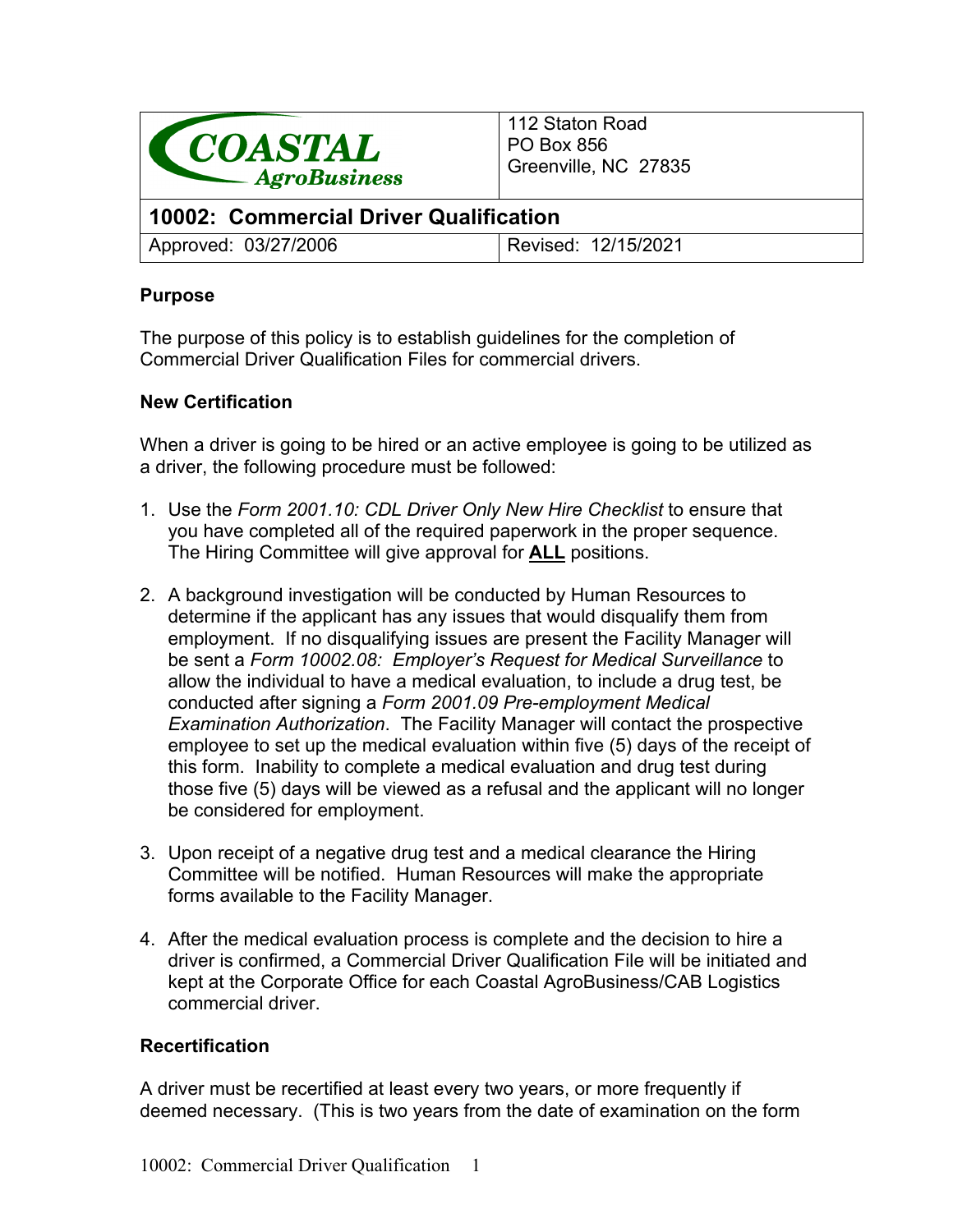*10002.03: Medical Examiner's Certificate*) If a recertification package has not been received within two weeks prior to expiration of certification, the driver or Facility Manager must notify the Director of Health, Safety and Environmental Affairs at the Corporate Office.

- 1. When the Facility Manager receives the recertification package, they will then schedule appointments for physicals. These appointments are firm (NO DEVIATION). Employees **MUST** go to the medical provider in their area that has been selected to perform physicals. Employees **WILL NOT** be allowed to have their physicals completed by their personal doctor unless that doctor is the medical provider chosen by Coastal AgroBusiness.
- 2. The following forms must accompany the individual to the Physician's Office:
	- *10002.08: Employer's Request for Medical Surveillance*
	- *10002.07: Medical Examination Report For Commercial Driver Fitness Determination*
	- *10002.03: Medical Examiner's Certificate*
- **NOTE:** These forms should be completed at the physician's office and returned directly to the Corporate Office. All billing shall be directed to the Corporate Office.
- **NOTE:** Any deviation from this procedure, such has unauthorized tests or receiving evaluations from unauthorized locations, may result in the employee being responsible for payments to the provider and/or the rejection of the evaluations.
- 3. If all of the appropriate forms are not received in a timely manner, the Corporate Office may issue a notice of disqualification and the driver shall not be allowed to drive for Coastal AgroBusiness/CAB Logistics until the recertification package has been completed and received.
- 4. Medical Surveillance services are to be performed by the approved facilities/practices only. Life threatening situations and emergencies should, of course, be sent directly to your local Hospital Emergency Room. An appointment must be made in advance for non-emergency services and the proper paperwork must accompany each employee or no services will be provided. All paperwork for services will be issued from the Corporate Office. Facilities may schedule appointments only with approval from The Director of Health, Safety and Environmental Affairs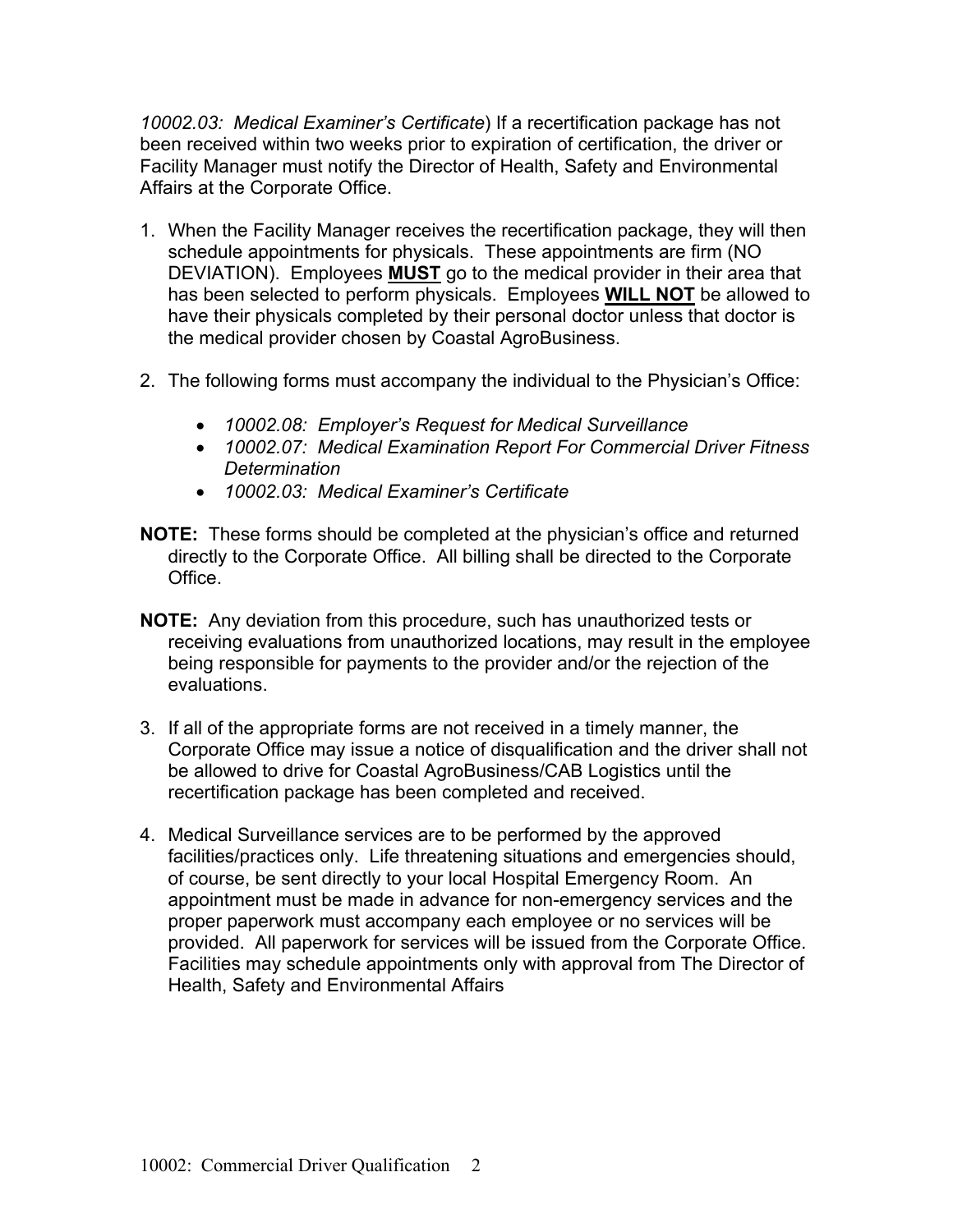

# **10003: Driver's Hours of Service**

Approved: 03/27/2006 Revised: 01/07/2022

# **HOURS OF SERVICE RULES**

# **7 Day/60 Hour Rule**

- May drive a maximum of 11 hours after 10 consecutive hours off duty
- May not drive beyond the 14<sup>th</sup> hour after coming on duty, following 10 consecutive hours off duty
- May not drive after 60 hours on duty in 7 consecutive days. A driver may restart a 7 consecutive day period after taking 34 or more consecutive hours off duty.
- Log Book Drivers must take at least 30 consecutive minutes of break after 8 cumulative hours of driving time. On duty/not driving qualifies as the required break.

### $\bullet$

# **150 Air-Mile Radius Driver Exemptions**

A driver is exempt from keeping Records of Duty Status (RODS or logbooks) if:

- The driver operates within a 150 air-mile radius of the normal work reporting location
- The driver returns to the work reporting location and is released from work within 14 consecutive hours.
- The driver has at least 10 consecutive hours off duty separating each 14 hours on duty.
- The driver does not exceed 11 hours maximum driving time following 10 consecutive hours off duty.
- The motor carrier that employs the driver maintains and retains for a period of 6 months accurate and true time records.

*Note: Air-mile is defined as nautical mile; therefore 150 air-mile radius is actually 172.5 statute miles* 

# **Short-Haul Provision**

Drivers which do not require a CDL for operation and who operate within a 150 air-mile radius of their normal work reporting location:

- May drive a maximum of 11 hours after coming on duty following 10 or more consecutive hours off duty.
- Are not required to keep records-of-duty status (RODS)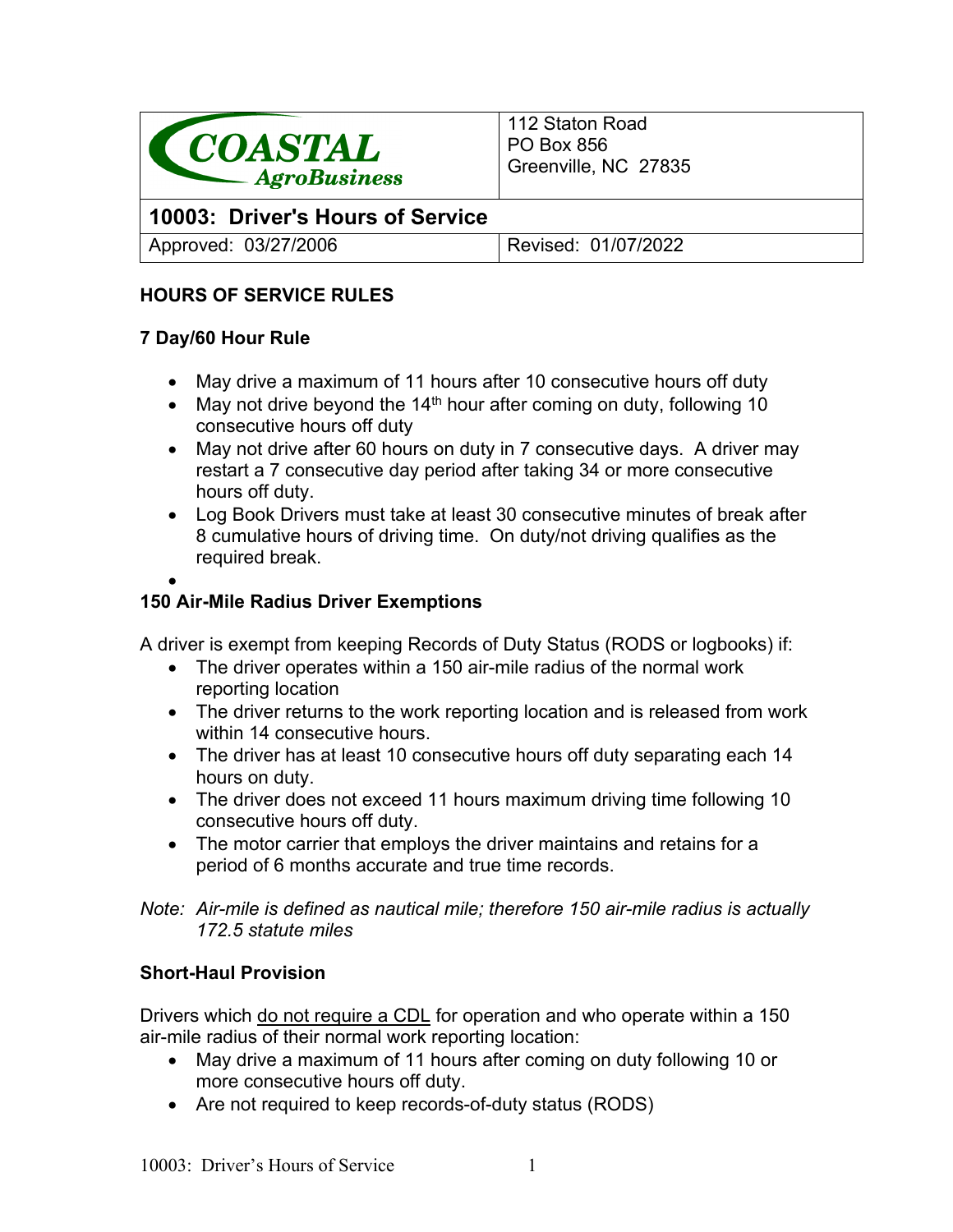- May not drive after the 14<sup>th</sup> hour after coming on duty 5 days a week or after the  $16<sup>th</sup>$  hour after coming on duty 2 days a week.
- The motor carrier that employs the driver maintains and retains for a period of 6 months accurate and true time records.

*On duty time means all time from the time a driver begins to work or is required to be in readiness to work until the time the driver is relieved from work and all responsibility for performing work* 

# **Electronic Logging Device**

Use of an Electronic Logging Device simplifies the record keeping process for our CDL Drivers. It ensures that we comply with the Hours of Service regulations and that our drivers only operate vehicles after receiving the proper rest periods.

Drivers are to ensure they log on and off of the device daily when operating CDL vehicles to maintain compliance with the Hours of Service regulations. If they have any issues they are to contact the Director of HSE immediately or call the ELD Help Desk number that is in their truck book information.

Any person found utilizing another driver's login information to operate a CDL vehicle will be disciplined up to and including termination. Drivers are not to share their login information with anybody else.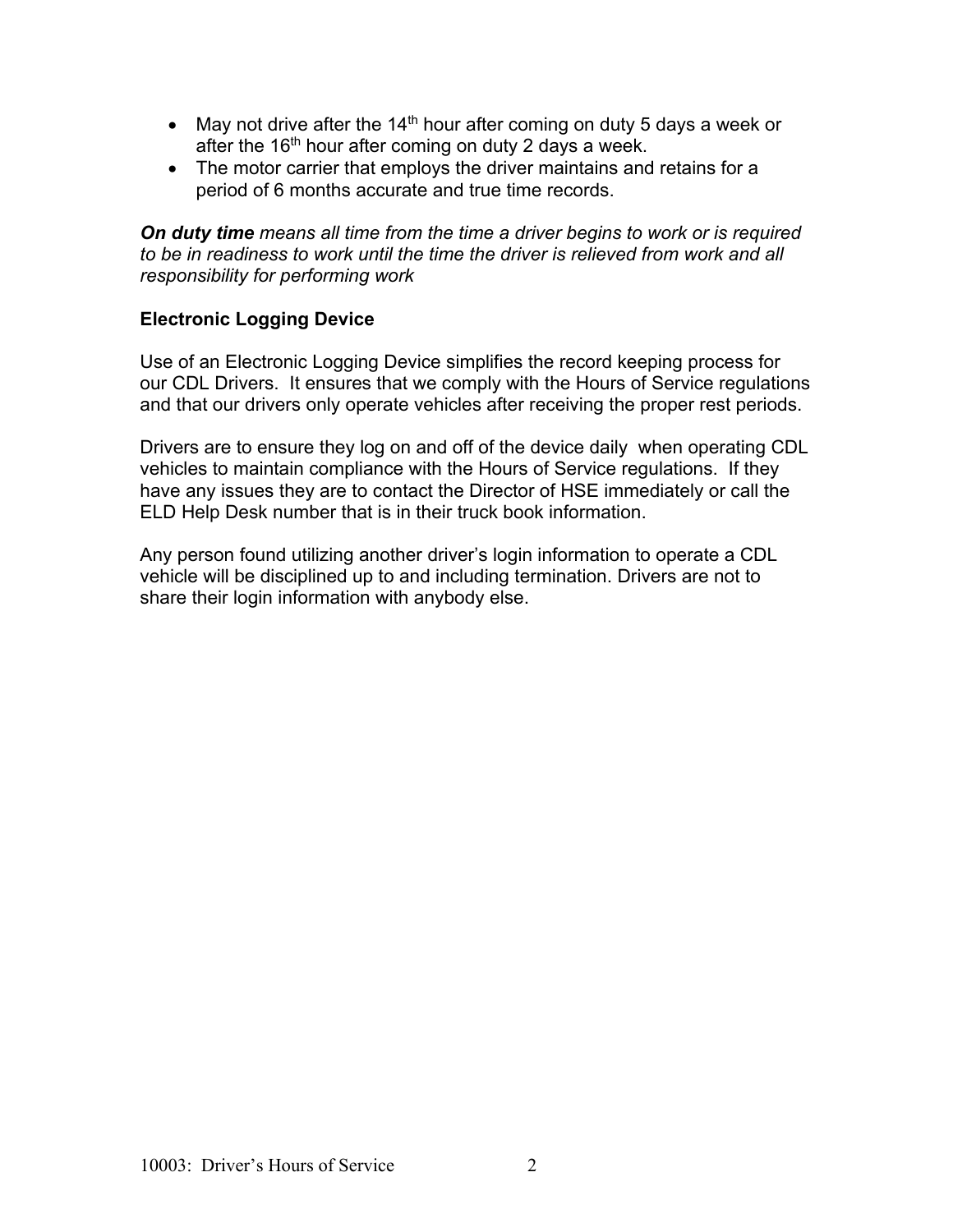

#### **10004: Vehicle Inspection & Maintenance File**

| Approved: 03/14/2001 | Revised: 08/21/2007 |
|----------------------|---------------------|

#### **Purpose**

The purpose of this policy is to establish guidelines for the completion and maintenance of vehicle maintenance files.

#### **Vehicle Inspection and Maintenance File**

Each location must maintain a vehicle inspection and maintenance file for each commercial vehicle assigned to the location. The file must include a completed form *10004.01 Commercial Vehicle Record*, daily vehicle inspections (pre-trip inspections), required annual inspections, and vehicle repair and maintenance information.

- 1. Commercial Vehicle Record –The Commercial Vehicle Record contains information required to be on file in the Vehicle Inspection and Maintenance File. Complete a form for each vehicle and file it with the Vehicle Inspection and Maintenance File. Annual inspection and maintenance summary information is also to be logged on this form and kept up to date.
- 2. Daily Driver Inspection Reports The Daily Driver Inspection Reports need to be completed and the annual inspection and maintenance logs need to be kept up-to-date. Also each entry on these logs should have materials in the specified folders that can be matched up if needed. For example, copies of invoices, bills, or records of inspections need to be in the folders and match the dates on the log.
- 3. Driver's Daily Inspection Folder: All of the daily inspection reports need to be filled out by the driver and put in this folder. They need to be kept in chronological order. Retain inspection reports for six (6) months.
- 4. Annual Inspection Folder: This folder contains all the paperwork obtained when a vehicle is inspected. This information needs to be logged on the form *10004.01 Commercial Vehicle Record* at the front of the folder. Retain inspection reports for fourteen (14) months.
- 5. Maintenance and Repair Folder: This folder contains all of the paperwork from routine maintenance services. Copies of invoices or bills need to be in this folder. This information needs to be logged on the form *10004.01 Commercial Vehicle Record* at the front of the folder. Retain for one (1) year or six (6) months after sale of vehicle.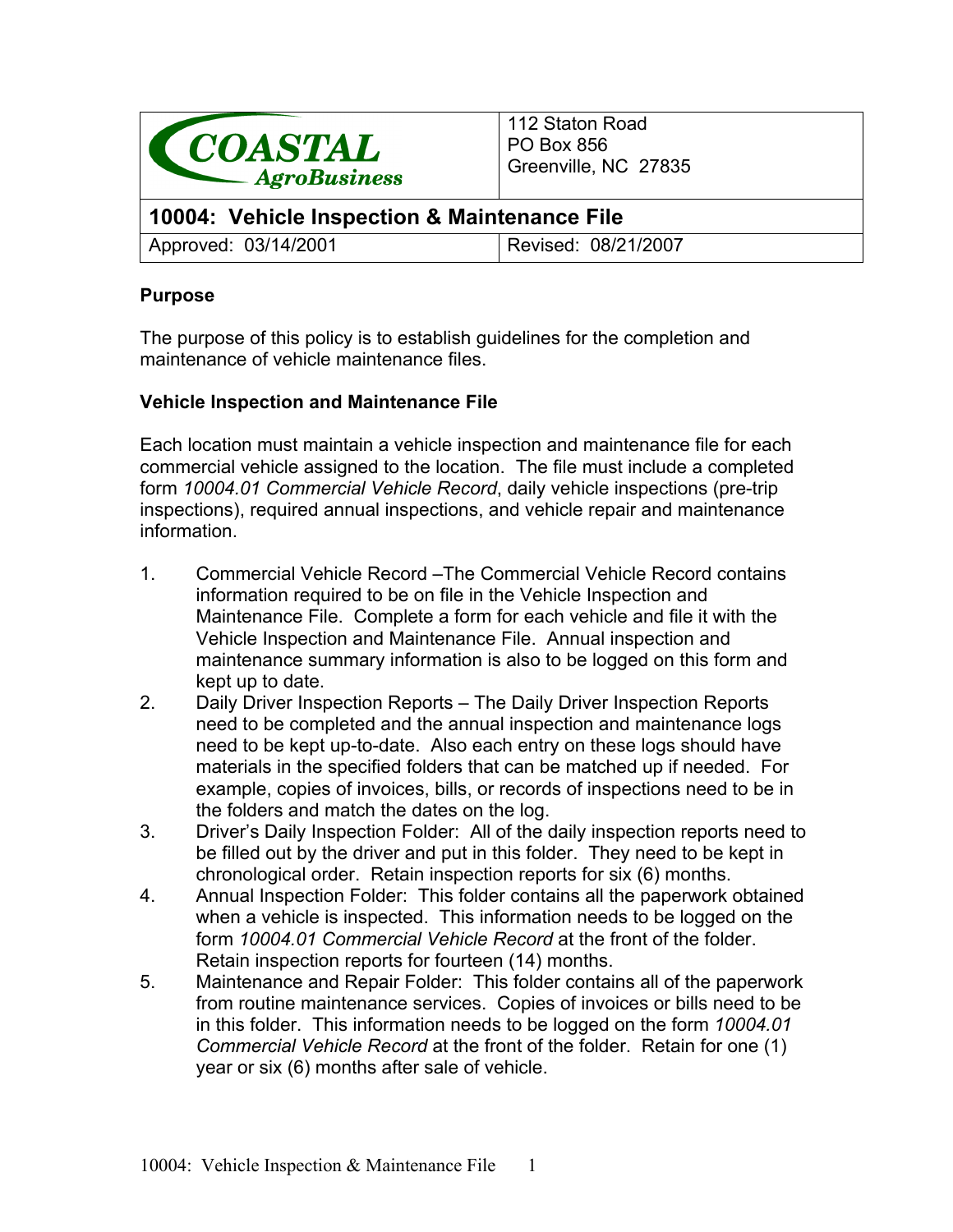

# **10005: Driver's Daily Vehicle Inspection**

Approved: 03/27/2006 Revised: 08/13/2007

# **PURPOSE**

Coastal AgroBusiness is committed to following a strong daily inspection program. Department of Transportation (DOT) regulations require commercial motor vehicles to be inspected every day they are operated. Our daily inspection procedures will help avoid DOT penalties and provide a sound basis for a good inspection and maintenance program. Daily inspection of vehicles will help prevent small problems from becoming big problems.

# **DRIVER'S VEHICLE INSPECTION PROCEDURES**

# **Driver Pre-trip Inspection**

Each driver must be satisfied that equipment is in proper working condition prior to operating a vehicle. This includes the following equipment:

- Service brakes, including trailer brake connections
- Parking (hand) brake
- Steering mechanism
- Lighting devices and reflectors
- Tires
- Horn
- Windshield wipers
- Rear vision mirrors
- Wheels and rims
- Coupling devices
- Emergency equipment

Each driver must also be satisfied that cargo is properly distributed and secured. The vehicle's cargo or other objects must not obscure the driver's view or interfere with the driver's movement.

The driver will also review the last completed Driver's Vehicle Inspection Report to verify that any needed repairs were made to the vehicle. If an authorized signature certifies that defects were corrected or that correction was unnecessary, the driver shall sign the third signature line of the form. If the defects noted were not acknowledged by an authorized signature, the driver shall not drive the vehicle until the defects are handled appropriately.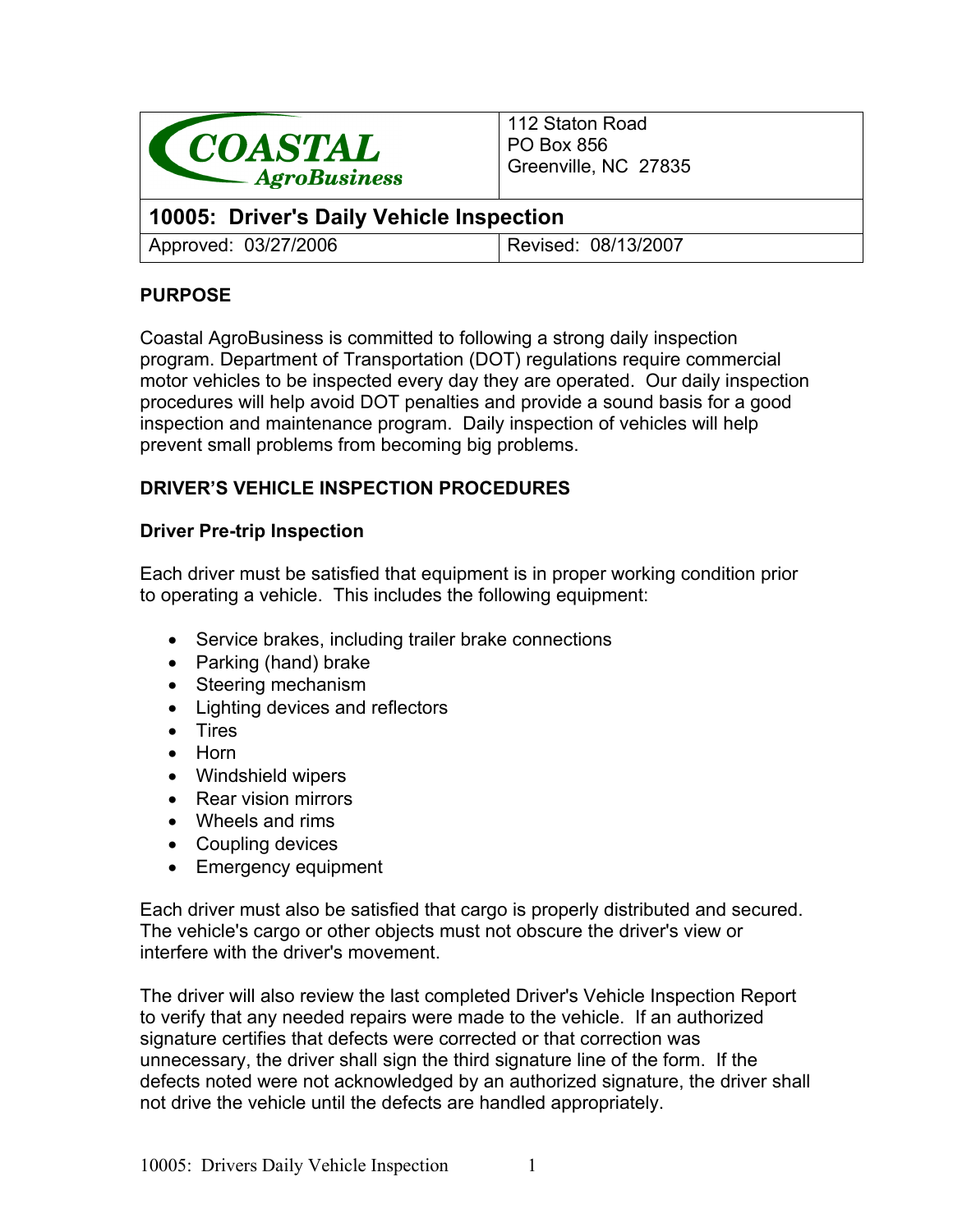#### **Driver on-the-road inspections**

Unless the driver has been ordered not to inspect the cargo or inspection is impractical, or the load is a placarded hazardous materials load, the driver must examine the cargo and its load securing devices within the first 25 miles of the trip and make any necessary adjustments.

Once on the road, the driver must reexamine their vehicle and cargo:

- at each change of duty status,
- after driving for 3 hours; or
- after driving for 150 miles, which ever occurs first.

If a problem is found, the driver will either have the necessary repairs or adjustments made prior to operating the vehicle, or safely travel to the nearest repair facility.

If the vehicle contains hazardous materials, the driver shall not perform any inspections until the driver has reached a safe haven (See *6003: HazMat Security*). The driver must examine its tires at the beginning of the trip and each time the vehicle is parked at a safe haven.

#### **Driver post-trip inspection report**

Each driver is required to complete a written report on each vehicle's condition at the end of the day, or when they finish driving the vehicle for that day. A vehicle includes a power unit and trailer or trailers.

Coastal AgroBusiness will use an inspection report form that has an original and two (2) copies.

The vehicle must be identified on the report. The regulations require that any defects in the following equipment items be noted:

- Service brakes including trailer brake connections
- Parking (hand) brake
- Steering mechanism
- Lighting devices and reflectors
- Tires
- Horn
- Windshield wipers
- Rear vision mirrors
- Coupling devices
- Wheels and rims
- Emergency equipment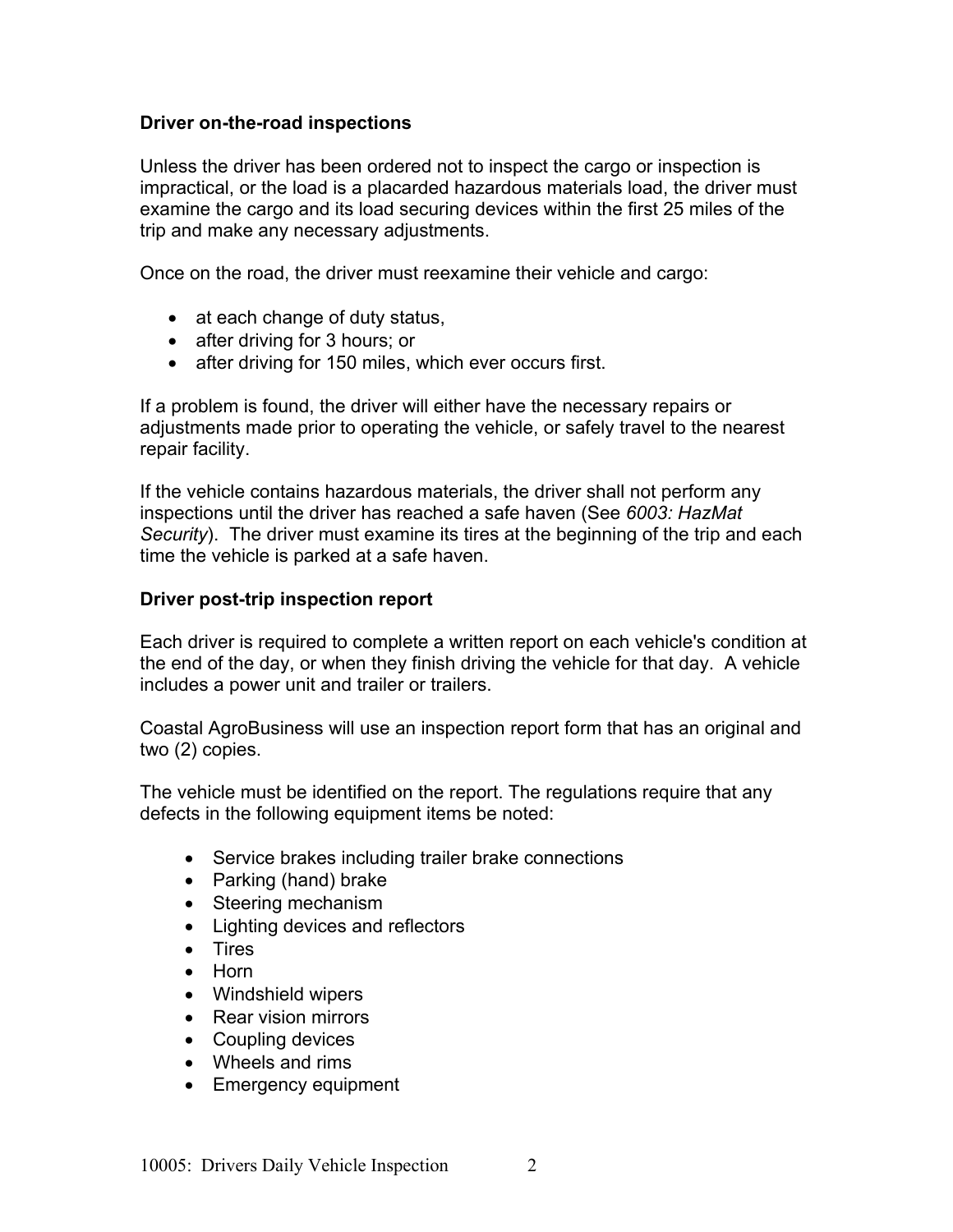The driver must also note any other defects that would affect the safe operation of the vehicle or result in its mechanical breakdown. The report must also indicate if no defects are found. The driver must sign the report.

**No defects:** When no safety related problems are reported by the driver, the driver submits the original copies of the inspection report to the facility manager on a daily basis.

**Defects:** When a driver reports safety related problems, they submit all copies to the facility manager. The facility manager will sign the report indicating that repairs have been made (or are not required to be made). The vehicle inspection report must be signed by the next driver to operate the vehicle.

The original copy of the inspection report and certification of repairs will be retained in the vehicle inspection and maintenance file in the office at which the vehicle is assigned.

Inspection reports will be filed by unit number, by month, in date order, one for each day the unit is used.

The original copies of inspection reports on which no defects were noted will be retained for six (6) months. The original copies of inspection reports on which defects were noted, and the certification of repairs, will be retained for one (1) year.

The second copy of the inspection report shall be forwarded to the responsible Facility Manager and used as deemed appropriate and the third copy of the inspection report shall be maintained in the vehicle.

Vehicle copies of the inspection reports shall be maintained in the vehicle for a period of one (1) month.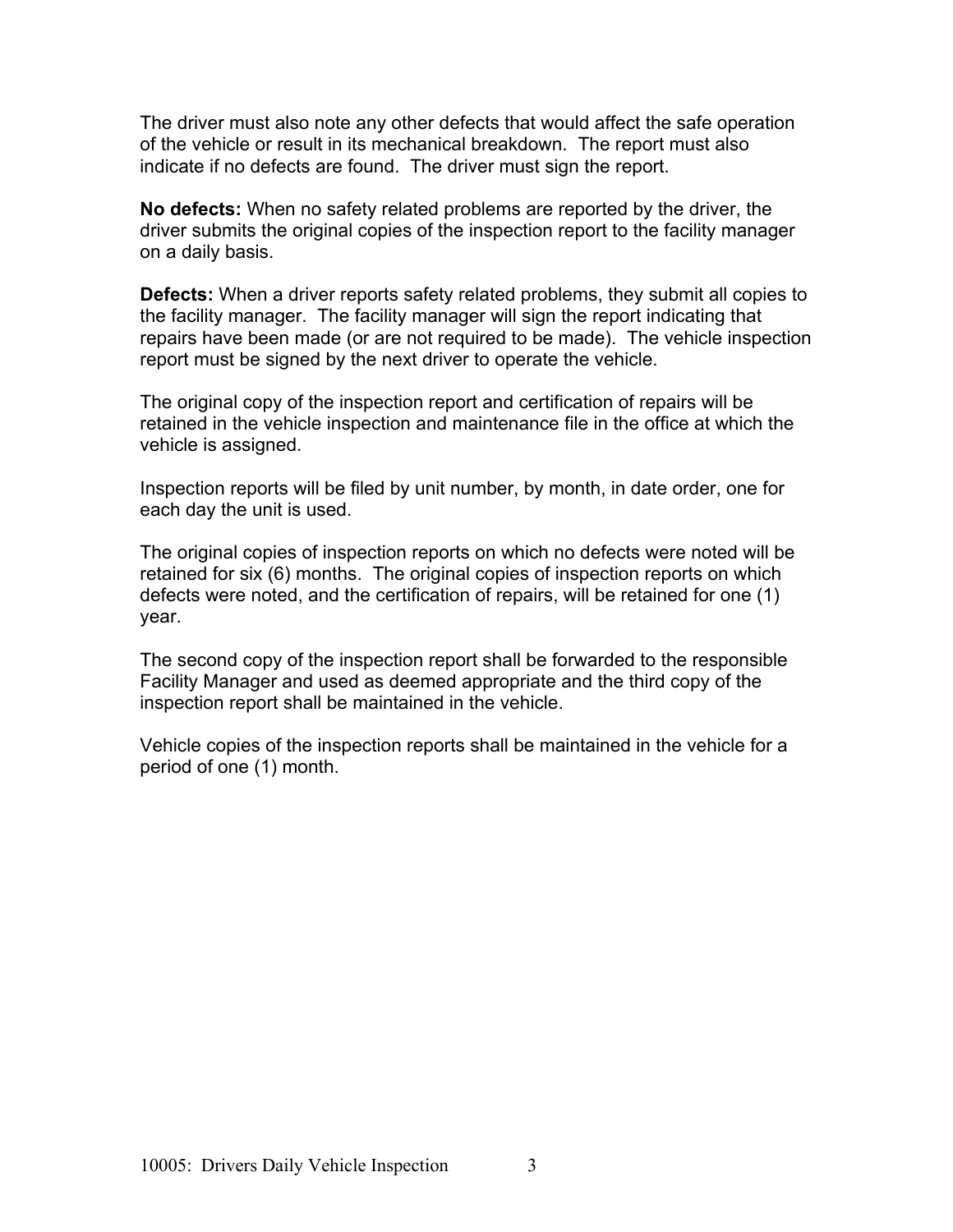

# **10006: Annual Vehicle Inspection**

Approved: 03/14/2001 Revised: 12/15/2021

Coastal AgroBusiness is committed to following an annual commercial vehicle inspection program. Department of Transportation (DOT) regulations require commercial motor vehicles to undergo a thorough inspection at least annually. All equipment items not meeting the minimum standards must be repaired before the vehicle is put back into service. Our annual inspection procedure will help avoid DOT penalties and provide support for a good inspection and maintenance program.

# **Annual Vehicle Inspection Procedure**

All Coastal AgroBusiness' vehicles and trailers are to be inspected at least annually. This includes each vehicle in a combination. For example, for a tractor semi-trailer or full trailer combination, the tractor, semi-trailer, and the full trailer (including converter dolly) must each be inspected.

### **Inspector qualifications**

Only inspectors qualified under Sec. 396.19 of the FMCSR are allowed to perform an annual inspection.

The regulations require that an individual who performs annual inspections be qualified as follows:

- \* Understands the inspection criteria in Part 393 and Appendix G,
- \* Knows and has mastered the methods, procedures, tools, and equipment used in performing an inspection,
- \* Has training or experience under one of the following:
	- Has successfully completed a state or federally sponsored training program or has a certificate from a state or Canadian province qualifying the person to perform inspections, or has training or experience totaling 1 year, which may include appropriate training in a manufacturer sponsored or commercial training program; experience as a mechanic or inspector in a motor carrier maintenance program, commercial garage, fleet leasing program, etc.; or
	- Experience as a commercial vehicle inspector for a state, provincial, or federal government.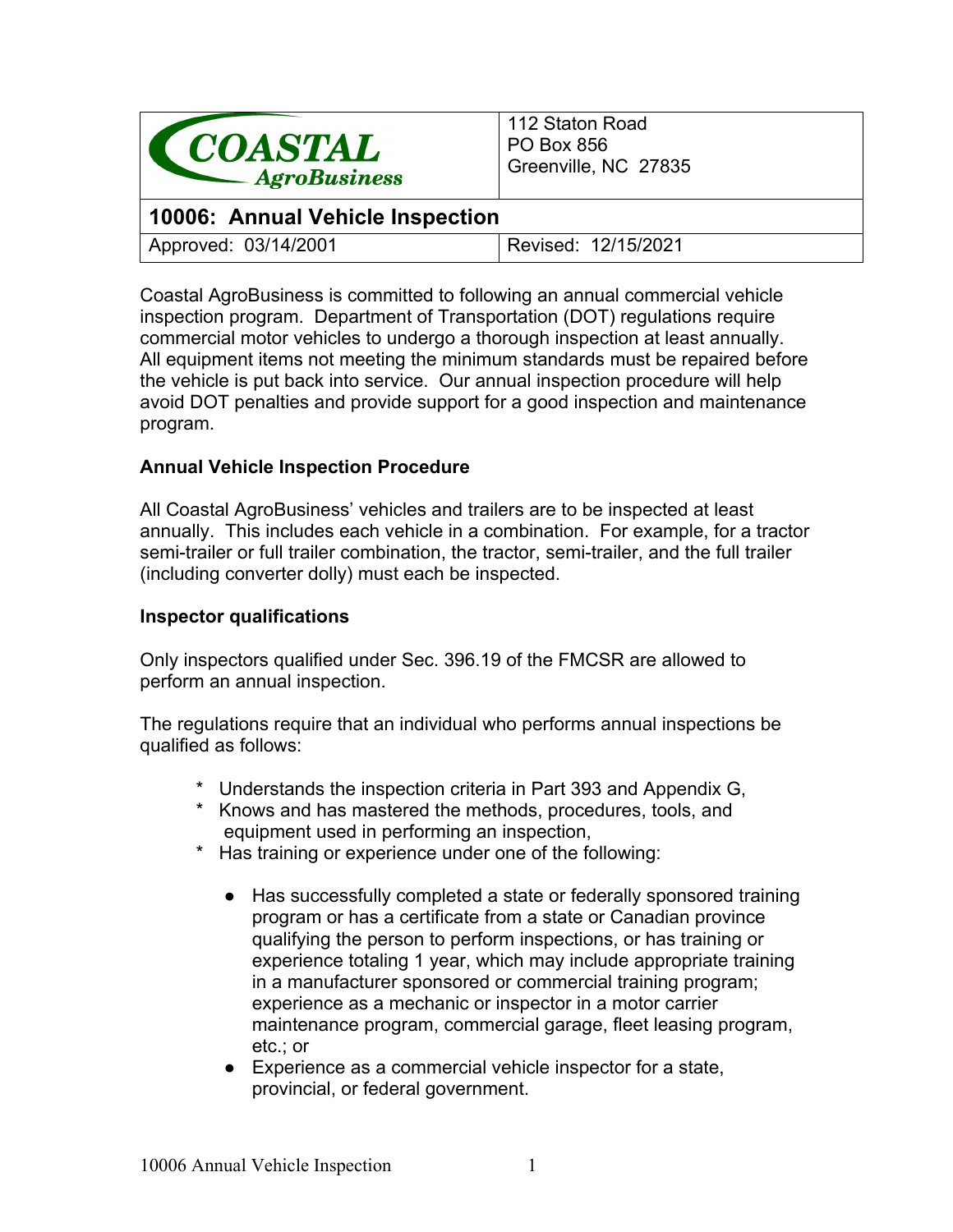Documentation of the inspector's qualifications must be retained for as long as the inspector is performing inspections for the motor carrier and for one year thereafter.

#### **Vehicle inspection criteria**

The components that are to be inspected are listed in Appendix G to the Federal Motor Carrier Safety Regulations. They include:

- \* Brake system,
- \* Coupling devices,
- \* Exhaust system,
- \* Fuel system,
- \* Lighting devices,
- \* Safe loading,
- \* Steering mechanism,
- \* Suspension,
- \* Frame,
- \* Tires,
- \* Wheels and rims,
- \* Windshield glazing,
- \* Windshield wipers.

Each of these major component areas has subsidiary components that must be inspected as part of the annual vehicle inspection.

Any equipment items not meeting minimum standards must be repaired before the vehicle can be put back in service.

# **Annual inspection documentation**

The qualified inspector performing the inspection must prepare a report that includes the following information:

- \* The inspector's name,
- \* The name of the motor carrier operating the vehicle,
- \* The date of the inspection,
- \* Vehicle identification,
- \* A list of the components inspected and designation of any components not meeting inspection standards,
- \* Certification that the inspection is accurate, complete, and that it complies with the regulations.

The original or a copy of the annual vehicle inspection report will be retained in the vehicle maintenance file in the office at the location to which the vehicle is assigned. The inspection report will be retained for 14 months. Each location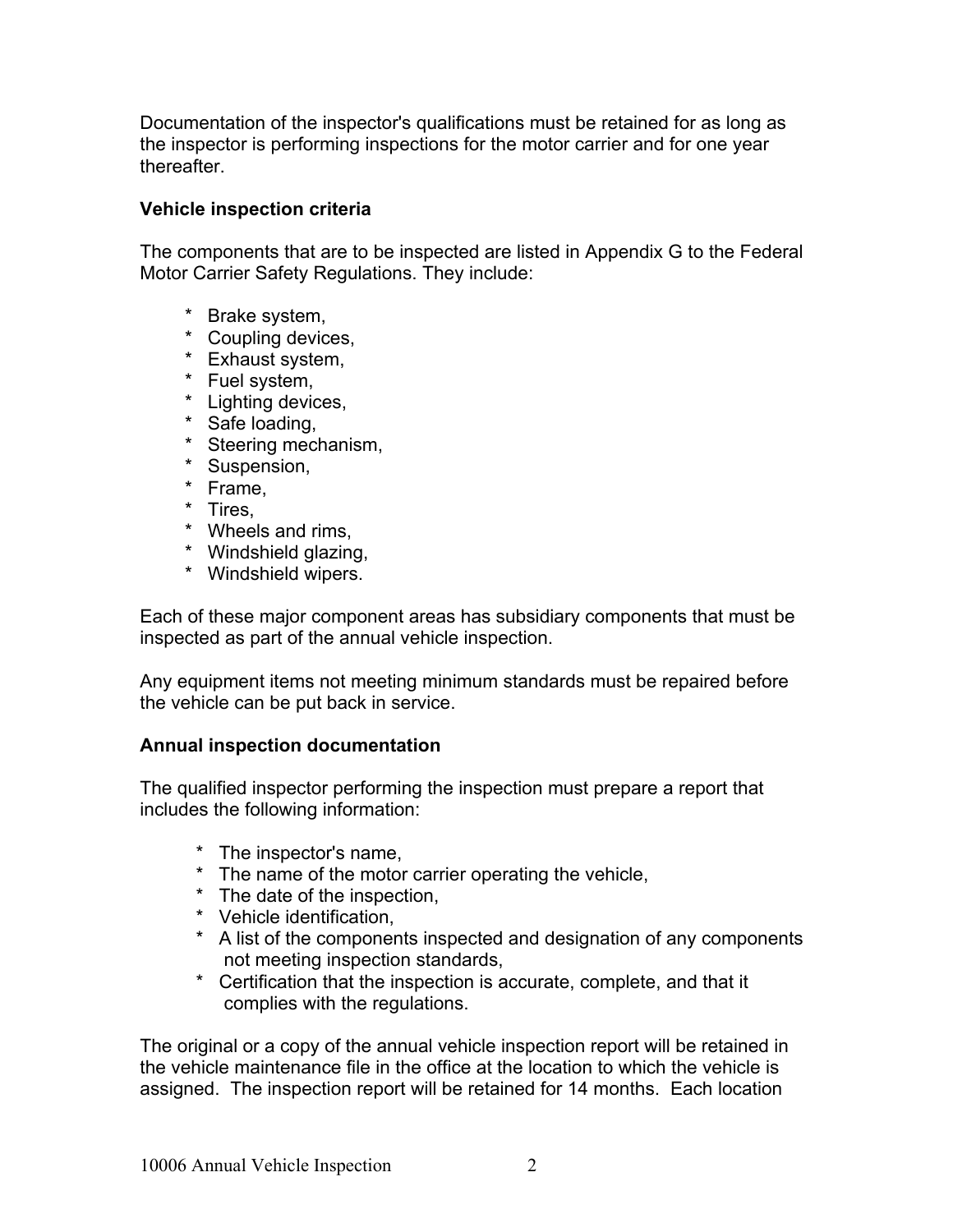must obtain a copy of the previous Annual Inspection for vehicles transferred to them for which the vehicle was not under their control during the previous annual inspection.

#### **Documentation on vehicle**

A copy of the annual inspection report must be carried on the vehicle.

An annual inspection sticker must be affixed to the vehicle.

Annual Vehicle inspection stickers shall be located on the upper left hand side of the driver's door.

Annual inspection stickers for trailers and auxiliary equipment shall be placed on the front, driver's side of the trailer or equipment.

# **Contingency plan for out-of-service vehicle**

In the event that an assigned vehicle is put out of service (OOS) during the course of an annual inspection, the following procedure shall be implemented:

- \* The qualified inspector shall notify the facility manager or the Vice President of Operations upon discovery of the vehicle defect. The notification will include a detailed description of the defect, and an accurate estimate of when the defect will be corrected.
- \* The facility manager or the Vice President of Operations will be responsible to inform the driver of the OOS vehicle, and assign a temporary vehicle if necessary.
- \* A temporary vehicle will be assigned if the delay in repairing the OOS vehicle will cause a service failure or excessive downtime for the driver.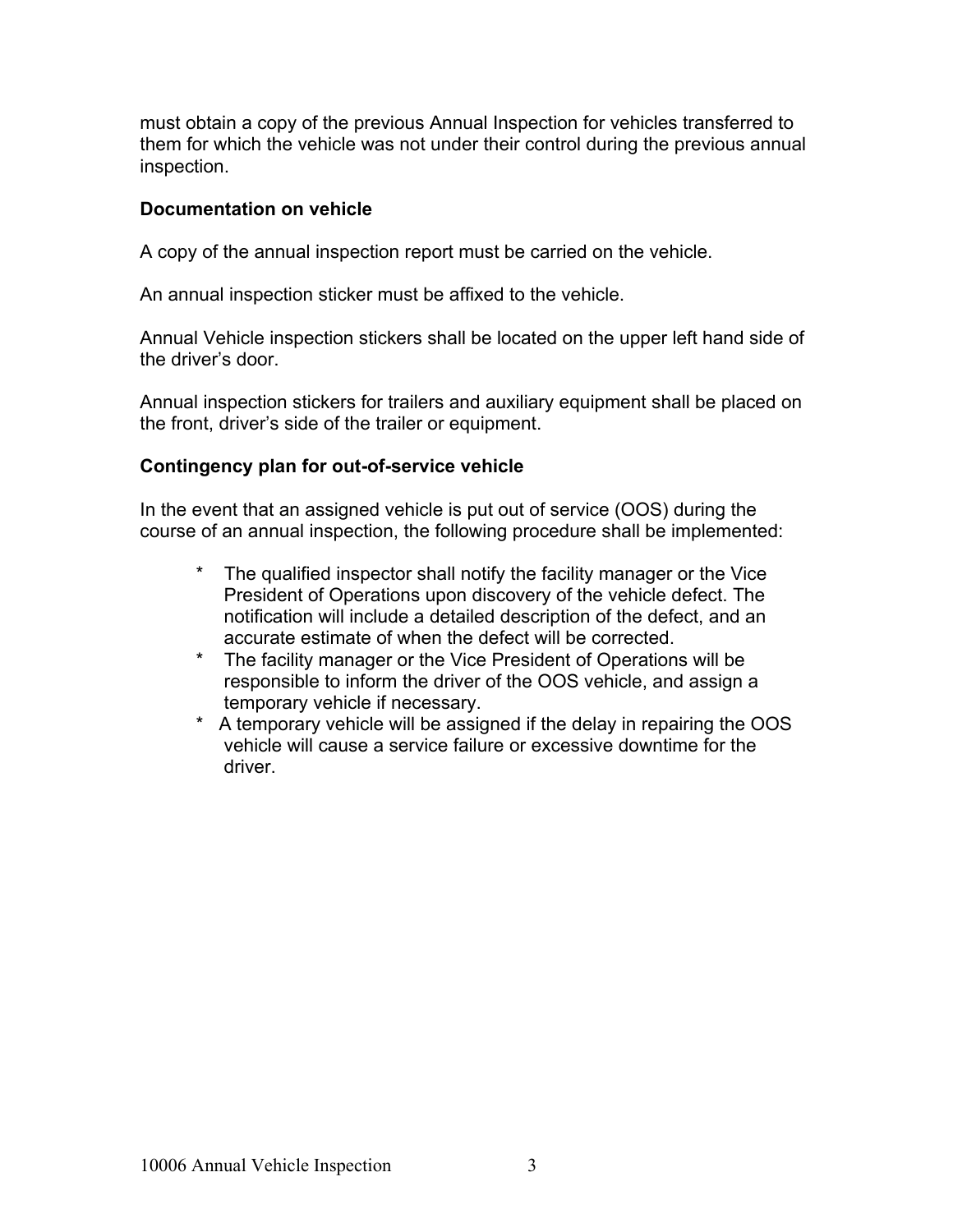

# **10007: Cargo Handling**

Approved: 03/17/2006 Revised: 08/13/2007

# **PURPOSE**

Coastal AgroBusiness is committed to safe and efficient handling and transporting of our customers' products. Our goal is to incur zero cargo loss or damage as a result of company or driver carelessness, negligence, or lack of preparation.

Coastal AgroBusiness believes that by following the loading and unloading procedures listed below, we can ensure the security and integrity of our customers' products while in transit and reduce the chance of incurring fines or penalties.

# **CARGO HANDLING PROCEURES**

The following general cargo handling and in-transit procedures have been developed to establish consistent routines at points of origin and destinations of loads, to maintain Coastal AgroBusiness ' high safety standards, and to minimize risk of damage or loss to the customer's cargo. All drivers for Coastal AgroBusiness will be trained in proper loading/unloading and cargo securement procedures.

#### **Changing Load or Unload Schedules**

Coastal AgroBusiness drivers must not contact a customer to change a scheduled load or unload appointment. When a scheduled pickup or delivery appointment cannot be met, or if a driver can safely and legally arrive early and wishes to move a scheduled appointment ahead, the driver must contact their supervisor. The supervisor will then be responsible for rescheduling the load or unload appointment, if possible, based on customer schedules.

Drivers are required to report all expected customer service delays of 60 minutes or more to their supervisor. Delays are to be reported as soon as possible so the company can notify the customer of the anticipated delay and reschedule the appointment time, if necessary. When reporting late pickup or delivery incidents, drivers are expected to provide the following information:

- current location
- reason for delay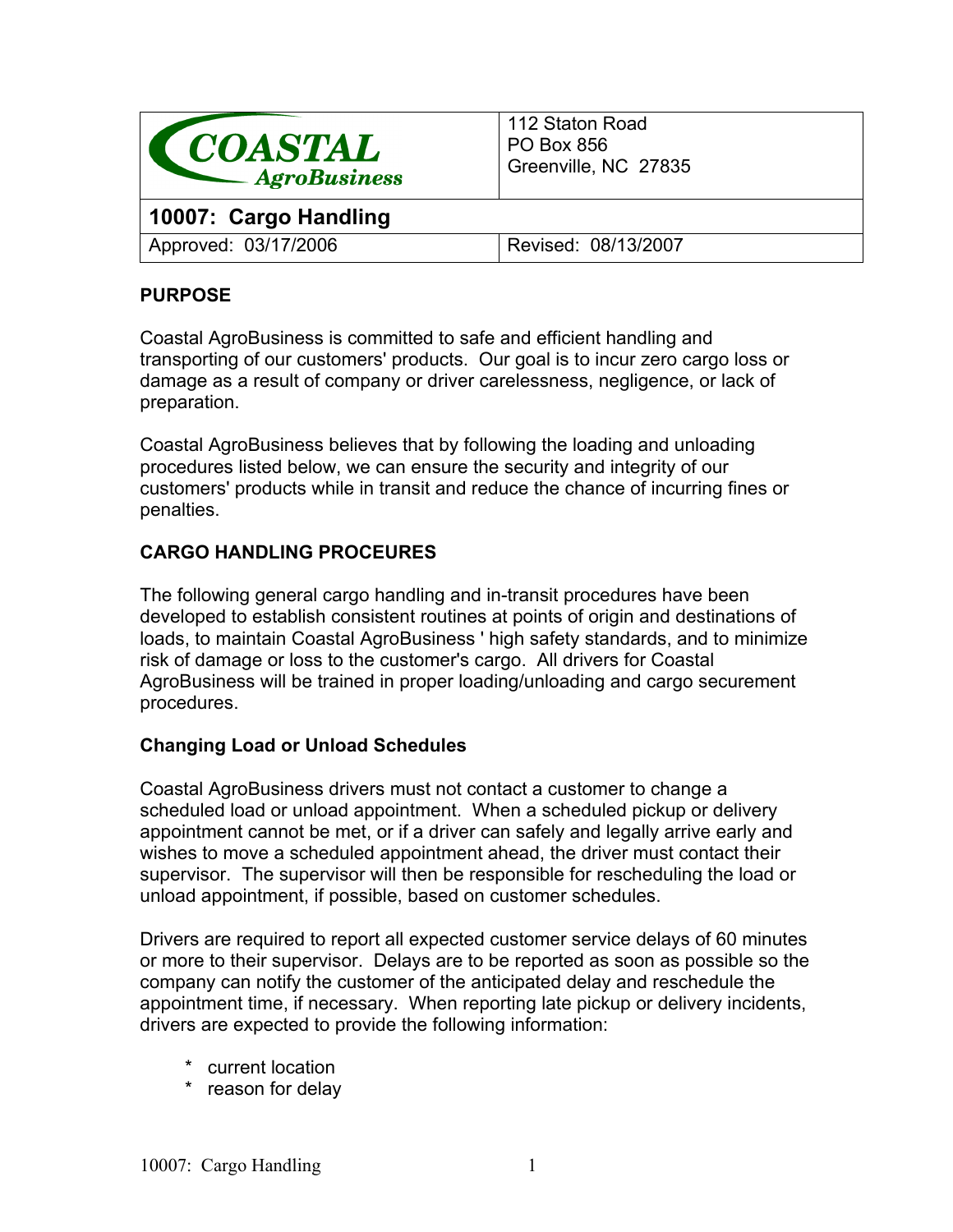\* estimated time of arrival.

### **At Point of Origin/Shipper**

Upon arrival at the shipment's point of origin, drivers should check in with the responsible shipping personnel and notify them of arrival. Drivers should follow the shipper's loading instructions and obey all customer plant safety rules.

At the loading location, the driver should secure the vehicle. No Coastal AgroBusiness vehicle should be left unattended until the driver is confident the vehicle is secure from moving.

When necessary, Coastal AgroBusiness drivers are expected to hand load, assist in the loading process, or supervise loading.

If required to hand load or assist in loading, drivers are expected to follow proper lifting and bending techniques.

When drivers perform loading duties, they will be responsible for keeping a piece count and verifying the quantity listed on the bill(s) of lading and other paperwork matches the actual quantity loaded. If there is a discrepancy, drivers must not sign the bill of lading and should call their supervisor immediately for instructions.

Upon completion of the loading process, drivers must be confident that the cargo is secure from shifting, falling, or collapsing while in transit.

Ratchet load straps, tie downs, cargo load-locks and other company-issued load securement equipment shall be used to secure cargo during transit.

Coastal AgroBusiness drivers are required to check bill(s) of lading and other paperwork to be certain that it is accurate and properly signed by responsible shipping personnel before leaving the customer's location. If a discrepancy is found between the cargo and bill(s) of lading, drivers should contact a supervisor immediately for instructions.

After the loading process has been completed and all paperwork has been signed and received, drivers are required to seal the load (when necessary), and note the seal number(s) on the bill of lading in the presence of a responsible shipping employee.

Drivers are required to be certain that all loaded vehicles are within legal weight limits for each axle and total gross weight. Unless otherwise instructed, drivers are to weigh all loads at the shipper, or nearest certified public scale. Drivers are to contact their supervisor for instructions if a scale is not present at the load's point of origin.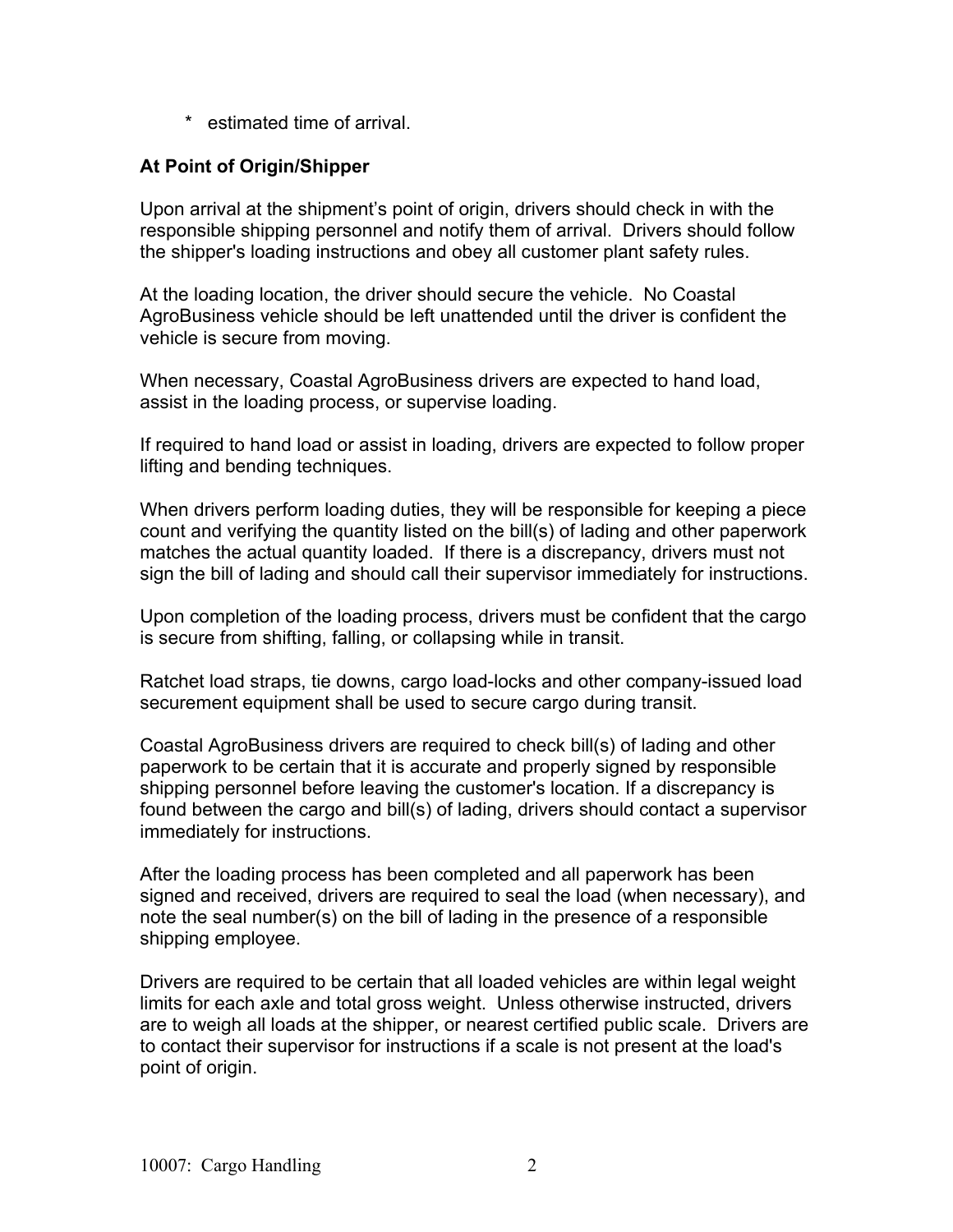#### **In Transit**

Unless the driver has been ordered not to inspect the cargo by an authorized Coastal AgroBusiness official, or inspection is impractical, the driver should examine the integrity and securement of the cargo within the first 25 miles of the trip and make any necessary adjustments.

Once moving again, the driver should reexamine the vehicle and cargo as follows:

- \* at each change of duty status, or
- \* after driving for 3 hours, or
- \* after driving 150 miles, whichever comes first.

If a problem is found, the driver should make necessary repairs or adjustments, or safely travel to the nearest repair facility. If the problem will cause a customer service delay, the driver's supervisor should be notified as soon as possible.

#### **Cargo Security: Theft Protection**

It is the policy of Coastal AgroBusiness that all information about cargo contents and pickup and delivery schedules is strictly confidential. Drivers are prohibited from discussing information related to customer's cargo or schedules with any person(s) other than authorized Coastal AgroBusiness officials. Drivers failing to abide by this policy will be subject to disciplinary action up to and including termination.

Drivers are expected to take reasonable and responsible precautions to prevent damage to company vehicles and theft of customer's products while they are in transit. For their personal protection and safety, and the security of the cargo, drivers should only park in safe, well-lit, designated truck parking locations while taking breaks or during layovers. Drivers wishing to park overnight at customer locations should contact their supervisor to obtain the necessary permission.

Unless granted authorization by a Coastal AgroBusiness official, drivers should not take a load to or through home. The company will, in certain rare circumstances, give drivers permission to take loads to or through home, but drivers who do so without authorization are subject to disciplinary action up to and including termination of their employment. Parking a Coastal AgroBusiness vehicle in residential areas is strictly prohibited in any case.

Cargo trailer padlocks are issued and assigned to each vehicle. Company issued load security equipment shall be used during transit and at any other time vehicles contain cargo.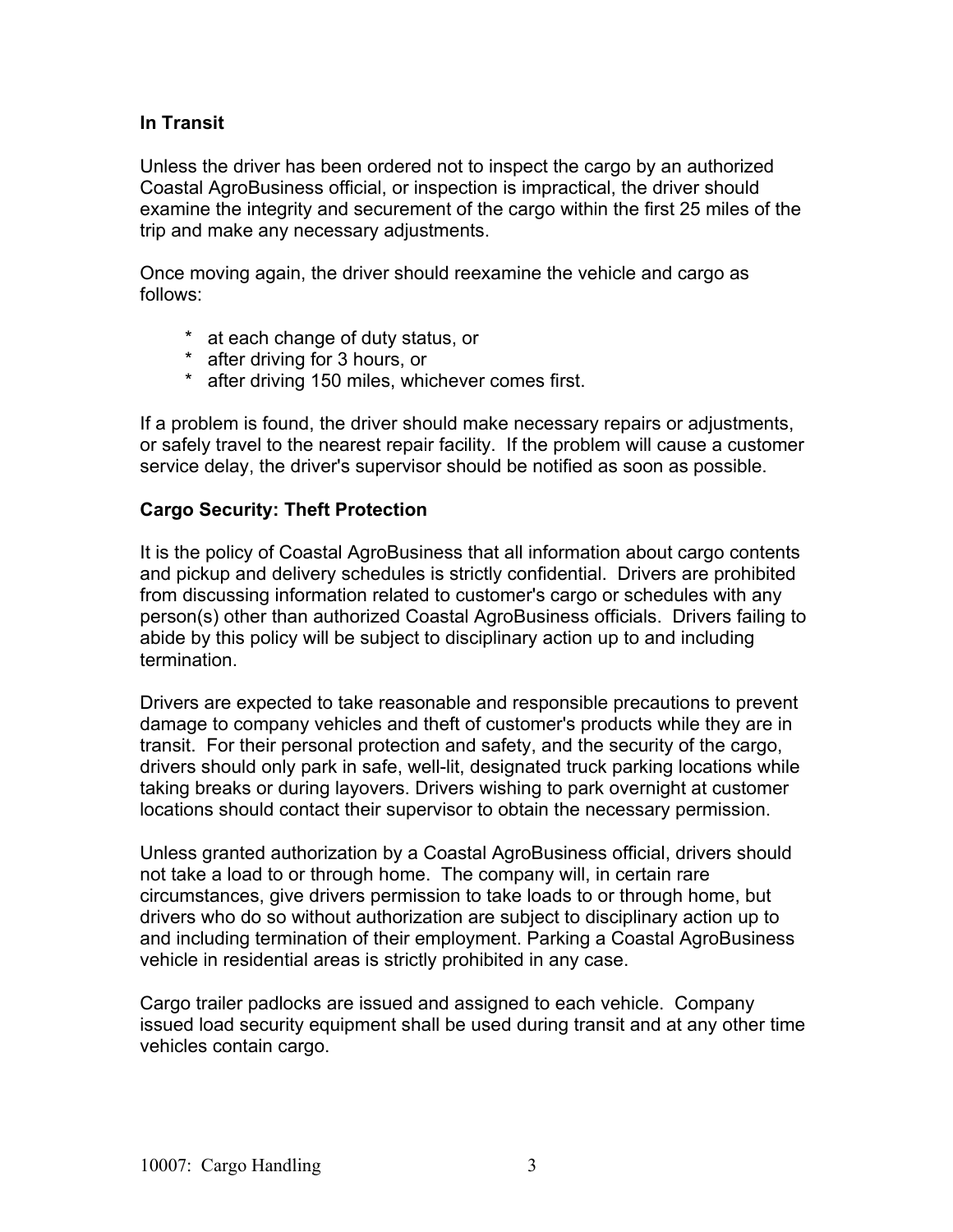### **At Destination/Stop Off**

Upon arrival at the destination or stop off, drivers should check in with a responsible receiving person(s) to notify them of arrival, and to get permission to unload. Drivers should follow receiver's and consignee's unloading instructions, and obey all applicable customer plant safety rules.

Once permission to unload has been given, the driver should proceed to the unloading location and secure the vehicle. No Coastal AgroBusiness vehicle will be left unattended until the driver is certain that the vehicle is secure from moving.

When necessary, Coastal AgroBusiness drivers are expected to hand unload, assist in the unloading process, or supervise unloading. If required to hand unload or assist in the unloading process, drivers are expected to follow proper lifting and bending techniques.

When drivers perform unloading duties, they will be responsible for keeping a piece count and verifying the quantity listed on the bill(s) of lading and other paperwork matches the actual quantity unloaded.

In the event of cargo damage, overage, or shortage, drivers should not sign the bill(s) of lading or other paperwork and must contact their supervisor immediately for instructions and to report the cargo claim incident.

After the unloading process has been completed, the driver should get the required paperwork signed by a responsible receiving party, and then contact dispatch for next assignment or instructions.

#### **GENERAL RULE FOR ALL CUSTOMERS**

Coastal AgroBusiness drivers are expected to be courteous, cooperative, and respectful at all times while at a customer site, and should expect the same treatment from customer personnel. If a conflict does arise at a customer location, drivers should not attempt to resolve the issue. In such instances, they should contact their supervisor or a Coastal AgroBusiness customer service representative immediately for assistance in resolving the conflict.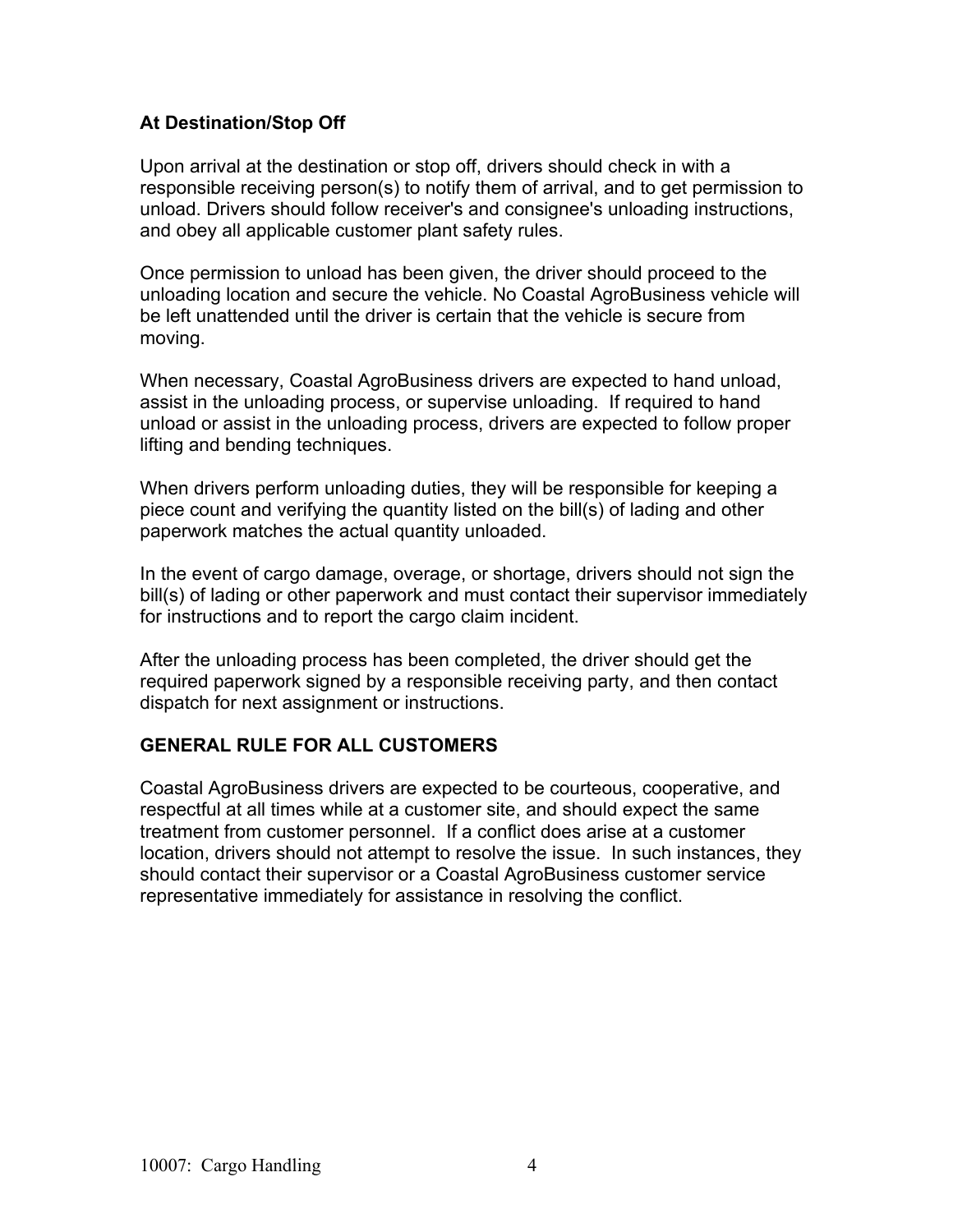

# **10008: Transporting Hazardous Materials**

Approved: 03/17/2006 Revised: 08/10/2007

Coastal AgroBusiness policy is to comply fully with all federal Hazardous Materials Regulations (HMR) as found in 49 CFR Parts 106 through 180, and in FMCSR Part 397, regarding the handling and transportation of hazardous materials. We believe that compliance and safety begin with the driver. Therefore, Coastal AgroBusiness is committed to providing all driver associates with proper and complete hazardous materials training. All drivers are expected to have a thorough understanding of, and follow, the company's hazardous materials procedures.

# **Hazardous Materials Procedures**

Coastal AgroBusiness 's hazardous materials procedures have been developed to ensure the safety of drivers, customers, and the motoring public; to minimize the risks associated with hazardous materials handling; and to avoid fines and penalties for noncompliance. All driver associates will be trained in safe and proper handling and transporting of hazardous materials.

# **At the Shipper**

Coastal AgroBusiness drivers are expected to check each hazardous materials shipment for proper shipping papers, labels, markings, packaging, and placards (if applicable). Even though these items are requirements assigned to the shipper, the driver is responsible for checking, accepting and signing for all hazardous materials shipments.

A Coastal AgroBusiness driver should not accept or sign for any hazardous materials shipment unless it is in complete compliance with the HMR governing such shipments.

# **Shipping Papers**

Most hazardous materials shipments must be accompanied by proper shipping papers. The shipper is responsible for providing the shipping papers, but Coastal AgroBusiness drivers are responsible for making certain that shipping papers are complete, accurate, and appropriate for shipment, before accepting or signing for any hazardous materials shipment.

Shipping papers, with some exceptions, must contain the following information: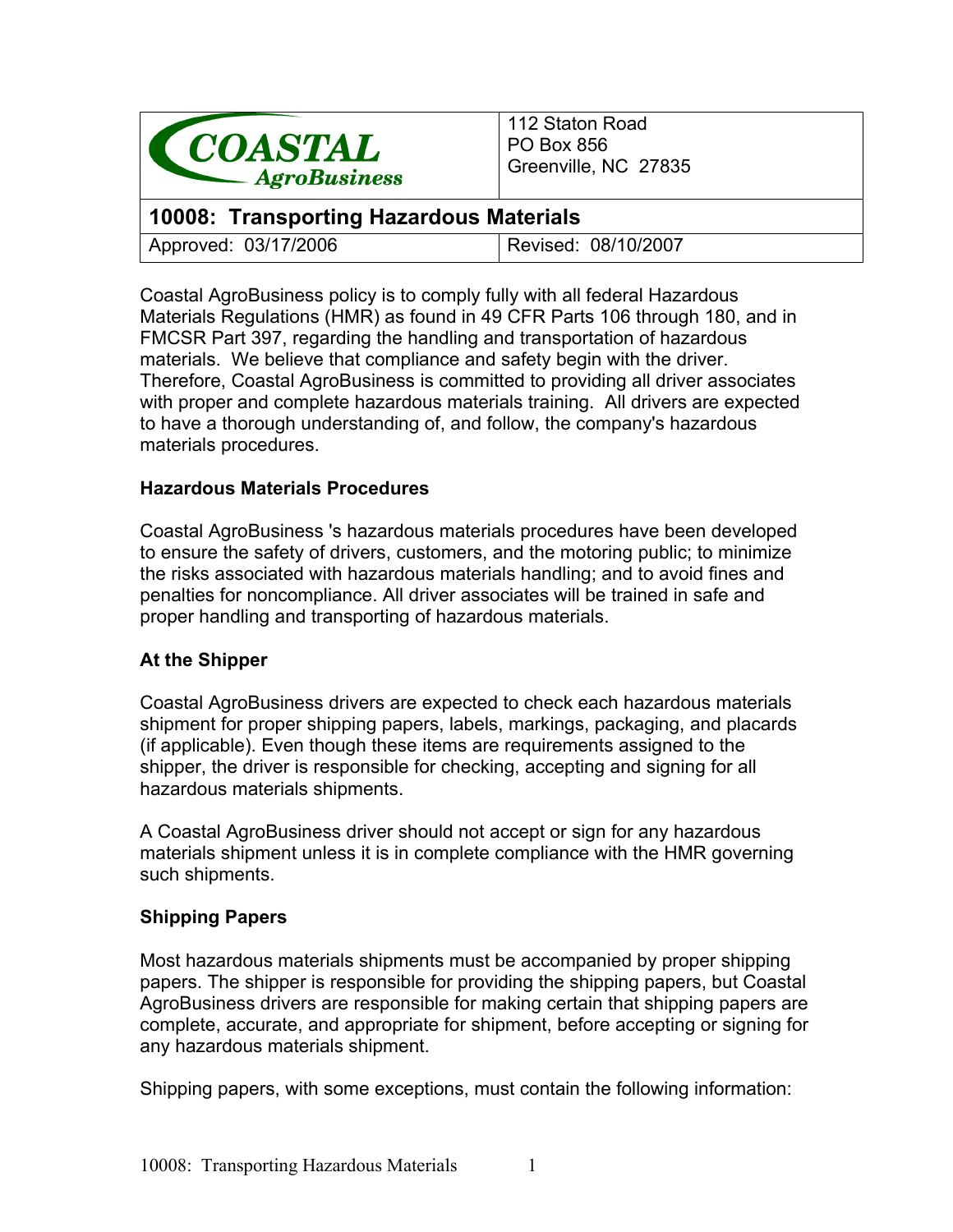- The proper shipping description of the material(s) in question, including proper shipping name, hazard class, identification (ID) number, packing group (if required), and total quantity of the shipment.
- **Emergency Response Telephone Number.**
- All pages of the shipping paper must be numbered if multiple pages are involved in the document.
- All shipping papers for hazardous materials shipments handled by Coastal AgroBusiness must have a signed Shipper's Certification, with the signature of an authorized shipper's employee.
- All hazardous materials included on the same shipping paper with nonhazardous items will be listed first, be in a color (usually red) which is not the color of the nonhazardous entries, or have an X or RQ (Regulated Quantity) in a column designated HM (Hazardous Material).

Coastal AgroBusiness drivers must not accept or sign for any hazardous materials shipment if discrepancies, inaccuracies, or incomplete entries are found on the shipping papers. Drivers are required to call Facility Manager or the Director of Health, Safety and Environmental Affairs at the corporate office immediately for instructions, if problems or questions concerning hazardous materials shipping papers arise.

All shipping papers will be maintained on file at Coastal AgroBusiness ' Corporate Office for 12 months from the date of shipment.

# **Labels**

The shipper is responsible for determining the need for and application of all required primary and (if necessary) subsidiary labels to packaging containing hazardous materials. These labels provide critical information about package content, and warn of potential hazards associated with the materials contained. Labels are to be placed on the same surface as the proper shipping name marking, and must be placed on a surface contrasting in color to the label. An alternative is for the label to have a dotted or solid line outer border.

Coastal AgroBusiness drivers will make certain that all hazardous material labels match the hazard class(es) or divisions entered on the shipping papers, and will only accept those packages that are properly labeled.

Coastal AgroBusiness drivers will not accept packages if labels are missing, applied improperly, obscure, torn, unreadable, or otherwise defective. In this kind of situation, drivers should ask for replacement labels or call the Director of Health, Safety and Environmental Affairs at the Corporate Office for instructions.

# **Marking**

The shipper is responsible for properly marking all non-bulk and bulk packages.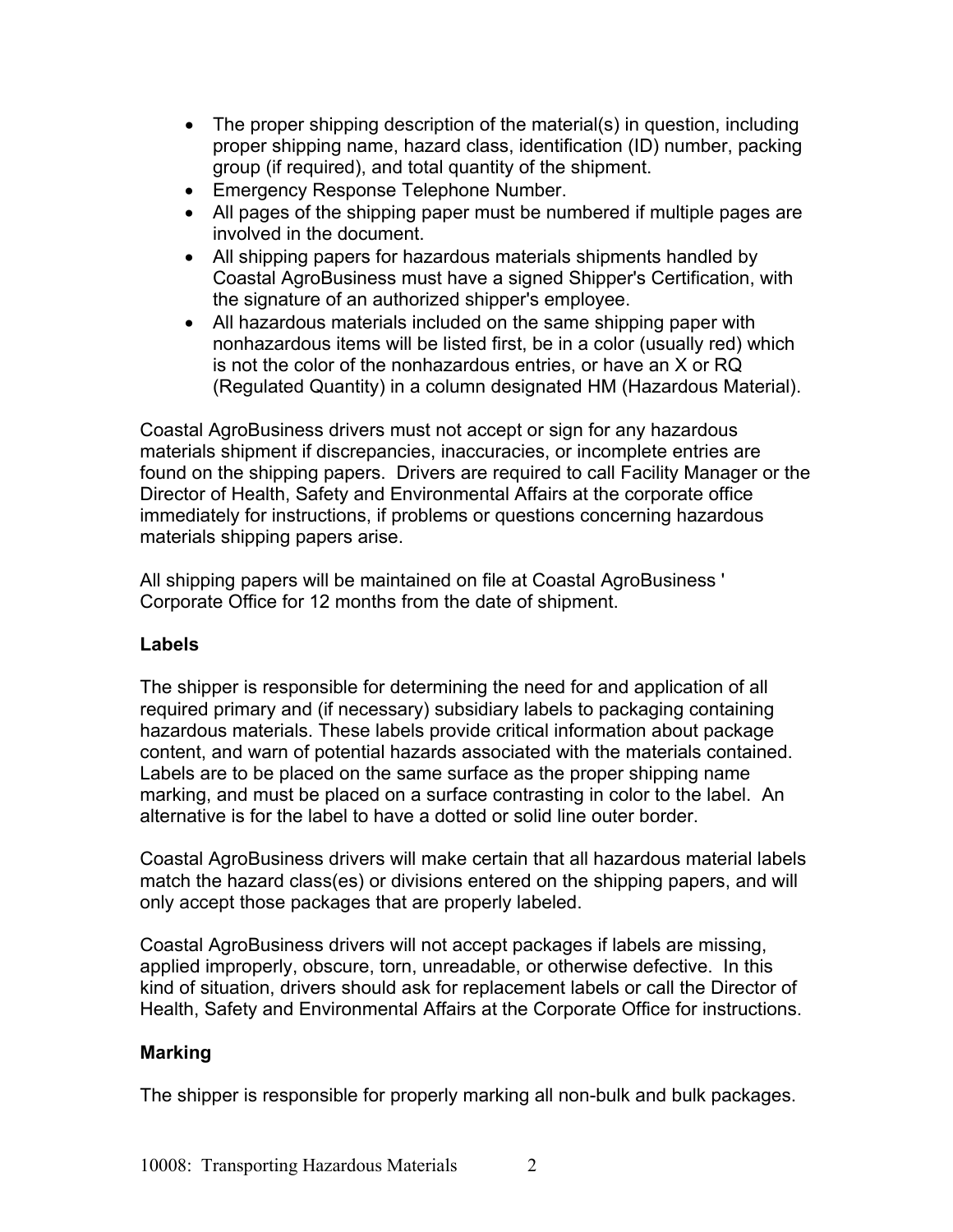Coastal AgroBusiness drivers are required to check all package markings for compliance. Most non-bulk packages must be marked with the proper shipping name, ID number, and consignor's or destination's name and address. The HMR define non-bulk packaging as packaging which has:

- A maximum capacity of 450 L (119 gallons) or less, as a receptacle for a liquid.
- A maximum net mass of 400 kg (882 pounds) or less, and a maximum of 450 L (119 gallons) or less as a receptacle for a solid.
- A water capacity of 454 kg (1000 pounds) or less, as a receptacle for a gas.

Bulk packages must be marked with the proper ID number displayed on a placard, an orange panel, or a plain white square-on-point configuration. The HMR defines bulk packaging as packaging, other than a vessel or barge, that has no intermediate form of containment and which has:

- A maximum capacity greater than 450 L (119 gallons), as a receptacle for a liquid.
- A maximum net mass greater than 400 kg (882 pounds), and a maximum capacity greater than 450 L (119 gallons) as a receptacle for a solid.
- A water capacity greater than 454 kg (1000 pounds), as a receptacle for a gas.

Additional markings may be required for non-bulk and bulk shipments, depending on the type of hazard and type of packaging. Drivers shall refuse any shipment if it is improperly marked. Drivers are to call the Director of Health, Safety and Environmental Affairs at the corporate office if they are in doubt or have questions concerning proper marking.

## **Packaging**

Coastal AgroBusiness drivers should inspect all packages prior to loading to ensure they are in proper condition for transportation. Coastal AgroBusiness drivers will accept for transportation only those hazardous materials packages which are in proper condition for transportation and that fully comply with the HMR. Drivers will refuse to accept or sign for damaged or leaking packages.

Drivers who are not satisfied with the packaging, marking, labeling, or compliance of any hazardous material package should refuse the shipment and call the Facility Manager immediately for instructions.

#### **Placarding**

The shipper must provide the driver with any required placards for the hazardous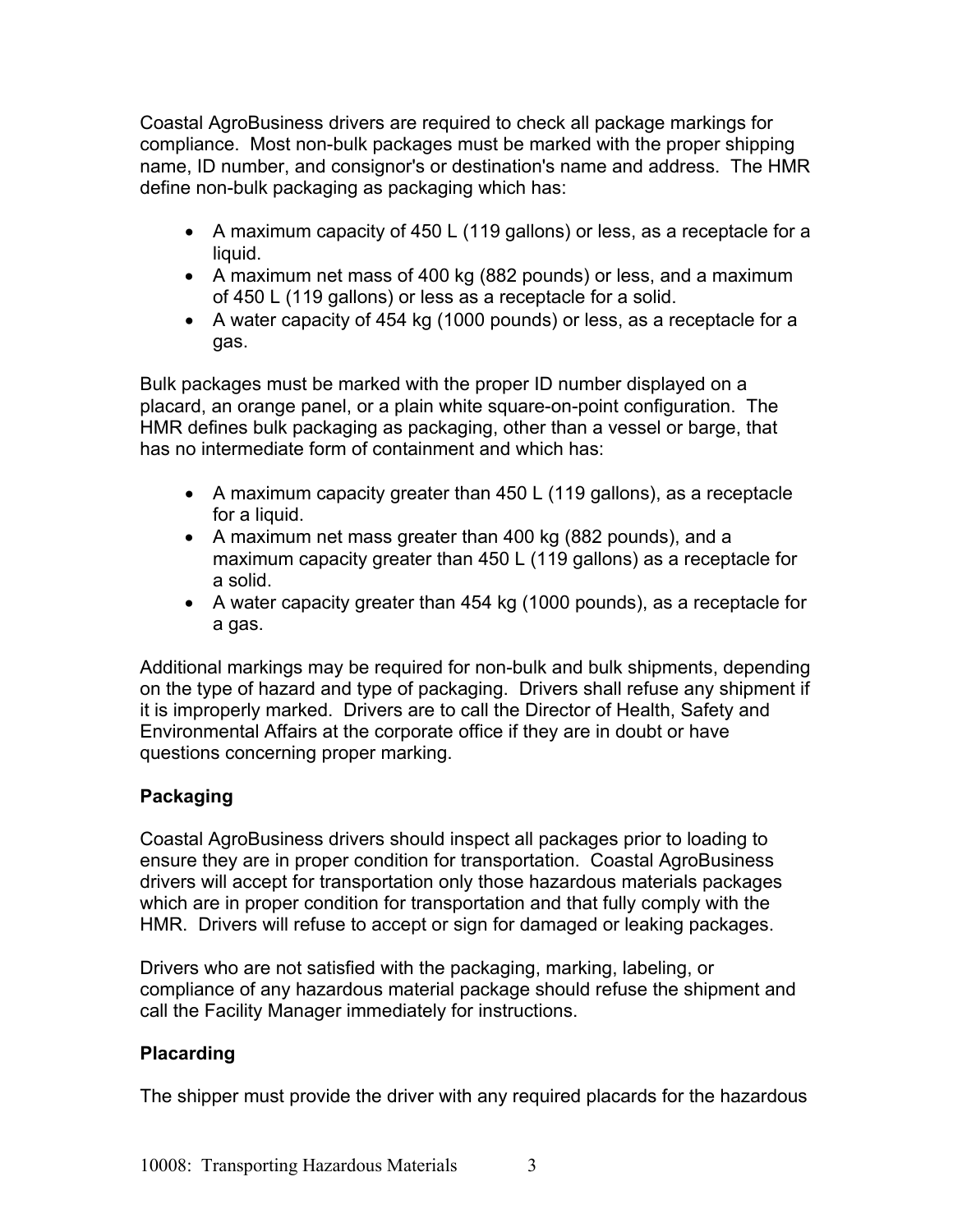material(s) indicated on the shipping papers, unless the vehicle is already placarded correctly. Coastal AgroBusiness drivers will refuse any shipment or load in which the correct number and type of placards is not provided by the shipper when required.

Once received, Coastal AgroBusiness drivers are to place placards on the vehicle: one on each side, one on the back, and one in front. The driver will maintain the integrity of the placards during all phases of transportation. At no time will a driver transport a hazardous material requiring placards without proper placards being affixed to the motor vehicle.

If there are problems at the shipper, lost or damaged placards occur in transit, or questions in general concerning placards, drivers should call their Facility Manager or the Director of Health, Safety and Environmental Affairs at the corporate office for guidance.

#### **Loading/Unloading Instructions**

Before doing any loading or unloading, the driver should secure the vehicle from moving. Only after a driver is satisfied that the vehicle is safe from moving should loading or unloading be allowed to begin.

Coastal AgroBusiness drivers will make certain the shipment is secured to prevent shifting and cargo movement during transit.

Smoking on or near a vehicle while loading/unloading is forbidden. All fire sources, such as lit matches, smoking, or carrying any flame, are not allowed in the vicinity.

After loading and before transport begins, Coastal AgroBusiness drivers will make certain the shipment is secured to prevent shifting and cargo movement during transit, and is within legal weight limits. (See Cargo Handling Policy.)

#### **Collisions and Incidents**

Coastal AgroBusiness drivers must report all collisions and incidents as soon as possible. With the added health and environmental risks associated with transporting hazardous materials, this requirement becomes even more important.

The company has developed procedures for collisions and incidents involving hazardous materials. The purpose of these procedures is to minimize risk to the driver's personal safety, the health and safety of the general public, and the environment. All Coastal AgroBusiness drivers, personnel, and management are expected to know and follow these procedures.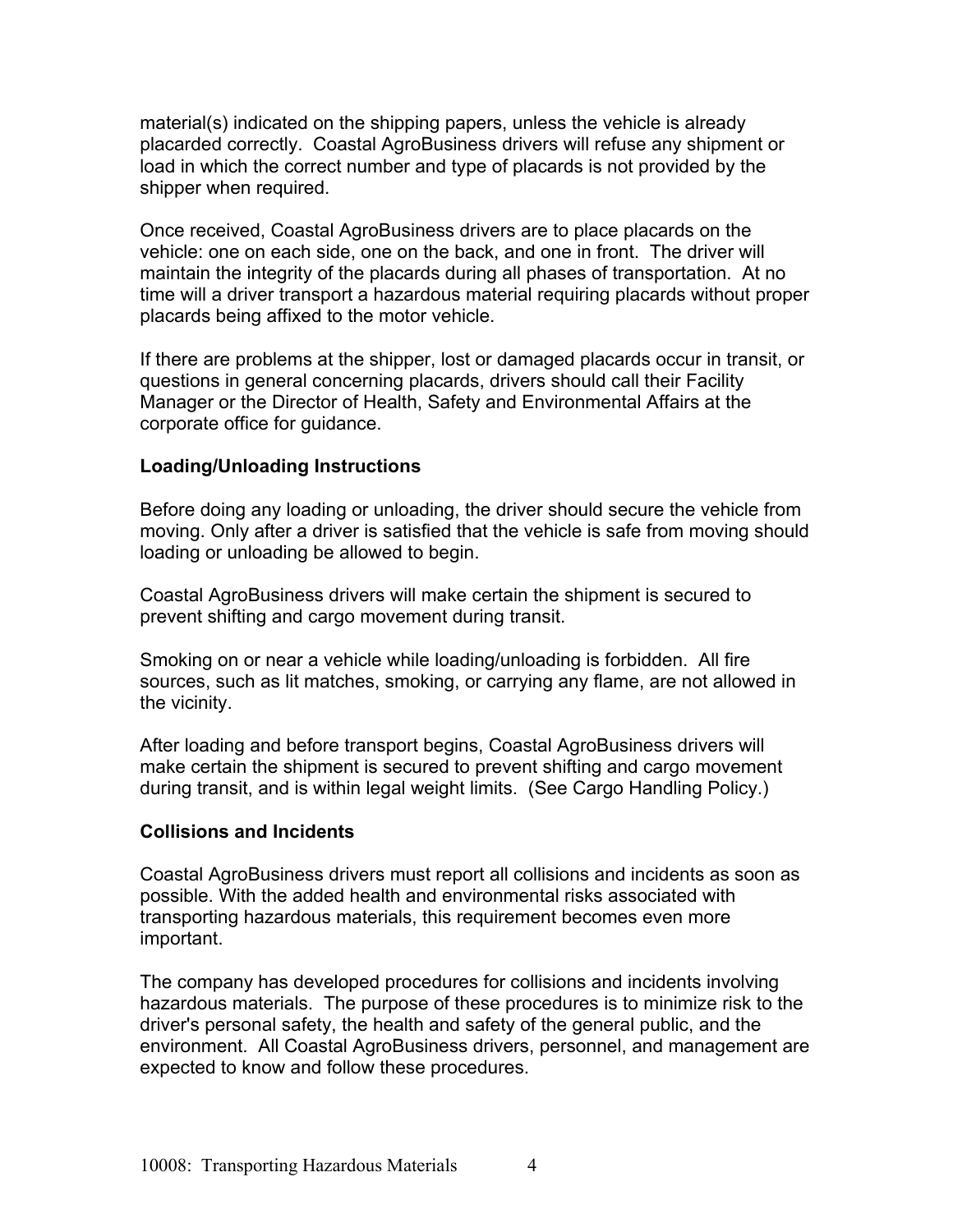If a collision or incident involving hazardous materials occurs, the following procedures are to be implemented by the driver:

- Secure the scene. Keep people away from the accident and/or spill.
- Do not touch or walk into or through any spilled material.
- Avoid inhalation of all gases, fumes, and smoke. (Remember that some gases are odorless and colorless. Do not assume fumes are not present simply because no odor or visible cloud is present.)
- Consult the Emergency Response Information provided with the shipment and follow the guidelines.
- Notify the local police and/or fire department, and Emergency Response Authorities immediately.
- Call the Emergency Response Telephone Number provided on the shipping papers for additional guidance, if needed.
- Report the collision/incident to facility manager and the Director of Health, Safety and Environmental Affairs at the corporate office immediately.
- Stay with the vehicle and supervise the cleanup procedures.
- Complete a form *10008.01: Collision Report* and submit it to the Director of Health, Safety and Environmental Affairs.

## **Director of Health, Safety and Environmental Affairs**

After initial notification by the driver or facility manager, the Director of Health, Safety and Environmental Affairs is responsible for the coordination of all aspects of the accident/incident response.

The Director of Health, Safety and Environmental Affairs will assume coordination of cleanup and reporting.

The Director of Health, Safety and Environmental Affairs establishes contact with the driver and any officials at the scene. If possible, the Director of Health, Safety and Environmental Affairs will send a representative to the scene.

The Director of Health, Safety and Environmental Affairs will be responsible for any follow up actions required by law enforcement officials.

After verification that all the above items have been completed, the Director of Health, Safety and Environmental Affairs will do all required notifications and required reports.

#### **Emergency Response Overview**

The shipper is responsible for providing emergency response information with all hazardous materials shipments. Coastal AgroBusiness drivers shall verify that the following hazardous materials information is provided by the shipper: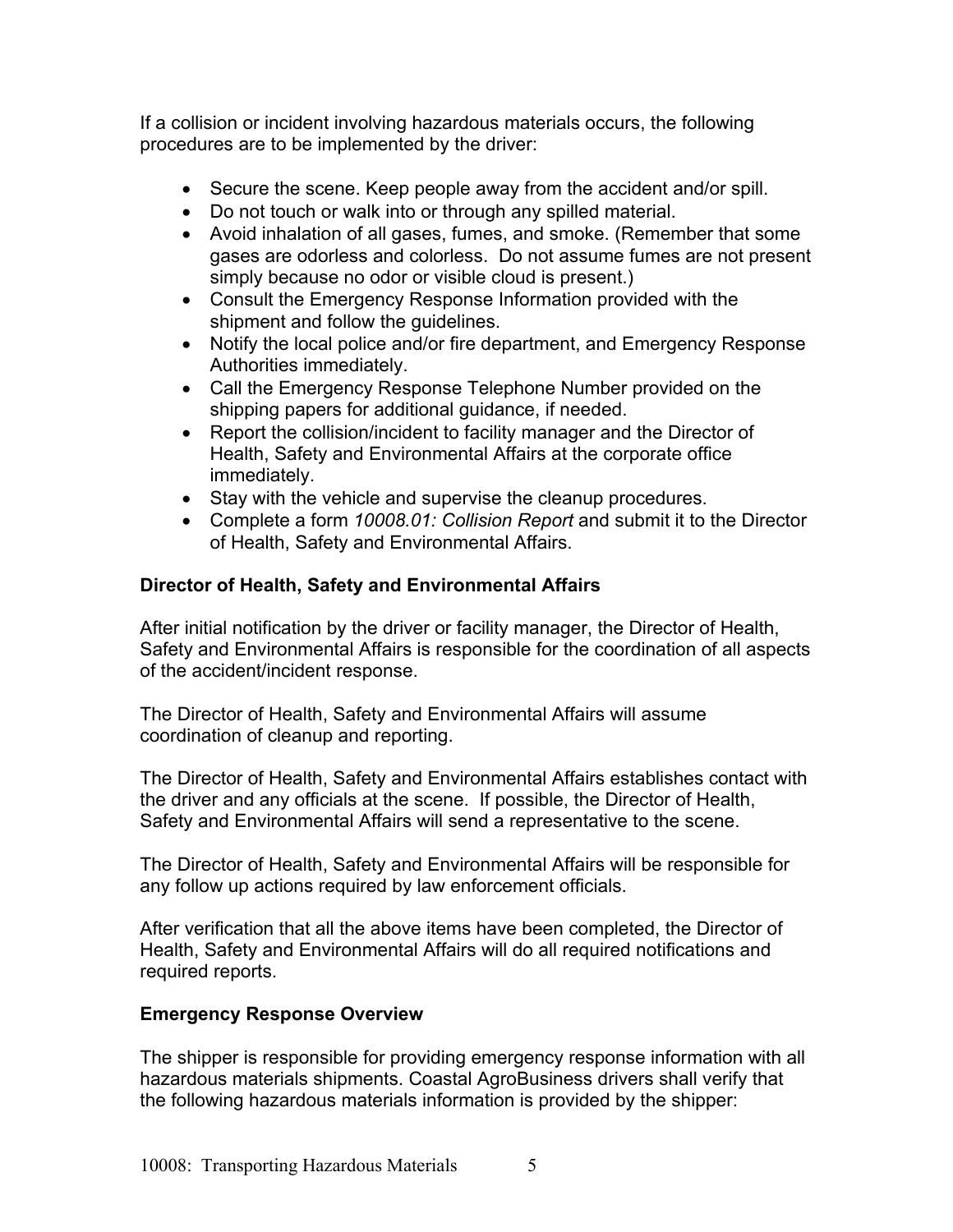- A basic description and technical name of the hazardous material (found on the shipping paper(s)).
- Immediate hazards to health.
- Risks of fire or explosion.
- Immediate precautions to be taken in the event of an accident or incident.
- Immediate methods of handling fires.
- Initial methods for handling spills or leaks in the absence of fire.
- Preliminary first aid measures.

Coastal AgroBusiness drivers shall not transport any hazardous material without proper emergency response information. The Emergency Response Telephone Number must be properly documented on the shipping paper(s).

Coastal AgroBusiness ' Emergency Response Telephone Number for all hazardous materials shipments is Chemtrec at 1-800-424-9300.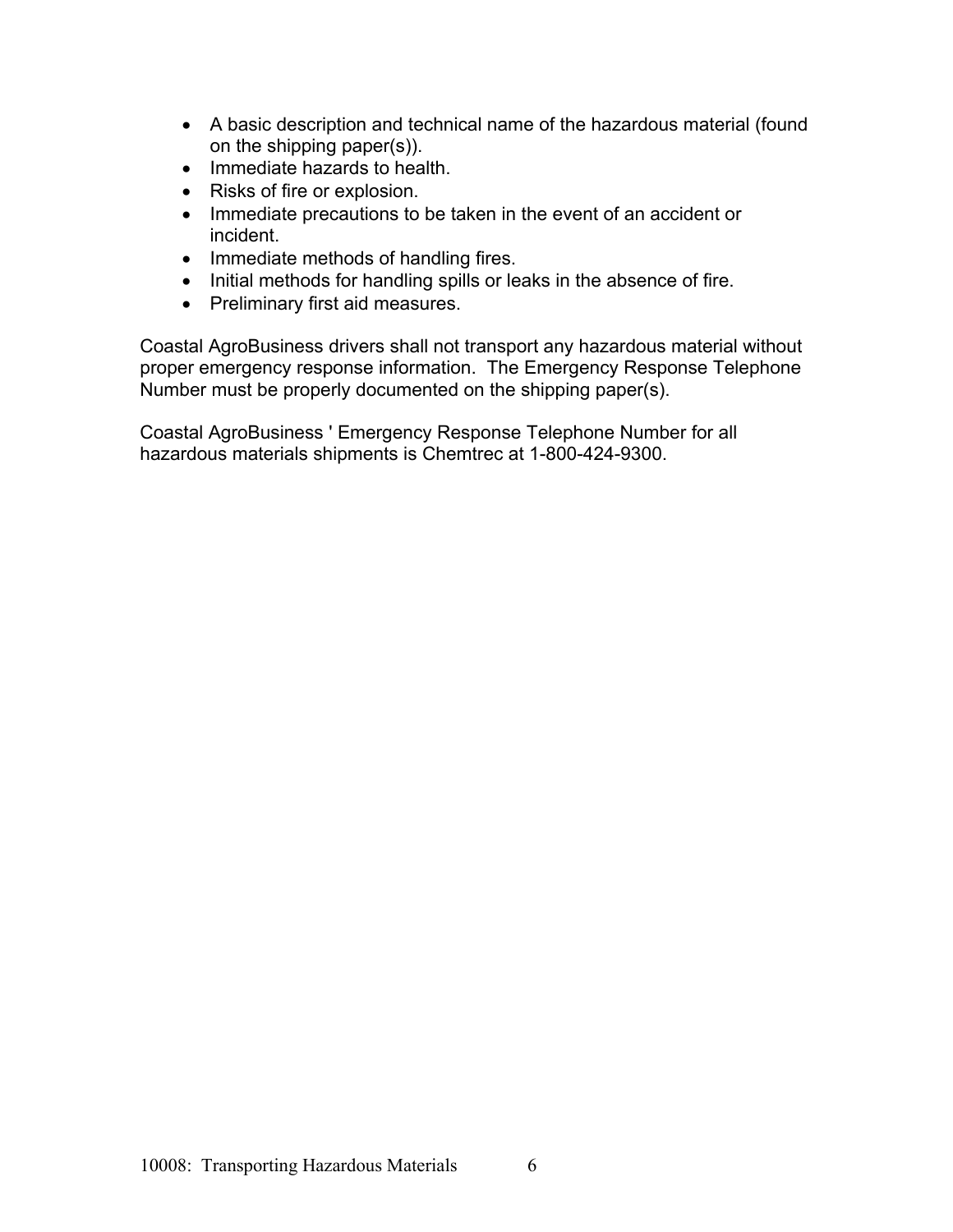

112 Staton Road PO Box 856 Greenville, NC 27835

## **10009: Collision Investigation**

Approved: 03/27/2006 Revised: 01/07/2014

Coastal's policy is to fully investigate any collision involving company personnel in a company vehicle. The procedures described below define the systematic approach we will use.

Coastal AgroBusiness, Inc. believes strongly that the collision investigation begins right at the scene. That means certain driver responsibilities must be carried out at the scene of a collision. Additional company procedures involved in collision investigation are described below.

Coastal's policy is that drivers who leave the scene of a collision (without permission to do so from an authorized company official or without due cause) may be subject to disciplinary action, up to and including termination, depending on the circumstances involved.

#### **Collision Investigation Procedures**

Two main concerns at the scene of a collision are to deal with immediate problems and to gather and report pertinent collision information to your supervisor promptly. These two items can be broken down into a 6-step collision procedure for drivers to follow. These steps will be described in detail in the following paragraphs.

Depending on the severity of the collision, drivers for Coastal AgroBusiness will be expected to follow some or all of the procedures listed below.

#### **Dealing with Immediate Problems**

- \* Stop immediately,
- \* Prevent another collision,
- \* Help any people who are injured, and
- \* Notify law enforcement personnel.

#### **Gather and Report Collision Information**

- \* Document the incident, and
- Report to the company.

**Step 1**: Stop, stay calm, and pull your vehicle as far off the roadway as safely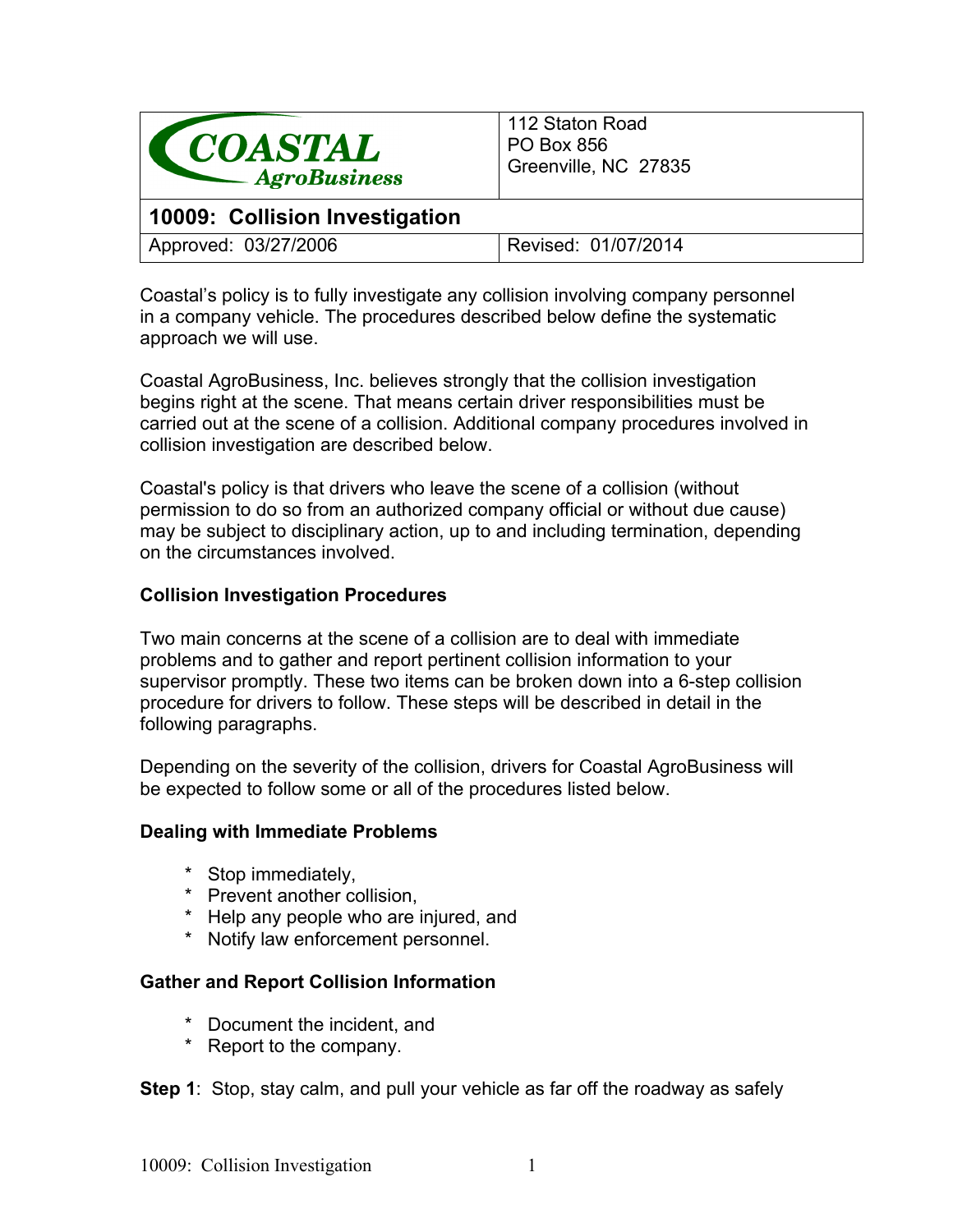possible. If the collision involves an unoccupied vehicle, try to find the owner. If you can't find the person, leave your name, address, and phone number, along with the company's name and phone number. Put the information in a visible location, such as under the windshield wiper blade. You should also make note of the make, model, year, license number, and description of the other vehicle to provide to your company.

**Step 2**: Turn on your four-way flashers as an immediate warning signal. Then do a quick evaluation of collision victims, if any. Next, you will need to set out emergency warning devices as required by 49 CFR Sec. 392.22 in the prescribed positions on the roadway. The FMCSRs require that emergency warning devices be in position within 10 minutes of stopping.

**Step 3**: Even if you have not been formally trained to provide first aid, most states have "Good Samaritan" laws to protect untrained people who offer help in emergency situations. Many states also have laws requiring the first person that comes upon a collision scene to stop and render help. At the scene, you may need to provide first aid or make certain someone else is present who can do so. Arrange for somebody to call for medical assistance.

At a minimum, do the following:

- \* Make certain any injured person is breathing. If not, lift the jaw up and tilt the head back to open the airway (artificial respiration may be necessary).
- \* Check for bleeding, and if necessary, apply direct pressure to any wound(s).
- \* Cover any injured persons with blankets or other available materials to maintain body temperature.
- \* Never move a severely injured person unless they are in immediate danger of further injury.

**Step 4**: Either contact local law enforcement personnel yourself or arrange to have someone do it for you. Be courteous and cooperative when providing information to these authorities. Never admit guilt or liability at the scene of a collision. Never leave the scene of a collision unless your CB radio or cellular phone is not working and there is no one else to make the necessary calls.

**Step 5**: Write down names, license numbers, and other information regarding the collision and those people involved in it. Draw a simple diagram of the collision scene. The more detail you can provide for the company's safety department, the better it will be for insurance and/or legal purposes later. Coastal provides a disposable camera or cell phones for use at collision scenes; document the situation with photographs from various angles.

**Step 6**: After the vehicle has been secured, warning devices put in place,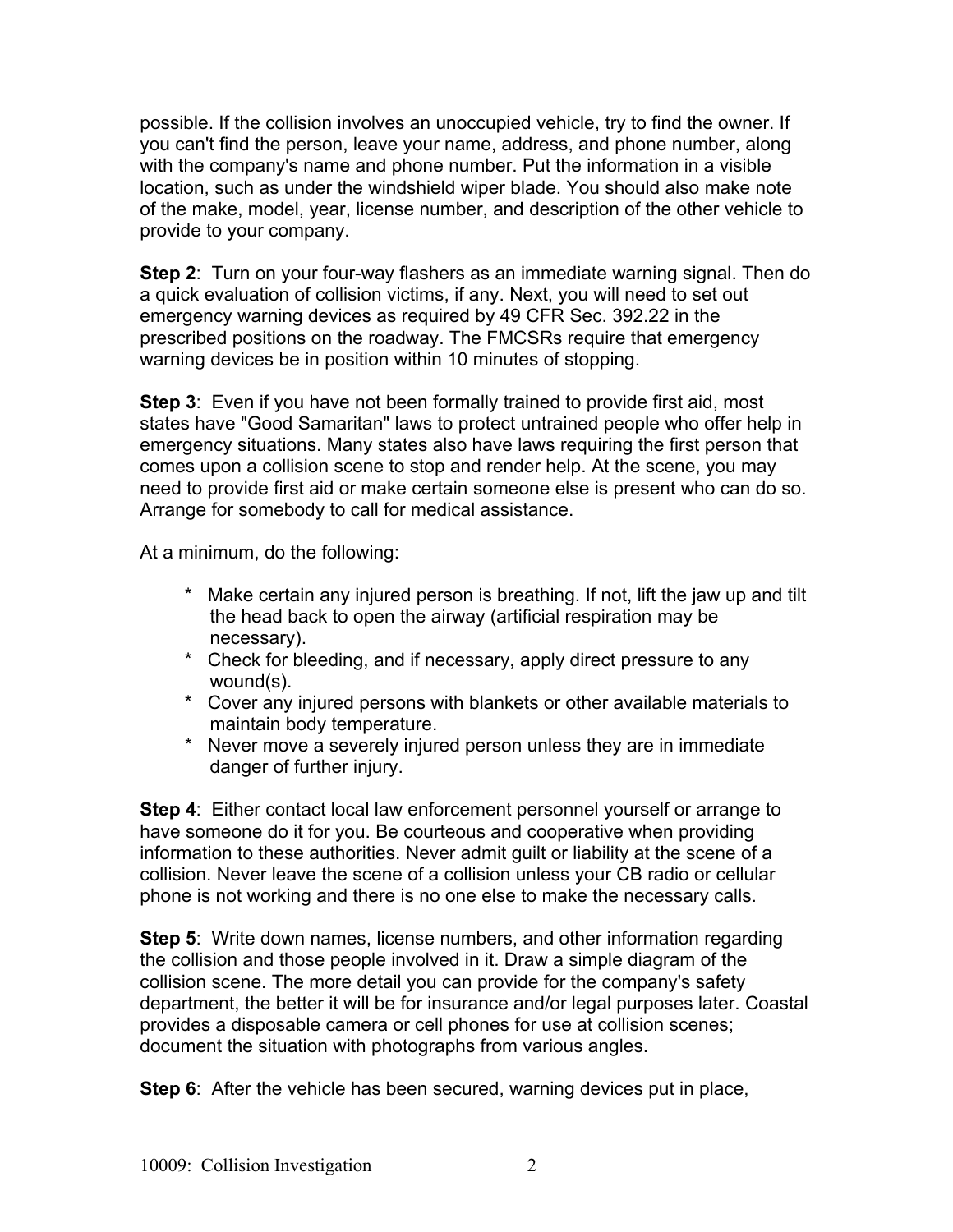assistance rendered to injured person(s) (if any), and law enforcement personnel contacted, you (the driver) should communicate the collision to the company.

Before communicating a collision, drivers for Coastal AgroBusiness are expected to gather the following information and details:

- \* Exact time and location of the collision,
- \* Estimate of the injuries (if any) and/or damage to vehicle(s) and property involved,
- \* A location and/or phone number where you can be reached for further information and instructions,
- \* Names and addresses of all persons involved in the collision,
- \* Names and addresses of all insurance companies involved, and
- \* Make, model, and license numbers of all vehicles involved in the collision.

Our employees must understand the significance of effective collision investigation, and be aware of specific issues on which Coastal will focus its attention. Most importantly, they need to know what changes in behavior are necessary to prevent collision recurrence. Generally, five major areas are evaluated in collision investigation. These areas will be examined in full after an initial evaluation is made of the severity of the collision.

After an initial contact with the driver of the vehicle involved in a collision, the company will determine the level of official involvement that needs to happen in the specific instance.

Facility Managers or an insurance adjuster representing Coastal AgroBusiness may be sent to the collision scene to assist in on-site investigation and handling of the collision details. Document the collision on form *10009.01 Collision Report*.

Corporate office must be notified of all collisions, big or small. A form *10009.01 Collision Report* must be filled out within 24 hours and returned to the Director of Health, Safety and Environmental Affairs. Additional investigation will occur if needed.

After detailed investigation is completed, collision reconstruction may be attempted in some cases, if deemed necessary by the Director of Health, Safety and Environmental Affairs.

Collisions don't just happen. Causes for collisions can be grouped into five basic categories:

\* **People:** Some statistics show that 90% or more of all collisions are caused by human error. Our investigations will include examination of the qualifications of the driver(s) involved in the collision.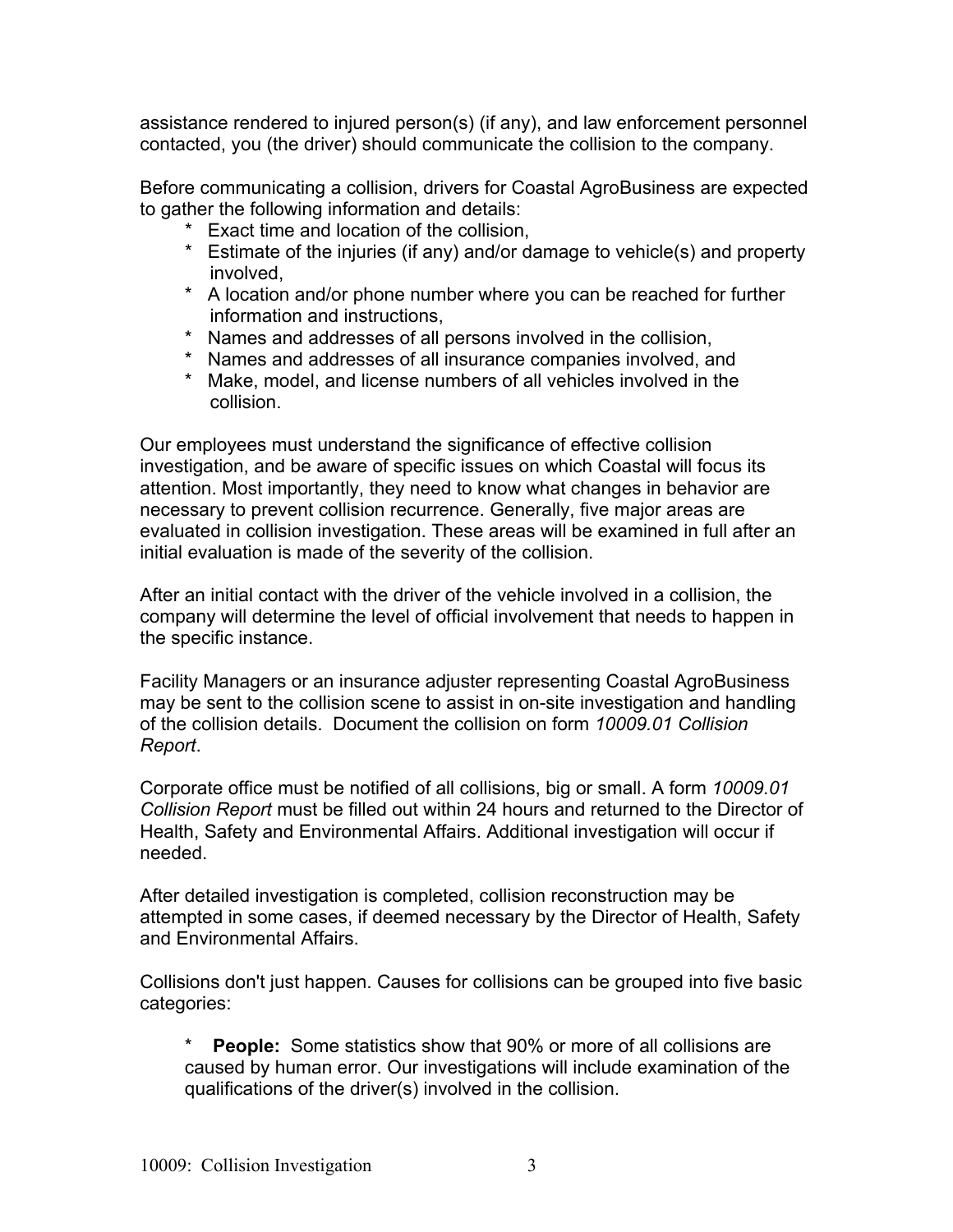That will include questions like:

- \* Was the driver properly qualified according to company policy and federal requirements?
- \* Did the driver have the proper training?
- \* Was the driver new to the job?
- \* Was the driver working within the guidelines of a job description?
- \* Was the driver under pressure or fatigued?
- \* Did the driver receive clear instructions and directions?
- \* Was the vehicle involved in the collision the driver's regularlyassigned vehicle?

**Equipment:** A great deal of attention will be focused on the mechanical condition of the vehicle involved in the collision.

That assessment will include questions like:

- \* Was the equipment serviced regularly?
- \* Are there maintenance records to verify that major components had been serviced and repaired (if required) during the past year?
- \* Was the maintenance facility adequately staffed and budgeted to be able to properly support the company's maintenance standard?
- \* Was the equipment properly specific for the cargo it was carrying?
- \* Was a defect not reported or not repaired?

**Physical Conditions:** Even though environmental conditions are rarely shown to be the primary cause of a collision, such conditions may play a significant role in the responses of both vehicle and driver.

Investigation in this area will include questions like the following:

- \* Was traffic congested?
- \* Was the highway slippery (wet or icy)?
- \* Was it foggy at the time of the collision?
- \* What time of day did the collision occur?

**Procedures:** Were there written procedures in place to be followed by the driver that would have alerted them to any hazards present?

Investigation will key on the presence of such policies and may include the following questions:

- \* Were all company policies being followed at the time of the collision?
- \* Have all individuals involved been properly trained in existing procedures?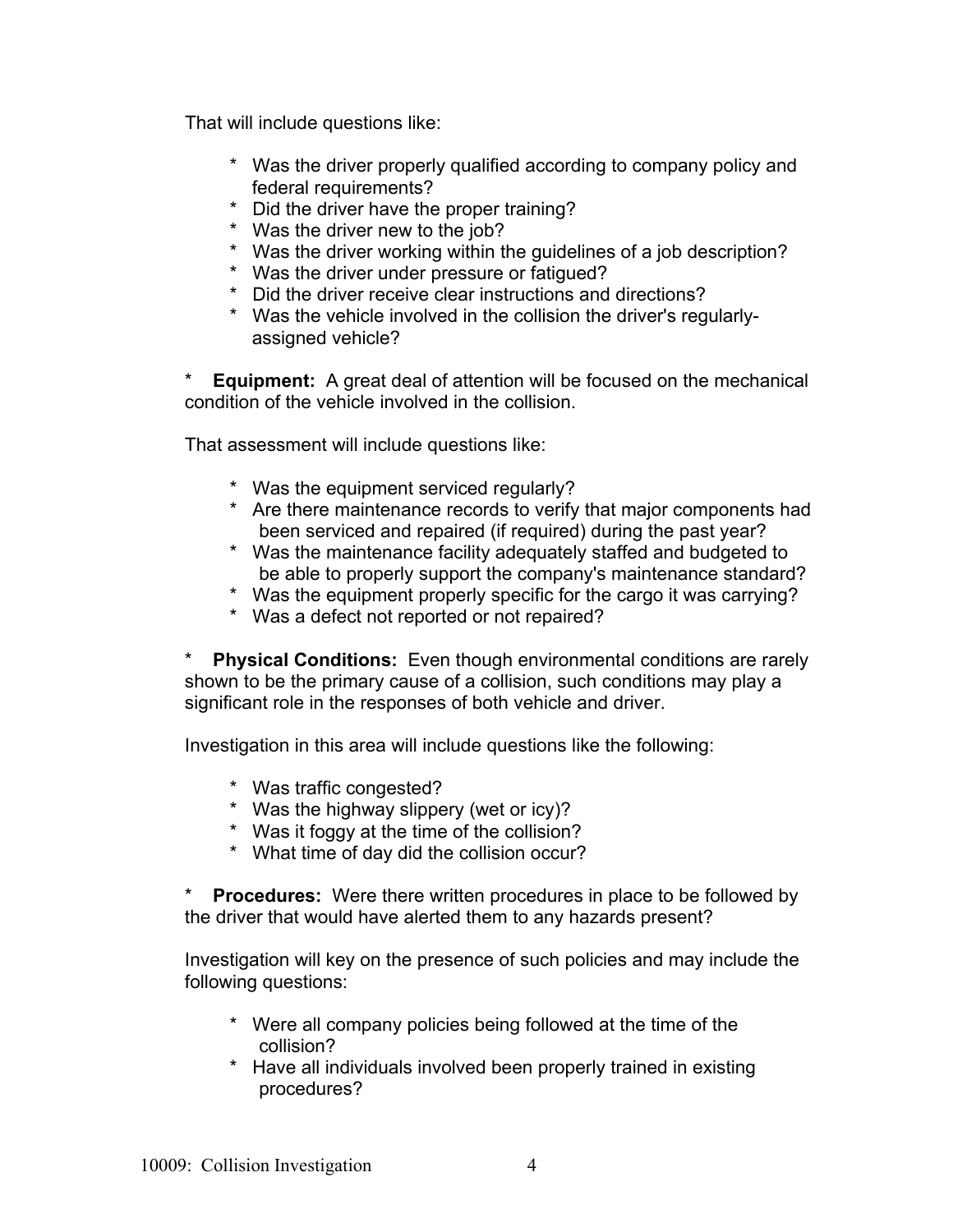\* Was the "procedure" training effective?

**Freight:** Gathering information about the freight being hauled when a collision occurred is also vital.

Those questions might include:

- \* What was the freight?
- \* Was it time-sensitive?
- \* Was the driver under pressure to meet a deadline?
- \* Was the freight secured properly?

At the scene, the Coastal AgroBusiness collision investigator will carefully survey the scene, noting the position of any debris from the collision. The investigator should take photos of the scene, with careful notes of what the photos depict. If you have a cell phone with a camcorder in it, it can be used to record the collision scene and aftermath, complete with dialog.

A map of the site should be drawn to scale, with any landmarks near the scene noted as to position. Photos of all vehicles involved in the collision should be taken from all sides, with careful notes made. Skid marks should be captured in the line of travel from each driver's viewpoint.

The more accurate the information provided is, the easier it is when it comes to canvassing the collision scene. It is important that the collision investigator be as objective as possible in gathering and evaluating data from the collision scene. Judgment calls do not belong here with the "hard" data available at the collision scene.

Be aware that any information gathered may be used by the other side involved in the collision as well.

Also be aware that collisions involving hazardous materials have some additional requirements. (See *10008: Transporting Hazardous Materials* policy.)

Once the investigation at the collision scene has been completed, Coastal AgroBusiness will be in a position to evaluate whether or not collision reconstruction is required in the case of this collision. That decision is made on a case-by-case basis.

A final decision on the preventability/chargeability of the collision in question will be made by the Director of Health, Safety and Environmental Affairs. That decision will then be communicated to the driver of the Coastal AgroBusiness vehicle involved in the collision.

At Coastal AgroBusiness, drivers have the opportunity to appeal decisions on preventability/chargeability of a collision. (See *10010: Collision Review* policy)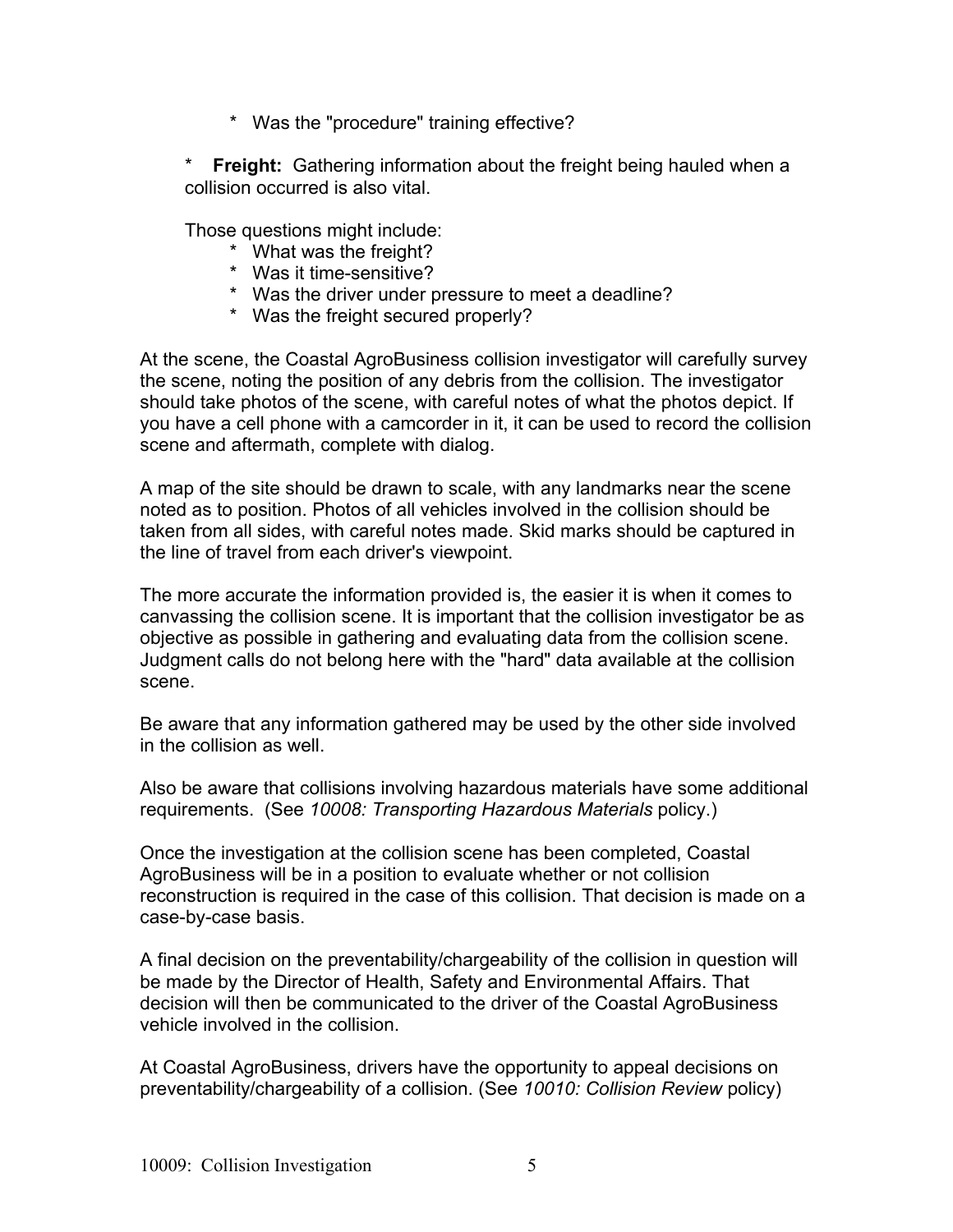

112 Staton Road PO Box 856 Greenville, NC 27835

## **10010: Collision Review**

Approved: 04/18/2006 Revised: 01/11/2008

Coastal AgroBusiness, Inc. is committed to the fair and equitable treatment of its employees. This commitment includes the fair judging of preventability in all vehicle collisions. The company believes that determining preventability fairly is essential to the credibility of our fleet safety effort and driver recognition and corrective action/disciplinary programs. Therefore, to ensure all vehicle collisions are judged fairly and drivers are trained consistently and disciplined (when necessary) appropriately, the following collision review procedures have been implemented by Coastal AgroBusiness, Inc.

## **Collision Review Procedures**

Coastal AgroBusiness, Inc.'s collision review procedures are based on the premise that our drivers are expected to meet a higher standard of safety performance than the average motorist. However, in the case of a collision, determination of preventability will serve as the foundation of our driver safety program.

In addition, the following collision review procedures have been established to ensure uniformity in determining the preventability of vehicle collisions. These procedures are also necessary for:

- \* The promotion of the highest standards of safety among Coastal AgroBusiness, Inc. drivers
- \* The fair and equitable treatment of the safety record of individual Coastal AgroBusiness, Inc. drivers
- \* The effective and timely administration of Coastal AgroBusiness, Inc.'s driver safety incentive and recognition program; and
- Measuring the effectiveness of Coastal AgroBusiness, Inc.'s fleet safety program

#### **Data used to determine preventability**

In determining preventability, Coastal AgroBusiness, Inc. will use all available information including, but not limited to:

- \* The initial report of the collision (*Form 10009.01: Collision Report*), and any statements from witnesses);
- \* The police report of the collision;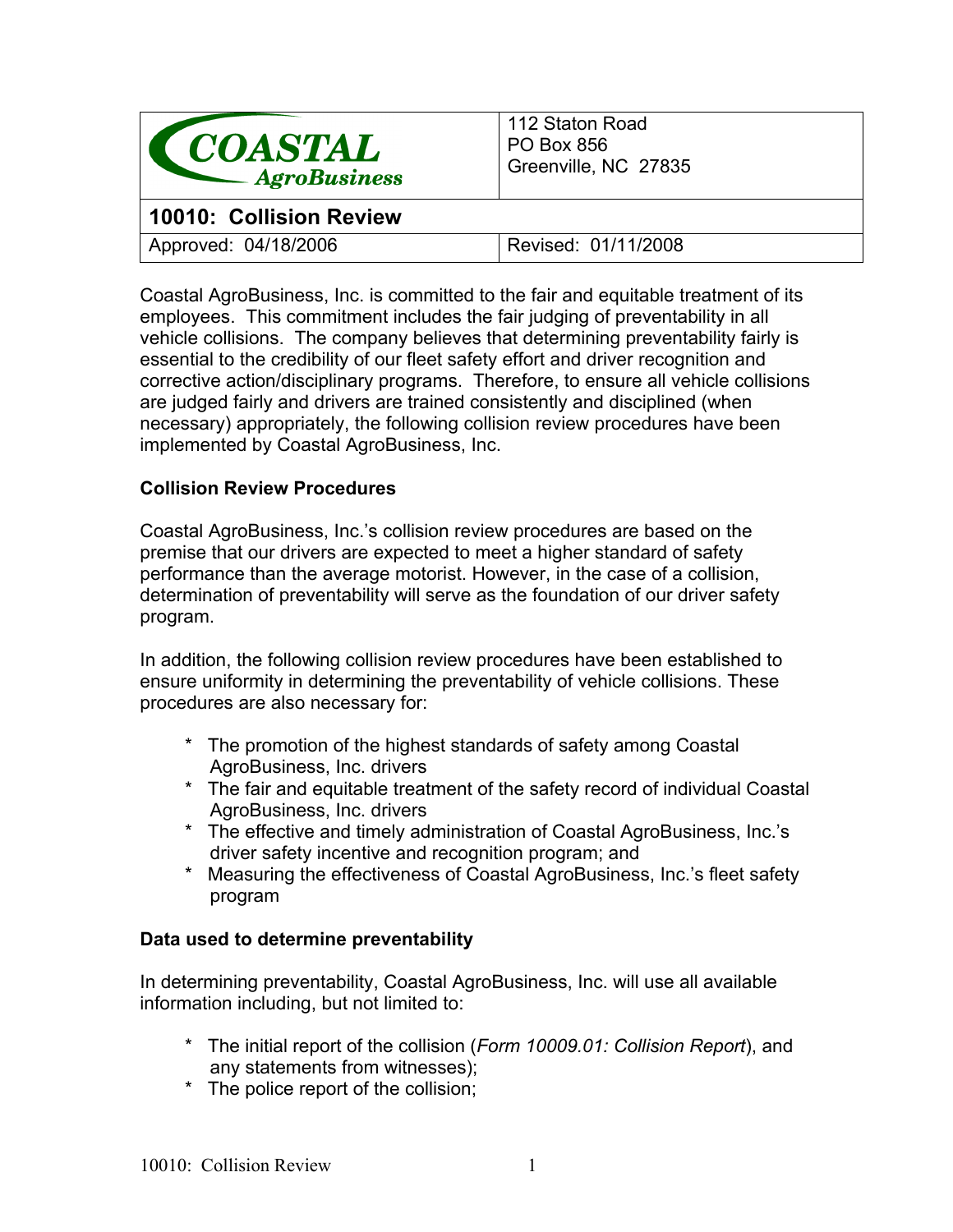- \* Coastal AgroBusiness, Inc.'s insurance provider's (on-scene adjuster's) report; and
- \* The findings of Coastal AgroBusiness, Inc.'s internal safety department's investigation of the collision.

#### **Initial determination**

Based on all available data, the Director of Health, Safety and Environmental Affairs will make an initial determination of preventability. A reasonable action standard will be used as the primary determinant. The preventability decision will be primarily (but not exclusively) based on the whether or not the driver could have taken reasonable action to avoid the collision.

After determining preventability, the Director of Health, Safety and Environmental Affairs will:

- \* Prepare a written notification of preventability or non-preventability including all facts and circumstances that led to the determination;
- \* In the case of a non-preventable ruling, forward the notification to the driver;
- \* In the case of a preventable ruling, schedule a personal one-to-one meeting with the driver to discuss the decision, possible remedial training, and/or possible disciplinary action. This meeting will be scheduled as soon as possible after the preventability determination has been made.

If, after the personal one-to-one meeting, the driver disagrees with the initial ruling, the case will be handed over to Coastal AgroBusiness, Inc.'s collision review committee for review and a final determination.

#### **Collision Review Committee**

To request that a collision be reviewed, the driver is required to submit a written appeal within 10 days of being informed of the initial preventability ruling. To warrant consideration, the driver's appeal must state precisely why the driver feels the ruling was unfair.

After receiving the written appeal, Coastal AgroBusiness, Inc.'s collision review committee will convene promptly (as necessary, or a minimum of once every business quarter) to review all collisions under appeal. The review committee will consist of a five person board including:

\* A chairperson well-versed in fleet safety and Coastal AgroBusiness, Inc.'s safety program, policies, and related procedures. The chairperson will be responsible for verbally reviewing the facts surrounding each collision up for review including all relevant data, the reasoning behind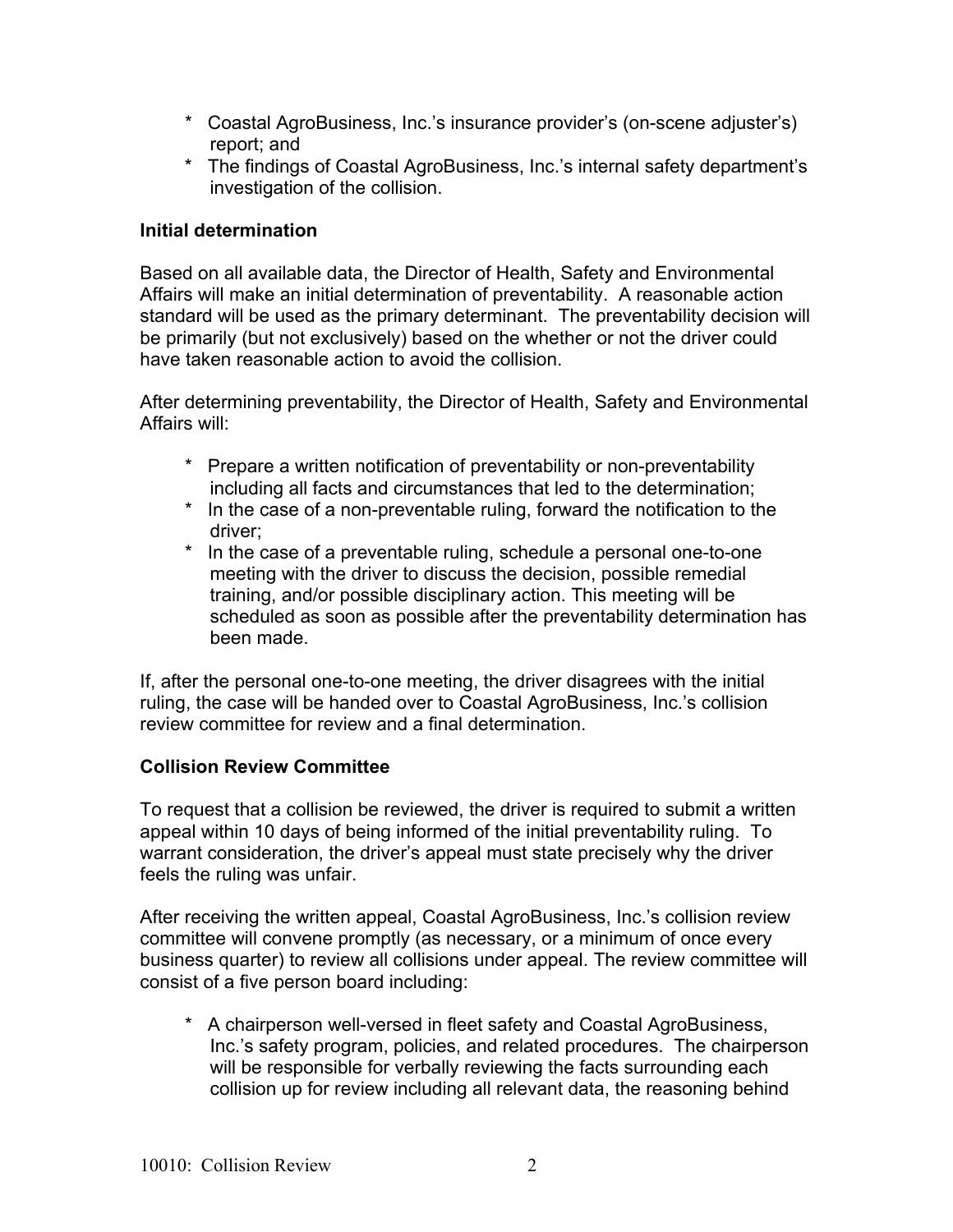the initial determination, and the driver's written appeal. The chairman will vote on final preventability only in the event of a tie vote (split decision).

- \* A representative from the company's operation who is familiar with Coastal AgroBusiness, Inc. 's scheduling, routing, and related subjects, and who can answer questions regarding operating procedures, customer demands, and delivery practices.
- \* A vehicle maintenance representative who can respond to equipmentrelated questions or concerns and is familiar with the company's vehicle maintenance procedures and practices.
- \* Two Coastal AgroBusiness, Inc. drivers with superior safety performance records, capable of evaluating the written appeal statements with impartiality.

To minimize the risk of bias when making final preventability rulings, appealing drivers will not be permitted to present their case in person. Further, all written appeals will be submitted to the review board anonymously (appealing drivers will not be identified).

After thorough review and discussion, the review committee will reach a preventability decision via secret ballot. Each vote shall by anonymous and contain only the case number and notation as to whether the collision was "preventable" or "non-preventable."

The chairperson will count the votes and is responsible for informing the driver in writing of (including the specific reasons for) the decision rendered by the committee. All preventable decisions will be personally presented to the driver by the chairperson and all decisions reached by Coastal AgroBusiness, Inc.'s collision review committee are final.

Coastal AgroBusiness, Inc. believes that anyone who participates on a review committee will be rewarded with a sharpened sense of safety and defensive driving. Since participation is considered by the company to be an educational experience, the committee will rotate members on a periodic basis. This will serve to involve as many employees as possible in the process.

#### **Drivers' responsibilities**

In order to ensure fair decisions regarding collision preventability, drivers should take the following actions in the event of a collision:

- \* Immediately gather statements from witnesses. As soon as possible after a collision, drivers should seek to obtain signed and dated statements that include names, addresses, vehicle descriptions, and phone numbers of any person who admitted seeing the collision.
- \* Follow all at-the-scene procedures according to current company policy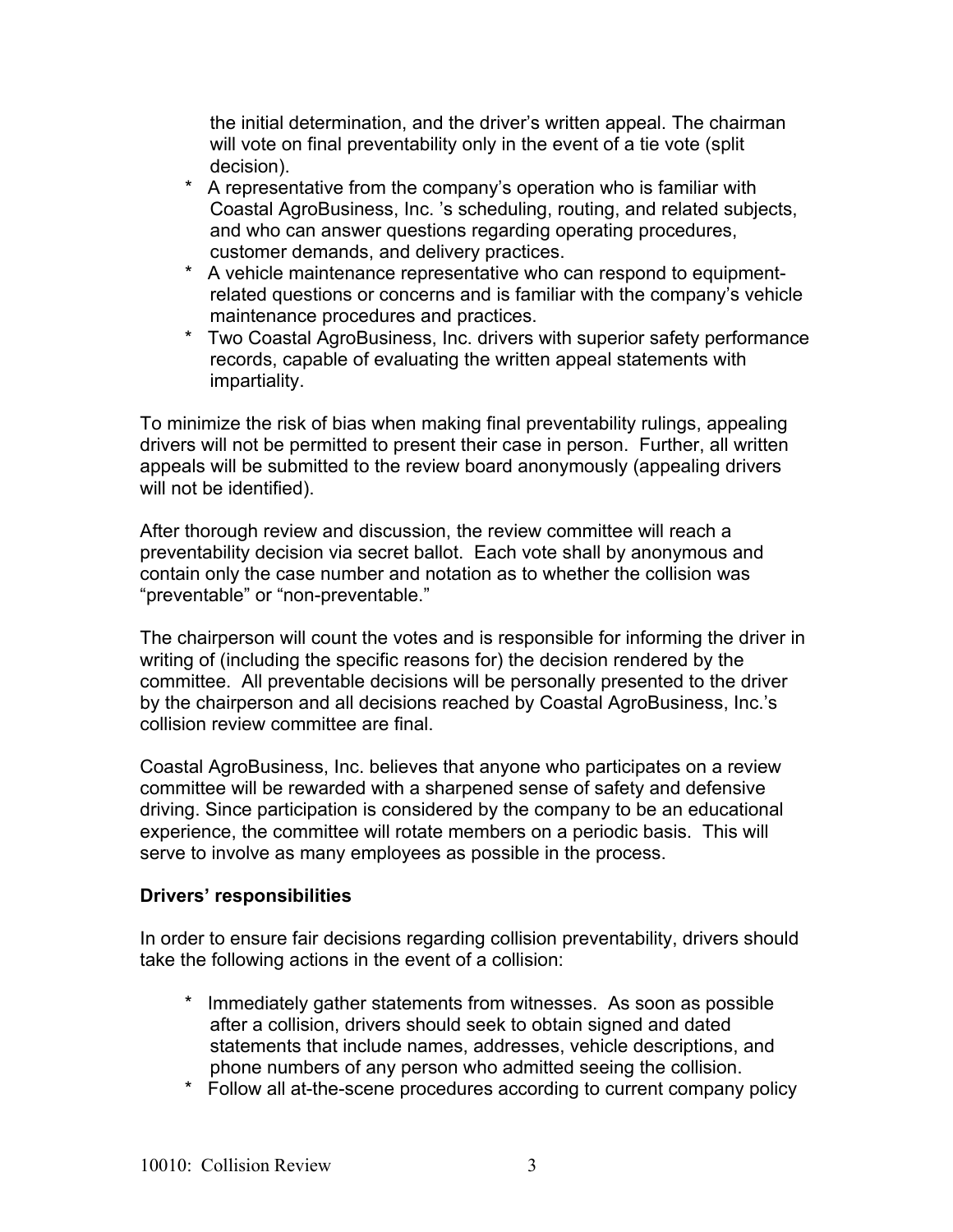(see *10009: Collision Investigation*).

#### **Non-preventable/Preventable collision guidelines**

The company will use the following guidelines (which are consistent with the National Safety Council rulings) for the purpose of determining collision preventability.

**General guidelines** – barring extenuating circumstances and maintaining the reasonable action standards, collisions are generally preventable if:

- **Driver was inattentive or failed to accurately observe and assess existing** conditions that contributed to a collision.
- Driver's speed was not consistent with posted (prescribed) limits or existing road, weather, or traffic conditions.
- **Driver's speed precluded stopping within available clearances or** assured clear distance.
- Driver misjudged (or did not confirm) available clearances (above, below, or on the sides) resulting in the striking of a fixed object.
- **Driver failed to control the vehicle.**
- Driver failed to yield the right of way resulting in a collision (or to avoid a collision).
- **•** Driver failed to communicate the vehicle's presence or intended actions through the use of directional lights (signal flashers), horn, or other means.
- Driver was in violation of company operating rules or special instructions, the regulations of any federal of state regulatory agency, or any applicable traffic law or ordinance.

#### **Struck in rear by other vehicle** –

Non-preventable if:

- **Driver's vehicle was legally and properly parked, unless there were** extenuating circumstances recognizable to the alert driver whose judgment should suggest "park elsewhere".
- **Driver was proceeding in his or her own lane of traffic at a safe and** lawful speed.
- **Driver was stopped in traffic due to existing conditions or was stopped in** compliance with traffic sign or signal, or the directions of a police officer or other person legitimately controlling traffic.
- **Driver was in proper lane, waiting to make turn, and was flashing a** signal indicating his or her intention to turn.
- Driver's vehicle was disabled and was protected by emergency warning devices as required by DOT and state regulations, or if driver was in the process of setting out or retrieving signals (see "Mechanical Defects Collisions") except, if opportunity was available for driver to remove vehicle off road.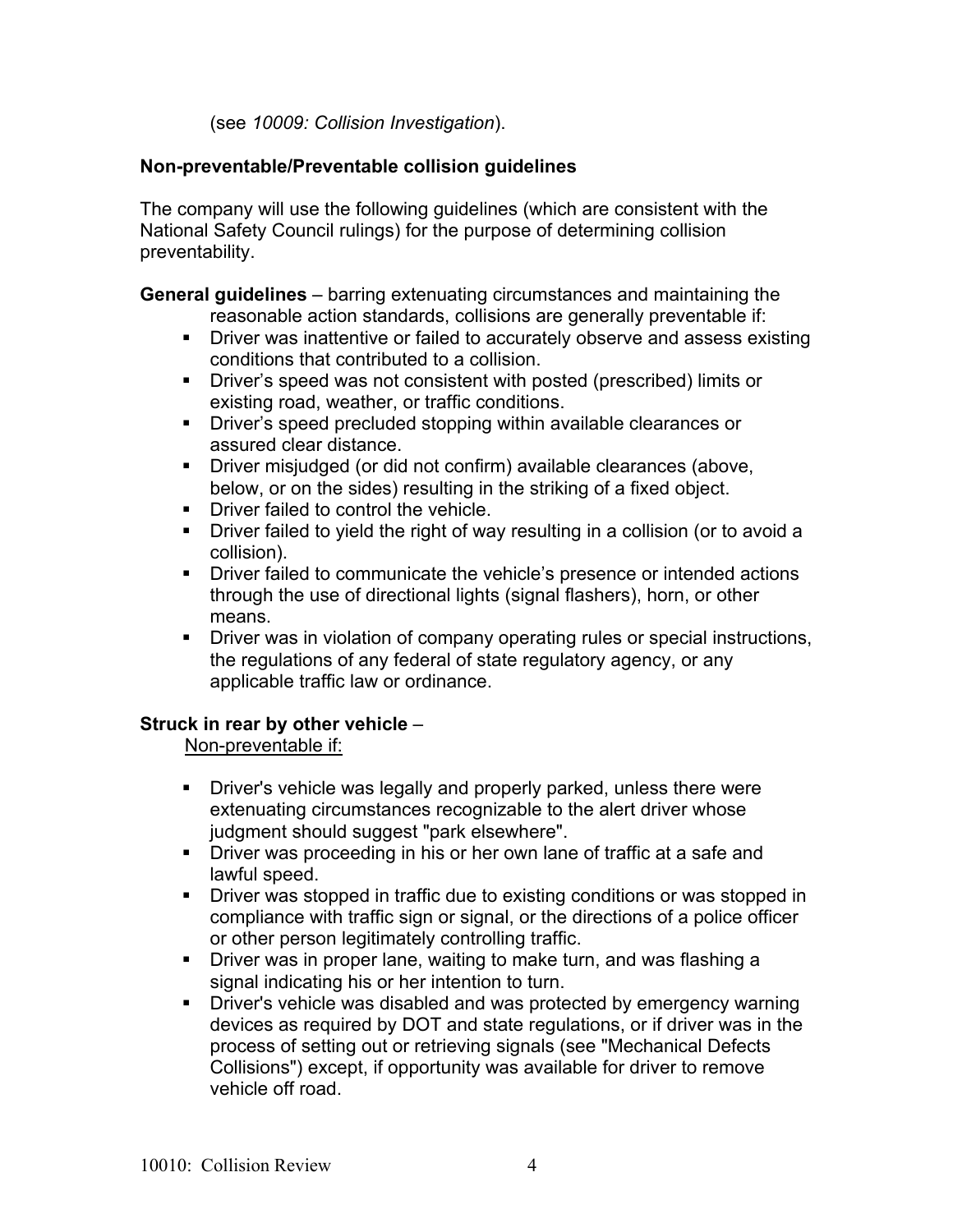#### Preventable if:

- **Driver was passing slower traffic near an intersection and had to make a** sudden stop.
- **Driver made a sudden stop to park, load, or unload.**
- **Driver was improperly or illegally parked.**
- **Driver made any other type of unnecessary sudden stop.**
- **Driver's vehicle rolled back into vehicle immediately behind while starting** on a grade.

#### **Struck while parked**

Non-preventable if:

- **Driver was properly parked in an area where permitted, unless there was** extenuating circumstances recognizable to the alert driver, whose judgment should suggest "park elsewhere," or there was off-the-road parking available.
- Vehicle was protected by emergency warning devices as required by DOT and state regulations, or if driver was in the process of setting or retrieving signals. The use of 4-way flashers as emergency warning lights under DOT regulations meets this provision for only the first 10 minutes.

#### **Mechanical defect or breakdown collisions**

Preventable if:

- Defect was of a type which driver should have detected during a proper pre-trip inspection of vehicle.
- Defect was of a type that the driver should have detected during the normal operation of the vehicle.
- Defect was caused by the driver's abusive operation of the vehicle.
- **Defect was known to the driver but was operated regardless of this** knowledge.

#### **Side-swiped or head-on collisions**

Preventable if:

- **Driver was not entirely in the proper lane of travel.**
- **Driver did not pull to the right or left, slow down, and/or stop for the** encroaching vehicle lane when such action could have been taken without additional danger and to prevent a collision.
- Driver changed lanes without ascertaining that sufficient space was available or failed to signal intent, or give sufficient warning of intent, to change lane.
- **Driver was weaving to the right or left, thus crowding the passing vehicle.**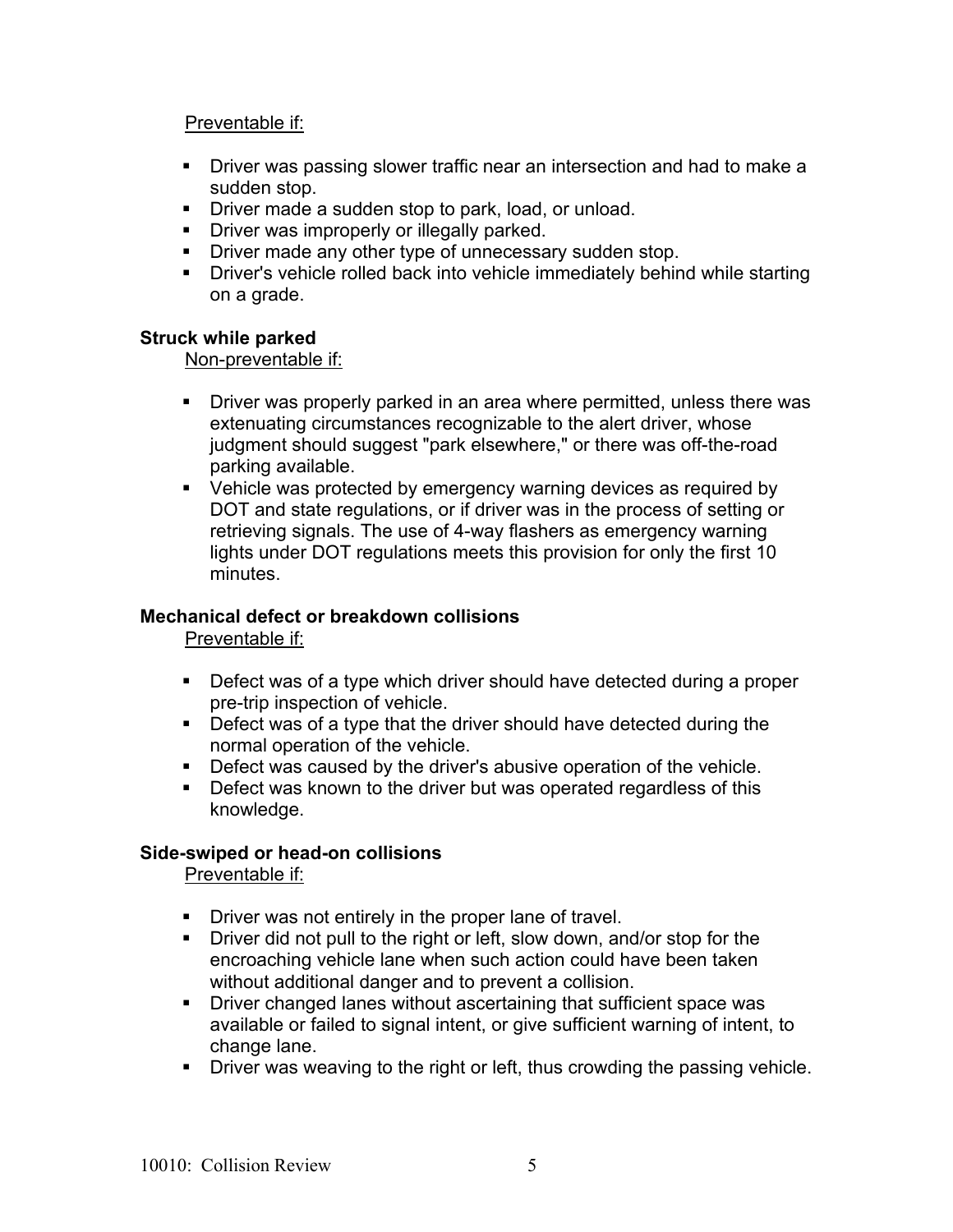#### **Striking other vehicle in rear collisions**

Non-preventable if:

- **Other vehicle rolled backward while starting on grade.**
- **Driver's vehicle was stopped, but was hit from behind and pushed into** other vehicle.

#### Preventable if:

- **Driver failed to maintain safe following distance and have the vehicle** under control.
- **Driver failed to stay alert and ascertain that traffic was slowing down or** that vehicle ahead was moving slowly, stopped, or slowing down.
- **Driver misjudged rate of overtaking vehicle.**
- Driver came too close before pulling out to pass.
- **Driver started up too soon or too fast for vehicle ahead.**
- **Driver failed to leave sufficient room for passing vehicle to get safely** back in line.
- **Driver was passing and misjudged approaching traffic, and returned to** right lane too fast.

#### **Collisions at intersection**

Non-preventable if:

 Driver was stopped in compliance with traffic sign or signal or at the direction of a police officer or other person legitimately controlling traffic.

#### Preventable if:

- **Driver failed to control speed so that the vehicle could stop within** available sight distance.
- **Driver failed to check cross-traffic and wait for it to clear before entering** intersection.
- **Driver pulled out in the face of oncoming traffic.**
- **Driver collided with person, vehicle, or object while making a right or left** turn.
- **Driver collided with vehicle making turn in front of him. Driver had** collision with vehicle coming from either side, regardless of location of traffic signs or signals or whether light was green.

#### **Backing collisions**

Preventable if:

- **Driver backed up when backing could have been avoided by better route** planning.
- **Driver backed into traffic stream when such backing could have been**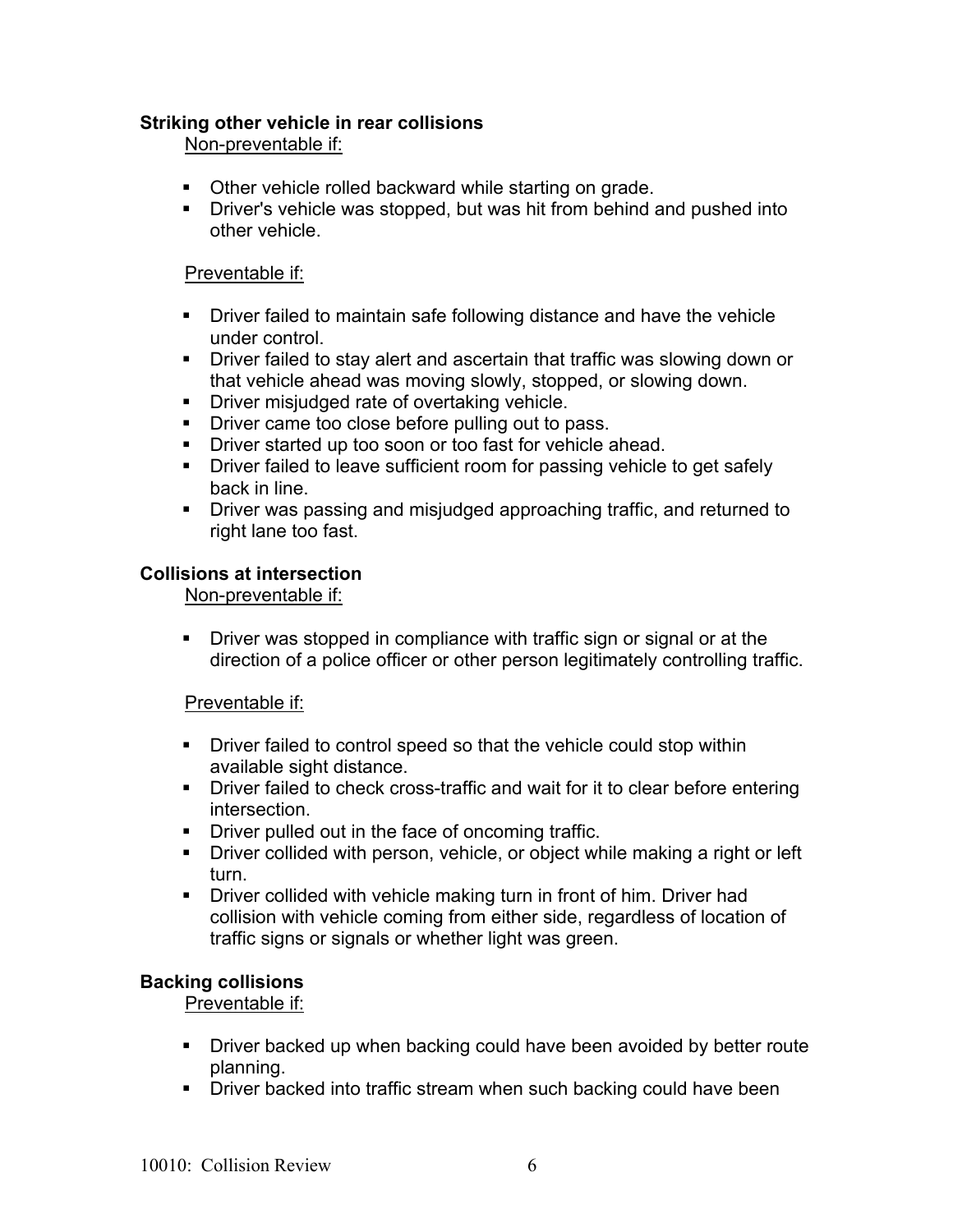avoided.

- Driver failed to get out of cab and check the immediate situation and proposed path of backward travel.
- **Driver depended solely on mirrors when it was practicable to look back.**
- **Driver failed to get out of cab periodically and recheck conditions when** backing a long distance.
- **Driver failed to sound horn while backing.**
- **Driver failed to check behind vehicle parked at curb before attempting to** leave parking space.
- **Driver backed from blind side when a sight-side approach could have** been made.
- **Driver failed to use a guide (spotter) to help back, or depended solely on** a guide.
- **•** Driver relinquished all responsibility to guide.

## **Collisions while passing or being passed**

Preventable if:

- **Driver passed where view of road ahead was obstructed by hill, curve,** vegetation, traffic, adverse weather conditions, etc.
- **•** Driver attempted to pass in the face of closely approaching traffic.
- **Driver failed to warn driver of vehicle being passed.**
- **Driver failed to signal change of lanes.**
- **Driver pulled out in front of other traffic overtaking from rear.**
- **Driver cut-in short returning to right lane.**
- **Driver failed to stay in own lane of traffic.**
- **Driver failed to hold speed or reduce speed to permit other vehicle to** pass safely.

## **Collisions while entering traffic (merging)**

#### Preventable if:

- **Driver failed to signal when pulling out from curb.**
- **•** Driver failed to check traffic before pulling out from curb.
- **Driver failed to look back to check traffic if he was in position where** mirrors did not show traffic conditions.
- Driver attempted to pull out in a manner that forced other vehicle(s) to change speed or direction.
- **•** Driver failed to make full stop before entering from side street, alley, or driveway.
- **Driver failed to make full stop before crossing sidewalk.**
- **Driver failed to yield right-of-way to approaching traffic.**

## **Collisions involving pedestrians and bicycles**

Non-preventable if: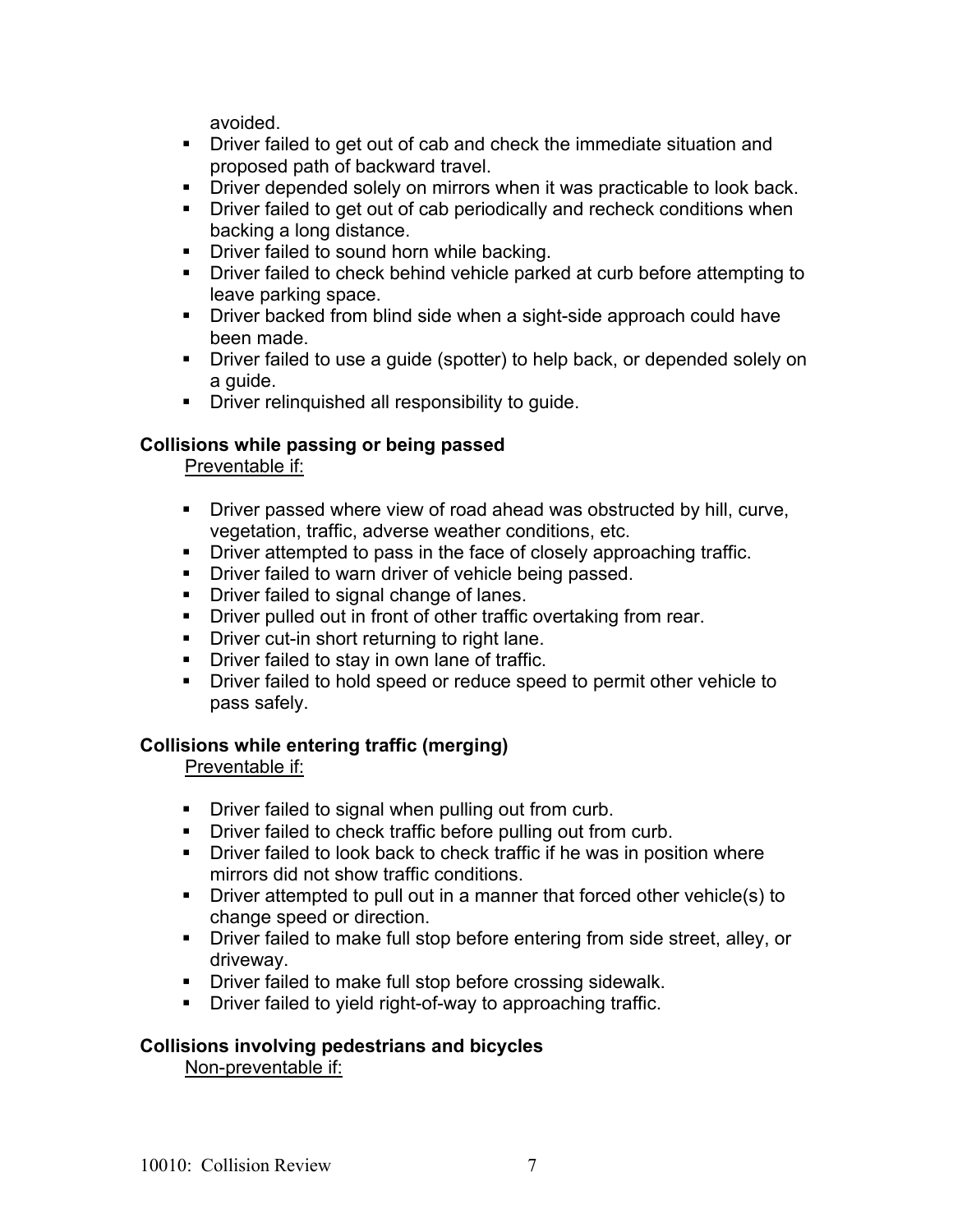Pedestrian or bicycle driver collided with driver's vehicle while it was legally parked or stopped.

#### Preventable if:

- **Driver did not reduce speed in area of heavy pedestrian traffic.**
- Driver was not prepared to stop.
- **Driver failed to yield right-of-way to pedestrian.**
- **Driver failed to stop when passing a streetcar or bus on the right.**

#### **Collisions involving rail operated vehicles (railroad crossings)** Preventable if:

- **Driver attempted to cross tracks directly ahead of train or streetcar.**
- **Driver ran into side of train or streetcar.**
- **Driver stopped or parked on or too close to tracks.**
- **Driver failed to yield right-of-way to trolley.**
- **Driver failed to stop at the railroad crossing.**

#### **Miscellaneous collisions**

Preventable if:

- Driver was making a "U" turn.
- **Driver was pulling away from the curb or other parking space.**
- **Driver was entering traffic from a driveway, or private alley.**
- Driver was giving a push or was being pushed.
- **Vehicle moved due to faulty brakes.**
- Driver left vehicle unattended (with or without motor running) and failed to set parking brake and wheel chocks.
- Collision with fixed objects poles, gates, light stanchions, etc.
- Non-collision collisions, such as an overturn, or running off road.
- Skidding collisions in which the company's vehicle is damaged because it jackknifes.
- Vehicle was moved while connected to stationary equipment.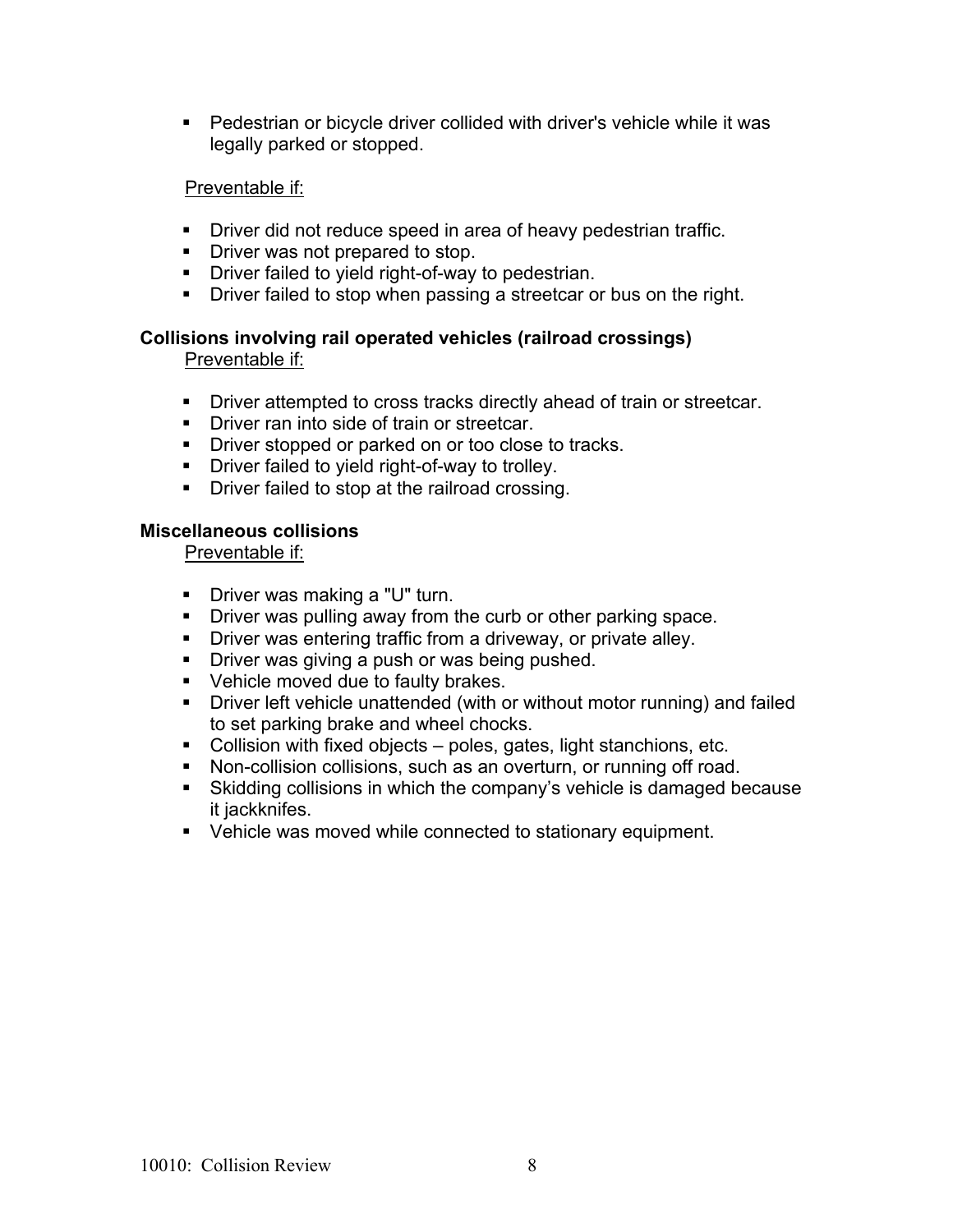

112 Staton Road PO Box 856 Greenville, NC 27835

## **10011: Collision Tracking**

Approved: 03/27/2006 Revised: 01/15/2008

Coastal AgroBusiness, Inc. will fully comply with the current federal requirement for maintenance and retention of an accident register (Sec. 390.15(b)). Federal requirements specify retention of the register for a period of three years. In addition to the federal accident register requirement, Coastal AgroBusiness, Inc. has other company-level tracking, and recordkeeping requirements. They are detailed in the following set of procedures. A condition of employment with Coastal AgroBusiness, Inc. is strict adherence to these requirements.

## **Collision File/Tracking Procedures**

According to Sec. 390.5 of the FMCSRs, an accident means: an occurrence involving a commercial motor vehicle operating on a public road in interstate or intrastate commerce which results in:

- \* A fatality;
- \* Bodily injury to a person who, as a result of the injury, immediately receives medical treatment away from the scene of the collision; or
- \* One or more motor vehicles incurring disabling damage as a result of the collision, requiring the motor vehicle to be transported away from the scene by a tow truck or other motor vehicle.

For the sake of this and other policies, an accident will be called a collision when it involves a motor vehicle.

The term collision does not include:

- \* An occurrence involving only boarding and alighting from a stationary motor vehicle; or
- \* An occurrence involving only the loading or unloading of cargo.

In accordance with federal regulations, Coastal AgroBusiness, Inc. will include the following items of information in its collision register (to be retained for a period of three years):

- \* Date of collision,
- \* City or town in which or most near where the collision occurred and the state in which the collision occurred,
- \* Driver name,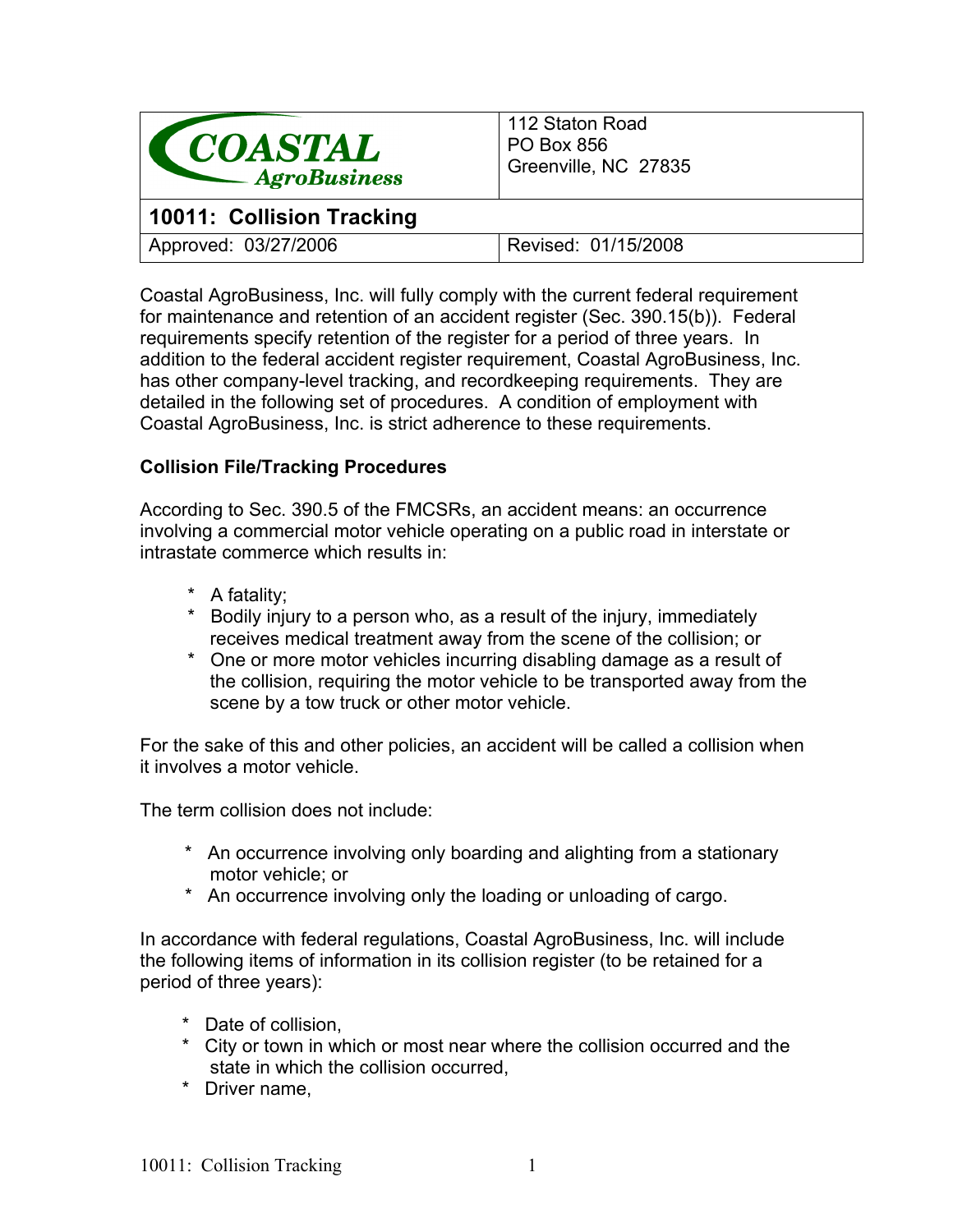- \* Number of injuries,
- \* Number of fatalities, and
- \* Whether hazardous materials, other than fuel spilled from the fuel tanks of motor vehicles involved in the collision, were released.
- \* Copies of all collision reports required by state or other governmental entities or insurers.

It is the procedure of Coastal AgroBusiness, Inc. to keep a physical file folder on each collision in which a company vehicle is involved, regardless of the cost of the collision. The materials collected in this file are critical to reconstructing the collision if that becomes necessary at some point. The documents are gathered from various sources, many from the investigation phase of collision tracking. The documents are filed chronologically by date of collision and are kept by the Director of Health, Safety and Environmental Affairs for a period of 5 years from date of collision occurrence.

It is the procedure of Coastal AgroBusiness, Inc. to evaluate driver performance in regard to collision frequency and severity. However, Coastal AgroBusiness, Inc. reserves the right to impose stringent consequences based on the circumstances and severity of a preventable collision.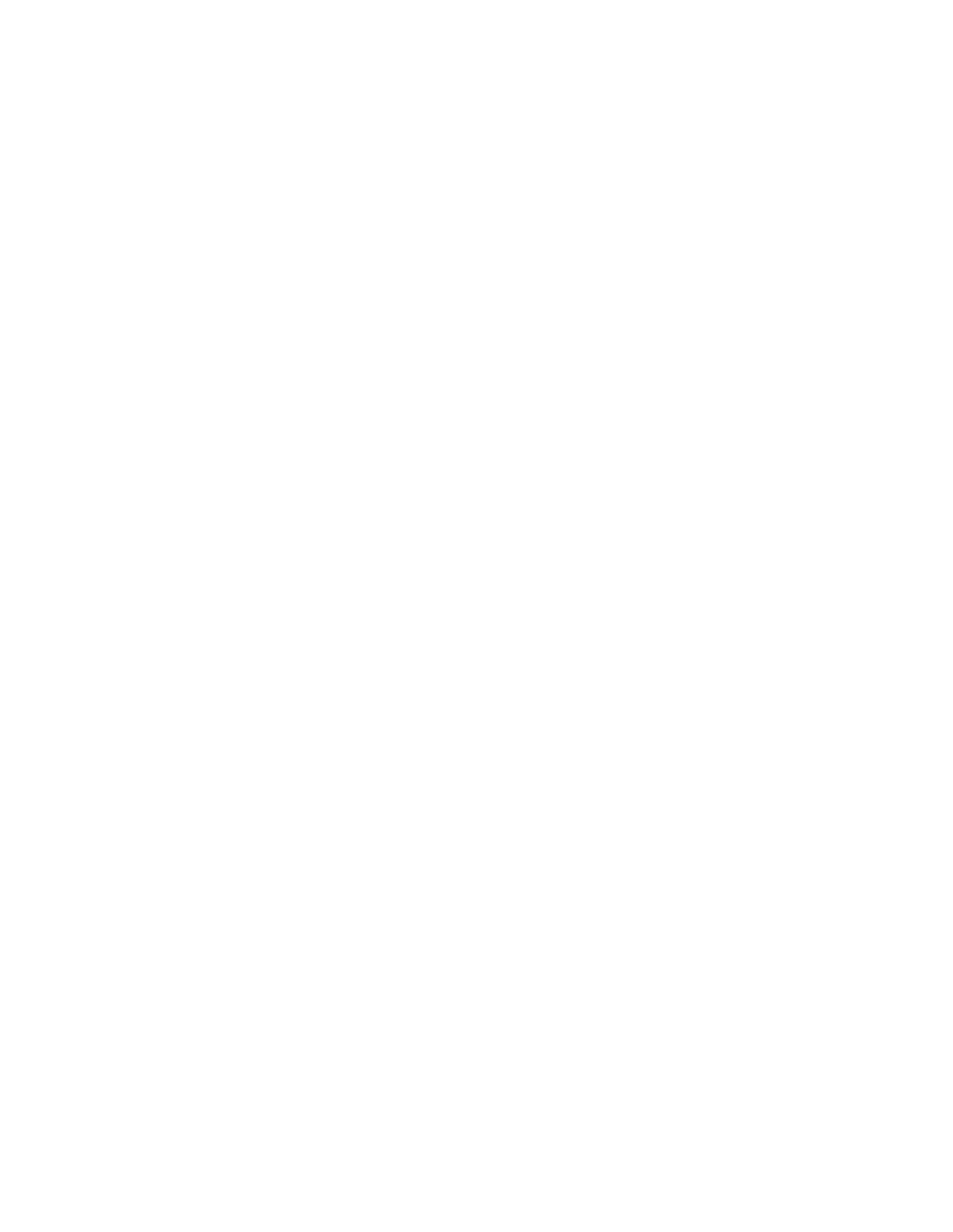Employee's Name \_\_\_\_\_\_\_\_\_\_\_\_\_\_\_\_\_\_\_\_\_\_\_\_\_\_

| Policy/Procedure |                                           | Approved<br>Date | Employee's Signature | Date<br>Signed |
|------------------|-------------------------------------------|------------------|----------------------|----------------|
|                  | <b>INTRODUCTION</b>                       |                  |                      |                |
| 1001             | <b>Introductory Statement</b>             | 12/15/2021       |                      |                |
|                  | <b>EMPLOYMENT</b>                         |                  |                      |                |
| 2001             | <b>Employment Policies</b>                | 12/15/2021       |                      |                |
| 2002             | <b>Employment Status and Records</b>      | 12/15/2021       |                      |                |
| 2003             | <b>Employment Benefits</b>                | 12/15/2021       |                      |                |
| 2004             | Timekeeping and Payroll                   | 12/15/2021       |                      |                |
| 2005             | Work Conditions and Hours                 | 12/15/2021       |                      |                |
| 2006             | <b>Business Travel</b>                    | 12/15/2021       |                      |                |
| 2007             | Family Leave                              | 12/15/2021       |                      |                |
| 2008             | Employee Conduct & Work Rules             | 12/15/2021       |                      |                |
| 2009             | Life Threatening Illness in the Workplace | 12/15/2021       |                      |                |
| 2010             | Computer Safety and Use                   | 12/15/2021       |                      |                |
| 2011             | Smoking Policy                            | 12/15/2021       |                      |                |
| 2012             | Drug and Alcohol Policy                   | 12/15/2021       |                      |                |
| 2013             | Children in the Workplace                 | 12/15/2021       |                      |                |
| 2014             | Disability Accommodation                  | 12/15/2021       |                      |                |
| 2015             | Weapons in the Workplace Policy           | 12/15/2021       |                      |                |
| 2016             | Cell Phone Policy                         | 12/15/2021       |                      |                |
| 2017             | Social Media Policy                       | 12/15/2021       |                      |                |
| <b>SAFETY</b>    |                                           |                  |                      |                |
| 4001             | Personal Safety Policy                    | 12/15/2021       |                      |                |
| 4002             | Personal Protective Equipment             | 12/15/2021       |                      |                |
| 4003             | <b>Respiratory Protection</b>             | 12/15/2021       |                      |                |
| 4004             | Hearing Conservation                      | 12/15/2021       |                      |                |
| 4005             | <b>Blood Borne Pathogens</b>              | 12/15/2021       |                      |                |
|                  | <b>OPERATIONS</b>                         |                  |                      |                |
| 5001             | Housekeeping                              | 8/13/2007        |                      |                |
| 5002             | Hot Work Permit                           | 8/2/2007         |                      |                |
| 5003             | Forklift Operations                       | 8/29/2007        |                      |                |
| 5004             | Lockout/Tagout                            | 8/10/2007        |                      |                |
| 5005             | Confined Space                            | 1/15/2008        |                      |                |
| 5006             | Machine Equipment Safety & Guarding       | 8/13/2007        |                      |                |
| 5007             | <b>Hopper Car Operations</b>              | 8/17/2007        |                      |                |
| 5008             | Tank Car Operations                       | 8/17/2007        |                      |                |
| 5009             | Pesticides                                | 8/16/2007        |                      |                |
| 5010             | <b>Bulk Storage</b>                       | 8/20/2007        |                      |                |
| 5011             | Material Handling                         | 9/25/2015        |                      |                |
| 5012             | All-Terrain Vehicle (ATV) Policy          | 12/15/2021       |                      |                |

#### **HAZARDS IN THE WORKPLACE**

| 6001 | <b>Hazard Communications</b> | 12/15/2021 |  |
|------|------------------------------|------------|--|
| 6002 | Hazard Assessment            | 12/15/2021 |  |
| 6003 | <b>HazMat Security</b>       | 1/15/2008  |  |